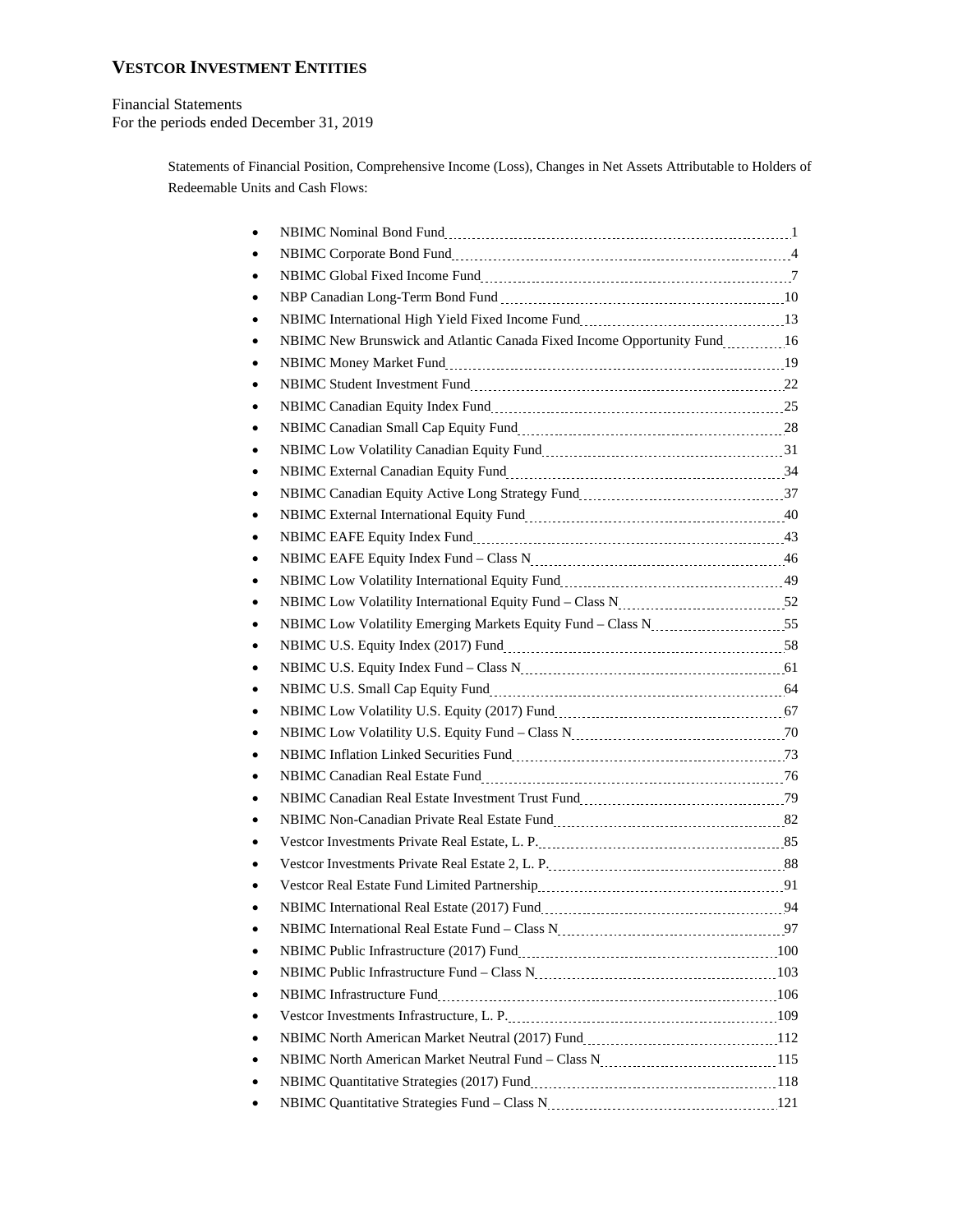| $\bullet$ |     |
|-----------|-----|
| $\bullet$ |     |
| $\bullet$ |     |
| $\bullet$ |     |
|           | 142 |
|           |     |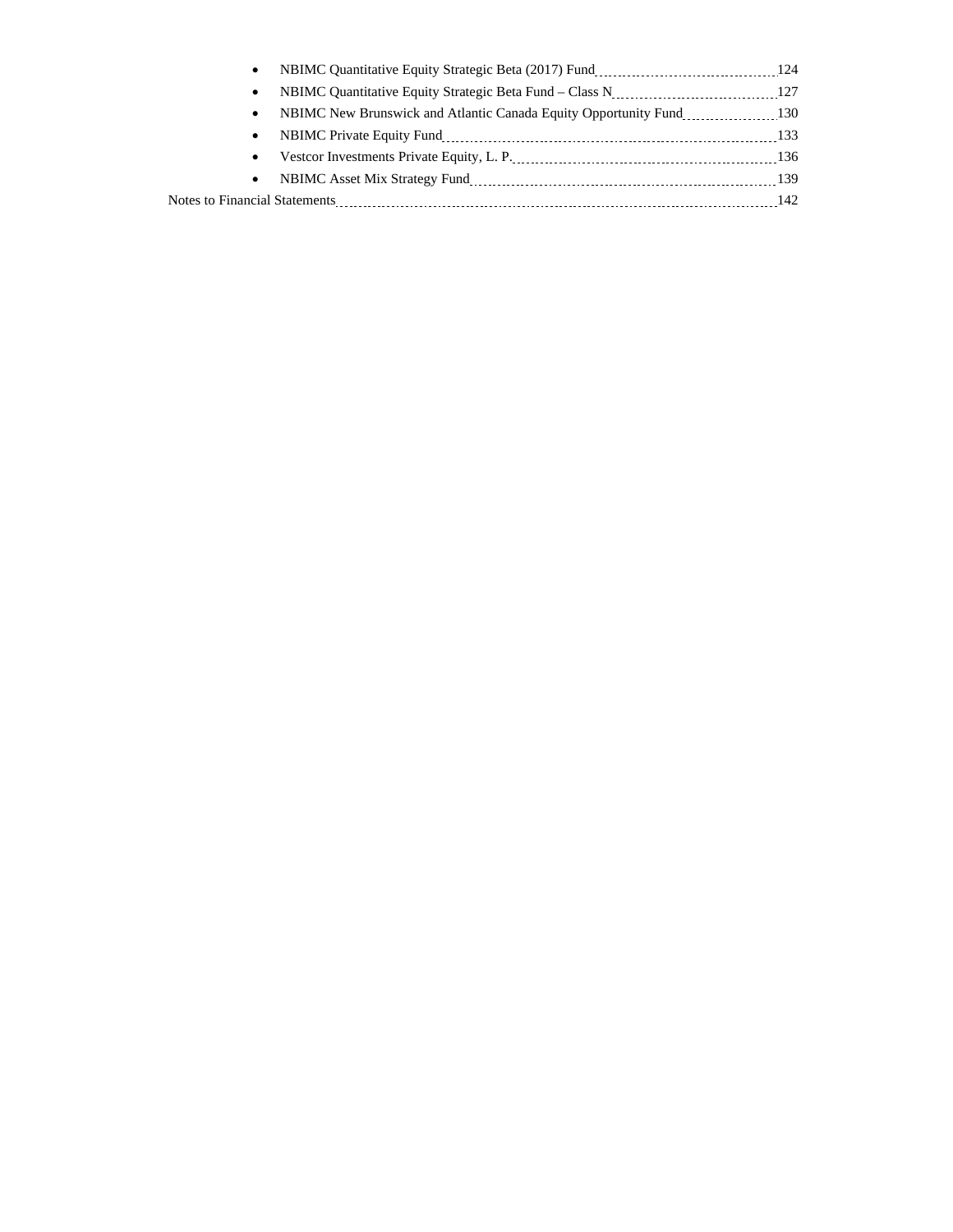

KPMG LLP Frederick Square, TD Tower 700-77 Westmorland Street Fredericton NB E3B 6Z3 Canada Tel (506) 452-8000 Fax (506) 450-0072

# **INDEPENDENT AUDITORS' REPORT**

To the Unitholders and Partners of the following funds managed by Vestcor Inc.:

NBIMC Asset Mix Strategy<br>
NBIMC Asset Mix Strategy NBIMC Money Market Fund<br>
NBIMC Canadian Equity Active Long Strategy<br>
NBIMC Money Market Fund NBIMC Asset Mix Strategy<br>NBIMC Canadian Equity Active Long Strategy<br>NBIMC Canadian Equity Index Fund NBIMC Canadian Real Estate Fund<br>NBIMC Canadian Real Estate Investment Trust Fund NBIMC Non-Canadian Real Estate Fund NBIMC Canadian Real Estate Investment Trust Fund NBIMC Canadian Small Cap Equity Fund<br>
NBIMC North American Market Neutral (2017) Fund<br>
NBIMC North American Market Neutral (2017) Fund NBIMC EAFE Equity Index Fund<br>
NBIMC EAFE Equity Index Fund - Class N<br>
NBIMC Public Infrastructure (2017) Fund NBIMC EAFE Equity Index Fund – Class N<br>NBIMC External Canadian Equity Fund NBIMC External Canadian Equity Fund<br>
NBIMC Auantitative Equity Strategic Beta (2<br>
NBIMC Quantitative Equity Strategic Beta (2 NBIMC Global Income Fund<br>
NBIMC Quantitative Equity Strategic Beta Fund – Class N<br>
NBIMC Quantitative Strategies Fund – Class N NBIMC Inflation Linked Securities Fund<br>
NBIMC Quantitative Strategies (2017) Fund<br>
NBIMC Quantitative Strategies (2017) Fund NBIMC International High Yield Fixed Income Fund NBIMC Student Investment Fund<br>NBIMC International Real Estate (2017) Fund NBIMC U.S. Equity Index (2017) Fund NBIMC International Real Estate (2017) Fund NBIMC U.S. Equity Index (2017) Fund<br>NBIMC International Real Estate Fund - Class N<br>NBIMC U.S. Equity Index Fund - Class N NBIMC International Real Estate Fund – Class N NBIMC Low Volatility Canadian Equity Fund NBIMC U.S Small Cap Equity Fund<br>NBIMC Low Volatility Emerging Markets Equity Fund - Class N Vestcor Investment Private Real Estate. LP NBIMC Low Volatility Emerging Markets Equity Fund – Class N<br>NBIMC Low Volatility International Equity Fund NBIMC Low Volatility International Equity Fund – Class N Vestcor Investment Infrastructure, LP<br>NBIMC Low Volatility U.S. Equity (2017) Fund Vestcor Investment Private Equity, LP NBIMC Low Volatility U.S. Equity (2017) Fund

NBIMC Canadian Equity Index Fund<br>NBIMC Canadian Equity Index Fund<br>NBIMC New Brunswick and Atlantic Canada Fixed Income Opportunity Fund<br>NBIMC New Brunswick and Atlantic Canada Fixed Income Opportunit NBIMC New Brunswick and Atlantic Canada Fixed Income Opportunity Fund<br>NBIMC Nominal Bond Fund NBIMC North American Market Neutral (2017) Fund<br>NBIMC Private Equity Fund NBIMC Quantitative Equity Strategic Beta (2017) Fund NBIMC Quantitative Strategies (2017) Fund<br>NBIMC Student Investment Fund Vestcor Investment Private Real Estate 2, LP<br>Vestcor Investment Infrastructure, LP Vestcor Real Estate Fund Limited Partnership

(collectively, the Funds)

# *Opinion*

We have audited the financial statements of the Funds, which comprise:

- the statements of financial position as at December 31, 2019
- the statements of comprehensive income (loss) for the year then ended
- the statements of changes in net assets attributable to holders of redeemable units for the year then ended
- the separate statements of cash flows for the year then ended
- and notes to the separate financial statements, including a summary of significant accounting policies

(Hereinafter referred to as the "financial statements").

In our opinion, the accompanying financial statements present fairly, in all material respects, the financial position of the Funds as at December 31, 2019 and their financial performance and their cash flows for the year then ended in accordance with International Financial Reporting Standards (IFRS).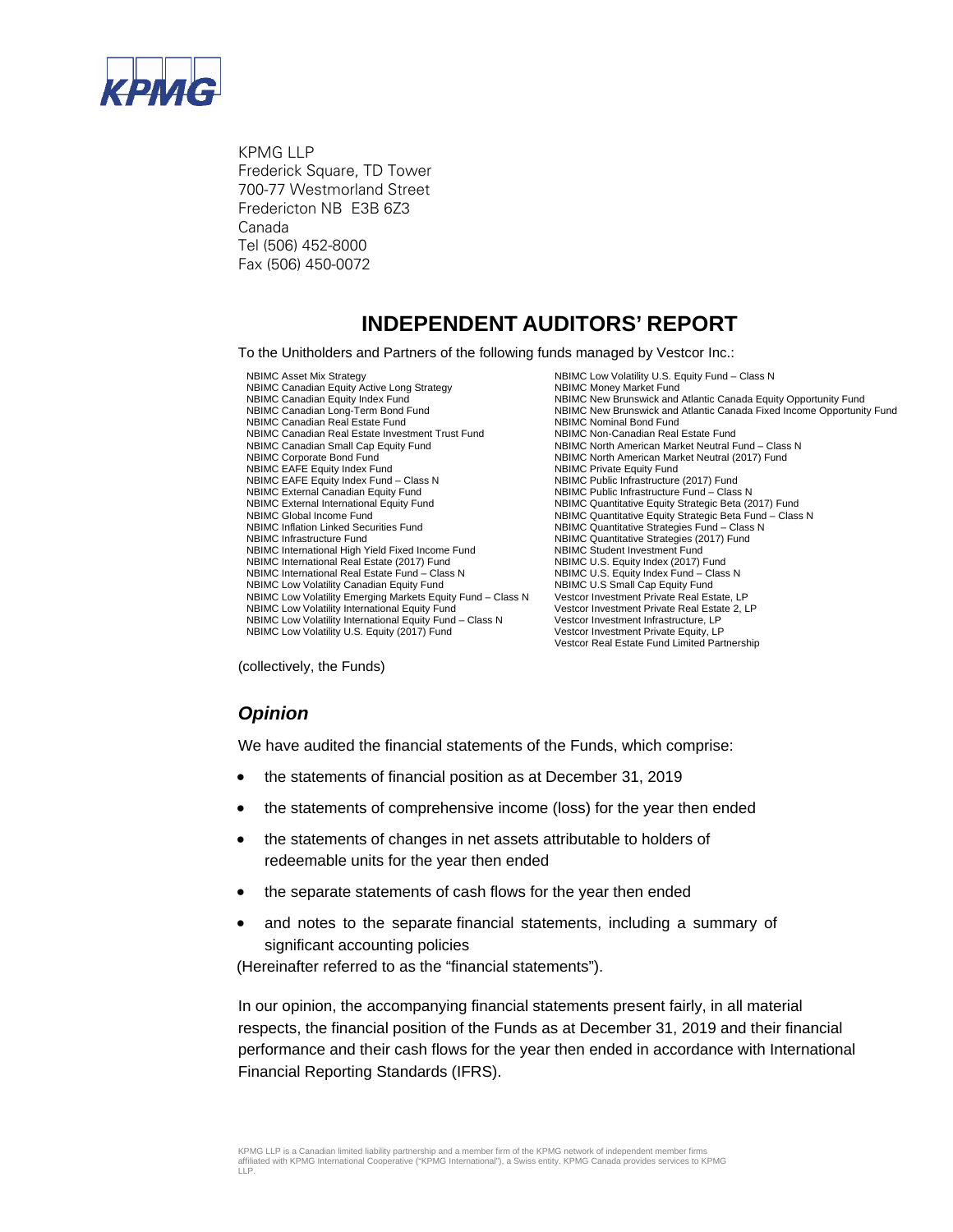

# *Basis for Opinion*

We conducted our audits in accordance with Canadian generally accepted audited standards. Our responsibilities under those standards are further described in the **"***Auditors' Responsibilities for the Audit of the Financial Statements***"** section of our auditors' reports.

We are independent of the Funds in accordance with the ethical requirements that are relevant to our audits of the financial statements in Canada and we have fulfilled our other responsibilities in accordance with these requirements.

We believe that the audit evidence we have obtained is sufficient and appropriate to provide a basis for our opinions.

# *Responsibilities of Management and Those Charged with Governance for the Financial Statements*

Management is responsible for the preparation and fair presentation of the financial statements in accordance with International Financial Reporting Standards (IFRS), and for such internal control as management determines is necessary to enable the preparation of financial statements that are free from material misstatement, whether due to fraud or error.

In preparing the financial statements, management is responsible for assessing the Funds ability to continue as a going concern, disclosing as applicable, matters related to going concern and using the going concern basis of accounting unless management either intends to liquidate the Funds or to cease operations, or has no realistic alternative but to do so.

Those charged with governance are responsible for overseeing the Funds financial reporting process.

### *Auditors' Responsibilities for the Audit of the Financial Statements*

Our objectives are to obtain reasonable assurance about whether the financial statements as a whole are free from material misstatement, whether due to fraud or error, and to issue an auditors' report that includes our opinion.

Reasonable assurance is a high level of assurance, but is not a guarantee that an audit conducted in accordance with Canadian generally accepted audited standards will always detect a material misstatement when it exists.

Misstatements can arise from fraud or error and are considered material if, individually or in the aggregate, they could reasonably be expected to influence the economic decisions of users taken on the basis of the financial statements.

As part of an audit in accordance with Canadian generally accepted audited standards, we exercise professional judgment and maintain professional skepticism throughout the audit.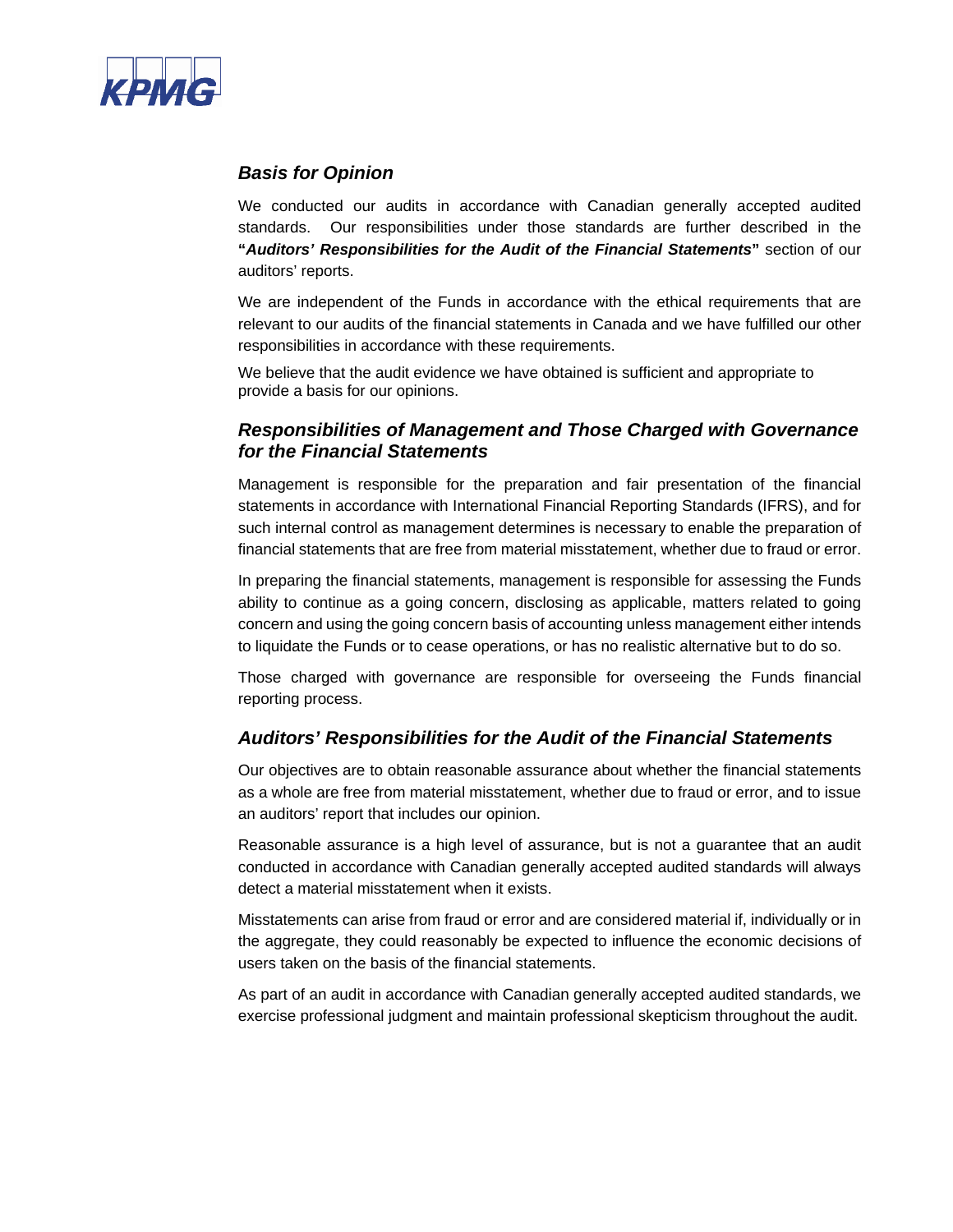

We also:

 Identify and assess the risks of material misstatement of the financial statements, whether due to fraud or error, design and perform audit procedures responsive to those risks, and obtain audit evidence that is sufficient and appropriate to provide a basis for our opinion.

The risk of not detecting a material misstatement resulting from fraud is higher than for one resulting from error, as fraud may involve collusion, forgery, intentional omissions, misrepresentations, or the override of internal control.

- Obtain an understanding of internal control relevant to the audit in order to design audit procedures that are appropriate in the circumstances, but not for the purpose of expressing an opinion on the effectiveness of the Funds internal control.
- Evaluate the appropriateness of accounting policies used and the reasonableness of accounting estimates and related disclosures made by management.
- Conclude on the appropriateness of management's use of the going concern basis of accounting and, based on the audit evidence obtained, whether a material uncertainty exists related to events or conditions that may cast significant doubt on the Funds ability to continue as a going concern. If we conclude that a material uncertainty exists, we are required to draw attention in our auditors' report to the related disclosures in the financial statements or, if such disclosures are inadequate, to modify our opinion. Our conclusions are based on the audit evidence obtained up to the date of our auditors' report. However, future events or conditions may cause the Funds to cease to continue as a going concern.
- Evaluate the overall presentation, structure and content of the financial statements, including the disclosures, and whether the financial statements represent the underlying transactions and events in a manner that achieves fair presentation.
- Communicate with those charged with governance regarding, among other matters, the planned scope and timing of the audit and significant audit findings, including any significant deficiencies in internal control that we identify during our audit.

 $KPMG$  11P

Chartered Professional Accountants Fredericton, Canada May 1, 2020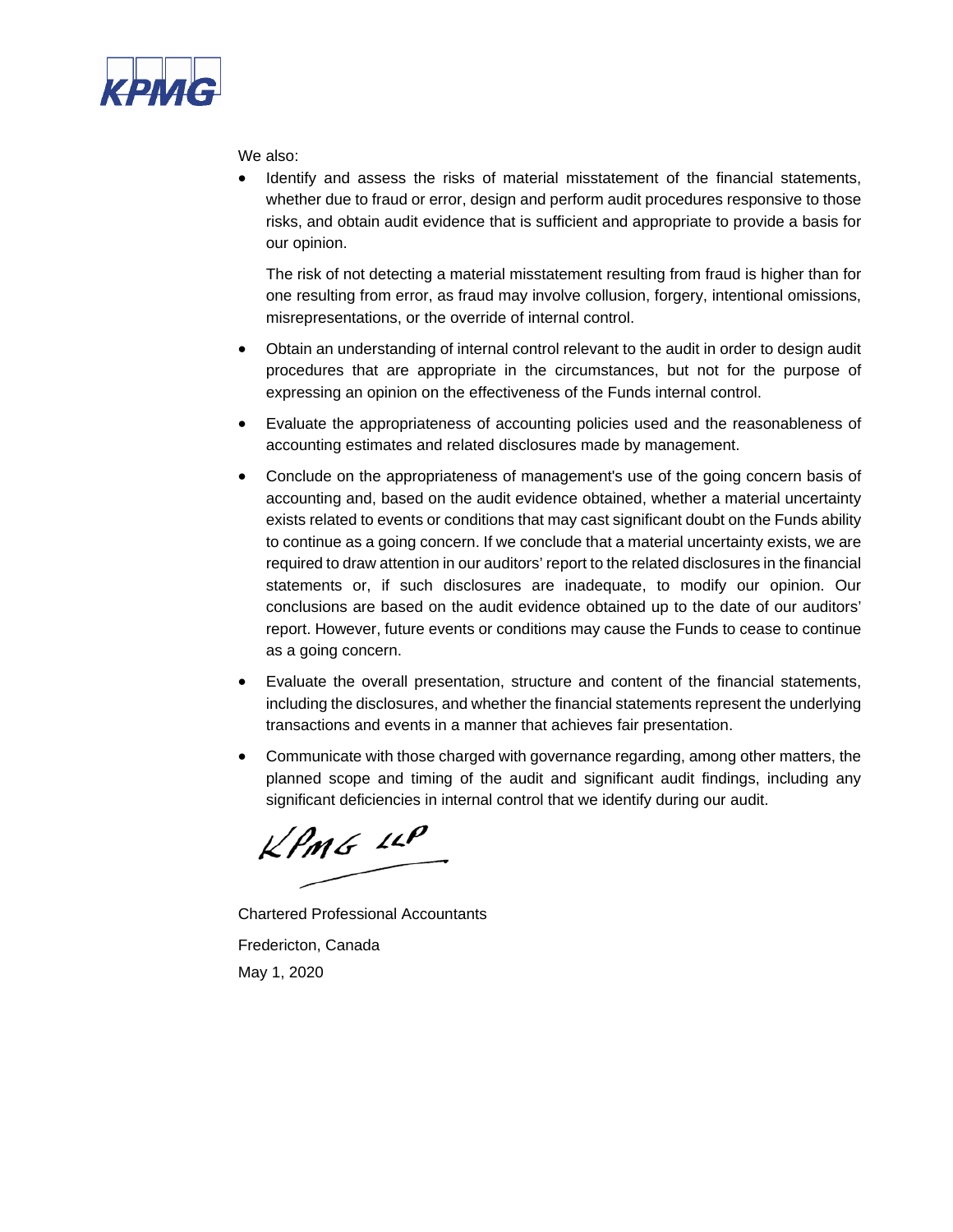#### **NBIMC NOMINAL BOND FUND Statement of Financial Position**

*(All amounts in thousands of Canadian dollars, except per unit amounts)*  As at December 31

|                                                                                                                                               | 2019            |     | 2018      |
|-----------------------------------------------------------------------------------------------------------------------------------------------|-----------------|-----|-----------|
| <b>Assets</b>                                                                                                                                 |                 |     |           |
| Investments                                                                                                                                   | \$<br>3,116,559 | \$. | 2,836,484 |
| Interest receivable                                                                                                                           | 13,082          |     | 12,732    |
| Receivable for investment sales                                                                                                               | 35,664          |     | 54,385    |
| Derivative assets (note 5)                                                                                                                    | 161             |     |           |
| Total assets                                                                                                                                  | 3,165,466       |     | 2,903,601 |
| <b>Liabilities</b>                                                                                                                            |                 |     |           |
| <b>Indebtedness</b>                                                                                                                           | 5,854           |     | 54,385    |
| Payable for investment purchases                                                                                                              | 29,810          |     |           |
| Liabilities (excluding net assets attributable to holders of redeemable                                                                       |                 |     |           |
| units)                                                                                                                                        | 35,664          |     | 54,385    |
| Net assets attributable to holders of redeemable units                                                                                        | \$<br>3,129,802 | -\$ | 2,849,216 |
| Number of redeemable units outstanding (rounded) (note 7)                                                                                     | 1,069,367       |     | 1,040,509 |
| Net assets attributable to holders of redeemable units per unit<br>The accompanying notes are an integral part of these financial statements. | \$<br>2,926.78  | S   | 2,738.29  |

Approved on behalf of the Vestcor Inc. Board as Trustee:

Michael W. Walton<br>Board Chairperson

[signed] [signed] [signed] [signed] [signed] [signed] [signed] [signed] [signed] [signed] [signed] [Signed] [Signed] [Signed] [Signed] [Signed] [Signed] [Signed] [Signed] [Signed] [Signed] [Signed] [Signed] [Signed] [Signe Audit Committee Chairperson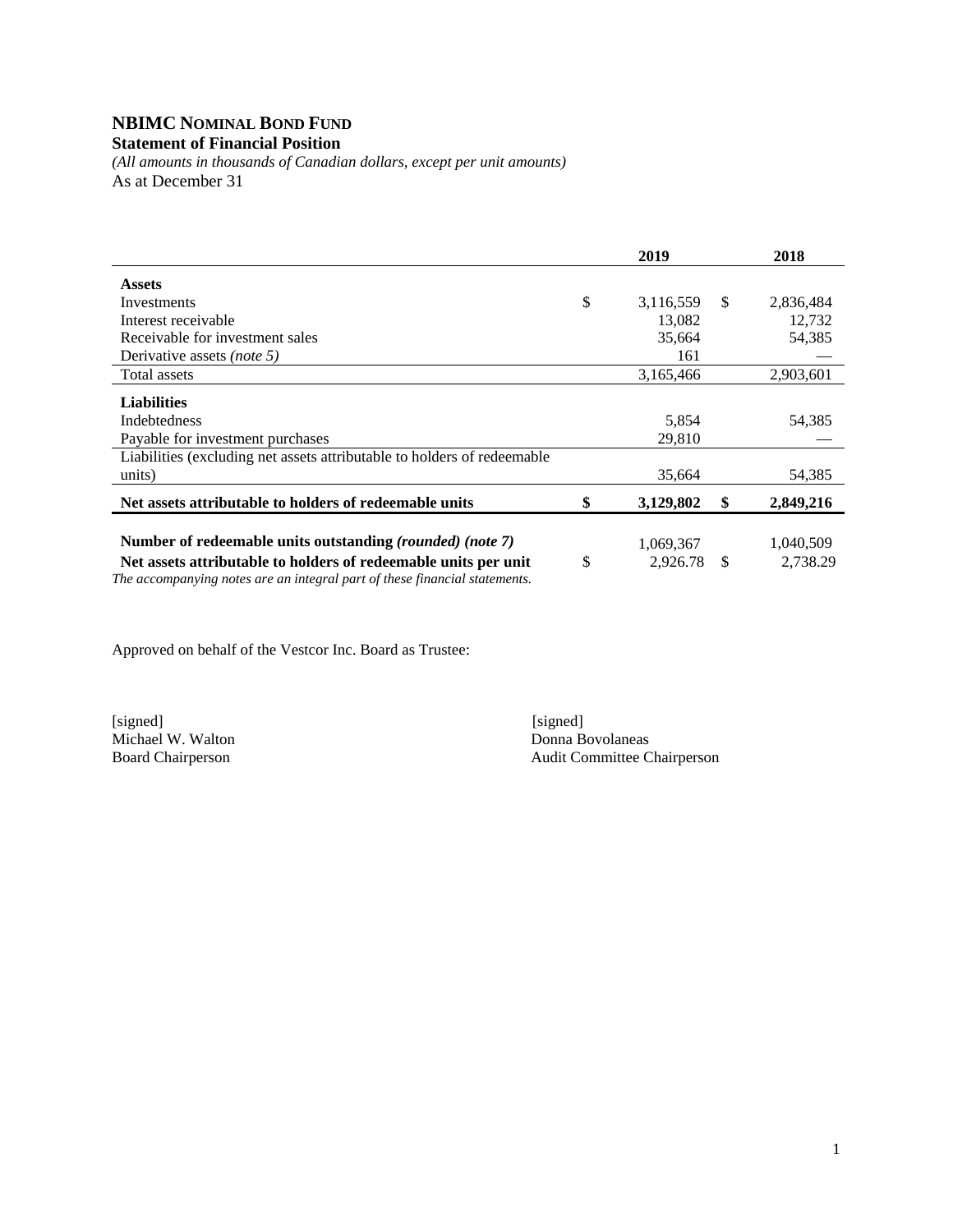# **NBIMC NOMINAL BOND FUND**

### **Statement of Comprehensive Income**

*(All amounts in thousands of Canadian dollars, except per unit amounts)*  For the year ended December 31

|                                                              | 2019         |               | 2018      |
|--------------------------------------------------------------|--------------|---------------|-----------|
| <b>Income</b>                                                |              |               |           |
| Interest                                                     | \$<br>83,506 | <sup>\$</sup> | 82,054    |
| Securities lending                                           | 1,227        |               | 1,510     |
| Derivatives                                                  | 161          |               |           |
| Net realized gain (loss) on investments                      | 42.819       |               | (11, 439) |
| Net change in unrealized gain (loss) on investments          | 71,875       |               | (21, 277) |
| <b>Total income</b>                                          | 199.588      |               | 50,848    |
| Increase in net assets attributable to holders of redeemable |              |               |           |
| units                                                        | 199,588      | \$            | 50,848    |

*The accompanying notes are an integral part of these financial statements.* 

#### **NBIMC NOMINAL BOND FUND**

#### **Statement of Changes in Net Assets Attributable to Holders of Redeemable Units**

*(All amounts in thousands of Canadian dollars, except per unit amounts)*  For the year ended December 31

|                                                                    | 2019                    | 2018      |
|--------------------------------------------------------------------|-------------------------|-----------|
| Net assets attributable to holders of redeemable units,            |                         |           |
| beginning of year                                                  | \$<br>2,849,216<br>- \$ | 2,780,439 |
| Increase in net assets attributable to holders of redeemable units | 199,588                 | 50,848    |
| <b>Distributions</b>                                               | (112, 145)              | (97, 549) |
| Proceeds from issuance of redeemable units                         | 292,540                 | 213,006   |
| Amounts paid on redemption of redeemable units                     | (99, 397)               | (97,528)  |
| Net assets attributable to holders of redeemable units, end of     |                         |           |
| year                                                               | 3,129,802<br>-S         | 2,849,216 |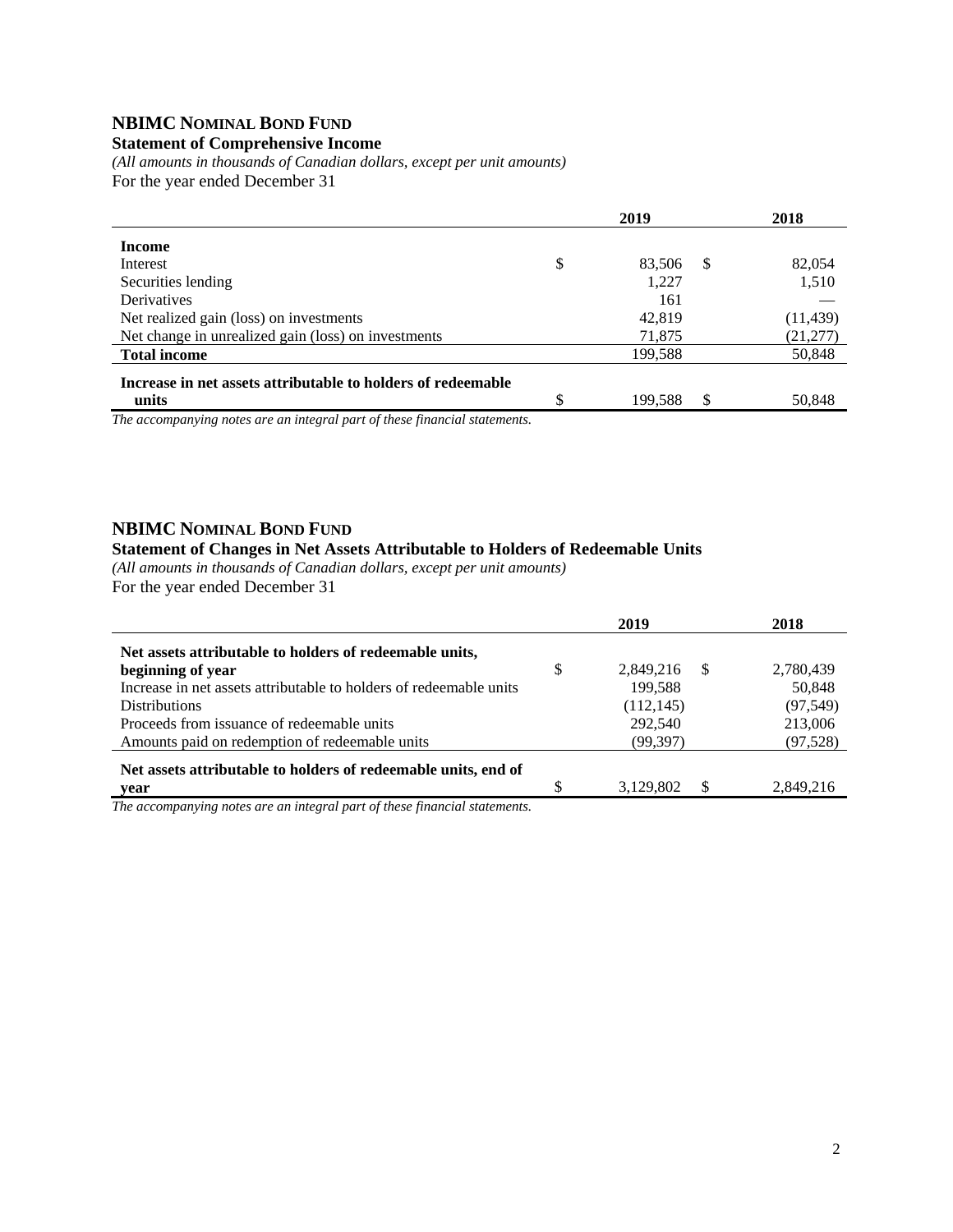### **NBIMC NOMINAL BOND FUND Statement of Cash Flows**

*(All amounts in thousands of Canadian dollars, except per unit amounts)*  For the year ended December 31

|                                                                                                                                                | 2019                 |              | 2018                 |
|------------------------------------------------------------------------------------------------------------------------------------------------|----------------------|--------------|----------------------|
| Cash flows from (used in) operating activities                                                                                                 |                      |              |                      |
| Increase in net assets attributable to holders of redeemable units                                                                             | \$<br>199,588        | $\mathbb{S}$ | 50,848               |
| Adjustments for:                                                                                                                               |                      |              |                      |
| Foreign currency translation adjustment                                                                                                        | (421)                |              |                      |
| Net realized (gain) loss on sale of investments                                                                                                | (42, 819)            |              | 11,439               |
| Net change in unrealized (gain) loss on investments                                                                                            | (71, 875)            |              | 21,277               |
| Purchases of investments                                                                                                                       | (4,755,643)          |              | (3,028,756)          |
| Proceeds from sale and maturity of investments                                                                                                 | 4,590,683            |              | 2,926,492            |
| Interest receivable                                                                                                                            | (350)                |              | (547)                |
| Receivable for investment sales                                                                                                                | 18,721               |              | (4,039)              |
| Payable for investment purchases                                                                                                               | 29,810               |              | (54, 506)            |
| Derivative assets                                                                                                                              | (161)                |              |                      |
| Net cash used in operating activities                                                                                                          | (32, 467)            |              | (77, 792)            |
| Cash flows from (used in) financing activities<br>Proceeds from issuance of redeemable units<br>Amounts paid on redemption of redeemable units | 180,395<br>(99, 397) |              | 115,457<br>(97, 528) |
| Net cash from financing activities                                                                                                             | 80,998               |              | 17,929               |
|                                                                                                                                                |                      |              |                      |
| Net increase (decrease) in cash                                                                                                                | 48,531               |              | (59, 863)            |
| (Indebtedness) cash, beginning of year                                                                                                         | (54, 385)            |              | 5,478                |
| Indebtedness, end of year                                                                                                                      | \$<br>(5,854)        | \$           | (54, 385)            |
|                                                                                                                                                |                      |              |                      |
| Supplemental information:                                                                                                                      |                      |              |                      |
| Interest received                                                                                                                              | \$<br>83,156         | \$           | 81,507               |
| Non-cash transactions:                                                                                                                         |                      |              |                      |
| <b>Distributions</b>                                                                                                                           | \$<br>(112, 145)     | \$           | (97, 549)            |
| Proceeds from issuance of redeemable units<br>The generative matrix and one internal near of these financial stations                          | \$<br>112,145        | \$           | 97,549               |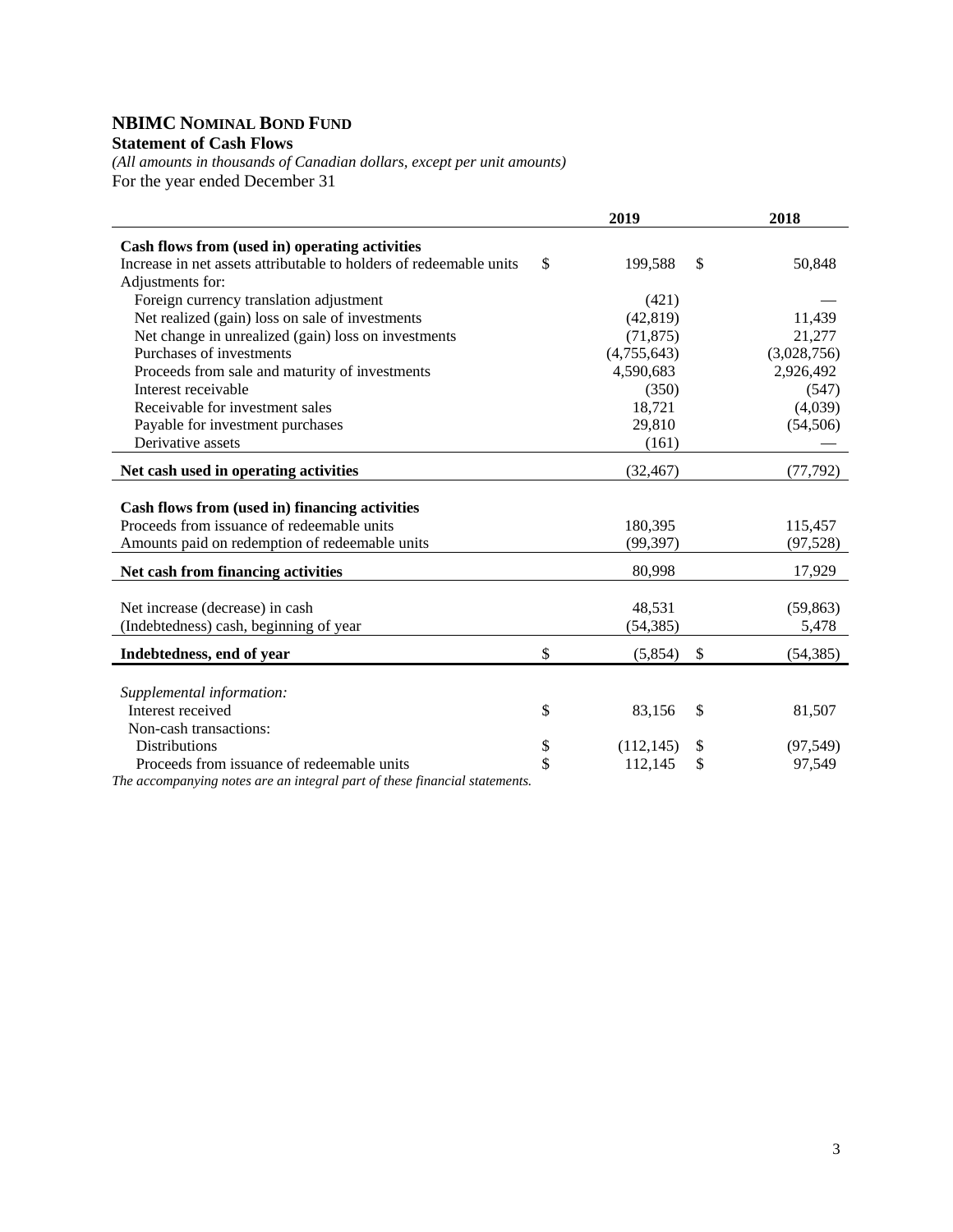#### **NBIMC CORPORATE BOND FUND Statement of Financial Position**

*(All amounts in thousands of Canadian dollars, except per unit amounts)*  As at December 31

|                                                                            | 2019            |              | 2018      |
|----------------------------------------------------------------------------|-----------------|--------------|-----------|
| <b>Assets</b>                                                              |                 |              |           |
| Investments                                                                | \$<br>3,186,061 | $\mathbb{S}$ | 2,922,570 |
| Interest receivable                                                        | 21,640          |              | 21,223    |
| Receivable for investment sales                                            |                 |              | 1,500     |
| Total assets                                                               | 3,207,701       |              | 2,945,293 |
| <b>Liabilities</b>                                                         |                 |              |           |
| Indebtedness                                                               |                 |              | 1,335     |
| Liabilities (excluding net assets attributable to holders of               |                 |              |           |
| redeemable units)                                                          |                 |              | 1,335     |
| Net assets attributable to holders of redeemable units                     | \$<br>3,207,701 | \$           | 2,943,958 |
| Number of redeemable units outstanding (rounded) (note 7)                  | 2,297,527       |              | 2,278,038 |
| Net assets attributable to holders of redeemable units per                 |                 |              |           |
| unit                                                                       | \$<br>1,396.15  | -S           | 1,292.32  |
| The accompanying notes are an integral part of these financial statements. |                 |              |           |

Approved on behalf of the Vestcor Inc. Board as Trustee:

[signed] [signed] [signed] [signed] [signed] [signed] [signed] [signed] [signed] [signed] [Signed] [Signed] [Signed] [Signed] [Signed] [Signed] [Signed] [Signed] [Signed] [Signed] [Signed] [Signed] [Signed] [Signed] [Signe Michael W. Walton<br>Board Chairperson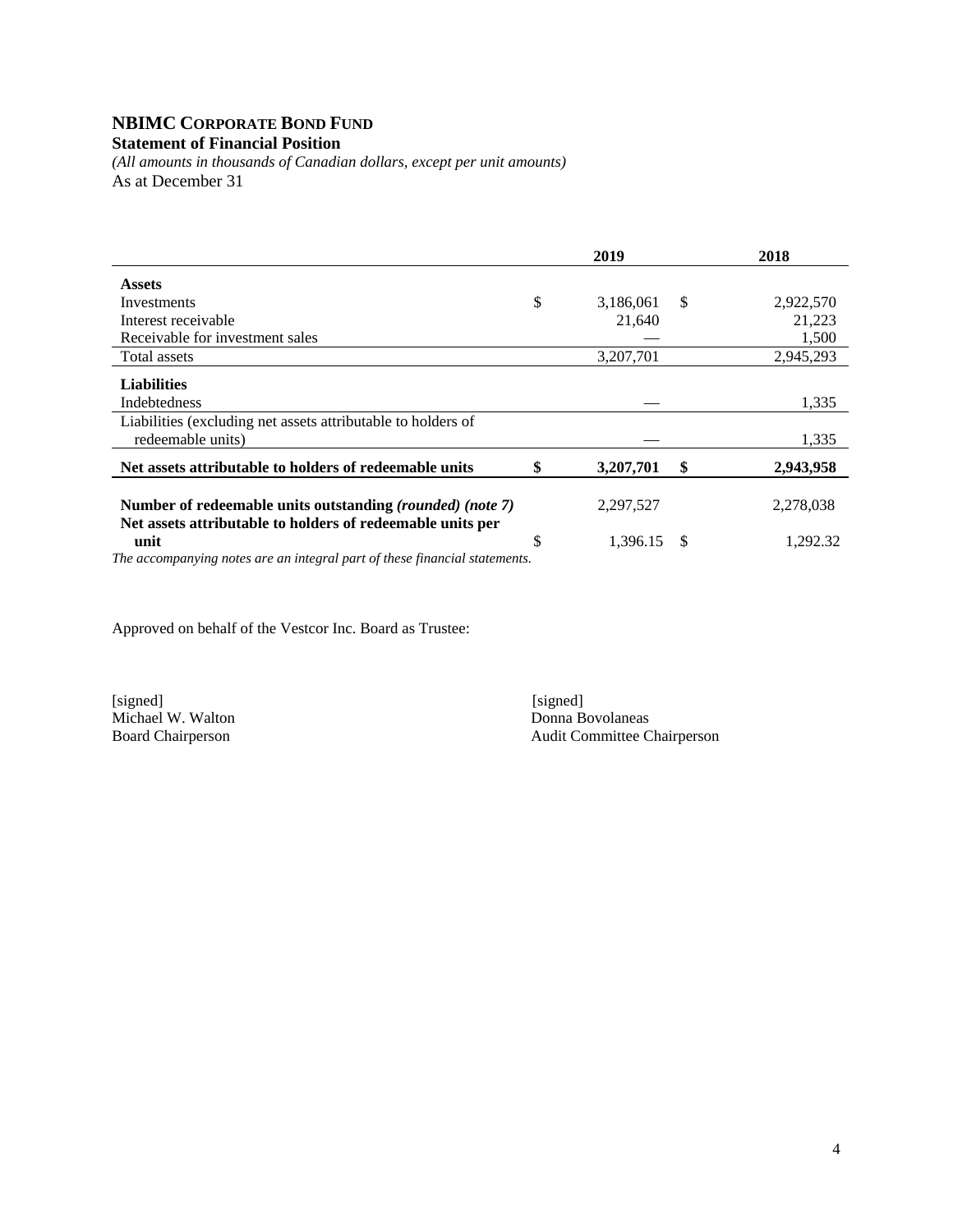# **NBIMC CORPORATE BOND FUND**

#### **Statement of Comprehensive Income**

*(All amounts in thousands of Canadian dollars, except per unit amounts)* For the year ended December 31

|                                                              |   | 2019    |    | 2018      |
|--------------------------------------------------------------|---|---------|----|-----------|
| Income                                                       |   |         |    |           |
| Interest                                                     | S | 95,770  | -S | 88,436    |
| Securities lending                                           |   | 428     |    | 398       |
| Net realized gain (loss) on investments                      |   | 4.636   |    | (3,965)   |
| Net change in unrealized gain (loss) on investments          |   | 138,148 |    | (54, 929) |
| <b>Total income</b>                                          |   | 238,982 |    | 29,940    |
| Increase in net assets attributable to holders of redeemable |   |         |    |           |
| units                                                        |   | 238.982 |    | 29.940    |

*The accompanying notes are an integral part of these financial statements.*

#### **NBIMC CORPORATE BOND FUND**

#### **Statement of Changes in Net Assets Attributable to Holders of Redeemable Units**

*(All amounts in thousands of Canadian dollars, except per unit amounts)*  For the year ended December 31

|                                                                    | 2019                  | 2018       |
|--------------------------------------------------------------------|-----------------------|------------|
| Net assets attributable to holders of redeemable units,            |                       |            |
| beginning of year                                                  | \$<br>2,943,958<br>-S | 2,828,000  |
| Increase in net assets attributable to holders of redeemable units | 238,982               | 29,940     |
| <b>Distributions</b>                                               | (119,214)             | (110, 163) |
| Proceeds from issuance of redeemable units                         | 240,765               | 264,753    |
| Amounts paid on redemption of redeemable units                     | (96,790)              | (68, 572)  |
| Net assets attributable to holders of redeemable units, end of     |                       |            |
| vear                                                               | 3,207,701             | 2,943,958  |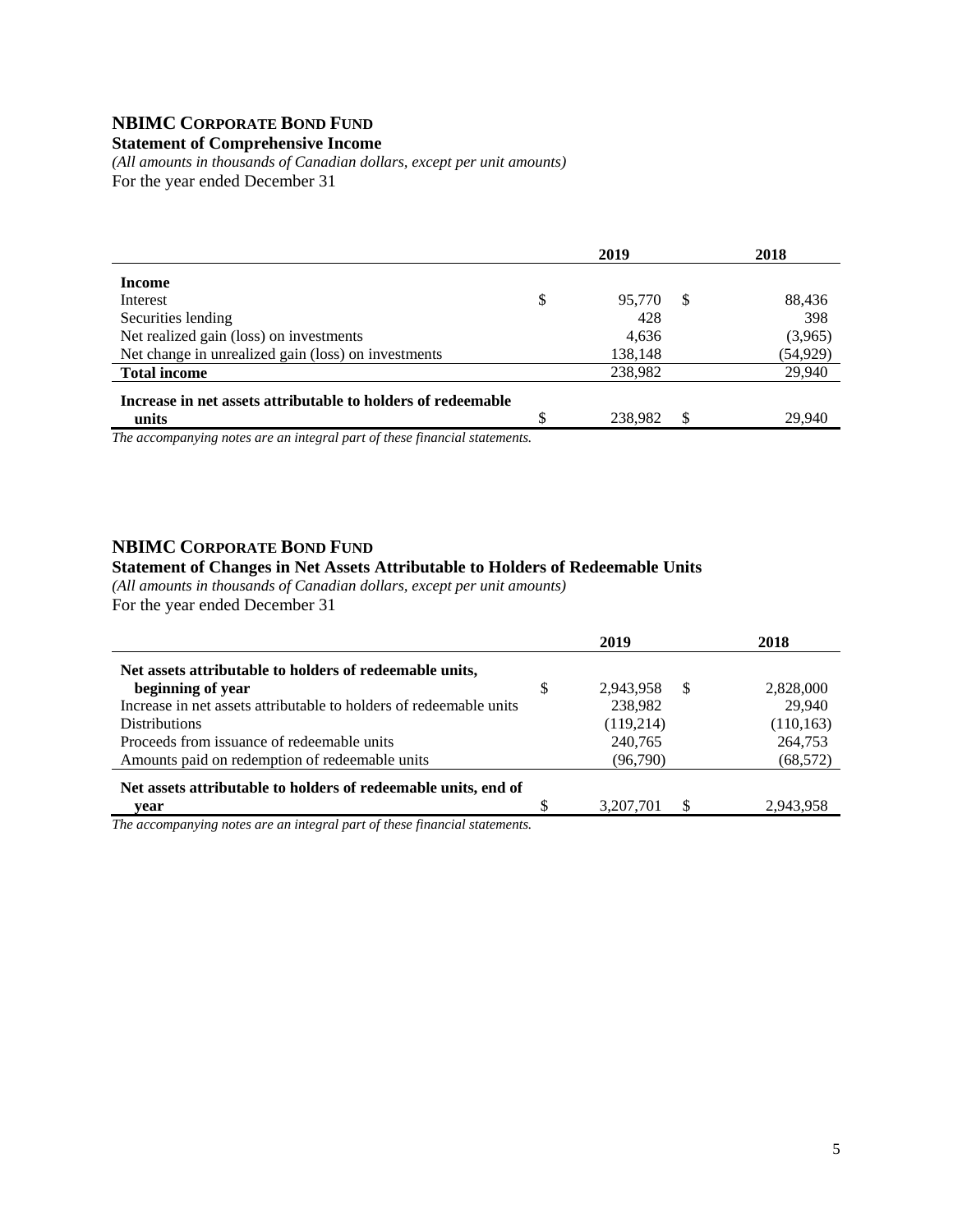# **NBIMC CORPORATE BOND FUND Statement of Cash Flows**

*(All amounts in thousands of Canadian dollars, except per unit amounts)*  For the year ended December 31

|                                                                    | 2019            | 2018             |
|--------------------------------------------------------------------|-----------------|------------------|
| Cash flows from (used in) operating activities                     |                 |                  |
| Increase in net assets attributable to holders of redeemable units | \$<br>238,982   | \$<br>29,940     |
| Adjustments for:                                                   |                 |                  |
| Foreign currency translation adjustment                            | (58)            |                  |
| Net realized (gain) loss on sale of investments                    | (4,636)         | 3,965            |
| Net change in unrealized (gain) loss on investments                | (138, 148)      | 54,929           |
| Purchases of investments                                           | (1,317,899)     | (1,500,488)      |
| Proceeds from sale and maturity of investments                     | 1,197,250       | 1,328,440        |
| Interest receivable                                                | (417)           | (3,346)          |
| Receivable for investment sales                                    | 1,500           | (1,500)          |
| Payable for investment purchases                                   |                 | (9,182)          |
| Net cash used in operating activities                              | (23, 426)       | (97,242)         |
|                                                                    |                 |                  |
| Cash flows from (used in) financing activities                     |                 |                  |
| Proceeds from issuance of redeemable units                         | 121,551         | 154,590          |
| Amounts paid on redemption of redeemable units                     | (96,790)        | (68, 572)        |
| Net cash from financing activities                                 | 24,761          | 86,018           |
|                                                                    |                 |                  |
| Net increase (decrease) in cash                                    | 1,335           | (11,224)         |
| (Indebtedness) cash, beginning of year                             | (1, 335)        | 9,889            |
| Cash (indebtedness), end of year                                   | \$              | \$<br>(1, 335)   |
|                                                                    |                 |                  |
| Supplemental information:                                          |                 |                  |
| Interest received                                                  | \$<br>95,353    | \$<br>85,090     |
| Non-cash transactions:                                             |                 |                  |
| <b>Distributions</b>                                               | \$<br>(119,214) | \$<br>(110, 163) |
| Proceeds from issuance of redeemable units                         | \$<br>119,214   | \$<br>110,163    |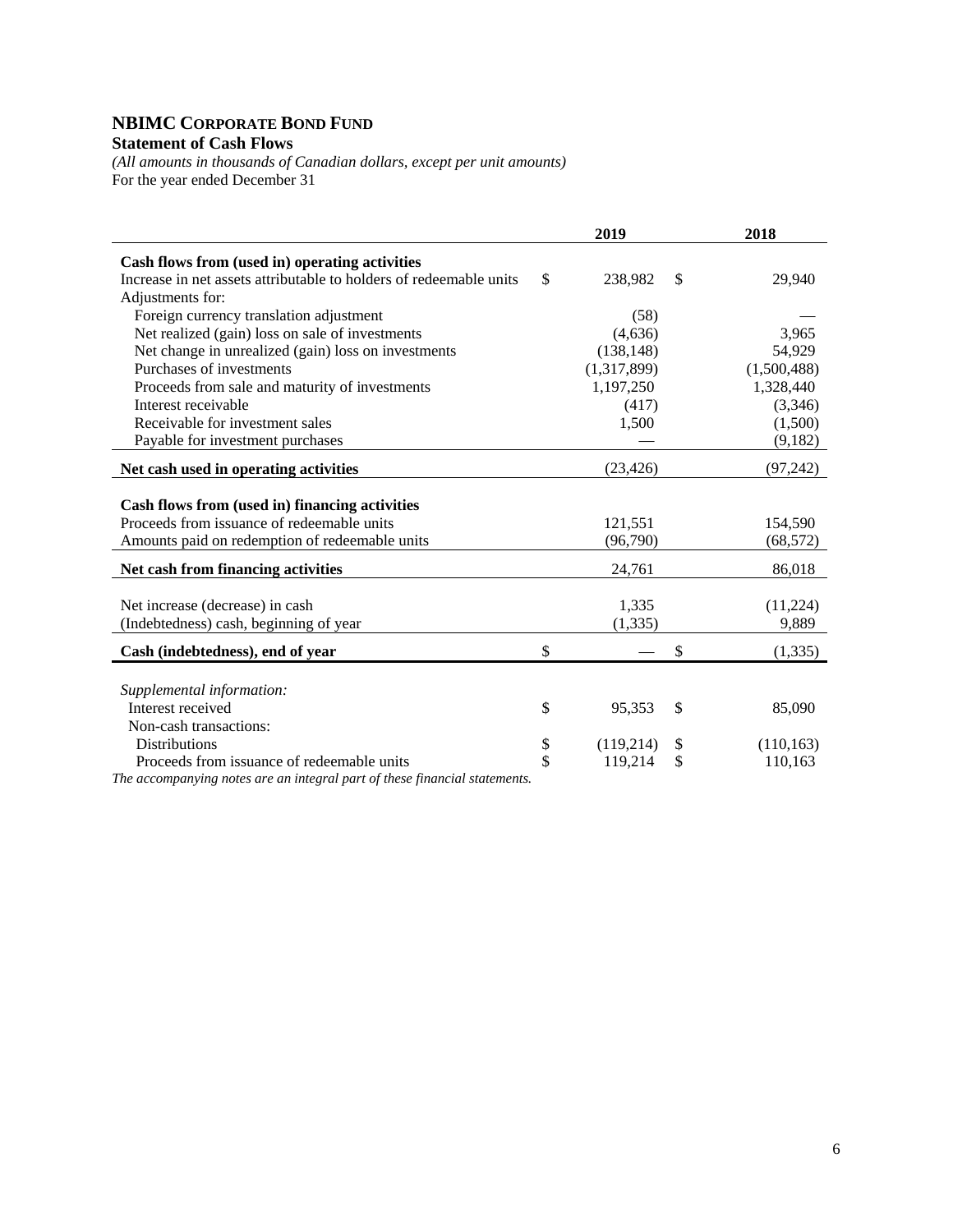# **NBIMC GLOBAL FIXED INCOME FUND**

#### **Statement of Financial Position**

*(All amounts in thousands of Canadian dollars, except per unit amounts)*  As at December 31

|                                                                 |    | Date of<br>termination,<br>December 28,<br>2018 |
|-----------------------------------------------------------------|----|-------------------------------------------------|
| <b>Assets</b>                                                   |    |                                                 |
| Investments                                                     | \$ |                                                 |
| Cash                                                            |    |                                                 |
| Interest receivable                                             |    |                                                 |
| Derivative assets                                               |    |                                                 |
| Total assets                                                    |    |                                                 |
| <b>Liabilities</b>                                              |    |                                                 |
| Payable for investment purchases                                |    |                                                 |
| Derivative liabilities                                          |    |                                                 |
| Margin at brokers                                               |    |                                                 |
| Liabilities (excluding net assets attributable to holders of    |    |                                                 |
| redeemable units)                                               |    |                                                 |
| Net assets attributable to holders of redeemable units          | \$ |                                                 |
|                                                                 |    |                                                 |
| Number of redeemable units outstanding (rounded)                |    |                                                 |
| Net assets attributable to holders of redeemable units per unit | S  |                                                 |

*The accompanying notes are an integral part of these financial statements.* 

Approved on behalf of the Vestcor Inc. Board as Trustee:

[signed] [signed] [signed] [signed] [signed] [signed] [signed] [signed] [signed] [signed] [signed] [Signed] [Signed] [Signed] [Signed] [Signed] [Signed] [Signed] [Signed] [Signed] [Signed] [Signed] [Signed] [Signed] [Signe Michael W. Walton

Board Chairperson Audit Committee Chairperson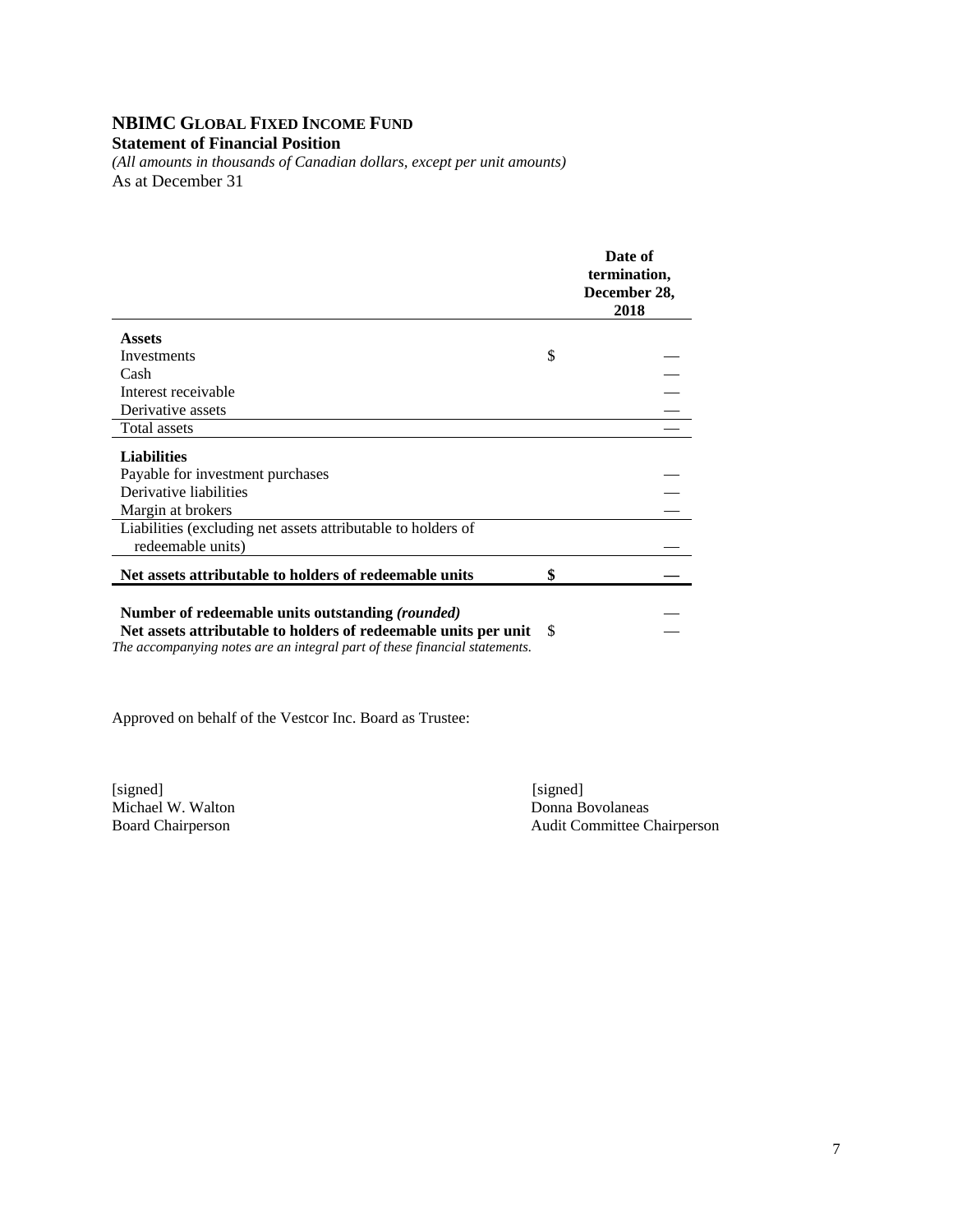# **NBIMC GLOBAL FIXED INCOME FUND**

**Statement of Comprehensive Income** 

*(All amounts in thousands of Canadian dollars, except per unit amounts)* 

|                                                              |   | Period to date<br>of termination,<br>December 28,<br>2018 |
|--------------------------------------------------------------|---|-----------------------------------------------------------|
| <b>Income</b>                                                |   |                                                           |
| Interest                                                     | S | 1,000                                                     |
| Derivative                                                   |   | (809)                                                     |
| Realized gain on investments                                 |   | 2,125                                                     |
| Net change in unrealized gain (loss) on investments          |   | (1,801)                                                   |
| <b>Total income</b>                                          |   | 515                                                       |
| <b>Expenses</b>                                              |   |                                                           |
| Other                                                        |   |                                                           |
| Increase in net assets attributable to holders of redeemable |   |                                                           |
| units                                                        | S | 514                                                       |
|                                                              |   |                                                           |

*The accompanying notes are an integral part of these financial statements.*

### **NBIMC GLOBAL FIXED INCOME FUND**

**Statement of Changes in Net Assets Attributable to Holders of Redeemable Units** 

*(All amounts in thousands of Canadian dollars, except per unit amounts)* 

|                                                                    |   | <b>Period to date</b><br>of termination,<br>December 28,<br>2018 |
|--------------------------------------------------------------------|---|------------------------------------------------------------------|
| Net assets attributable to holders of redeemable units,            |   |                                                                  |
| beginning of year                                                  | S | 77,812                                                           |
| Increase in net assets attributable to holders of redeemable units |   | 514                                                              |
| Proceeds from issuance of redeemable units                         |   |                                                                  |
| Amounts paid on redemption of redeemable units                     |   | (78,328)                                                         |
| Net assets attributable to holders of redeemable units, end of     |   |                                                                  |
| vear                                                               |   |                                                                  |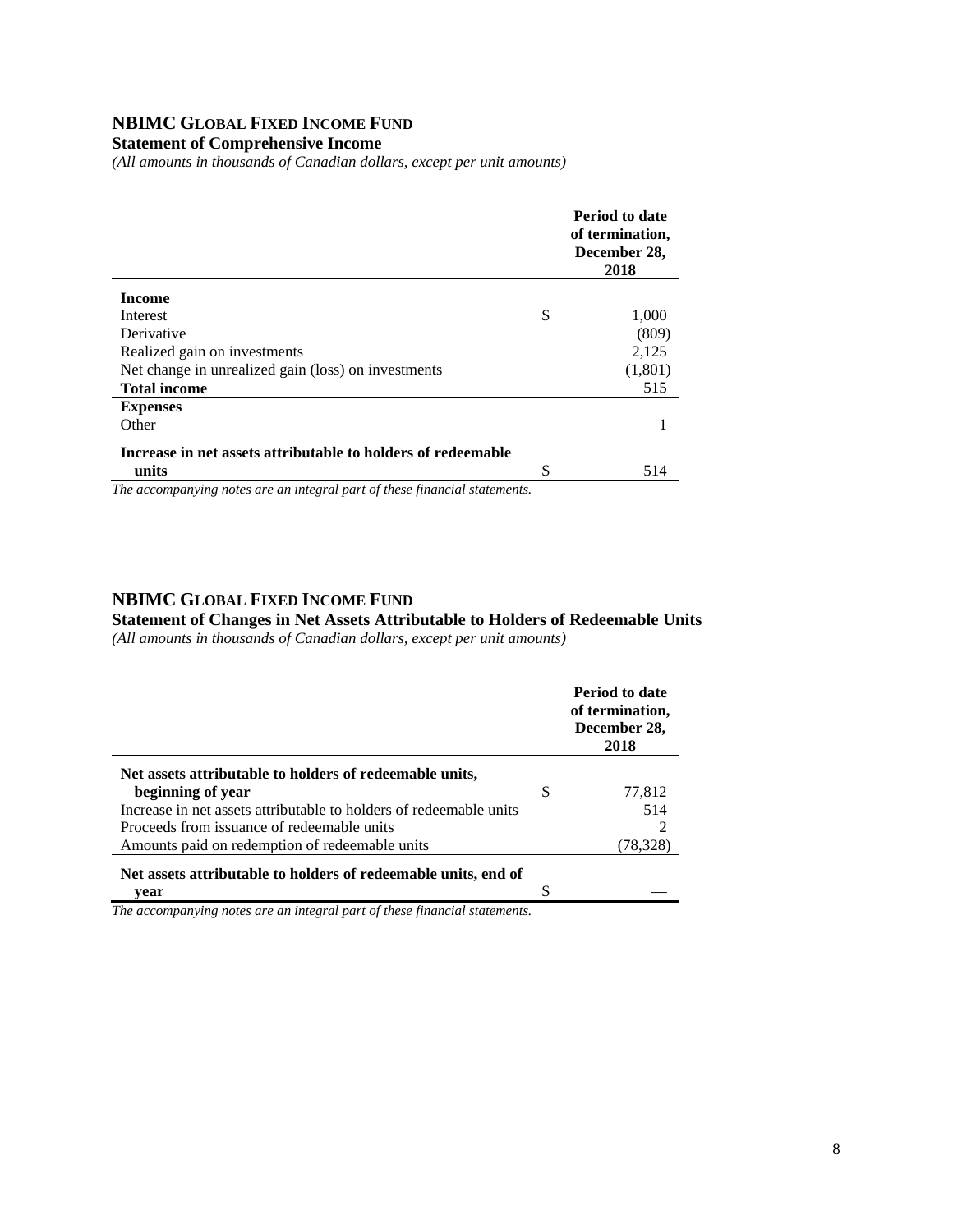# **NBIMC GLOBAL FIXED INCOME FUND**

# **Statement of Cash Flows**

*(All amounts in thousands of Canadian dollars, except per unit amounts)* 

|                                                                                                                                                | Period to date of<br>termination,<br>December 28,<br>2018 |
|------------------------------------------------------------------------------------------------------------------------------------------------|-----------------------------------------------------------|
| Cash flows from (used in) operating activities                                                                                                 |                                                           |
| Increase in net assets attributable to holders of redeemable units                                                                             | \$<br>514                                                 |
| Adjustments for:                                                                                                                               |                                                           |
| Foreign currency translation adjustment                                                                                                        | 78                                                        |
| Net realized gain on sale of investments                                                                                                       | (2,125)                                                   |
| Net change in unrealized (gain) loss on investments                                                                                            | 1,801                                                     |
| Purchases of investments                                                                                                                       | (74, 912)                                                 |
| Proceeds from sale and maturity of investments                                                                                                 | 149,124                                                   |
| Interest receivable                                                                                                                            | 482                                                       |
| Derivative assets / liabilities                                                                                                                | (763)                                                     |
| Margin at brokers                                                                                                                              | (348)                                                     |
| Payable for investment purchases                                                                                                               | (1, 443)                                                  |
| Net cash from operating activities                                                                                                             | 72,408                                                    |
| Cash flows from (used in) financing activities<br>Proceeds from issuance of redeemable units<br>Amounts paid on redemption of redeemable units | $\mathfrak{D}$<br>(78, 328)                               |
| Net cash used in financing activities                                                                                                          | (78, 326)                                                 |
| Net increase (decrease) in cash<br>Cash, beginning of year                                                                                     | (5,918)<br>5,918                                          |
| Cash, end of year                                                                                                                              | \$                                                        |
| Supplemental information:<br>Interest received<br>The accompanying notes are an integral part of these financial statements.                   | \$<br>1,482                                               |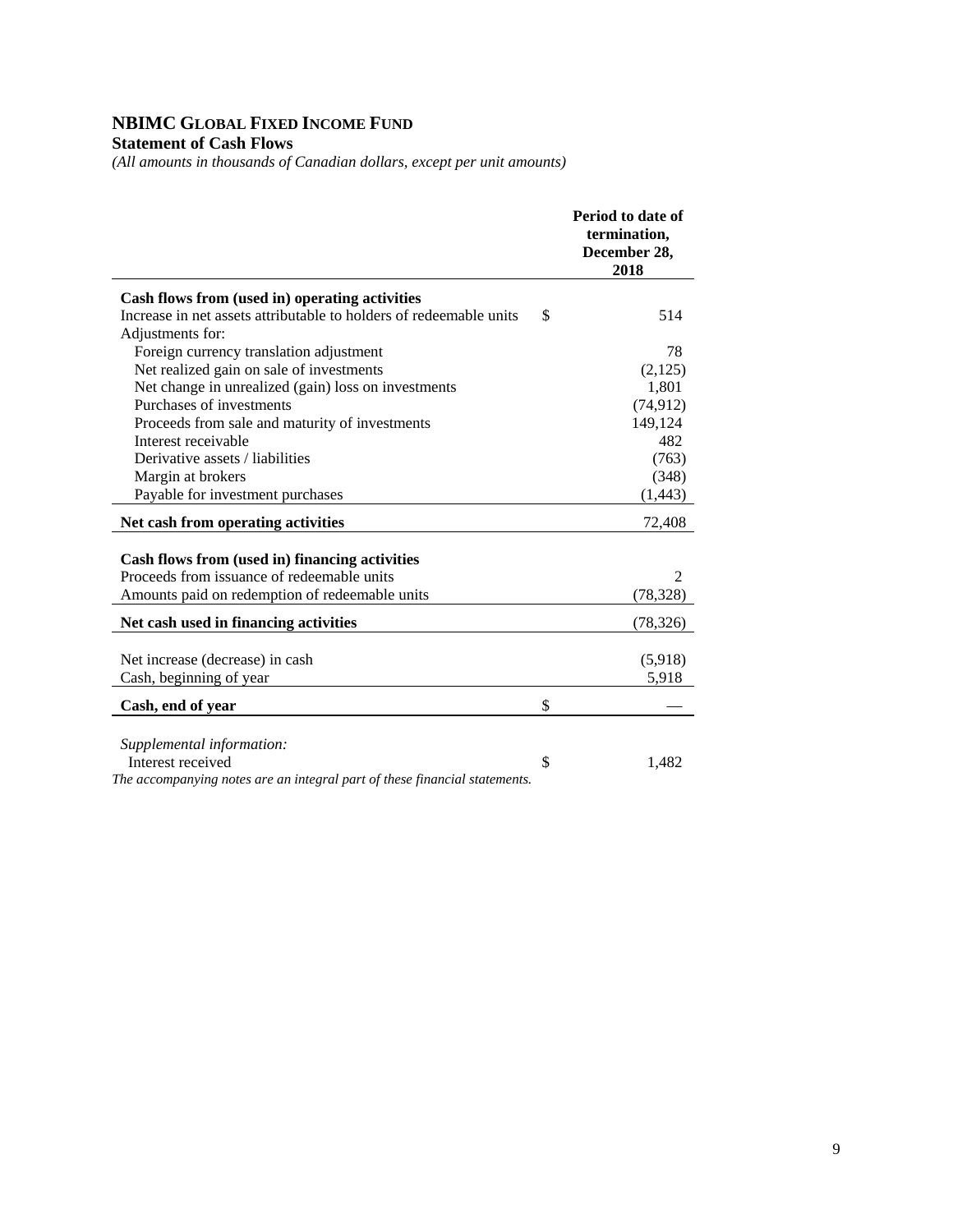# **NBP CANADIAN LONG-TERM BOND FUND**

# **Statement of Financial Position**

*(All amounts in thousands of Canadian dollars, except per unit amounts)*  As at

|                                                                                                                                                                                                                      | Date of<br>termination<br>September 16,<br>2019 | December 31,<br>2018 |
|----------------------------------------------------------------------------------------------------------------------------------------------------------------------------------------------------------------------|-------------------------------------------------|----------------------|
| <b>Assets</b>                                                                                                                                                                                                        |                                                 |                      |
| Investments                                                                                                                                                                                                          | \$                                              | 9,181                |
| Interest receivable                                                                                                                                                                                                  |                                                 | 96                   |
| Total assets                                                                                                                                                                                                         |                                                 | 9,277                |
| Net assets attributable to holders of redeemable units                                                                                                                                                               |                                                 | 9,277                |
| Number of redeemable units outstanding <i>(rounded) (note 7)</i><br>Net assets attributable to holders of redeemable units per unit \$<br>The accompanying notes are an integral part of these financial statements. |                                                 | 7,165<br>1.294.78    |

Approved on behalf of the Vestcor Inc. Board as Trustee:

[signed] [signed] [signed] [signed] [signed] [signed] [signed] [signed] [signed] [signed] [signed] [ Michael W. Walton<br>Board Chairperson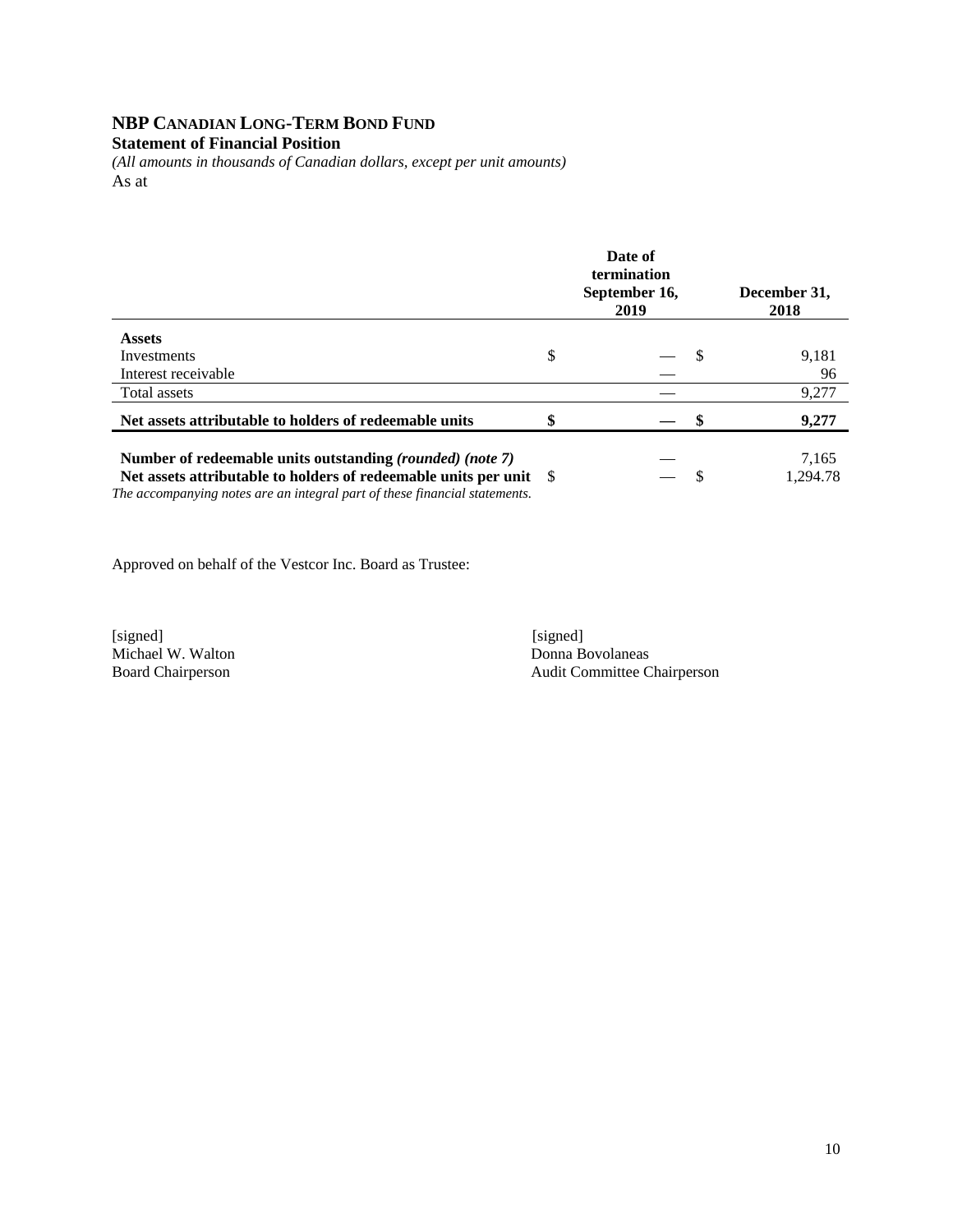# **NBP CANADIAN LONG-TERM BOND FUND**

**Statement of Comprehensive Income (Loss)** 

*(All amounts in thousands of Canadian dollars, except per unit amounts)* 

|                                                                                  | <b>Period from</b><br><b>January 1, 2019</b><br>to date of<br>termination<br>September 16,<br>2019 | <b>Year ended</b><br>December 31,<br>2018 |         |
|----------------------------------------------------------------------------------|----------------------------------------------------------------------------------------------------|-------------------------------------------|---------|
| <b>Income</b>                                                                    |                                                                                                    |                                           |         |
| Interest                                                                         | \$<br>201                                                                                          | <sup>\$</sup>                             | 1,015   |
| Net realized gain on investments                                                 | 1,374                                                                                              |                                           | 4,134   |
| Net change in unrealized loss on investments                                     | (607)                                                                                              |                                           | (5,523) |
| <b>Total income (loss)</b>                                                       | 968                                                                                                |                                           | (374)   |
| Increase (decrease) in net assets attributable to holders of<br>redeemable units | \$<br>968                                                                                          | \$.                                       | (374)   |

*The accompanying notes are an integral part of these financial statements.*

## **NBP CANADIAN LONG-TERM BOND FUND**

#### **Statement of Changes in Net Assets Attributable to Holders of Redeemable Units**

*(All amounts in thousands of Canadian dollars, except per unit amounts)* 

|                                                              |    | <b>Period from</b><br><b>January 1, 2019 to</b><br>date of<br>termination<br>September 16,<br>2019 |               | <b>Year ended</b><br>December 31,<br>2018 |
|--------------------------------------------------------------|----|----------------------------------------------------------------------------------------------------|---------------|-------------------------------------------|
| Net assets attributable to holders of redeemable units,      |    |                                                                                                    |               |                                           |
| beginning of period                                          | \$ | 9.277                                                                                              | <sup>\$</sup> | 37,121                                    |
| Increase (decrease) in net assets attributable to holders of |    |                                                                                                    |               |                                           |
| redeemable units                                             |    | 968                                                                                                |               | (374)                                     |
| <b>Distributions</b>                                         |    | (886)                                                                                              |               | (3,198)                                   |
| Proceeds from issuance of redeemable units                   |    | 886                                                                                                |               | 3.198                                     |
| Amounts paid on redemption of redeemable units               |    | (10, 245)                                                                                          |               | (27, 470)                                 |
| Net assets attributable to holders of redeemable units, end  |    |                                                                                                    |               |                                           |
| of period                                                    | S  |                                                                                                    |               | 9,277                                     |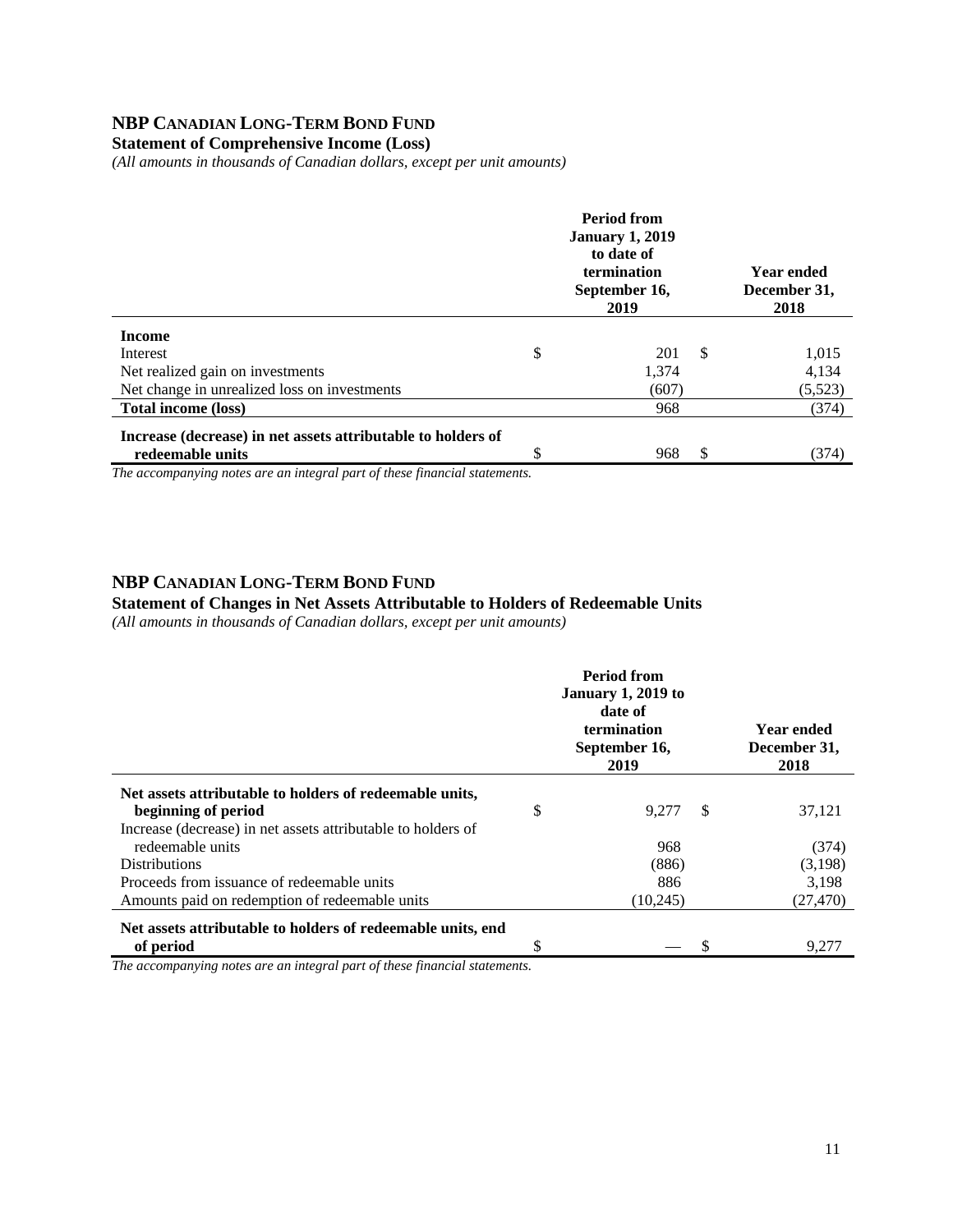# **NBP CANADIAN LONG-TERM BOND FUND**

### **Statement of Cash Flows**

*(All amounts in thousands of Canadian dollars, except per unit amounts)* 

|                                                                                                  | <b>Period from</b><br><b>January 1, 2019</b><br>to date of<br>termination<br>September 16,<br>2019 | <b>Year ended</b><br>December 31,<br>2018 |
|--------------------------------------------------------------------------------------------------|----------------------------------------------------------------------------------------------------|-------------------------------------------|
| Cash flows from (used in) operating activities                                                   |                                                                                                    |                                           |
| Increase (decrease) in net assets attributable to holders of                                     |                                                                                                    |                                           |
| redeemable units                                                                                 | \$<br>968                                                                                          | \$<br>(374)                               |
| Adjustments for:                                                                                 |                                                                                                    |                                           |
| Net realized gain on sale of investments                                                         | (1,374)                                                                                            | (4, 134)                                  |
| Net change in unrealized loss on investments                                                     | 607                                                                                                | 5,523                                     |
| Purchases of investments                                                                         | (200)                                                                                              | (981)                                     |
| Proceeds from sale and maturity of investments                                                   | 10,148                                                                                             | 27,169                                    |
| Interest receivable                                                                              | 96                                                                                                 | 267                                       |
| Net cash from operating activities                                                               | 10,245                                                                                             | 27,470                                    |
| Cash flows from (used in) financing activities<br>Amounts paid on redemption of redeemable units | (10, 245)                                                                                          | (27, 470)                                 |
| Net cash used in financing activities                                                            | (10, 245)                                                                                          | (27, 470)                                 |
|                                                                                                  |                                                                                                    |                                           |
| Net increase in cash                                                                             |                                                                                                    |                                           |
| Cash, beginning of period                                                                        |                                                                                                    |                                           |
| Cash, end of period                                                                              | \$                                                                                                 | \$                                        |
|                                                                                                  |                                                                                                    |                                           |
| Supplemental information:                                                                        |                                                                                                    |                                           |
| Interest received                                                                                | \$<br>297                                                                                          | \$<br>1,282                               |
| Non-cash transactions:                                                                           |                                                                                                    |                                           |
| <b>Distributions</b>                                                                             | \$<br>(886)                                                                                        | \$<br>(3,198)                             |
| Proceeds from issuance of redeemable units                                                       | \$<br>886                                                                                          | \$<br>3,198                               |
| The accompanying notes are an integral part of these financial statements.                       |                                                                                                    |                                           |

12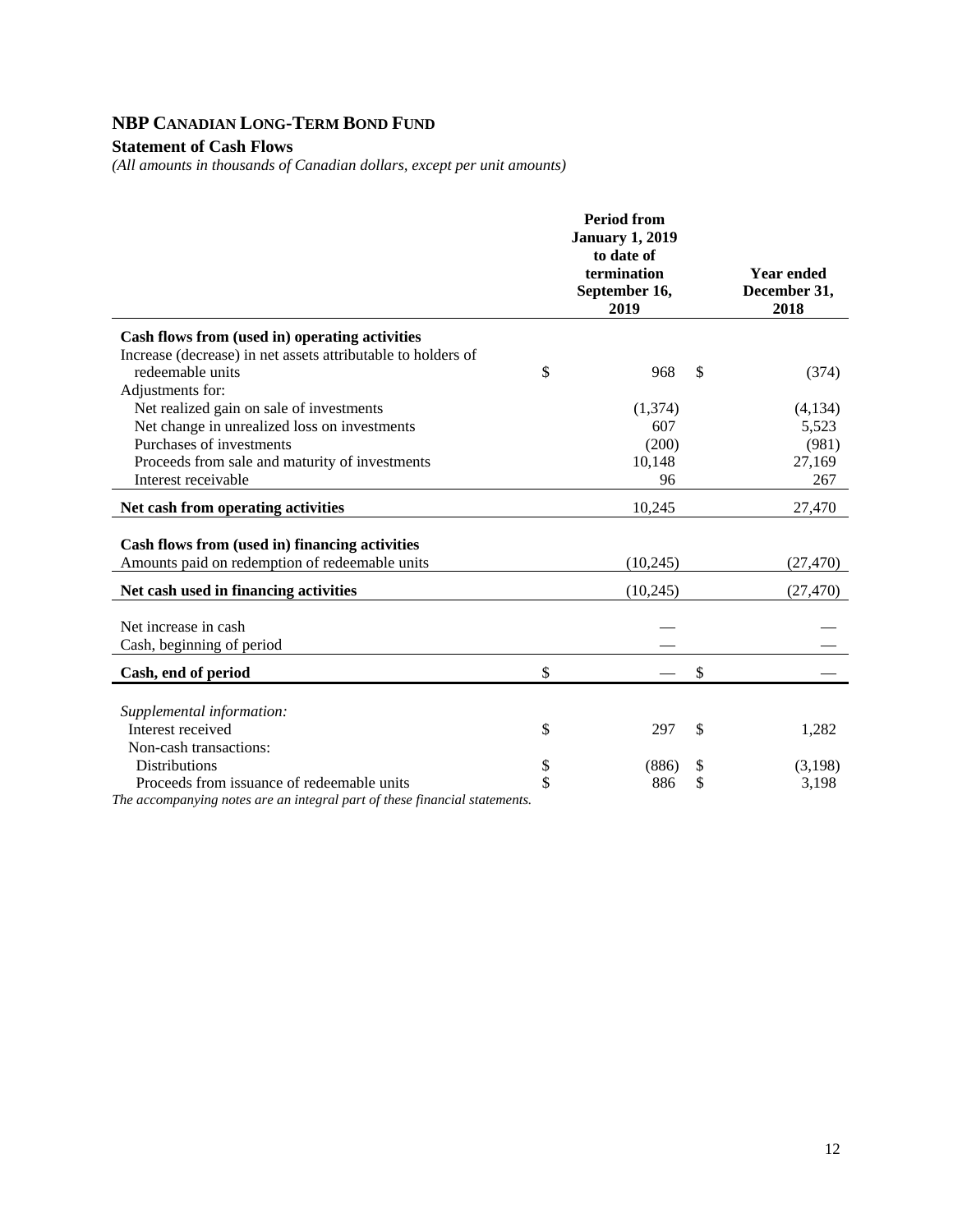# **NBIMC INTERNATIONAL HIGH YIELD FIXED INCOME FUND Statement of Financial Position**

*(All amounts in thousands of Canadian dollars, except per unit amounts)*  As at December 31

|                                                                                                                                               |    | 2019     |   | 2018     |
|-----------------------------------------------------------------------------------------------------------------------------------------------|----|----------|---|----------|
| <b>Assets</b>                                                                                                                                 |    |          |   |          |
| Investments                                                                                                                                   | \$ | 194.430  | S | 169,782  |
| Total assets                                                                                                                                  |    | 194,430  |   | 169,782  |
| Net assets attributable to holders of redeemable units                                                                                        | \$ | 194,430  |   | 169,782  |
| Number of redeemable units outstanding <i>(rounded) (note 7)</i>                                                                              |    | 168,997  |   | 168,997  |
| Net assets attributable to holders of redeemable units per unit<br>The accompanying notes are an integral part of these financial statements. | S  | 1,150.49 |   | 1.004.64 |

Approved on behalf of the Vestcor Inc. Board as Trustee:

[signed] [signed] [signed] [signed] [signed] [signed] [signed] [signed] [signed] [signed] [Signed] [Signed] [Signed] [Signed] [Signed] [Signed] [Signed] [Signed] [Signed] [Signed] [Signed] [Signed] [Signed] [Signed] [Signe Michael W. Walton<br>Board Chairperson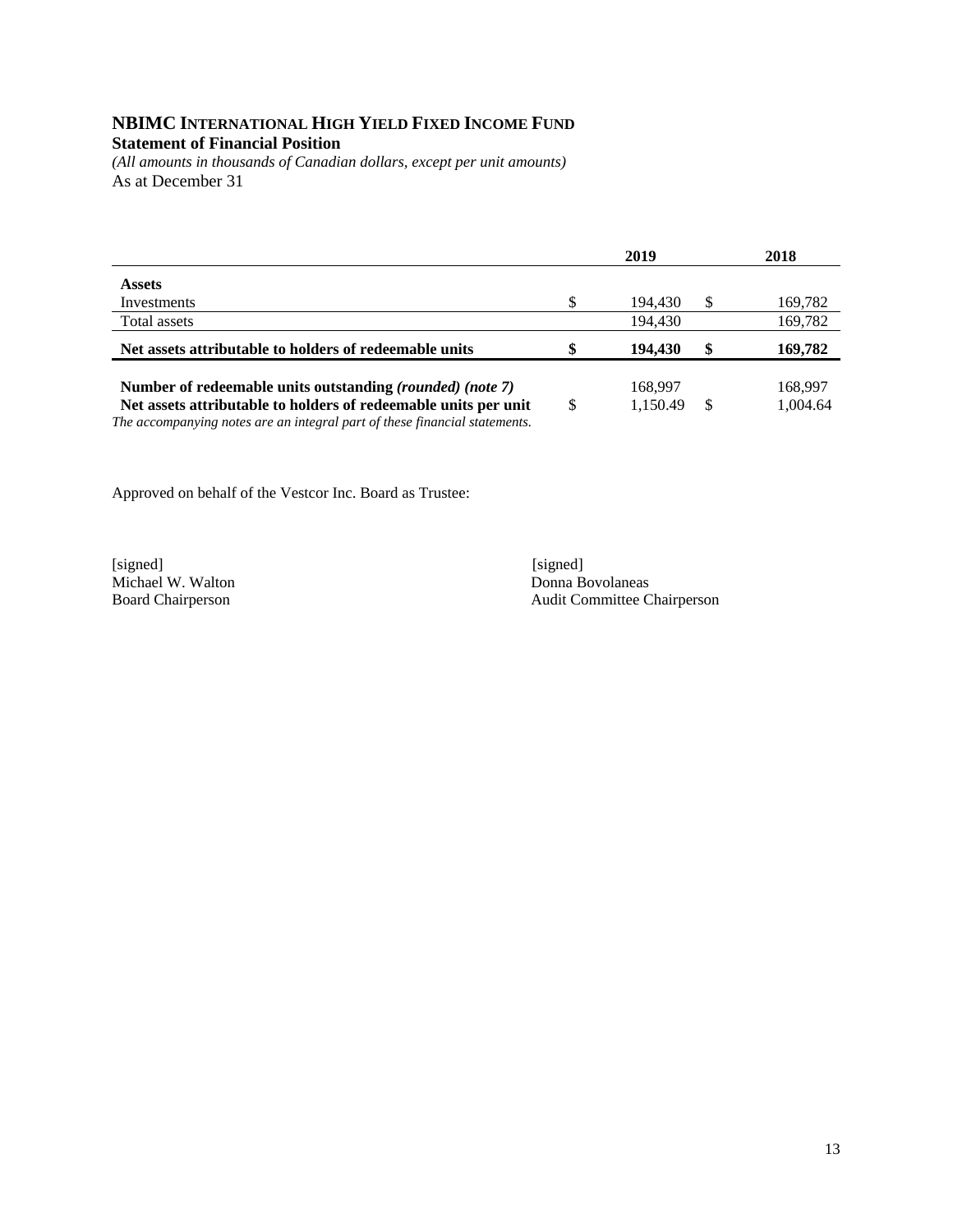### **NBIMC INTERNATIONAL HIGH YIELD FIXED INCOME FUND**

**Statement of Comprehensive Income (Loss)** 

*(All amounts in thousands of Canadian dollars, except per unit amounts)* 

|                                                              | For the year<br>ended<br>December 31,<br>2019 | For the period<br>from<br><b>March 14, 2018</b><br>to<br><b>December 31, 2018</b> |
|--------------------------------------------------------------|-----------------------------------------------|-----------------------------------------------------------------------------------|
| <b>Income</b>                                                |                                               |                                                                                   |
| Dividend                                                     | \$                                            | \$<br>4,033                                                                       |
| Net realized gain on investments                             |                                               | 75                                                                                |
| Net unrealized gain (loss) on investments                    | 24,648                                        | (8,366)                                                                           |
| <b>Total income (loss)</b>                                   | 24,648                                        | (4,258)                                                                           |
|                                                              |                                               |                                                                                   |
| <b>Expenses</b>                                              |                                               |                                                                                   |
| <b>Transaction costs</b>                                     |                                               | 5                                                                                 |
| <b>Total expenses</b>                                        |                                               | 5                                                                                 |
| Increase (decrease) in net assets attributable to holders of |                                               |                                                                                   |
| redeemable units                                             | \$<br>24,648                                  | \$<br>(4,263)                                                                     |

*The accompanying notes are an integral part of these financial statements.*

#### **NBIMC INTERNATIONAL HIGH YIELD FIXED INCOME FUND**

**Statement of Changes in Net Assets Attributable to Holders of Redeemable Units** 

*(All amounts in thousands of Canadian dollars, except per unit amounts)* 

|                                                              |    | For the year<br>ended<br>December 31,<br>2019 |     | For the period<br>from<br><b>March 14, 2018</b><br>to<br><b>December 31, 2018</b> |
|--------------------------------------------------------------|----|-----------------------------------------------|-----|-----------------------------------------------------------------------------------|
| Net assets attributable to holders of redeemable units,      |    |                                               |     |                                                                                   |
| beginning of period                                          | \$ | 169.782                                       | -\$ |                                                                                   |
| Increase (decrease) in net assets attributable to holders of |    |                                               |     |                                                                                   |
| redeemable units                                             |    | 24,648                                        |     | (4,263)                                                                           |
| Proceeds from issuance of redeemable units                   |    | 174.508                                       |     | 174.849                                                                           |
| Amounts paid on redemption of redeemable units               |    | (174, 508)                                    |     | (804)                                                                             |
| Net assets attributable to holders of redeemable units,      |    |                                               |     |                                                                                   |
| end of period                                                | ¢  | 194.430                                       |     | 169,782                                                                           |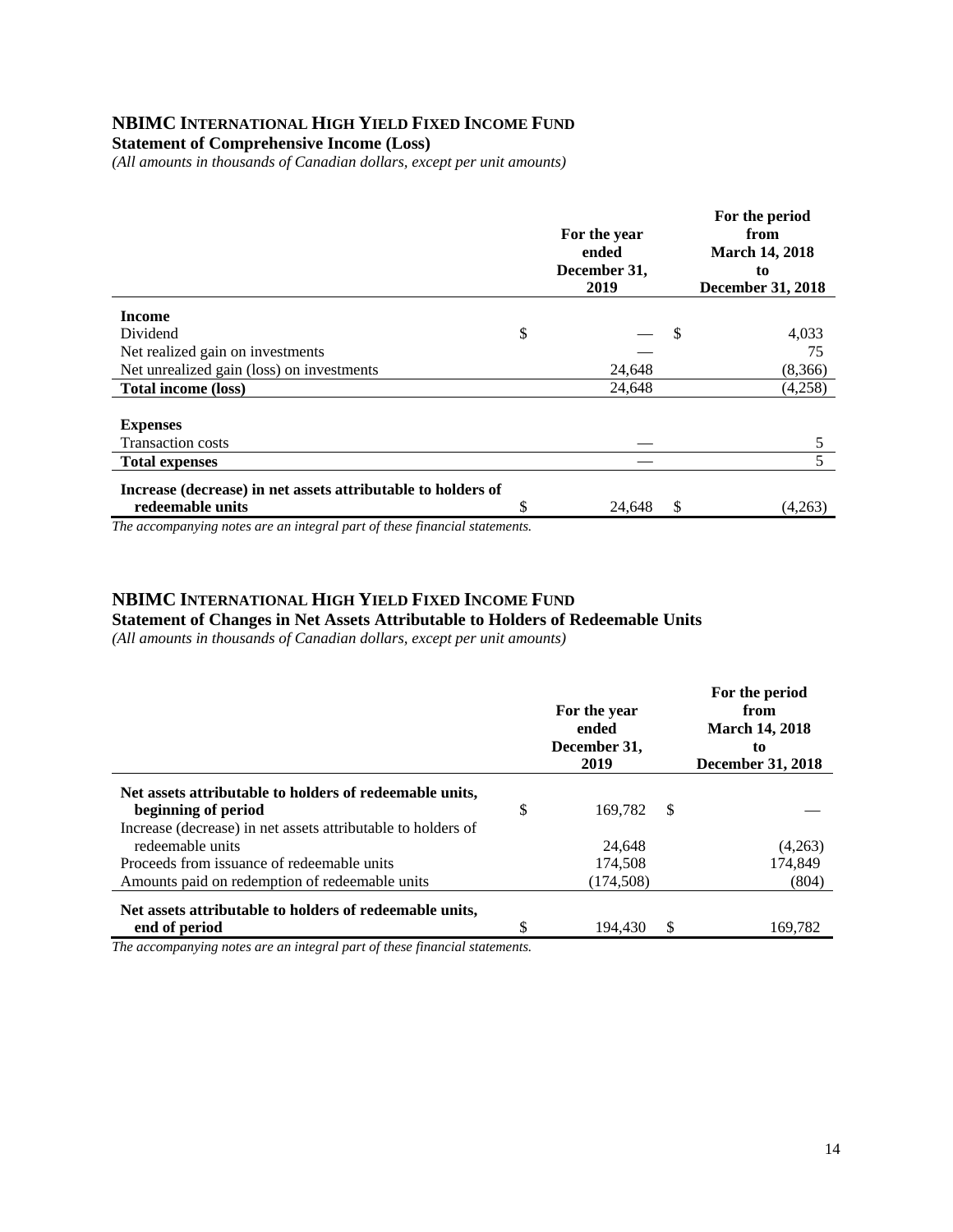# **NBIMC INTERNATIONAL HIGH YIELD FIXED INCOME FUND Statement of Cash Flows**

*(All amounts in thousands of Canadian dollars, except per unit amounts)* 

|                                                                            | For the year<br>ended<br>December 31,<br>2019 | For the period<br>from<br><b>March 14, 2018</b><br>to<br><b>December 31, 2018</b> |
|----------------------------------------------------------------------------|-----------------------------------------------|-----------------------------------------------------------------------------------|
| Cash flows from (used in) operating activities                             |                                               |                                                                                   |
| Increase (decrease) in net assets attributable to holders of               |                                               |                                                                                   |
| redeemable units                                                           | \$<br>24,648                                  | \$<br>(4,263)                                                                     |
| Adjustments for:                                                           |                                               |                                                                                   |
| Foreign currency translation adjustment                                    |                                               | (273)                                                                             |
| Net realized gain on sale of investments                                   |                                               | (75)                                                                              |
| Net unrealized (gain) loss on investments                                  | (24, 648)                                     | 8,366                                                                             |
| Purchases of investments                                                   |                                               | (462, 846)                                                                        |
| Proceeds from sale and maturity of investments                             |                                               | 285,046                                                                           |
| Net cash used in operating activities                                      |                                               | (174, 045)                                                                        |
|                                                                            |                                               |                                                                                   |
| Cash flows from (used in) financing activities                             |                                               |                                                                                   |
| Proceeds from issuance of redeemable units                                 | 174,508                                       | 174,849                                                                           |
| Amounts paid on redemption of redeemable units                             | (174, 508)                                    | (804)                                                                             |
| Net cash from financing activities                                         |                                               | 174,045                                                                           |
| Net increase in cash                                                       |                                               |                                                                                   |
| Cash, beginning of period                                                  |                                               |                                                                                   |
|                                                                            |                                               |                                                                                   |
| Cash, end of period                                                        | \$                                            | \$                                                                                |
|                                                                            |                                               |                                                                                   |
| Supplemental information:<br>Dividends received                            | \$                                            | \$<br>4,033                                                                       |
| The accompanying notes are an integral part of these financial statements. |                                               |                                                                                   |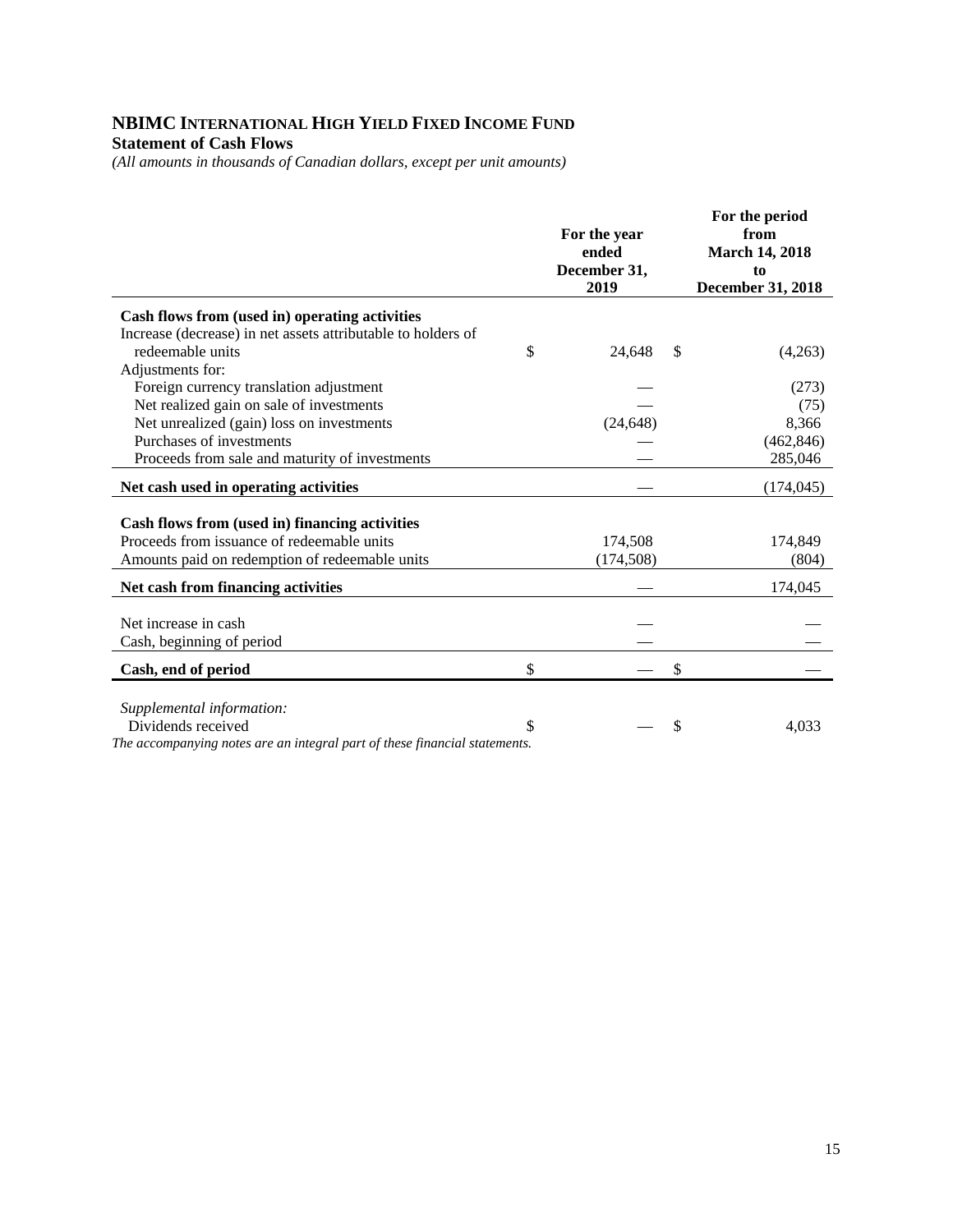## **NBIMC NEW BRUNSWICK AND ATLANTIC CANADA FIXED INCOME OPPORTUNITY FUND Statement of Financial Position**

*(All amounts in thousands of Canadian dollars, except per unit amounts)*  As at December 31

|                                                                                                                                                                                                                      | 2019 |                   |    | 2018              |  |
|----------------------------------------------------------------------------------------------------------------------------------------------------------------------------------------------------------------------|------|-------------------|----|-------------------|--|
| <b>Assets</b>                                                                                                                                                                                                        |      |                   |    |                   |  |
| Investments                                                                                                                                                                                                          | \$   | 9.734             | -8 | 10,890            |  |
| Interest receivable                                                                                                                                                                                                  |      | 49                |    | 54                |  |
| Total assets                                                                                                                                                                                                         |      | 9,783             |    | 10,944            |  |
| Net assets attributable to holders of redeemable units                                                                                                                                                               |      | 9,783             | \$ | 10,944            |  |
| Number of redeemable units outstanding <i>(rounded) (note 7)</i><br>Net assets attributable to holders of redeemable units per unit \$<br>The accompanying notes are an integral part of these financial statements. |      | 2.770<br>3.531.42 |    | 3.234<br>3,383.79 |  |

Approved on behalf of the Vestcor Inc. Board as Trustee:

[signed] [signed] [signed] [signed] [signed] [signed] [signed] [signed] [signed] [signed] [signed] [Signed] [Signed] [Signed] [Signed] [Signed] [Signed] [Signed] [Signed] [Signed] [Signed] [Signed] [Signed] [Signed] [Signe Michael W. Walton<br>Board Chairperson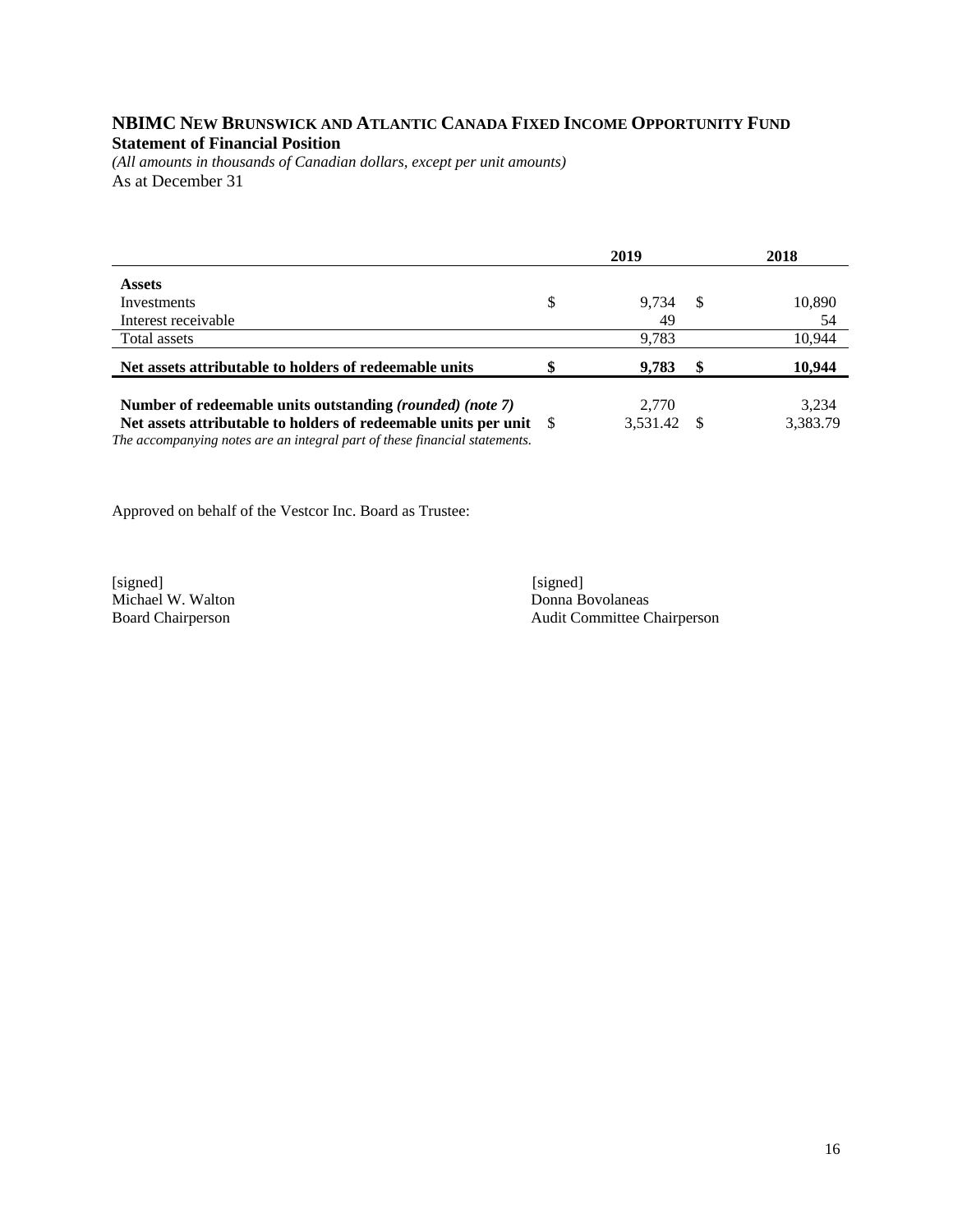#### **NBIMC NEW BRUNSWICK AND ATLANTIC CANADA FIXED INCOME OPPORTUNITY FUND Statement of Comprehensive Income**

*(All amounts in thousands of Canadian dollars, except per unit amounts)*  For the year ended December 31

|                                                              |   | 2019       | 2018  |
|--------------------------------------------------------------|---|------------|-------|
| Income                                                       |   |            |       |
| Interest                                                     | S | 629<br>-SS | 694   |
| Net realized gain on investments                             |   |            |       |
| Net change in unrealized loss on investments                 |   | (157)      | (405) |
| <b>Total income</b>                                          |   | 475        | 292   |
| Increase in net assets attributable to holders of redeemable |   |            |       |
| units                                                        |   | 475        | 292   |

*The accompanying notes are an integral part of these financial statements.*

#### **NBIMC NEW BRUNSWICK AND ATLANTIC CANADA FIXED INCOME OPPORTUNITY FUND Statement of Changes in Net Assets Attributable to Holders of Redeemable Units**

*(All amounts in thousands of Canadian dollars, except per unit amounts)*  For the year ended December 31

|                                                                          |   | 2019    | 2018    |
|--------------------------------------------------------------------------|---|---------|---------|
| Net assets attributable to holders of redeemable units,                  |   |         |         |
| beginning of year                                                        | S | 10.944  | 12.261  |
| Increase in net assets attributable to holders of redeemable units       |   | 475     | 292     |
| Proceeds from issuance of redeemable units                               |   |         |         |
| Amounts paid on redemption of redeemable units                           |   | (1,636) | (1,609) |
| Net assets attributable to holders of redeemable units, end of           |   |         |         |
| vear                                                                     |   | 9.783   | 10.944  |
| The generalizer notes are an integral part of these financial statements |   |         |         |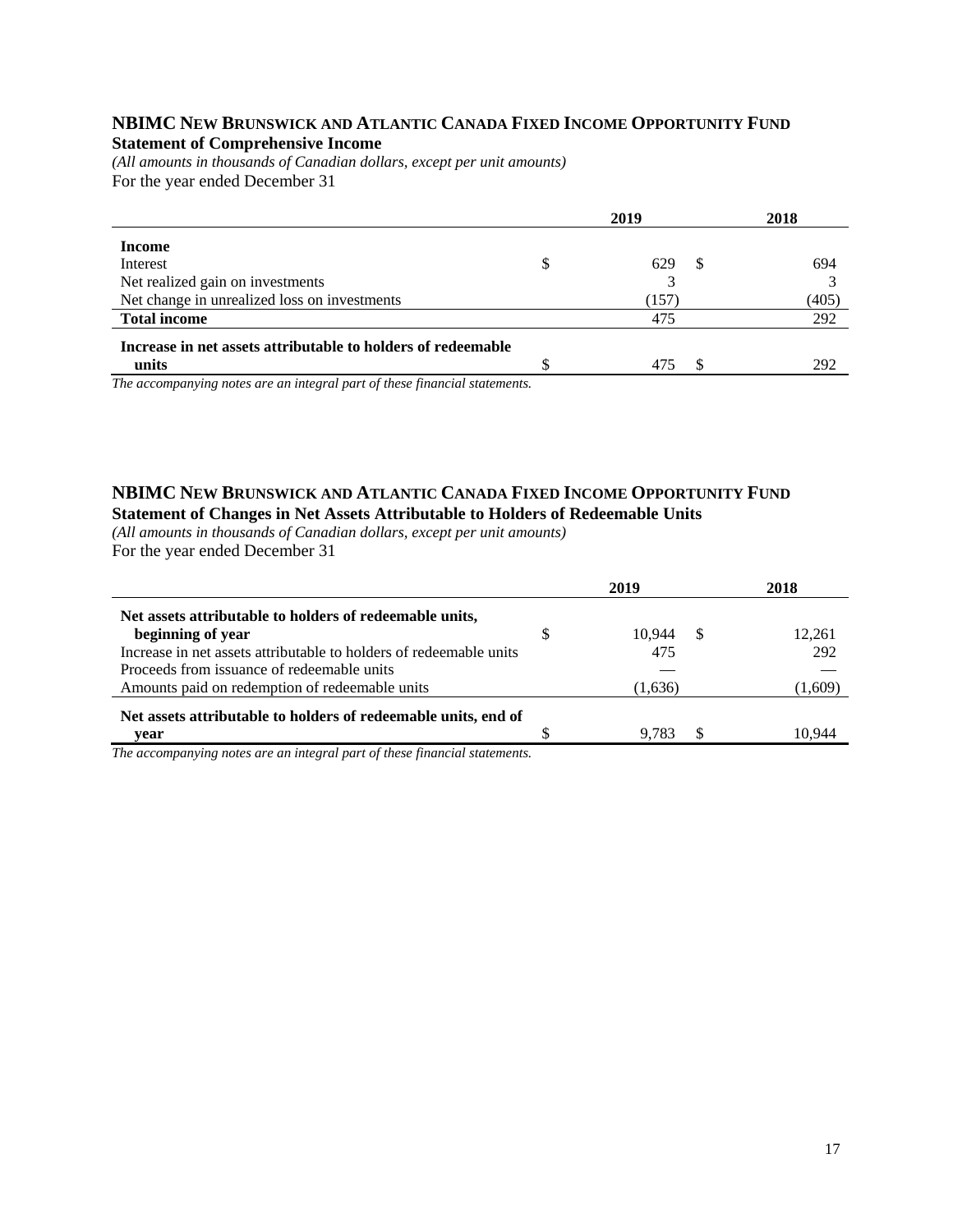# **NBIMC NEW BRUNSWICK AND ATLANTIC CANADA FIXED INCOME OPPORTUNITY FUND Statement of Cash Flows**

*(All amounts in thousands of Canadian dollars, except per unit amounts)*  For the year ended December 31

|                                                                            | 2019             | 2018    |
|----------------------------------------------------------------------------|------------------|---------|
| Cash flows from (used in) operating activities                             |                  |         |
| Increase in net assets attributable to holders of redeemable units         | \$<br>475<br>\$  | 292     |
| Adjustments for:                                                           |                  |         |
| Net realized gain on sale of investments                                   | (3)              | (3)     |
| Net change in unrealized loss on investments                               | 157              | 405     |
| Proceeds from sale and maturity of investments                             | 1,002            | 910     |
| Interest receivable                                                        | 5                | 5       |
| Net cash from operating activities                                         | 1,636            | 1,609   |
| Cash flows from (used in) financing activities                             |                  |         |
| Amounts paid on redemption of redeemable units                             | (1,636)          | (1,609) |
| Net cash used in financing activities                                      | (1,636)          | (1,609) |
|                                                                            |                  |         |
| Net increase in cash                                                       |                  |         |
| Cash, beginning of year                                                    |                  |         |
| Cash, end of year                                                          | \$<br>S          |         |
|                                                                            |                  |         |
| Supplemental information:<br>Interest received                             | \$<br>634<br>\$. | 699     |
| The accompanying notes are an integral part of these financial statements. |                  |         |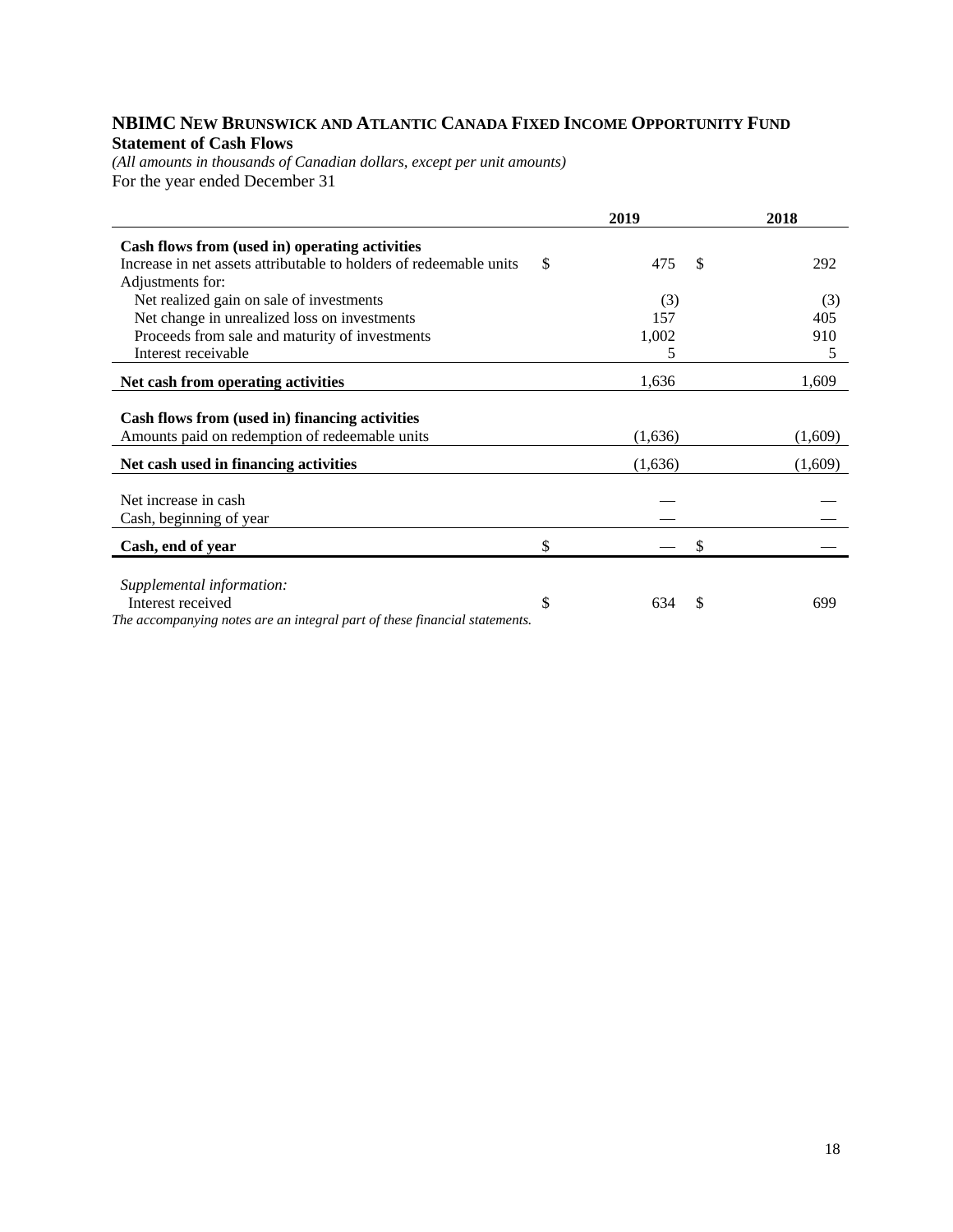# **NBIMC MONEY MARKET FUND**

**Statement of Financial Position** 

*(All amounts in thousands of Canadian dollars, except per unit amounts)*  As at December 31

|                                                                                                                                                |    | 2019      |              | 2018      |
|------------------------------------------------------------------------------------------------------------------------------------------------|----|-----------|--------------|-----------|
| <b>Assets</b>                                                                                                                                  |    |           |              |           |
| Investments                                                                                                                                    | \$ | 1,699,504 | $\mathbb{S}$ | 1,567,036 |
| Cash                                                                                                                                           |    | 12,057    |              | 44,869    |
| Interest receivable                                                                                                                            |    | 5,967     |              | 6,242     |
| Derivative assets <i>(note 5)</i>                                                                                                              |    | 296       |              | 117       |
| <b>Total assets</b>                                                                                                                            |    | 1,717,824 |              | 1,618,264 |
| <b>Liabilities</b>                                                                                                                             |    |           |              |           |
| Derivative liabilities <i>(note 5)</i>                                                                                                         |    | 296       |              | 117       |
| Liabilities (excluding net assets attributable to holders of                                                                                   |    |           |              |           |
| redeemable units)                                                                                                                              |    | 296       |              | 117       |
| Net assets attributable to holders of redeemable units                                                                                         | S  | 1,717,528 | \$           | 1,618,147 |
| Number of redeemable units outstanding (rounded) (note 7)                                                                                      |    | 1,015,833 |              | 977,332   |
| Net assets attributable to holders of redeemable units per<br>unit<br>The generalizer notes are an integral part of these financial statements | \$ | 1.690.76  | \$.          | 1,655.68  |

*The accompanying notes are an integral part of these financial statements.* 

Approved on behalf of the Vestcor Inc. Board as Trustee:

[signed] [signed] [signed] [signed] [signed] [signed] [signed] [signed] [signed] [signed] [signed] [ Michael W. Walton<br>Board Chairperson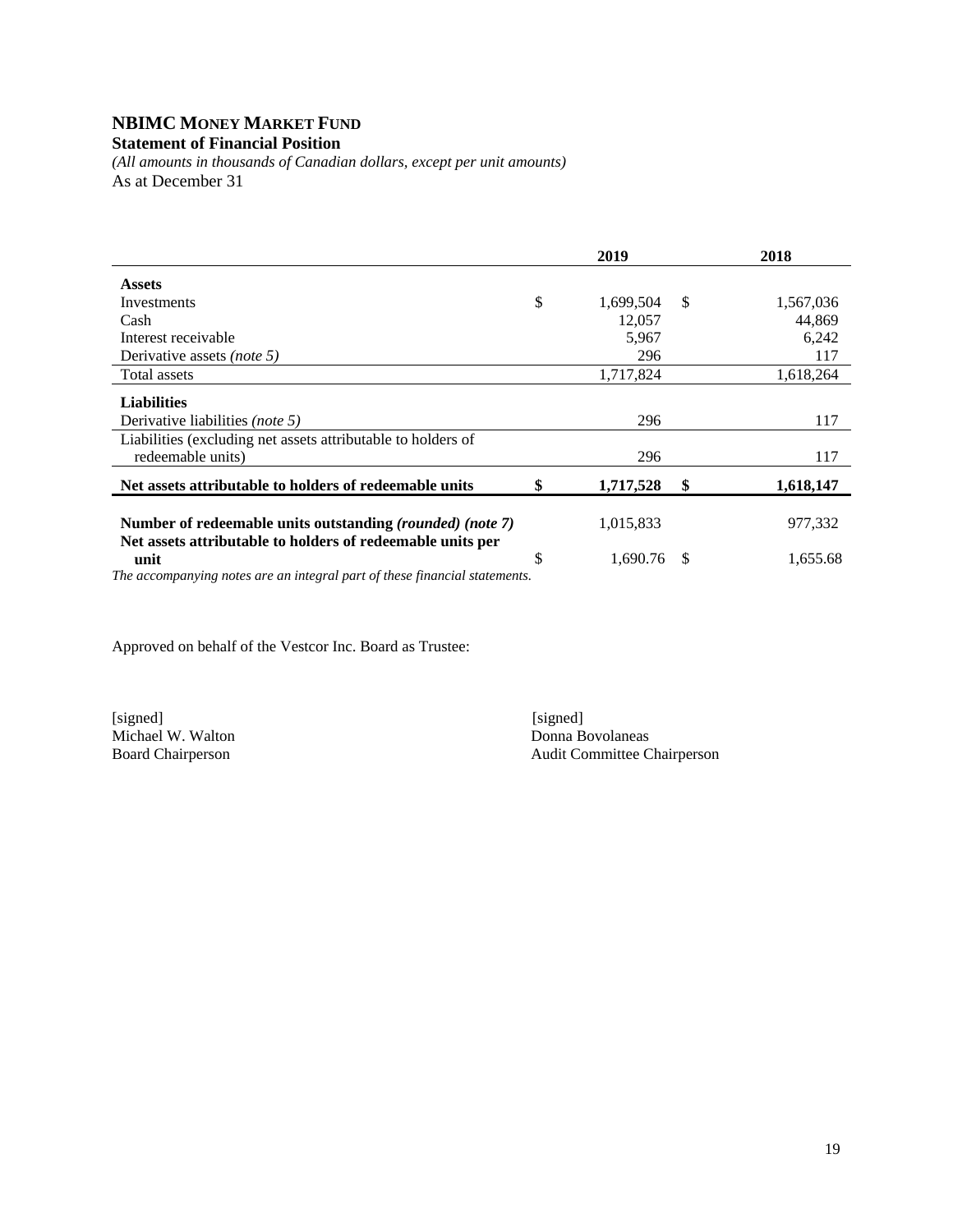# **NBIMC MONEY MARKET FUND**

### **Statement of Comprehensive Income**

*(All amounts in thousands of Canadian dollars, except per unit amounts)*  For the year ended December 31

|                                                              |   | 2019   |    | 2018   |
|--------------------------------------------------------------|---|--------|----|--------|
| Income                                                       |   |        |    |        |
| Interest                                                     | S | 33,103 | -S | 25,849 |
| Net realized gain (loss) on investments                      |   | 352    |    | (473)  |
| Net change in unrealized gain (loss) on investments          |   | 455    |    | (162)  |
| <b>Total income</b>                                          |   | 33,910 |    | 25,214 |
| Increase in net assets attributable to holders of redeemable |   |        |    |        |
| units                                                        |   | 33.910 |    | 25.214 |

*The accompanying notes are an integral part of these financial statements.*

#### **NBIMC MONEY MARKET FUND**

#### **Statement of Changes in Net Assets Attributable to Holders of Redeemable Units**

*(All amounts in thousands of Canadian dollars, except per unit amounts)*  For the year ended December 31

|                                                                    | 2019                  | 2018        |
|--------------------------------------------------------------------|-----------------------|-------------|
| Net assets attributable to holders of redeemable units,            |                       |             |
| beginning of year                                                  | \$<br>1,618,147<br>-S | 1,356,221   |
| Increase in net assets attributable to holders of redeemable units | 33.910                | 25.214      |
| <b>Distributions</b>                                               | (39, 257)             | (32,080)    |
| Proceeds from issuance of redeemable units                         | 2,779,700             | 2,279,616   |
| Amounts paid on redemption of redeemable units                     | (2,674,972)           | (2,010,824) |
| Net assets attributable to holders of redeemable units, end of     |                       |             |
| vear                                                               | -S<br>1,717,528       | 1,618,147   |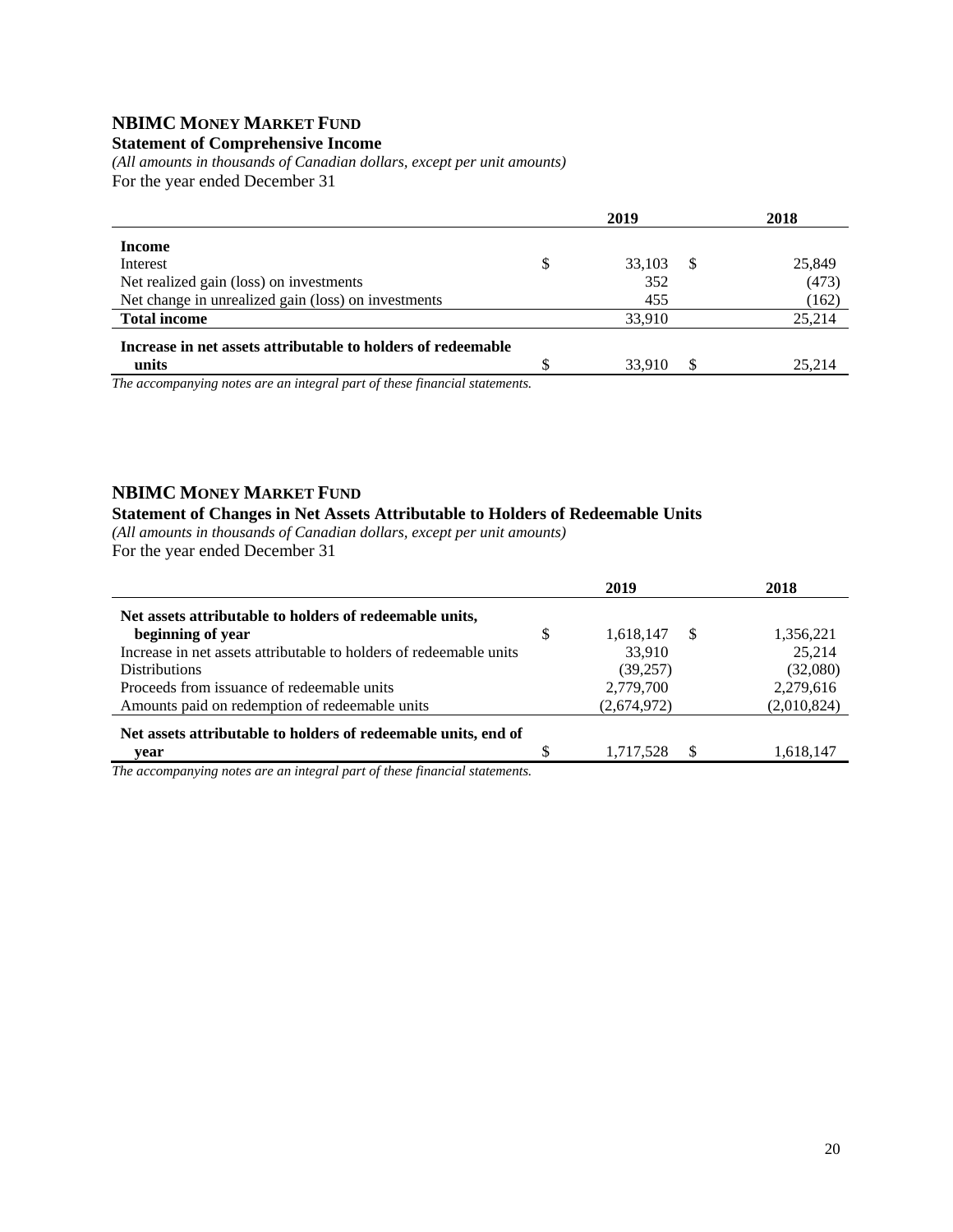### **NBIMC MONEY MARKET FUND Statement of Cash Flows**

*(All amounts in thousands of Canadian dollars, except per unit amounts)*  For the year ended December 31

|                                                                            |                    | 2019           | 2018           |
|----------------------------------------------------------------------------|--------------------|----------------|----------------|
| Cash flows from (used in) operating activities                             |                    |                |                |
| Increase in net assets attributable to holders of redeemable units         | \$                 | 33,910         | \$<br>25,214   |
| Adjustments for:                                                           |                    |                |                |
| Foreign currency translation adjustment                                    |                    | 187            | (12)           |
| Net realized (gain) loss on sale of investments                            |                    | (352)          | 473            |
| Net change in unrealized (gain) loss on investments                        |                    | (455)          | 162            |
| Purchases of investments                                                   |                    | (13, 133, 982) | (12,880,963)   |
| Proceeds from sale and maturity of investments                             |                    | 13,002,134     | 12,672,491     |
| Interest receivable                                                        |                    | 275            | (3,193)        |
| Net cash used in operating activities                                      |                    | (98, 283)      | (185, 828)     |
|                                                                            |                    |                |                |
| Cash flows from (used in) financing activities                             |                    |                |                |
| Proceeds from issuance of redeemable units                                 |                    | 2,740,443      | 2,247,536      |
| Amounts paid on redemption of redeemable units                             |                    | (2,674,972)    | (2,010,824)    |
| Net cash from financing activities                                         |                    | 65,471         | 236,712        |
|                                                                            |                    |                |                |
| Net (decrease) increase in cash                                            |                    | (32, 812)      | 50,884         |
| Cash (indebtedness), beginning of year                                     |                    | 44,869         | (6,015)        |
| Cash, end of year                                                          | \$                 | 12,057         | \$<br>44,869   |
|                                                                            |                    |                |                |
| Supplemental information:                                                  |                    |                |                |
| Interest received                                                          | \$                 | 33,378         | \$<br>22,656   |
| Non-cash transactions:                                                     |                    |                |                |
| <b>Distributions</b>                                                       | \$                 | (39,257)       | \$<br>(32,080) |
| Proceeds from issuance of redeemable units                                 | $\mathbf{\hat{S}}$ | 39,257         | \$<br>32,080   |
| The accompanying notes are an integral part of these financial statements. |                    |                |                |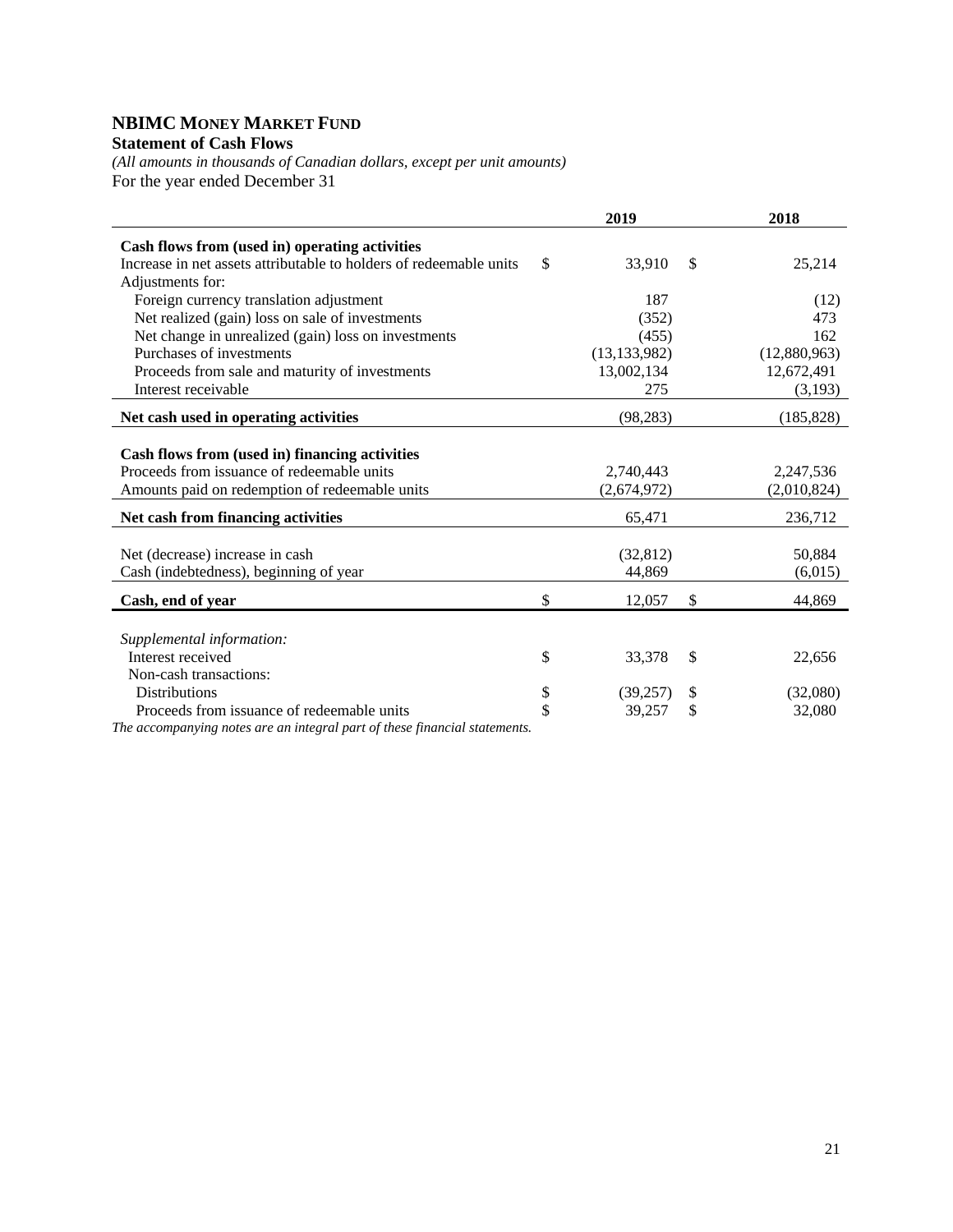# **NBIMC STUDENT INVESTMENT FUND**

### **Statement of Financial Position**

*(All amounts in thousands of Canadian dollars, except per unit amounts)*  As at December 31

|                                                                                                                                          |         | 2019     |          | 2018     |
|------------------------------------------------------------------------------------------------------------------------------------------|---------|----------|----------|----------|
| <b>Assets</b>                                                                                                                            |         |          |          |          |
| Investments                                                                                                                              | \$      | 4,111    | -S       | 3.600    |
| Interest receivable                                                                                                                      |         | 6        |          |          |
| Dividends receivable                                                                                                                     |         |          |          | 6        |
| Total assets                                                                                                                             |         | 4,122    |          | 3,611    |
| Net assets attributable to holders of redeemable units                                                                                   |         | 4,122    | S        | 3,611    |
| Number of redeemable units outstanding <i>(rounded) (note 7)</i>                                                                         |         | 1.017    |          | 1,017    |
| unit                                                                                                                                     | ¢<br>J. | 4,052.05 | <b>S</b> | 3.550.31 |
| Net assets attributable to holders of redeemable units per<br>The accompanying notes are an integral part of these financial statements. |         |          |          |          |

Approved on behalf of the Vestcor Inc. Board as Trustee:

[signed] [signed] [signed] [signed] [signed] [signed] [signed] [signed] [signed] [signed] [signed] [Signed] [Signed] [Signed] [Signed] [Signed] [Signed] [Signed] [Signed] [Signed] [Signed] [Signed] [Signed] [Signed] [Signe Michael W. Walton<br>Board Chairperson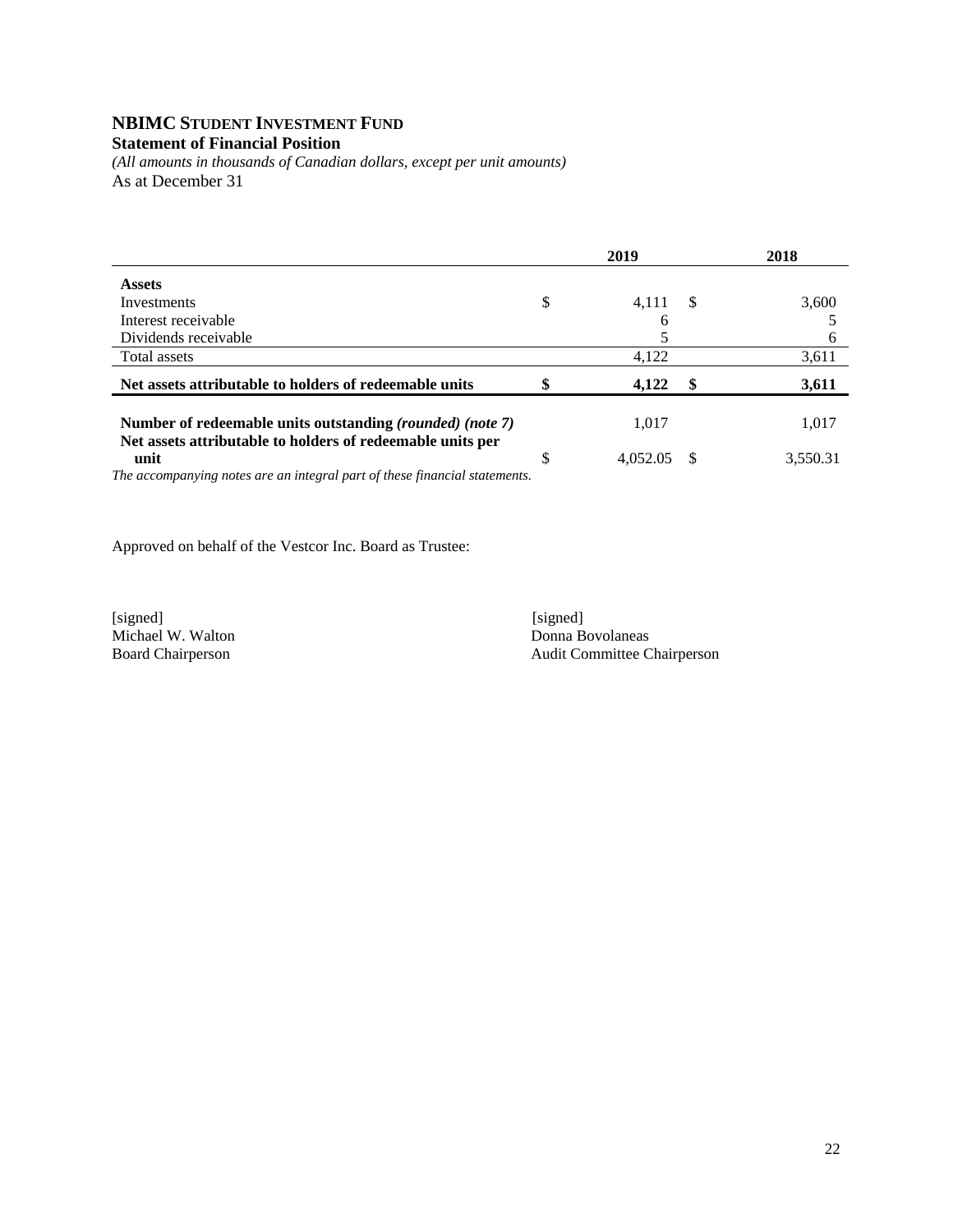#### **NBIMC STUDENT INVESTMENT FUND**

#### **Statement of Comprehensive Income (Loss)**

*(All amounts in thousands of Canadian dollars, except per unit amounts)*  For the year ended December 31

|                                                              | 2019           | 2018  |
|--------------------------------------------------------------|----------------|-------|
| Income                                                       |                |       |
| Interest                                                     | \$<br>53<br>-8 | 55    |
| Dividend                                                     | 63             | 57    |
| Securities lending                                           | 2              |       |
| Net realized gain on investments                             | (6)            | 33    |
| Net change in unrealized gain (loss) on investments          | 399            | (254) |
| <b>Total income (loss)</b>                                   | 511            | (107) |
| Increase (decrease) in net assets attributable to holders of |                |       |
| redeemable units                                             | -S<br>511      | (107) |

*The accompanying notes are an integral part of these financial statements.*

#### **NBIMC STUDENT INVESTMENT FUND**

#### **Statement of Changes in Net Assets Attributable to Holders of Redeemable Units**

*(All amounts in thousands of Canadian dollars, except per unit amounts)*  For the year ended December 31

|                                                                                  |   | 2019     | 2018  |
|----------------------------------------------------------------------------------|---|----------|-------|
| Net assets attributable to holders of redeemable units,<br>beginning of year     | S | 3.611 \$ | 3.718 |
| Increase (decrease) in net assets attributable to holders of<br>redeemable units |   | 511      | 107   |
| Net assets attributable to holders of redeemable units, end of                   |   |          |       |
| vear                                                                             |   | 4 1 2 2  |       |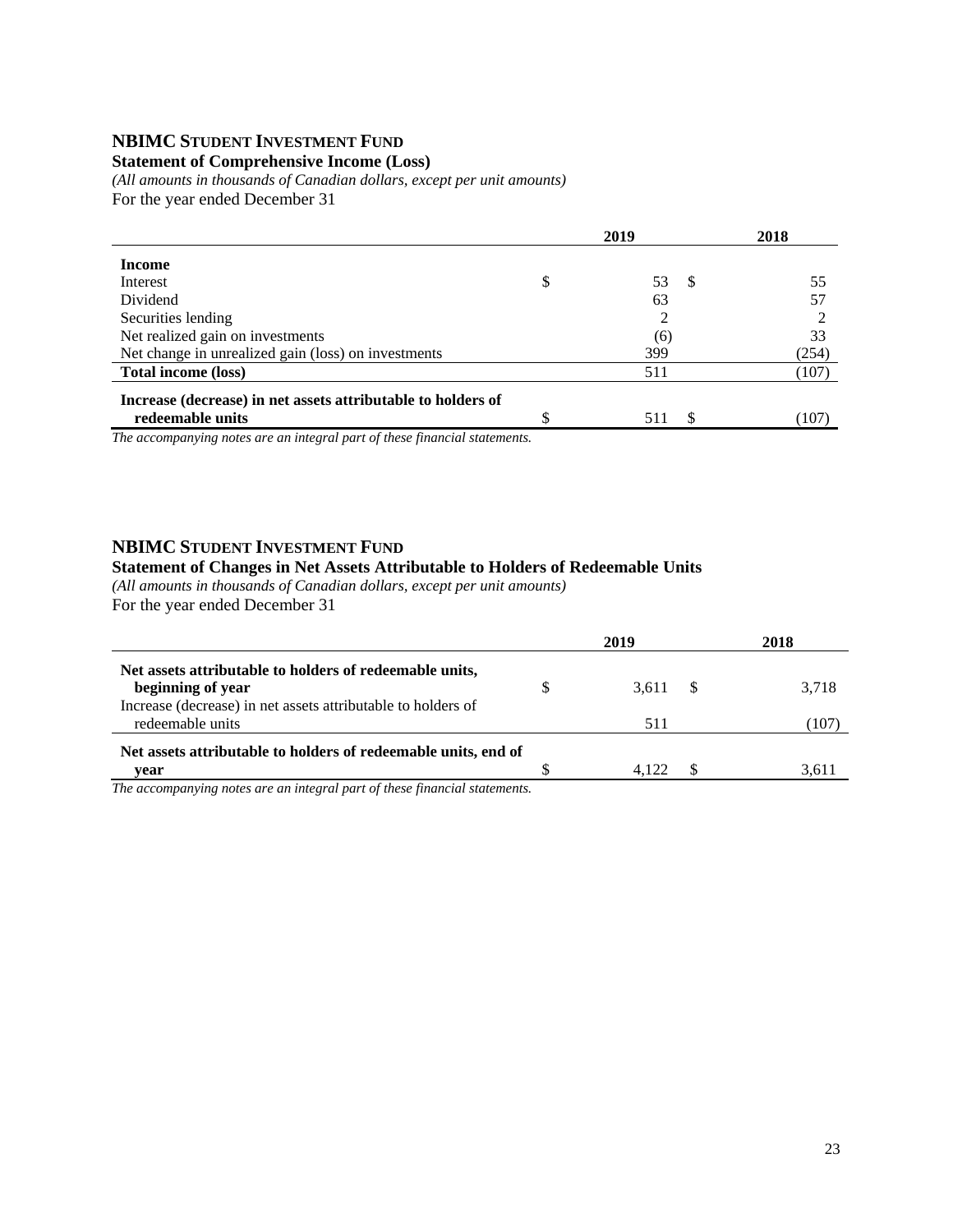# **NBIMC STUDENT INVESTMENT FUND**

# **Statement of Cash Flows**

*(All amounts in thousands of Canadian dollars, except per unit amounts)*  For the year ended December 31

|                                                                            | 2019            | 2018  |
|----------------------------------------------------------------------------|-----------------|-------|
| Cash flows from (used in) operating activities                             |                 |       |
| Increase (decrease) in net assets attributable to holders of               |                 |       |
| redeemable units                                                           | \$<br>511<br>\$ | (107) |
| Adjustments for:                                                           |                 |       |
| Net realized gain on sale of investments                                   | 6               | (33)  |
| Net change in unrealized (gain) loss on investments                        | (399)           | 254   |
| Purchases of investments                                                   | (1,120)         | (886) |
| Proceeds from sale and maturity of investments                             | 1,002           | 773   |
| Interest receivable                                                        | (1)             |       |
| Dividends receivable                                                       |                 | (1)   |
| Net cash from operating activities                                         |                 |       |
|                                                                            |                 |       |
| Net increase in cash                                                       |                 |       |
| Cash, beginning of year                                                    |                 |       |
| Cash, end of year                                                          | \$<br>S         |       |
|                                                                            |                 |       |
| Supplemental information:                                                  |                 |       |
| Interest received                                                          | \$<br>52<br>\$  | 55    |
| Dividends received                                                         | \$<br>\$<br>64  | 56    |
| The accompanying notes are an integral part of these financial statements. |                 |       |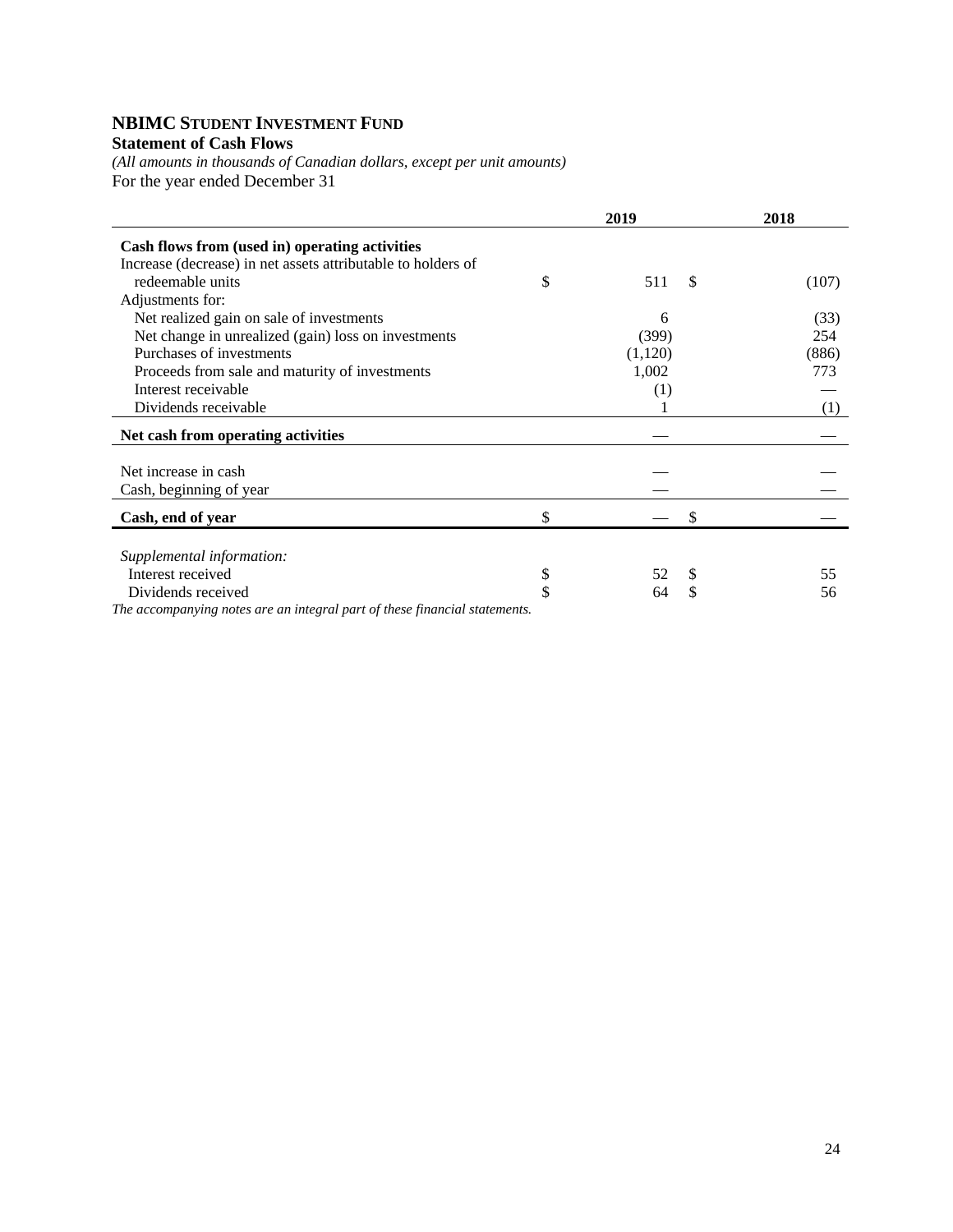# **NBIMC CANADIAN EQUITY INDEX FUND**

# **Statement of Financial Position**

*(All amounts in thousands of Canadian dollars, except per unit amounts)*  As at December 31

|                                                                                                                         |    | 2019     |    | 2018     |
|-------------------------------------------------------------------------------------------------------------------------|----|----------|----|----------|
| <b>Assets</b>                                                                                                           |    |          |    |          |
| Investments                                                                                                             | \$ | 698,121  | \$ | 599,727  |
| Cash                                                                                                                    |    |          |    | 7,113    |
| Interest receivable                                                                                                     |    | 453      |    | 558      |
| Dividends receivable                                                                                                    |    | 993      |    | 858      |
| Receivable for investment sales                                                                                         |    |          |    | 60       |
| Derivative assets <i>(note 5)</i>                                                                                       |    | 5,283    |    |          |
| Margin at brokers (note 5)                                                                                              |    | 641      |    | 1,480    |
| Total assets                                                                                                            |    | 705,491  |    | 609,796  |
| <b>Liabilities</b>                                                                                                      |    |          |    |          |
| Payable for investment purchases                                                                                        |    |          |    | 7,176    |
| Derivative liabilities (note 5)                                                                                         |    | 109      |    | 18,146   |
| Liabilities (excluding net assets attributable to holders of                                                            |    |          |    |          |
| redeemable units)                                                                                                       |    | 109      |    | 25,322   |
| Net assets attributable to holders of redeemable units                                                                  | \$ | 705,382  | \$ | 584,474  |
| Number of redeemable units outstanding (rounded) (note 7)<br>Net assets attributable to holders of redeemable units per |    | 167,742  |    | 171,176  |
| unit                                                                                                                    | S  | 4,205.17 | S  | 3,414.46 |

*The accompanying notes are an integral part of these financial statements.* 

Approved on behalf of the Vestcor Inc. Board as Trustee:

[signed] [signed] Michael W. Walton Donna Bovolaneas<br>Board Chairperson Audit Committee C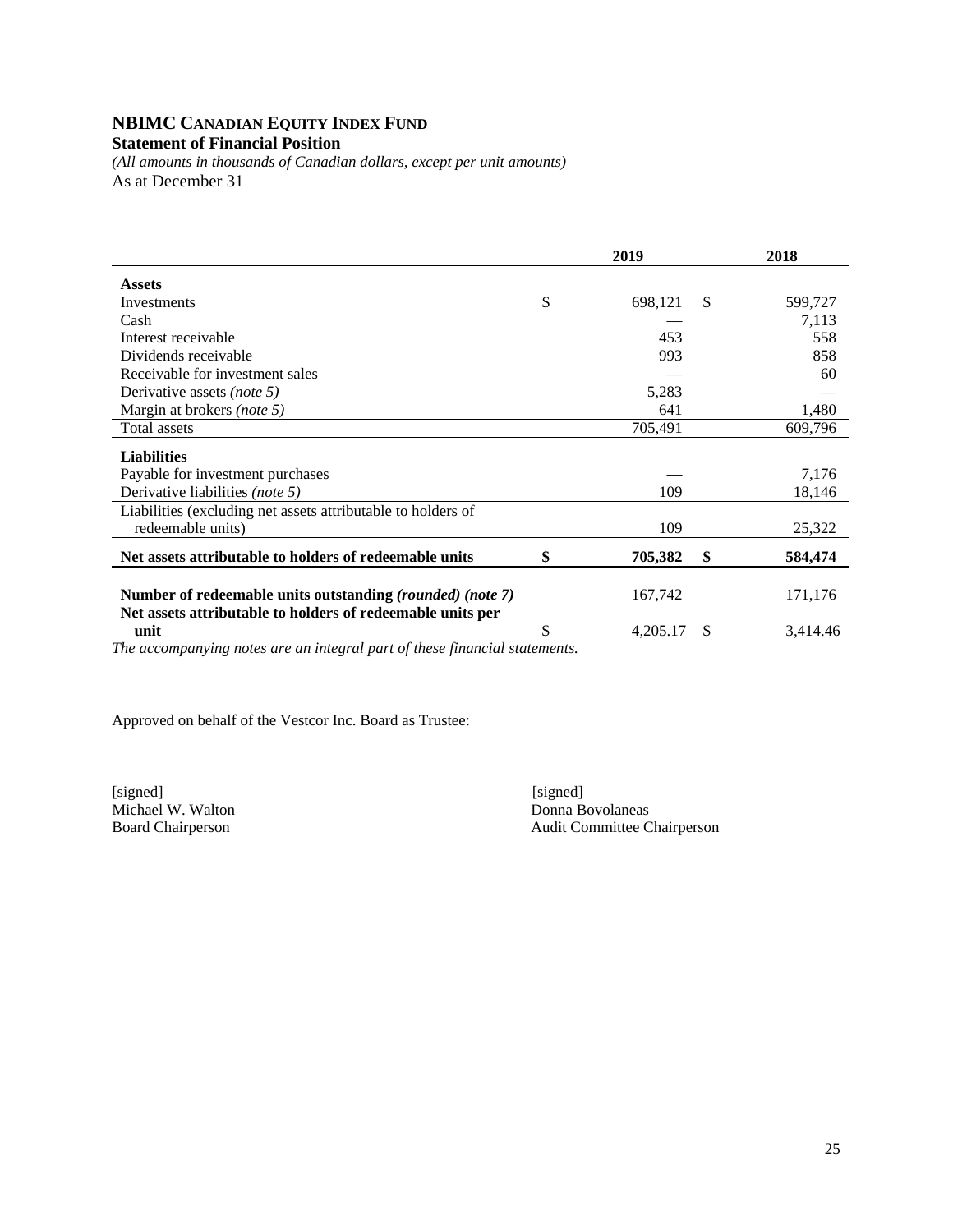### **NBIMC CANADIAN EQUITY INDEX FUND**

#### **Statement of Comprehensive Income (Loss)**

*(All amounts in thousands of Canadian dollars, except per unit amounts)*  For the year ended December 31

|                                                              | 2019                | 2018      |
|--------------------------------------------------------------|---------------------|-----------|
| <b>Income</b>                                                |                     |           |
| Interest                                                     | \$<br>5,767<br>-S   | 7,967     |
| <b>Dividends</b>                                             | 12,789              | 10,165    |
| Securities lending                                           | 591                 | 440       |
| Derivative                                                   | 58,236              | (30,623)  |
| Net realized gain on investments                             | 12,641              | 7,473     |
| Net change in unrealized gain (loss) on investments          | 46,909              | (43, 177) |
| <b>Total income (loss)</b>                                   | 136,933             | (47, 755) |
|                                                              |                     |           |
| <b>Expenses</b>                                              |                     |           |
| <b>Transaction costs</b>                                     | 143                 | 208       |
| <b>Total expenses</b>                                        | 143                 | 208       |
| Increase (decrease) in net assets attributable to holders of |                     |           |
| redeemable units                                             | \$<br>136,790<br>\$ | (47,963)  |

*The accompanying notes are an integral part of these financial statements.*

### **NBIMC CANADIAN EQUITY INDEX FUND**

#### **Statement of Changes in Net Assets Attributable to Holders of Redeemable Units**

*(All amounts in thousands of Canadian dollars, except per unit amounts)*  For the year ended December 31

|                                                                | 2019 |           |          | 2018       |
|----------------------------------------------------------------|------|-----------|----------|------------|
| Net assets attributable to holders of redeemable units,        |      |           |          |            |
| beginning of year                                              | \$   | 584,474   | <b>S</b> | 950,092    |
| Increase (decrease) in net assets attributable to holders of   |      |           |          |            |
| redeemable units                                               |      | 136,790   |          | (47,963)   |
| <b>Distributions</b>                                           |      | (66, 222) |          | (38, 932)  |
| Proceeds from issuance of redeemable units                     |      | 1,028,342 |          | 178,241    |
| Amounts paid on redemption of redeemable units                 |      | (978,002) |          | (456, 964) |
| Net assets attributable to holders of redeemable units, end of |      |           |          |            |
| vear                                                           |      | 705,382   |          | 584.474    |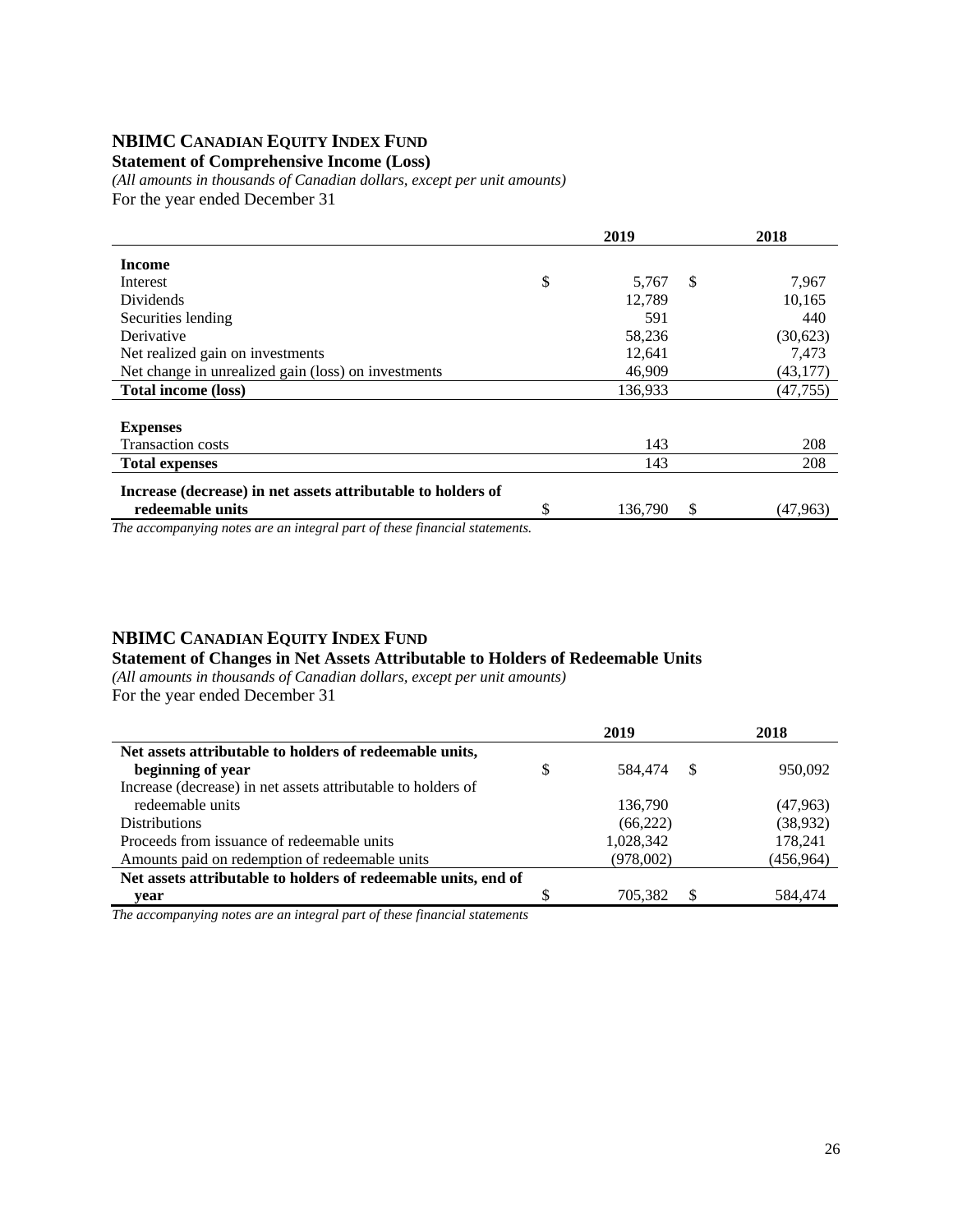# **NBIMC CANADIAN EQUITY INDEX FUND Statement of Cash Flows**

*(All amounts in thousands of Canadian dollars, except per unit amounts)*  For the year ended December 31

|                                                              | 2019            | 2018            |
|--------------------------------------------------------------|-----------------|-----------------|
| Cash flows from (used in) operating activities               |                 |                 |
| Increase (decrease) in net assets attributable to holders of |                 |                 |
| redeemable units                                             | \$<br>136,790   | \$<br>(47,963)  |
| Adjustments for:                                             |                 |                 |
| Foreign currency translation adjustment                      | 5               | (1)             |
| Net realized gain on sale of investments                     | (12, 641)       | (7, 473)        |
| Net change in unrealized (gain) loss on investments          | (46,909)        | 43,177          |
| Purchases of investments                                     | (1,404,363)     | (1,676,680)     |
| Proceeds from sale and maturity of investments               | 1,365,514       | 1,972,158       |
| Interest receivable                                          | 105             | 1,216           |
| Dividends receivable                                         | (135)           | (202)           |
| Receivable for investment sales                              | 60              | 2,826           |
| Derivative assets / liabilities                              | (23, 320)       | 34,837          |
| Margin at brokers                                            | 839             | (1, 435)        |
| Payable for investment purchases                             | (7,176)         | 5,555           |
|                                                              |                 |                 |
| Net cash from operating activities                           | 8,769           | 326,015         |
| Cash flows from (used in) financing activities               |                 |                 |
| Proceeds from issuance of redeemable units                   | 962,120         | 139,309         |
| Amounts paid on redemption of redeemable units               | (978,002)       | (456, 964)      |
|                                                              |                 |                 |
| Net cash used in financing activities                        | (15,882)        | (317, 655)      |
|                                                              |                 |                 |
| Net (decrease) increase in cash                              | (7, 113)        | 8,360           |
| Cash (indebtedness), beginning of year                       | 7,113           | (1,247)         |
| Cash, end of year                                            | \$              | \$<br>7,113     |
|                                                              |                 |                 |
| Supplemental information:                                    |                 |                 |
| Interest received                                            | \$<br>5,872     | \$<br>9,183     |
| Dividends received                                           | \$<br>12,654    | \$<br>9,963     |
| Non-cash transactions:                                       |                 |                 |
| <b>Distributions</b>                                         | \$<br>(66, 222) | \$<br>(38, 932) |
| Proceeds from issuance of redeemable units                   | \$<br>66,222    | \$<br>38,932    |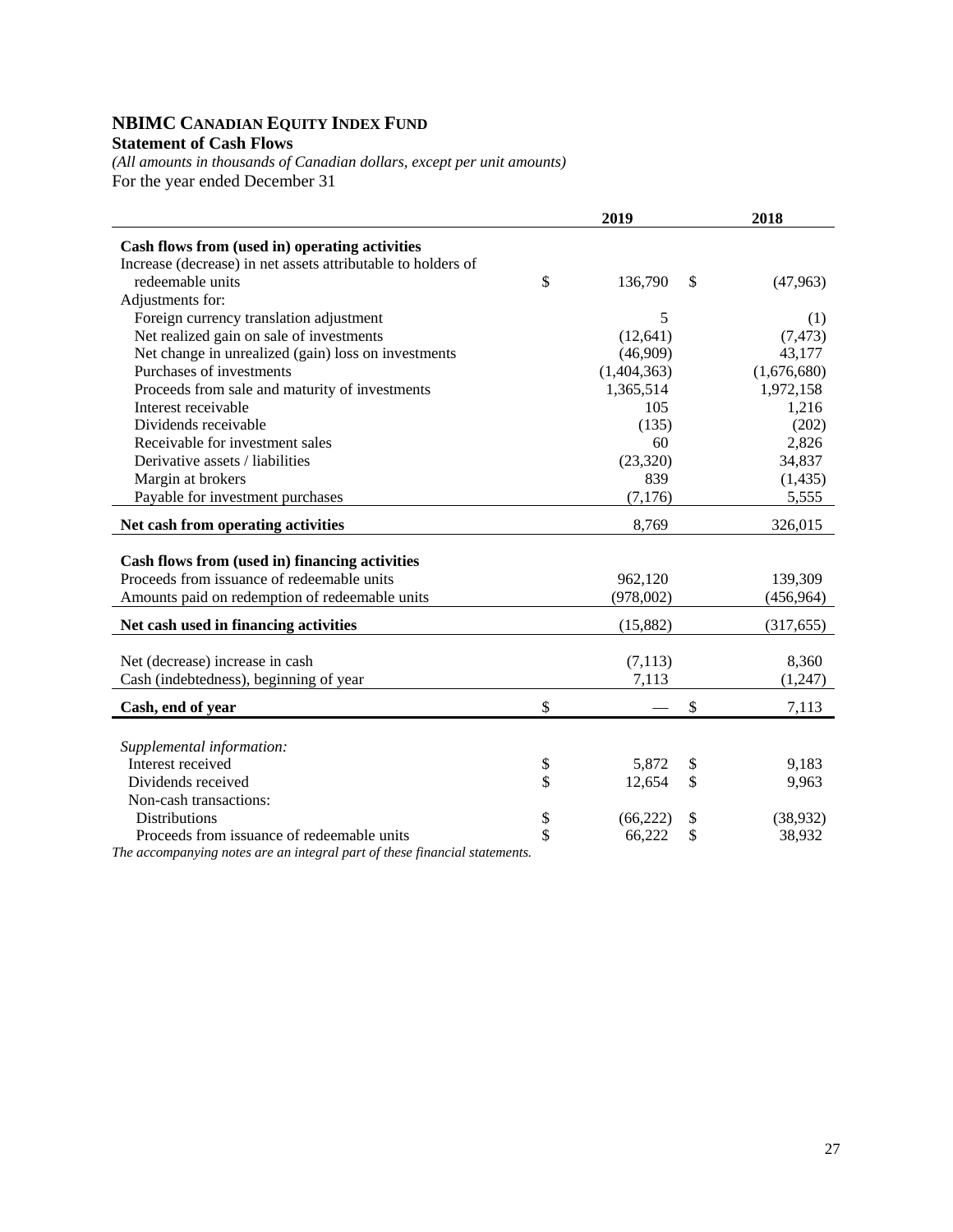# **NBIMC CANADIAN SMALL CAP EQUITY FUND**

# **Statement of Financial Position**

*(All amounts in thousands of Canadian dollars, except per unit amounts)*  As at December 31

|                                                                            | 2019          |               | 2018    |
|----------------------------------------------------------------------------|---------------|---------------|---------|
| <b>Assets</b>                                                              |               |               |         |
| Investments                                                                | \$<br>154,205 | <sup>\$</sup> | 139,292 |
| Cash                                                                       |               |               | 432     |
| Dividends receivable                                                       | 255           |               | 288     |
| Receivable for investment sales                                            | 347           |               | 123     |
| Margin at brokers                                                          | 152           |               |         |
| Total assets                                                               | 154,959       |               | 140,135 |
| <b>Liabilities</b>                                                         |               |               |         |
| <b>Indebtedness</b>                                                        | 313           |               |         |
| Payable for investment purchases                                           | 35            |               | 556     |
| Margin at brokers (note 5)                                                 |               |               | 58      |
| Liabilities (excluding net assets attributable to holders of               |               |               |         |
| redeemable units)                                                          | 348           |               | 614     |
| Net assets attributable to holders of redeemable units                     | \$<br>154,611 | \$            | 139,521 |
|                                                                            |               |               |         |
| Number of redeemable units outstanding (rounded) (note                     |               |               |         |
| 7)                                                                         | 156,739       |               | 167,756 |
| Net assets attributable to holders of redeemable units per                 |               |               |         |
| unit                                                                       | \$<br>986.43  | S             | 831.69  |
| The accompanying notes are an integral part of these financial statements. |               |               |         |

Approved on behalf of the Vestcor Inc. Board as Trustee:

[signed] [signed] [signed] [signed] [signed] [signed] [signed] [signed] [signed] [signed] [signed] [Signed] [Signed] [Signed] [Signed] [Signed] [Signed] [Signed] [Signed] [Signed] [Signed] [Signed] [Signed] [Signed] [Signe Michael W. Walton<br>Board Chairperson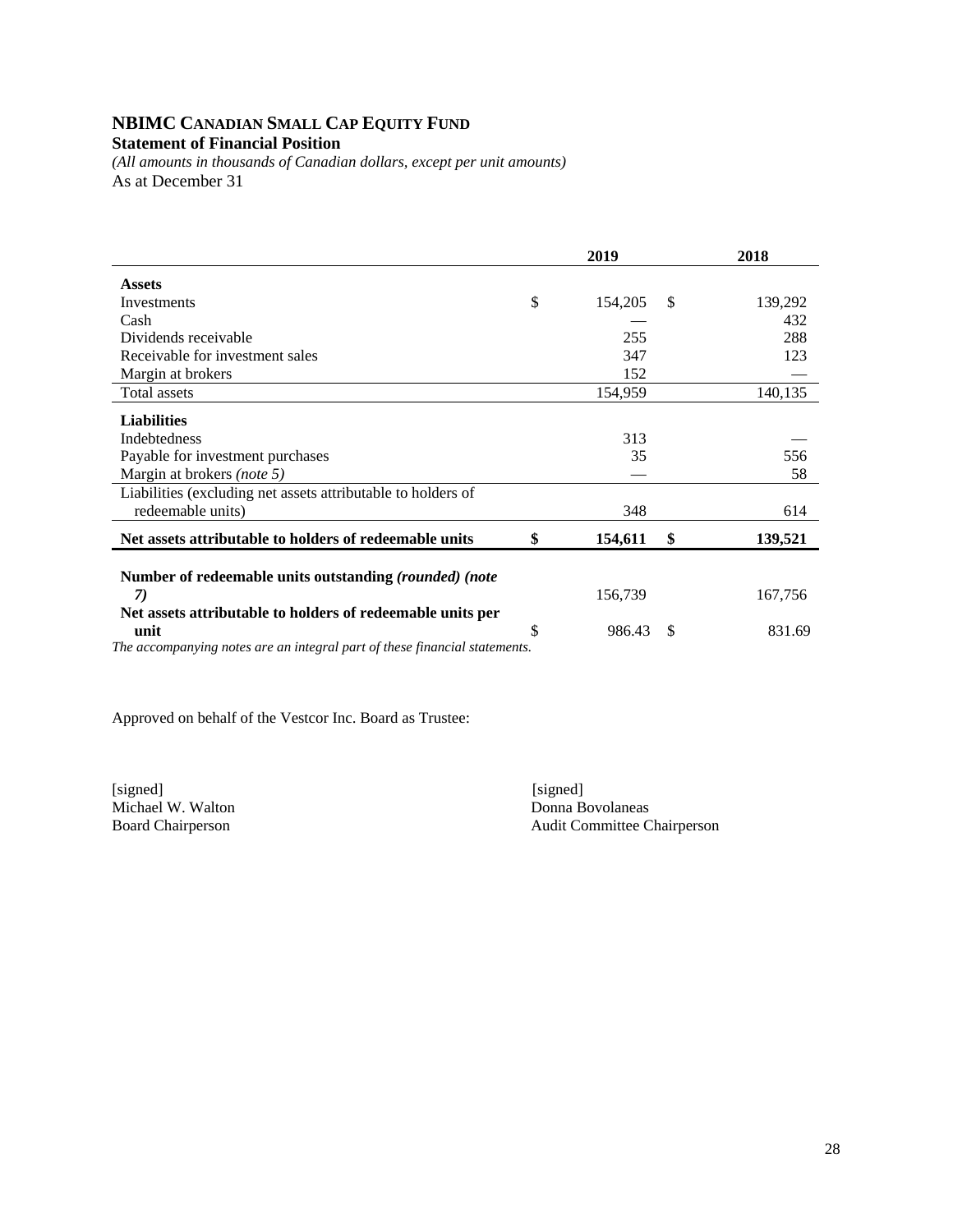# **NBIMC CANADIAN SMALL CAP EQUITY FUND**

**Statement of Comprehensive Gain (Loss)** 

*(All amounts in thousands of Canadian dollars, except per unit amounts)* 

|                                                              | For the year<br>ended<br>December 31,<br>2019 | For the period<br>from<br>April 30, 2018<br>to<br>December 31,<br>2018 |
|--------------------------------------------------------------|-----------------------------------------------|------------------------------------------------------------------------|
| <b>Income</b>                                                |                                               |                                                                        |
| Dividend                                                     | \$<br>2,669                                   | \$<br>818                                                              |
| Securities lending                                           | 796                                           | 152                                                                    |
| Derivative                                                   | 139                                           | (58)                                                                   |
| Net realized gain (loss) on investments                      | 4,113                                         | (3,980)                                                                |
| Net unrealized gain (loss) on investments                    | 17,824                                        | (14,326)                                                               |
| Total gain (loss)                                            | 25,541                                        | (17, 394)                                                              |
|                                                              |                                               |                                                                        |
| <b>Expenses</b>                                              |                                               |                                                                        |
| <b>Transaction costs</b>                                     | 268                                           | 156                                                                    |
| <b>Total expenses</b>                                        | 268                                           | 156                                                                    |
| Increase (decrease) in net assets attributable to holders of |                                               |                                                                        |
| redeemable units                                             | \$<br>25,273                                  | \$<br>(17,550)                                                         |

*The accompanying notes are an integral part of these financial statements.*

#### **NBIMC CANADIAN SMALL CAP EQUITY FUND**

#### **Statement of Changes in Net Assets Attributable to Holders of Redeemable Units**

*(All amounts in thousands of Canadian dollars, except per unit amounts)* 

|                                                                                              | For the year<br>ended<br>December 31,<br>2019 |     | For the period<br>from<br><b>April 30, 2018</b><br>to<br>December 31,<br>2018 |
|----------------------------------------------------------------------------------------------|-----------------------------------------------|-----|-------------------------------------------------------------------------------|
| Net assets attributable to holders of redeemable units,<br>beginning of period               | \$<br>139,521                                 | -S  |                                                                               |
| Increase (decrease) in net assets attributable to holders of<br>redeemable units             | 25,273                                        |     | (17,550)                                                                      |
| Proceeds from issuance of redeemable units<br>Amounts paid on redemption of redeemable units | 258<br>(10, 441)                              |     | 157.471<br>(400)                                                              |
| Net assets attributable to holders of redeemable units, end<br>of period                     | 154,611                                       | \$. | 139,521                                                                       |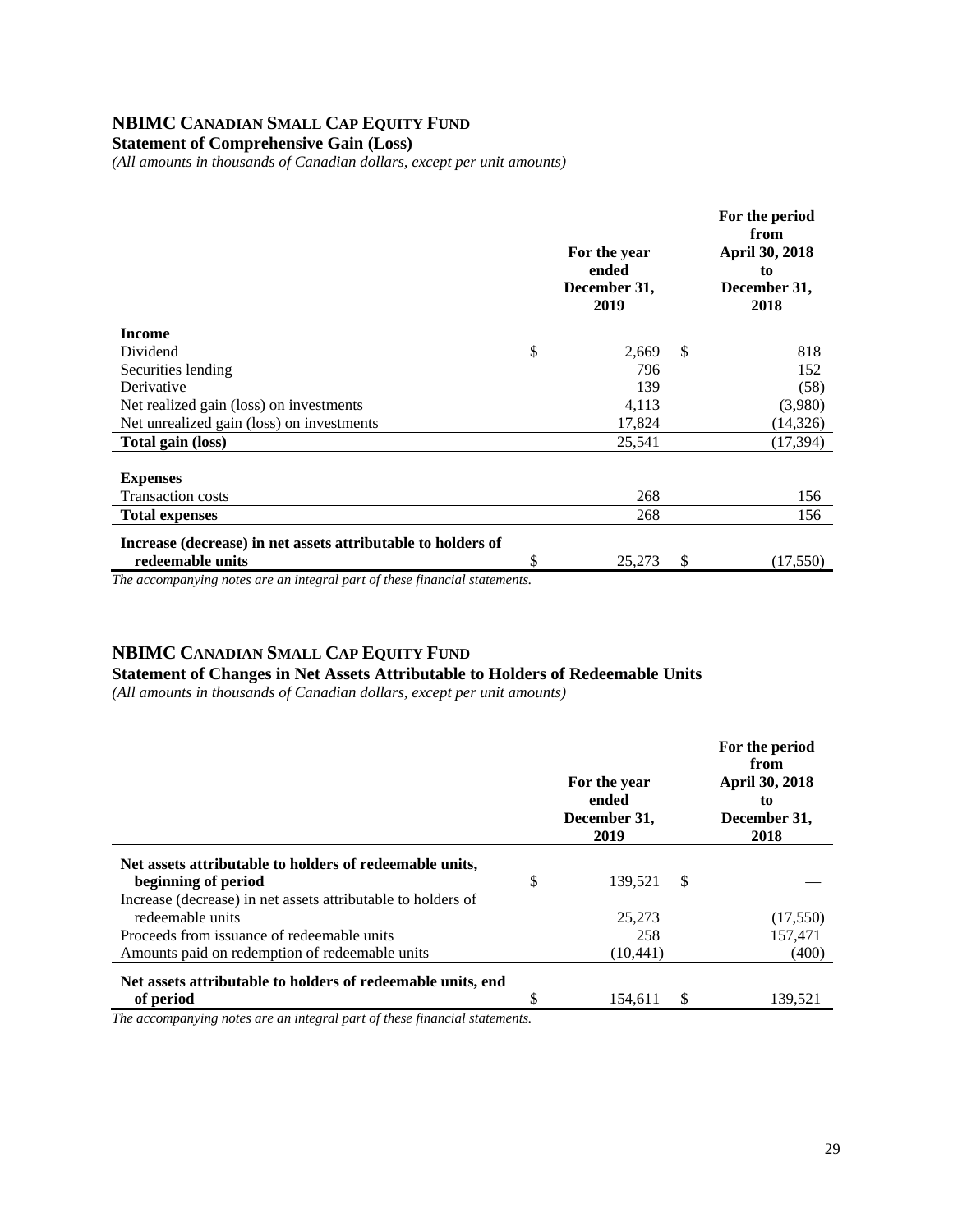# **NBIMC CANADIAN SMALL CAP EQUITY FUND**

**Statement of Cash Flows** 

*(All amounts in thousands of Canadian dollars, except per unit amounts)* 

|                                                                            | For the year<br>ended<br>December 31,<br>2019 | For the period<br>from<br>April 30, 2018<br>to<br><b>December 31, 2018</b> |
|----------------------------------------------------------------------------|-----------------------------------------------|----------------------------------------------------------------------------|
| Cash flows from (used in) operating activities                             |                                               |                                                                            |
| Increase (decrease) in net assets attributable to holders of               |                                               |                                                                            |
| redeemable units                                                           | \$<br>25,273                                  | \$<br>(17,550)                                                             |
| Adjustments for:                                                           |                                               |                                                                            |
| Net realized (gain) loss on sale of investments                            | (4,113)                                       | 3,980                                                                      |
| Net unrealized (gain) loss on investments                                  | (17, 824)                                     | 14,326                                                                     |
| Purchases of investments                                                   | (142, 291)                                    | (185, 813)                                                                 |
| Proceeds from sale and maturity of investments                             | 149,315                                       | 28,215                                                                     |
| Dividends receivable                                                       | 33                                            | (288)                                                                      |
| Receivable for investment sales                                            | (224)                                         | (123)                                                                      |
| Margin at brokers                                                          | (210)                                         | 58                                                                         |
| Payable for investment purchases                                           | (521)                                         | 556                                                                        |
| Net cash from (used in) operating activities                               | 9,438                                         | (156, 639)                                                                 |
|                                                                            |                                               |                                                                            |
| Cash flows from (used in) financing activities                             |                                               |                                                                            |
| Proceeds from issuance of redeemable units                                 | 258                                           | 157,471                                                                    |
| Amounts paid on redemption of redeemable units                             | (10, 441)                                     | (400)                                                                      |
| Net cash (used in) from financing activities                               | (10, 183)                                     | 157,071                                                                    |
| Net (decrease) increase in cash                                            | (745)                                         | 432                                                                        |
| Cash, beginning of period                                                  | 432                                           |                                                                            |
|                                                                            | \$<br>(313)                                   | \$<br>432                                                                  |
| (Indebtedness) cash, end of period                                         |                                               |                                                                            |
| Supplemental information:                                                  |                                               |                                                                            |
| Dividends received                                                         | \$<br>2,702                                   | \$<br>530                                                                  |
| The accompanying notes are an integral part of these financial statements. |                                               |                                                                            |

30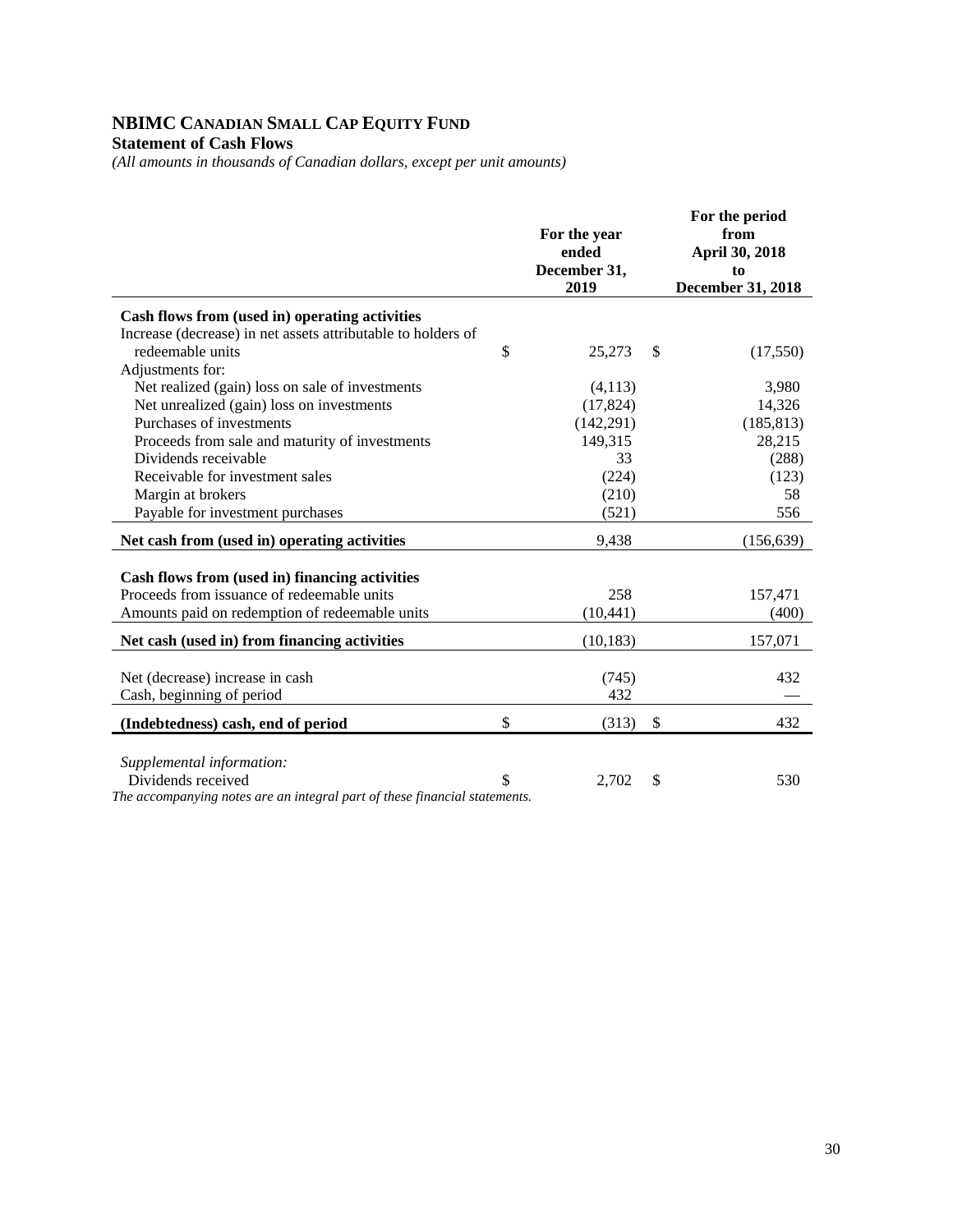### **NBIMC LOW VOLATILITY CANADIAN EQUITY FUND Statement of Financial Position**

*(All amounts in thousands of Canadian dollars, except per unit amounts)*  As at December 31

|                                                                                                                                    | 2019 |           |               | 2018     |  |
|------------------------------------------------------------------------------------------------------------------------------------|------|-----------|---------------|----------|--|
| <b>Assets</b>                                                                                                                      |      |           |               |          |  |
| Investments                                                                                                                        | \$   | 1,043,454 | <sup>\$</sup> | 791,547  |  |
| Cash                                                                                                                               |      |           |               | 14,611   |  |
| Dividends receivable                                                                                                               |      | 3,291     |               | 3,069    |  |
| Margin at brokers (note 5)                                                                                                         |      | 1,451     |               |          |  |
| Total assets                                                                                                                       |      | 1,048,196 |               | 809,227  |  |
| <b>Liabilities</b>                                                                                                                 |      |           |               |          |  |
| Payable for investment purchases                                                                                                   |      |           |               | 14,611   |  |
| Margin at brokers (note 5)                                                                                                         |      |           |               | 339      |  |
| Liabilities (excluding net assets attributable to holders of                                                                       |      |           |               |          |  |
| redeemable units)                                                                                                                  |      |           |               | 14,950   |  |
| Net assets attributable to holders of redeemable units                                                                             |      | 1,048,196 | \$            | 794,277  |  |
| Number of redeemable units outstanding (rounded) (note 7)<br>Net assets attributable to holders of redeemable units per            |      | 525,272   |               | 497,360  |  |
| unit<br>$\bm{T}l$ , and consider the contraction of the contraction of the contract $\bm{C}$ , and the contract of the contract of | \$   | 1,995.53  | S             | 1,596.99 |  |

*The accompanying notes are an integral part of these financial statements.* 

Approved on behalf of the Vestcor Inc. Board as Trustee:

[signed] [signed] Michael W. Walton<br>Board Chairperson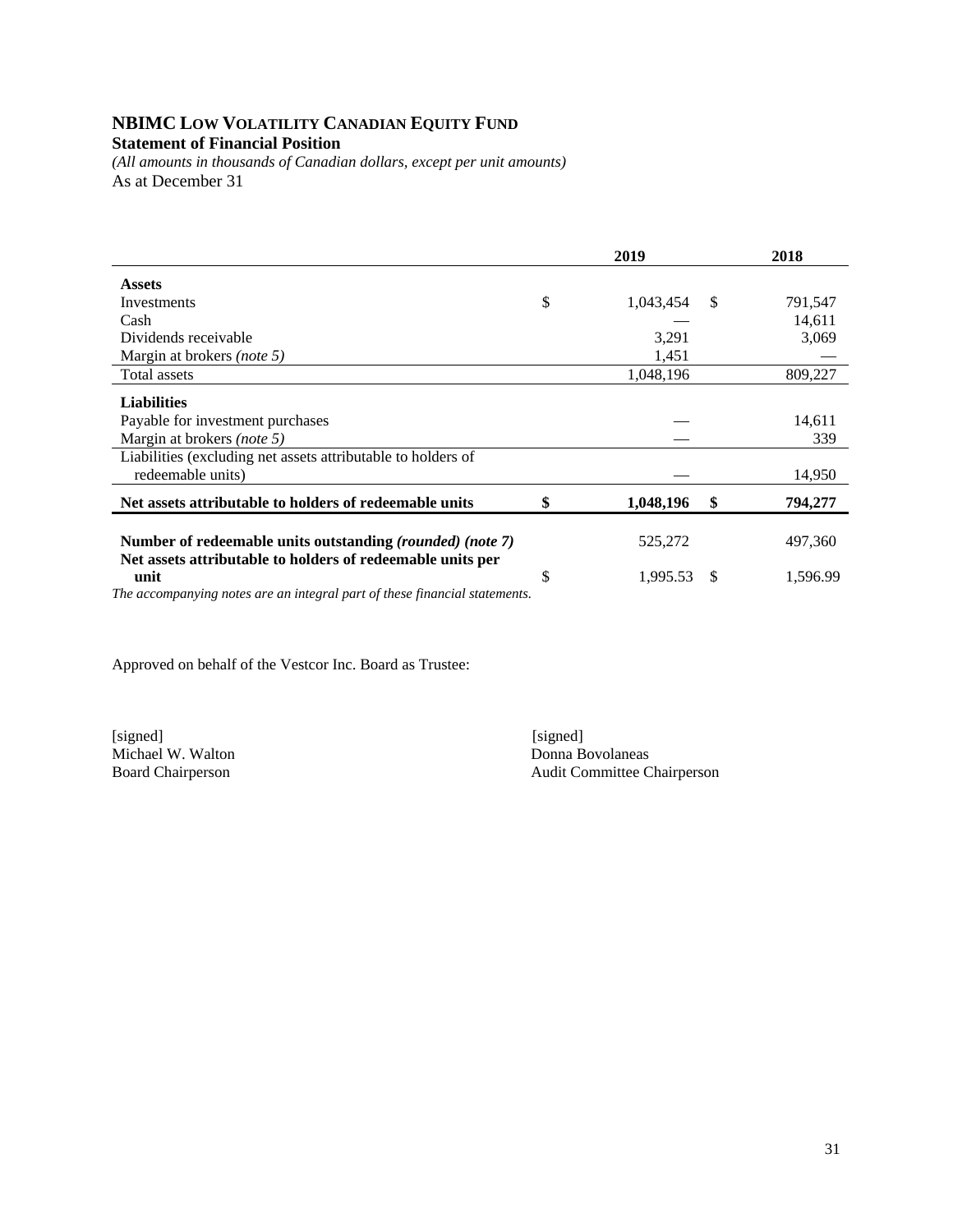## **NBIMC LOW VOLATILITY CANADIAN EQUITY FUND**

#### **Statement of Comprehensive Income (Loss)**

*(All amounts in thousands of Canadian dollars, except per unit amounts)*  For the year ended December 31

|                                                              | 2019 |         |    | 2018       |
|--------------------------------------------------------------|------|---------|----|------------|
| <b>Income</b>                                                |      |         |    |            |
| Dividend                                                     | \$   | 36,631  | \$ | 29,845     |
| Securities lending                                           |      | 830     |    | 459        |
| Derivative                                                   |      | 1,311   |    | (938)      |
| Net realized gain on investments                             |      | 19,644  |    | 11,390     |
| Net change in unrealized gain (loss) on investments          |      | 137,084 |    | (100, 138) |
| <b>Total income (loss)</b>                                   |      | 195,500 |    | (59, 382)  |
|                                                              |      |         |    |            |
| <b>Expenses</b>                                              |      |         |    |            |
| <b>Transaction costs</b>                                     |      | 197     |    | 255        |
| <b>Total expenses</b>                                        |      | 197     |    | 255        |
| Increase (decrease) in net assets attributable to holders of |      |         |    |            |
| redeemable units                                             | \$   | 195,303 | \$ | (59,637)   |

*The accompanying notes are an integral part of these financial statements.*

#### **NBIMC LOW VOLATILITY CANADIAN EQUITY FUND**

#### **Statement of Changes in Net Assets Attributable to Holders of Redeemable Units**

*(All amounts in thousands of Canadian dollars, except per unit amounts)*  For the year ended December 31

|                                                                | 2019          |    | 2018      |
|----------------------------------------------------------------|---------------|----|-----------|
| Net assets attributable to holders of redeemable units,        |               |    |           |
| beginning of year                                              | \$<br>794.277 | S  | 790,858   |
| Increase (decrease) in net assets attributable to holders of   |               |    |           |
| redeemable units                                               | 195.303       |    | (59, 637) |
| <b>Distributions</b>                                           | (60, 754)     |    | (50, 744) |
| Proceeds from issuance of redeemable units                     | 270,171       |    | 129,205   |
| Amounts paid on redemption of redeemable units                 | (150, 801)    |    | (15, 405) |
| Net assets attributable to holders of redeemable units, end of |               |    |           |
| vear                                                           | 1,048,196     | \$ | 794.277   |
|                                                                |               |    |           |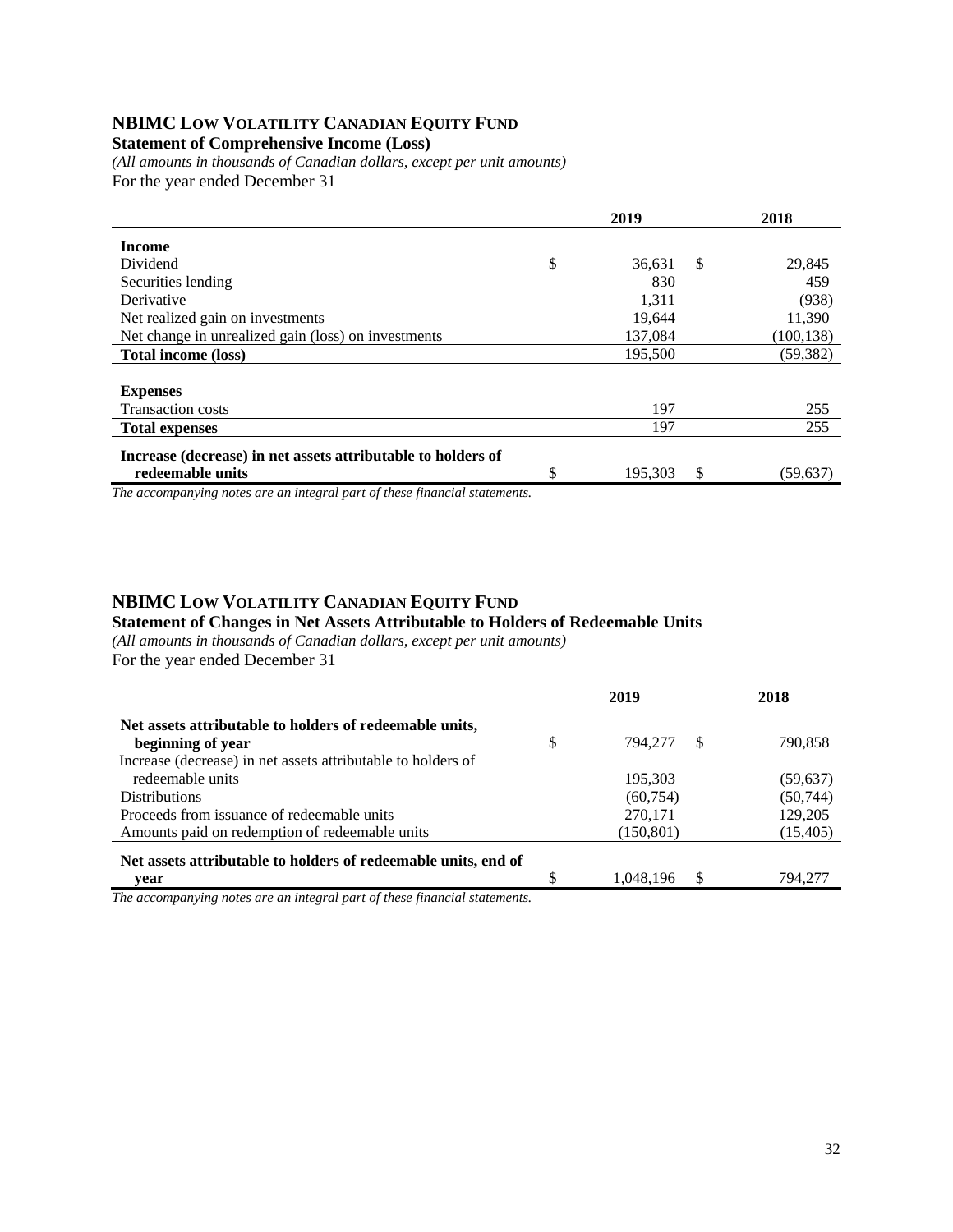### **NBIMC LOW VOLATILITY CANADIAN EQUITY FUND Statement of Cash Flows**

*(All amounts in thousands of Canadian dollars, except per unit amounts)*  For the year ended December 31

|                                                                                | 2019            |    | 2018       |
|--------------------------------------------------------------------------------|-----------------|----|------------|
| Cash flows from (used in) operating activities                                 |                 |    |            |
| Increase (decrease) in net assets attributable to holders of                   |                 |    |            |
| redeemable units                                                               | \$<br>195,303   | -S | (59, 637)  |
| Adjustments for:                                                               |                 |    |            |
| Foreign currency translation adjustment                                        | 1               |    | (1)        |
| Net realized gain on sale of investments                                       | (19, 644)       |    | (11,390)   |
| Net change in unrealized (gain) loss on investments                            | (137,084)       |    | 100,138    |
| Purchases of investments                                                       | (529, 543)      |    | (519, 400) |
| Proceeds from sale and maturity of investments                                 | 434,363         |    | 426,904    |
| Dividends receivable                                                           | (222)           |    | (508)      |
| Margin at brokers                                                              | (1,790)         |    | 733        |
| Payable for investment purchases                                               | (14, 611)       |    | 14,611     |
| Net cash used in operating activities                                          | (73, 227)       |    | (48, 550)  |
| Cash flows from (used in) financing activities                                 |                 |    |            |
| Proceeds from issuance of redeemable units                                     | 209,417         |    | 78,461     |
| Amounts paid on redemption of redeemable units                                 | (150, 801)      |    | (15, 405)  |
| Net cash from financing activities                                             | 58,616          |    | 63,056     |
| Net (decrease) increase in cash                                                | (14, 611)       |    | 14,506     |
| Cash, beginning of year                                                        | 14,611          |    | 105        |
|                                                                                |                 |    |            |
| Cash, end of year                                                              | \$              | \$ | 14,611     |
|                                                                                |                 |    |            |
| Supplemental information:                                                      |                 |    |            |
| Dividends received                                                             | \$<br>36,409    | \$ | 29,337     |
| Non-cash transactions:                                                         |                 |    |            |
| <b>Distributions</b>                                                           | \$<br>(60, 754) | \$ | (50, 744)  |
| Proceeds from issuance of redeemable units                                     | \$<br>60,754    | \$ | 50,744     |
| The generation with a patent and an integral part of these financial statement |                 |    |            |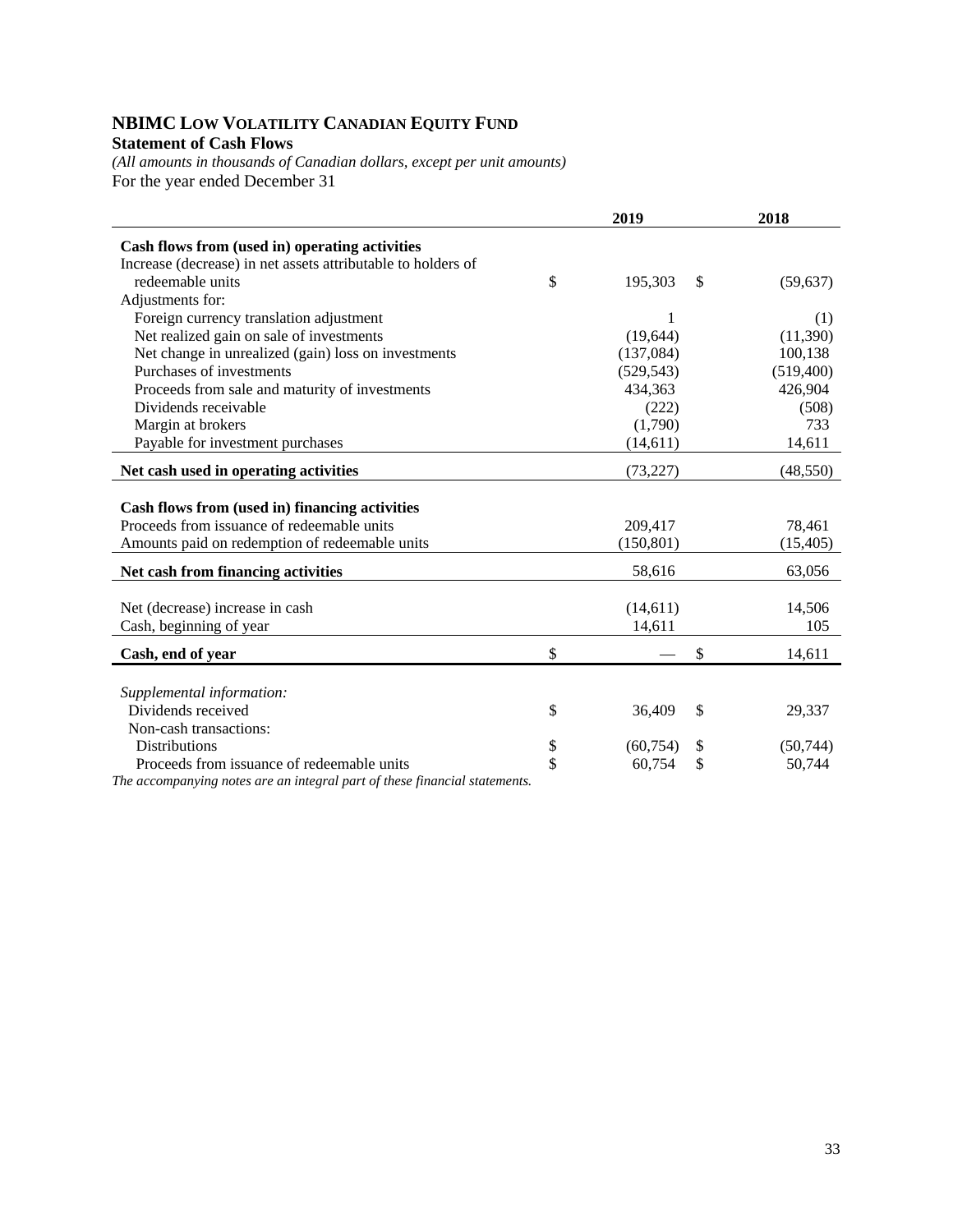# **NBIMC EXTERNAL CANADIAN EQUITY FUND**

## **Statement of Financial Position**

*(All amounts in thousands of Canadian dollars, except per unit amounts)*  As at December 31

|                                                                                                                                                                                                               | 2019 |                    |     | 2018               |  |
|---------------------------------------------------------------------------------------------------------------------------------------------------------------------------------------------------------------|------|--------------------|-----|--------------------|--|
| <b>Assets</b>                                                                                                                                                                                                 |      |                    |     |                    |  |
| Investments                                                                                                                                                                                                   | \$   | 170,407            | S   | 236,587            |  |
| Cash                                                                                                                                                                                                          |      | 164                |     |                    |  |
| Dividends receivable                                                                                                                                                                                          |      | 271                |     | 242                |  |
| Total assets                                                                                                                                                                                                  |      | 170,842            |     | 236,829            |  |
| <b>Liabilities</b><br>Payable for investment purchases                                                                                                                                                        |      | 164                |     |                    |  |
| Liabilities (excluding net assets attributable to holders of<br>redeemable units)                                                                                                                             |      | 164                |     |                    |  |
| Net assets attributable to holders of redeemable units                                                                                                                                                        | \$   | 170,678            | S   | 236,829            |  |
| Number of redeemable units outstanding (rounded) (note 7)<br>Net assets attributable to holders of redeemable units per unit \$<br>The accompanying notes are an integral part of these financial statements. |      | 34.229<br>4.986.35 | \$. | 58,295<br>4,062.63 |  |

Approved on behalf of the Vestcor Inc. Board as Trustee:

[signed] [signed] [signed] [signed] [signed] [signed] [signed] [signed] [signed] [signed] [signed] [Signed] [Signed] [Signed] [Signed] [Signed] [Signed] [Signed] [Signed] [Signed] [Signed] [Signed] [Signed] [Signed] [Signe Michael W. Walton<br>Board Chairperson

Audit Committee Chairperson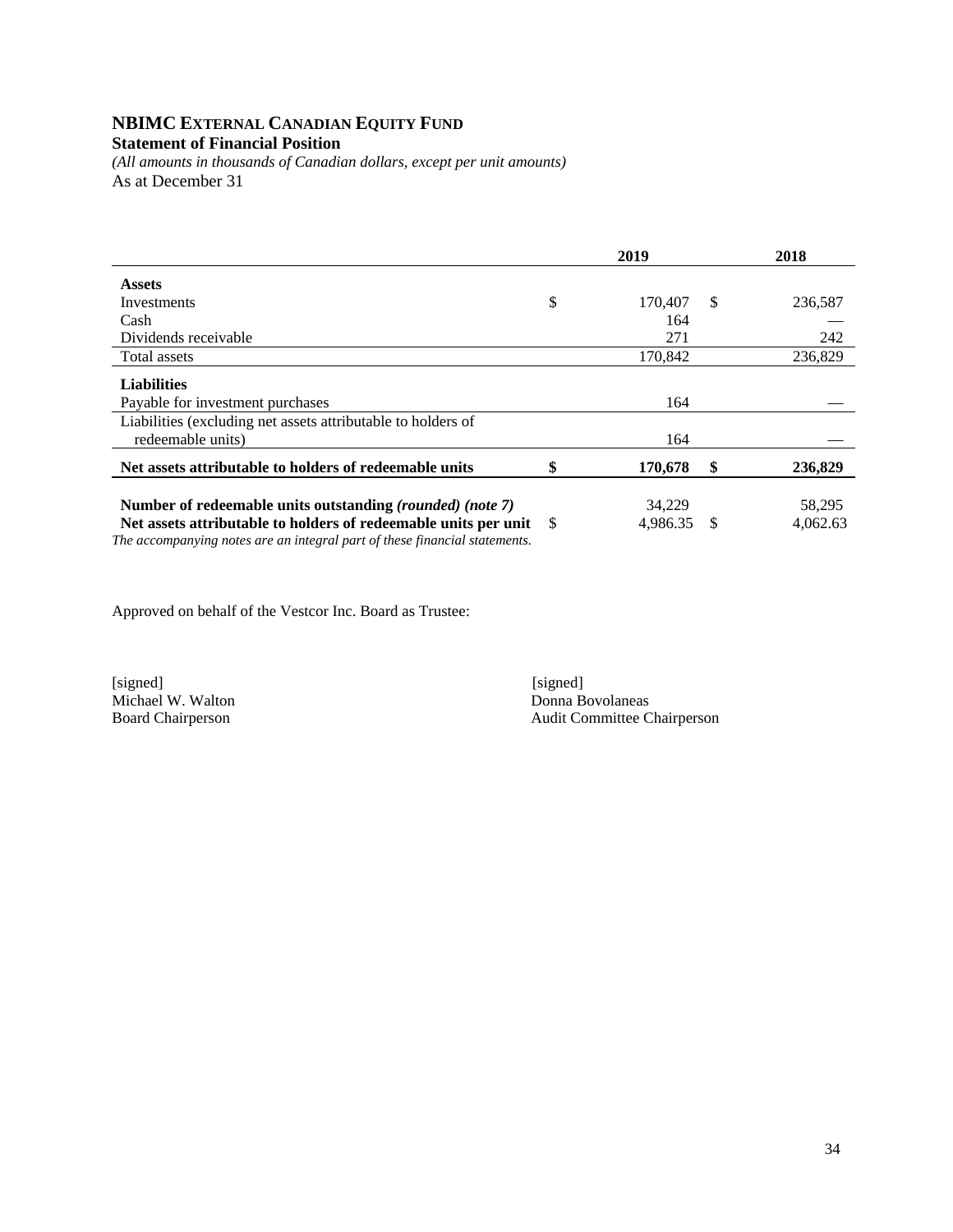## **NBIMC EXTERNAL CANADIAN EQUITY FUND**

#### **Statement of Comprehensive Income (Loss)**

*(All amounts in thousands of Canadian dollars, except per unit amounts)*  For the year ended December 31

|                                                              |    | 2018        |          |
|--------------------------------------------------------------|----|-------------|----------|
| <b>Income</b>                                                |    |             |          |
| Interest                                                     | \$ | S           |          |
| Dividend                                                     |    | 3,876       | 4,344    |
| Securities lending                                           |    | 74          | 90       |
| Class action                                                 |    | 29          | 8        |
| Net realized gain on investments                             |    | 55,827      | 32,476   |
| Net change in unrealized loss on investments                 |    | (9,319)     | (55,907) |
| <b>Total income (loss)</b>                                   |    | 50,489      | (18,988) |
|                                                              |    |             |          |
| <b>Expenses</b>                                              |    |             |          |
| <b>Transaction costs</b>                                     |    | 101         | 111      |
| <b>Total expenses</b>                                        |    | 101         | 111      |
| Increase (decrease) in net assets attributable to holders of |    |             |          |
| redeemable units                                             | \$ | 50,388<br>S | (19,099) |

*The accompanying notes are an integral part of these financial statements.*

#### **NBIMC EXTERNAL CANADIAN EQUITY FUND**

#### **Statement of Changes in Net Assets Attributable to Holders of Redeemable Units**

*(All amounts in thousands of Canadian dollars, except per unit amounts)* 

|                                                                |     | 2019          | 2018       |
|----------------------------------------------------------------|-----|---------------|------------|
| Net assets attributable to holders of redeemable units,        |     |               |            |
| beginning of year                                              | \$  | 236,829<br>-S | 345,928    |
| Increase (decrease) in net assets attributable to holders of   |     |               |            |
| redeemable units                                               |     | 50.388        | (19,099)   |
| <b>Distributions</b>                                           |     | (22,613)      | (22,902)   |
| Proceeds from issuance of redeemable units                     |     | 22,623        | 78,482     |
| Amounts paid on redemption of redeemable units                 |     | (116, 549)    | (145, 580) |
| Net assets attributable to holders of redeemable units, end of |     |               |            |
| vear                                                           | \$. | 170.678       | 236.829    |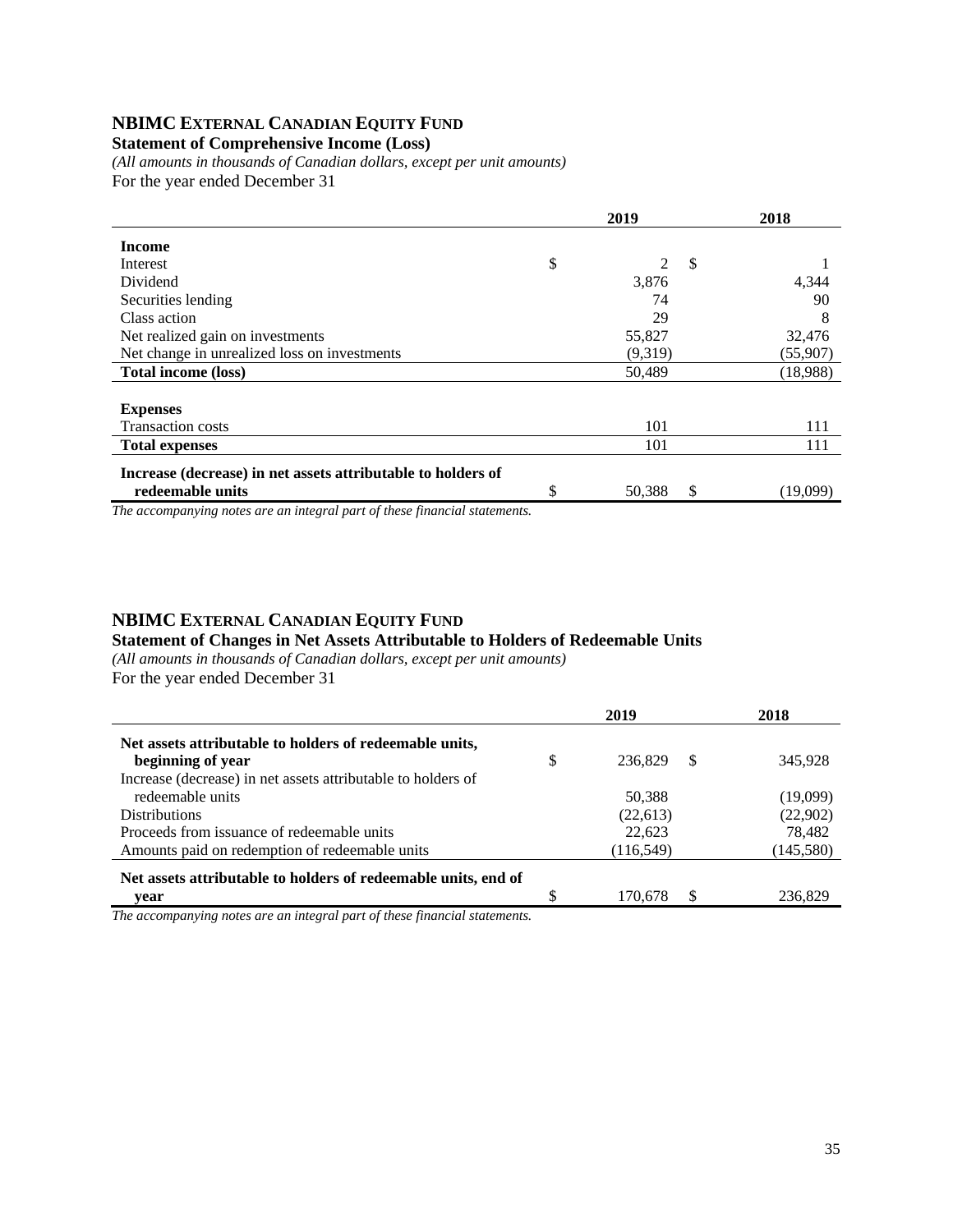## **NBIMC EXTERNAL CANADIAN EQUITY FUND**

#### **Statement of Cash Flows**

*(All amounts in thousands of Canadian dollars, except per unit amounts)*  For the year ended December 31

|                                                              | 2019 |            |    | 2018       |
|--------------------------------------------------------------|------|------------|----|------------|
| Cash flows from (used in) operating activities               |      |            |    |            |
| Increase (decrease) in net assets attributable to holders of |      |            |    |            |
| redeemable units                                             | \$   | 50,388     | \$ | (19,099)   |
| Adjustments for:                                             |      |            |    |            |
| Net realized gain on sale of investments                     |      | (55, 827)  |    | (32, 476)  |
| Net change in unrealized loss on investments                 |      | 9,319      |    | 55,907     |
| Purchases of investments                                     |      | (72, 152)  |    | (78, 118)  |
| Proceeds from sale and maturity of investments               |      | 184,840    |    | 163,705    |
| Dividends receivable                                         |      | (29)       |    | 71         |
| Receivable for investment sales                              |      |            |    | 56         |
| Payable for investment purchases                             |      | 164        |    | (398)      |
| Net cash from operating activities                           |      | 116,703    |    | 89,648     |
| Cash flows from (used in) financing activities               |      |            |    |            |
| Proceeds from issuance of redeemable units                   |      | 10         |    | 55,580     |
| Amounts paid on redemption of redeemable units               |      | (116, 549) |    | (145, 580) |
| Net cash used in financing activities                        |      | (116, 539) |    | (90,000)   |
|                                                              |      |            |    |            |
| Net increase (decrease) in cash                              |      | 164        |    | (352)      |
| Cash, beginning of year                                      |      |            |    | 352        |
| Cash, end of year                                            | \$   | 164        | \$ |            |
|                                                              |      |            |    |            |
| Supplemental information:                                    |      |            |    |            |
| Interest received                                            | \$   | 2          | \$ | 1          |
| Dividends received                                           | \$   | 3,847      | \$ | 4,415      |
| Non-cash transactions:                                       |      |            |    |            |
| <b>Distributions</b>                                         | \$   | (22, 613)  | \$ | (22,902)   |
| Proceeds from issuance of redeemable units                   | \$   | 22,613     | \$ | 22,902     |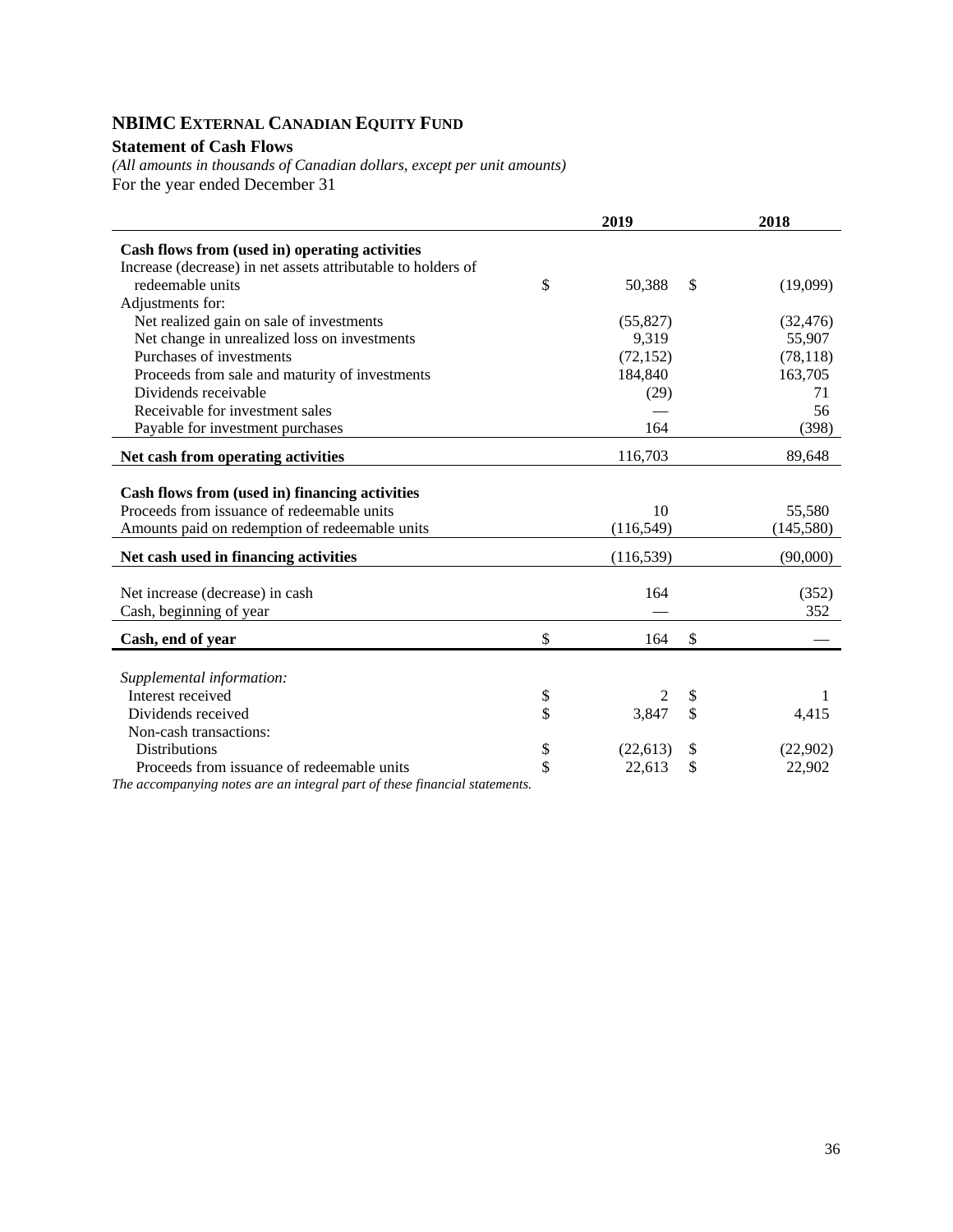## **NBIMC CANADIAN EQUITY ACTIVE LONG STRATEGY FUND Statement of Financial Position**

*(All amounts in thousands of Canadian dollars, except per unit amounts)*  As at

|                                                                                                                                               | Date of<br>termination<br>March 31,<br>2019 |               | December 31,<br>2018 |
|-----------------------------------------------------------------------------------------------------------------------------------------------|---------------------------------------------|---------------|----------------------|
| <b>Assets</b>                                                                                                                                 |                                             |               |                      |
| Investments                                                                                                                                   | \$                                          | <sup>\$</sup> | 134,441              |
| Interest receivable                                                                                                                           |                                             |               | 54                   |
| Dividends receivable                                                                                                                          |                                             |               | 398                  |
| Derivative assets (note 5)                                                                                                                    |                                             |               | 193                  |
| Total assets                                                                                                                                  |                                             |               | 135,086              |
| <b>Liabilities</b>                                                                                                                            |                                             |               |                      |
| Margin at brokers (note 5)                                                                                                                    |                                             |               | 17                   |
| Liabilities (excluding net assets attributable to holders of                                                                                  |                                             |               |                      |
| redeemable units)                                                                                                                             |                                             |               | 17                   |
| Net assets attributable to holders of redeemable units                                                                                        | \$                                          | S             | 135,069              |
| Number of redeemable units outstanding (rounded) (note 7)                                                                                     |                                             |               | 99,416               |
| Net assets attributable to holders of redeemable units per unit<br>The accompanying notes are an integral part of these financial statements. | \$                                          | S             | 1,358.63             |

Approved on behalf of the Vestcor Inc. Board as Trustee:

[signed] [signed] [signed] [signed] [signed] [signed] [signed] [signed] [signed] [signed] [signed] [ Michael W. Walton

Board Chairperson Audit Committee Chairperson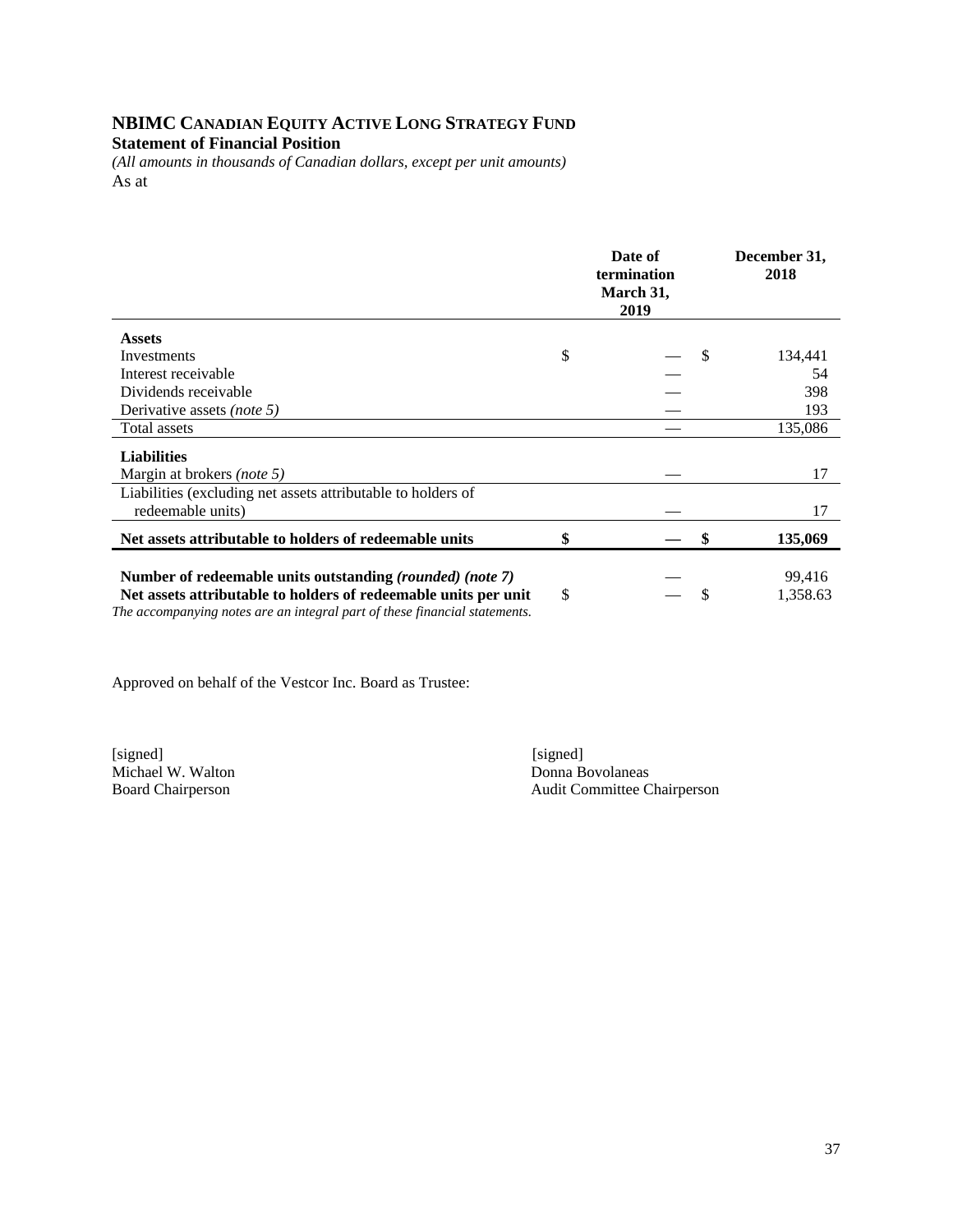## **NBIMC CANADIAN EQUITY ACTIVE LONG STRATEGY FUND**

**Statement of Comprehensive Income (Loss)** 

*(All amounts in thousands of Canadian dollars, except per unit amounts)* 

|                                                              | <b>Period from</b><br><b>January 1, 2019</b><br>to date of<br>termination<br><b>March 31, 2019</b> |        |    | <b>Year ended</b><br>December 31,<br>2018 |
|--------------------------------------------------------------|----------------------------------------------------------------------------------------------------|--------|----|-------------------------------------------|
| <b>Income</b>                                                |                                                                                                    |        |    |                                           |
| Interest                                                     | \$                                                                                                 | 86     | -S | 266                                       |
| Dividend                                                     |                                                                                                    | 587    |    | 4,282                                     |
| Securities lending                                           |                                                                                                    | 22     |    | 218                                       |
| Derivative                                                   |                                                                                                    | 2,181  |    | (1,803)                                   |
| Net realized gain on investments                             |                                                                                                    | 10,541 |    | 9,025                                     |
| Net change in unrealized gain (loss) on investments          |                                                                                                    | 4,170  |    | (23,012)                                  |
| Total income (loss)                                          |                                                                                                    | 17,587 |    | (11,024)                                  |
|                                                              |                                                                                                    |        |    |                                           |
| <b>Expenses</b>                                              |                                                                                                    |        |    |                                           |
| <b>Transaction costs</b>                                     |                                                                                                    | 59     |    | 192                                       |
| <b>Total expenses</b>                                        |                                                                                                    | 59     |    | 192                                       |
| Increase (decrease) in net assets attributable to holders of |                                                                                                    |        |    |                                           |
| redeemable units                                             | \$                                                                                                 | 17,528 | S  | (11,216)                                  |

*The accompanying notes are an integral part of these financial statements.*

#### **NBIMC CANADIAN EQUITY ACTIVE LONG STRATEGY FUND**

**Statement of Changes in Net Assets Attributable to Holders of Redeemable Units** 

*(All amounts in thousands of Canadian dollars, except per unit amounts)* 

|                                                                |    | <b>Period from</b><br>January 1,<br>2019 to date of<br>termination<br><b>March 31, 2019</b> | Year ended<br>December 31,<br>2018 |
|----------------------------------------------------------------|----|---------------------------------------------------------------------------------------------|------------------------------------|
| Net assets attributable to holders of redeemable units,        |    |                                                                                             |                                    |
| beginning of year                                              | \$ | 135.069                                                                                     | \$<br>165,131                      |
| Increase (decrease) in net assets attributable to holders of   |    |                                                                                             |                                    |
| redeemable units                                               |    | 17,528                                                                                      | (11,216)                           |
| <b>Distributions</b>                                           |    | (10, 442)                                                                                   | (12, 838)                          |
| Proceeds from issuance of redeemable units                     |    | 10.992                                                                                      | 44,245                             |
| Amounts paid on redemption of redeemable units                 |    | (153, 147)                                                                                  | (50, 253)                          |
| Net assets attributable to holders of redeemable units, end of |    |                                                                                             |                                    |
| year                                                           | S  |                                                                                             | 135.069                            |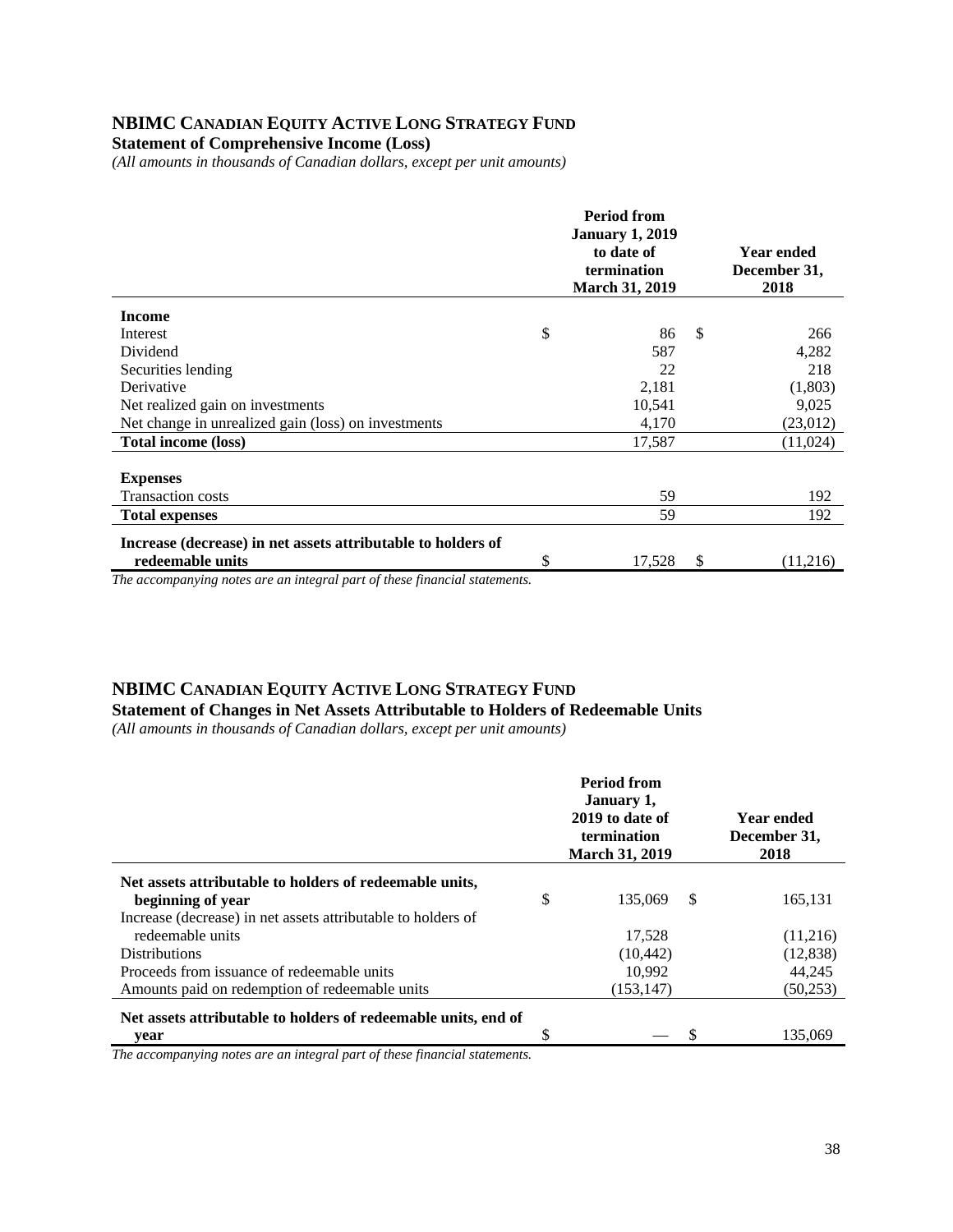### **NBIMC CANADIAN EQUITY ACTIVE LONG STRATEGY FUND Statement of Cash Flows**

*(All amounts in thousands of Canadian dollars, except per unit amounts)* 

|                                                                                              | <b>Period from</b><br>January 1,<br>2019 to date of<br>termination<br>March 31,<br>2019 | <b>Year ended</b><br>December 31,<br>2018 |
|----------------------------------------------------------------------------------------------|-----------------------------------------------------------------------------------------|-------------------------------------------|
| Cash flows from (used in) operating activities                                               |                                                                                         |                                           |
| Increase (decrease) in net assets attributable to holders of                                 |                                                                                         |                                           |
| redeemable units                                                                             | \$<br>17,528                                                                            | \$<br>(11,216)                            |
| Adjustments for:                                                                             |                                                                                         |                                           |
| Foreign currency translation adjustment                                                      |                                                                                         | (3)                                       |
| Net realized gain on sale of investments                                                     | (10, 541)                                                                               | (9,025)                                   |
| Net change in unrealized (gain) loss on investments                                          | (4,170)                                                                                 | 23,012                                    |
| Purchases of investments                                                                     | (98, 789)                                                                               | (316, 846)                                |
| Proceeds from sale and maturity of investments                                               | 247,941                                                                                 | 333,044                                   |
| Interest receivable                                                                          | 54                                                                                      | (53)                                      |
| Dividends receivable                                                                         | 398                                                                                     | (43)                                      |
| Derivative assets                                                                            | 193                                                                                     | (165)                                     |
| Margin at brokers                                                                            | (17)                                                                                    | 136                                       |
| Net cash from operating activities                                                           | 152,597                                                                                 | 18,841                                    |
|                                                                                              |                                                                                         |                                           |
| Cash flows from (used in) financing activities<br>Proceeds from issuance of redeemable units | 550                                                                                     | 31,407                                    |
| Amounts paid on redemption of redeemable units                                               | (153, 147)                                                                              | (50, 253)                                 |
|                                                                                              |                                                                                         |                                           |
| Net cash used in financing activities                                                        | (152, 597)                                                                              | (18, 846)                                 |
| Net increase (decrease) in cash                                                              |                                                                                         | (5)                                       |
| Cash, beginning of year                                                                      |                                                                                         | 5                                         |
| Cash, end of year                                                                            | \$                                                                                      | \$                                        |
|                                                                                              |                                                                                         |                                           |
| Supplemental information:                                                                    |                                                                                         |                                           |
| Interest received                                                                            | \$<br>140                                                                               | \$<br>213                                 |
| Dividends received                                                                           | \$<br>985                                                                               | \$<br>4,239                               |
| Non-cash transactions:                                                                       |                                                                                         |                                           |
| <b>Distributions</b>                                                                         | \$<br>(10, 442)                                                                         | \$<br>(12, 838)                           |
| Proceeds from issuance of redeemable units                                                   | \$<br>10,442                                                                            | \$<br>12,838                              |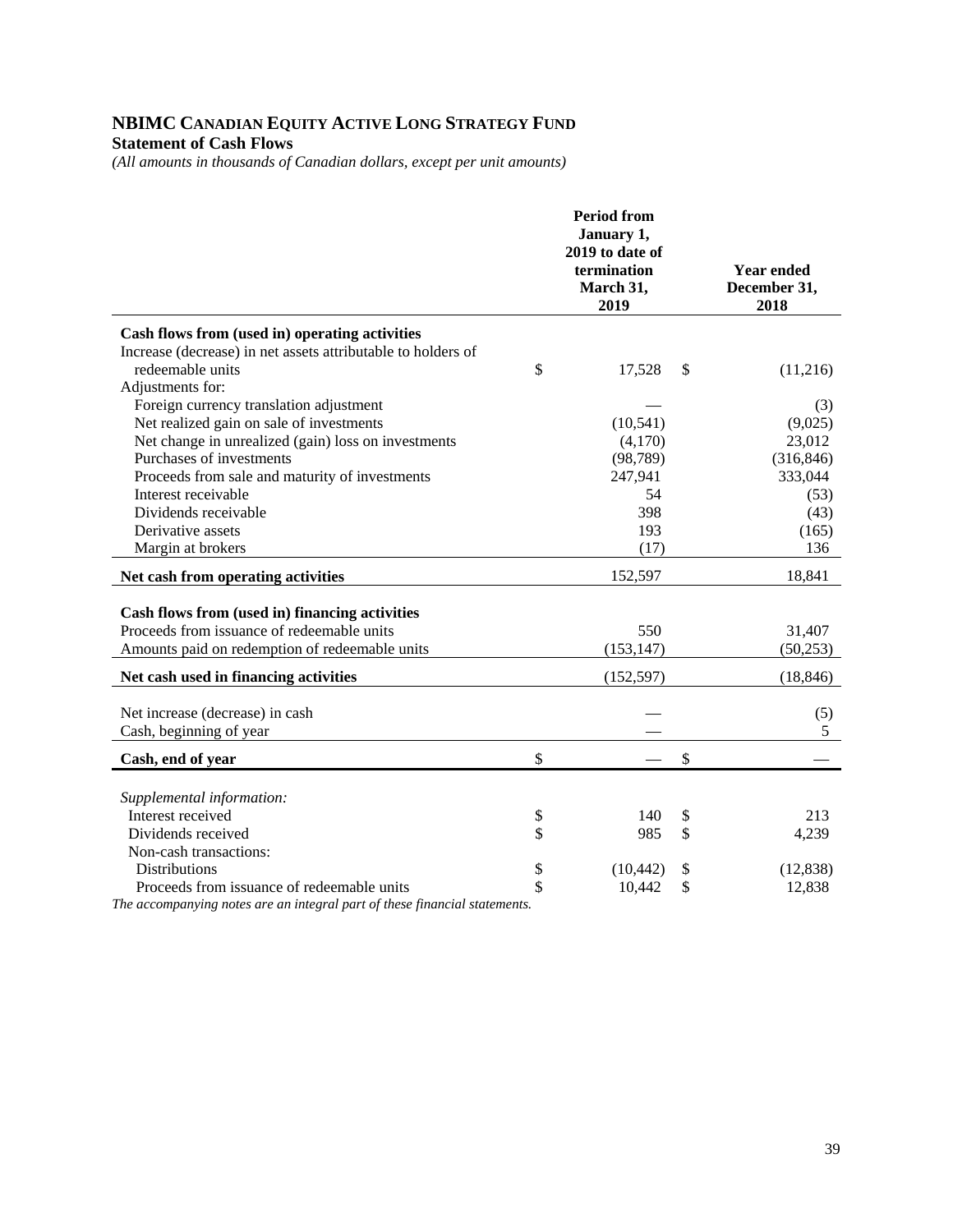#### **NBIMC EXTERNAL INTERNATIONAL EQUITY FUND Statement of Financial Position**

*(All amounts in thousands of Canadian dollars, except per unit amounts)*  As at December 31

|                                                                                                                                                 | 2019     |          | 2018     |
|-------------------------------------------------------------------------------------------------------------------------------------------------|----------|----------|----------|
| <b>Assets</b>                                                                                                                                   |          |          |          |
| Investments                                                                                                                                     | 375,592  | <b>S</b> | 322,503  |
| Total assets                                                                                                                                    | 375,592  |          | 322,503  |
| Net assets attributable to holders of redeemable units                                                                                          | 375.592  |          | 322,503  |
| Number of redeemable units outstanding (rounded) (note 7)                                                                                       | 138,962  |          | 138.962  |
| Net assets attributable to holders of redeemable units per<br>unit<br>The accompanying notes are an integral part of these financial statements | 2.702.84 | £.       | 2,320.80 |

*The accompanying notes are an integral part of these financial statements.* 

Approved on behalf of the Vestcor Inc. Board as Trustee:

[signed] [signed] [signed] [signed] [signed] [signed] [signed] [signed] [signed] [signed] [signed] [Signed] [Signed] [Signed] [Signed] [Signed] [Signed] [Signed] [Signed] [Signed] [Signed] [Signed] [Signed] [Signed] [Signe Michael W. Walton<br>Board Chairperson

Audit Committee Chairperson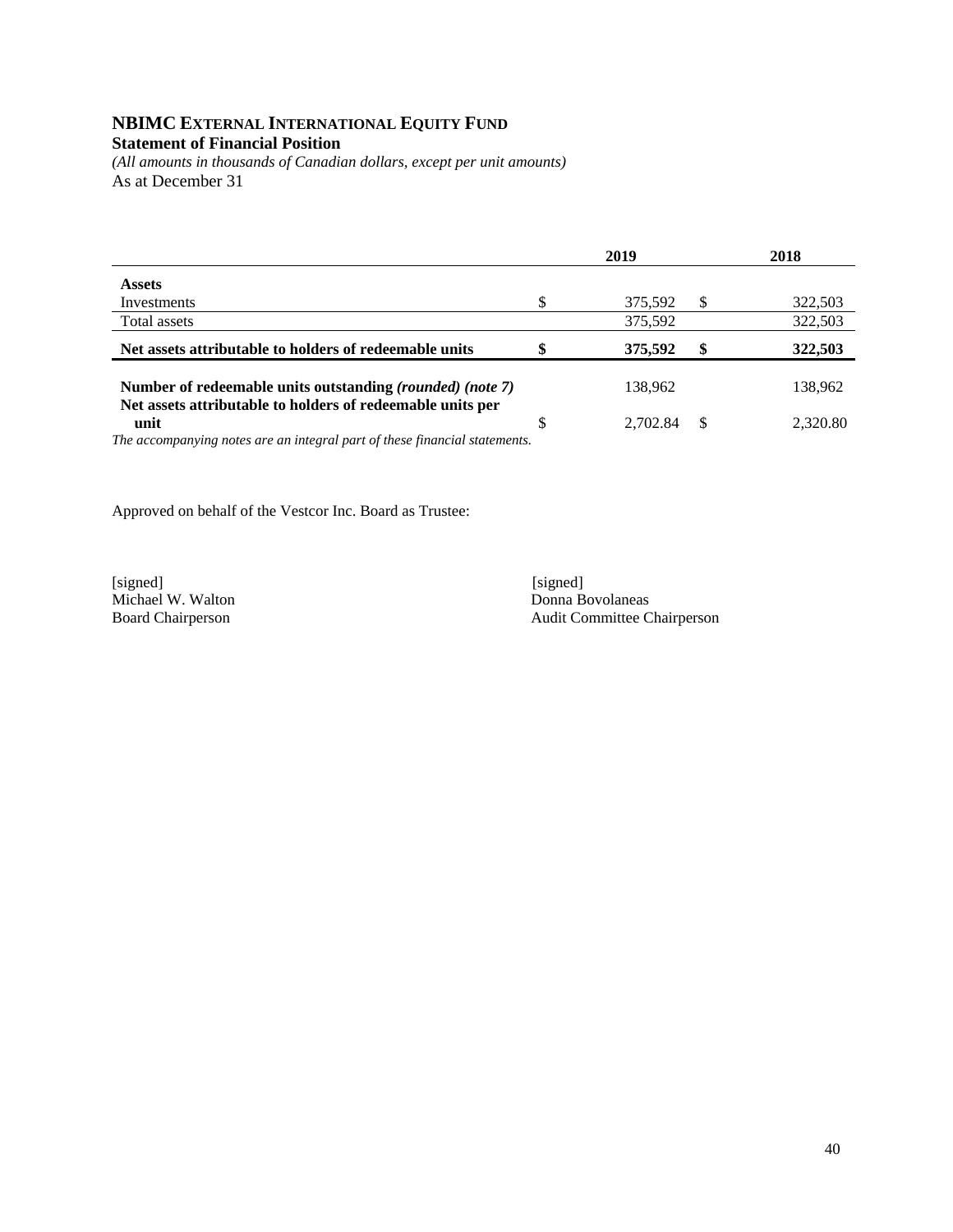#### **NBIMC EXTERNAL INTERNATIONAL EQUITY FUND**

#### **Statement of Comprehensive Income (Loss)**

*(All amounts in thousands of Canadian dollars, except per unit amounts)*  For the year ended December 31

| 2019 |        |    | 2018      |
|------|--------|----|-----------|
|      |        |    |           |
| \$   | 334    | S  | 38        |
|      | 4      |    | 16        |
|      | 52,751 |    | (27,324)  |
|      | 53,089 |    | (27, 270) |
|      |        |    |           |
|      |        |    |           |
|      |        |    | 25        |
|      |        |    | 25        |
|      |        |    |           |
|      | 53,089 | \$ | (27,295)  |
|      |        |    |           |

*The accompanying notes are an integral part of these financial statements.*

#### **NBIMC EXTERNAL INTERNATIONAL EQUITY FUND**

#### **Statement of Changes in Net Assets Attributable to Holders of Redeemable Units**

*(All amounts in thousands of Canadian dollars, except per unit amounts)*  For the year ended December 31

|                                                              |   | 2019          | 2018      |
|--------------------------------------------------------------|---|---------------|-----------|
| Net assets attributable to holders of redeemable units,      |   |               |           |
| beginning of year                                            | S | -S<br>322.503 | 349,773   |
| Increase (decrease) in net assets attributable to holders of |   |               |           |
| redeemable units                                             |   | 53,089        | (27, 295) |
| <b>Distributions</b>                                         |   | (13,150)      | (16, 756) |
| Proceeds from issuance of redeemable units                   |   | 13,160        | 55,093    |
| Amounts paid on redemption of redeemable units               |   | (10)          | (38,312)  |
| Net assets attributable to holders of redeemable units, end  |   |               |           |
| of year                                                      |   | 375.592       | 322,503   |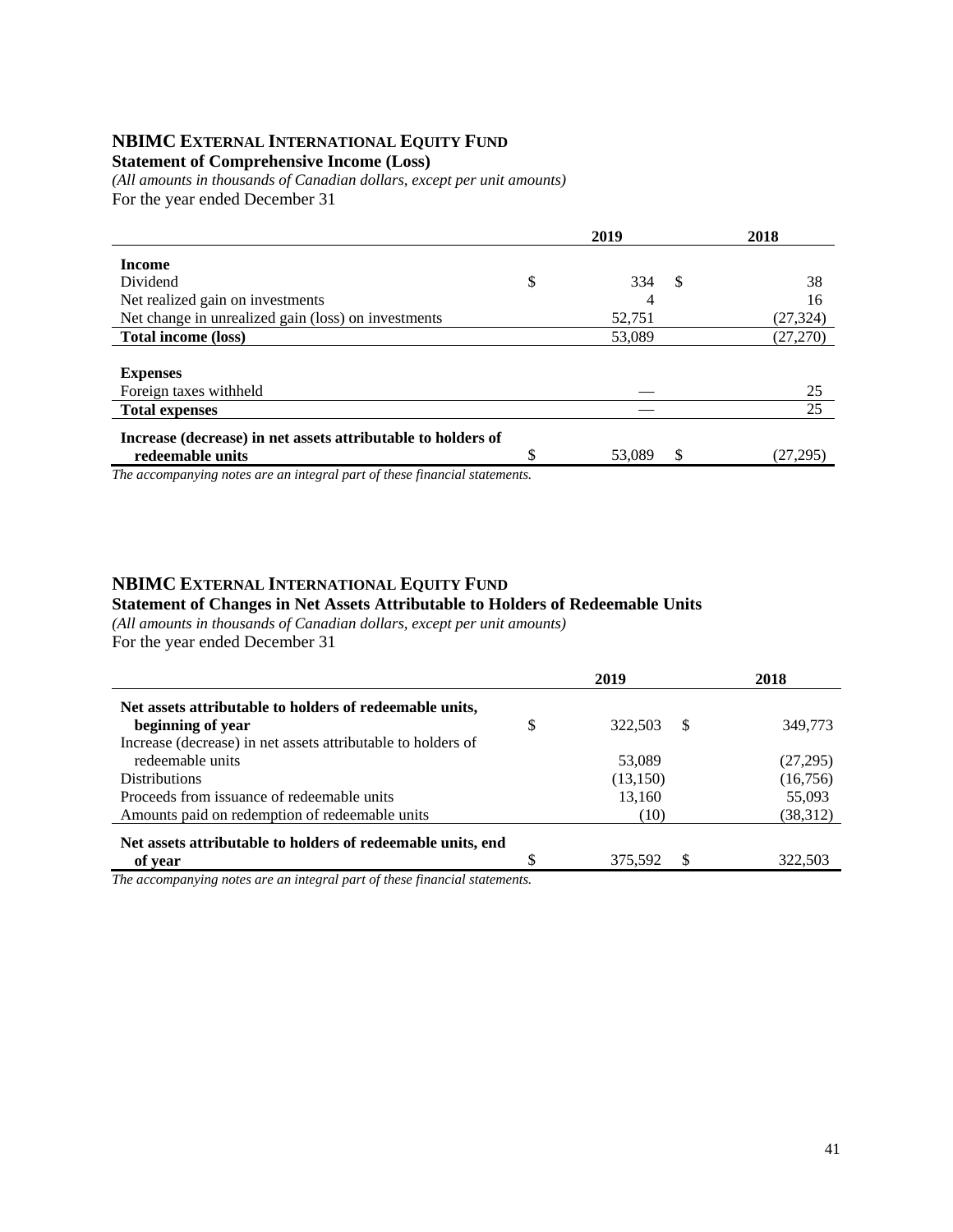#### **NBIMC EXTERNAL INTERNATIONAL EQUITY FUND Statement of Cash Flows**

*(All amounts in thousands of Canadian dollars, except per unit amounts)*  For the year ended December 31

|                                                                              | 2019         |    | 2018      |
|------------------------------------------------------------------------------|--------------|----|-----------|
| Cash flows from (used in) operating activities                               |              |    |           |
| Increase (decrease) in net assets attributable to holders of                 |              |    |           |
| redeemable units                                                             | \$<br>53,089 | \$ | (27, 295) |
| Adjustments for:                                                             |              |    |           |
| Net realized gain on sale of investments                                     | (4)          |    | (16)      |
| Net change in unrealized (gain) loss on investments                          | (52, 751)    |    | 27,324    |
| Purchases of investments                                                     | (341)        |    | (68)      |
| Proceeds from sale and maturity of investments                               |              |    | 30        |
|                                                                              |              |    |           |
| Net cash used in operating activities                                        |              |    | (25)      |
|                                                                              |              |    |           |
| Cash flows from (used in) financing activities                               |              |    |           |
| Proceeds from issuance of redeemable units                                   | 10           |    | 38,337    |
| Amounts paid on redemption of redeemable units                               | (10)         |    | (38, 312) |
| Net cash from financing activities                                           |              |    | 25        |
|                                                                              |              |    |           |
| Net increase in cash                                                         |              |    |           |
| Cash, beginning of year                                                      |              |    |           |
| Cash, end of year                                                            | \$           | \$ |           |
|                                                                              |              |    |           |
| Supplemental information:                                                    |              |    |           |
| Dividends received                                                           | \$<br>334    | \$ | 38        |
| Non-cash transactions:                                                       |              |    |           |
| <b>Distributions</b>                                                         | (13, 150)    | \$ | (16,756)  |
| Proceeds from issuance of redeemable units                                   | 13,150       | S  | 16,756    |
| The government to perfect and me integral part of these financial statements |              |    |           |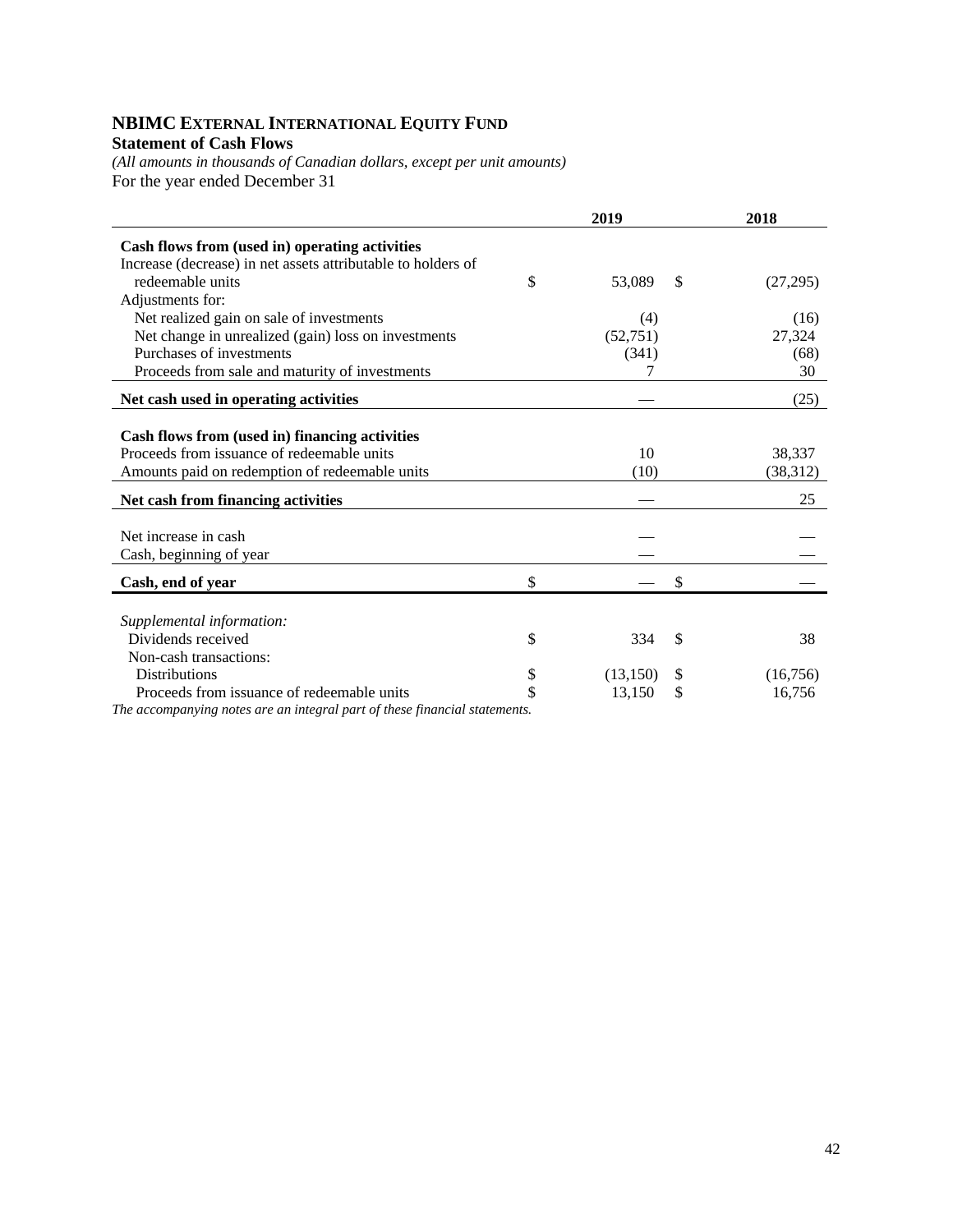## **NBIMC EAFE EQUITY INDEX FUND**

## **Statement of Financial Position**

*(All amounts in thousands of Canadian dollars, except per unit amounts)*  As at December 31

|                                                                            | 2019           | 2018 |                |
|----------------------------------------------------------------------------|----------------|------|----------------|
| <b>Assets</b>                                                              |                |      |                |
| <b>Investments</b>                                                         | \$<br>298,649  | \$   | 431,875        |
| Cash                                                                       | 586            |      | 1,143          |
| Dividends receivable                                                       | 302            |      | 523            |
| Receivable for investment sales                                            |                |      |                |
| Taxes recoverable                                                          | 1,960          |      | 2,767          |
| Derivative assets (note 5)                                                 | 14             |      |                |
| Margin at brokers (note 5)                                                 | 372            |      |                |
| Total assets                                                               | 301,883        |      | 436,308        |
| <b>Liabilities</b>                                                         |                |      |                |
| Payable for investment purchases                                           | 1,732          |      |                |
| Derivative liabilities (note 5)                                            |                |      | $\mathfrak{D}$ |
| Margin at brokers (note 5)                                                 |                |      | 609            |
| Liabilities (excluding net assets attributable to holders of               |                |      |                |
| redeemable units)                                                          | 1,736          |      | 611            |
| Net assets attributable to holders of redeemable units                     | \$<br>300,147  | \$   | 435,697        |
|                                                                            |                |      |                |
| Number of redeemable units outstanding (rounded) (note 7)                  | 163,952        |      | 276,368        |
| Net assets attributable to holders of redeemable units per                 |                |      |                |
| unit                                                                       | \$<br>1,830.70 | \$   | 1,576.51       |
| The accompanying notes are an integral part of these financial statements. |                |      |                |

Approved on behalf of the Vestcor Inc. Board as Trustee:

[signed] [signed] [signed] [signed] [signed] [signed] [signed] [signed] [signed] [signed] [Signed] [Signed] [Signed] [Signed] [Signed] [Signed] [Signed] [Signed] [Signed] [Signed] [Signed] [Signed] [Signed] [Signed] [Signe Michael W. Walton<br>Board Chairperson

Audit Committee Chairperson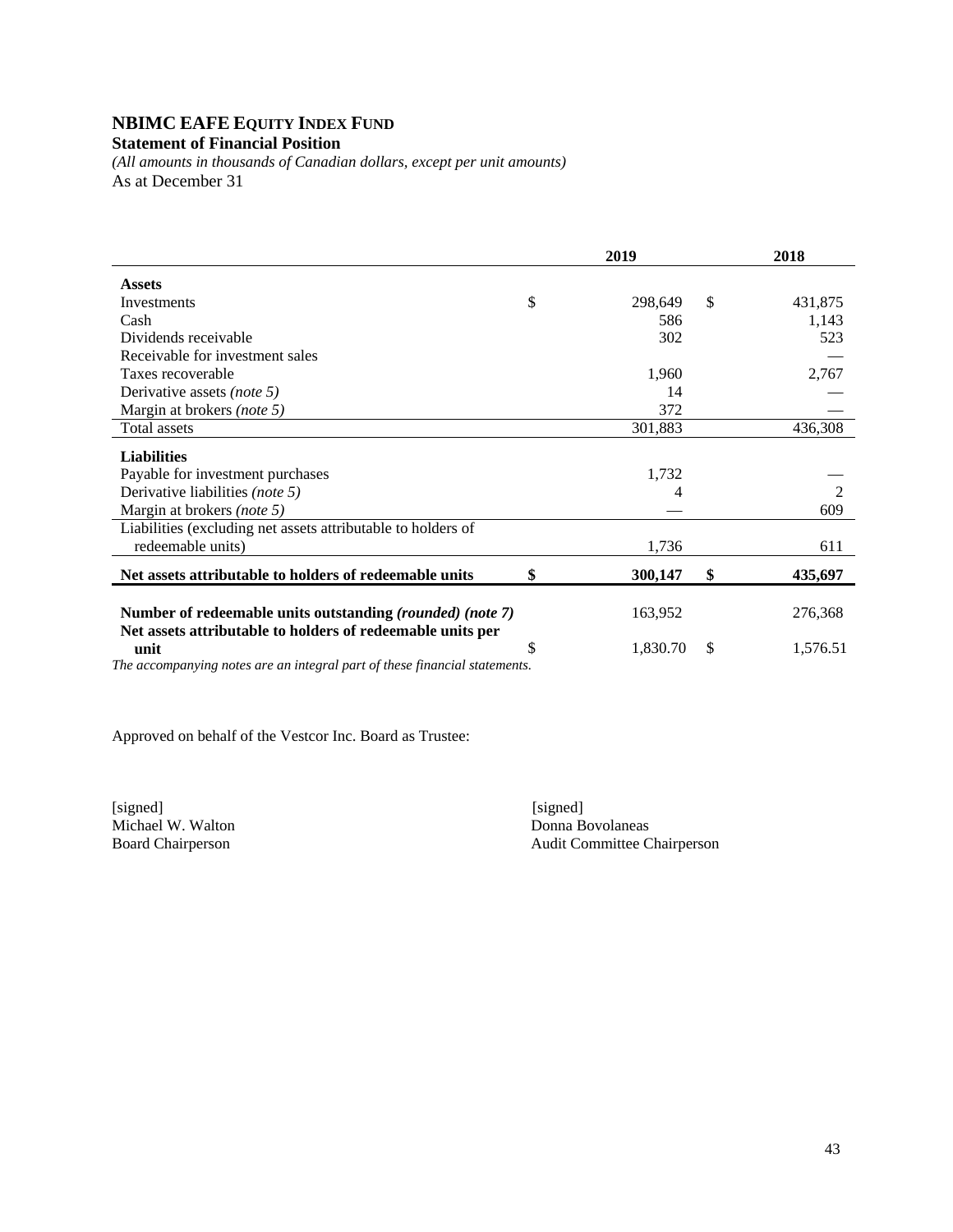## **NBIMC EAFE EQUITY INDEX FUND**

#### **Statement of Comprehensive Income (Loss)**

*(All amounts in thousands of Canadian dollars, except per unit amounts)*  For the year ended December 31

|                                                               | 2019         | 2018            |
|---------------------------------------------------------------|--------------|-----------------|
| <b>Income</b>                                                 |              |                 |
| Interest                                                      | \$<br>47     | \$<br>6         |
| Dividend                                                      | 16,043       | 14,441          |
| Securities lending                                            | 297          | 356             |
| Derivative                                                    | 681          | (881)           |
| Net realized gain on investments                              | 45,549       | 2,487           |
| Net change in unrealized gain (loss) on investments           | 3,520        | (40, 540)       |
| <b>Total income (loss)</b>                                    | 66,137       | (24, 131)       |
| <b>Expenses</b><br><b>Transaction costs</b>                   | 1,586        | 1,290           |
| <b>Total expenses</b>                                         | 1,586        | 1,290           |
| Increase (decrease) in net assets attributable to holders of  |              |                 |
| redeemable units<br>$\cdot$ $\cdot$ $\cdot$ $\cdot$<br>$\sim$ | \$<br>64,551 | \$<br>(25, 421) |

*The accompanying notes are an integral part of these financial statements.*

#### **NBIMC EAFE EQUITY INDEX FUND**

#### **Statement of Changes in Net Assets Attributable to Holders of Redeemable Units**

*(All amounts in thousands of Canadian dollars, except per unit amounts)*  For the year ended December 31

|                                                              | 2019      |   | 2018      |
|--------------------------------------------------------------|-----------|---|-----------|
| Net assets attributable to holders of redeemable units,      |           |   |           |
| beginning of year                                            | 435.697   | S | 437,364   |
| Increase (decrease) in net assets attributable to holders of |           |   |           |
| redeemable units                                             | 64.551    |   | (25, 421) |
| Proceeds from issuance of redeemable units                   | 63,186    |   | 61,034    |
| Amounts paid on redemption of redeemable units               | (263,287) |   | (37, 280) |
| Net assets attributable to holders of redeemable units, end  |           |   |           |
| of year                                                      | 300.147   | S | 435.697   |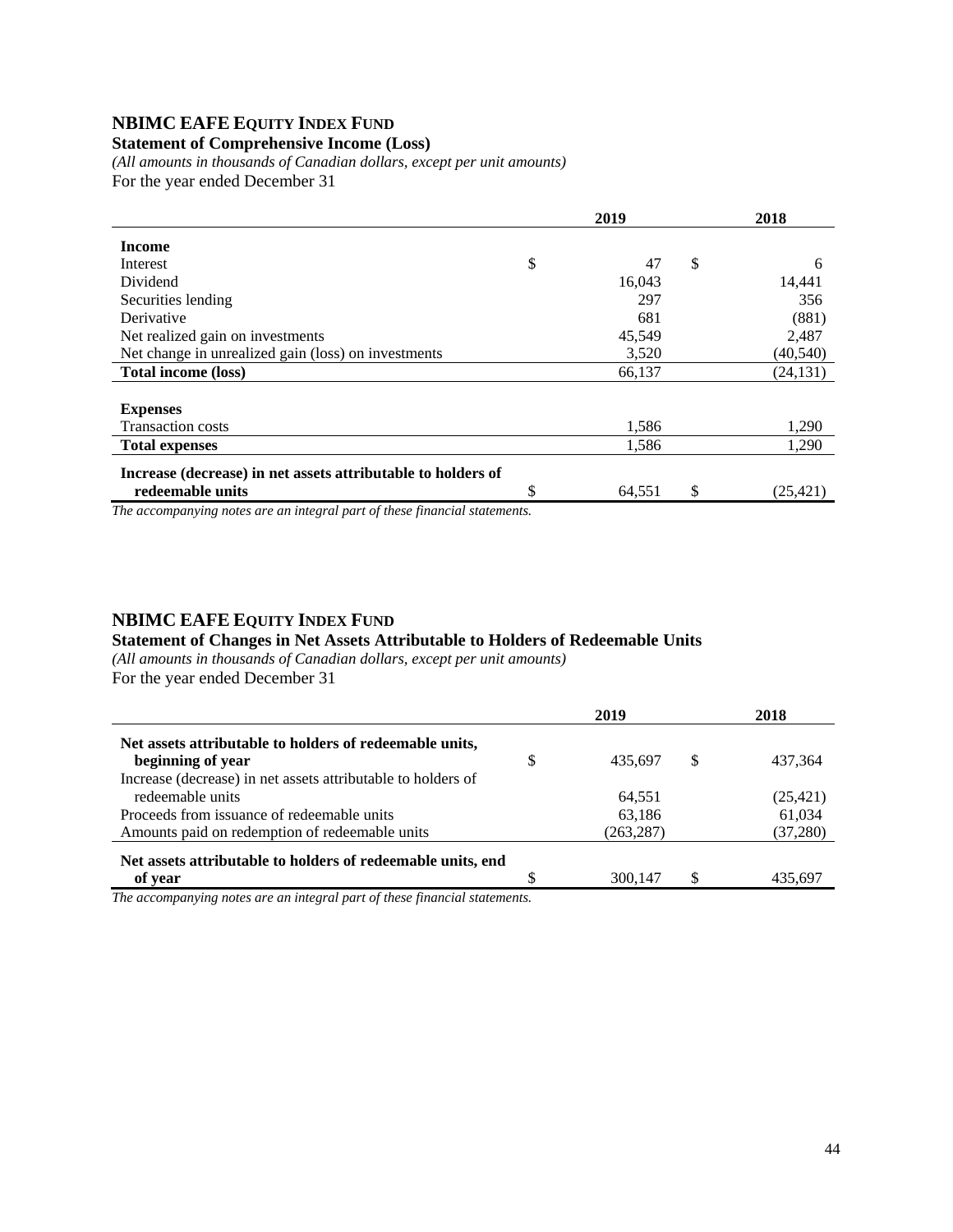## **NBIMC EAFE EQUITY INDEX FUND**

#### **Statement of Cash Flows**

*(All amounts in thousands of Canadian dollars, except per unit amounts)*  For the year ended December 31

|                                                              | 2019         | 2018            |
|--------------------------------------------------------------|--------------|-----------------|
| Cash flows from (used in) operating activities               |              |                 |
| Increase (decrease) in net assets attributable to holders of |              |                 |
| redeemable units                                             | \$<br>64,551 | \$<br>(25, 421) |
| Adjustments for:                                             |              |                 |
| Foreign currency translation adjustment                      | (20,046)     | 90              |
| Net realized gain on sale of investments                     | (45,549)     | (2,487)         |
| Net change in unrealized (gain) loss on investments          | (3,520)      | 40,540          |
| Purchases of investments                                     | (807, 231)   | (183, 597)      |
| Proceeds from sale and maturity of investments               | 1,009,572    | 146,520         |
| Dividends receivable                                         | 221          | (83)            |
| Receivable for investment sales                              |              | 3               |
| Taxes recoverable                                            | 807          | (722)           |
| Derivative assets                                            | (12)         | 25              |
| Margin at brokers                                            | (981)        | 863             |
| Payable for investment purchases                             | 1,732        | (3)             |
| Net cash from (used in) operating activities                 | 199,544      | (24,272)        |
|                                                              |              |                 |
| Cash flows from (used in) financing activities               |              |                 |
| Proceeds from issuance of redeemable units                   | 63,186       | 61,034          |
| Amounts paid on redemption of redeemable units               | (263, 287)   | (37, 280)       |
| Net cash (used in) from financing activities                 | (200, 101)   | 23,754          |
|                                                              |              |                 |
| Net decrease in cash                                         | (557)        | (518)           |
| Cash, beginning of year                                      | 1,143        | 1,661           |
| Cash, end of year                                            | \$<br>586    | \$<br>1,143     |
|                                                              |              |                 |
| Supplemental information:                                    |              |                 |
| Interest received                                            | \$<br>47     | \$<br>6         |
| Dividends received<br>T1                                     | \$<br>16,264 | \$<br>14,358    |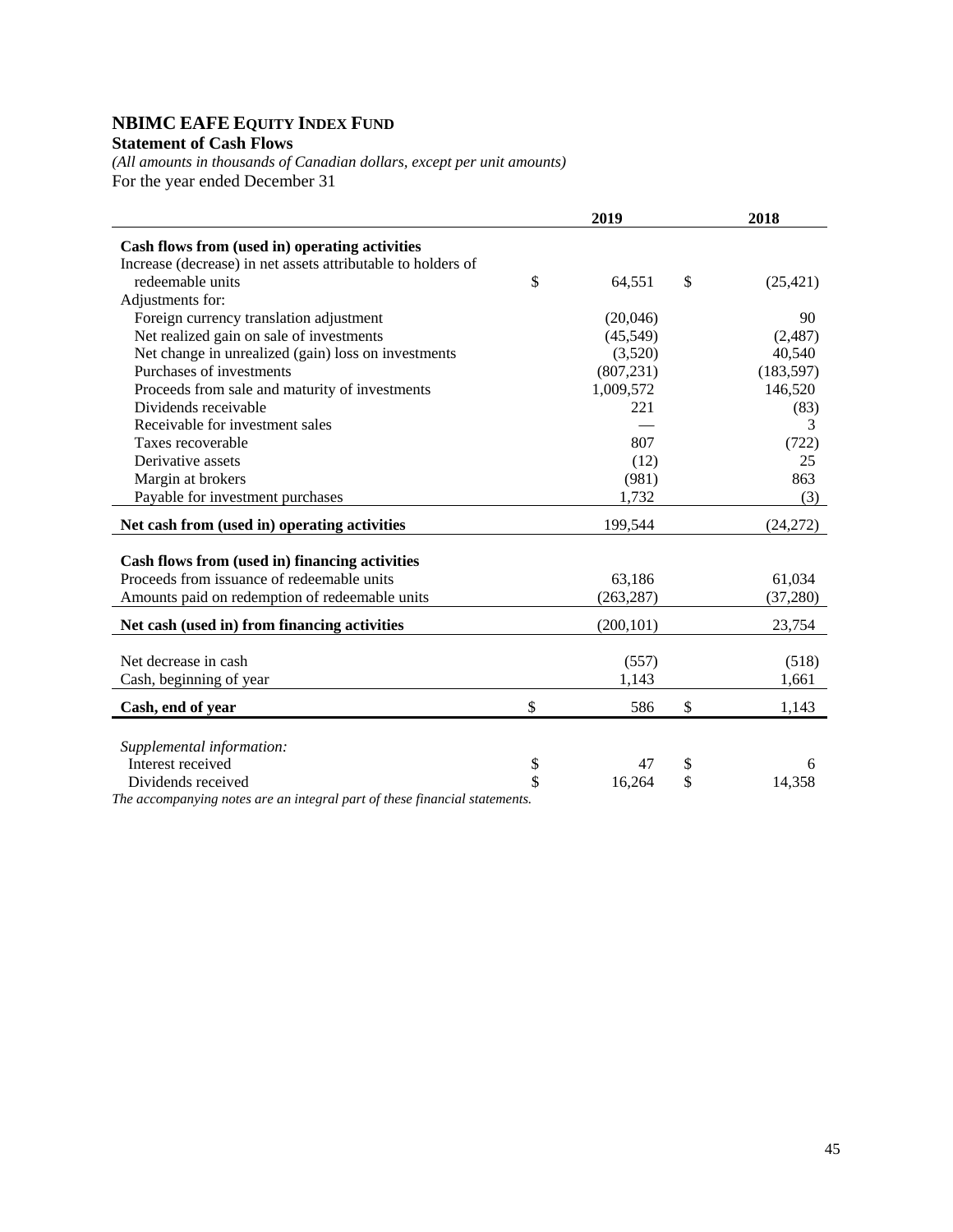## **NBIMC EAFE EQUITY INDEX FUND – CLASS N**

#### **Statement of Financial Position**

*(All amounts in thousands of Canadian dollars, except per unit amounts)*  As at December 31

|                                                                            | 2019           |    | 2018     |
|----------------------------------------------------------------------------|----------------|----|----------|
| <b>Assets</b>                                                              |                |    |          |
| Investments                                                                | \$<br>17,028   | -S | 19,623   |
| Cash                                                                       | 66             |    | 333      |
| Dividends receivable                                                       | 17             |    | 25       |
| Taxes recoverable                                                          | 54             |    | 45       |
| Margin at brokers (note 5)                                                 | 20             |    |          |
| Total assets                                                               | 17,185         |    | 20,026   |
| <b>Liabilities</b>                                                         |                |    |          |
| Margin at brokers (note 5)                                                 |                |    | 14       |
| Liabilities (excluding net assets attributable to holders of               |                |    |          |
| redeemable units)                                                          |                |    | 14       |
| Net assets attributable to holders of redeemable units                     | \$<br>17,185   | \$ | 20,012   |
| Number of redeemable units outstanding (rounded) (note 7)                  | 9,367          |    | 12,667   |
|                                                                            |                |    |          |
| Net assets attributable to holders of redeemable units per<br>unit         | \$<br>1,834.85 | -S | 1,579.83 |
| The accompanying notes are an integral part of these financial statements. |                |    |          |
|                                                                            |                |    |          |

Approved on behalf of the Vestcor Inc. Board as Trustee:

[signed] [signed] Michael W. Walton

Board Chairperson Audit Committee Chairperson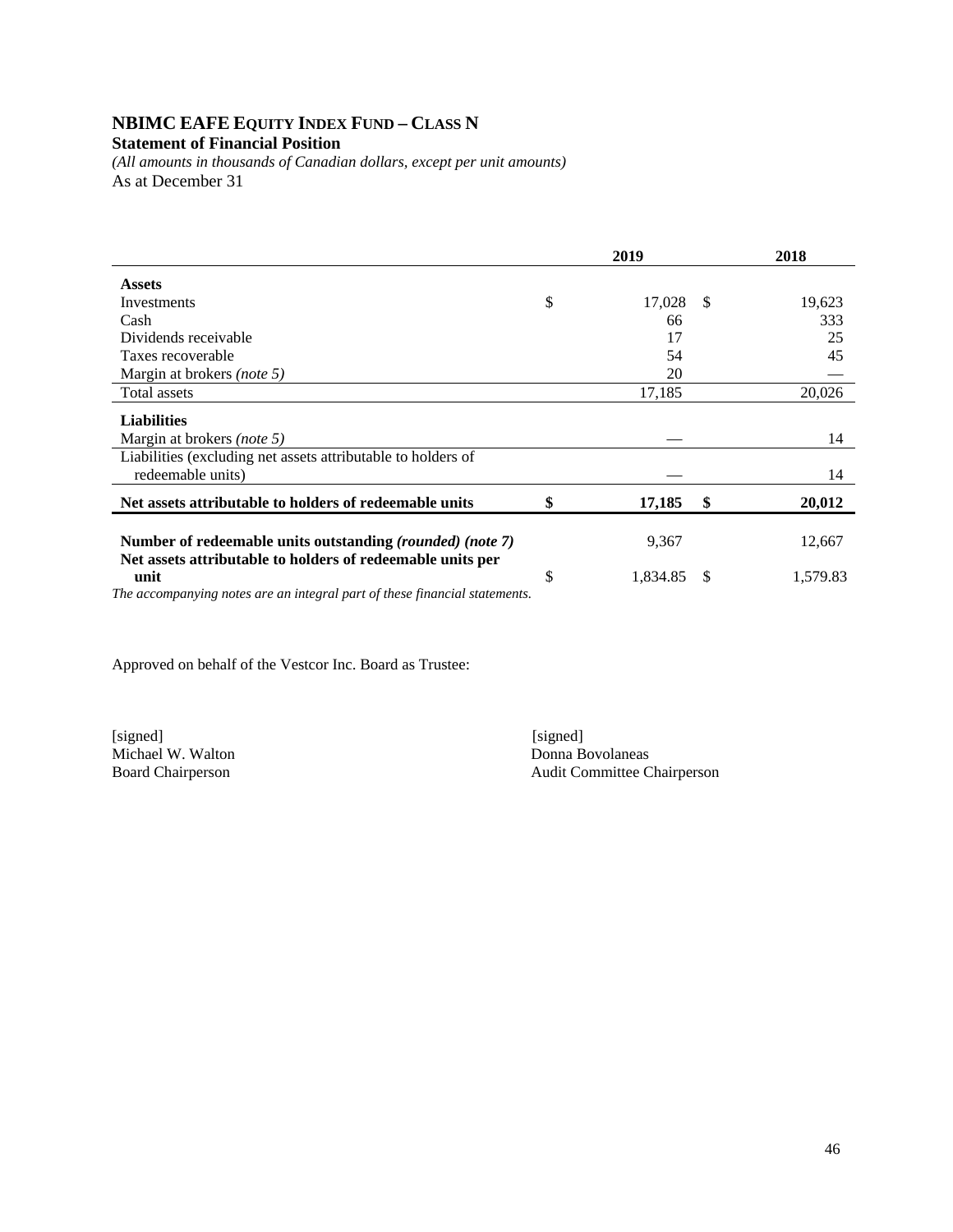## **NBIMC EAFE EQUITY INDEX FUND – CLASS N**

#### **Statement of Comprehensive Income (Loss)**

*(All amounts in thousands of Canadian dollars, except per unit amounts)*  For the year ended December 31

|                                                              |    | 2019  | 2018 |         |
|--------------------------------------------------------------|----|-------|------|---------|
| <b>Income</b>                                                |    |       |      |         |
| Interest                                                     | \$ | 2     | S    |         |
| Dividend                                                     |    | 737   |      | 678     |
| Securities lending                                           |    | 10    |      | 16      |
| Derivative                                                   |    | 17    |      | (23)    |
| Net realized gain on investments                             |    | 1,000 |      | 115     |
| Net change in unrealized gain (loss) on investments          |    | 1,141 |      | (1,952) |
| <b>Total income (loss)</b>                                   |    | 2,907 |      | (1,166) |
|                                                              |    |       |      |         |
| <b>Expenses</b>                                              |    |       |      |         |
| <b>Transaction costs</b>                                     |    | 69    |      | 60      |
| <b>Total expenses</b>                                        |    | 69    |      | 60      |
| Increase (decrease) in net assets attributable to holders of |    |       |      |         |
| redeemable units                                             | S  | 2,838 | \$   | (1,226) |
| $\sim$                                                       |    |       |      |         |

*The accompanying notes are an integral part of these financial statements.*

### **NBIMC EAFE EQUITY INDEX FUND – CLASS N**

#### **Statement of Changes in Net Assets Attributable to Holders of Redeemable Units**

*(All amounts in thousands of Canadian dollars, except per unit amounts)* 

For the year ended December 31

|                                                                | 2019               | 2018    |
|----------------------------------------------------------------|--------------------|---------|
| Net assets attributable to holders of redeemable units,        |                    |         |
| beginning of year                                              | \$<br>20,012<br>-8 | 20,969  |
| Increase (decrease) in net assets attributable to holders of   |                    |         |
| redeemable units                                               | 2.838              | (1,226) |
| <b>Distributions</b>                                           | (1,213)            | (734)   |
| Proceeds from issuance of redeemable units                     | 1,345              | 1,003   |
| Amounts paid on redemption of redeemable units                 | (5,797)            |         |
| Net assets attributable to holders of redeemable units, end of |                    |         |
| vear                                                           | 17.185             | 20.012  |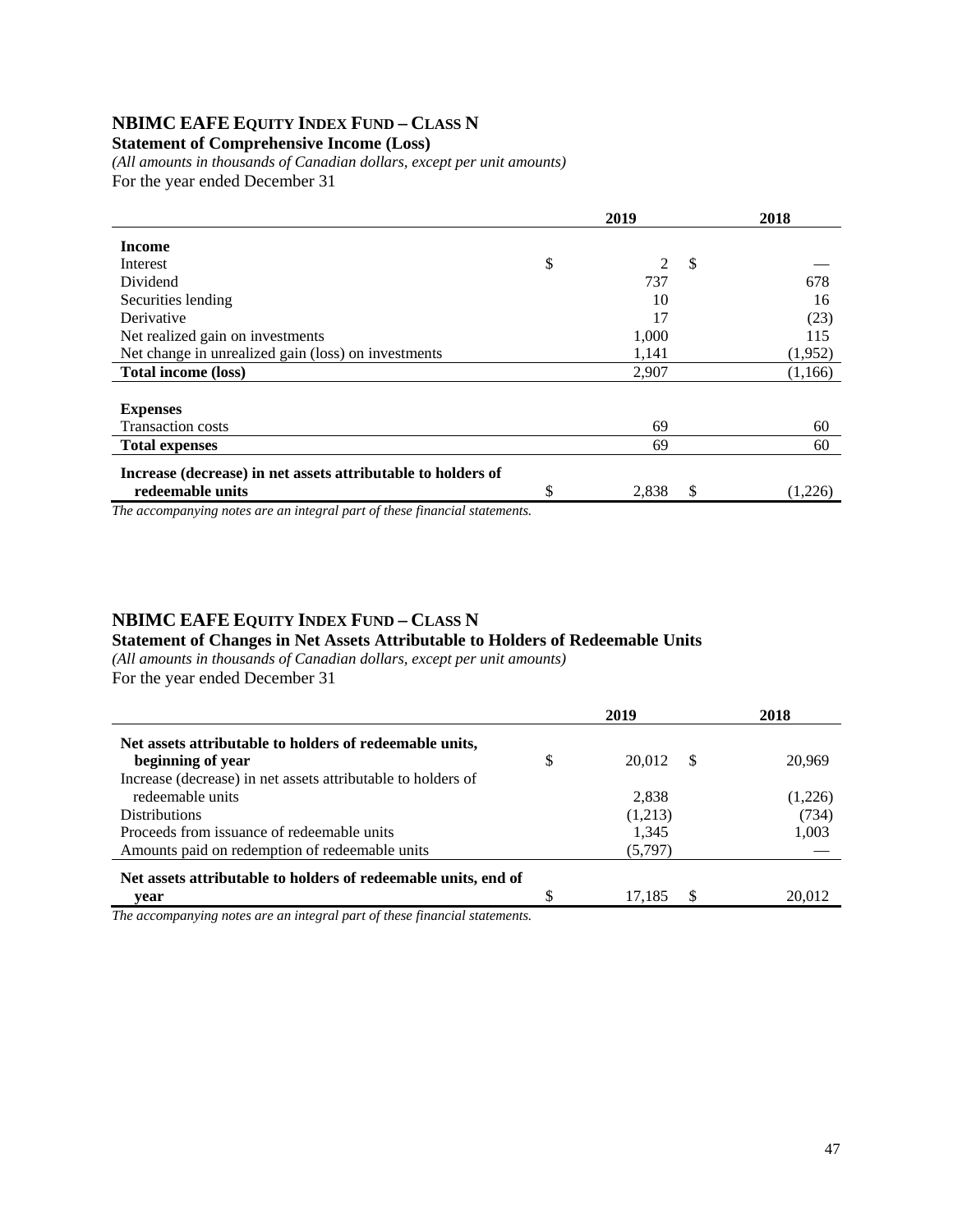## **NBIMC EAFE EQUITY INDEX FUND – CLASS N**

## **Statement of Cash Flows**

*(All amounts in thousands of Canadian dollars, except per unit amounts)*  For the year ended December 31

|                                                              | 2019                 | 2018          |
|--------------------------------------------------------------|----------------------|---------------|
| Cash flows from (used in) operating activities               |                      |               |
| Increase (decrease) in net assets attributable to holders of |                      |               |
| redeemable units                                             | \$<br>2,838          | \$<br>(1,226) |
| Adjustments for:                                             |                      |               |
| Foreign currency translation adjustment                      | (803)                | (99)          |
| Net realized gain on sale of investments                     | (1,000)              | (115)         |
| Net change in unrealized (gain) loss on investments          | (1,141)              | 1,952         |
| Purchases of investments                                     | (16,503)             | (3,276)       |
| Proceeds from sale and maturity of investments               | 22,042               | 2,843         |
| Dividends receivable                                         | 8                    | (2)           |
| Taxes recoverable                                            | (9)                  | (16)          |
| Margin at brokers                                            | (34)                 | 23            |
| Net cash from operating activities                           | 5,398                | 84            |
|                                                              |                      |               |
| Cash flows from (used in) financing activities               |                      |               |
| Proceeds from issuance of redeemable units                   | 132                  | 269           |
| Amounts paid on redemption of redeemable units               | (5,797)              |               |
| Net cash (used in) from financing activities                 | (5,665)              | 269           |
|                                                              |                      |               |
| Net increase in cash                                         | (267)<br>333         | 353           |
| Cash (indebtedness), beginning of year                       |                      | (20)          |
| Cash, end of year                                            | \$<br>66             | \$<br>333     |
|                                                              |                      |               |
| Supplemental information:                                    |                      |               |
| Interest received                                            | \$<br>$\overline{c}$ | \$            |
| Dividends received                                           | \$<br>745            | \$<br>676     |
| Non-cash transactions:                                       |                      |               |
| <b>Distributions</b>                                         | \$<br>(1,213)        | \$<br>(734)   |
| Proceeds from issuance of redeemable units                   | \$<br>1,213          | \$<br>734     |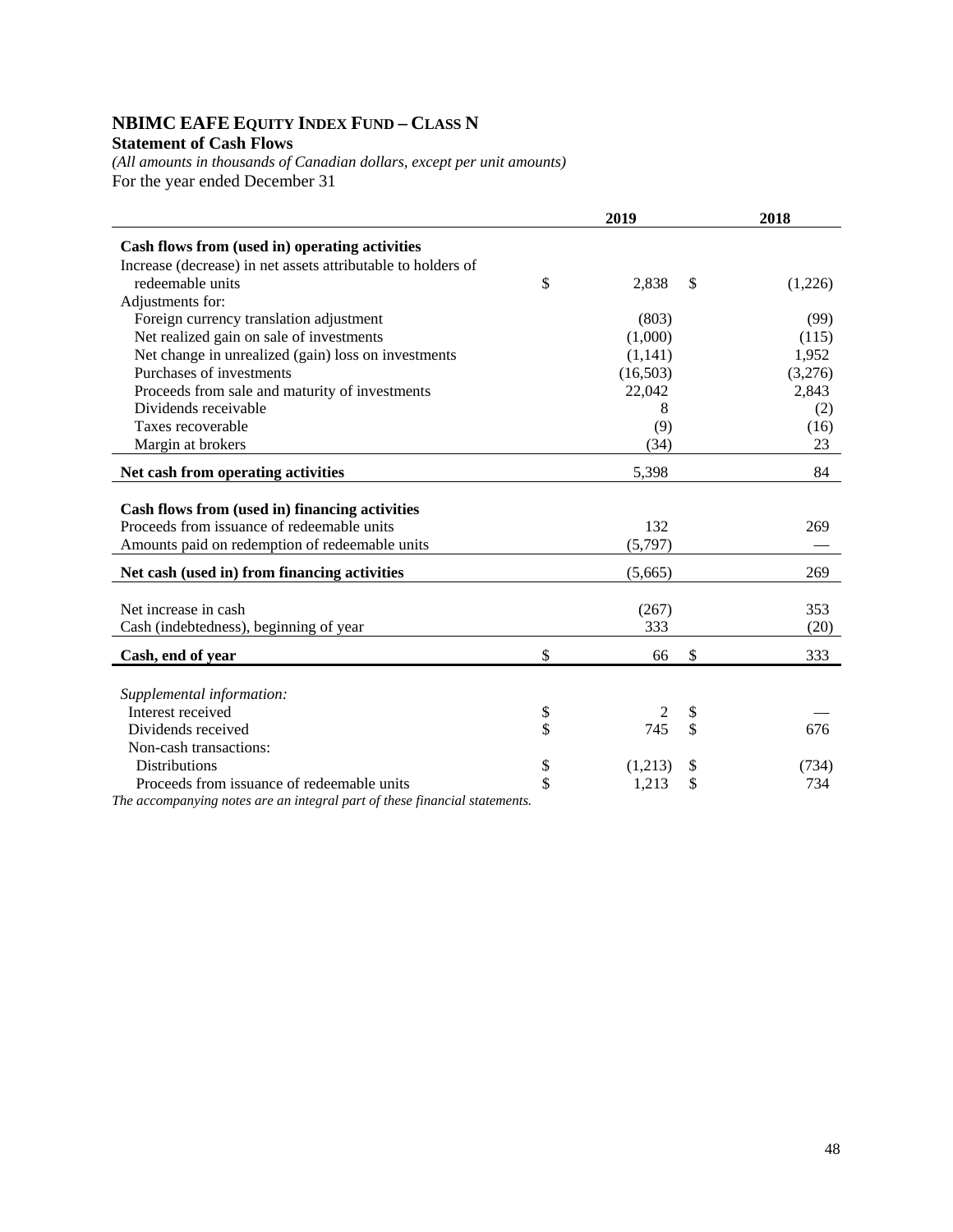## **NBIMC LOW VOLATILITY INTERNATIONAL EQUITY FUND Statement of Financial Position**

*(All amounts in thousands of Canadian dollars, except per unit amounts)*  As at December 31

|                                                                                                                         |    | 2019      | 2018           |
|-------------------------------------------------------------------------------------------------------------------------|----|-----------|----------------|
| <b>Assets</b>                                                                                                           |    |           |                |
| Investments                                                                                                             | \$ | 1,078,471 | \$<br>834,843  |
| Cash                                                                                                                    |    | 4,804     | 4,902          |
| Dividends receivable                                                                                                    |    | 2,309     | 2,137          |
| Taxes recoverable                                                                                                       |    | 3,529     | 3,702          |
| Derivative assets <i>(note 5)</i>                                                                                       |    | 39        | 13             |
| Margin at brokers (note 5)                                                                                              |    | 830       |                |
| Total assets                                                                                                            |    | 1,089,982 | 845,597        |
| <b>Liabilities</b>                                                                                                      |    |           |                |
| Derivative liabilities (note 5)                                                                                         |    | 73        |                |
| Margin at brokers (note 5)                                                                                              |    |           | 642            |
| Liabilities (excluding net assets attributable to holders of                                                            |    |           |                |
| redeemable units)                                                                                                       |    | 73        | 643            |
| Net assets attributable to holders of redeemable units                                                                  | \$ | 1,089,909 | \$<br>844,954  |
| Number of redeemable units outstanding (rounded) (note 7)<br>Net assets attributable to holders of redeemable units per |    | 436,070   | 376,702        |
| unit<br>The accompanying notes are an integral part of these financial statements.                                      | S  | 2,499.39  | \$<br>2,243.03 |

Approved on behalf of the Vestcor Inc. Board as Trustee:

[signed] [signed] [signed] [signed] [signed] [signed] [signed] [signed] [signed] [signed] [signed] [5] [1] [1]  $\frac{1}{2}$  [1]  $\frac{1}{2}$  [1]  $\frac{1}{2}$  [1]  $\frac{1}{2}$  [1]  $\frac{1}{2}$  [1]  $\frac{1}{2}$  [1]  $\frac{1}{2}$  [1]  $\frac{1}{2}$  [1] Michael W. Walton<br>Board Chairperson

Audit Committee Chairperson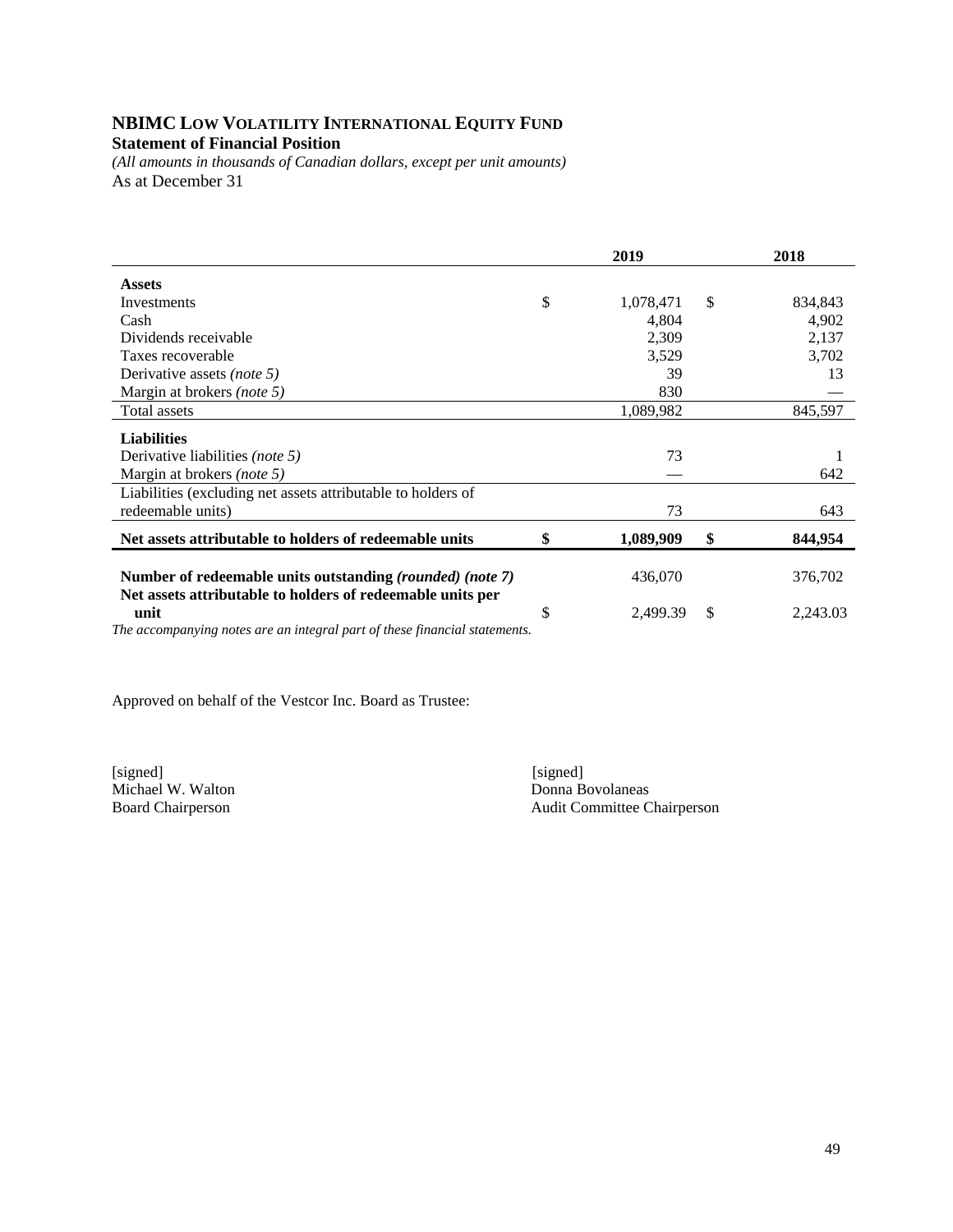#### **NBIMC LOW VOLATILITY INTERNATIONAL EQUITY FUND Statement of Comprehensive Income**

*(All amounts in thousands of Canadian dollars, except per unit amounts)*  For the year ended December 31

|                                                              | 2019          |              | 2018     |
|--------------------------------------------------------------|---------------|--------------|----------|
| <b>Income</b>                                                |               |              |          |
| Interest                                                     | \$<br>170     | $\mathbb{S}$ | 179      |
| Dividend                                                     | 37,184        |              | 31,687   |
| Securities lending                                           | 734           |              | 627      |
| Derivative                                                   | 1,123         |              | (1,288)  |
| Net realized gain on investments                             | 28,759        |              | 32,116   |
| Net change in unrealized gain (loss) on investments          | 37,519        |              | (57,398) |
| <b>Total income</b>                                          | 105,489       |              | 5,923    |
|                                                              |               |              |          |
| <b>Expenses</b>                                              |               |              |          |
| <b>Transaction costs</b>                                     | 3,719         |              | 2,571    |
| <b>Total expenses</b>                                        | 3,719         |              | 2,571    |
| Increase in net assets attributable to holders of redeemable |               |              |          |
| units                                                        | \$<br>101,770 | \$           | 3,352    |

*The accompanying notes are an integral part of these financial statements.*

### **NBIMC LOW VOLATILITY INTERNATIONAL EQUITY FUND**

**Statement of Changes in Net Assets Attributable to Holders of Redeemable Units** 

*(All amounts in thousands of Canadian dollars, except per unit amounts)*  For the year ended December 31

|                                                                    |    | 2019            | 2018      |
|--------------------------------------------------------------------|----|-----------------|-----------|
| Net assets attributable to holders of redeemable units,            |    |                 |           |
| beginning of year                                                  | \$ | 844.954<br>- \$ | 829,077   |
| Increase in net assets attributable to holders of redeemable units |    | 101,770         | 3,352     |
| Proceeds from issuance of redeemable units                         |    | 183,444         | 34,177    |
| Amounts paid on redemption of redeemable units                     |    | (40,259)        | (21, 652) |
| Net assets attributable to holders of redeemable units, end        |    |                 |           |
| of year                                                            | S  | 1.089.909       | 844.954   |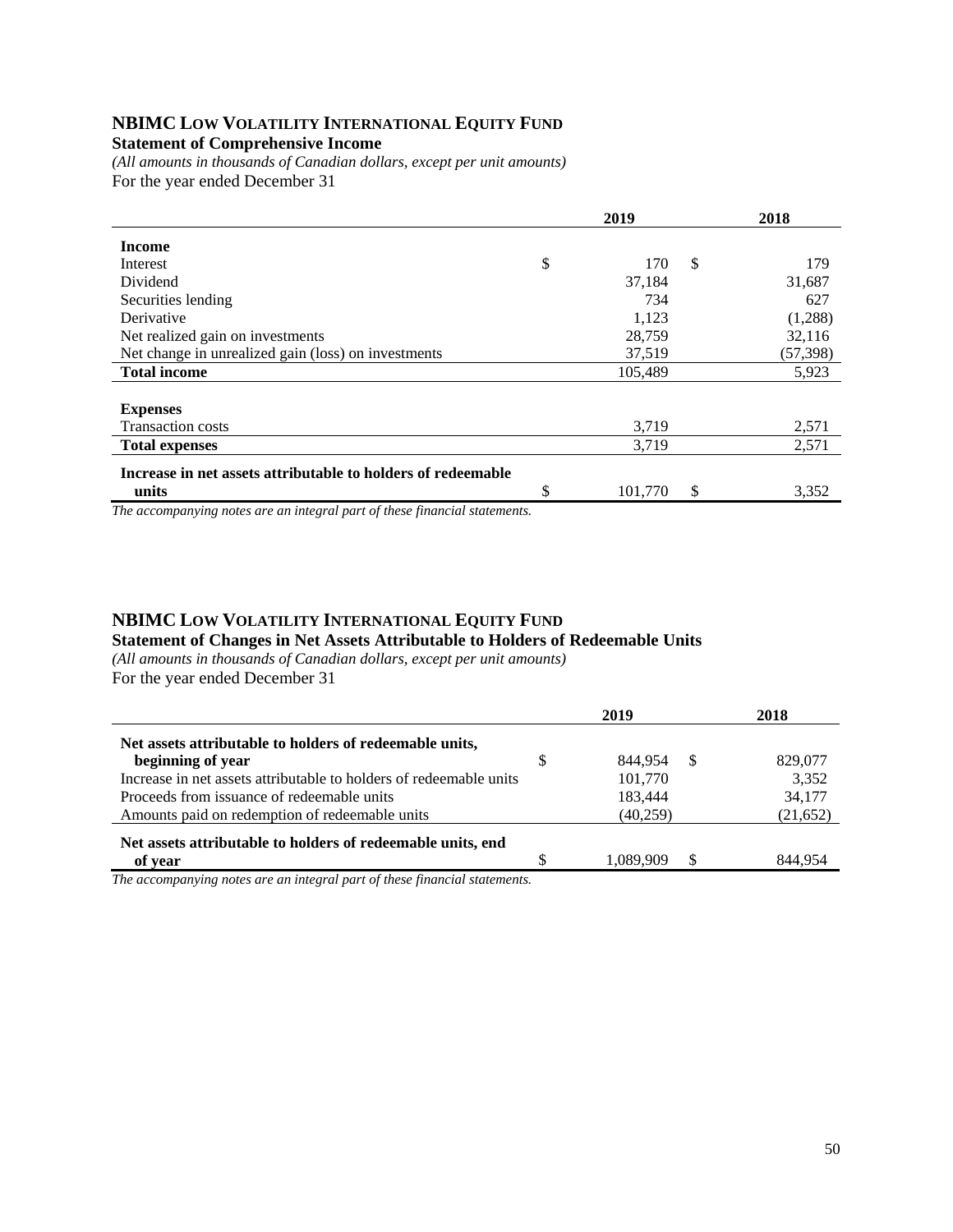### **NBIMC LOW VOLATILITY INTERNATIONAL EQUITY FUND Statement of Cash Flows**

*(All amounts in thousands of Canadian dollars, except per unit amounts)*  For the year ended December 31

|                                                                            | 2019          |              | 2018           |
|----------------------------------------------------------------------------|---------------|--------------|----------------|
| Cash flows from (used in) operating activities                             |               |              |                |
| Increase in net assets attributable to holders of redeemable units         | \$<br>101,770 | $\mathbb{S}$ | 3,352          |
| Adjustments for:                                                           |               |              |                |
| Foreign currency translation adjustment                                    | 4,549         |              | 91             |
| Net realized gain on sale of investments                                   | (28, 759)     |              | (32, 116)      |
| Net change in unrealized (gain) loss on investments                        | (37,519)      |              | 57,398         |
| Purchases of investments                                                   | (1, 195, 501) |              | (456,050)      |
| Proceeds from sale and maturity of investments                             | 1,013,602     |              | 422,434        |
| Dividends receivable                                                       | (172)         |              | (829)          |
| Taxes recoverable                                                          | 173           |              | (1,208)        |
| Margin at brokers                                                          | (1, 472)      |              | 1,300          |
| Derivative assets / liabilities                                            | 46            |              | (34)           |
| Payable for investment purchases                                           |               |              | (5,004)        |
| Net cash used in operating activities                                      | (143, 283)    |              | (10,666)       |
|                                                                            |               |              |                |
| Cash flows from (used in) financing activities                             |               |              |                |
| Proceeds from issuance of redeemable units                                 | 183,444       |              | 34,177         |
| Amounts paid on redemption of redeemable units                             | (40,259)      |              | (21, 652)      |
| Net cash from financing activities                                         | 143,185       |              | 12,525         |
|                                                                            |               |              |                |
| Net (decrease) increase in cash                                            | (98)<br>4,902 |              | 1,859<br>3,043 |
| Cash, beginning of year                                                    |               |              |                |
| Cash, end of year                                                          | \$<br>4,804   | \$           | 4,902          |
| Supplemental information:                                                  |               |              |                |
| Interest received                                                          | \$<br>170     | \$           | 179            |
| Dividends received                                                         | \$<br>37,012  | \$           | 30,858         |
| The accompanying notes are an integral part of these financial statements. |               |              |                |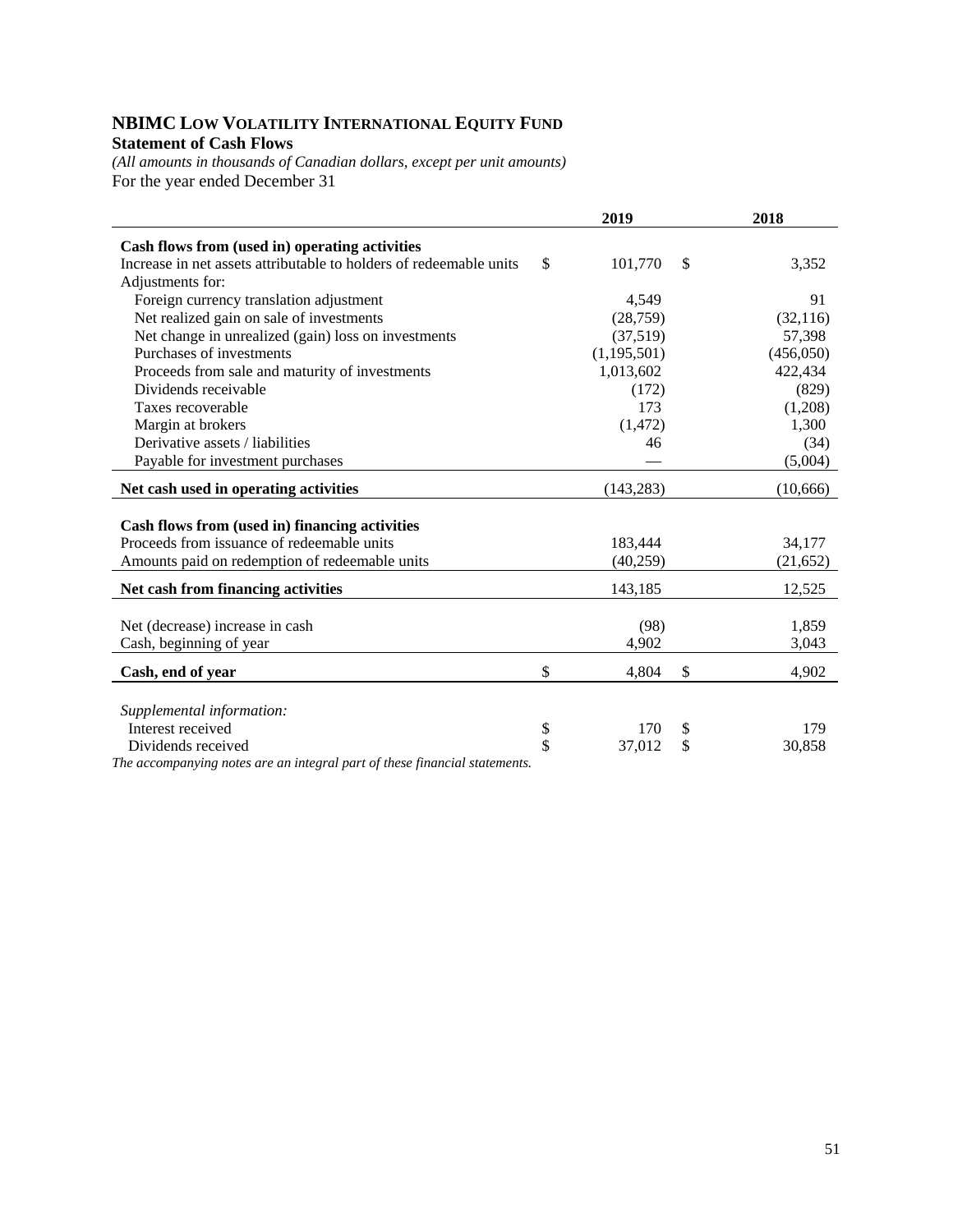### **NBIMC LOW VOLATILITY INTERNATIONAL EQUITY FUND – CLASS N Statement of Financial Position**

*(All amounts in thousands of Canadian dollars, except per unit amounts)*  As at December 31

|                                                                                                                         |    | 2019     |               | 2018     |
|-------------------------------------------------------------------------------------------------------------------------|----|----------|---------------|----------|
| <b>Assets</b>                                                                                                           |    |          |               |          |
| Investments                                                                                                             | \$ | 52,851   | $\mathcal{S}$ | 42,378   |
| Cash                                                                                                                    |    | 251      |               |          |
| Dividends receivable                                                                                                    |    | 113      |               | 108      |
| Taxes recoverable                                                                                                       |    | 131      |               | 104      |
| Margin at brokers <i>(note 5)</i>                                                                                       |    | 43       |               | 13       |
| Total assets                                                                                                            |    |          |               | 42,603   |
| <b>Liabilities</b>                                                                                                      |    |          |               |          |
| Indebtedness                                                                                                            |    |          |               | 41       |
| Liabilities (excluding net assets attributable to holders of<br>redeemable units)                                       |    |          |               | 41       |
| Net assets attributable to holders of redeemable units                                                                  |    | 53,389   | \$            | 42,562   |
| Number of redeemable units outstanding (rounded) (note 7)<br>Net assets attributable to holders of redeemable units per |    | 21,446   |               | 19,029   |
| unit<br>The generative period and consumer integral part of these financial statements                                  | S  | 2,489.45 | S             | 2,236.68 |

*The accompanying notes are an integral part of these financial statements.* 

Approved on behalf of the Vestcor Inc. Board as Trustee:

Michael W. Walton<br>Board Chairperson

[signed] [signed] Audit Committee Chairperson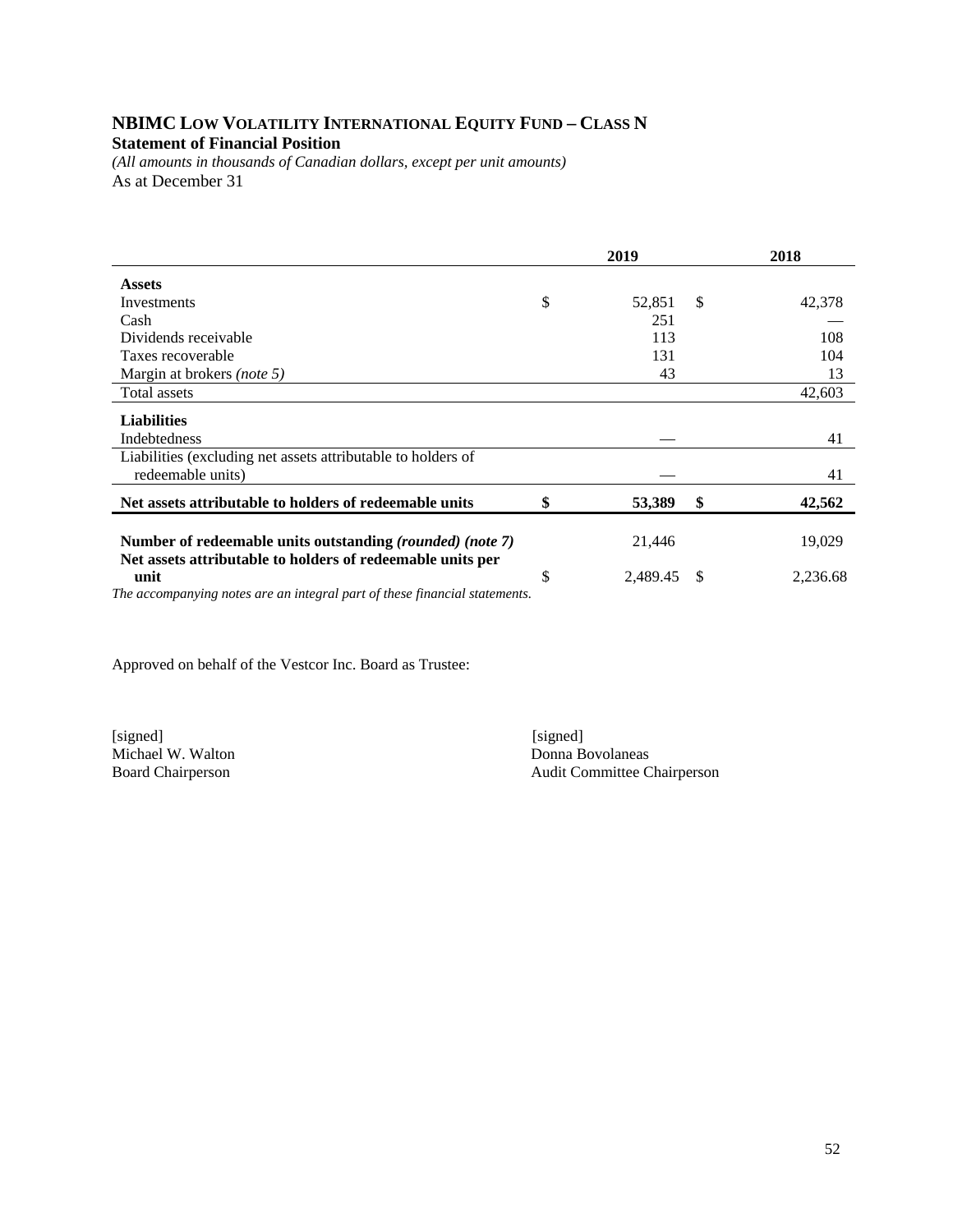#### **NBIMC LOW VOLATILITY INTERNATIONAL EQUITY FUND – CLASS N Statement of Comprehensive Income**

*(All amounts in thousands of Canadian dollars, except per unit amounts)*  For the year ended December 31

|                                                              | 2019        | 2018        |
|--------------------------------------------------------------|-------------|-------------|
| <b>Income</b>                                                |             |             |
| Dividend                                                     | \$<br>1,861 | S.<br>1,588 |
| Interest                                                     | 4           |             |
| Securities lending                                           | 23          | 26          |
| Derivative                                                   | 43          | (49)        |
| Net realized gain on investments                             | 1,222       | 1,333       |
| Net change in unrealized gain (loss) on investments          | 2,102       | (2,613)     |
| <b>Total income</b>                                          | 5,255       | 285         |
|                                                              |             |             |
| <b>Expenses</b>                                              |             |             |
| <b>Transaction costs</b>                                     | 212         | 136         |
| Other costs                                                  |             | 4           |
| <b>Total expenses</b>                                        | 212         | 140         |
| Increase in net assets attributable to holders of redeemable |             |             |
| units                                                        | \$<br>5,043 | 145<br>S    |

*The accompanying notes are an integral part of these financial statements.*

#### **NBIMC LOW VOLATILITY INTERNATIONAL EQUITY FUND – CLASS N Statement of Changes in Net Assets Attributable to Holders of Redeemable Units**

*(All amounts in thousands of Canadian dollars, except per unit amounts)*  For the year ended December 31

|                                                                    | 2019                | 2018    |
|--------------------------------------------------------------------|---------------------|---------|
| Net assets attributable to holders of redeemable units,            |                     |         |
| beginning of year                                                  | \$<br>42.562<br>- S | 41.918  |
| Increase in net assets attributable to holders of redeemable units | 5,043               | 145     |
| <b>Distributions</b>                                               | (2,491)             | (2,274) |
| Proceeds from issuance of redeemable units                         | 8,528               | 3,465   |
| Amounts paid on redemption of redeemable units                     | (253)               | (692)   |
| Net assets attributable to holders of redeemable units, end of     |                     |         |
| vear                                                               | 53.389              |         |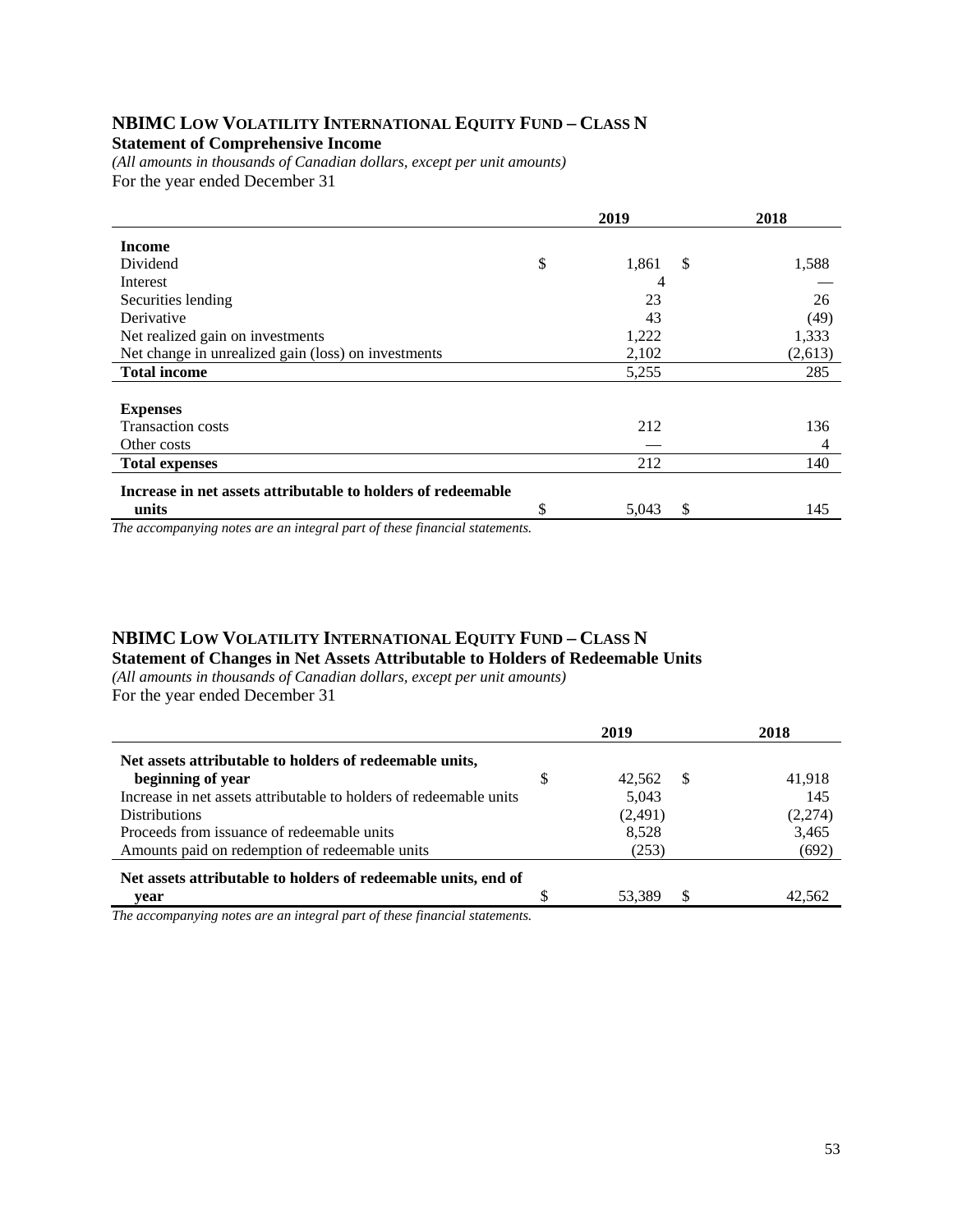## **NBIMC LOW VOLATILITY INTERNATIONAL EQUITY FUND – CLASS N Statement of Cash Flows**

*(All amounts in thousands of Canadian dollars, except per unit amounts)*  For the year ended December 31

| 2019                 |                                                                     | 2018                 |
|----------------------|---------------------------------------------------------------------|----------------------|
|                      |                                                                     |                      |
| \$                   |                                                                     | 145                  |
|                      |                                                                     |                      |
| 184                  |                                                                     | (26)                 |
|                      |                                                                     | (1, 333)             |
| (2,102)              |                                                                     | 2,613                |
| (46,718)             |                                                                     | (46, 237)            |
| 39,385               |                                                                     | 43,911               |
| (5)                  |                                                                     | (43)                 |
| (27)                 |                                                                     | (51)                 |
| (30)                 |                                                                     | 46                   |
| (5, 492)             |                                                                     | (975)                |
|                      |                                                                     |                      |
|                      |                                                                     |                      |
|                      |                                                                     | 1,191                |
|                      |                                                                     | (692)                |
| 5,784                |                                                                     | 499                  |
|                      |                                                                     |                      |
|                      |                                                                     | (476)                |
|                      |                                                                     | 435                  |
| \$<br>251            | \$                                                                  | (41)                 |
|                      |                                                                     |                      |
|                      |                                                                     |                      |
| 4                    |                                                                     |                      |
|                      |                                                                     | 1,545                |
|                      |                                                                     |                      |
| (2,491)              | \$                                                                  | (2,274)              |
|                      |                                                                     | 2,274                |
| \$<br>\$<br>\$<br>\$ | 5,043<br>(1,222)<br>6,037<br>(253)<br>292<br>(41)<br>1,856<br>2,491 | \$<br>\$<br>\$<br>\$ |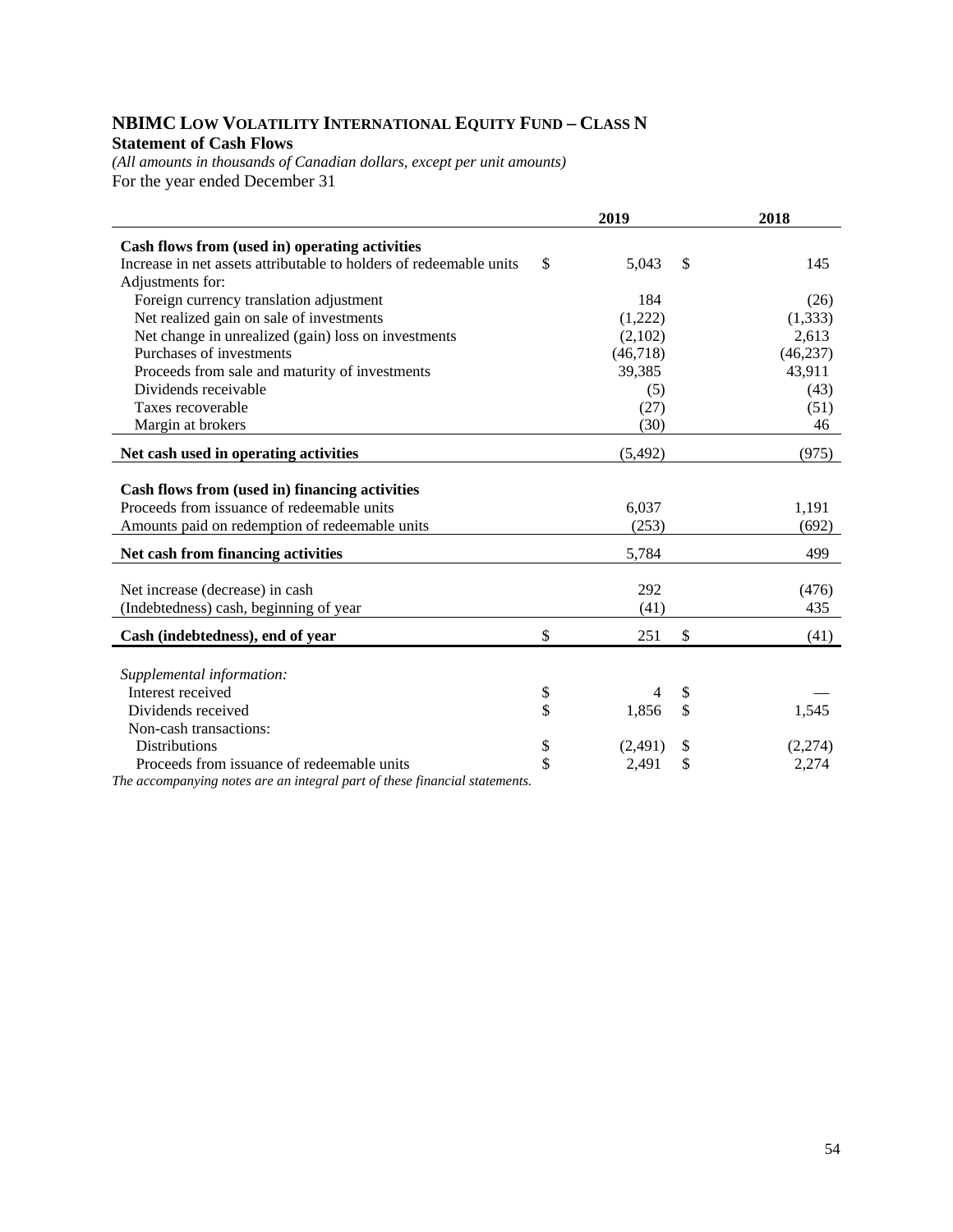### **NBIMC LOW VOLATILITY EMERGING MARKETS EQUITY FUND – CLASS N Statement of Financial Position**

*(All amounts in thousands of Canadian dollars, except per unit amounts)*  As at December 31

|                                                                            | 2019 |          |    | 2018           |  |
|----------------------------------------------------------------------------|------|----------|----|----------------|--|
| <b>Assets</b>                                                              |      |          |    |                |  |
| Investments                                                                | \$   | 729,493  | \$ | 671,765        |  |
| Cash                                                                       |      | 1,979    |    | 1,981          |  |
| Dividends receivable                                                       |      | 2,021    |    | 1,422          |  |
| Receivable for investment sales                                            |      | 3,113    |    |                |  |
| Tax recoverable                                                            |      |          |    | $\mathfrak{D}$ |  |
| Derivative assets <i>(note 5)</i>                                          |      |          |    |                |  |
| Margin at brokers <i>(note 5)</i>                                          |      | 1,057    |    |                |  |
| Total assets                                                               |      | 737,671  |    | 675,170        |  |
| <b>Liabilities</b>                                                         |      |          |    |                |  |
| Payable for investment purchases                                           |      | 3,181    |    |                |  |
| Derivative liabilities (note 5)                                            |      | 8        |    | 529            |  |
| Liabilities (excluding net assets attributable to holders of               |      |          |    |                |  |
| redeemable units)                                                          |      | 3,189    |    | 530            |  |
| Net assets attributable to holders of redeemable units                     | \$   | 734,482  | \$ | 674,640        |  |
|                                                                            |      |          |    |                |  |
| Number of redeemable units outstanding (rounded) (note 7)                  |      | 625,843  |    | 609,976        |  |
| Net assets attributable to holders of redeemable units per                 |      |          |    |                |  |
| unit                                                                       | \$   | 1,173.59 | S  | 1,106.01       |  |
| The accompanying notes are an integral part of these financial statements. |      |          |    |                |  |

Approved on behalf of the Vestcor Inc. Board as Trustee:

[signed] [signed] [signed] [signed] [signed] [signed] [signed] [signed] [signed] [signed] [signed] [Signed] [Signed] [Signed] [Signed] [Signed] [Signed] [Signed] [Signed] [Signed] [Signed] [Signed] [Signed] [Signed] [Signe Michael W. Walton

Board Chairperson Audit Committee Chairperson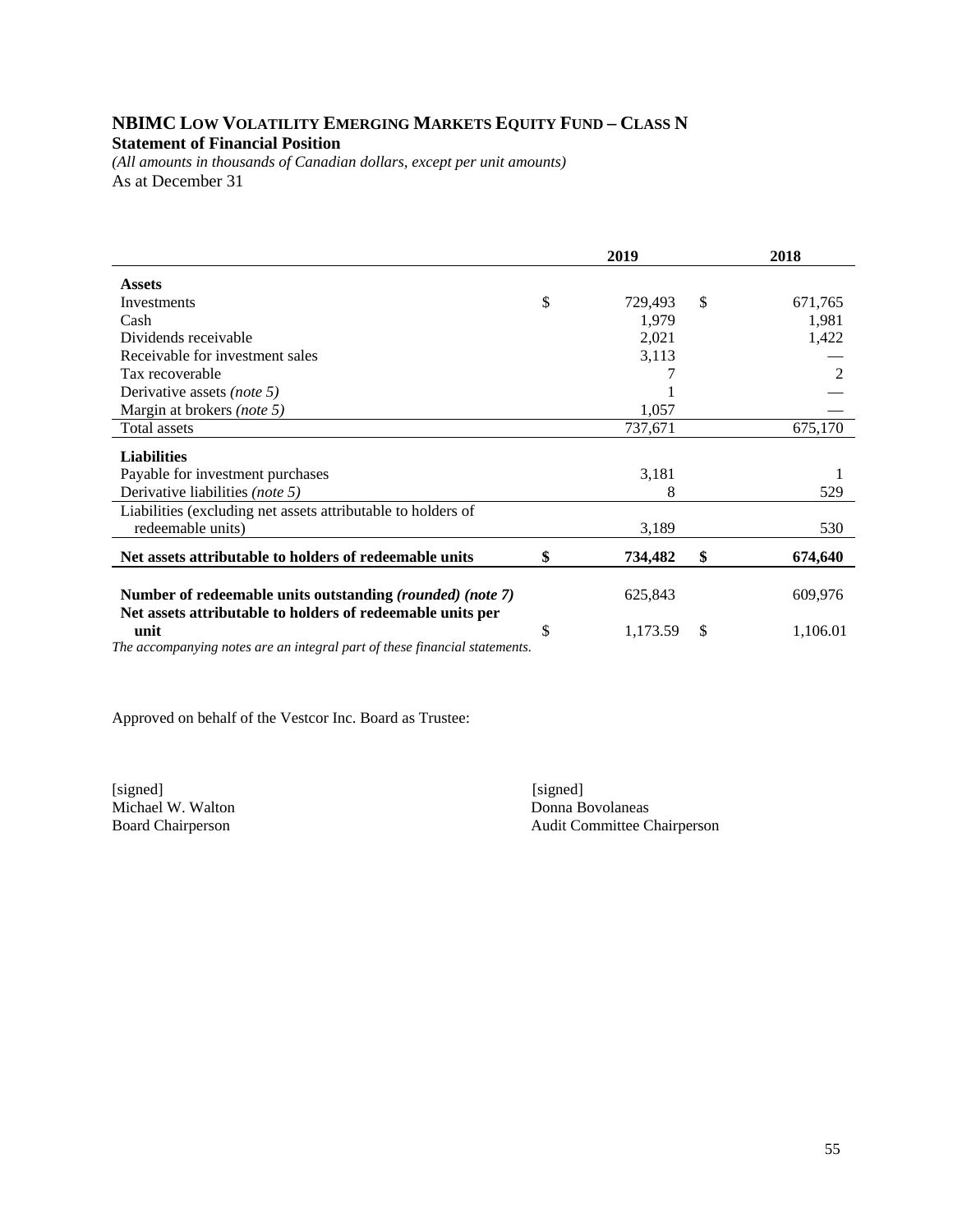## **NBIMC LOW VOLATILITY EMERGING MARKETS EQUITY FUND – CLASS N**

#### **Statement of Comprehensive Income (Loss)**

*(All amounts in thousands of Canadian dollars, except per unit amounts)*  For the year ended December 31

|                                                              | 2019         |    | 2018     |
|--------------------------------------------------------------|--------------|----|----------|
| <b>Income</b>                                                |              |    |          |
| Interest                                                     | \$<br>31     | \$ | 19       |
| Dividend                                                     | 27,274       |    | 20,671   |
| Securities lending                                           | 133          |    | 12       |
| Derivative income (loss)                                     | 1,003        |    | (638)    |
| Net realized gain on investments                             | 1,590        |    | 5,589    |
| Net change in unrealized gain (loss) on investments          | 16,215       |    | (26,369) |
| <b>Total income (loss)</b>                                   | 46,246       |    | (716)    |
|                                                              |              |    |          |
| <b>Expenses</b>                                              |              |    |          |
| <b>Transaction costs</b>                                     | 3,631        |    | 2,520    |
| Other costs                                                  | 6            |    | 8        |
| <b>Total expenses</b>                                        | 3,637        |    | 2,528    |
| Increase (decrease) in net assets attributable to holders of |              |    |          |
| redeemable units                                             | \$<br>42,609 | S  | (3,244)  |

*The accompanying notes are an integral part of these financial statements.*

#### **NBIMC LOW VOLATILITY EMERGING MARKETS EQUITY FUND – CLASS N Statement of Changes in Net Assets Attributable to Holders of Redeemable Units**

*(All amounts in thousands of Canadian dollars, except per unit amounts)*  For the year ended December 31

|                                                                | 2019                 | 2018      |
|----------------------------------------------------------------|----------------------|-----------|
| Net assets attributable to holders of redeemable units,        |                      |           |
| beginning of year                                              | \$<br>674.640<br>\$. | 448.106   |
| Increase (decrease) in net assets attributable to holders of   |                      |           |
| redeemable units                                               | 42,609               | (3,244)   |
| <b>Distributions</b>                                           | (36, 418)            | (28, 927) |
| Proceeds from issuance of redeemable units                     | 71.114               | 277,230   |
| Amounts paid on redemption of redeemable units                 | (17, 463)            | (18, 525) |
| Net assets attributable to holders of redeemable units, end of |                      |           |
| vear                                                           | £.<br>734,482        | 674,640   |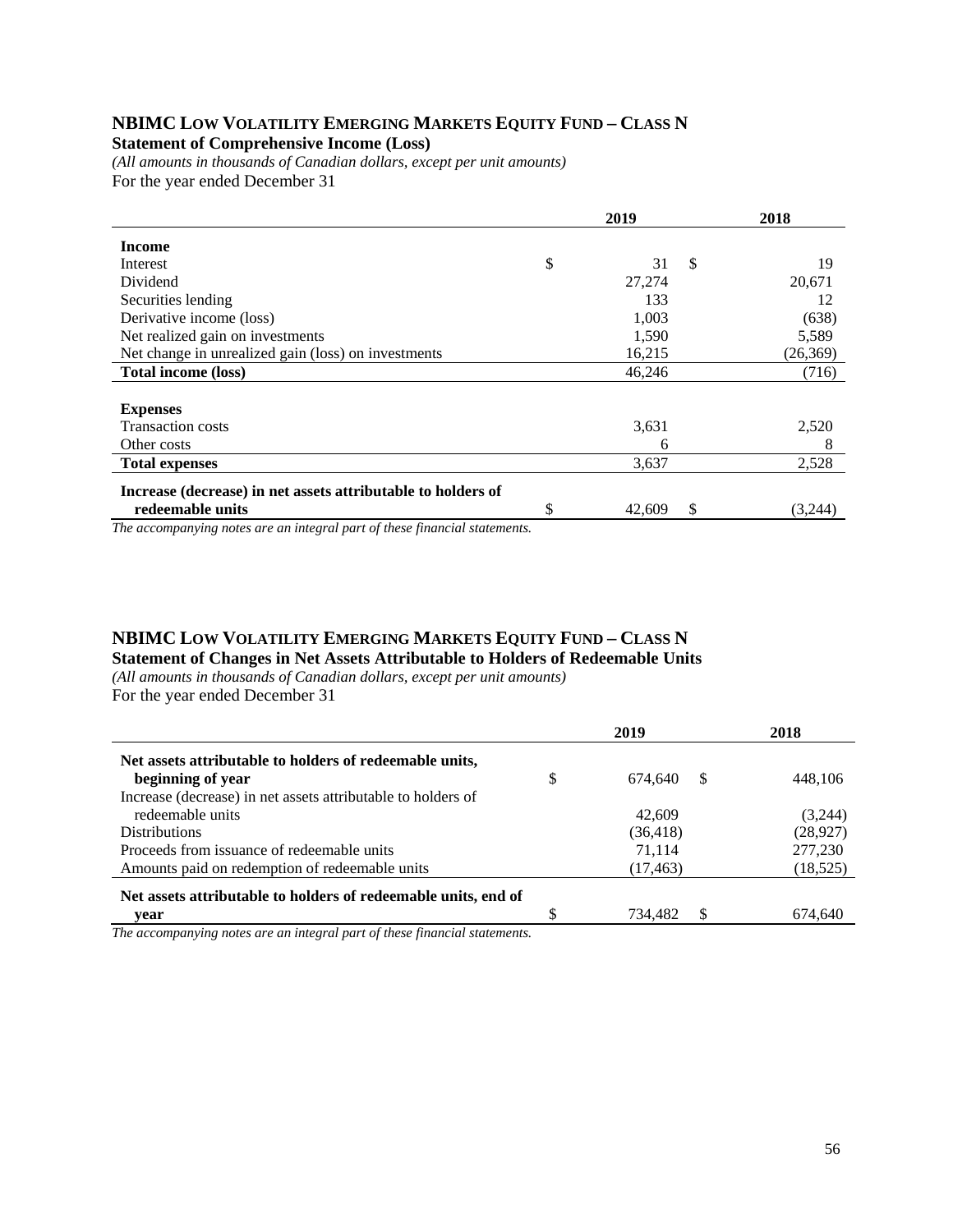## **NBIMC LOW VOLATILITY EMERGING MARKETS EQUITY FUND – CLASS N Statement of Cash Flows**

*(All amounts in thousands of Canadian dollars, except per unit amounts)*  For the year ended December 31

|                                                              | 2019            | 2018            |
|--------------------------------------------------------------|-----------------|-----------------|
| Cash flows from (used in) operating activities               |                 |                 |
| Increase (decrease) in net assets attributable to holders of |                 |                 |
| redeemable units                                             | \$<br>42,609    | \$<br>(3,244)   |
| Adjustments for:                                             |                 |                 |
| Foreign currency translation adjustment                      | 9,543           | 9,973           |
| Net realized gain on sale of investments                     | (1,590)         | (5,589)         |
| Net change in unrealized (gain) loss on investments          | (16,215)        | 26,369          |
| Purchases of investments                                     | (1,085,541)     | (1,047,603)     |
| Proceeds from sale and maturity of investments               | 1,036,075       | 791,264         |
| Dividends receivable                                         | (599)           | (649)           |
| Receivable for investment sales                              | (3, 113)        |                 |
| Tax recoverable                                              | (5)             |                 |
| Derivative assets / liabilities                              | 6               | (5)             |
| Margin at brokers                                            | (1,586)         | 658             |
| Payable for investment purchases                             | 3,181           |                 |
| Net cash used in operating activities                        | (17, 235)       | (228, 826)      |
|                                                              |                 |                 |
| Cash flows from (used in) financing activities               |                 |                 |
| Proceeds from issuance of redeemable units                   | 34,696          | 248,303         |
| Amounts paid on redemption of redeemable units               | (17, 463)       | (18, 525)       |
| Net cash from financing activities                           | 17,233          | 229,778         |
|                                                              |                 |                 |
| Net (decrease) increase in cash                              | (2)             | 952             |
| Cash, beginning of year                                      | 1,981           | 1,029           |
| Cash, end of year                                            | \$<br>1,979     | \$<br>1,981     |
|                                                              |                 |                 |
| Supplemental information:                                    |                 |                 |
| Interest received                                            | \$<br>31        | \$<br>19        |
| Dividends received                                           | \$<br>26,675    | \$<br>20,022    |
| Non-cash transactions:                                       |                 |                 |
| <b>Distributions</b>                                         | \$<br>(36, 418) | \$<br>(28, 927) |
| Proceeds from issuance of redeemable units                   | \$<br>36.418    | \$<br>28,927    |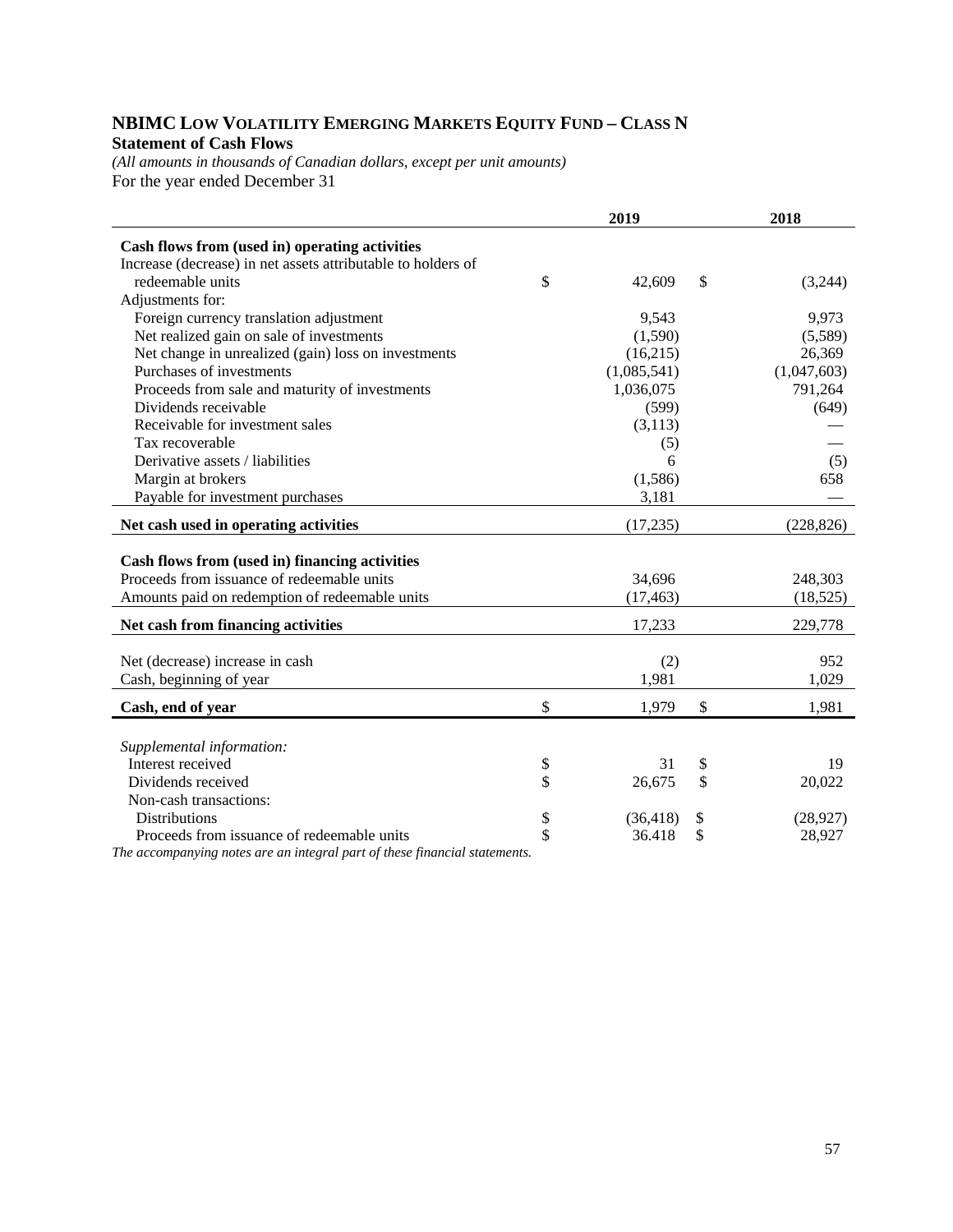## **NBIMC U.S. EQUITY INDEX (2017) FUND**

#### **Statement of Financial Position**

*(All amounts in thousands of Canadian dollars, except per unit amounts)*  As at December 31

|                                                                                                                         | 2019 |          |    | 2018     |
|-------------------------------------------------------------------------------------------------------------------------|------|----------|----|----------|
| <b>Assets</b>                                                                                                           |      |          |    |          |
| Investments                                                                                                             | \$   | 556,033  | \$ | 775,839  |
| Cash                                                                                                                    |      |          |    | 291      |
| Dividends receivable                                                                                                    |      | 685      |    | 929      |
| Receivable for investment sales                                                                                         |      |          |    | 576      |
| Derivative assets <i>(note 5)</i>                                                                                       |      | 1,257    |    | 61       |
| Margin at brokers (note 5)                                                                                              |      |          |    | 156      |
| Total assets                                                                                                            |      | 557,975  |    | 777,852  |
| <b>Liabilities</b>                                                                                                      |      |          |    |          |
| Payable for investment purchases                                                                                        |      |          |    | 868      |
| Derivative liabilities                                                                                                  |      | 30       |    | 18       |
| Margin at brokers (note 5)                                                                                              |      | 135      |    |          |
| Liabilities (excluding net assets attributable to holders of<br>redeemable units)                                       |      | 165      |    | 886      |
| Net assets attributable to holders of redeemable units                                                                  | \$   | 557,810  | \$ | 776,966  |
| Number of redeemable units outstanding (rounded) (note 7)<br>Net assets attributable to holders of redeemable units per |      | 141,862  |    | 246,602  |
| unit<br>The accompanying notes are an integral part of these financial statements.                                      | \$   | 3,932.06 | \$ | 3,150.70 |

Approved on behalf of the Vestcor Inc. Board as Trustee:

[signed] [signed] [signed] [signed] [signed] [signed] [signed] [signed] [signed] [signed] [signed] [Signed] [Signed] [Signed] [Signed] [Signed] [Signed] [Signed] [Signed] [Signed] [Signed] [Signed] [Signed] [Signed] [Signe Michael W. Walton

Board Chairperson Audit Committee Chairperson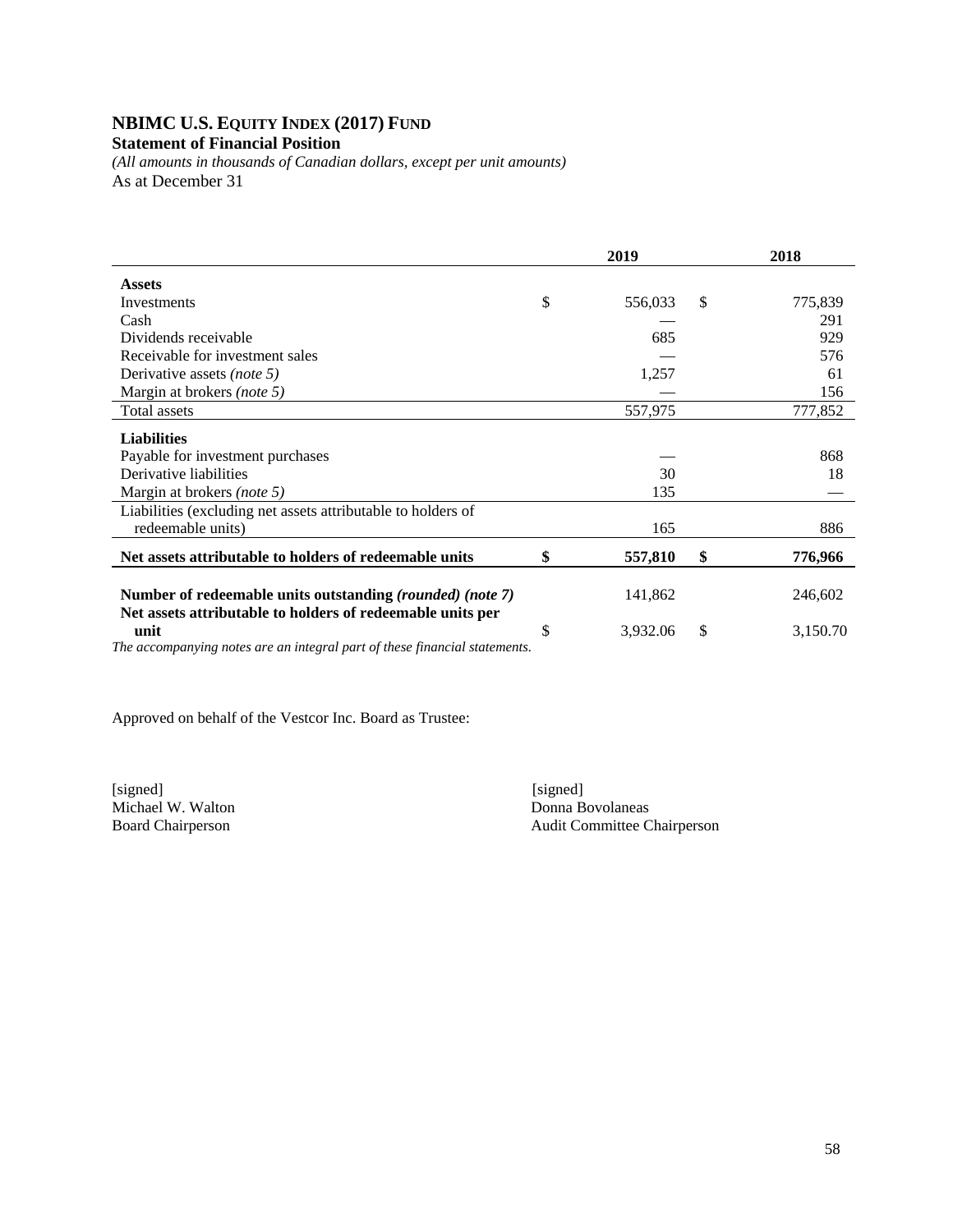## **NBIMC U.S. EQUITY INDEX (2017) FUND**

#### **Statement of Comprehensive Income**

*(All amounts in thousands of Canadian dollars, except per unit amounts)*  For the year ended December 31

|                                                   |    | 2018          |          |
|---------------------------------------------------|----|---------------|----------|
| <b>Income</b>                                     |    |               |          |
| Interest                                          | \$ | S<br>6        |          |
| Dividend                                          |    | 16,810        | 17,755   |
| Securities ending                                 |    | 369           | 350      |
| Derivative                                        |    | (17,319)      | 134      |
| Other                                             |    | 22            |          |
| Net realized gain on investments                  |    | 235,876       | 70,190   |
| Net change in unrealized loss on investments      |    | (65,365)      | (46,109) |
| <b>Total income</b>                               |    | 170,399       | 42,323   |
|                                                   |    |               |          |
| <b>Expenses</b>                                   |    |               |          |
| <b>Transaction costs</b>                          |    | 53            | 18       |
| <b>Total expenses</b>                             |    | 53            | 18       |
| Increase in net assets attributable to holders of |    |               |          |
| redeemable units                                  | \$ | 170,346<br>\$ | 42,305   |
| $\cdot$ $\cdot$ $\cdot$ $\cdot$<br>$\sim$         |    |               |          |

*The accompanying notes are an integral part of these financial statements.*

#### **NBIMC U.S. EQUITY INDEX (2017) FUND**

#### **Statement of Changes in Net Assets Attributable to Holders of Redeemable Units**

*(All amounts in thousands of Canadian dollars, except per unit amounts)*  For the year ended December 31

|                                                                    | 2019 |            |    | 2018       |
|--------------------------------------------------------------------|------|------------|----|------------|
| Net assets attributable to holders of redeemable units,            |      |            |    |            |
| beginning of year                                                  | \$   | 776.966    | -S | 859,115    |
| Increase in net assets attributable to holders of redeemable units |      | 170,346    |    | 42,305     |
| Proceeds from issuance of redeemable units                         |      | 25,945     |    | 24,580     |
| Amounts paid on redemption of redeemable units                     |      | (415, 447) |    | (149, 034) |
| Net assets attributable to holders of redeemable units, end of     |      |            |    |            |
| vear                                                               |      | 557.810    |    | 776.966    |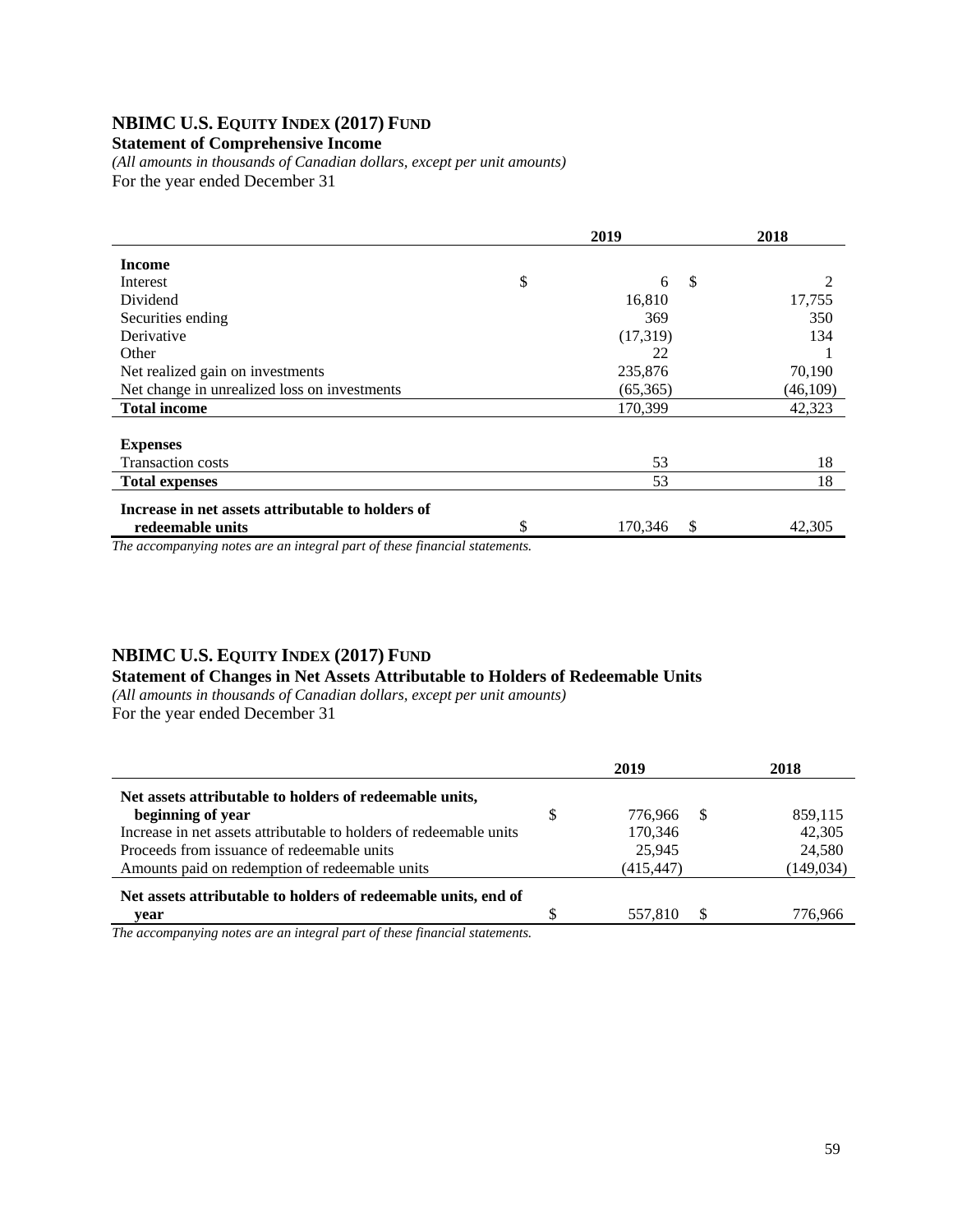## **NBIMC U.S. EQUITY INDEX (2017) FUND Statement of Cash Flows**

*(All amounts in thousands of Canadian dollars, except per unit amounts)*  For the year ended December 31

|                                                                            | 2019          |              | 2018       |
|----------------------------------------------------------------------------|---------------|--------------|------------|
| Cash flows from (used in) operating activities                             |               |              |            |
| Increase in net assets attributable to holders of redeemable units         | \$<br>170,346 | $\mathbb{S}$ | 42,305     |
| Adjustments for:                                                           |               |              |            |
| Foreign currency translation adjustment                                    | 318           |              | 379        |
| Net realized gain on sale of investments                                   | (235, 876)    |              | (70, 190)  |
| Net change in unrealized (gain) loss on investments                        | 65,365        |              | 46,109     |
| Purchases of investments                                                   | (2,913,485)   |              | (567, 254) |
| Proceeds from sale and maturity of investments                             | 3,303,484     |              | 672,602    |
| Dividends receivable                                                       | 244           |              | (48)       |
| Receivable for investment sales                                            | 576           |              | 332        |
| Derivative assets                                                          | (1, 184)      |              | (35)       |
| Margin at brokers                                                          | 291           |              | (25)       |
| Payable for investment purchases                                           | (868)         |              | 570        |
| Net cash from operating activities                                         | 389,211       |              | 124,745    |
|                                                                            |               |              |            |
| Cash flows from (used in) financing activities                             |               |              |            |
| Proceeds from issuance of redeemable units                                 | 25,945        |              | 24.580     |
| Amounts paid on redemption of redeemable units                             | (415, 447)    |              | (149, 034) |
| Net cash used in financing activities                                      | (389, 502)    |              | (124, 454) |
|                                                                            |               |              |            |
| Net (decrease) increase in cash                                            | (291)         |              | 291        |
| Cash, beginning of year                                                    | 291           |              |            |
|                                                                            |               |              |            |
| Cash, end of year                                                          | \$            | \$           | 291        |
|                                                                            |               |              |            |
| Supplemental information:                                                  |               |              |            |
| Interest received                                                          | \$<br>6       | \$           | 2          |
| Dividends received                                                         | \$<br>17,054  | \$           | 17,707     |
| The accompanying notes are an integral part of these financial statements. |               |              |            |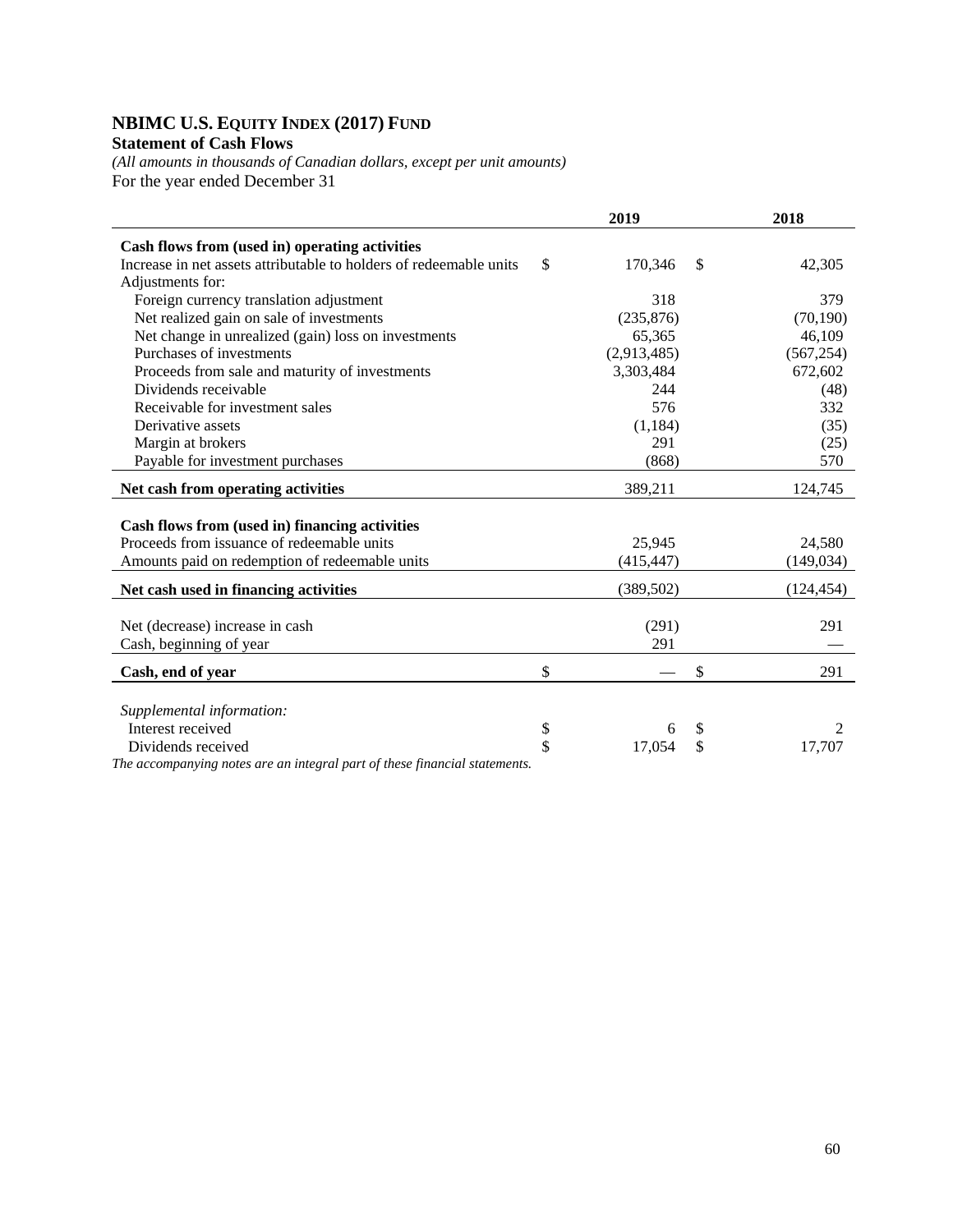### **NBIMC U.S. EQUITY INDEX FUND – CLASS N Statement of Financial Position**

*(All amounts in thousands of Canadian dollars, except per unit amounts)*  As at December 31

|                                                                                                                         | 2019 |          |    | 2018     |
|-------------------------------------------------------------------------------------------------------------------------|------|----------|----|----------|
| <b>Assets</b>                                                                                                           |      |          |    |          |
| Investments                                                                                                             | \$   | 44,894   | S  | 51,262   |
| Cash                                                                                                                    |      |          |    | 20       |
| Dividends receivable                                                                                                    |      | 53       |    | 61       |
| Receivable for investment sales                                                                                         |      |          |    | 40       |
| Derivative assets <i>(note 5)</i>                                                                                       |      | 94       |    |          |
| Margin at brokers (note 5)                                                                                              |      | 63       |    |          |
| Total assets                                                                                                            |      | 45,104   |    | 51,383   |
| <b>Liabilities</b>                                                                                                      |      |          |    |          |
| Payable for investment purchases                                                                                        |      |          |    | 60       |
| Derivative liabilities (note 5)                                                                                         |      |          |    | 35       |
| Margin at brokers (note 5)                                                                                              |      |          |    | 201      |
| Liabilities (excluding net assets attributable to holders of                                                            |      |          |    |          |
| redeemable units)                                                                                                       |      |          |    | 296      |
| Net assets attributable to holders of redeemable units                                                                  | \$   | 45,104   | \$ | 51,087   |
| Number of redeemable units outstanding (rounded) (note 7)<br>Net assets attributable to holders of redeemable units per |      | 11,472   |    | 16,218   |
| unit<br>The accompanying notes are an integral part of these financial statements.                                      | \$   | 3,931.80 | -S | 3,150.12 |

Approved on behalf of the Vestcor Inc. Board as Trustee:

[signed] [signed] [signed] [signed] [signed] [signed] [signed] [signed] [signed] [signed] [signed] [Signed] [Signed] [Signed] [Signed] [Signed] [Signed] [Signed] [Signed] [Signed] [Signed] [Signed] [Signed] [Signed] [Signe Michael W. Walton

Board Chairperson Audit Committee Chairperson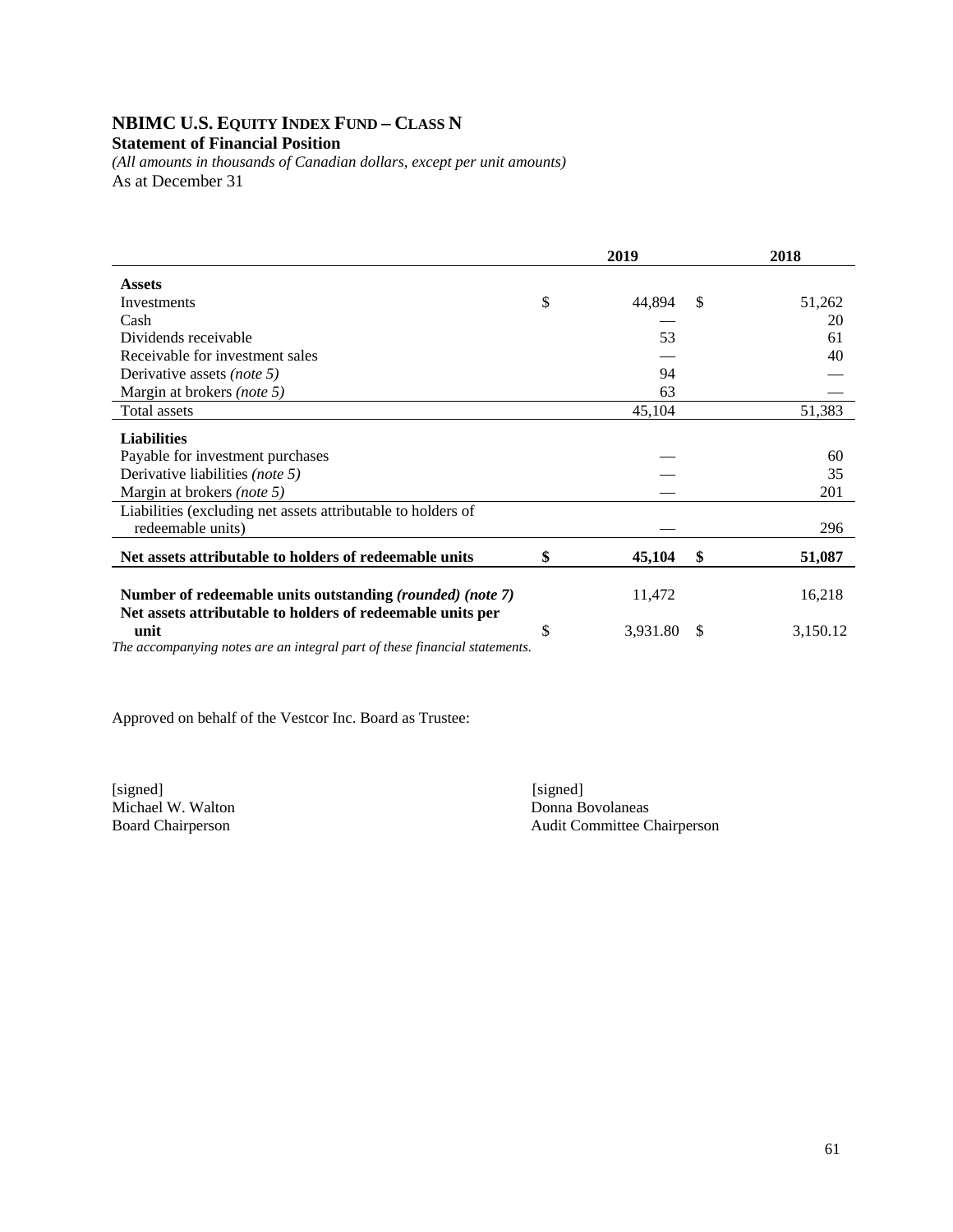## **NBIMC U.S. EQUITY INDEX FUND – CLASS N**

#### **Statement of Comprehensive Income**

*(All amounts in thousands of Canadian dollars, except per unit amounts)*  For the year ended December 31

|                                                                                                                                                                                                                                        |    | 2018         |          |
|----------------------------------------------------------------------------------------------------------------------------------------------------------------------------------------------------------------------------------------|----|--------------|----------|
| <b>Income</b>                                                                                                                                                                                                                          |    |              |          |
| Dividend                                                                                                                                                                                                                               | \$ | 1,196<br>-\$ | 1,182    |
| Securities lending                                                                                                                                                                                                                     |    | 21           | 19       |
| Derivative                                                                                                                                                                                                                             |    | (1,239)      | 75       |
| Other                                                                                                                                                                                                                                  |    |              |          |
| Net realized gain on investments                                                                                                                                                                                                       |    | 12,497       | 4,172    |
| Net change in unrealized (loss) on investments                                                                                                                                                                                         |    | (563)        | (2, 494) |
| <b>Total income</b>                                                                                                                                                                                                                    |    | 11,917       | 2,954    |
| <b>Expenses</b>                                                                                                                                                                                                                        |    |              |          |
| <b>Transaction costs</b>                                                                                                                                                                                                               |    | 3            |          |
| <b>Total expenses</b>                                                                                                                                                                                                                  |    | 3            |          |
| Increase in net assets attributable to holders of redeemable                                                                                                                                                                           |    |              |          |
| units<br>$T^{t}$ , and the contract of the contract of the contract of the contract of the contract of the contract of the contract of the contract of the contract of the contract of the contract of the contract of the contract of | S  | 11,914<br>-S | 2,953    |

*The accompanying notes are an integral part of these financial statements.*

### **NBIMC U.S. EQUITY INDEX FUND – CLASS N**

#### **Statement of Changes in Net Assets Attributable to Holders of Redeemable Units**

*(All amounts in thousands of Canadian dollars, except per unit amounts)* 

For the year ended December 31

|                                                                    | 2019               | 2018    |
|--------------------------------------------------------------------|--------------------|---------|
| Net assets attributable to holders of redeemable units,            |                    |         |
| beginning of year                                                  | 51,087<br><b>S</b> | 54.998  |
| Increase in net assets attributable to holders of redeemable units | 11,914             | 2.953   |
| <b>Distributions</b>                                               | (6,615)            | (2,945) |
| Proceeds from issuance of redeemable units                         | 7.058              | 3.095   |
| Amounts paid on redemption of redeemable units                     | (18,340)           | (7,014) |
| Net assets attributable to holders of redeemable units, end of     |                    |         |
| vear                                                               | 45.104             | 51,087  |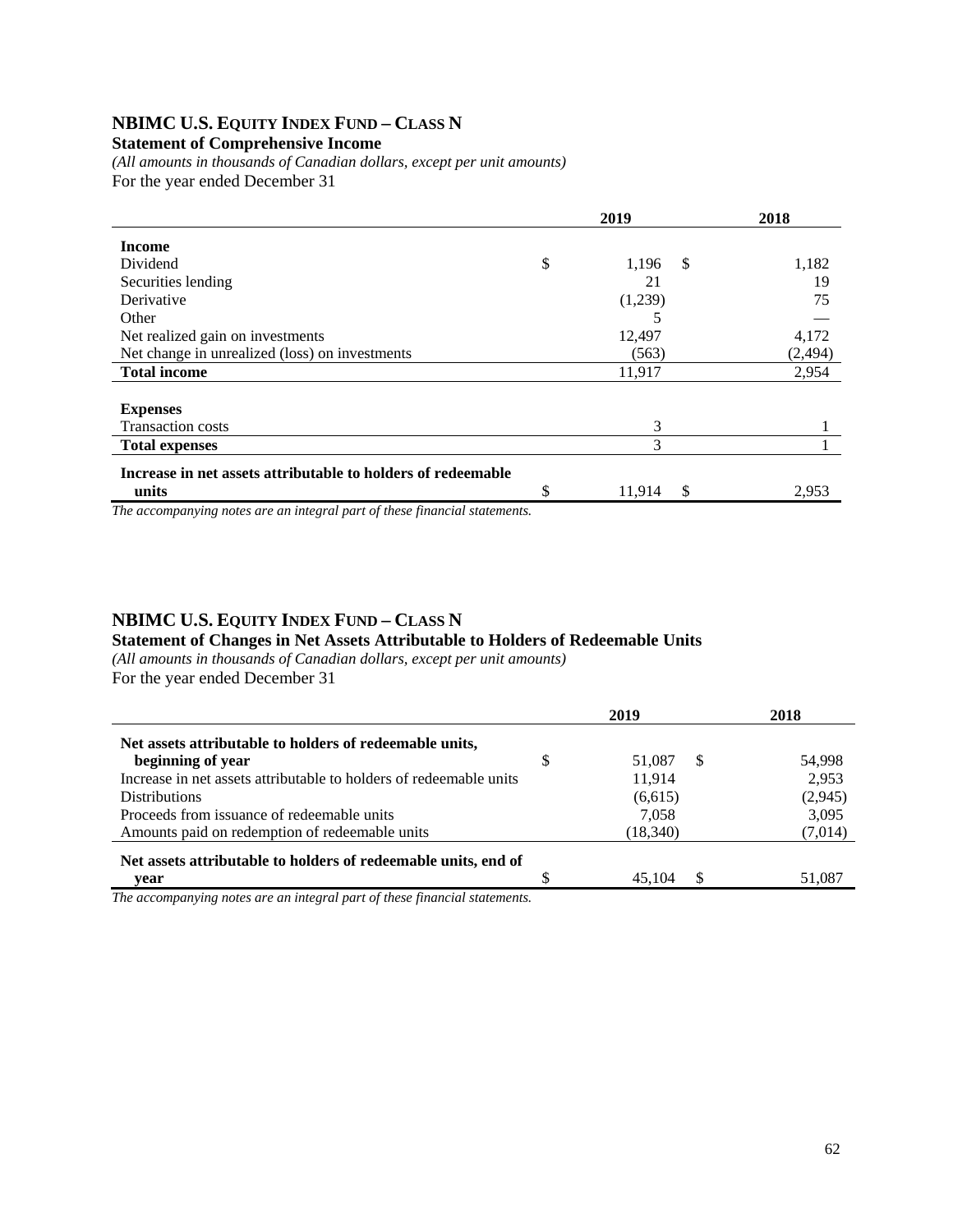## **NBIMC U.S. EQUITY INDEX FUND – CLASS N Statement of Cash Flows**

*(All amounts in thousands of Canadian dollars, except per unit amounts)*  For the year ended December 31

|                                                                    | 2019          |               | 2018      |
|--------------------------------------------------------------------|---------------|---------------|-----------|
| Cash flows from (used in) operating activities                     |               |               |           |
| Increase in net assets attributable to holders of redeemable units | \$<br>11,914  | <sup>\$</sup> | 2,953     |
| Adjustments for:                                                   |               |               |           |
| Foreign currency translation adjustment                            | (3)           |               | (120)     |
| Net realized gain on sale of investments                           | (12, 497)     |               | (4,172)   |
| Net change in unrealized (gain) loss on investments                | 563           |               | 2,494     |
| Purchases of investments                                           | (185, 517)    |               | (89, 307) |
| Proceeds from sale and maturity of investments                     | 203,822       |               | 94,657    |
| Dividends receivable                                               | 8             |               | (12)      |
| Receivable for investment sales                                    | 40            |               | 20        |
| Derivative assets / liabilities                                    | (129)         |               | 71        |
| Margin at brokers                                                  | (264)         |               | 260       |
| Payable for investment purchases                                   | (60)          |               | 40        |
| Net cash from operating activities                                 | 17,877        |               | 6,884     |
|                                                                    |               |               |           |
| Cash flows from (used in) financing activities                     |               |               |           |
| Proceeds from issuance of redeemable units                         | 443           |               | 150       |
| Amounts paid on redemption of redeemable units                     | (18, 340)     |               | (7,014)   |
| Net cash used in financing activities                              | (17, 897)     |               | (6,864)   |
| Net (decrease) increase in cash                                    | (20)          |               | 20        |
| Cash, beginning of year                                            | 20            |               |           |
|                                                                    |               |               |           |
| Cash, end of year                                                  | \$            | \$            | 20        |
|                                                                    |               |               |           |
| Supplemental information:                                          |               |               |           |
| Dividends received                                                 | \$<br>1,204   | \$            | 1,170     |
| Non-cash transactions:                                             |               |               |           |
| <b>Distributions</b>                                               | \$<br>(6,615) | \$            | (2,945)   |
| Proceeds from issuance of redeemable units                         | \$<br>6,615   | \$            | 2,945     |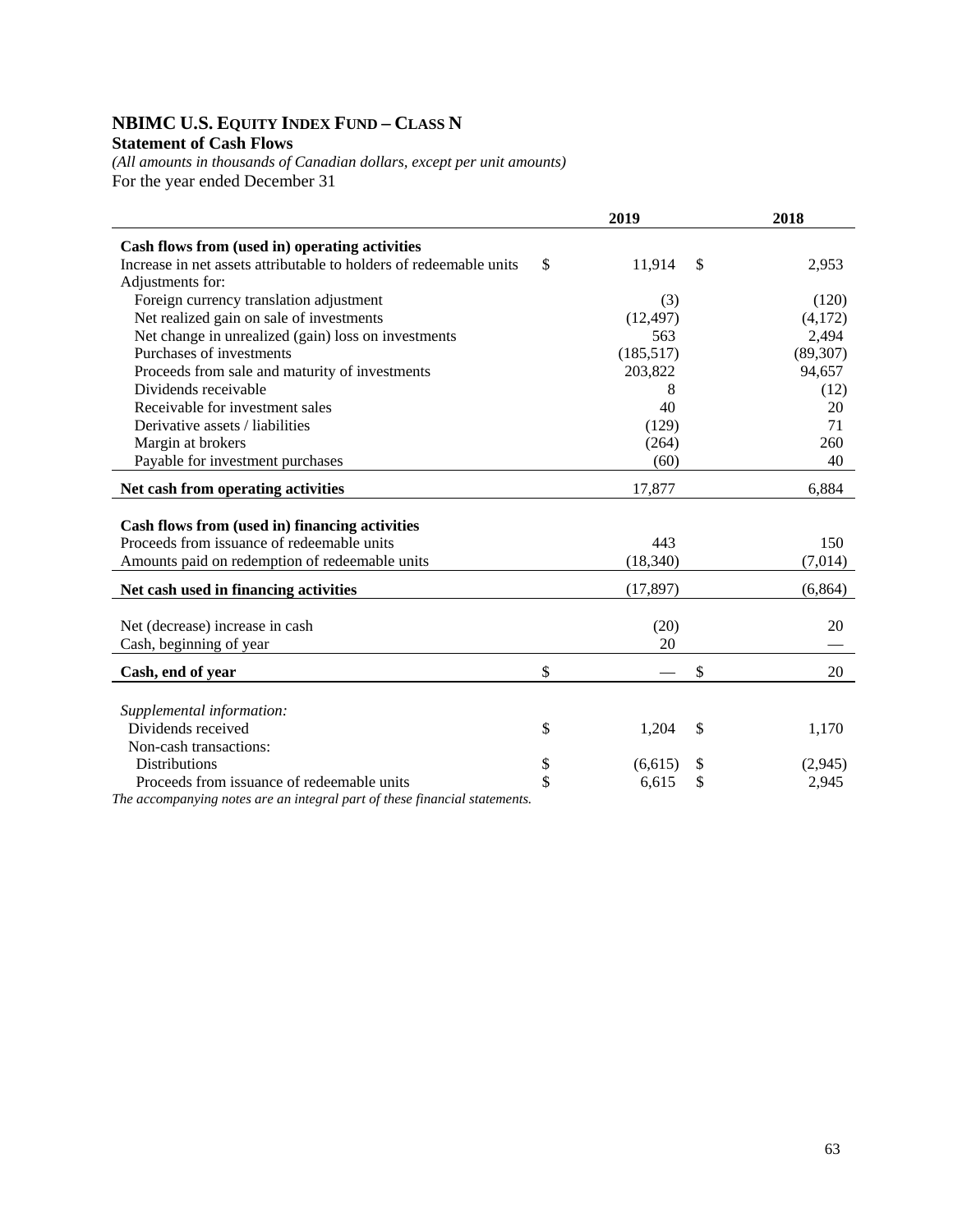## **NBIMC U.S. SMALL CAP EQUITY FUND**

## **Statement of Financial Position**

*(All amounts in thousands of Canadian dollars, except per unit amounts)*  As at December 31

|                                                                                                                              | 2019                    |     | 2018            |
|------------------------------------------------------------------------------------------------------------------------------|-------------------------|-----|-----------------|
| <b>Assets</b>                                                                                                                |                         |     |                 |
| Investments                                                                                                                  | \$<br>4,620             | \$. | 3,960           |
| Total assets                                                                                                                 | 4,620                   |     | 3,960           |
| <b>Liabilities</b>                                                                                                           |                         |     |                 |
| Payable for investment purchases                                                                                             |                         |     | 81              |
| Liabilities (excluding net assets attributable to holders of redeemable<br>units)                                            |                         |     | 81              |
| Net assets attributable to holders of redeemable units                                                                       | 4,620                   | \$  | 3,879           |
| Number of redeemable units outstanding (rounded) (note 7)<br>Net assets attributable to holders of redeemable units per unit | \$<br>4.088<br>1.130.23 | -S  | 4.088<br>948.94 |
| The accompanying notes are an integral part of these financial statements                                                    |                         |     |                 |

*The accompanying notes are an integral part of these financial statements.* 

Approved on behalf of the Vestcor Inc. Board as Trustee:

Michael W. Walton

[signed] [signed] [signed] [signed] [signed] [signed] [signed] [signed] [signed] [signed] [signed] [ Board Chairperson Audit Committee Chairperson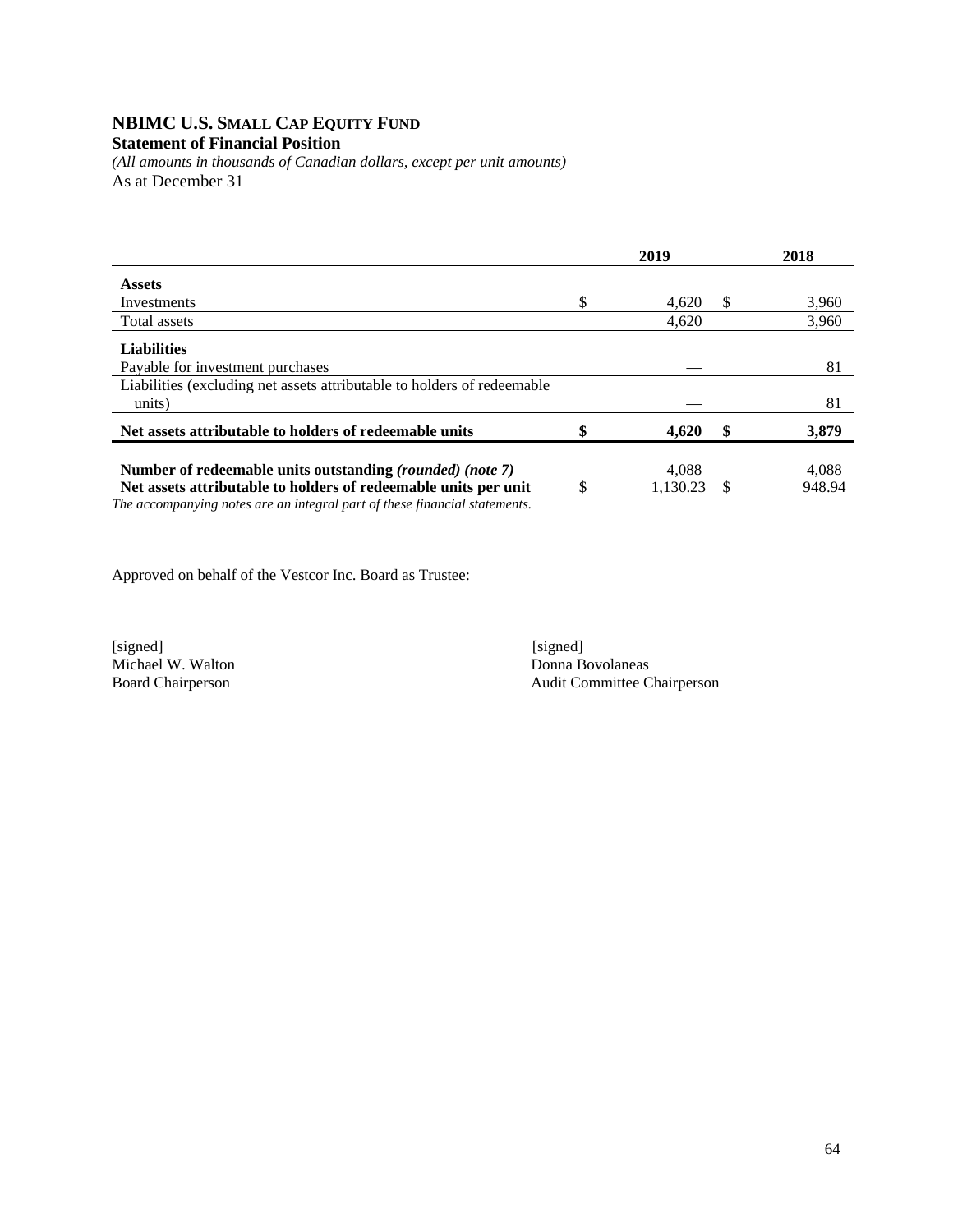## **NBIMC U.S. SMALL CAP EQUITY FUND**

### **Statement of Comprehensive Income (Loss)**

*(All amounts in thousands of Canadian dollars, except per unit amounts)* 

|                                                              | For the year<br>ended<br>December 31,<br>2019 |     | For the period<br>from<br><b>April 30, 2018</b><br>to<br>December 31, 2018 |
|--------------------------------------------------------------|-----------------------------------------------|-----|----------------------------------------------------------------------------|
| <b>Income</b>                                                |                                               |     |                                                                            |
| Dividend                                                     | \$<br>58                                      | -\$ | 43                                                                         |
| Securities lending                                           | 5                                             |     |                                                                            |
| Net realized gain on investments                             | 43                                            |     |                                                                            |
| Net unrealized gain (loss) on investments                    | 635                                           |     | (254)                                                                      |
| <b>Total income (loss)</b>                                   | 741                                           |     | (209)                                                                      |
| Increase (decrease) in net assets attributable to holders of |                                               |     |                                                                            |
| redeemable units                                             | 741                                           | S   | (209)                                                                      |

*The accompanying notes are an integral part of these financial statements.*

#### **NBIMC U.S. SMALL CAP EQUITY FUND**

#### **Statement of Changes in Net Assets Attributable to Holders of Redeemable Units**

*(All amounts in thousands of Canadian dollars, except per unit amounts)* 

|                                                                                | For the year<br>ended<br>December 31,<br>2019 |   | For the period<br>from<br>April 30, 2018<br>to<br><b>December 31, 2018</b> |
|--------------------------------------------------------------------------------|-----------------------------------------------|---|----------------------------------------------------------------------------|
| Net assets attributable to holders of redeemable units,<br>beginning of period | \$<br>3.879                                   | S |                                                                            |
| Increase (decrease) in net assets attributable to holders of                   |                                               |   |                                                                            |
| redeemable units                                                               | 741                                           |   | (209)                                                                      |
| Proceeds from issuance of redeemable units                                     |                                               |   | 4,088                                                                      |
| Amounts paid on redemption of redeemable units                                 |                                               |   |                                                                            |
| Net assets attributable to holders of redeemable units, end                    |                                               |   |                                                                            |
| of period                                                                      | 4.620                                         |   | 3.879                                                                      |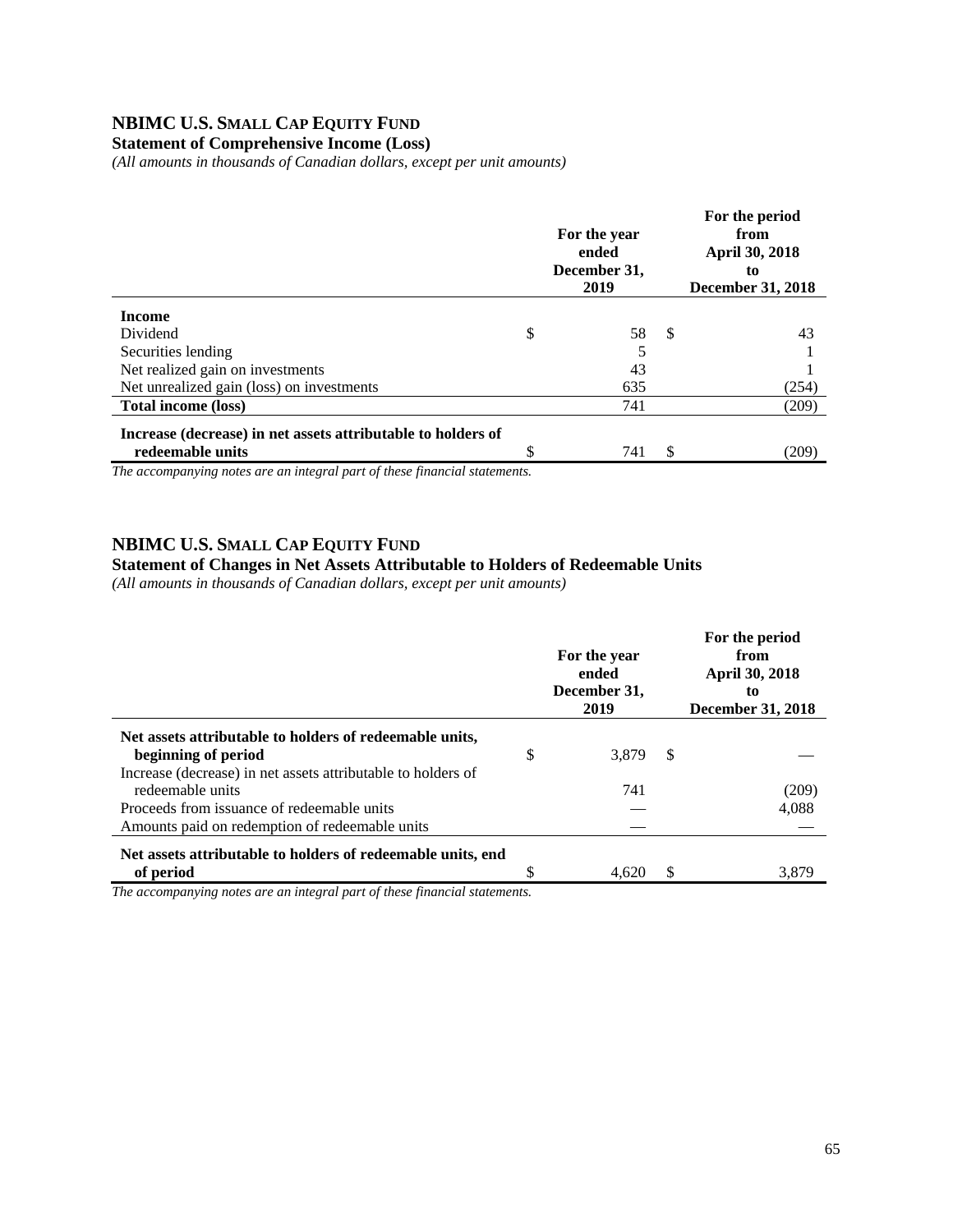## **NBIMC U.S. SMALL CAP EQUITY FUND Statement of Cash Flows**

*(All amounts in thousands of Canadian dollars, except per unit amounts)* 

|                                                                            | For the year ended<br>December 31, 2019 | For the period<br>from<br>April 30, 2018<br>to<br><b>December 31, 2018</b> |
|----------------------------------------------------------------------------|-----------------------------------------|----------------------------------------------------------------------------|
| Cash flows from (used in) operating activities                             |                                         |                                                                            |
| Increase (decrease) in net assets attributable to holders of               |                                         |                                                                            |
| redeemable units                                                           | \$<br>741                               | \$<br>(209)                                                                |
| Adjustments for:                                                           |                                         |                                                                            |
| Foreign currency translation adjustment                                    | 1                                       |                                                                            |
| Net realized gain on sale of investments                                   | (43)                                    | (1)                                                                        |
| Net change in unrealized (gain) loss on investments                        | (635)                                   | 254                                                                        |
| Purchases of investments                                                   | (1,035)                                 | (16, 458)                                                                  |
| Proceeds from sale and maturity of investments                             | 1,052                                   | 12,245                                                                     |
| Payable for investment purchases                                           | (81)                                    | 81                                                                         |
| Net cash used in operating activities                                      |                                         | (4,088)                                                                    |
|                                                                            |                                         |                                                                            |
| Cash flows from (used in) financing activities                             |                                         |                                                                            |
| Proceeds from issuance of redeemable units                                 |                                         | 4,088                                                                      |
| Net cash from financing activities                                         |                                         | 4,088                                                                      |
| Net increase in cash                                                       |                                         |                                                                            |
| Cash, beginning of period                                                  |                                         |                                                                            |
|                                                                            |                                         |                                                                            |
| Cash, end of period                                                        | \$                                      | \$                                                                         |
| Supplemental information:                                                  |                                         |                                                                            |
| Dividends received                                                         | \$<br>58                                | \$<br>43                                                                   |
| The accompanying notes are an integral part of these financial statements. |                                         |                                                                            |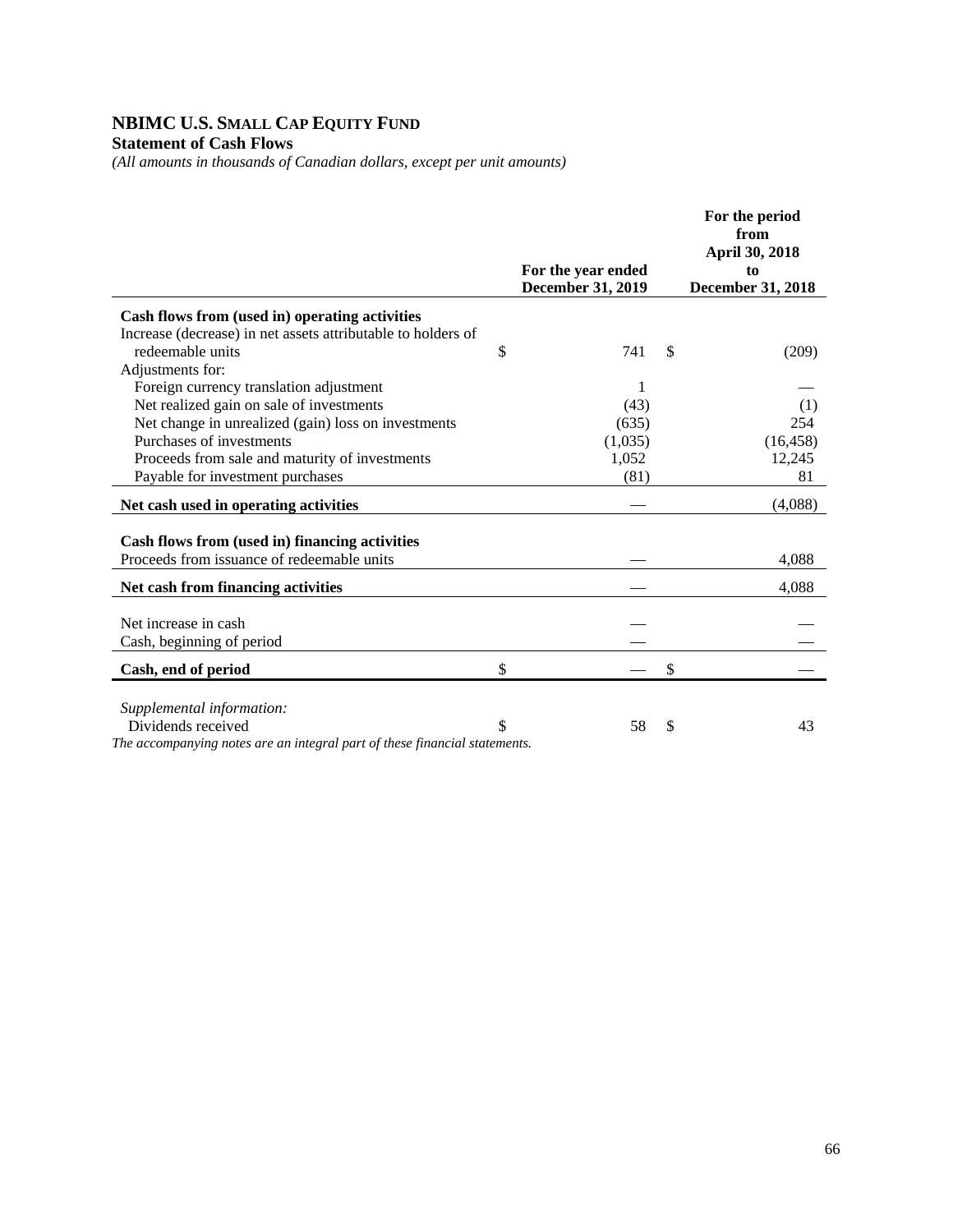# **NBIMC LOW VOLATILITY U.S. EQUITY (2017) FUND**

## **Statement of Financial Position**

*(All amounts in thousands of Canadian dollars, except per unit amounts)*  As at December 31

|                                                                                                                         |              | 2019      |    | 2018     |
|-------------------------------------------------------------------------------------------------------------------------|--------------|-----------|----|----------|
| <b>Assets</b>                                                                                                           |              |           |    |          |
| Investments                                                                                                             | $\mathbb{S}$ | 1,147,766 | -S | 924,069  |
| Dividends receivable                                                                                                    |              | 2,599     |    | 1,886    |
| Derivative assets <i>(note 5)</i>                                                                                       |              | 10        |    | 99       |
| Margin at brokers (note 5)                                                                                              |              | 2,592     |    |          |
| Total assets                                                                                                            |              | 1,152,967 |    | 926,054  |
| <b>Liabilities</b>                                                                                                      |              |           |    |          |
| Derivative liabilities <i>(note 5)</i>                                                                                  |              | 156       |    | 31       |
| Margin at brokers (note 5)                                                                                              |              |           |    | 537      |
| Liabilities (excluding net assets attributable to holders of                                                            |              |           |    |          |
| redeemable units)                                                                                                       |              | 156       |    | 568      |
| Net assets attributable to holders of redeemable units                                                                  |              | 1,152,811 | \$ | 925,486  |
| Number of redeemable units outstanding (rounded) (note 7)<br>Net assets attributable to holders of redeemable units per |              | 315,534   |    | 303,626  |
| unit                                                                                                                    | S            | 3,653.53  | S  | 3,048.11 |

*The accompanying notes are an integral part of these financial statements.* 

Approved on behalf of the Vestcor Inc. Board as Trustee:

Michael W. Walton<br>Board Chairperson

[signed] [signed] [signed] [signed] [signed] [signed] [signed] [signed] [signed] [signed] [Signed] [Signed] [Signed] [Signed] [Signed] [Signed] [Signed] [Signed] [Signed] [Signed] [Signed] [Signed] [Signed] [Signed] [Signe Audit Committee Chairperson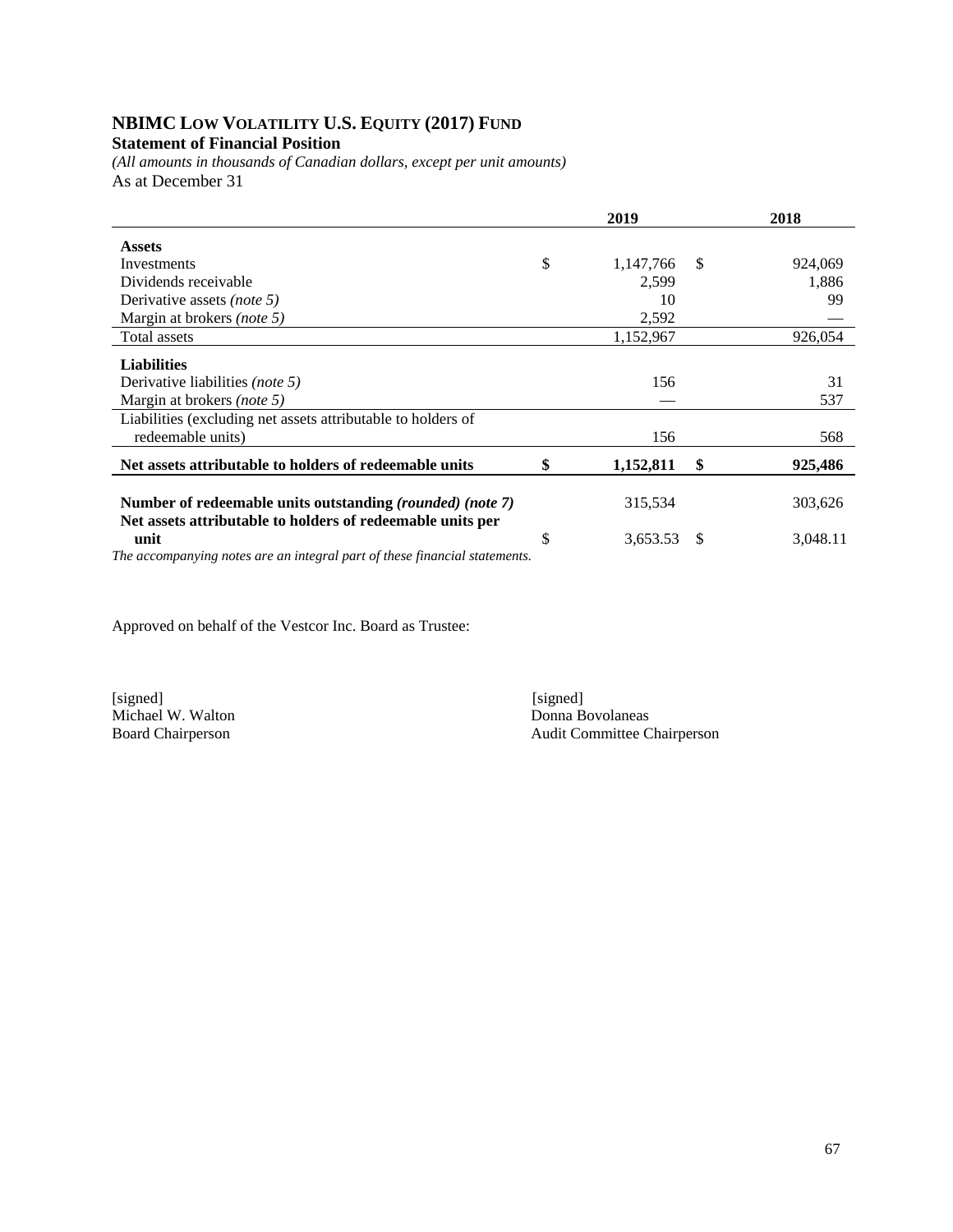## **NBIMC LOW VOLATILITY U.S. EQUITY (2017) FUND**

#### **Statement of Comprehensive Income**

*(All amounts in thousands of Canadian dollars, except per unit amounts)*  For the year ended December 31

|                                                                | 2019 |         |    | 2018     |
|----------------------------------------------------------------|------|---------|----|----------|
| <b>Income</b>                                                  |      |         |    |          |
| Dividend                                                       | \$   | 29,388  | -S | 33,489   |
| Securities lending                                             |      | 539     |    | 440      |
| Derivative                                                     |      | 1,344   |    | (383)    |
| Net realized gain on investments                               |      | 22,724  |    | 100,952  |
| Net change in unrealized gain (loss) on investments            |      | 127,101 |    | (66,212) |
| <b>Total income</b>                                            |      | 181,096 |    | 68,286   |
|                                                                |      |         |    |          |
| <b>Expenses</b>                                                |      |         |    |          |
| <b>Transaction costs</b>                                       |      | 122     |    | 173      |
| <b>Total expenses</b>                                          |      | 122     |    | 173      |
| Increase in net assets attributable to holders of redeemable   |      |         |    |          |
| units<br>$\sim$ $\sim$<br>$\alpha$ $\alpha$ $\alpha$<br>$\sim$ | \$   | 180,974 | \$ | 68,113   |

*The accompanying notes are an integral part of these financial statements.*

#### **NBIMC LOW VOLATILITY U.S. EQUITY (2017) FUND**

#### **Statement of Changes in Net Assets Attributable to Holders of Redeemable Units**

*(All amounts in thousands of Canadian dollars, except per unit amounts)*  For the year ended December 31

|                                                                                                                           | 2019 |           |    | 2018      |
|---------------------------------------------------------------------------------------------------------------------------|------|-----------|----|-----------|
| Net assets attributable to holders of redeemable units,                                                                   |      |           |    |           |
| beginning of year                                                                                                         | \$   | 925.486   | -S | 880.771   |
| Increase in net assets attributable to holders of redeemable units                                                        |      | 180.974   |    | 68,113    |
| Proceeds from issuance of redeemable units                                                                                |      | 124,540   |    | 67.274    |
| Amounts paid on redemption of redeemable units                                                                            |      | (78, 189) |    | (90, 672) |
| Net assets attributable to holders of redeemable units, end of                                                            |      |           |    |           |
| vear                                                                                                                      |      | 1,152,811 |    | 925.486   |
| $\bullet$ . $\bullet$ . $\bullet$ . $\bullet$ . $\bullet$ . $\bullet$ . $\bullet$ . $\bullet$ . $\bullet$<br>$\sim$<br>T1 |      |           |    |           |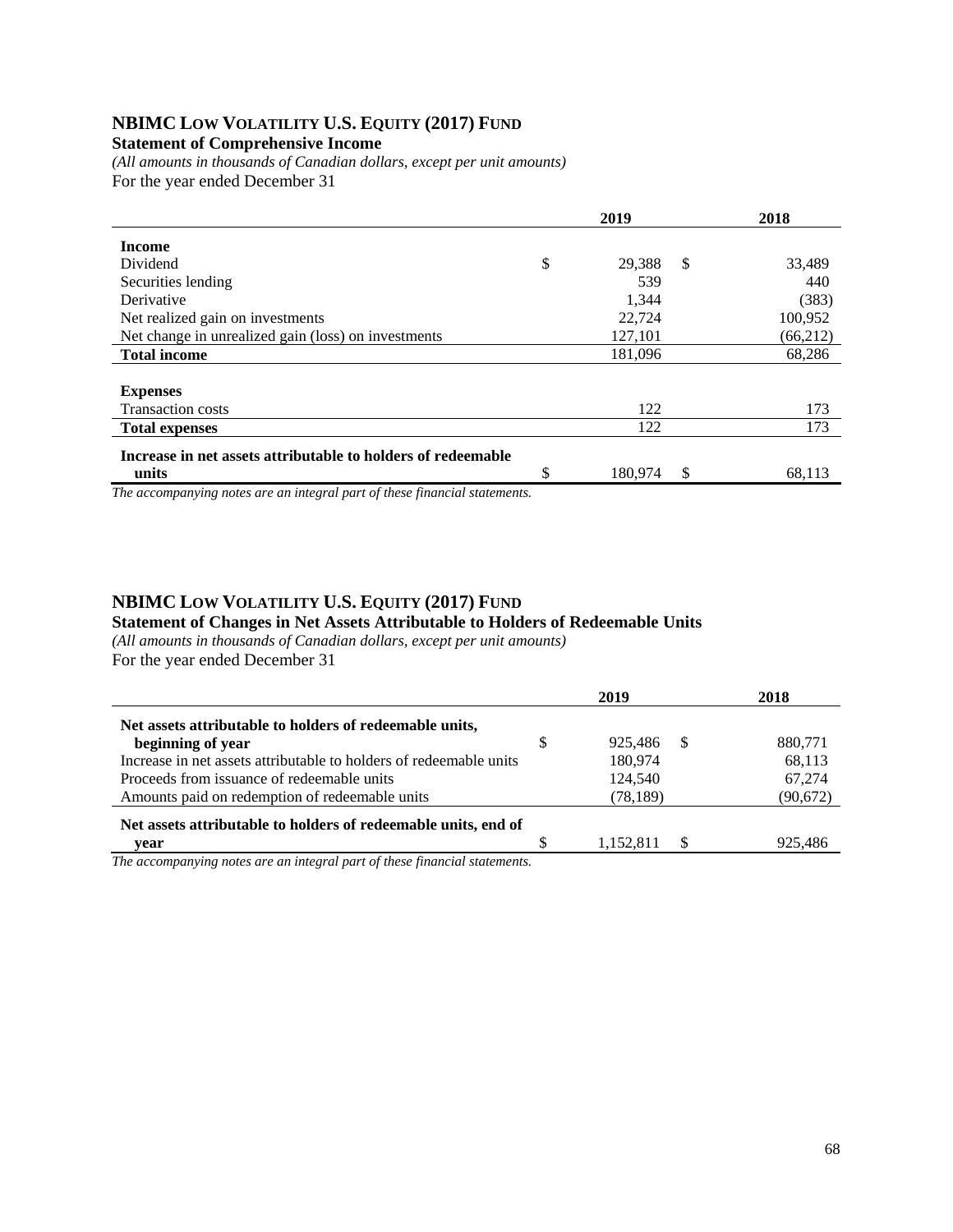## **NBIMC LOW VOLATILITY U.S. EQUITY (2017) FUND Statement of Cash Flows**

*(All amounts in thousands of Canadian dollars, except per unit amounts)*  For the year ended December 31

|                                                                    | 2019          | 2018         |
|--------------------------------------------------------------------|---------------|--------------|
| Cash flows from (used in) operating activities                     |               |              |
| Increase in net assets attributable to holders of redeemable units | \$<br>180,974 | \$<br>68,113 |
| Adjustments for:                                                   |               |              |
| Foreign currency translation adjustment                            | 361           | 63           |
| Net realized gain on sale of investments                           | (22, 724)     | (100, 952)   |
| Net change in unrealized (gain) loss on investments                | (127, 101)    | 66,212       |
| Purchases of investments                                           | (1,233,839)   | (1,277,401)  |
| Proceeds from sale and maturity of investments                     | 1,159,606     | 1,275,907    |
| Dividends receivable                                               | (713)         | (359)        |
| Receivable for investment sales                                    |               | 12,775       |
| Derivative liabilities                                             | 214           | (117)        |
| Margin at brokers                                                  | (3, 129)      | 749          |
| Payable for investment purchases                                   |               | (21, 593)    |
| Net cash (used in) from operating activities                       | (46, 351)     | 23,397       |
|                                                                    |               |              |
| Cash flows from (used in) financing activities                     |               |              |
| Proceeds from issuance of redeemable units                         | 124,540       | 67,274       |
| Amounts paid on redemption of redeemable units                     | (78, 189)     | (90, 672)    |
| Net cash from (used in) financing activities                       | 46,351        | (23, 398)    |
|                                                                    |               |              |
| Net increase (decrease) in cash                                    |               | (1)          |
| Cash, beginning of year                                            |               |              |
| Cash, end of year                                                  | \$            | \$           |
|                                                                    |               |              |
| Supplemental information:                                          |               |              |
| Dividends received                                                 | \$<br>28,675  | \$<br>33,130 |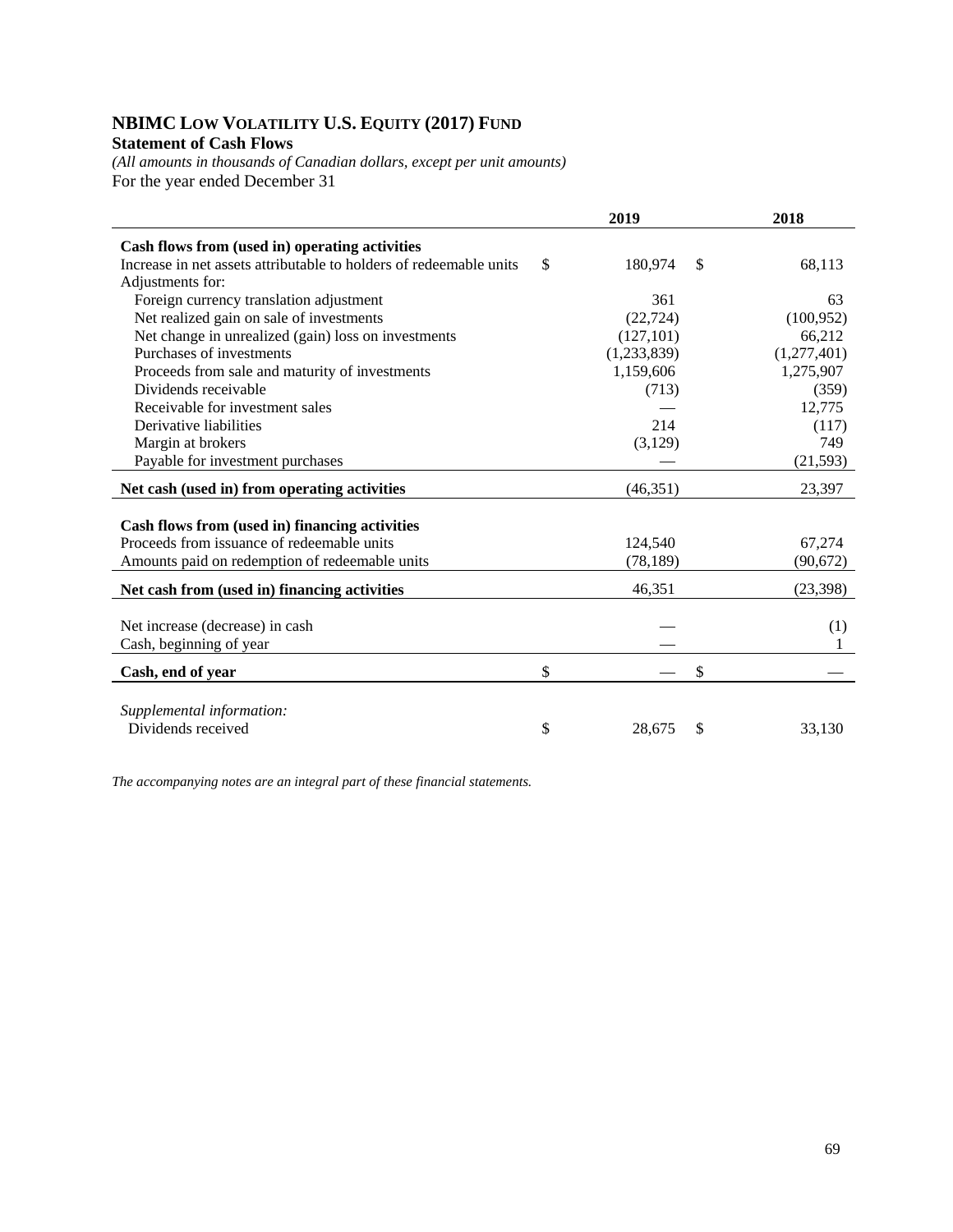## **NBIMC LOW VOLATILITY U.S. EQUITY FUND – CLASS N Statement of Financial Position**

*(All amounts in thousands of Canadian dollars, except per unit amounts)*  As at December 31

|                                                                                                                         | 2019 |          |    | 2018     |
|-------------------------------------------------------------------------------------------------------------------------|------|----------|----|----------|
| <b>Assets</b>                                                                                                           |      |          |    |          |
| Investments                                                                                                             | \$   | 79,480   | -S | 67,309   |
| Dividends receivable                                                                                                    |      | 181      |    | 134      |
| Derivative assets <i>(note 5)</i>                                                                                       |      |          |    | 15       |
| Margin at brokers (note 5)                                                                                              |      | 243      |    |          |
| Total assets                                                                                                            |      | 79,904   |    | 67,458   |
| <b>Liabilities</b>                                                                                                      |      |          |    |          |
| Derivative liabilities (note 5)                                                                                         |      | 11       |    |          |
| Margin at brokers <i>(note 5)</i>                                                                                       |      |          |    | 16       |
| Liabilities (excluding net assets attributable to holders of                                                            |      |          |    |          |
| redeemable units)                                                                                                       |      | 11       |    | 16       |
| Net assets attributable to holders of redeemable units                                                                  | \$   | 79,893   | \$ | 67,442   |
| Number of redeemable units outstanding (rounded) (note 7)<br>Net assets attributable to holders of redeemable units per |      | 21,844   |    | 22,116   |
| unit                                                                                                                    | S    | 3,657.40 | S  | 3,049.49 |

*The accompanying notes are an integral part of these financial statements.* 

Approved on behalf of the Vestcor Inc. Board as Trustee:

[signed] [signed] Michael W. Walton<br>Board Chairperson

Audit Committee Chairperson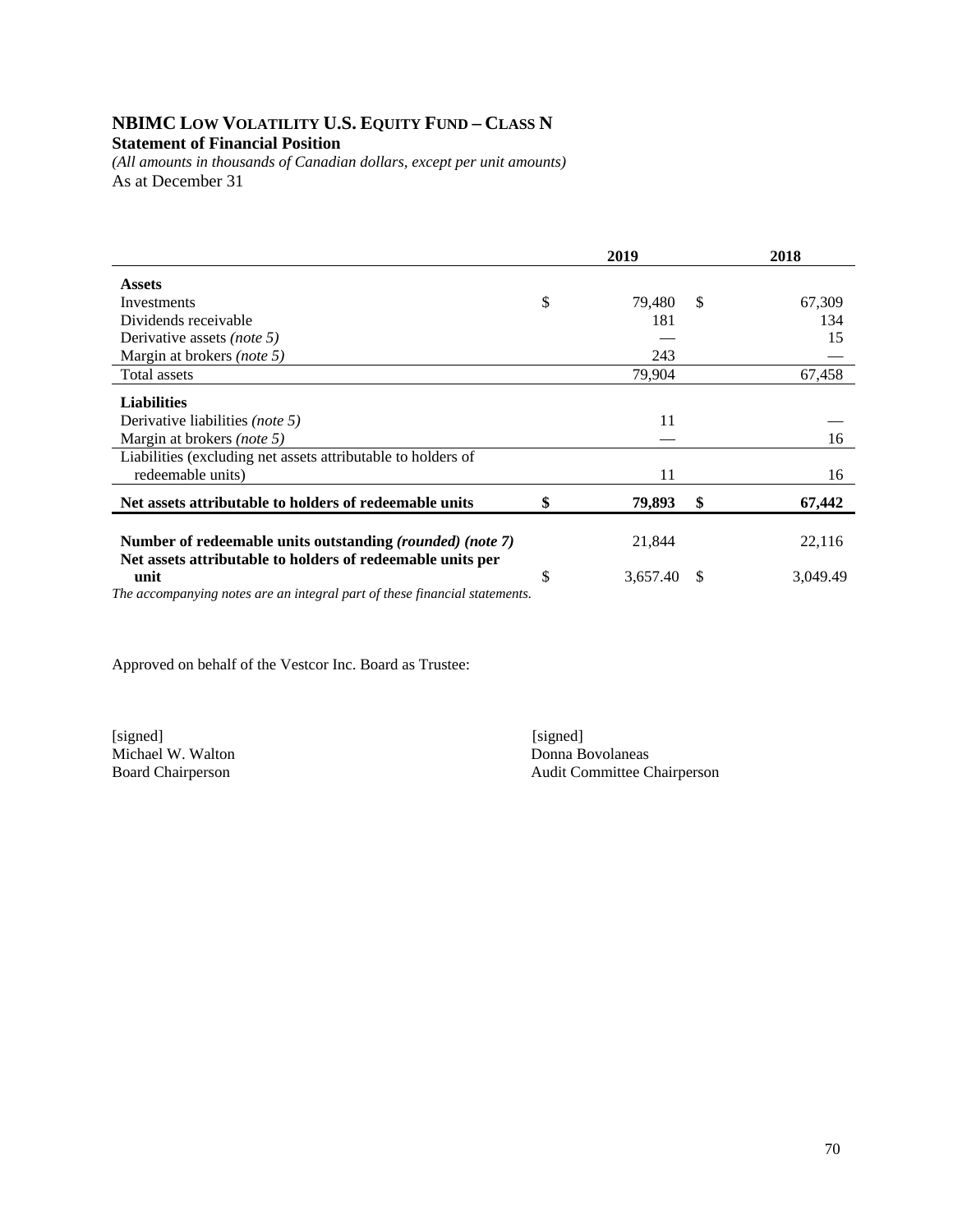### **NBIMC LOW VOLATILITY U.S. EQUITY FUND – CLASS N Statement of Comprehensive Income**

*(All amounts in thousands of Canadian dollars, except per unit amounts)*  For the year ended December 31

|                                                              | 2019 |        |    | 2018    |  |
|--------------------------------------------------------------|------|--------|----|---------|--|
| <b>Income</b>                                                |      |        |    |         |  |
| Interest                                                     | \$   |        | \$ | 4       |  |
| Dividend                                                     |      | 2,120  |    | 2,298   |  |
| Securities lending                                           |      | 37     |    | 28      |  |
| Derivative                                                   |      | 197    |    | (36)    |  |
| Net realized gain on investments                             |      | 1,385  |    | 6,374   |  |
| Net change in unrealized gain (loss) on investments          |      | 9,445  |    | (4,104) |  |
| <b>Total income</b>                                          |      | 13,184 |    | 4,564   |  |
|                                                              |      |        |    |         |  |
| <b>Expenses</b>                                              |      |        |    |         |  |
| <b>Transaction costs</b>                                     |      | 9      |    | 12      |  |
| <b>Total expenses</b>                                        |      | 9      |    | 12      |  |
| Increase in net assets attributable to holders of redeemable |      |        |    |         |  |
| units                                                        | \$   | 13,175 | \$ | 4,552   |  |
|                                                              |      |        |    |         |  |

*The accompanying notes are an integral part of these financial statements.*

#### **NBIMC LOW VOLATILITY U.S. EQUITY FUND – CLASS N**

**Statement of Changes in Net Assets Attributable to Holders of Redeemable Units** 

*(All amounts in thousands of Canadian dollars, except per unit amounts)* 

For the year ended December 31

|                                                              | 2019               | 2018    |
|--------------------------------------------------------------|--------------------|---------|
| Net assets attributable to holders of redeemable units,      |                    |         |
| beginning of year                                            | \$<br>67.442<br>-S | 59,756  |
| Increase in net assets attributable to holders of redeemable |                    |         |
| units                                                        | 13,175             | 4.552   |
| <b>Distributions</b>                                         | (3,704)            | (5,288) |
| Proceeds from issuance of redeemable units                   | 9.335              | 8,789   |
| Amounts paid on redemption of redeemable units               | (6,355)            | (367)   |
| Net assets attributable to holders of redeemable units, end  |                    |         |
| of year                                                      | 79.893<br>£.       | 67.442  |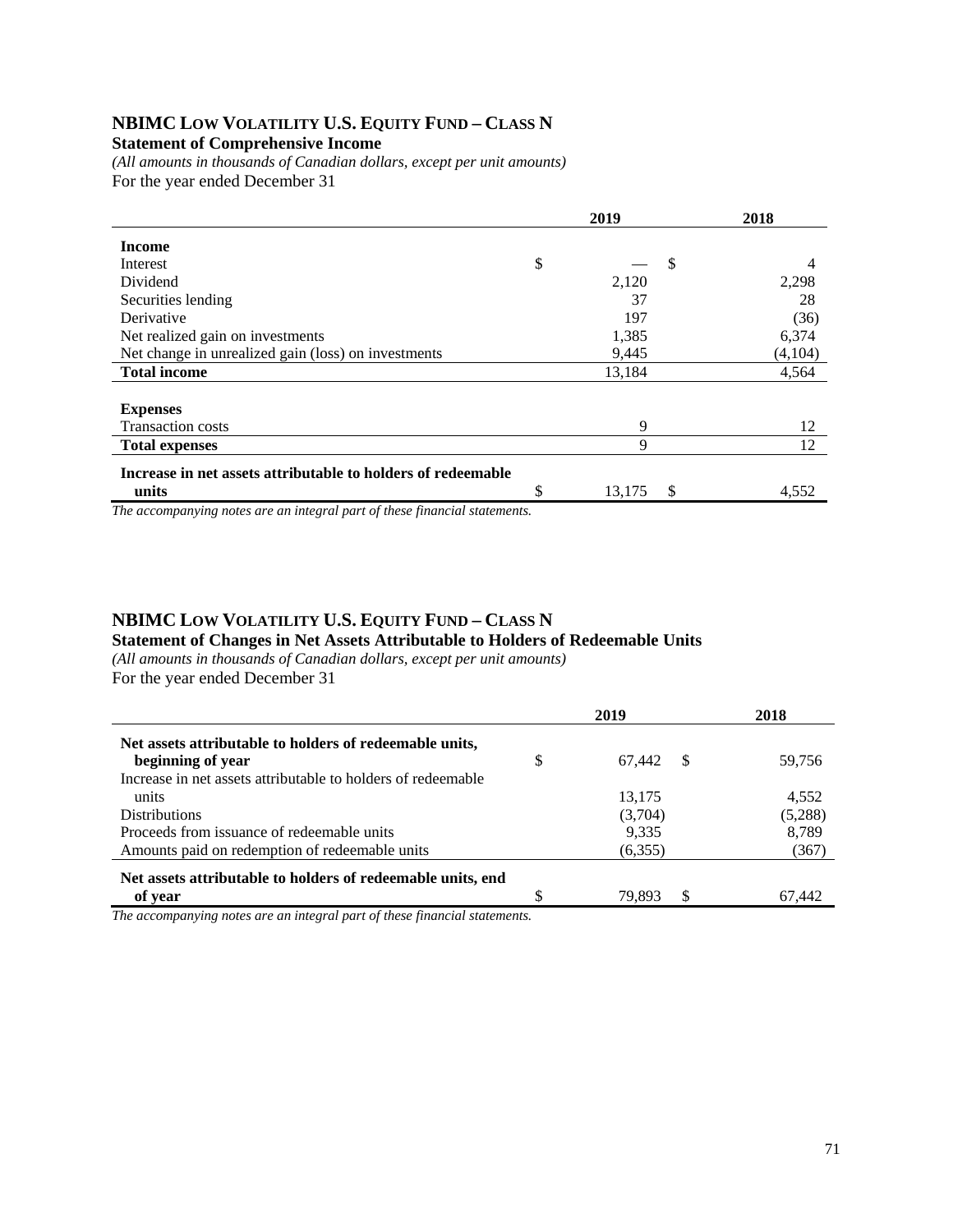## **NBIMC LOW VOLATILITY U.S. EQUITY FUND – CLASS N Statement of Cash Flows**

*(All amounts in thousands of Canadian dollars, except per unit amounts)*  For the year ended December 31

|                                                                    | 2019          | 2018        |
|--------------------------------------------------------------------|---------------|-------------|
| Cash flows from (used in) operating activities                     |               |             |
| Increase in net assets attributable to holders of redeemable units | \$<br>13,175  | \$<br>4,552 |
| Adjustments for:                                                   |               |             |
| Foreign currency translation adjustment                            | 22            | 6           |
| Net realized gain on sale of investments                           | (1, 385)      | (6,374)     |
| Net change in unrealized (gain) loss on investments                | (9, 445)      | 4,104       |
| Purchases of investments                                           | (83,963)      | (75, 166)   |
| Proceeds from sale and maturity of investments                     | 82,600        | 69,364      |
| Dividends receivable                                               | (47)          | (46)        |
| Receivable for investment sales                                    |               | 585         |
| Derivative assets / liabilities                                    | 26            | (25)        |
| Margin at brokers                                                  | (259)         | 58          |
| Payable for investment purchases                                   |               | (192)       |
| Net cash from (used in) operating activities                       | 724           | (3,134)     |
|                                                                    |               |             |
| Cash flows from (used in) financing activities                     |               |             |
| Proceeds from issuance of redeemable units                         | 5,631         | 3,501       |
| Amounts paid on redemption of redeemable units                     | (6, 355)      | (367)       |
| Net cash (used in) from financing activities                       | (724)         | 3,134       |
|                                                                    |               |             |
| Net increase in cash                                               |               |             |
| Cash, beginning of year                                            |               |             |
| Cash, end of year                                                  | \$            | \$          |
|                                                                    |               |             |
| Supplemental information:                                          |               |             |
| Interest received                                                  | \$            | \$<br>4     |
| Dividends received                                                 | \$<br>2,073   | \$<br>2,252 |
| Non-cash transactions:                                             |               |             |
| Distributions                                                      | \$<br>(3,704) | (5,288)     |
| Proceeds from issuance of redeemable units                         | \$<br>3,704   | \$<br>5,288 |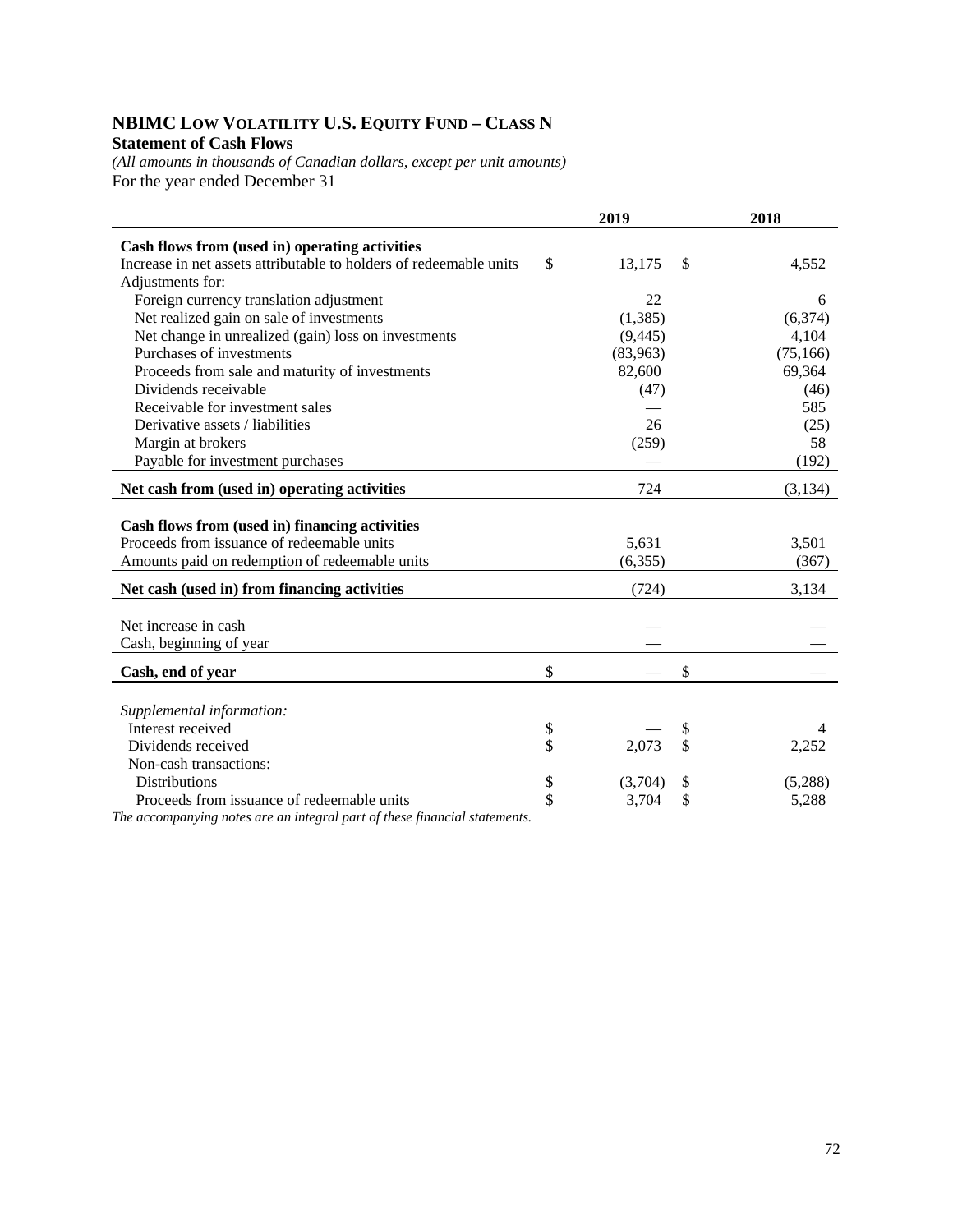#### **NBIMC INFLATION LINKED SECURITIES FUND Statement of Financial Position**

*(All amounts in thousands of Canadian dollars, except per unit amounts)*  As at December 31

|                                                                                                                                               |    | 2019     |    | 2018     |
|-----------------------------------------------------------------------------------------------------------------------------------------------|----|----------|----|----------|
| <b>Assets</b>                                                                                                                                 |    |          |    |          |
| Investments                                                                                                                                   | \$ | 764.290  | S  | 724,816  |
| Interest receivable                                                                                                                           |    | 1,210    |    | 1,197    |
| Total assets                                                                                                                                  |    | 765,500  |    | 726,013  |
| Net assets attributable to holders of redeemable units                                                                                        | ¢  | 765,500  | S  | 726,013  |
|                                                                                                                                               |    |          |    |          |
| Number of redeemable units outstanding (rounded) (note 7)                                                                                     |    | 193,810  |    | 199,088  |
| Net assets attributable to holders of redeemable units per unit<br>The accompanying notes are an integral part of these financial statements. | -S | 3.949.74 | -S | 3,646.69 |

Approved on behalf of the Vestcor Inc. Board as Trustee:

[signed] [signed] [signed] [signed] [signed] [signed] [signed] [signed] [signed] [signed] [signed] [Signed] [Signed] [Signed] [Signed] [Signed] [Signed] [Signed] [Signed] [Signed] [Signed] [Signed] [Signed] [Signed] [Signe Michael W. Walton<br>Board Chairperson

Audit Committee Chairperson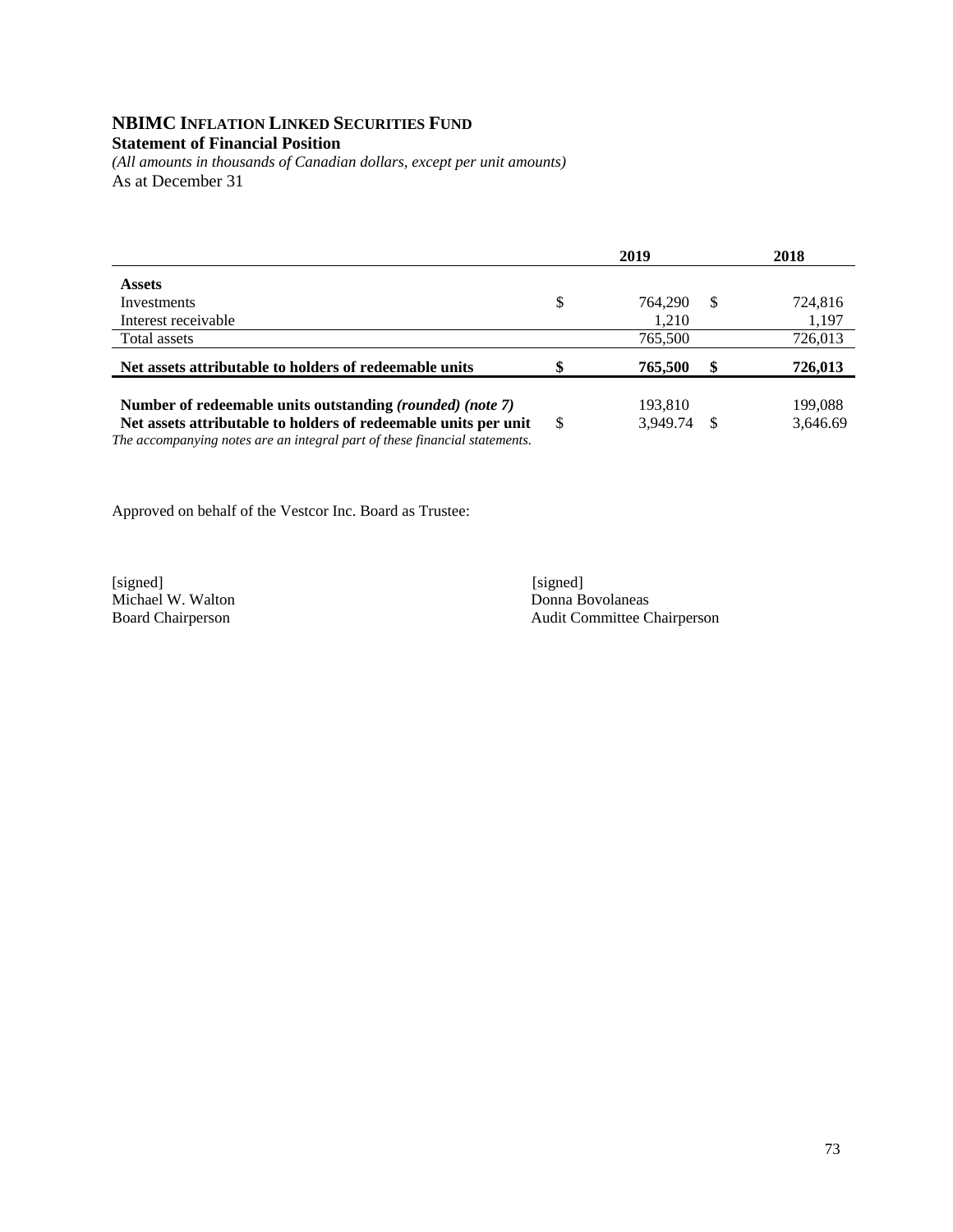## **NBIMC INFLATION LINKED SECURITIES FUND**

## **Statement of Comprehensive Income**

*(All amounts in thousands of Canadian dollars, except per unit amounts)*  For the year ended December 31

|                                                              | 2019         |    | 2018     |
|--------------------------------------------------------------|--------------|----|----------|
| Income                                                       |              |    |          |
| Interest                                                     | \$<br>14.680 | S  | 14,503   |
| Securities lending                                           | 296          |    | 322      |
| Net realized gain on investments                             | 178          |    | 2,005    |
| Net change in unrealized gain (loss) on investments          | 45.299       |    | (15,946) |
| <b>Total income</b>                                          | 60,453       |    | 884      |
| Increase in net assets attributable to holders of redeemable |              |    |          |
| units<br>$\sim$ $\sim$ $\sim$ $\sim$<br>$\sim$               | 60,453       | \$ | 884      |

*The accompanying notes are an integral part of these financial statements.*

### **NBIMC INFLATION LINKED SECURITIES FUND**

#### **Statement of Changes in Net Assets Attributable to Holders of Redeemable Units**

*(All amounts in thousands of Canadian dollars, except per unit amounts)*  For the year ended December 31

|                                                                    | 2019          |               | 2018     |
|--------------------------------------------------------------------|---------------|---------------|----------|
| Net assets attributable to holders of redeemable units,            |               |               |          |
| beginning of year                                                  | \$<br>726.013 | -S            | 719,600  |
| Increase in net assets attributable to holders of redeemable units | 60.453        |               | 884      |
| <b>Distributions</b>                                               | (16, 189)     |               | (16,059) |
| Proceeds from issuance of redeemable units                         | 39,094        |               | 25,555   |
| Amounts paid on redemption of redeemable units                     | (43, 871)     |               | (3,967)  |
| Net assets attributable to holders of redeemable units, end of     |               |               |          |
| vear                                                               | 765,500       | <sup>\$</sup> | 726.013  |
|                                                                    |               |               |          |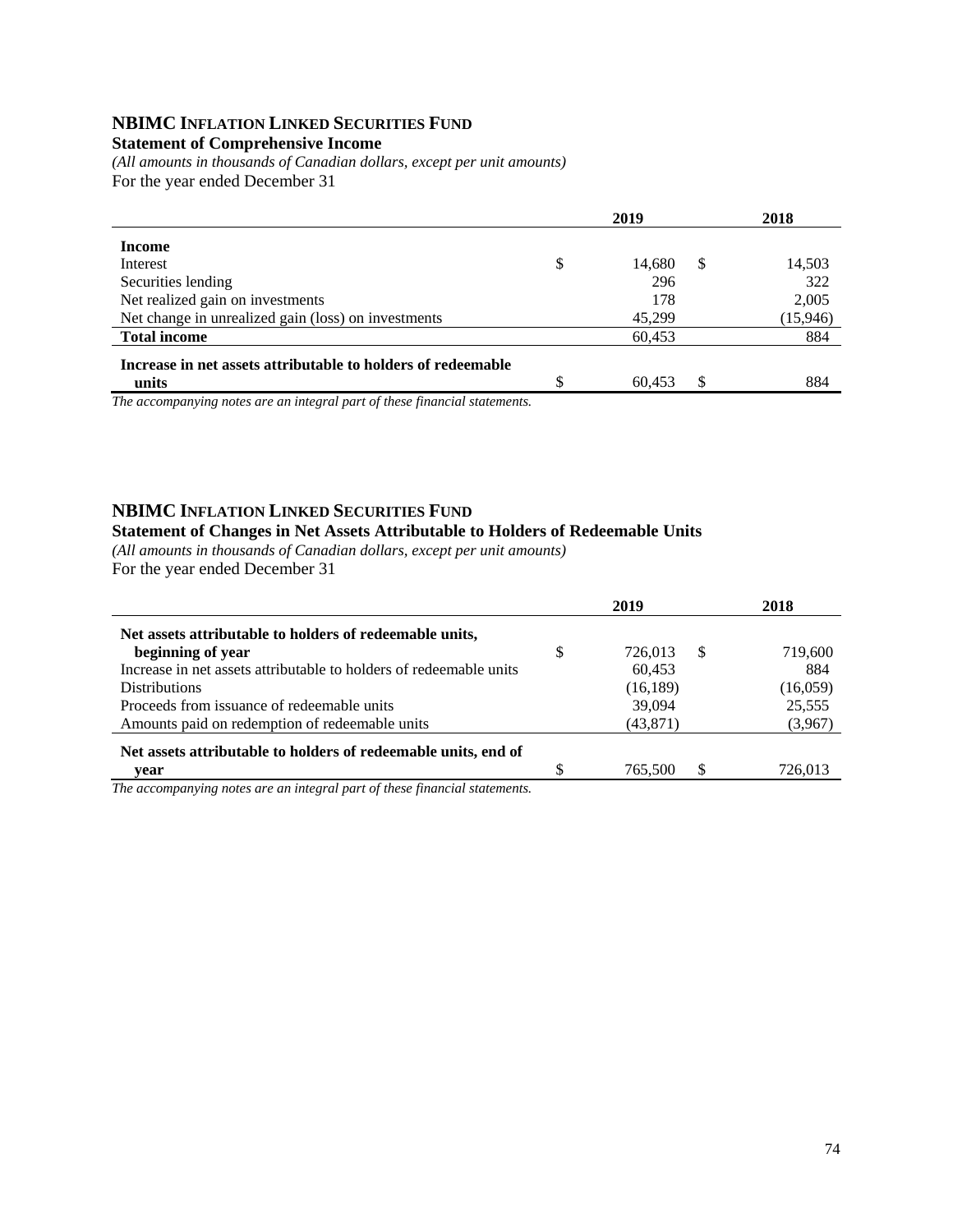### **NBIMC INFLATION LINKED SECURITIES FUND Statement of Cash Flows**

*(All amounts in thousands of Canadian dollars, except per unit amounts)*  For the year ended December 31

|                                                                    | 2019                          | 2018      |
|--------------------------------------------------------------------|-------------------------------|-----------|
| Cash flows from (used in) operating activities                     |                               |           |
| Increase in net assets attributable to holders of redeemable units | \$<br>60,453<br><sup>\$</sup> | 884       |
| Adjustments for:                                                   |                               |           |
| Net realized gain on sale of investments                           | (178)                         | (2,005)   |
| Net change in unrealized (gain) loss on investments                | (45,299)                      | 15,946    |
| Purchases of investments                                           | (24, 421)                     | (119,750) |
| Proceeds from sale and maturity of investments                     | 30,424                        | 99,430    |
| Interest receivable                                                | (13)                          | (34)      |
| Net cash from (used in) operating activities                       | 20,966                        | (5,529)   |
|                                                                    |                               |           |
| Cash flows from (used in) financing activities                     |                               |           |
| Proceeds from issuance of redeemable units                         | 22,905                        | 9,496     |
| Amounts paid on redemption of redeemable units                     | (43, 871)                     | (3,967)   |
| Net cash (used in) from financing activities                       | (20,966)                      | 5,529     |
|                                                                    |                               |           |
|                                                                    |                               |           |
|                                                                    |                               |           |
| Cash, end of year                                                  | \$<br>\$                      |           |
|                                                                    |                               |           |
| Supplemental information:                                          |                               |           |
| Interest received                                                  | 14,667<br><sup>\$</sup>       | 14,469    |
| Non-cash transactions:                                             |                               |           |
| <b>Distributions</b>                                               | \$<br>(16, 189)<br>-S         | (16,059)  |
| Proceeds from issuance of redeemable units                         | \$<br>16,189                  | 16,059    |
| Net increase in cash<br>Cash, beginning of year                    | \$                            |           |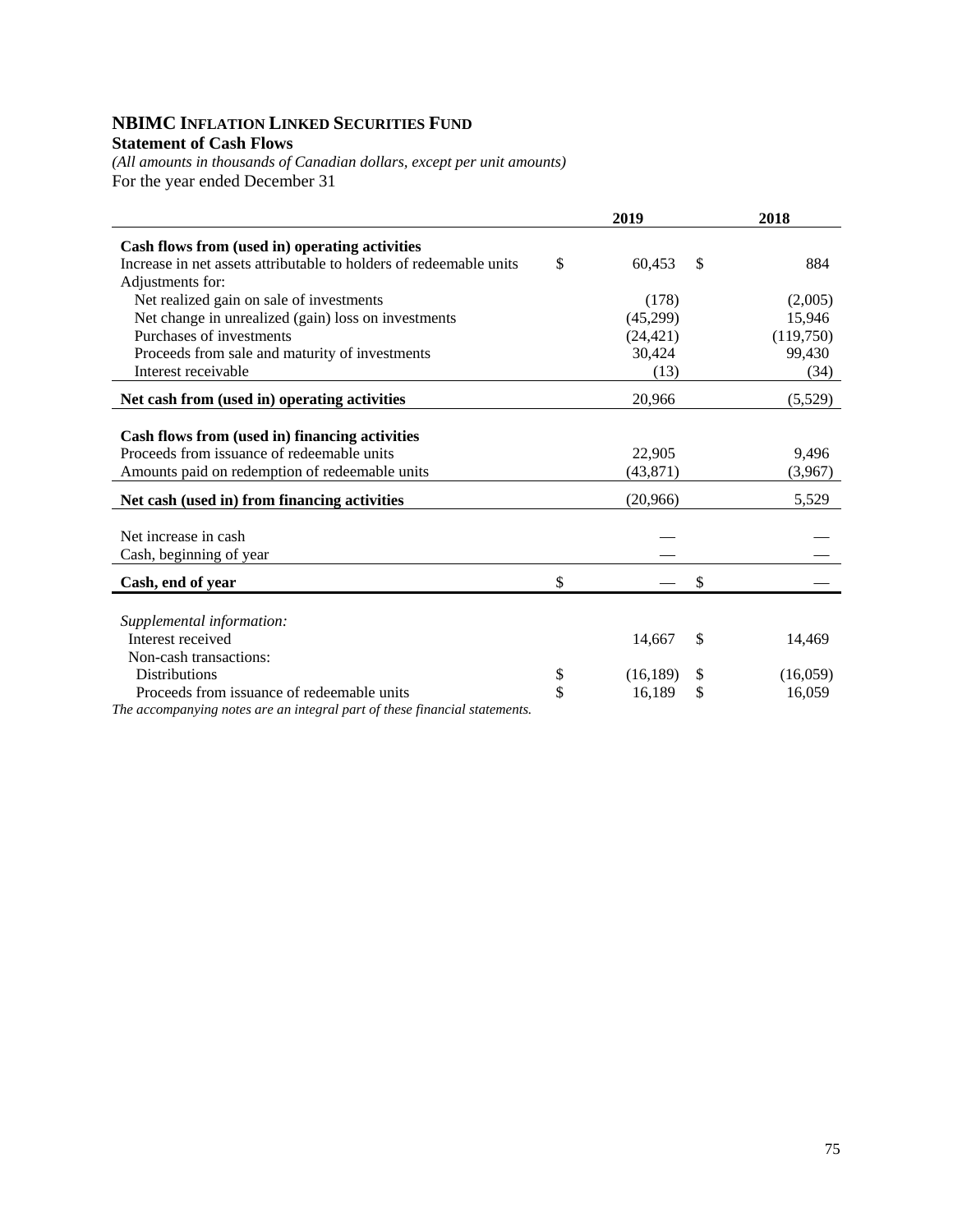## **NBIMC CANADIAN REAL ESTATE FUND**

#### **Statement of Financial Position**

*(All amounts in thousands of Canadian dollars, except per unit amounts)*  As at December 31

|                                                                                                                                     | 2019 |                    |    | 2018               |  |
|-------------------------------------------------------------------------------------------------------------------------------------|------|--------------------|----|--------------------|--|
| <b>Assets</b>                                                                                                                       |      |                    |    |                    |  |
| Investments                                                                                                                         |      | 360,762            | S  | 419,572            |  |
| Total assets                                                                                                                        |      | 360,762            |    | 419,572            |  |
| Net assets attributable to holders of redeemable units                                                                              |      | 360,762            | £. | 419,572            |  |
| Number of redeemable units outstanding <i>(rounded) (note 7)</i><br>Net assets attributable to holders of redeemable units per unit | -S   | 57,111<br>6,316.91 |    | 73.919<br>5,676.13 |  |

*Commitments (note 9)* 

*The accompanying notes are an integral part of these financial statements.* 

Approved on behalf of the Vestcor Inc. Board as Trustee:

[signed] [signed] [signed] [signed] [signed] [signed] [signed] [signed] [signed] [signed] [signed] [Signed] [Signed] [Signed] [Signed] [Signed] [Signed] [Signed] [Signed] [Signed] [Signed] [Signed] [Signed] [Signed] [Signe Michael W. Walton<br>Board Chairperson

Audit Committee Chairperson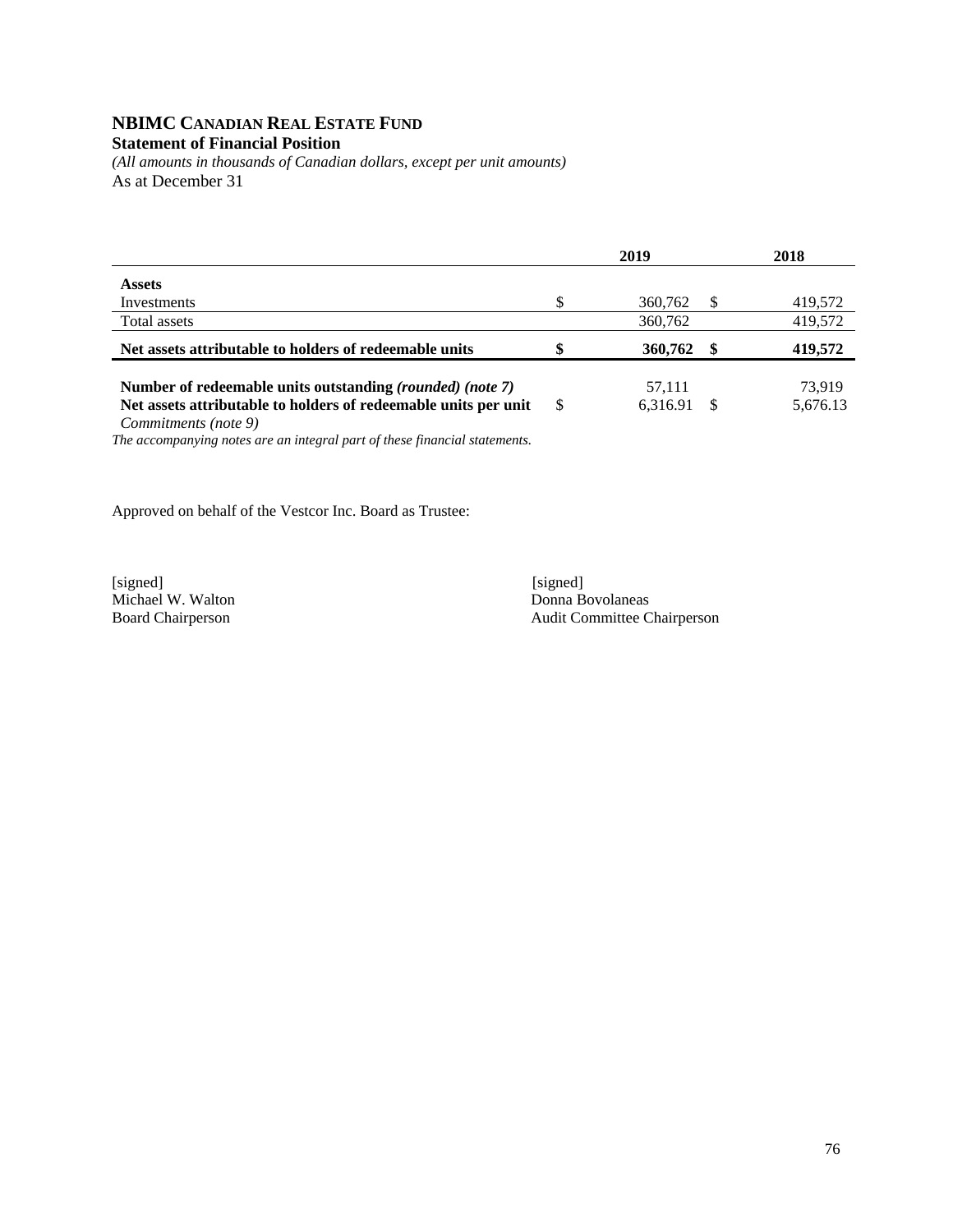## **NBIMC CANADIAN REAL ESTATE FUND**

#### **Statement of Comprehensive Income**

*(All amounts in thousands of Canadian dollars, except per unit amounts)*  For the year ended December 31

|                                                              | 2019 |          |    | 2018   |
|--------------------------------------------------------------|------|----------|----|--------|
| <b>Income</b>                                                |      |          |    |        |
| Dividend                                                     | \$   | 18,562   | \$ | 15,328 |
| Net realized gain on investments                             |      | 36,296   |    | 2,248  |
| Net change in unrealized (loss) gain on investments          |      | (10,250) |    | 40,711 |
| <b>Total income</b>                                          |      | 44,608   |    | 58,287 |
|                                                              |      |          |    |        |
| <b>Expenses</b>                                              |      |          |    |        |
| Investment management fees                                   |      | 583      |    | 2,292  |
| Other                                                        |      | 30       |    | 4      |
| <b>Total expenses</b>                                        |      | 613      |    | 2,296  |
| Increase in net assets attributable to holders of redeemable |      |          |    |        |
| units                                                        |      | 43,995   | \$ | 55,991 |

*The accompanying notes are an integral part of these financial statements.*

### **NBIMC CANADIAN REAL ESTATE FUND**

#### **Statement of Changes in Net Assets Attributable to Holders of Redeemable Units**

*(All amounts in thousands of Canadian dollars, except per unit amounts)*  For the year ended December 31

|                                                                              | 2019          |    | 2018      |
|------------------------------------------------------------------------------|---------------|----|-----------|
| Net assets attributable to holders of redeemable units,                      |               |    |           |
| beginning of year                                                            | \$<br>419.572 | -S | 383,131   |
| Increase in net assets attributable to holders of redeemable units           | 43.995        |    | 55,991    |
| Proceeds from issuance of redeemable units                                   | 54.911        |    | 6,302     |
| Amounts paid on redemption of redeemable units                               | (157, 716)    |    | (25, 852) |
| Net assets attributable to holders of redeemable units, end of               |               |    |           |
| vear                                                                         | 360,762       | S. | 419,572   |
| $\bullet$ . The contract of $\bullet$ is the contract of $\bullet$<br>$\sim$ |               |    |           |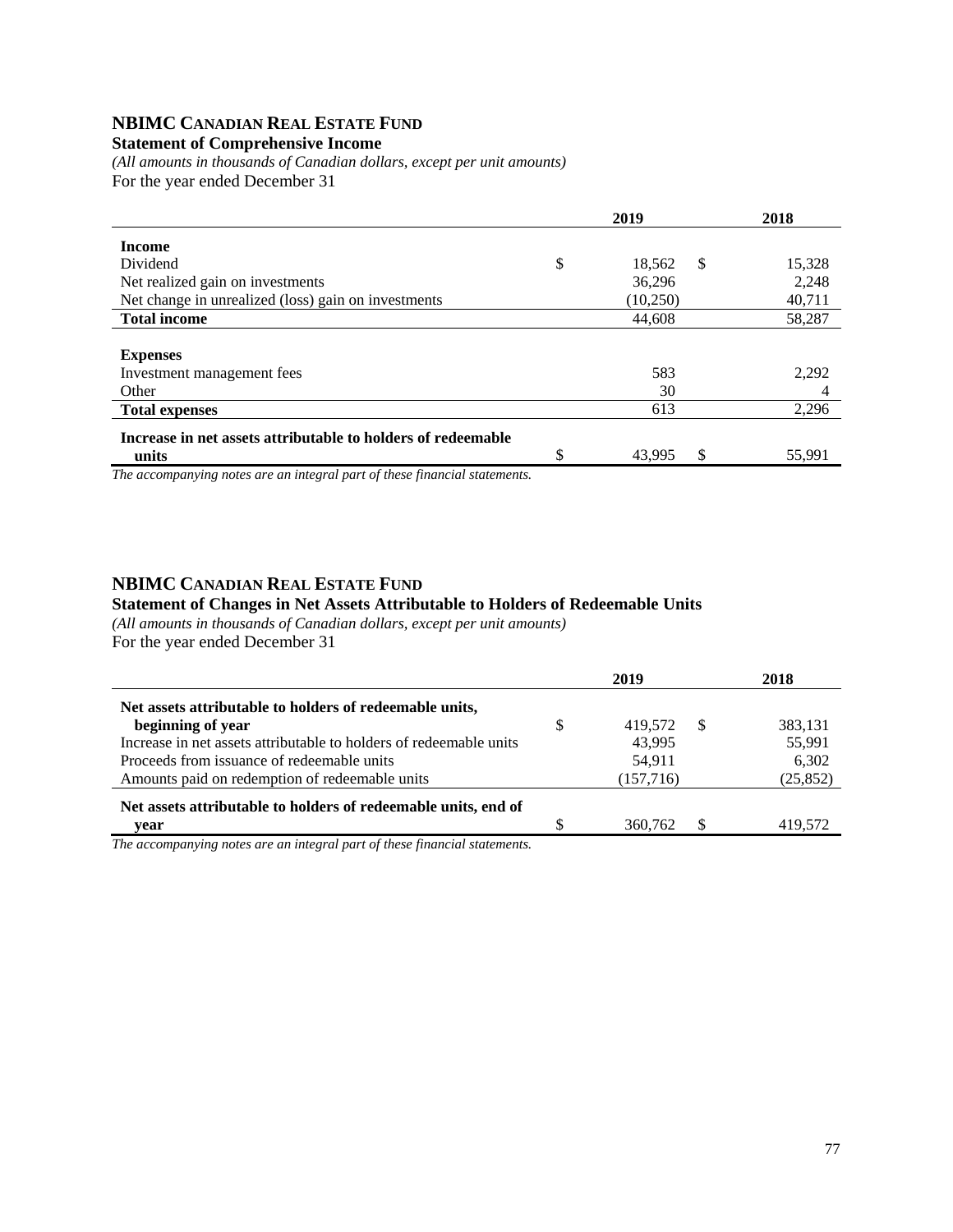## **NBIMC CANADIAN REAL ESTATE FUND Statement of Cash Flows**

*(All amounts in thousands of Canadian dollars, except per unit amounts)*  For the year ended December 31

|                                                                            | 2019               | 2018      |
|----------------------------------------------------------------------------|--------------------|-----------|
| Cash flows from (used in) operating activities                             |                    |           |
| Increase in net assets attributable to holders of redeemable units         | \$<br>43,995<br>-S | 55,991    |
| Adjustments for:                                                           |                    |           |
| Net realized gain on sale of investments                                   | (36,296)           | (2,248)   |
| Net change in unrealized loss (gain) on investments                        | 10,250             | (40,711)  |
| Purchases of investments                                                   | (55,268)           | (7,203)   |
| Proceeds from sale and maturity of investments                             | 140,124            | 13,721    |
| Net cash from operating activities                                         | 102,805            | 19,550    |
|                                                                            |                    |           |
| Cash flows from (used in) financing activities                             |                    |           |
| Proceeds from issuance of redeemable units                                 | 54,911             | 6,302     |
| Amounts paid on redemption of redeemable units                             | (157,716)          | (25, 852) |
| Net cash used in financing activities                                      | (102, 805)         | (19, 550) |
|                                                                            |                    |           |
| Net increase in cash                                                       |                    |           |
| Cash, beginning of year                                                    |                    |           |
| Cash, end of year                                                          | \$<br>\$           |           |
|                                                                            |                    |           |
| Supplemental information:                                                  |                    |           |
| Dividends received                                                         | \$<br>18,562<br>\$ | 15,328    |
| The accompanying notes are an integral part of these financial statements. |                    |           |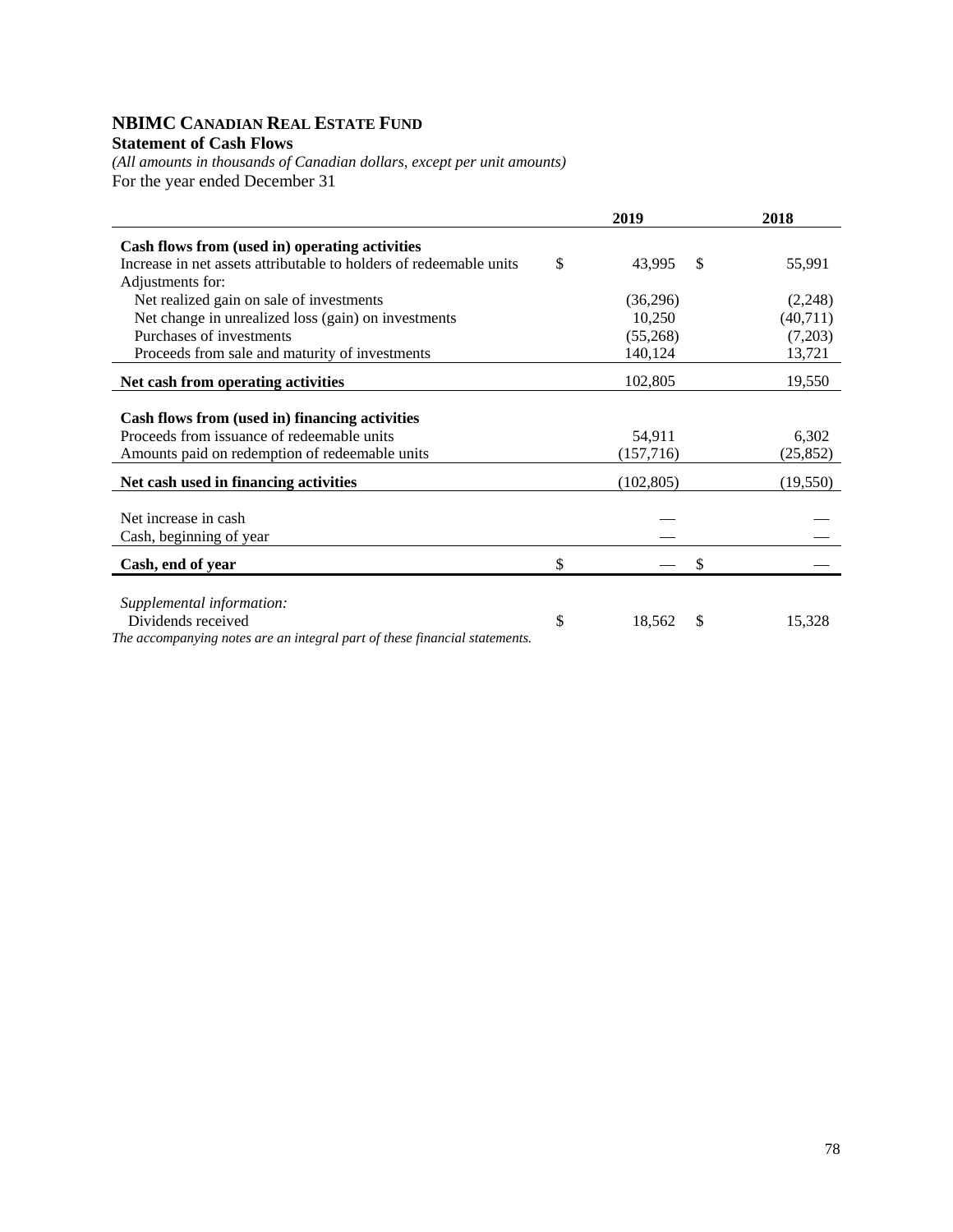## **NBIMC CANADIAN REAL ESTATE INVESTMENT TRUST FUND Statement of Financial Position**

*(All amounts in thousands of Canadian dollars, except per unit amounts)*  As at December 31

|                                                                                                                              | 2019   |                    |    | 2018               |
|------------------------------------------------------------------------------------------------------------------------------|--------|--------------------|----|--------------------|
| <b>Assets</b>                                                                                                                |        |                    |    |                    |
| Investments                                                                                                                  | \$     | 56,889             | S  | 42,203             |
| Cash                                                                                                                         |        | 182                |    |                    |
| Dividends receivable                                                                                                         |        | 179                |    | 155                |
| Total assets                                                                                                                 |        | 57,250             |    | 42,358             |
| <b>Liabilities</b>                                                                                                           |        |                    |    |                    |
| Payable for investment purchases                                                                                             |        | 182                |    |                    |
| Liabilities (excluding net assets attributable to holders of<br>redeemable units)                                            |        | 182                |    |                    |
| Net assets attributable to holders of redeemable units                                                                       | ¢<br>Φ | 57,068             | \$ | 42,358             |
| Number of redeemable units outstanding (rounded) (note 7)<br>Net assets attributable to holders of redeemable units per unit | \$     | 31,705<br>1.799.99 | \$ | 28,995<br>1.460.92 |

*The accompanying notes are an integral part of these financial statements.* 

Approved on behalf of the Vestcor Inc. Board as Trustee:

[signed] [signed] Michael W. Walton Donna Bovolaneas<br>Board Chairperson Audit Committee C

Audit Committee Chairperson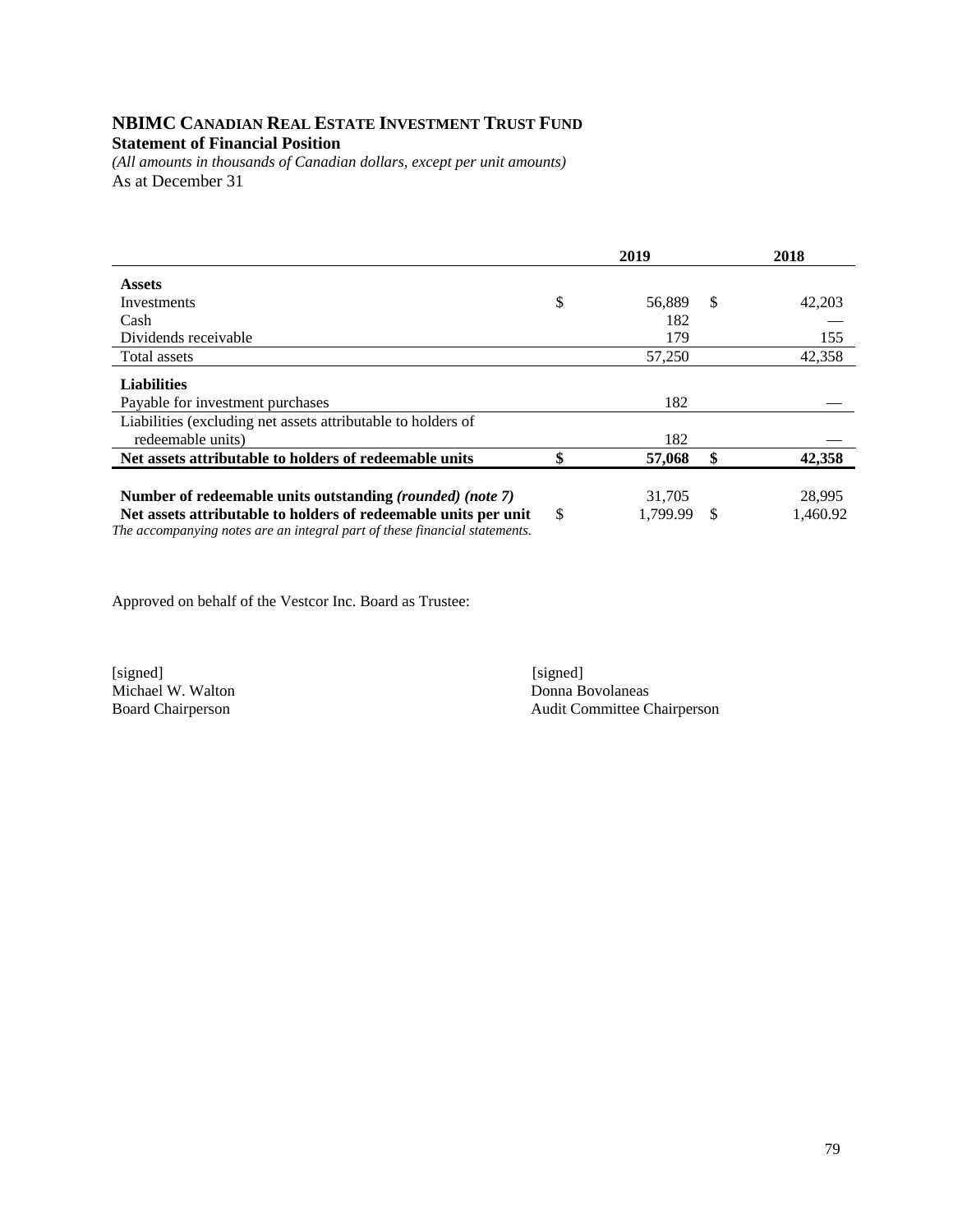#### **NBIMC CANADIAN REAL ESTATE INVESTMENT TRUST FUND Statement of Comprehensive Income**

*(All amounts in thousands of Canadian dollars, except per unit amounts)*  For the year ended December 31

|                                                              | 2019                         | 2018    |
|--------------------------------------------------------------|------------------------------|---------|
| <b>Income</b>                                                |                              |         |
| Dividend                                                     | \$<br><sup>\$</sup><br>1,617 | 2,669   |
| Securities lending                                           | 58                           | 71      |
| Net realized gain on investments                             | 3,963                        | 2,713   |
| Net change in unrealized gain (loss) on investments          | 3,269                        | (3,060) |
| <b>Total income</b>                                          | 8,907                        | 2,393   |
|                                                              |                              |         |
| <b>Expenses</b>                                              |                              |         |
| <b>Transaction costs</b>                                     | 28                           | 27      |
| <b>Total expenses</b>                                        | 28                           | 27      |
| Increase in net assets attributable to holders of redeemable |                              |         |
| units                                                        | \$<br>\$<br>8.879            | 2.366   |

*The accompanying notes are an integral part of these financial statements.*

#### **NBIMC CANADIAN REAL ESTATE INVESTMENT TRUST FUND Statement of Changes in Net Assets Attributable to Holders of Redeemable Units**

*(All amounts in thousands of Canadian dollars, except per unit amounts)*  For the year ended December 31

|                                                                    |    | 2019     |     | 2018      |
|--------------------------------------------------------------------|----|----------|-----|-----------|
| Net assets attributable to holders of redeemable units,            |    |          |     |           |
| beginning of year                                                  | \$ | 42.358   | \$. | 66,935    |
| Increase in net assets attributable to holders of redeemable units |    | 8.879    |     | 2,366     |
| <b>Distributions</b>                                               |    | (4,251)  |     | (5,898)   |
| Proceeds from issuance of redeemable units                         |    | 40.167   |     | 31,779    |
| Amounts paid on redemption of redeemable units                     |    | (30,085) |     | (52, 824) |
| Net assets attributable to holders of redeemable units, end of     |    |          |     |           |
| vear                                                               | S  | 57,068   | \$. | 42.358    |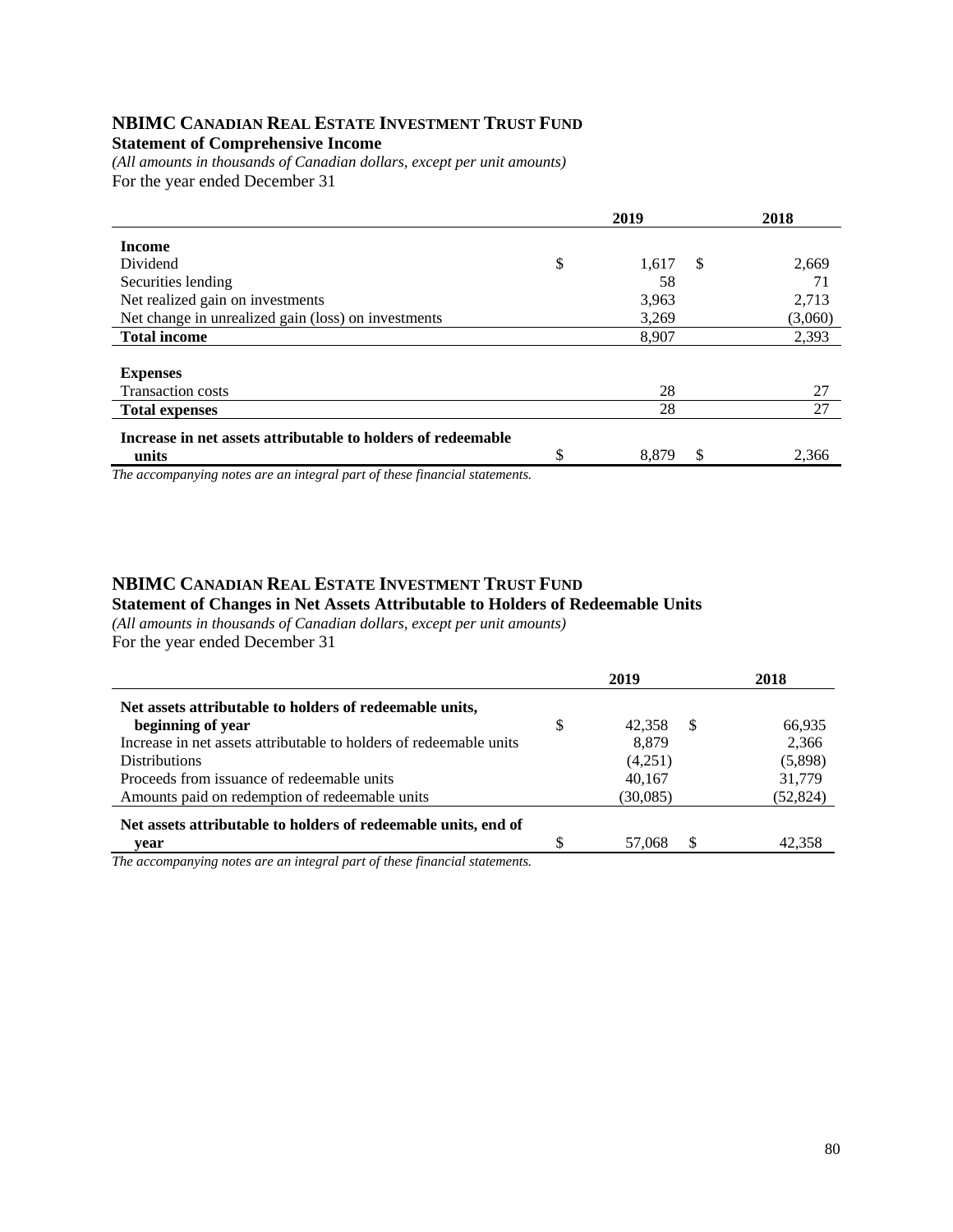## **NBIMC CANADIAN REAL ESTATE INVESTMENT TRUST FUND Statement of Cash Flows**

*(All amounts in thousands of Canadian dollars, except per unit amounts)*  For the year ended December 31

|                                                                            | 2019          |                           | 2018      |
|----------------------------------------------------------------------------|---------------|---------------------------|-----------|
| Cash flows from (used in) operating activities                             |               |                           |           |
| Increase in net assets attributable to holders of redeemable units         | \$<br>8,879   | $\boldsymbol{\mathsf{S}}$ | 2,366     |
| Adjustments for:                                                           |               |                           |           |
| Net realized gain on sale of investments                                   | (3,963)       |                           | (2,713)   |
| Net change in unrealized (gain) loss on investments                        | (3,269)       |                           | 3,060     |
| Purchases of investments                                                   | (38, 750)     |                           | (38,580)  |
| Proceeds from sale and maturity of investments                             | 31,296        |                           | 62,733    |
| Dividends receivable                                                       | (24)          |                           | 77        |
| Payable for investment purchases                                           | 182           |                           |           |
| Net cash (used in) from operating activities                               | (5,649)       |                           | 26,943    |
|                                                                            |               |                           |           |
| Cash flows from (used in) financing activities                             |               |                           |           |
| Proceeds from issuance of redeemable units                                 | 35,916        |                           | 25,881    |
| Amounts paid on redemption of redeemable units                             | (30,085)      |                           | (52, 824) |
| Net cash from (used in) financing activities                               | 5,831         |                           | (26, 943) |
|                                                                            |               |                           |           |
| Net increase in cash                                                       | 182           |                           |           |
| Cash, beginning of year                                                    |               |                           |           |
| Cash, end of year                                                          | \$<br>182     | \$                        |           |
|                                                                            |               |                           |           |
| Supplemental information:                                                  |               |                           |           |
| Dividends received                                                         | \$<br>1,593   | $\mathcal{S}$             | 2,746     |
| Non-cash transactions:                                                     |               |                           |           |
| <b>Distributions</b>                                                       | \$<br>(4,251) | S.                        | (5,898)   |
| Proceeds from issuance of redeemable units                                 | \$<br>4,251   | \$                        | 5,898     |
| The accompanying notes are an integral part of these financial statements. |               |                           |           |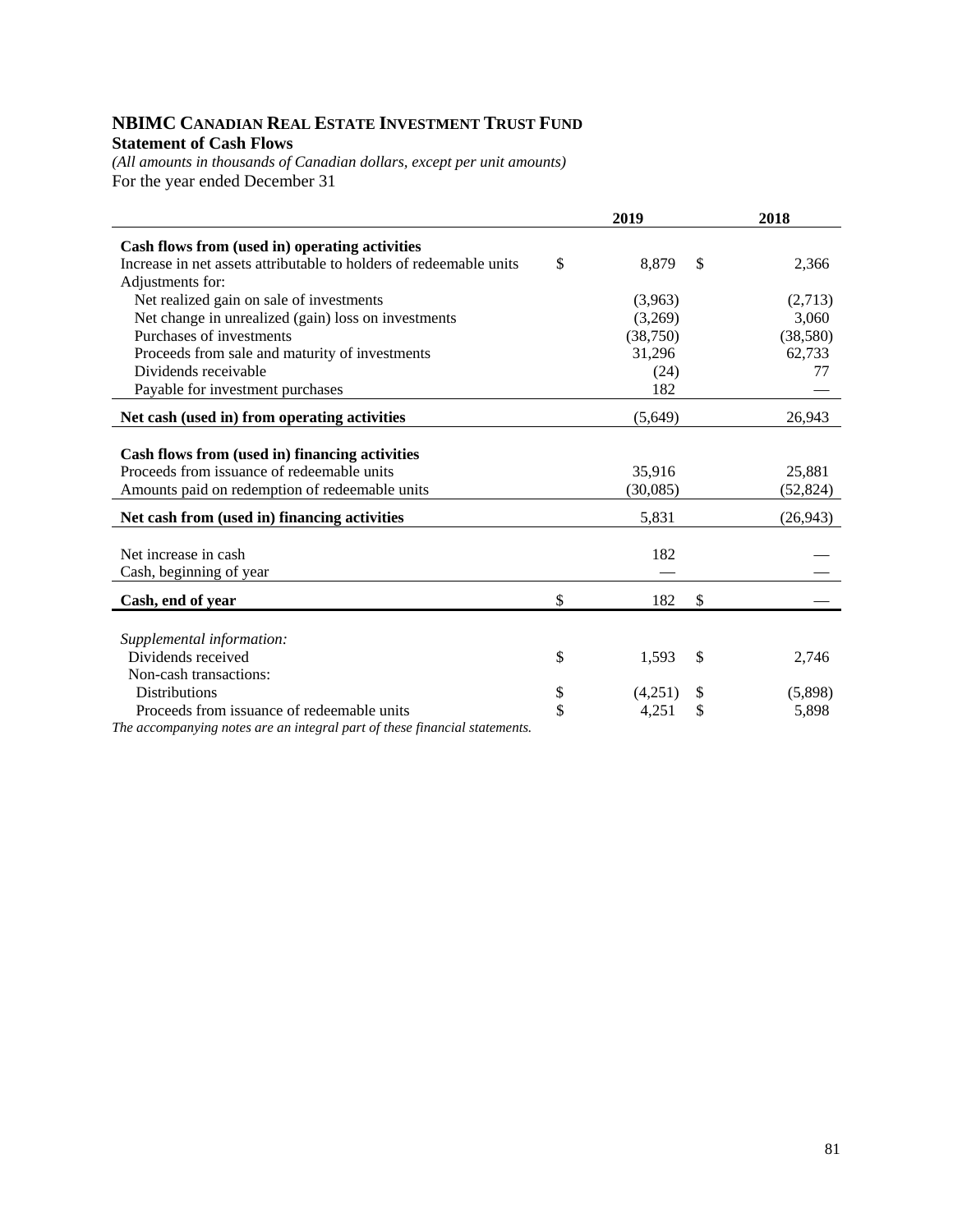## **NBIMC NON-CANADIAN PRIVATE REAL ESTATE FUND Statement of Financial Position**

*(All amounts in thousands of Canadian dollars, except per unit amounts)*  As at December 31

|                                                                                                                                                      |    | 2019               |    | 2018               |
|------------------------------------------------------------------------------------------------------------------------------------------------------|----|--------------------|----|--------------------|
| <b>Assets</b>                                                                                                                                        |    |                    |    |                    |
| Investments                                                                                                                                          | \$ | 14.994             | S  | 22,175             |
| Derivative assets                                                                                                                                    |    | 267                |    |                    |
| Total assets                                                                                                                                         |    | 15,261             |    | 22,175             |
| <b>Liabilities</b>                                                                                                                                   |    |                    |    |                    |
| Derivative liabilities <i>(note 5)</i>                                                                                                               |    |                    |    | 844                |
| Liabilities (excluding net assets attributable to holders of<br>redeemable units)                                                                    |    |                    |    | 844                |
| Net assets attributable to holders of redeemable units                                                                                               |    | 15,261             | \$ | 21,331             |
| Number of redeemable units outstanding (rounded) (note 7)<br>Net assets attributable to holders of redeemable units per unit<br>Commitments (note 9) | S  | 11,870<br>1,285.68 | -S | 16,601<br>1.284.98 |

*The accompanying notes are an integral part of these financial statements.* 

Approved on behalf of the Vestcor Inc. Board as Trustee:

Michael W. Walton<br>Board Chairperson

[signed] [signed] [signed] [signed] [signed] [signed] [signed] [signed] [signed] [signed] [Signed] [Signed] [Signed] [Signed] [Signed] [Signed] [Signed] [Signed] [Signed] [Signed] [Signed] [Signed] [Signed] [Signed] [Signe Audit Committee Chairperson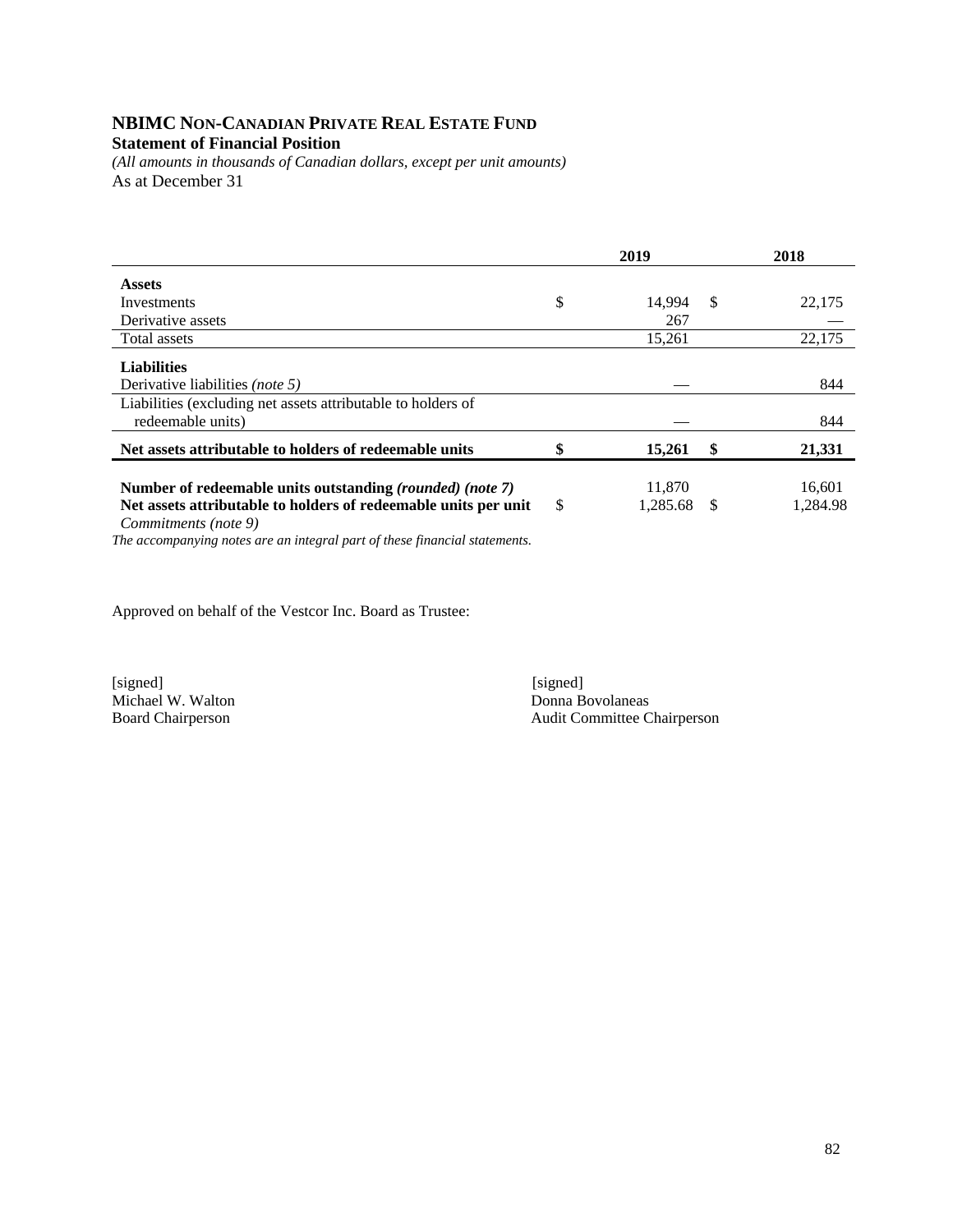## **NBIMC NON-CANADIAN PRIVATE REAL ESTATE FUND**

#### **Statement of Comprehensive Income**

*(All amounts in thousands of Canadian dollars, except per unit amounts)*  For the year ended December 31

|                                                                            |    | 2019    |   | 2018  |
|----------------------------------------------------------------------------|----|---------|---|-------|
| <b>Income</b>                                                              |    |         |   |       |
| Dividend                                                                   | \$ | 763     | S | 3,495 |
| Derivative                                                                 |    | 1,110   |   | (820) |
| Net realized gain on investments                                           |    | 1,489   |   | 636   |
| Net change in unrealized loss on investments                               |    | (3,159) |   | (237) |
| <b>Total income</b>                                                        |    | 203     |   | 3,074 |
| <b>Expenses</b>                                                            |    |         |   |       |
| Other                                                                      |    |         |   |       |
| <b>Total expenses</b>                                                      |    |         |   |       |
| Increase in net assets attributable to holders of redeemable               |    |         |   |       |
| units                                                                      | Φ  | 202     | S | 3,074 |
| The governmenting water and an integral work of these financial statements |    |         |   |       |

*The accompanying notes are an integral part of these financial statements.*

## **NBIMC NON-CANADIAN PRIVATE REAL ESTATE FUND**

#### **Statement of Changes in Net Assets Attributable to Holders of Redeemable Units**

*(All amounts in thousands of Canadian dollars, except per unit amounts)* 

For the year ended December 31

|                                                                    |   | 2019    |     | 2018    |
|--------------------------------------------------------------------|---|---------|-----|---------|
| Net assets attributable to holders of redeemable units,            |   |         |     |         |
| beginning of year                                                  | S | 21,331  | -S  | 23,958  |
| Increase in net assets attributable to holders of redeemable units |   | 202     |     | 3,074   |
| Proceeds from issuance of redeemable units                         |   | 1,634   |     | 3,605   |
| Amounts paid on redemption of redeemable units                     |   | (7,906) |     | (9,306) |
| Net assets attributable to holders of redeemable units, end of     |   |         |     |         |
| vear                                                               |   | 15.261  | \$. | 21,331  |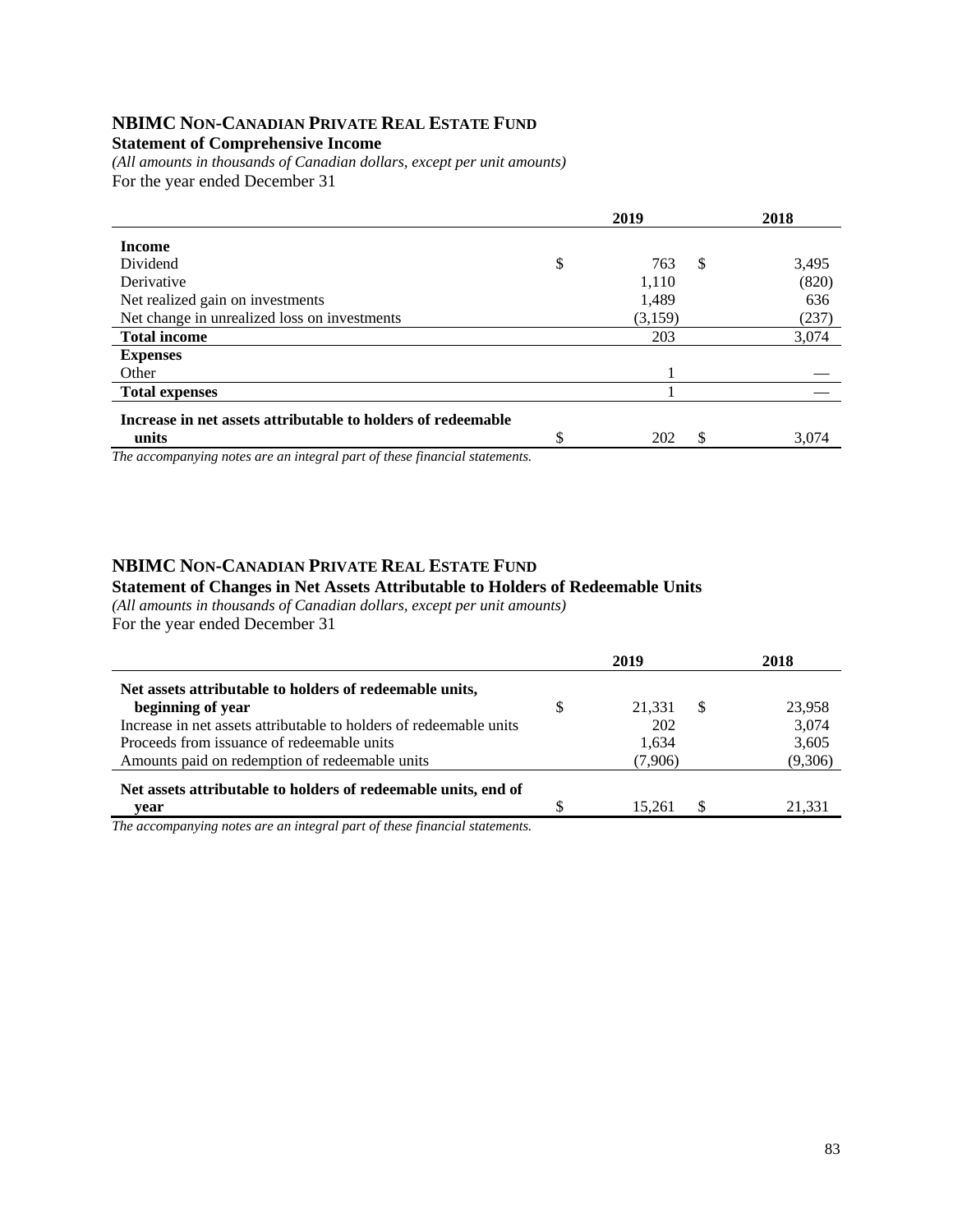## **NBIMC NON-CANADIAN PRIVATE REAL ESTATE FUND Statement of Cash Flows**

*(All amounts in thousands of Canadian dollars, except per unit amounts)*  For the year ended December 31

|                                                                                                 | 2019       |               | 2018       |
|-------------------------------------------------------------------------------------------------|------------|---------------|------------|
| Cash flows from (used in) operating activities                                                  |            |               |            |
| Increase in net assets attributable to holders of redeemable units                              | \$<br>202  | <sup>\$</sup> | 3,074      |
| Adjustments for:                                                                                |            |               |            |
| Foreign currency translation adjustment                                                         | 748        |               | 549        |
| Net realized gain on sale of investments                                                        | (1,489)    |               | (636)      |
| Net change in unrealized loss on investments                                                    | 3,159      |               | 237        |
| Purchases of investments                                                                        | (340, 170) |               | (534, 437) |
| Proceeds from sale and maturity of investments                                                  | 344,933    |               | 536,094    |
| Derivative assets / liabilities                                                                 | (1,111)    |               | 820        |
| Net cash from operating activities                                                              | 6,272      |               | 5,701      |
| Cash flows from (used in) financing activities                                                  |            |               |            |
| Proceeds from issuance of redeemable units                                                      | 1,634      |               | 3,605      |
| Amounts paid on redemption of redeemable units                                                  | (7,906)    |               | (9,306)    |
| Net cash used in financing activities                                                           | (6,272)    |               | (5,701)    |
| Net increase in cash                                                                            |            |               |            |
| Cash, beginning of year                                                                         |            |               |            |
| Cash, end of year                                                                               | \$         | \$            |            |
|                                                                                                 |            |               |            |
| Supplemental information:                                                                       |            |               |            |
| Dividends received<br>The accompanying notes are an integral part of these financial statements | \$<br>763  | \$            | 3,495      |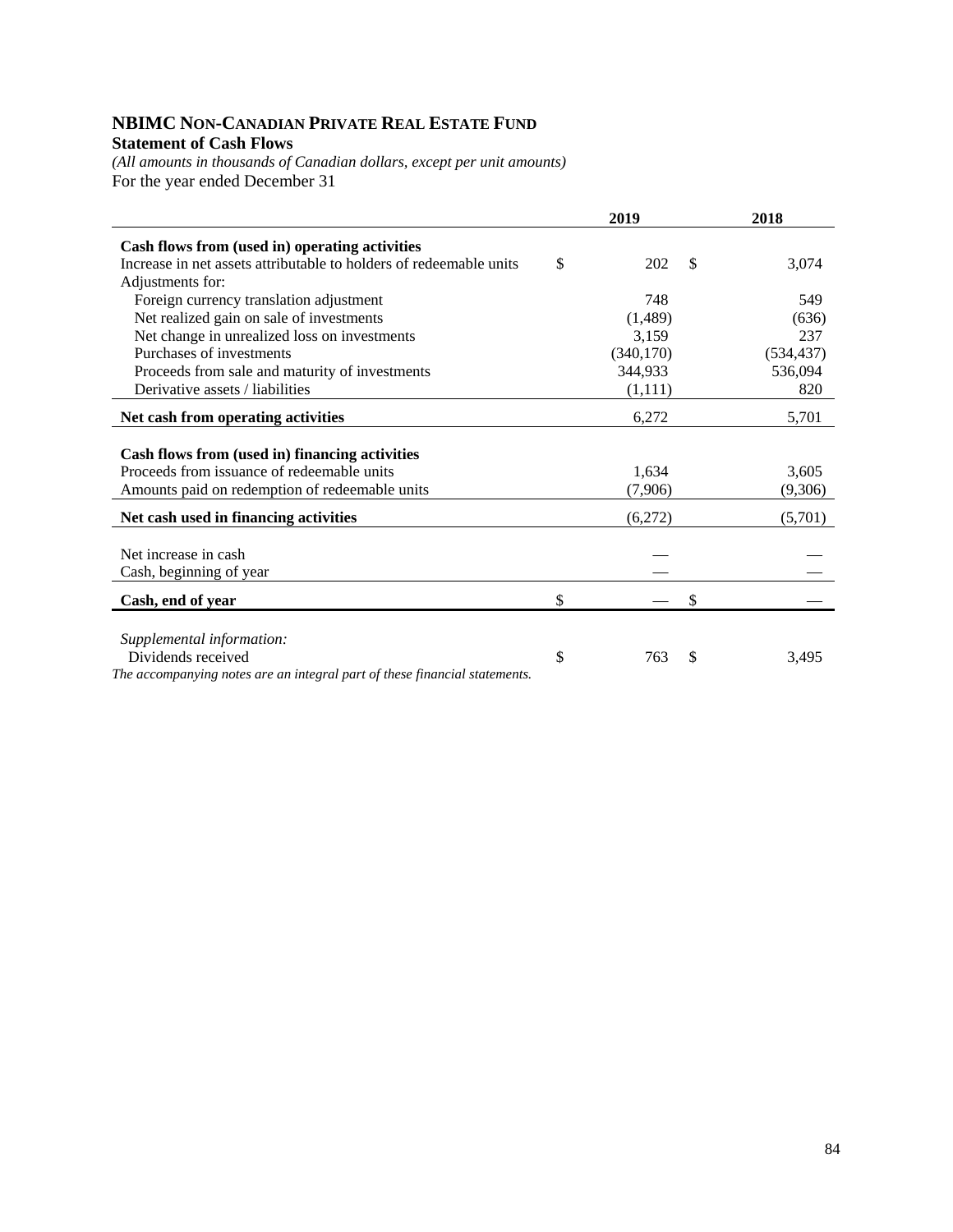### **VESTCOR INVESTMENTS PRIVATE REAL ESTATE, L. P. Statement of Financial Position**

*(All amounts in thousands of Canadian dollars, except per unit amounts)*  As at December 31

| 2019 |          |    | 2018     |  |
|------|----------|----|----------|--|
|      |          |    |          |  |
| \$   | 238,465  | S  | 151,477  |  |
|      |          |    |          |  |
|      | 23       |    | 23       |  |
|      | 238,489  |    | 151,500  |  |
|      |          |    |          |  |
|      |          |    |          |  |
|      |          |    |          |  |
|      |          |    |          |  |
| \$   | 238,488  | \$ | 151,500  |  |
|      |          |    |          |  |
|      |          |    |          |  |
|      | 79,847   |    | 79,873   |  |
|      | 8,276    |    | 4,181    |  |
|      | 120,959  |    | 60,755   |  |
|      |          |    |          |  |
| \$   | 1,236.17 | \$ | 1,082.90 |  |
| \$   | 1,068.24 | \$ | 1,065.72 |  |
| \$   | 1,082.54 | \$ | 996.52   |  |
|      |          |    |          |  |
|      |          |    |          |  |

*The accompanying notes are an integral part of these financial statements.* 

Approved on behalf of the Vestcor Inc. Board as Trustee:

[signed] [signed] [signed] [signed] [signed] [signed] [signed] [signed] [signed] [signed] [signed] [5] [1] [1]  $\frac{1}{2}$  [1]  $\frac{1}{2}$  [1]  $\frac{1}{2}$  [1]  $\frac{1}{2}$  [1]  $\frac{1}{2}$  [1]  $\frac{1}{2}$  [1]  $\frac{1}{2}$  [1]  $\frac{1}{2}$  [1] Michael W. Walton<br>Board Chairperson

Audit Committee Chairperson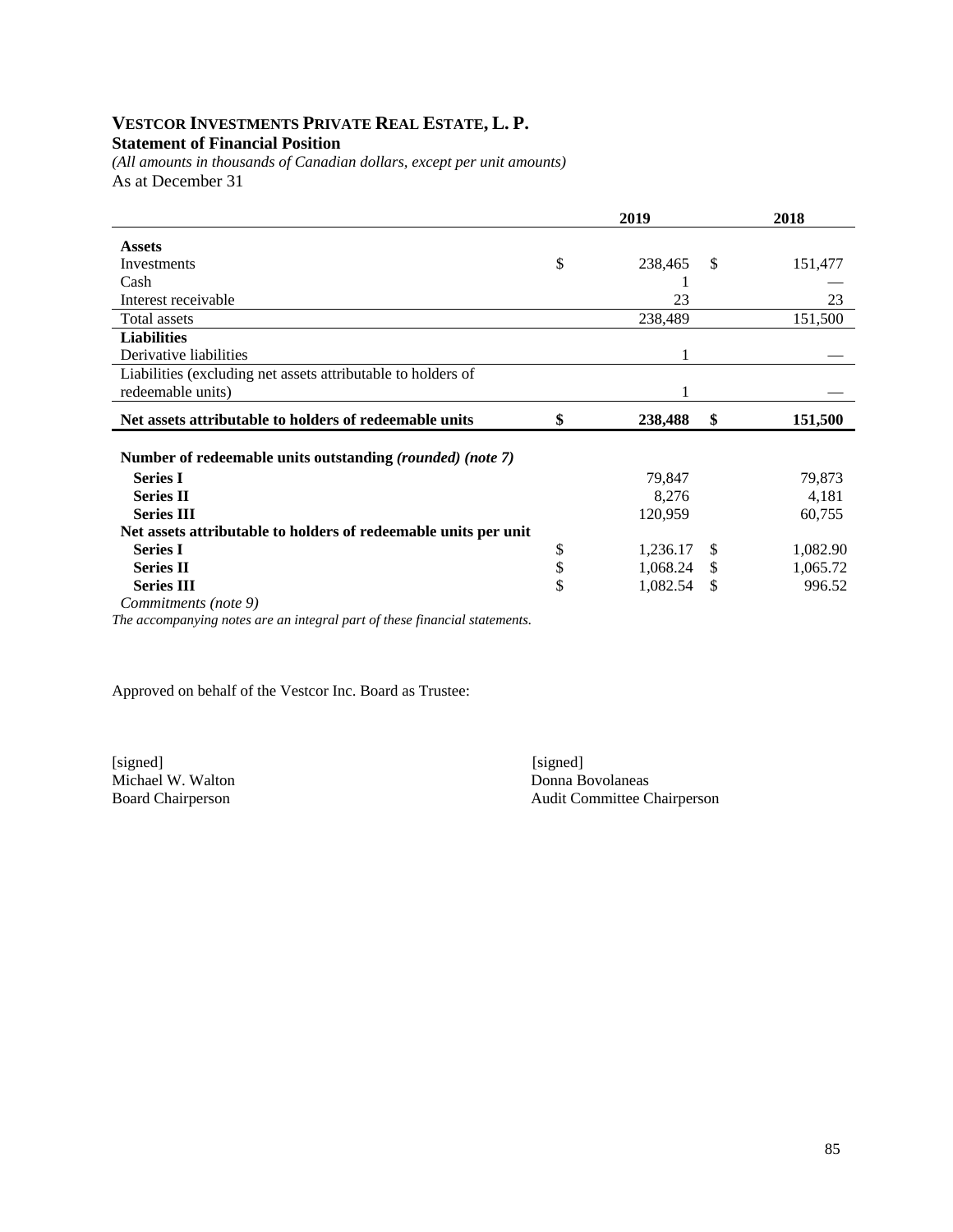### **VESTCOR INVESTMENTS PRIVATE REAL ESTATE, L. P. Statement of Comprehensive Income**

*(All amounts in thousands of Canadian dollars, except per unit amounts)*  For the year ended December 31

|                                                              |    | 2018         |       |
|--------------------------------------------------------------|----|--------------|-------|
| <b>Income</b>                                                |    |              |       |
| Interest                                                     | \$ | \$<br>282    | 257   |
| Dividend                                                     |    | 5,215        | 1,931 |
| Derivative                                                   |    | (1)          |       |
| Net realized gain on investments                             |    | 3,027        | 11    |
| Net change in unrealized gain on investments                 |    | 15,691       | 3,710 |
| <b>Total income</b>                                          |    | 24,214       | 5,909 |
|                                                              |    |              |       |
| <b>Expenses</b>                                              |    |              |       |
| Investment management fees                                   |    | 732          | 1,701 |
| <b>Transaction costs</b>                                     |    |              |       |
| Other                                                        |    | 90           | 176   |
| <b>Total expenses</b>                                        |    | 822          | 1,878 |
| Increase in net assets attributable to holders of redeemable |    |              |       |
| units                                                        | \$ | 23,392<br>\$ | 4,031 |

*The accompanying notes are an integral part of these financial statements.*

### **VESTCOR INVESTMENTS PRIVATE REAL ESTATE, L. P. Statement of Changes in Net Assets Attributable to Holders of Redeemable Units**

*(All amounts in thousands of Canadian dollars, except per unit amounts)*  For the year ended December 31

|                                                                                              |   | 2019      |    | 2018    |
|----------------------------------------------------------------------------------------------|---|-----------|----|---------|
| Net assets attributable to holders of redeemable units,                                      |   |           |    |         |
| beginning of year                                                                            | S | 151.500   | -S | 33,119  |
| Increase in net assets attributable to holders of redeemable units                           |   | 23,392    |    | 4.031   |
| Proceeds from issuance of redeemable units                                                   |   | 90.483    |    | 117,118 |
| Amounts paid on redemption of redeemable units                                               |   | (26, 887) |    | (2,768) |
| Net assets attributable to holders of redeemable units, end of                               |   |           |    |         |
| year                                                                                         |   | 238,488   | £. | 151,500 |
| T1<br>$\bullet$ . The contract $\bullet$<br>$\sim$ $\sim$ $\sim$ $\sim$ $\sim$ $\sim$ $\sim$ |   |           |    |         |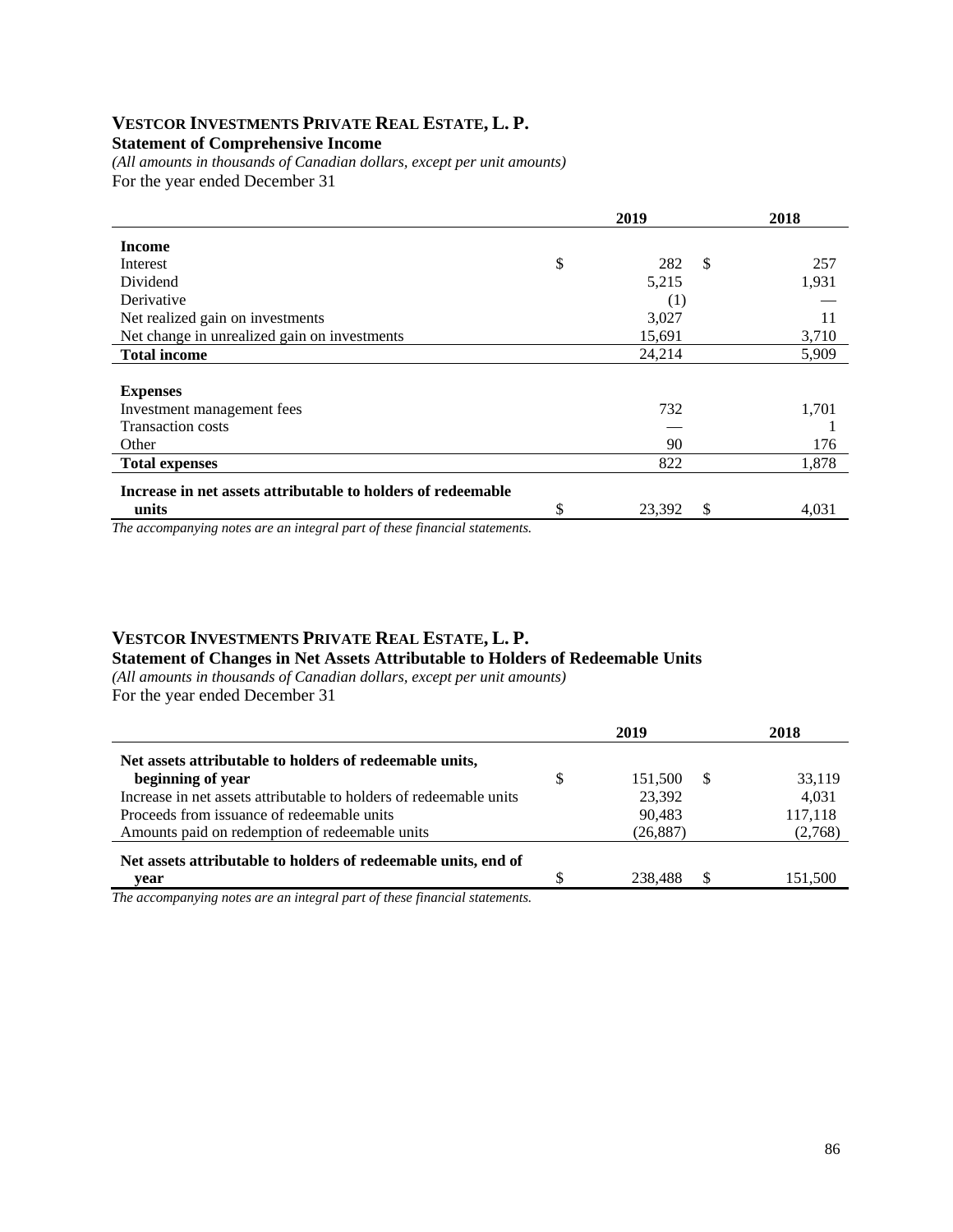## **VESTCOR INVESTMENTS PRIVATE REAL ESTATE, L. P. Statement of Cash Flows**

*(All amounts in thousands of Canadian dollars, except per unit amounts)*  For the year ended December 31

|                                                                            | 2019         |               | 2018       |
|----------------------------------------------------------------------------|--------------|---------------|------------|
| Cash flows from (used in) operating activities                             |              |               |            |
| Increase in net assets attributable to holders of redeemable units         | \$<br>23,392 | $\mathcal{S}$ | 4,031      |
| Adjustments for:                                                           |              |               |            |
| Foreign currency translation adjustment                                    | 7            |               | 5          |
| Net realized gain on sale of investments                                   | (3,027)      |               | (11)       |
| Net change in unrealized gain on investments                               | (15,691)     |               | (3,710)    |
| Purchases of investments                                                   | (111, 753)   |               | (197,988)  |
| Proceeds from sale and maturity of investments                             | 43,476       |               | 82,846     |
| Interest receivable                                                        |              |               | (23)       |
| Derivative liabilities                                                     |              |               |            |
| Net cash used in operating activities                                      | (63, 595)    |               | (114, 850) |
|                                                                            |              |               |            |
| Cash flows from (used in) financing activities                             |              |               |            |
| Proceeds from issuance of redeemable units                                 | 90,483       |               | 117,118    |
| Amounts paid on redemption of redeemable units                             | (26, 887)    |               | (2,768)    |
| Net cash from financing activities                                         | 63,596       |               | 114,350    |
|                                                                            |              |               |            |
| Net increase (decrease) in cash                                            | 1            |               | (500)      |
| Cash, beginning of year                                                    |              |               | 500        |
| Cash, end of year                                                          | \$<br>1      | \$            |            |
|                                                                            |              |               |            |
| Supplemental information:                                                  |              |               |            |
| Interest received                                                          | \$<br>282    | \$            | 234        |
| Dividends received                                                         | \$<br>5,215  | \$            | 1,931      |
| The accompanying notes are an integral part of these financial statements. |              |               |            |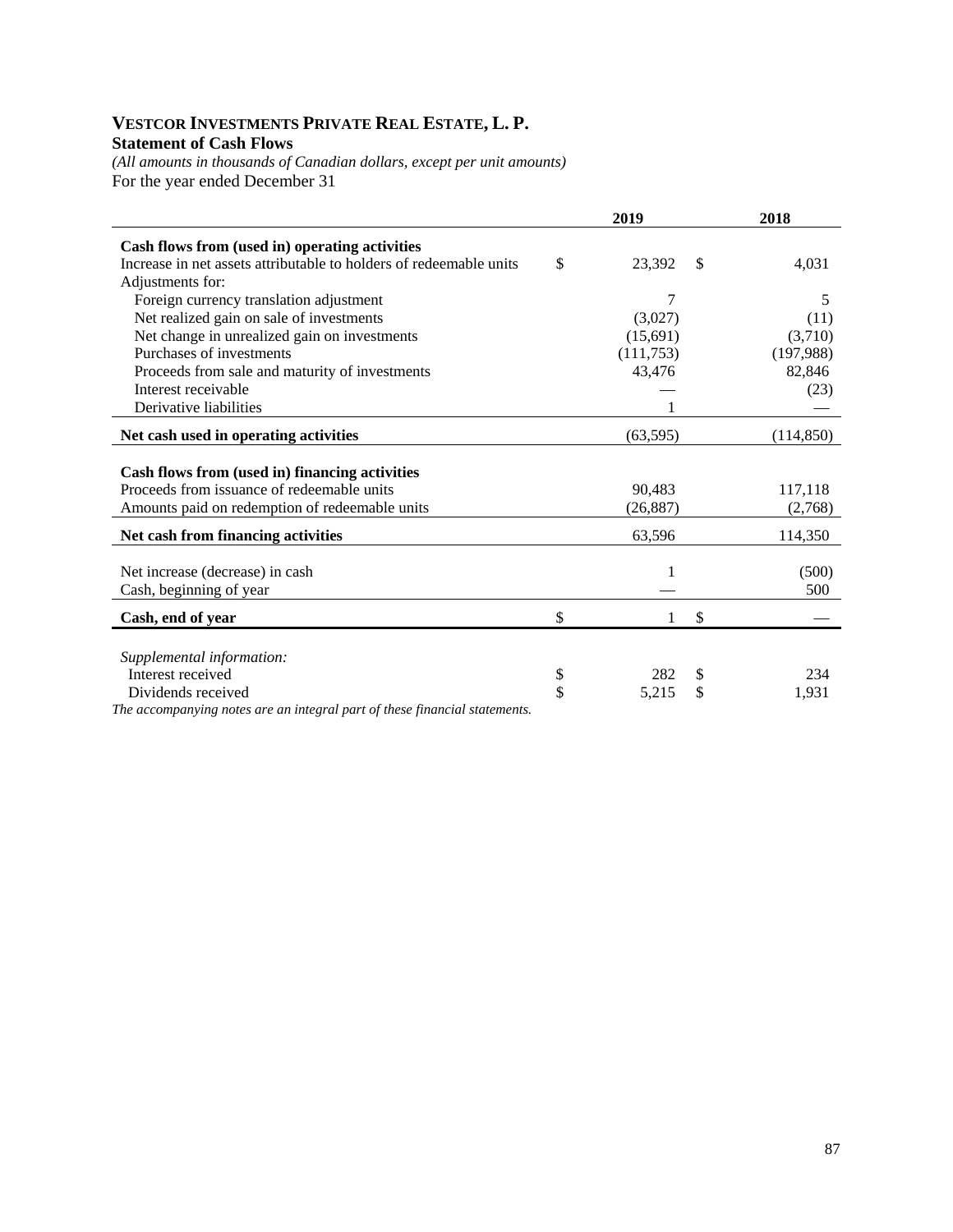## **VESTCOR INVESTMENTS PRIVATE REAL ESTATE 2, L. P. Statement of Financial Position**

*(All amounts in thousands of Canadian dollars, except per unit amounts)*  As at December 31

|                                                                            | 2019          |     | 2018     |
|----------------------------------------------------------------------------|---------------|-----|----------|
| <b>Assets</b>                                                              |               |     |          |
| Investments                                                                | \$<br>46,968  | S   | 23,393   |
| Total assets                                                               | 46,968        |     | 23,393   |
| Net assets attributable to holders of redeemable units                     | \$<br>46,968  | \$  | 23,393   |
|                                                                            |               |     |          |
| Number of redeemable units outstanding (rounded) (note 7)                  |               |     |          |
| <b>Series I</b>                                                            | 43.227        |     | 21,951   |
| <b>Series II</b>                                                           | 989           |     |          |
| Net assets attributable to holders of redeemable units per unit            |               |     |          |
| <b>Series I</b>                                                            | \$<br>1069.69 | \$. | 1,065.70 |
| <b>Series II</b>                                                           | \$<br>736.30  | S   |          |
| Commitments (note 9)                                                       |               |     |          |
| The accompanying notes are an integral part of these financial statements. |               |     |          |

Approved on behalf of the Vestcor Inc. Board as Trustee:

Michael W. Walton<br>Board Chairperson

[signed] [signed] [signed] [signed] [signed] [signed] [signed] [signed] [signed] [signed] [signed] [Signed] [Signed] [Signed] [Signed] [Signed] [Signed] [Signed] [Signed] [Signed] [Signed] [Signed] [Signed] [Signed] [Signe Audit Committee Chairperson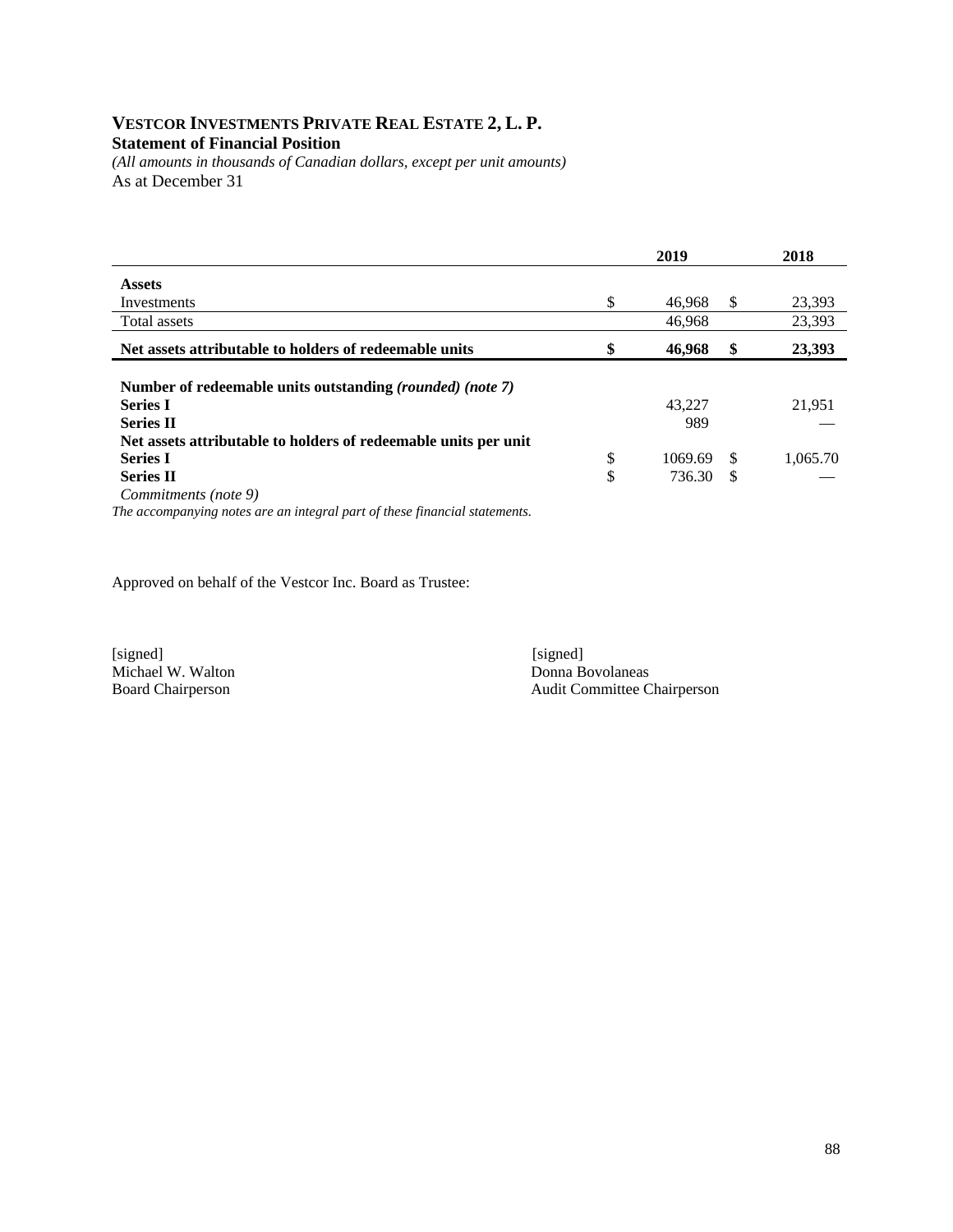### **VESTCOR INVESTMENTS PRIVATE REAL ESTATE 2, L. P. Statement of Comprehensive Income**

*(All amounts in thousands of Canadian dollars, except per unit amounts)* 

|                                                              | For the year<br>ended<br>December 31,<br>2019 |               | For the period<br>from<br>September 27,<br>2018<br>to<br>December 31,<br>2018 |
|--------------------------------------------------------------|-----------------------------------------------|---------------|-------------------------------------------------------------------------------|
| <b>Income</b>                                                |                                               |               |                                                                               |
| Dividend                                                     | \$<br>1,057                                   | <sup>\$</sup> | 227                                                                           |
| Net realized loss on investments                             |                                               |               | (1)                                                                           |
| Net unrealized (loss) gain on investments                    | (860)                                         |               | 1,222                                                                         |
| <b>Total income</b>                                          | 197                                           |               | 1,448                                                                         |
|                                                              |                                               |               |                                                                               |
| <b>Expenses</b>                                              |                                               |               |                                                                               |
| <b>Transaction costs</b>                                     | 14                                            |               | 6                                                                             |
| <b>Total expenses</b>                                        | 14                                            |               | 6                                                                             |
| Increase in net assets attributable to holders of redeemable |                                               |               |                                                                               |
| units                                                        | \$<br>183                                     | <sup>\$</sup> | 1,442                                                                         |

*The accompanying notes are an integral part of these financial statements.*

## **VESTCOR INVESTMENTS PRIVATE REAL ESTATE 2, L. P.**

**Statement of Changes in Net Assets Attributable to Holders of Redeemable Units** 

*(All amounts in thousands of Canadian dollars, except per unit amounts)* 

|                                                                    | For the year<br>ended<br>December 31,<br>2019 |    | For the period<br>from<br>September 27,<br>2018<br>to<br>December 31,<br>2018 |
|--------------------------------------------------------------------|-----------------------------------------------|----|-------------------------------------------------------------------------------|
| Net assets attributable to holders of redeemable units,            |                                               |    |                                                                               |
| beginning of period                                                | \$<br>23.393                                  | -S |                                                                               |
| Increase in net assets attributable to holders of redeemable units | 183                                           |    | 1.442                                                                         |
| Proceeds from issuance of redeemable units                         | 23,392                                        |    | 21,951                                                                        |
| Amounts paid on redemption of redeemable units                     |                                               |    |                                                                               |
| Net assets attributable to holders of redeemable units, end of     |                                               |    |                                                                               |
| period                                                             | \$<br>46.968                                  | S. | 23.393                                                                        |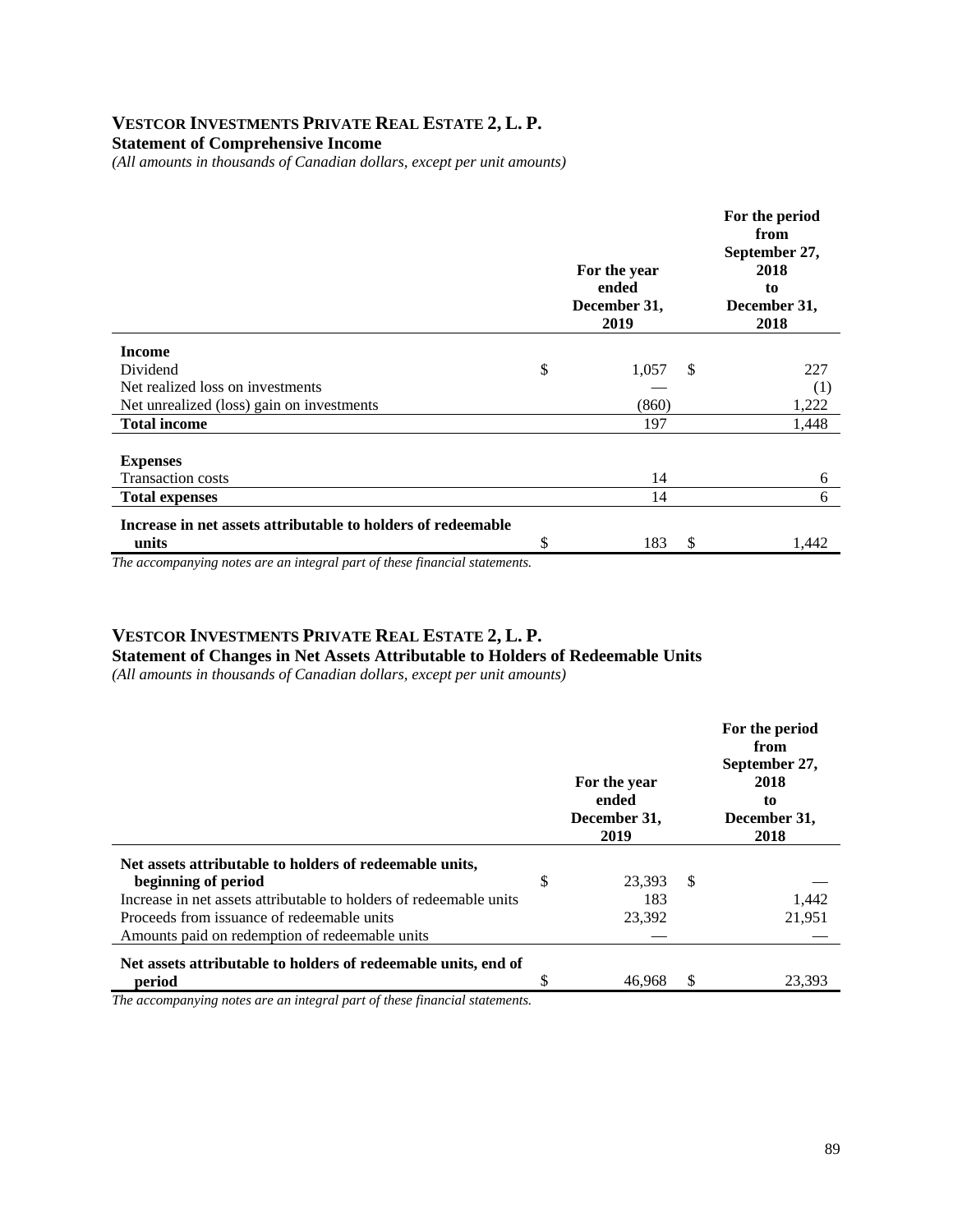## **VESTCOR INVESTMENTS PRIVATE REAL ESTATE 2, L. P. Statement of Cash Flows**

*(All amounts in thousands of Canadian dollars, except per unit amounts)* 

|                                                                                        | For the year<br>ended<br>December 31,<br>2019 |     | For the period<br>from<br>September 27, 2018<br>to<br>December 31, 2018 |
|----------------------------------------------------------------------------------------|-----------------------------------------------|-----|-------------------------------------------------------------------------|
| Cash flows from (used in) operating activities                                         |                                               |     |                                                                         |
| Increase in net assets attributable to holders of redeemable units<br>Adjustments for: | \$<br>183                                     | \$. | 1,442                                                                   |
| Foreign currency translation adjustment                                                |                                               |     | (1)                                                                     |
| Net realized loss on sale of investments                                               |                                               |     |                                                                         |
| Net unrealized loss (gain) on investments                                              | 860                                           |     | (1,222)                                                                 |
| Purchases of investments                                                               | (71, 218)                                     |     | (66,072)                                                                |
| Proceeds from sale and maturity of investments                                         | 46,783                                        |     | 43,901                                                                  |
| Net cash used in operating activities                                                  | (23, 392)                                     |     | (21, 951)                                                               |
| Cash flows from (used in) financing activities                                         |                                               |     |                                                                         |
| Proceeds from issuance of redeemable units                                             | 23,392                                        |     | 21,951                                                                  |
| Net cash from financing activities                                                     | 23,392                                        |     | 21,951                                                                  |
| Net increase in cash                                                                   |                                               |     |                                                                         |
| Cash, beginning of period                                                              |                                               |     |                                                                         |
| Cash, end of period                                                                    | \$                                            | \$  |                                                                         |
| Supplemental information:                                                              |                                               |     |                                                                         |
| Dividends received                                                                     | \$<br>1,057                                   | \$  | 227                                                                     |
| The accompanying notes are an integral part of these financial statements.             |                                               |     |                                                                         |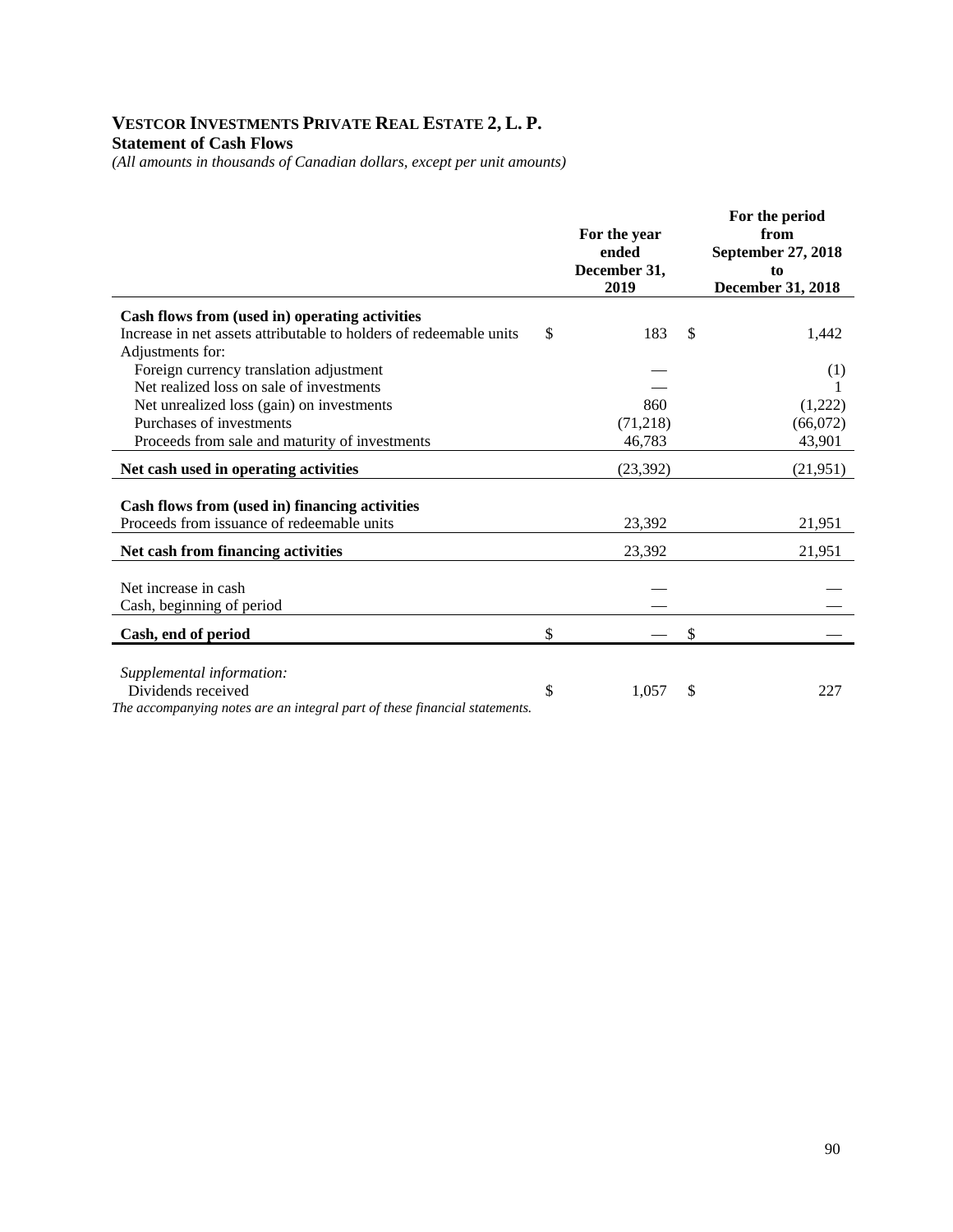## **VESTCOR REAL ESTATE FUND LIMITED PARTNERSHIP Statement of Financial Position**

*(All amounts in thousands of Canadian dollars, except per unit amounts)*  As at December 31

|                                                                 |   | 2019   |
|-----------------------------------------------------------------|---|--------|
| <b>Assets</b>                                                   |   |        |
| Investments                                                     | S | 10,174 |
| Total assets                                                    |   | 10,174 |
| Net assets attributable to holders of redeemable units          |   | 10,174 |
|                                                                 |   |        |
| Number of redeemable units outstanding (rounded) (note 7)       |   | 10,893 |
| Net assets attributable to holders of redeemable units per unit |   | 933.99 |

*Commitments (note 9)*

*The accompanying notes are an integral part of these financial statements.* 

Approved on behalf of the Vestcor Inc. Board as Trustee:

[signed] [signed] [signed] [signed] [signed] [signed] [signed] [signed] [signed] [signed] [signed] [Signed] [Signed] [Signed] [Signed] [Signed] [Signed] [Signed] [Signed] [Signed] [Signed] [Signed] [Signed] [Signed] [Signe Michael W. Walton<br>Board Chairperson

Audit Committee Chairperson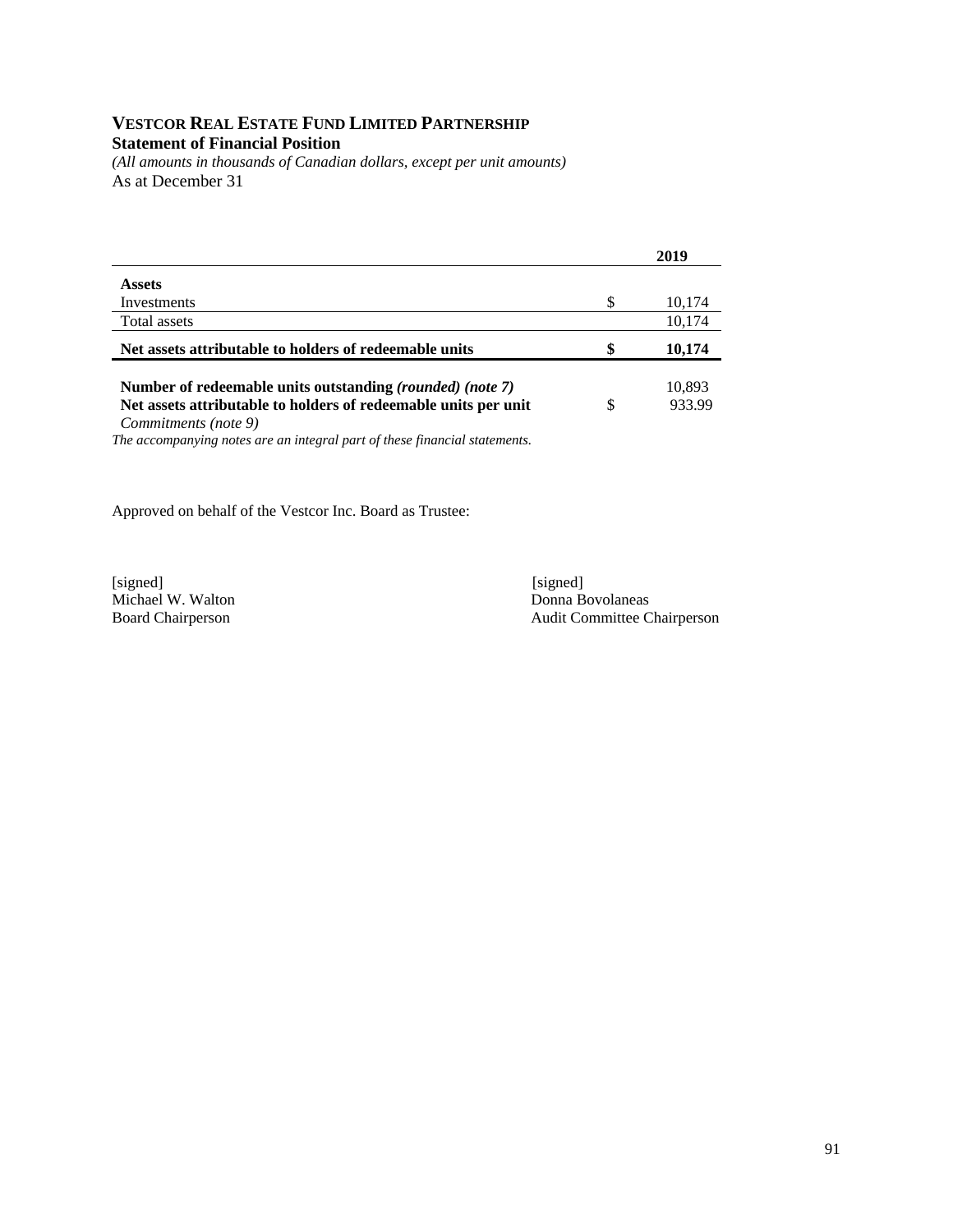### **VESTCOR REAL ESTATE FUND LIMITED PARTNERSHIP Statement of Comprehensive Income**

*(All amounts in thousands of Canadian dollars, except per unit amounts)* 

|    | For the period<br>from December<br>13, 2019 to<br>December 31,<br>2019 |
|----|------------------------------------------------------------------------|
|    |                                                                        |
| S  | (626)                                                                  |
|    | (626)                                                                  |
|    |                                                                        |
|    | 72                                                                     |
|    | 21                                                                     |
|    | 93                                                                     |
|    |                                                                        |
| \$ | (719`                                                                  |
|    |                                                                        |

*The accompanying notes are an integral part of these financial statements.*

#### **VESTCOR REAL ESTATE FUND LIMITED PARTNERSHIP**

**Statement of Changes in Net Assets Attributable to Holders of Redeemable Units**  *(All amounts in thousands of Canadian dollars, except per unit amounts)* 

|                                                                    |   | For the period<br>from December<br>13, 2019 to<br>December 31,<br>2019 |
|--------------------------------------------------------------------|---|------------------------------------------------------------------------|
| Net assets attributable to holders of redeemable units,            |   |                                                                        |
| beginning of period                                                | S |                                                                        |
| Decrease in net assets attributable to holders of redeemable units |   | (719)                                                                  |
| Proceeds from issuance of redeemable units                         |   | 10,893                                                                 |
| Net assets attributable to holders of redeemable units, end of     |   |                                                                        |
| period                                                             |   | 10,174                                                                 |
| $\sim$<br>$\cdots$ $\cdots$<br>$\sim$                              |   |                                                                        |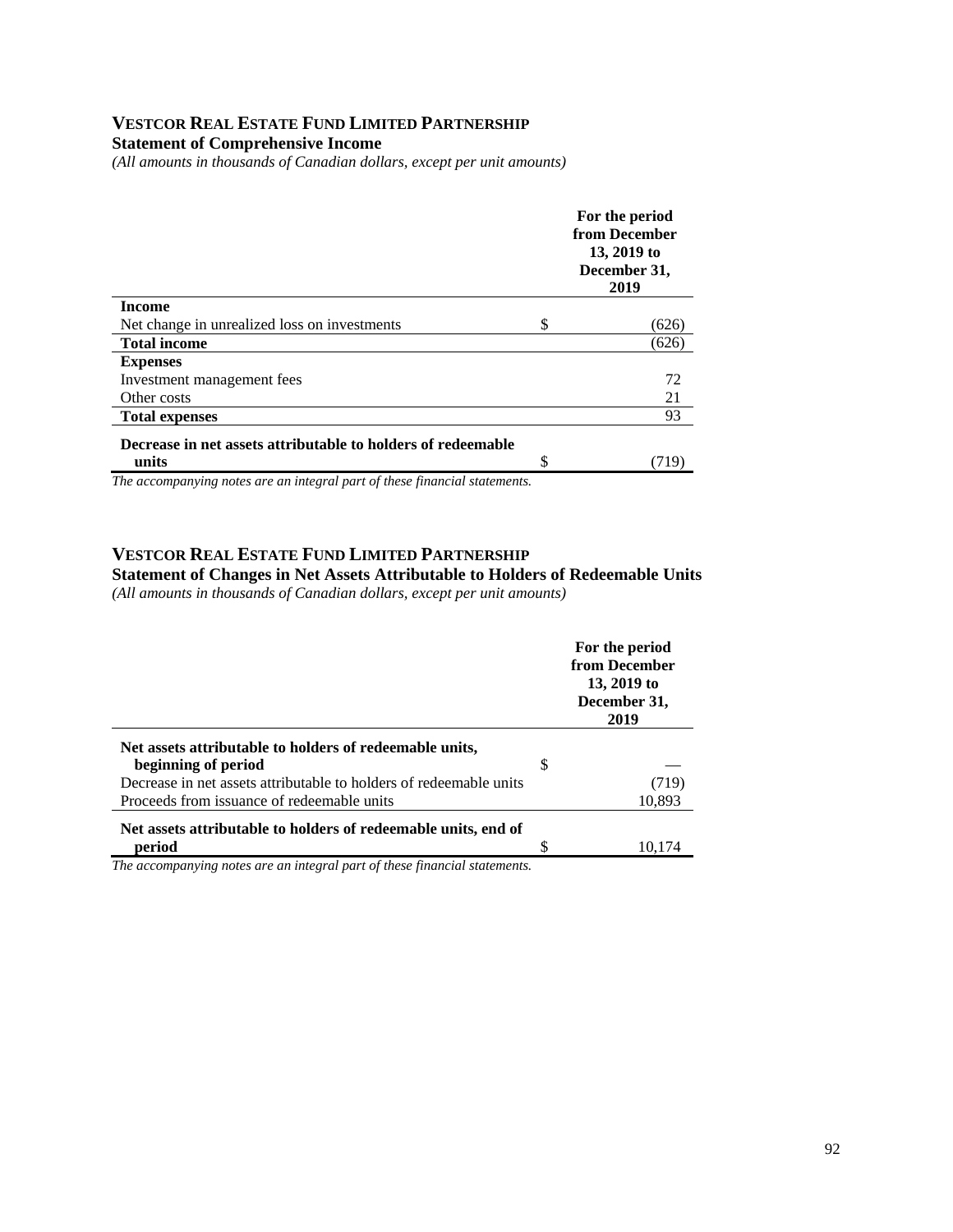## **VESTCOR REAL ESTATE FUND LIMITED PARTNERSHIP Statement of Cash Flows**

*(All amounts in thousands of Canadian dollars, except per unit amounts)* 

|                                                                    | For the period<br>from December<br>13, 2019 to<br>December 31,<br>2019 |
|--------------------------------------------------------------------|------------------------------------------------------------------------|
| Cash flows from (used in) operating activities                     |                                                                        |
| Decrease in net assets attributable to holders of redeemable units | \$<br>(719)                                                            |
| Adjustments for:                                                   |                                                                        |
| Net realized loss on sale of investments                           | 626                                                                    |
| Purchases of investments                                           | (10, 800)                                                              |
| Net cash used in operating activities                              | (10, 893)                                                              |
|                                                                    |                                                                        |
| Cash flows from (used in) financing activities                     |                                                                        |
| Proceeds from issuance of redeemable units                         | 10,893                                                                 |
| Net cash from financing activities                                 | 10,893                                                                 |
|                                                                    |                                                                        |
| Net increase in cash                                               |                                                                        |
| Cash, beginning of period                                          |                                                                        |
| Cash, end of period                                                | \$                                                                     |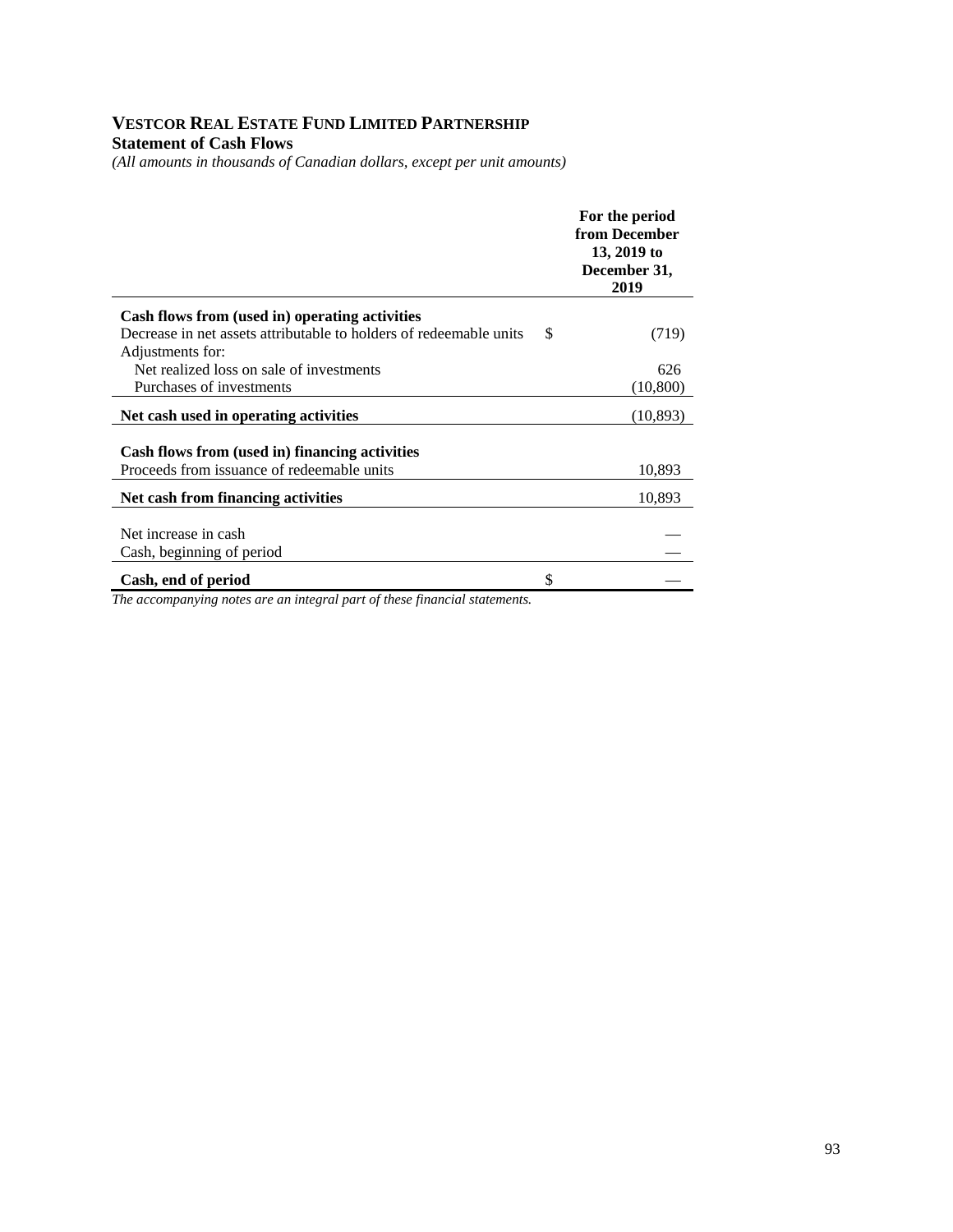# **NBIMC INTERNATIONAL REAL ESTATE (2017) FUND**

### **Statement of Financial Position**

*(All amounts in thousands of Canadian dollars, except per unit amounts)*  As at December 31

|                                                                                                                                               | 2019           |    | 2018     |
|-----------------------------------------------------------------------------------------------------------------------------------------------|----------------|----|----------|
| <b>Assets</b>                                                                                                                                 |                |    |          |
| Investments                                                                                                                                   | \$<br>191,886  | -S | 141,635  |
| Dividends receivable                                                                                                                          | 783            |    | 697      |
| Derivative assets <i>(note 5)</i>                                                                                                             |                |    | 11       |
| Margin at brokers (note 5)                                                                                                                    | 235            |    |          |
| Total assets                                                                                                                                  | 192,904        |    | 142,343  |
| <b>Liabilities</b>                                                                                                                            |                |    |          |
| Indebtedness                                                                                                                                  |                |    | 8        |
| Payable for investment purchases                                                                                                              |                |    | 236      |
| Margin at brokers (note 5)                                                                                                                    |                |    | 55       |
| Liabilities (excluding net assets attributable to holders of                                                                                  |                |    |          |
| redeemable units)                                                                                                                             |                |    | 299      |
| Net assets attributable to holders of redeemable units                                                                                        | \$<br>192,904  | \$ | 142,044  |
|                                                                                                                                               |                |    |          |
| Number of redeemable units outstanding (rounded) (note 7)                                                                                     | 19,653         |    | 17,808   |
| Net assets attributable to holders of redeemable units per unit<br>The accompanying notes are an integral part of these financial statements. | \$<br>9,815.67 | -S | 7,976.25 |

Approved on behalf of the Vestcor Inc. Board as Trustee:

[signed] [signed]

Michael W. Walton Donna Bovolaneas<br>Board Chairperson Audit Committee C Audit Committee Chairperson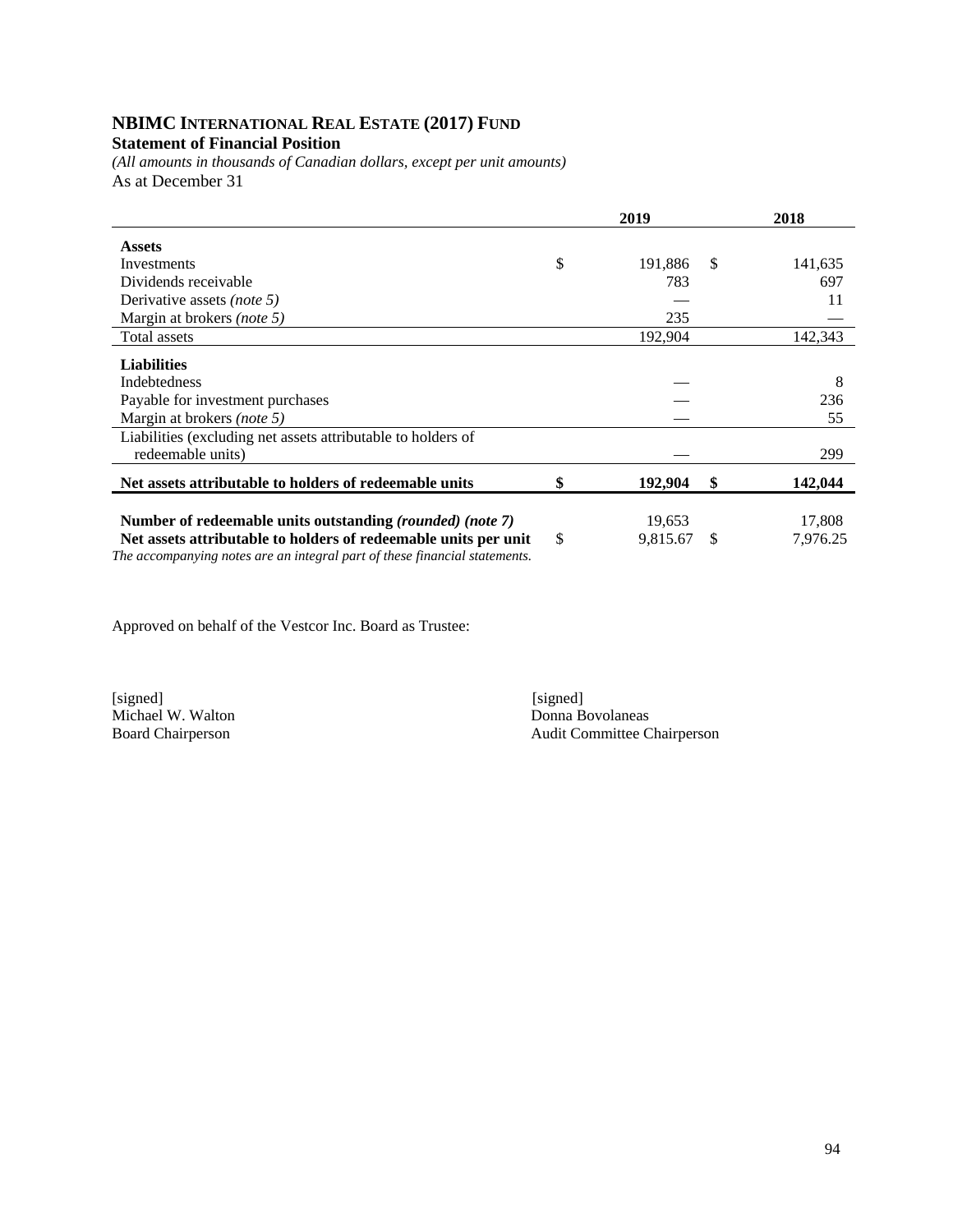## **NBIMC INTERNATIONAL REAL ESTATE (2017) FUND**

#### **Statement of Comprehensive Income**

*(All amounts in thousands of Canadian dollars, except per unit amounts)*  For the year ended December 31

|                                                                                                       | 2019 |        |    | 2018     |
|-------------------------------------------------------------------------------------------------------|------|--------|----|----------|
| <b>Income</b>                                                                                         |      |        |    |          |
| Dividend                                                                                              | \$   | 6,033  | S. | 8,063    |
| Securities lending                                                                                    |      | 66     |    | 67       |
| Derivative                                                                                            |      | 215    |    | (72)     |
| Net realized gain on investments                                                                      |      | 27,144 |    | 7,123    |
| Net change in unrealized gain (loss) on investments                                                   |      | 1,174  |    | (7, 448) |
| <b>Total income</b>                                                                                   |      | 34,632 |    | 7,733    |
|                                                                                                       |      |        |    |          |
| <b>Expenses</b>                                                                                       |      |        |    |          |
| <b>Transaction costs</b>                                                                              |      | 217    |    | 92       |
| <b>Total expenses</b>                                                                                 |      | 217    |    | 92       |
| Increase in net assets attributable to holders of redeemable                                          |      |        |    |          |
| units<br>$\sim$<br>$\cdot$ $\cdot$ $\cdot$ $\cdot$ $\cdot$ $\cdot$ $\cdot$ $\cdot$<br>$\cdot$ $\cdot$ | \$   | 34,415 | \$ | 7,641    |

*The accompanying notes are an integral part of these financial statements.*

#### **NBIMC INTERNATIONAL REAL ESTATE (2017) FUND**

#### **Statement of Changes in Net Assets Attributable to Holders of Redeemable Units**

*(All amounts in thousands of Canadian dollars, except per unit amounts)*  For the year ended December 31

|                                                                    |   | 2019     |     | 2018      |
|--------------------------------------------------------------------|---|----------|-----|-----------|
| Net assets attributable to holders of redeemable units,            |   |          |     |           |
| beginning of year                                                  | S | 142,044  | - S | 115,714   |
| Increase in net assets attributable to holders of redeemable units |   | 34,415   |     | 7.641     |
| Proceeds from issuance of redeemable units                         |   | 101,646  |     | 98.948    |
| Amounts paid on redemption of redeemable units                     |   | (85,201) |     | (80, 259) |
| Net assets attributable to holders of redeemable units, end of     |   |          |     |           |
| vear                                                               |   | 192,904  | -S  | 142,044   |
|                                                                    |   |          |     |           |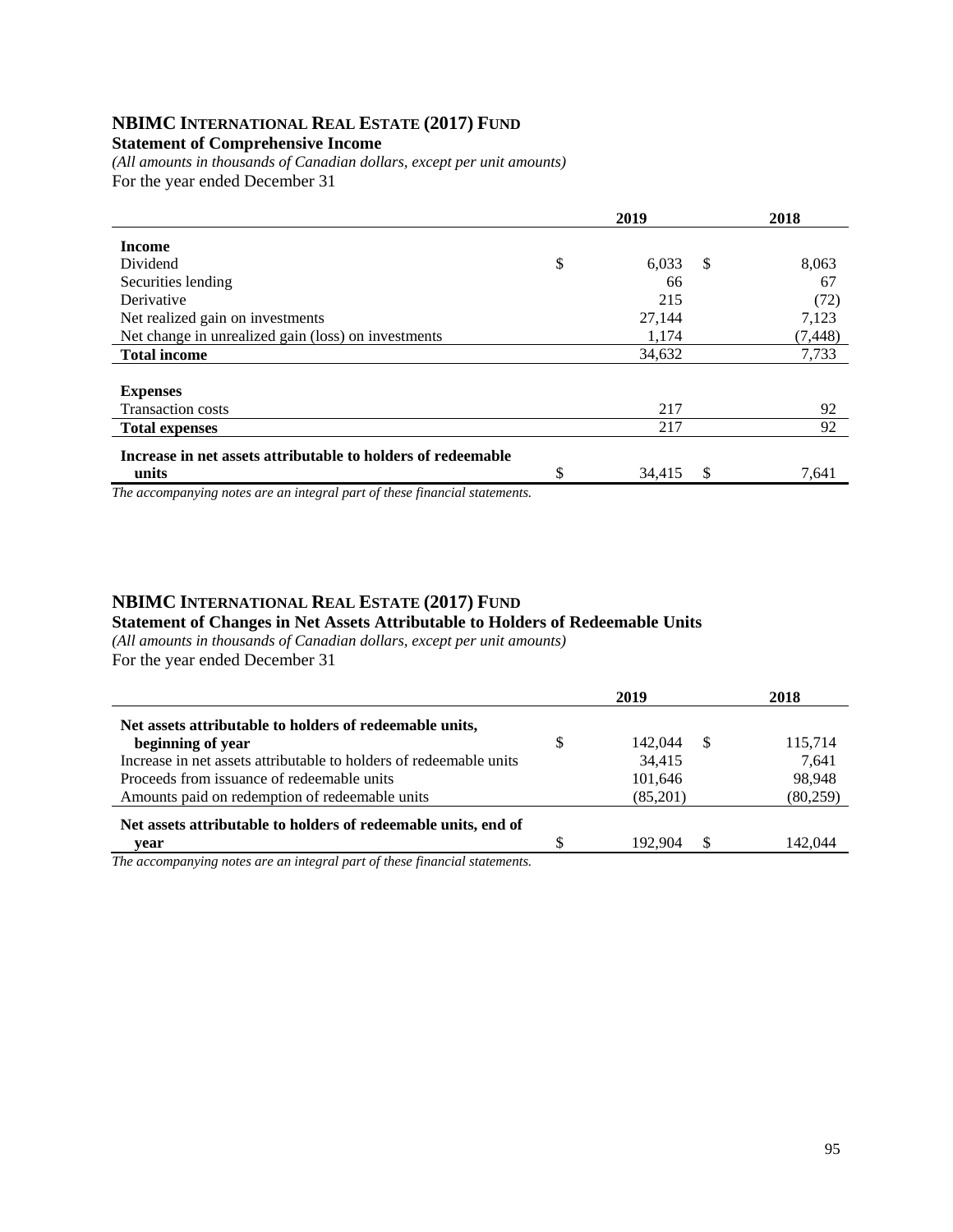## **NBIMC INTERNATIONAL REAL ESTATE (2017) FUND Statement of Cash Flows**

*(All amounts in thousands of Canadian dollars, except per unit amounts)*  For the year ended December 31

|                                                                            | 2019         |               | 2018      |
|----------------------------------------------------------------------------|--------------|---------------|-----------|
| Cash flows from (used in) operating activities                             |              |               |           |
| Increase in net assets attributable to holders of redeemable units         | \$<br>34,415 | $\mathcal{S}$ | 7,641     |
| Adjustments for:                                                           |              |               |           |
| Foreign currency translation adjustment                                    | (49)         |               | 102       |
| Net realized gain on sale of investments                                   | (27, 144)    |               | (7, 123)  |
| Net change in unrealized (gain) loss on investments                        | (1,174)      |               | 7,448     |
| Purchases of investments                                                   | (853,058)    |               | (841,083) |
| Proceeds from sale and maturity of investments                             | 831,174      |               | 822,028   |
| Dividends receivable                                                       | (86)         |               | (190)     |
| Margin at brokers                                                          | (290)        |               | 158       |
| Derivative liabilities                                                     | 11           |               | (21)      |
| Payable for investment purchases                                           | (236)        |               | (7,657)   |
| Net cash used in operating activities                                      | (16, 437)    |               | (18,697)  |
|                                                                            |              |               |           |
| Cash flows from (used in) financing activities                             |              |               |           |
| Proceeds from issuance of redeemable units                                 | 101,646      |               | 98,948    |
| Amounts paid on redemption of redeemable units                             | (85,201)     |               | (80,259)  |
| Net cash from financing activities                                         | 16,445       |               | 18,689    |
| Net increase (decrease) in cash                                            | 8            |               | (8)       |
| Indebtedness, beginning of year                                            | (8)          |               |           |
|                                                                            |              |               |           |
| Cash (indebtedness), end of year                                           | \$           | \$            | (8)       |
| Supplemental information:                                                  |              |               |           |
| Dividends received                                                         | \$<br>5,947  | \$            | 7,873     |
| The accompanying notes are an integral part of these financial statements. |              |               |           |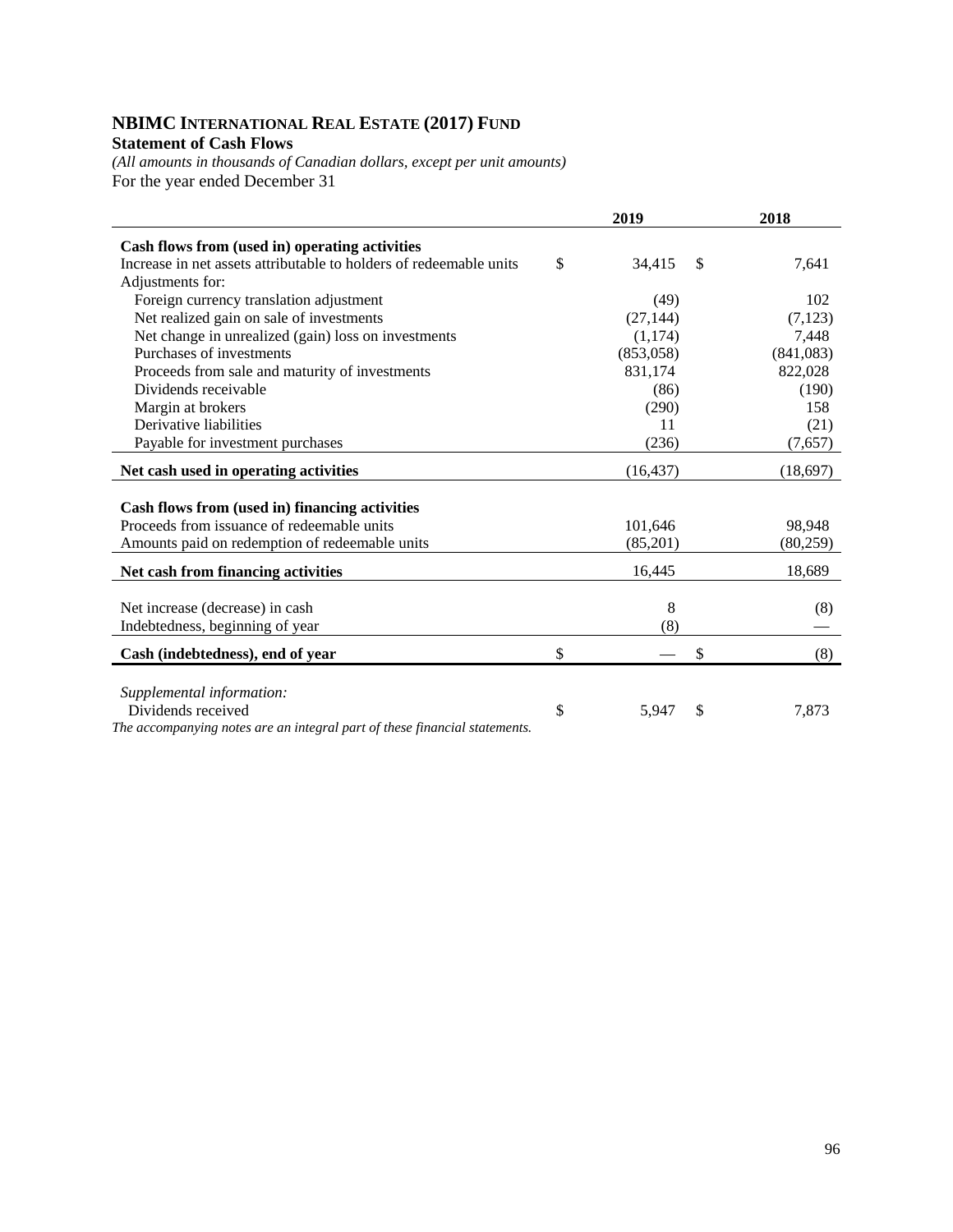## **NBIMC INTERNATIONAL REAL ESTATE FUND – CLASS N Statement of Financial Position**

*(All amounts in thousands of Canadian dollars, except per unit amounts)*  As at December 31

|                                                                            | 2019           |               | 2018     |
|----------------------------------------------------------------------------|----------------|---------------|----------|
| <b>Assets</b>                                                              |                |               |          |
| Investments                                                                | \$<br>17.604   | <sup>\$</sup> | 22,041   |
| Dividends receivable                                                       | 76             |               | 106      |
| Margin at brokers <i>(note 5)</i>                                          | 28             |               |          |
| Total assets                                                               | 17,708         |               | 22,147   |
| <b>Liabilities</b>                                                         |                |               |          |
| <b>Indebtedness</b>                                                        |                |               |          |
| Margin at brokers (note 5)                                                 |                |               | 8        |
| Liabilities (excluding net assets attributable to holders of               |                |               |          |
| redeemable units)                                                          |                |               | 9        |
| Net assets attributable to holders of redeemable units                     | 17,708         | \$            | 22,138   |
|                                                                            |                |               |          |
| Number of redeemable units outstanding (rounded) (note 7)                  | 1,832          |               | 2,814    |
| Net assets attributable to holders of redeemable units per unit            | \$<br>9,665.73 | <sup>\$</sup> | 7,867.94 |
| The accompanying notes are an integral part of these financial statements. |                |               |          |

Approved on behalf of the Vestcor Inc. Board as Trustee:

[signed] [signed] [signed] [signed] [signed] [signed] [signed] [signed] [signed] [signed] [Signed] [Signed] [Signed] [Signed] [Signed] [Signed] [Signed] [Signed] [Signed] [Signed] [Signed] [Signed] [Signed] [Signed] [Signe Michael W. Walton<br>Board Chairperson

Audit Committee Chairperson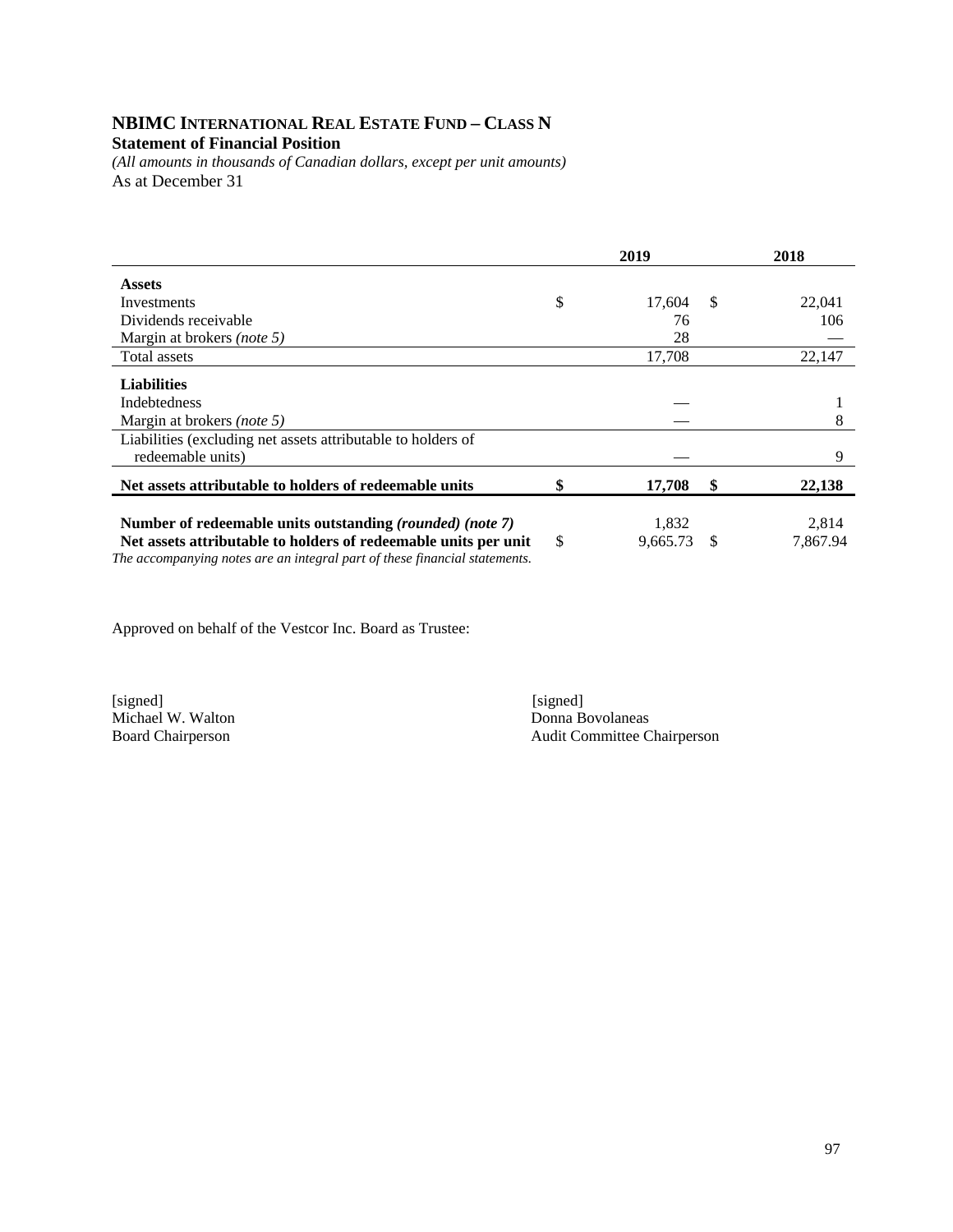## **NBIMC INTERNATIONAL REAL ESTATE FUND – CLASS N**

**Statement of Comprehensive Income** 

*(All amounts in thousands of Canadian dollars, except per unit amounts)*  For the year ended December 31

|                                                              |    | 2018        |          |
|--------------------------------------------------------------|----|-------------|----------|
| <b>Income</b>                                                |    |             |          |
| Dividend                                                     | \$ | \$<br>792   | 1,298    |
| Securities lending                                           |    | 8           | 10       |
| Derivative                                                   |    | 53          | (13)     |
| Other                                                        |    | 3           |          |
| Net realized gain on investments                             |    | 4,791       | 937      |
| Net change in unrealized loss on investments                 |    | (723)       | (1, 183) |
| <b>Total income</b>                                          |    | 4,924       | 1,049    |
|                                                              |    |             |          |
| <b>Expenses</b>                                              |    |             |          |
| <b>Transaction costs</b>                                     |    | 25          | 10       |
| Other                                                        |    |             | 3        |
| <b>Total expenses</b>                                        |    | 25          | 13       |
| Increase in net assets attributable to holders of redeemable |    |             |          |
| units                                                        | \$ | 4,899<br>\$ | 1,036    |

*The accompanying notes are an integral part of these financial statements.*

### **NBIMC INTERNATIONAL REAL ESTATE FUND – CLASS N Statement of Changes in Net Assets Attributable to Holders of Redeemable Units**

*(All amounts in thousands of Canadian dollars, except per unit amounts)*  For the year ended December 31

|                                                                    | 2019               | 2018    |
|--------------------------------------------------------------------|--------------------|---------|
| Net assets attributable to holders of redeemable units,            |                    |         |
| beginning of year                                                  | \$<br>22.138<br>-S | 25,230  |
| Increase in net assets attributable to holders of redeemable units | 4.899              | 1,036   |
| <b>Distributions</b>                                               | (3,703)            | (2,326) |
| Proceeds from issuance of redeemable units                         | 8,963              | 2,565   |
| Amounts paid on redemption of redeemable units                     | (14, 589)          | (4,367) |
| Net assets attributable to holders of redeemable units, end of     |                    |         |
| vear                                                               | -S<br>17.708       | 22.138  |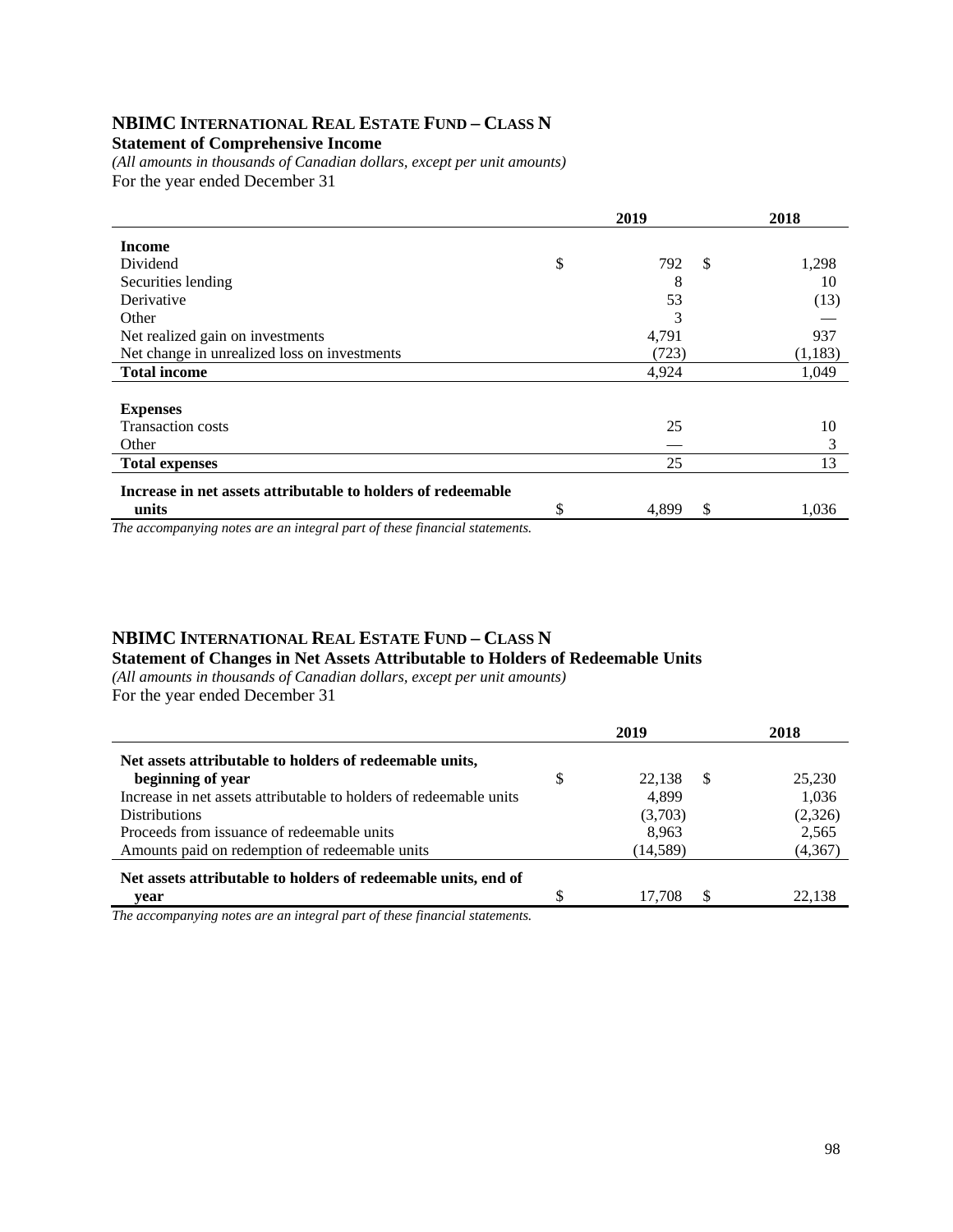## **NBIMC INTERNATIONAL REAL ESTATE FUND – CLASS N Statement of Cash Flows**

*(All amounts in thousands of Canadian dollars, except per unit amounts)*  For the year ended December 31

|                                                                           | 2019          | 2018          |
|---------------------------------------------------------------------------|---------------|---------------|
| Cash flows from (used in) operating activities                            |               |               |
| Increase in net assets attributable to holders of redeemable units        | \$<br>4,899   | \$<br>1,036   |
| Adjustments for:                                                          |               |               |
| Foreign currency translation adjustment                                   | (11)          | (4)           |
| Net realized gain on sale of investments                                  | (4,791)       | (937)         |
| Net change in unrealized loss on investments                              | 723           | 1,183         |
| Purchases of investments                                                  | (79,003)      | (49,508)      |
| Proceeds from sale and maturity of investments                            | 87,519        | 52,329        |
| Dividends receivable                                                      | 30            | 11            |
| Margin at brokers                                                         | (36)          | 13            |
| Net cash from operating activities                                        | 9,330         | 4,123         |
|                                                                           |               |               |
| Cash flows from (used in) financing activities                            |               |               |
| Proceeds from issuance of redeemable units                                | 5,260         | 239           |
| Amounts paid on redemption of redeemable units                            | (14, 589)     | (4, 367)      |
| Net cash used in financing activities                                     | (9,329)       | (4,128)       |
|                                                                           |               |               |
| Net increase (decrease) in cash                                           | 1             | (5)           |
| (Indebtedness) cash, beginning of year                                    | (1)           | 4             |
| Cash (indebtedness), end of year                                          | \$            | \$<br>(1)     |
|                                                                           |               |               |
| Supplemental information:                                                 |               |               |
| Dividends received                                                        | \$<br>822     | \$<br>1,309   |
| Non-cash transactions:                                                    |               |               |
| Distributions                                                             | \$<br>(3,703) | \$<br>(2,326) |
| Proceeds from issuance of redeemable units                                | \$<br>3,703   | \$<br>2,326   |
| The accompanying notes are an integral part of these financial statements |               |               |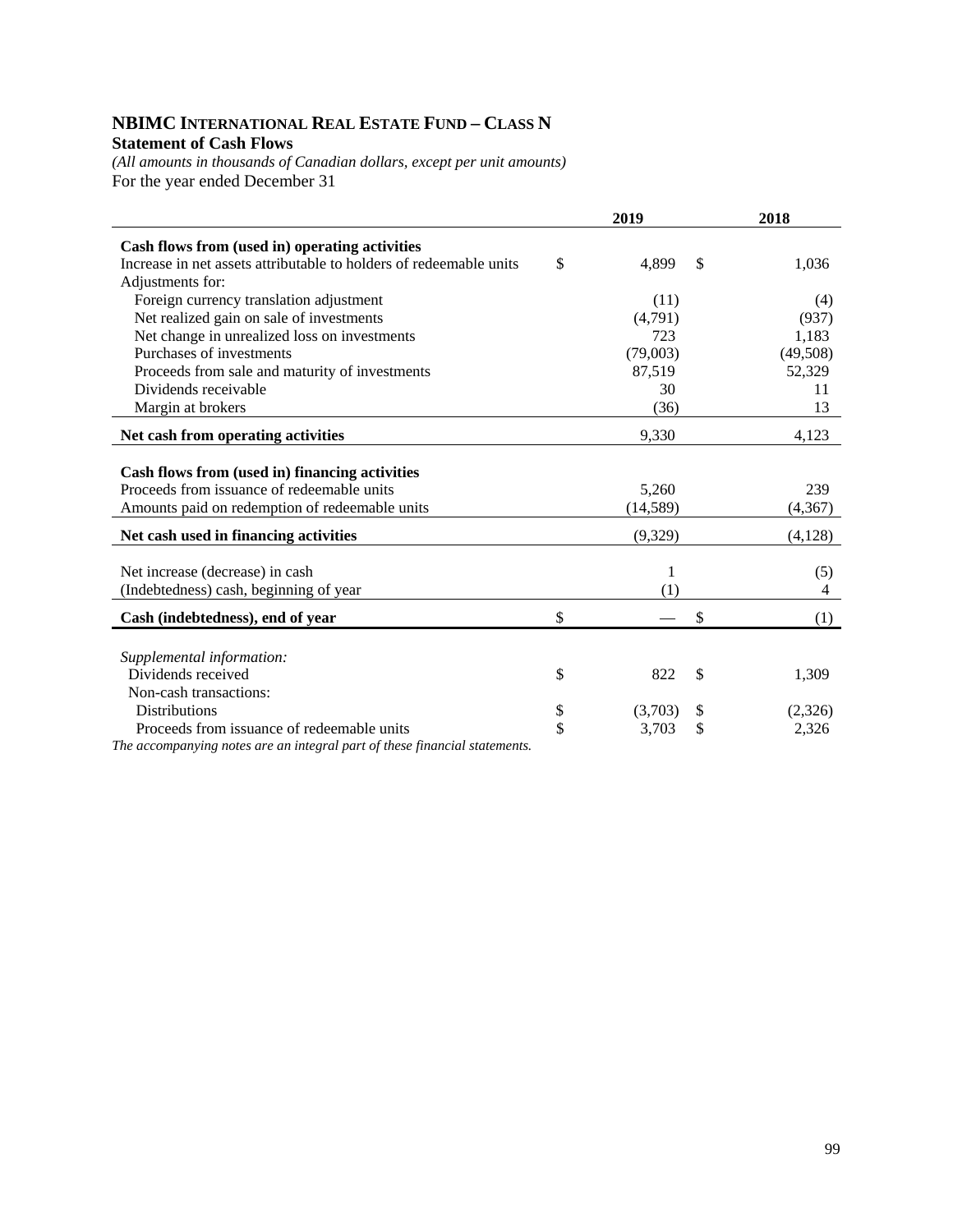## **NBIMC PUBLIC INFRASTRUCTURE (2017) FUND**

## **Statement of Financial Position**

*(All amounts in thousands of Canadian dollars, except per unit amounts)*  As at December 31

|                                                                                                                                               | 2019         |          |               | 2018     |
|-----------------------------------------------------------------------------------------------------------------------------------------------|--------------|----------|---------------|----------|
| <b>Assets</b>                                                                                                                                 |              |          |               |          |
| Investments                                                                                                                                   | \$           | 370,908  | <sup>\$</sup> | 438,767  |
| Cash                                                                                                                                          |              | 1,602    |               | 491      |
| Dividends receivable                                                                                                                          |              | 395      |               | 747      |
| Tax recoverable                                                                                                                               |              | 58       |               | 199      |
| Derivative assets (note 5)                                                                                                                    |              |          |               | 35       |
| Margin at brokers (note 5)                                                                                                                    |              | 188      |               | 156      |
| Total assets                                                                                                                                  |              | 373,151  |               | 440.395  |
| <b>Liabilities</b>                                                                                                                            |              |          |               |          |
| Derivative liabilities <i>(note 5)</i>                                                                                                        |              | 133      |               |          |
| Liabilities (excluding net assets attributable to holders of                                                                                  |              |          |               |          |
| redeemable units)                                                                                                                             |              | 133      |               |          |
| Net assets attributable to holders of redeemable units                                                                                        | \$           | 373,018  | \$            | 440,395  |
|                                                                                                                                               |              |          |               |          |
| Number of redeemable units outstanding (rounded) (note 7)                                                                                     |              | 305,231  |               | 406,821  |
| Net assets attributable to holders of redeemable units per unit<br>The accompanying notes are an integral part of these financial statements. | $\mathbb{S}$ | 1,222.08 | \$.           | 1,082.51 |

Approved on behalf of the Vestcor Inc. Board as Trustee:

[signed] [signed] [signed] [signed] [signed] [signed] [signed] [signed] [signed] [signed] [signed] [Signed] [Signed] [Signed] [Signed] [Signed] [Signed] [Signed] [Signed] [Signed] [Signed] [Signed] [Signed] [Signed] [Signe Michael W. Walton

Board Chairperson Audit Committee Chairperson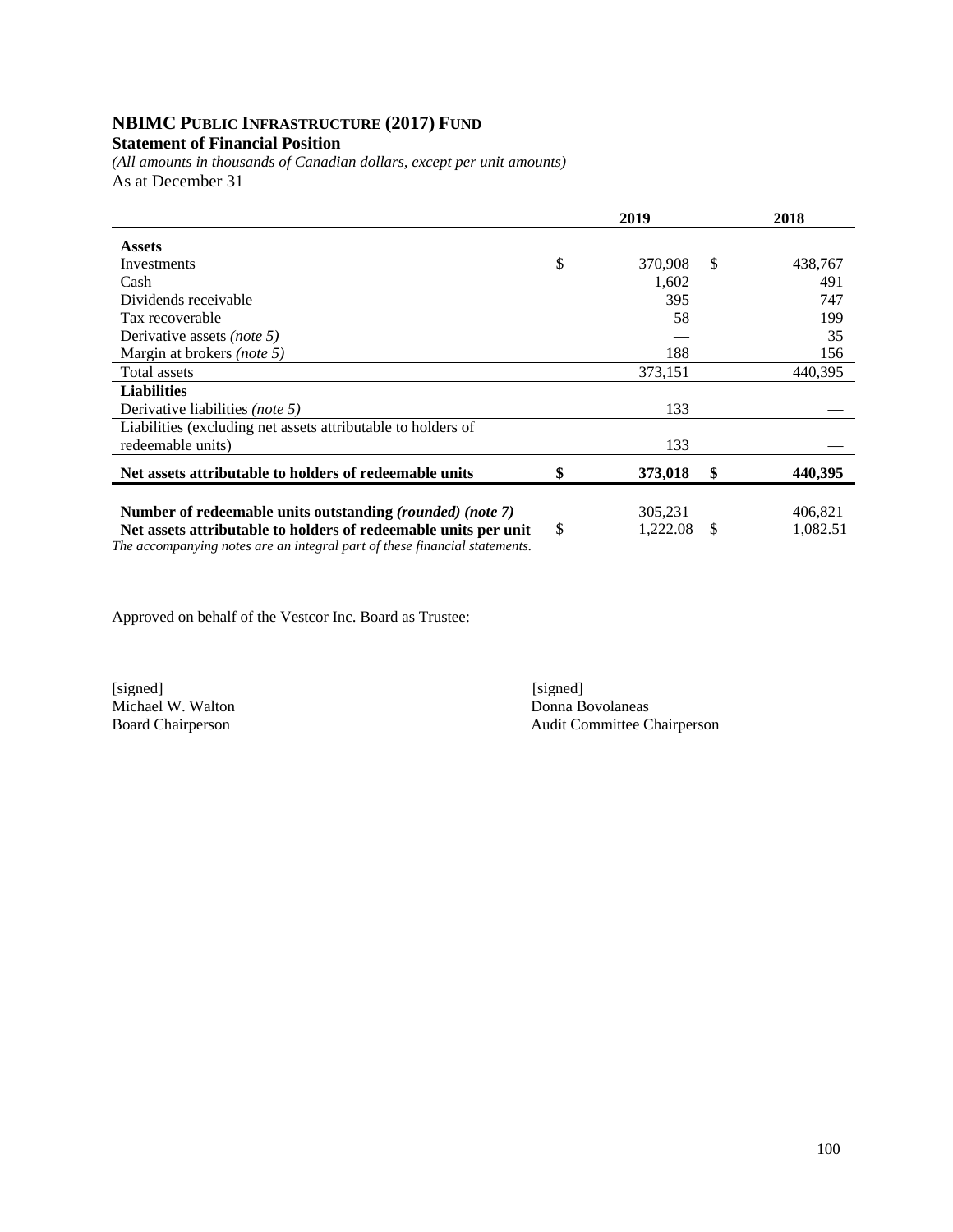## **NBIMC PUBLIC INFRASTRUCTURE (2017) FUND**

#### **Statement of Comprehensive Income**

*(All amounts in thousands of Canadian dollars, except per unit amounts)*  For the year ended December 31

|                                                              | 2019 |        |               | 2018     |
|--------------------------------------------------------------|------|--------|---------------|----------|
| <b>Income</b>                                                |      |        |               |          |
| Dividend                                                     | \$   | 8,685  | <sup>\$</sup> | 9,317    |
| Securities lending                                           |      | 162    |               | 138      |
| Derivative                                                   |      | 1,598  |               | (95)     |
| Other                                                        |      | 139    |               |          |
| Net realized gain on investments                             |      | 14,288 |               | 3,660    |
| Net change in unrealized gain (loss) on investments          |      | 30,356 |               | (9, 945) |
| <b>Total income</b>                                          |      | 55,228 |               | 3,075    |
|                                                              |      |        |               |          |
| <b>Expenses</b>                                              |      |        |               |          |
| Investment management fees                                   |      | 36     |               |          |
| <b>Transaction costs</b>                                     |      | 372    |               | 433      |
| Other                                                        |      | 100    |               | 224      |
| <b>Total expenses</b>                                        |      | 508    |               | 657      |
| Increase in net assets attributable to holders of redeemable |      |        |               |          |
| units<br>$\sim$ $\sim$<br>$\sim$                             | \$   | 54,720 | \$            | 2,418    |

*The accompanying notes are an integral part of these financial statements.*

## **NBIMC PUBLIC INFRASTRUCTURE (2017) FUND**

## **Statement of Changes in Net Assets Attributable to Holders of Redeemable Units**

*(All amounts in thousands of Canadian dollars, except per unit amounts)*  For the year ended December 31

|                                                                    |   | 2019       |    | 2018       |
|--------------------------------------------------------------------|---|------------|----|------------|
| Net assets attributable to holders of redeemable units,            |   |            |    |            |
| beginning of year                                                  | S | 440.395    | -S | 337,202    |
| Increase in net assets attributable to holders of redeemable units |   | 54,720     |    | 2.418      |
| Proceeds from issuance of redeemable units                         |   | 23,538     |    | 224,721    |
| Amounts paid on redemption of redeemable units                     |   | (145, 635) |    | (123, 946) |
| Net assets attributable to holders of redeemable units, end of     |   |            |    |            |
| vear                                                               |   | 373,018    | £. | 440.395    |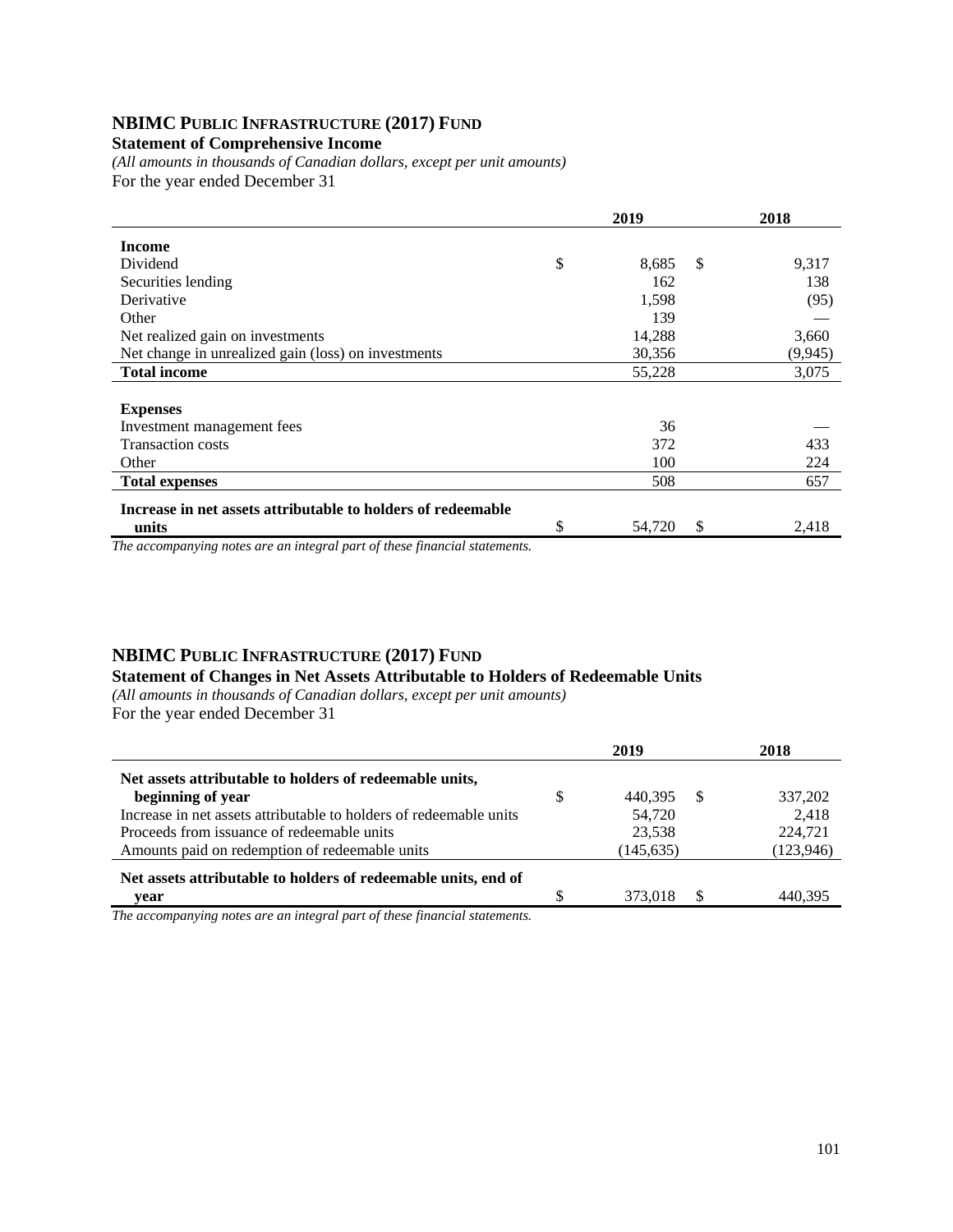# **NBIMC PUBLIC INFRASTRUCTURE (2017) FUND**

## **Statement of Cash Flows**

*(All amounts in thousands of Canadian dollars, except per unit amounts)*  For the year ended December 31

|                                                                            | 2019                                     | 2018       |
|----------------------------------------------------------------------------|------------------------------------------|------------|
| Cash flows from (used in) operating activities                             |                                          |            |
| Increase in net assets attributable to holders of redeemable units         | \$<br>54,720<br>\$                       | 2,418      |
| Adjustments for:                                                           |                                          |            |
| Foreign currency translation adjustment                                    | (560)                                    | 531        |
| Net realized gain on sale of investments                                   | (14,288)                                 | (3,660)    |
| Net change in unrealized (gain) loss on investments                        | (30, 356)                                | 9,945      |
| Purchases of investments                                                   | (660, 716)                               | (432, 428) |
| Proceeds from sale and maturity of investments                             | 773,779                                  | 319,600    |
| Dividends receivable                                                       | 352                                      | (233)      |
| Tax recoverable                                                            | 141                                      | (157)      |
| Derivative assets / liabilities                                            | 168                                      | (35)       |
| Margin at brokers                                                          | (32)                                     | 91         |
| Net cash from (used in) operating activities                               | 123,208                                  | (103, 928) |
|                                                                            |                                          |            |
| Cash flows from (used in) financing activities                             |                                          |            |
| Proceeds from issuance of redeemable units                                 | 23,538                                   | 224,721    |
| Amounts paid on redemption of redeemable units                             | (145, 635)                               | (123, 946) |
| Net cash (used in) from financing activities                               | (122,097)                                | 100,775    |
|                                                                            |                                          |            |
| Net increase (decrease) in cash                                            | 1,111                                    | (3,153)    |
| Cash, beginning of year                                                    | 491                                      | 3,644      |
| Cash, end of year                                                          | \$<br>$\boldsymbol{\mathsf{S}}$<br>1,602 | 491        |
|                                                                            |                                          |            |
| Supplemental information:                                                  |                                          |            |
| Dividends received                                                         | \$<br>$\mathcal{S}$<br>9,037             | 9,084      |
| The accompanying notes are an integral part of these financial statements. |                                          |            |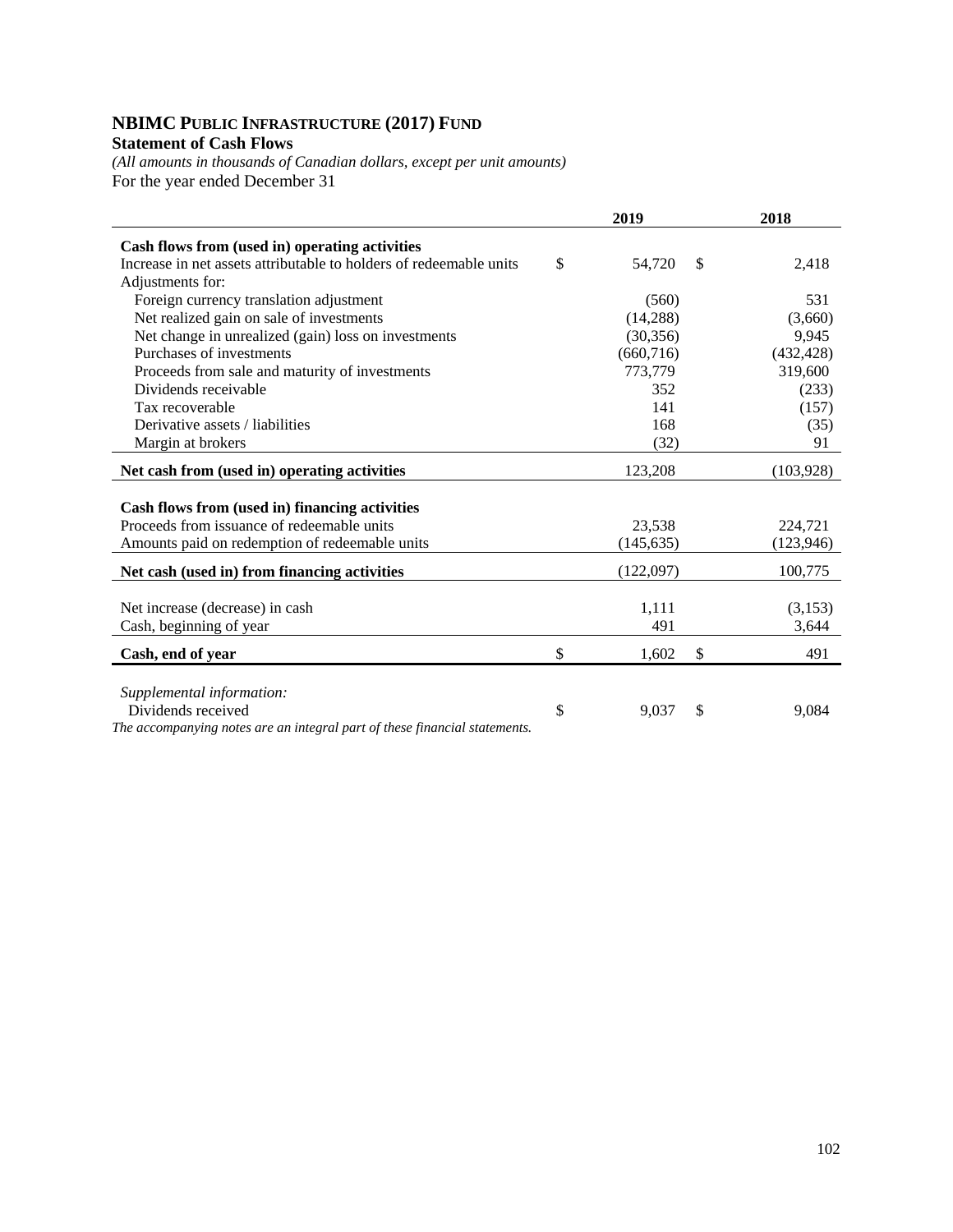### **NBIMC PUBLIC INFRASTRUCTURE FUND – CLASS N Statement of Financial Position**

*(All amounts in thousands of Canadian dollars, except per unit amounts)*  As at December 31

|                                                                                                                                               |    | 2019     |     | 2018     |
|-----------------------------------------------------------------------------------------------------------------------------------------------|----|----------|-----|----------|
| <b>Assets</b>                                                                                                                                 |    |          |     |          |
| Investments                                                                                                                                   | \$ | 19.451   | -\$ | 19,969   |
| Cash                                                                                                                                          |    | 389      |     | 88       |
| Dividends receivable                                                                                                                          |    | 47       |     | 39       |
| Tax recoverable                                                                                                                               |    |          |     |          |
| Total assets                                                                                                                                  |    | 19,887   |     | 20,101   |
| Net assets attributable to holders of redeemable units                                                                                        |    | 19,887   | S   | 20,101   |
| Number of redeemable units outstanding (rounded) (note 7)                                                                                     |    | 16,662   |     | 18,528   |
| Net assets attributable to holders of redeemable units per unit<br>The accompanying notes are an integral part of these financial statements. | S  | 1,193.55 |     | 1,084.91 |

Approved on behalf of the Vestcor Inc. Board as Trustee:

[signed] [signed] [signed] [signed] [signed] [signed] [signed] [signed] [signed] [signed] [Signed] [Signed] [Signed] [Signed] [Signed] [Signed] [Signed] [Signed] [Signed] [Signed] [Signed] [Signed] [Signed] [Signed] [Signe Michael W. Walton

Board Chairperson Audit Committee Chairperson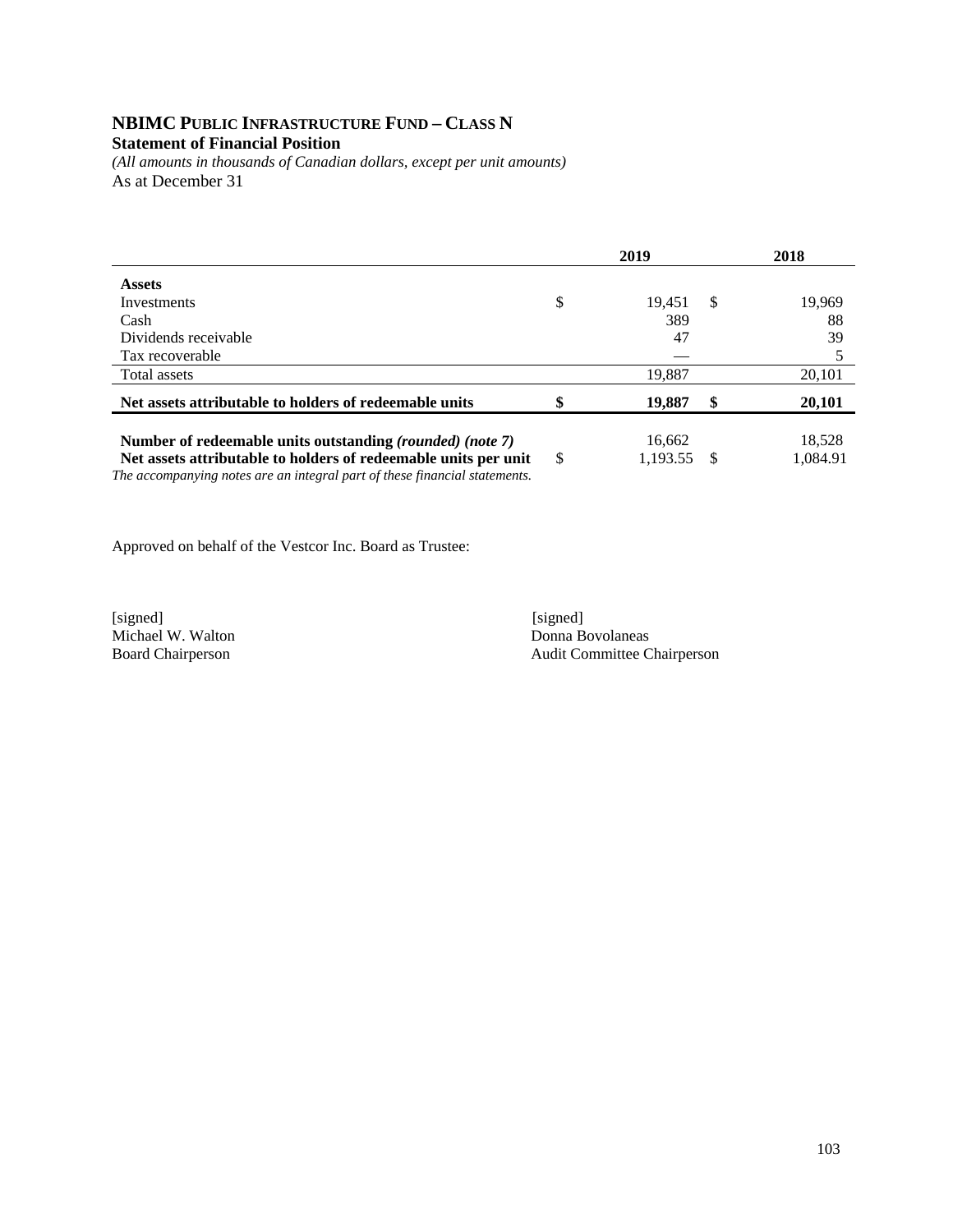# **NBIMC PUBLIC INFRASTRUCTURE FUND – CLASS N**

#### **Statement of Comprehensive Income**

*(All amounts in thousands of Canadian dollars, except per unit amounts)*  For the year ended December 31

|                                                              |    | 2018        |       |
|--------------------------------------------------------------|----|-------------|-------|
| <b>Income</b>                                                |    |             |       |
| Interest                                                     | \$ | \$<br>2     |       |
| Dividend                                                     |    | 397         | 519   |
| Securities lending                                           |    | 6           | 9     |
| Other                                                        |    | 4           |       |
| Net realized gain on investments                             |    | 1,117       | 123   |
| Net change in unrealized gain (loss) on investments          |    | 1,045       | (474) |
| <b>Total income</b>                                          |    | 2,571       | 177   |
|                                                              |    |             |       |
| <b>Expenses</b>                                              |    |             |       |
| Investment management fees                                   |    | 2           |       |
| <b>Transaction costs</b>                                     |    | 11          | 23    |
| Other                                                        |    | 98          | 44    |
| <b>Total expenses</b>                                        |    | 111         | 67    |
| Increase in net assets attributable to holders of redeemable |    |             |       |
| units                                                        | \$ | \$<br>2,460 | 110   |

*The accompanying notes are an integral part of these financial statements.*

#### **NBIMC PUBLIC INFRASTRUCTURE FUND – CLASS N Statement of Changes in Net Assets Attributable to Holders of Redeemable Units**

*(All amounts in thousands of Canadian dollars, except per unit amounts)*  For the year ended December 31

|                                                                    | 2019               | 2018    |
|--------------------------------------------------------------------|--------------------|---------|
| Net assets attributable to holders of redeemable units,            |                    |         |
| beginning of year                                                  | \$<br>20.101<br>-S | 24.131  |
| Increase in net assets attributable to holders of redeemable units | 2,460              | 110     |
| <b>Distributions</b>                                               | (1, 477)           | (638)   |
| Proceeds from issuance of redeemable units                         | 6,268              | 1,463   |
| Amounts paid on redemption of redeemable units                     | (7, 465)           | (4,965) |
| Net assets attributable to holders of redeemable units, end of     |                    |         |
| vear                                                               | S<br>19.887        | 20.101  |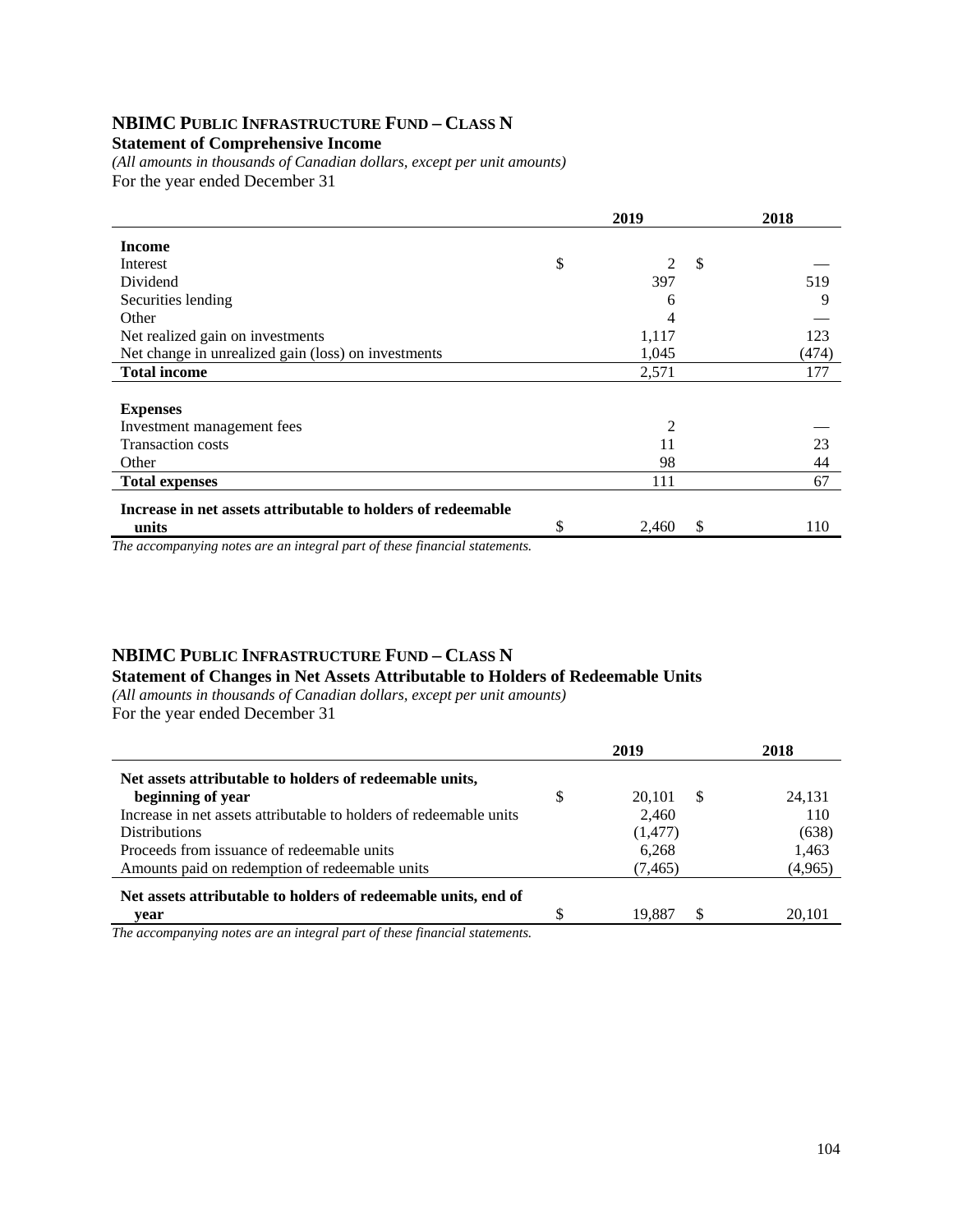## **NBIMC PUBLIC INFRASTRUCTURE FUND – CLASS N Statement of Cash Flows**

*(All amounts in thousands of Canadian dollars, except per unit amounts)*  For the year ended December 31

|                                                                           | 2019           |               | 2018    |
|---------------------------------------------------------------------------|----------------|---------------|---------|
| Cash flows from (used in) operating activities                            |                |               |         |
| Increase in net assets attributable to holders of redeemable units        | \$<br>2,460    | <sup>\$</sup> | 110     |
| Adjustments for:                                                          |                |               |         |
| Foreign currency translation adjustment                                   | 39             |               | 10      |
| Net realized gain on sale of investments                                  | (1,117)        |               | (123)   |
| Net change in unrealized (gain) loss on investments                       | (1,045)        |               | 474     |
| Purchases of investments                                                  | (76, 914)      |               | (7,979) |
| Proceeds from sale and maturity of investments                            | 79,555         |               | 11,042  |
| Dividends receivable                                                      | (8)            |               | (1)     |
| Tax recoverable                                                           | 5              |               | 3       |
| Net cash from operating activities                                        | 2,975          |               | 3,536   |
|                                                                           |                |               |         |
| Cash flows from (used in) financing activities                            |                |               |         |
| Proceeds from issuance of redeemable units                                | 4,791          |               | 825     |
| Amounts paid on redemption of redeemable units                            | (7, 465)       |               | (4,965) |
| Net cash used in financing activities                                     | (2,674)        |               | (4,140) |
|                                                                           |                |               |         |
| Net increase (decrease) in cash                                           | 301            |               | (604)   |
| Cash, beginning of year                                                   | 88             |               | 692     |
| Cash, end of year                                                         | \$<br>389      | \$            | 88      |
|                                                                           |                |               |         |
| Supplemental information:                                                 |                |               |         |
| Interest received                                                         | \$<br>2        | \$            |         |
| Dividends received                                                        | \$<br>389      | \$            | 518     |
| Non-cash transactions:                                                    |                |               |         |
| <b>Distributions</b>                                                      | \$<br>(1, 477) | \$            | (638)   |
| Proceeds from issuance of redeemable units                                | \$<br>1,477    | \$            | 638     |
| The accompanying notes are an integral part of these financial statements |                |               |         |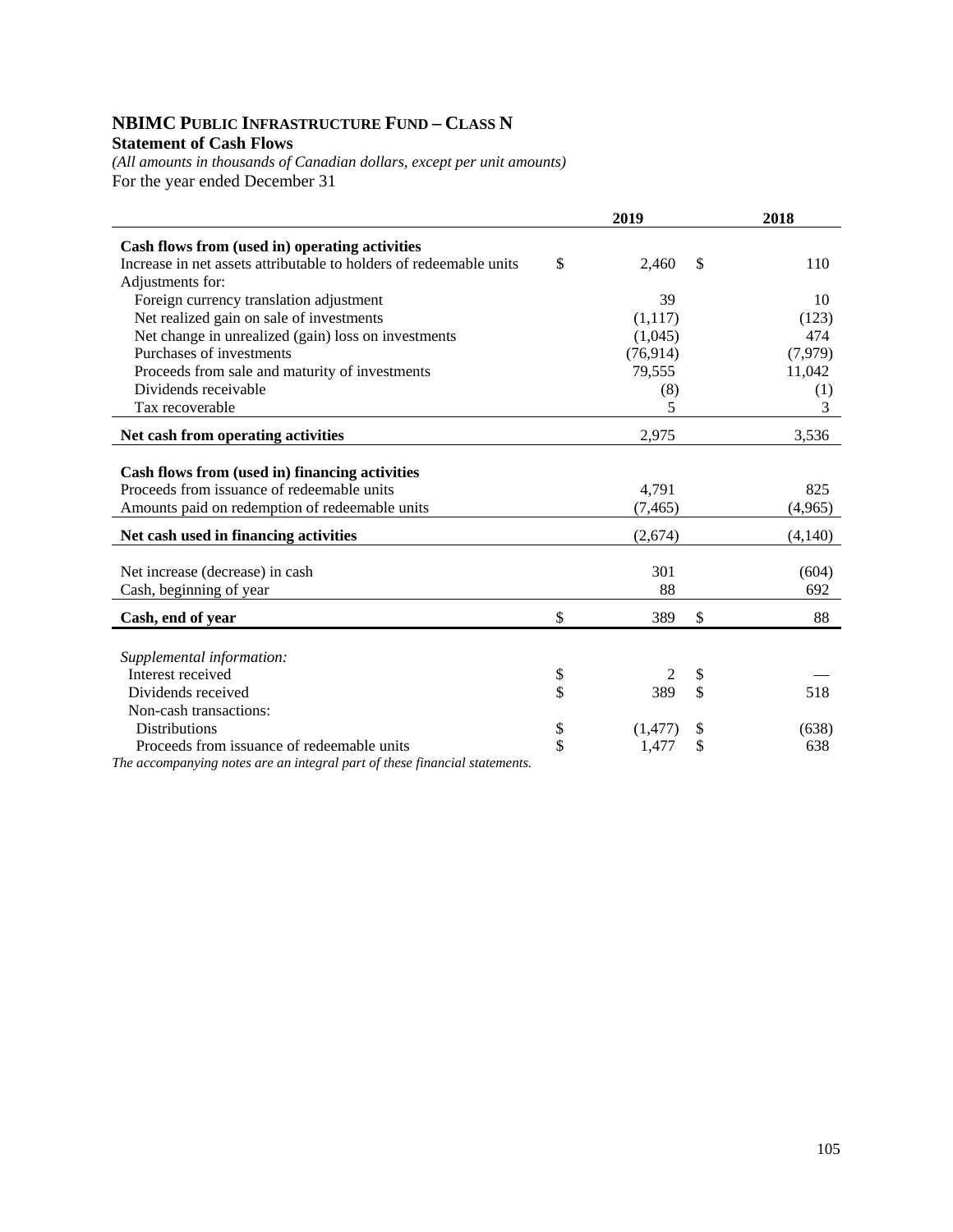#### **NBIMC INFRASTRUCTURE FUND Statement of Financial Position**

*(All amounts in thousands of Canadian dollars, except per unit amounts)*  As at December 31

|                                                                            | 2019           |    | 2018     |
|----------------------------------------------------------------------------|----------------|----|----------|
| <b>Assets</b>                                                              |                |    |          |
| Investments                                                                | \$<br>284.644  | -S | 244,463  |
| Derivative assets <i>(note 5)</i>                                          | 1,233          |    |          |
| Total assets                                                               | 285,877        |    | 244.463  |
| <b>Liabilities</b>                                                         |                |    |          |
| Derivative liabilities (note 5)                                            |                |    | 3,104    |
| Deferred placement fees payable                                            |                |    | 650      |
| Liabilities (excluding net assets attributable to holders of               |                |    |          |
| redeemable units)                                                          |                |    | 3,754    |
| Net assets attributable to holders of redeemable units                     | 285,877        | \$ | 240,709  |
|                                                                            |                |    |          |
| Number of redeemable units outstanding (rounded) (note 7)                  | 127,283        |    | 117,669  |
| Net assets attributable to holders of redeemable units per unit            | \$<br>2,246.01 | -S | 2.045.65 |
| The accompanying notes are an integral part of these financial statements. |                |    |          |

Approved on behalf of the Vestcor Inc. Board as Trustee:

Michael W. Walton<br>Board Chairperson

[signed] [signed] [signed] [signed] [signed] [signed] [signed] [signed] [signed] [signed] [Signed] [Signed] [Signed] [Signed] [Signed] [Signed] [Signed] [Signed] [Signed] [Signed] [Signed] [Signed] [Signed] [Signed] [Signe Audit Committee Chairperson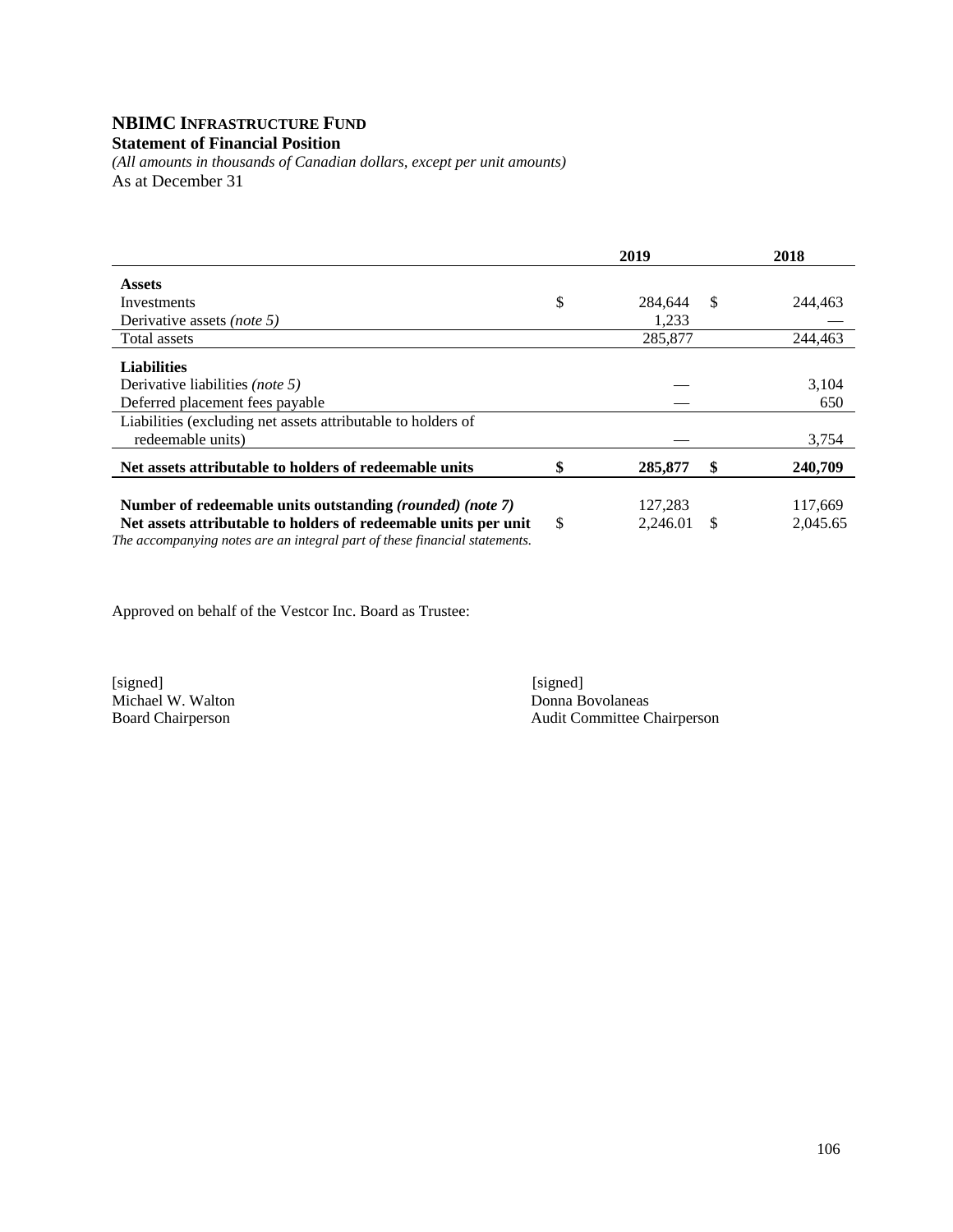# **NBIMC INFRASTRUCTURE FUND**

#### **Statement of Comprehensive Income**

*(All amounts in thousands of Canadian dollars, except per unit amounts)*  For the year ended December 31

|                                                              | 2019 |        |    | 2018    |
|--------------------------------------------------------------|------|--------|----|---------|
| <b>Income</b>                                                |      |        |    |         |
| Interest                                                     | \$   | 86     | \$ | 58      |
| Dividend                                                     |      | 10,566 |    | 5,303   |
| Derivative                                                   |      | 4,337  |    | (4,037) |
| Net realized gain on investments                             |      | 3,837  |    | 2,438   |
| Net change in unrealized gain on investments                 |      | 7,885  |    | 31,527  |
| <b>Total income</b>                                          |      | 26,711 |    | 35,289  |
|                                                              |      |        |    |         |
| <b>Expenses</b>                                              |      |        |    |         |
| Investment management fees                                   |      | 2,073  |    | 1,044   |
| <b>Transaction</b>                                           |      | 14     |    |         |
| Other                                                        |      | 9      |    | 10      |
| <b>Total expenses</b>                                        |      | 2,096  |    | 1,054   |
| Increase in net assets attributable to holders of redeemable |      |        |    |         |
| units                                                        | \$   | 24,615 | \$ | 34,235  |

*The accompanying notes are an integral part of these financial statements.*

#### **NBIMC INFRASTRUCTURE FUND**

#### **Statement of Changes in Net Assets Attributable to Holders of Redeemable Units**

*(All amounts in thousands of Canadian dollars, except per unit amounts)*  For the year ended December 31

|                                                                    |     | 2019     |    | 2018      |
|--------------------------------------------------------------------|-----|----------|----|-----------|
| Net assets attributable to holders of redeemable units,            |     |          |    |           |
| beginning of year                                                  | \$. | 240,709  | -S | 208,286   |
| Increase in net assets attributable to holders of redeemable units |     | 24,615   |    | 34.235    |
| Proceeds from issuance of redeemable units                         |     | 37,603   |    | 9,553     |
| Amounts paid on redemption of redeemable units                     |     | (17,050) |    | (11, 365) |
| Net assets attributable to holders of redeemable units, end of     |     |          |    |           |
| vear                                                               |     | 285,877  | -S | 240.709   |
| $\alpha$ $\alpha$ $\alpha$                                         |     |          |    |           |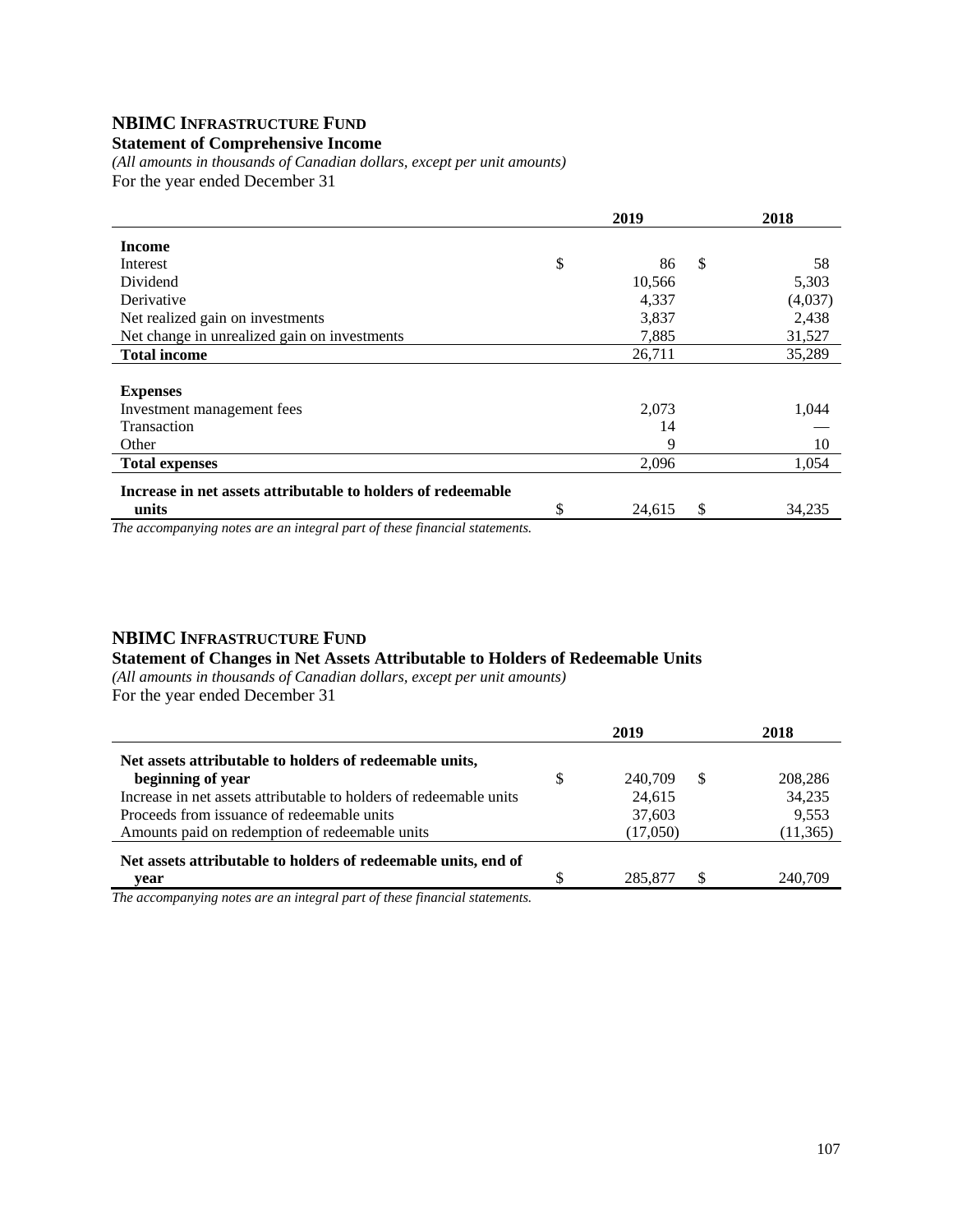## **NBIMC INFRASTRUCTURE FUND Statement of Cash Flows**

*(All amounts in thousands of Canadian dollars, except per unit amounts)*  For the year ended December 31

|                                                                            |              | 2019        | 2018         |
|----------------------------------------------------------------------------|--------------|-------------|--------------|
| Cash flows from (used in) operating activities                             |              |             |              |
| Increase in net assets attributable to holders of redeemable units         | $\mathbb{S}$ | 24,615      | \$<br>34,235 |
| Adjustments for:                                                           |              |             |              |
| Foreign currency translation adjustment                                    |              | 3           | 2,388        |
| Net realized gain on sale of investments                                   |              | (3,837)     | (2, 438)     |
| Net change in unrealized gain on investments                               |              | (7,885)     | (31,527)     |
| Purchases of investments                                                   |              | (1,736,406) | (1,444,332)  |
| Proceeds from sale and maturity of investments                             |              | 1,707,944   | 1,439,338    |
| Derivative assets / liabilities                                            |              | (4,337)     | 4,038        |
| Deferred placement fees payable                                            |              | (650)       | 110          |
| Net cash (used in) from operating activities                               |              | (20, 553)   | 1,812        |
| Cash flows from (used in) financing activities                             |              |             |              |
| Proceeds from issuance of redeemable units                                 |              | 37,603      | 9,553        |
| Amounts paid on redemption of redeemable units                             |              | (17,050)    | (11,365)     |
| Net cash from (used in) financing activities                               |              | 20,553      | (1,812)      |
|                                                                            |              |             |              |
| Net increase in cash                                                       |              |             |              |
| Cash, beginning of year                                                    |              |             |              |
| Cash, end of year                                                          | \$           |             | \$           |
|                                                                            |              |             |              |
| Supplemental information:                                                  |              |             |              |
| Interest received                                                          | \$           | 86          | \$<br>58     |
| Dividends received                                                         | \$           | 10,566      | \$<br>5,303  |
| The accompanying notes are an integral part of these financial statements. |              |             |              |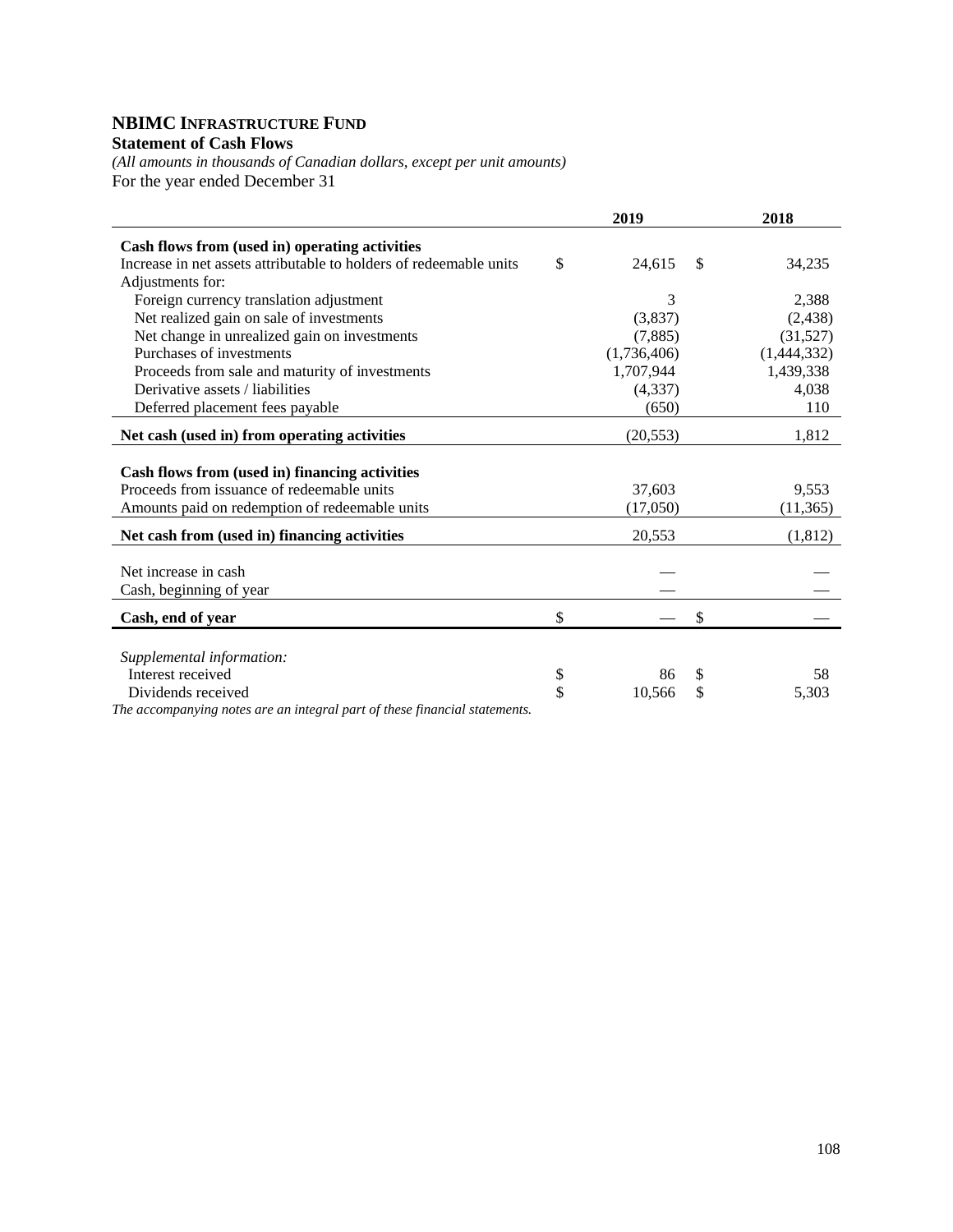# **VESTCOR INVESTMENTS INFRASTRUCTURE, L. P.**

# **Statement of Financial Position**

*(All amounts in thousands of Canadian dollars, except per unit amounts)*  As at December 31

|                                                                                   | 2019           |               | 2018     |
|-----------------------------------------------------------------------------------|----------------|---------------|----------|
| <b>Assets</b>                                                                     |                |               |          |
| Investments                                                                       | \$<br>200,841  | \$            | 145,491  |
| Interest receivable                                                               | 224            |               |          |
| Derivative assets (note 5)                                                        | 693            |               |          |
| Total assets                                                                      | 201,758        |               | 145,491  |
| <b>Liabilities</b>                                                                |                |               |          |
| Derivative liabilities (note 5)                                                   |                |               | 1,364    |
| Liabilities (excluding net assets attributable to holders of<br>redeemable units) |                |               | 1,364    |
| Net assets attributable to holders of redeemable units                            | \$<br>201,758  | \$            | 144,127  |
| Number of redeemable units outstanding (rounded) (note 7)                         |                |               |          |
| <b>Series I</b>                                                                   | 54,763         |               | 53,794   |
| <b>Series II</b>                                                                  | 32,934         |               | 32,823   |
| <b>Series III</b>                                                                 | 78,481         |               | 33,435   |
| Net assets attributable to holders of redeemable units per unit                   |                |               |          |
| <b>Series I</b>                                                                   | \$<br>1,489.17 | <sup>\$</sup> | 1,354.70 |
| <b>Series II</b>                                                                  | \$<br>1,176.56 | \$            | 1,130.53 |
| <b>Series III</b>                                                                 | \$<br>1,037.94 | S             | 1,021.24 |
| The accompanying notes are an integral part of these financial statements.        |                |               |          |

Approved on behalf of the Vestcor Inc. Board as Trustee:

Michael W. Walton<br>Board Chairperson

[signed] [signed] [signed] [signed] [signed] [signed] [signed] [signed] [signed] [signed] [signed] [Signed] [Signed] [Signed] [Signed] [Signed] [Signed] [Signed] [Signed] [Signed] [Signed] [Signed] [Signed] [Signed] [Signe Audit Committee Chairperson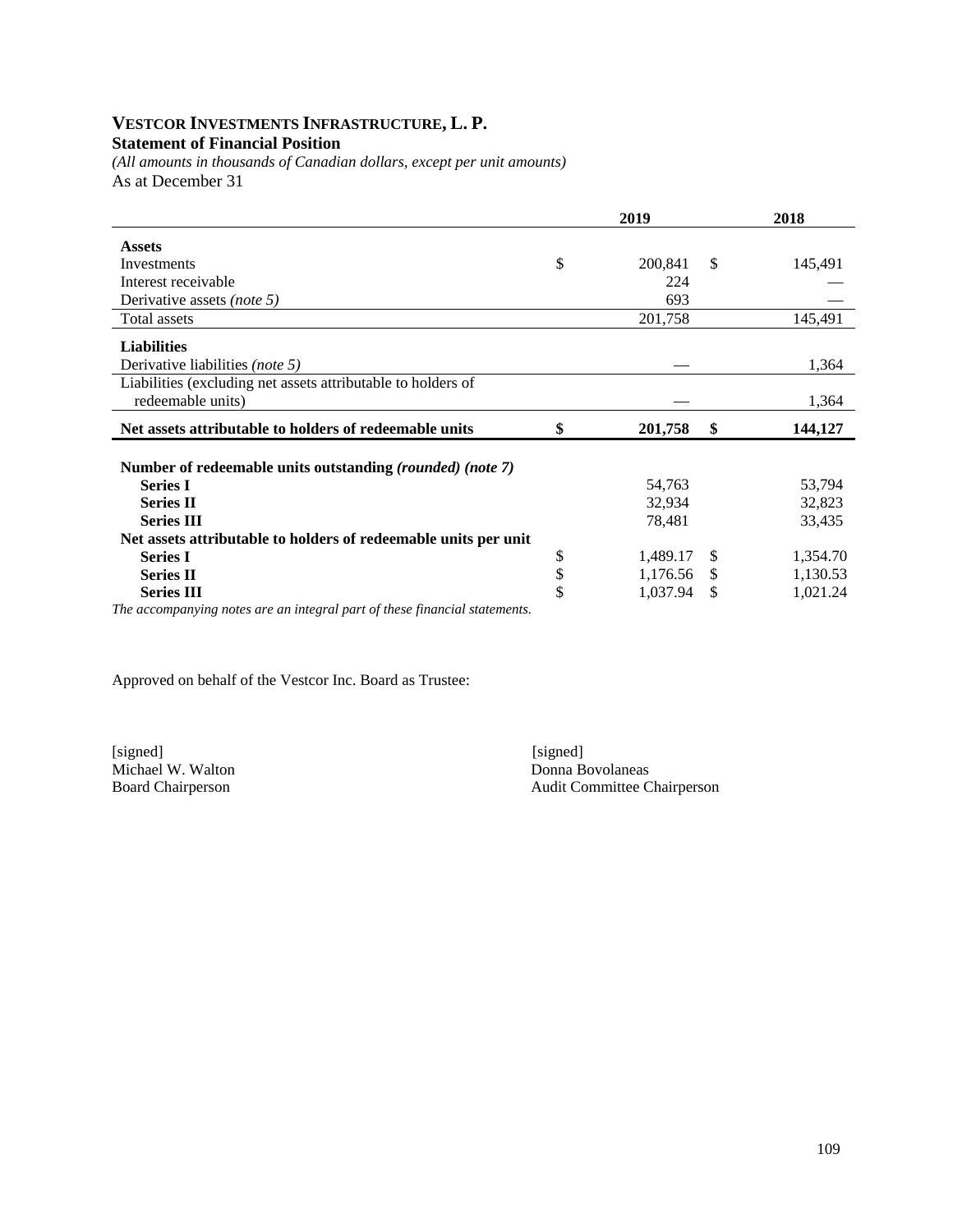#### **VESTCOR INVESTMENTS INFRASTRUCTURE, L. P. Statement of Comprehensive Income**

*(All amounts in thousands of Canadian dollars, except per unit amounts)*  For the year ended December 31

|                                                              | 2019              | 2018    |
|--------------------------------------------------------------|-------------------|---------|
| <b>Income</b>                                                |                   |         |
| Interest                                                     | \$<br>\$<br>429   |         |
| Dividend                                                     | 280               | 1,280   |
| Derivative                                                   | 2,057             | (1,779) |
| Net realized (loss) gain on investments                      | (1,064)           | 1,210   |
| Net change in unrealized gain on investments                 | 10,004            | 19,731  |
| <b>Total income</b>                                          | 11,706            | 20,442  |
|                                                              |                   |         |
| <b>Expenses</b>                                              |                   |         |
| Investment management fees                                   | 1,884             | 538     |
| Other                                                        | 73                | 475     |
| <b>Total expenses</b>                                        | 1,957             | 1,013   |
| Increase in net assets attributable to holders of redeemable |                   |         |
| units                                                        | \$<br>\$<br>9,749 | 19,429  |

*The accompanying notes are an integral part of these financial statements.*

# **VESTCOR INVESTMENTS INFRASTRUCTURE, L. P.**

#### **Statement of Changes in Net Assets Attributable to Holders of Redeemable Units**

*(All amounts in thousands of Canadian dollars, except per unit amounts)* 

For the year ended December 31

|                                                                    | 2019          |    | 2018      |
|--------------------------------------------------------------------|---------------|----|-----------|
| Net assets attributable to holders of redeemable units,            |               |    |           |
| beginning of year                                                  | \$<br>144,127 | -S | 70,005    |
| Increase in net assets attributable to holders of redeemable units | 9.749         |    | 19,429    |
| Proceeds from issuance of redeemable units                         | 54,265        |    | 68,033    |
| Amounts paid on redemption of redeemable units                     | (6,383)       |    | (13, 340) |
| Net assets attributable to holders of redeemable units, end of     |               |    |           |
| vear                                                               | 201.758       |    | 144.127   |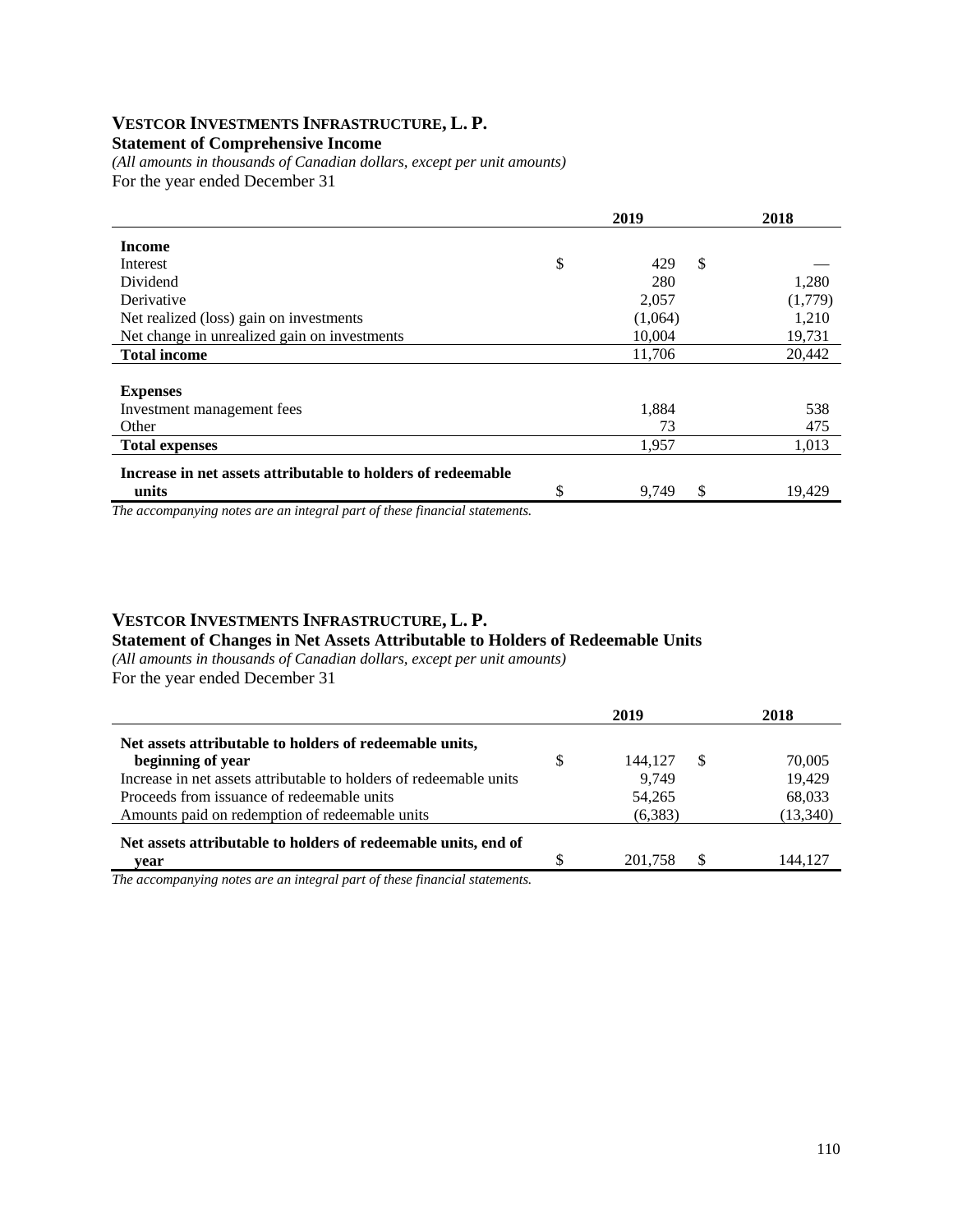## **VESTCOR INVESTMENTS INFRASTRUCTURE, L. P. Statement of Cash Flows**

*(All amounts in thousands of Canadian dollars, except per unit amounts)*  For the year ended December 31

|                                                                            | 2019        |               | 2018       |
|----------------------------------------------------------------------------|-------------|---------------|------------|
| Cash flows from (used in) operating activities                             |             |               |            |
| Increase in net assets attributable to holders of redeemable units         | \$<br>9.749 | <sup>\$</sup> | 19,429     |
| Adjustments for:                                                           |             |               |            |
| Foreign currency translation adjustment                                    | (1,047)     |               | 1,435      |
| Net realized loss (gain) on sale of investments                            | 1,064       |               | (1,210)    |
| Net change in unrealized gain on investments                               | (10,004)    |               | (19,731)   |
| Purchases of investments                                                   | (441,063)   |               | (393, 054) |
| Proceeds from sale and maturity of investments                             | 395,700     |               | 336,658    |
| Interest receivable                                                        | (224)       |               |            |
| Derivative assets / liabilities                                            | (2,057)     |               | 1,780      |
| Net cash used in operating activities                                      | (47, 882)   |               | (54, 693)  |
|                                                                            |             |               |            |
| Cash flows from (used in) financing activities                             |             |               |            |
| Proceeds from issuance of redeemable units                                 | 54,265      |               | 68,033     |
| Amounts paid on redemption of redeemable units                             | (6,383)     |               | (13, 340)  |
| Net cash from financing activities                                         | 47,882      |               | 54,693     |
|                                                                            |             |               |            |
| Net increase in cash                                                       |             |               |            |
| Cash, beginning of year                                                    |             |               |            |
| Cash, end of year                                                          | \$          | \$            |            |
|                                                                            |             |               |            |
| Supplemental information:                                                  |             |               |            |
| Interest received                                                          | \$<br>205   | \$            |            |
| Dividends received                                                         | \$<br>280   | \$            | 1,280      |
| The accompanying notes are an integral part of these financial statements. |             |               |            |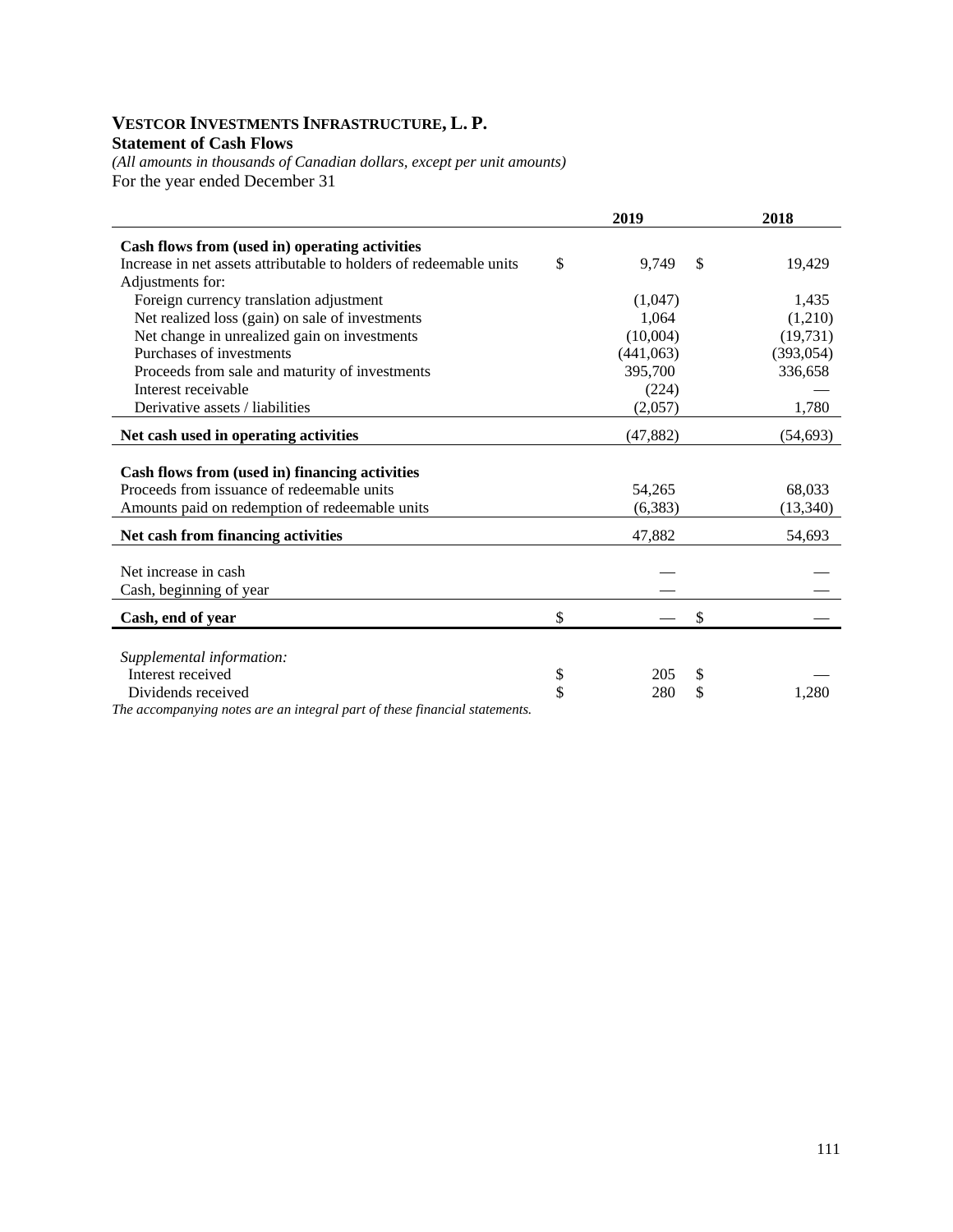#### **NBIMC NORTH AMERICAN MARKET NEUTRAL (2017) FUND Statement of Financial Position**

*(All amounts in thousands of Canadian dollars, except per unit amounts)*  As at

|                                                                                                                                                                                                            | Date of<br>termination<br><b>April 1, 2019</b> |  |    | December 31,<br>2018 |  |  |
|------------------------------------------------------------------------------------------------------------------------------------------------------------------------------------------------------------|------------------------------------------------|--|----|----------------------|--|--|
| <b>Assets</b>                                                                                                                                                                                              |                                                |  |    |                      |  |  |
| Investments                                                                                                                                                                                                | \$                                             |  | \$ | 609,371              |  |  |
| Dividends receivable                                                                                                                                                                                       |                                                |  |    | 680                  |  |  |
| Receivable for investment sales                                                                                                                                                                            |                                                |  |    | 9,534                |  |  |
| Derivative assets <i>(note 5)</i>                                                                                                                                                                          |                                                |  |    | 1,219                |  |  |
| Total assets                                                                                                                                                                                               |                                                |  |    | 620,804              |  |  |
| <b>Liabilities</b><br>Indebtedness<br>Payable for investment purchases                                                                                                                                     |                                                |  |    | 4,615<br>8,070       |  |  |
| Dividends payable                                                                                                                                                                                          |                                                |  |    | 587                  |  |  |
| Liabilities for short equity positions                                                                                                                                                                     |                                                |  |    | 275,459              |  |  |
| Liabilities (excluding net assets attributable to holders of<br>redeemable units)                                                                                                                          |                                                |  |    | 288,731              |  |  |
| Net assets attributable to holders of redeemable units                                                                                                                                                     | \$                                             |  | \$ | 332,073              |  |  |
| Number of redeemable units outstanding (rounded) (note 7)<br>Net assets attributable to holders of redeemable units per unit<br>The accompanying notes are an integral part of these financial statements. | \$                                             |  | \$ | 234,785<br>1,414.37  |  |  |

Approved on behalf of the Vestcor Inc. Board as Trustee:

Michael W. Walton<br>Board Chairperson

[signed] [signed] [signed] [signed] [signed] [signed] [signed] [signed] [signed] [signed] [signed] [Signed] [Signed] [Signed] [Signed] [Signed] [Signed] [Signed] [Signed] [Signed] [Signed] [Signed] [Signed] [Signed] [Signe Audit Committee Chairperson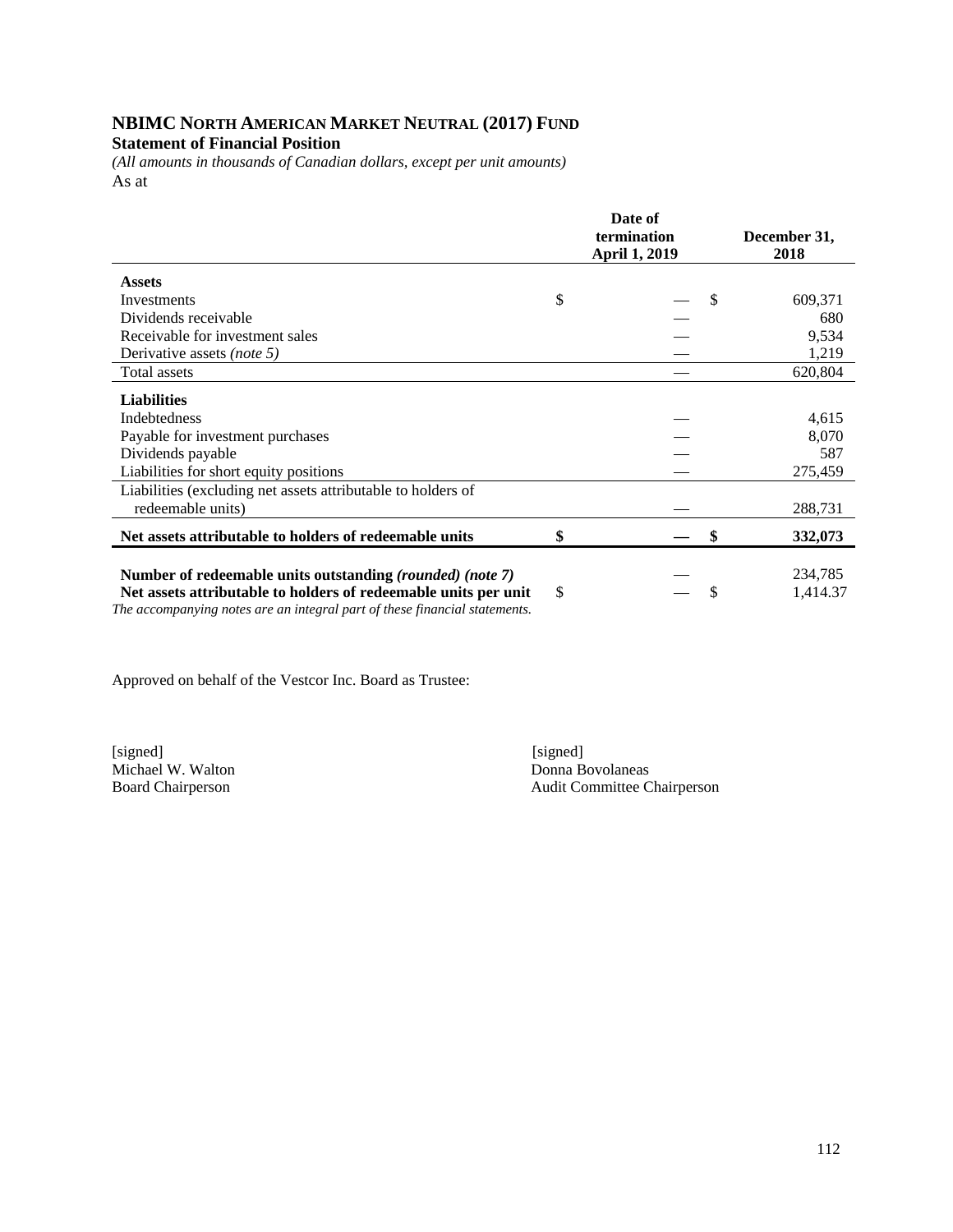#### **NBIMC NORTH AMERICAN MARKET NEUTRAL (2017) FUND Statement of Comprehensive Income**

*(All amounts in thousands of Canadian dollars, except per unit amounts)* 

|                                                                                                                                                                                                                                                                                                                 | For the period<br>from January 1,<br>2019 to date of<br>termination on<br><b>April 1, 2019</b> |               | <b>Year ended</b><br>December 31,<br>2018 |
|-----------------------------------------------------------------------------------------------------------------------------------------------------------------------------------------------------------------------------------------------------------------------------------------------------------------|------------------------------------------------------------------------------------------------|---------------|-------------------------------------------|
| <b>Income</b>                                                                                                                                                                                                                                                                                                   |                                                                                                |               |                                           |
| Interest                                                                                                                                                                                                                                                                                                        | \$                                                                                             | \$            |                                           |
| Dividend                                                                                                                                                                                                                                                                                                        | 125                                                                                            |               | 5,009                                     |
| Securities lending                                                                                                                                                                                                                                                                                              | 75                                                                                             |               | 665                                       |
| Derivative                                                                                                                                                                                                                                                                                                      | (1,219)                                                                                        |               | 1,761                                     |
| Net realized (loss) gain on investments                                                                                                                                                                                                                                                                         | (9,983)                                                                                        |               | 20,658                                    |
| Net change in unrealized gain (loss) on investments                                                                                                                                                                                                                                                             | 21,026                                                                                         |               | (18,930)                                  |
| <b>Total income</b>                                                                                                                                                                                                                                                                                             | 10,025                                                                                         |               | 9,163                                     |
| <b>Expenses</b><br><b>Transaction costs</b>                                                                                                                                                                                                                                                                     | 716                                                                                            |               | 3,317                                     |
| Other                                                                                                                                                                                                                                                                                                           | 222                                                                                            |               | 904                                       |
| <b>Total expenses</b>                                                                                                                                                                                                                                                                                           | 938                                                                                            |               | 4,221                                     |
| Increase in net assets attributable to holders of redeemable                                                                                                                                                                                                                                                    |                                                                                                |               |                                           |
| units                                                                                                                                                                                                                                                                                                           | \$<br>9,087                                                                                    | $\mathcal{S}$ | 4,942                                     |
| $\cdot$ , $\cdot$ , $\cdot$ , $\cdot$ , $\cdot$ , $\cdot$ , $\cdot$<br>T1<br>$\bullet$ and the set of the set of the set of the set of the set of the set of the set of the set of the set of the set of the set of the set of the set of the set of the set of the set of the set of the set of the set of the |                                                                                                |               |                                           |

*The accompanying notes are an integral part of these financial statements.*

#### **NBIMC NORTH AMERICAN MARKET NEUTRAL (2017) FUND**

#### **Statement of Changes in Net Assets Attributable to Holders of Redeemable Units**

*(All amounts in thousands of Canadian dollars, except per unit amounts)* 

|                                                                                                                                                                                                                                                      |    | For the period<br>from January 1,<br>2019 to date of<br>termination on<br><b>April 1, 2019</b> |      | <b>Year ended</b><br>December 31,<br>2018 |
|------------------------------------------------------------------------------------------------------------------------------------------------------------------------------------------------------------------------------------------------------|----|------------------------------------------------------------------------------------------------|------|-------------------------------------------|
| Net assets attributable to holders of redeemable units,<br>beginning of period<br>Increase in net assets attributable to holders of redeemable units<br>Proceeds from issuance of redeemable units<br>Amounts paid on redemption of redeemable units | \$ | 332,073<br>9,087<br>2.737<br>(343,897)                                                         | - \$ | 314,434<br>4,942<br>37,980<br>(25, 283)   |
| Net assets attributable to holders of redeemable units, end of<br>period                                                                                                                                                                             | S  |                                                                                                |      | 332,073                                   |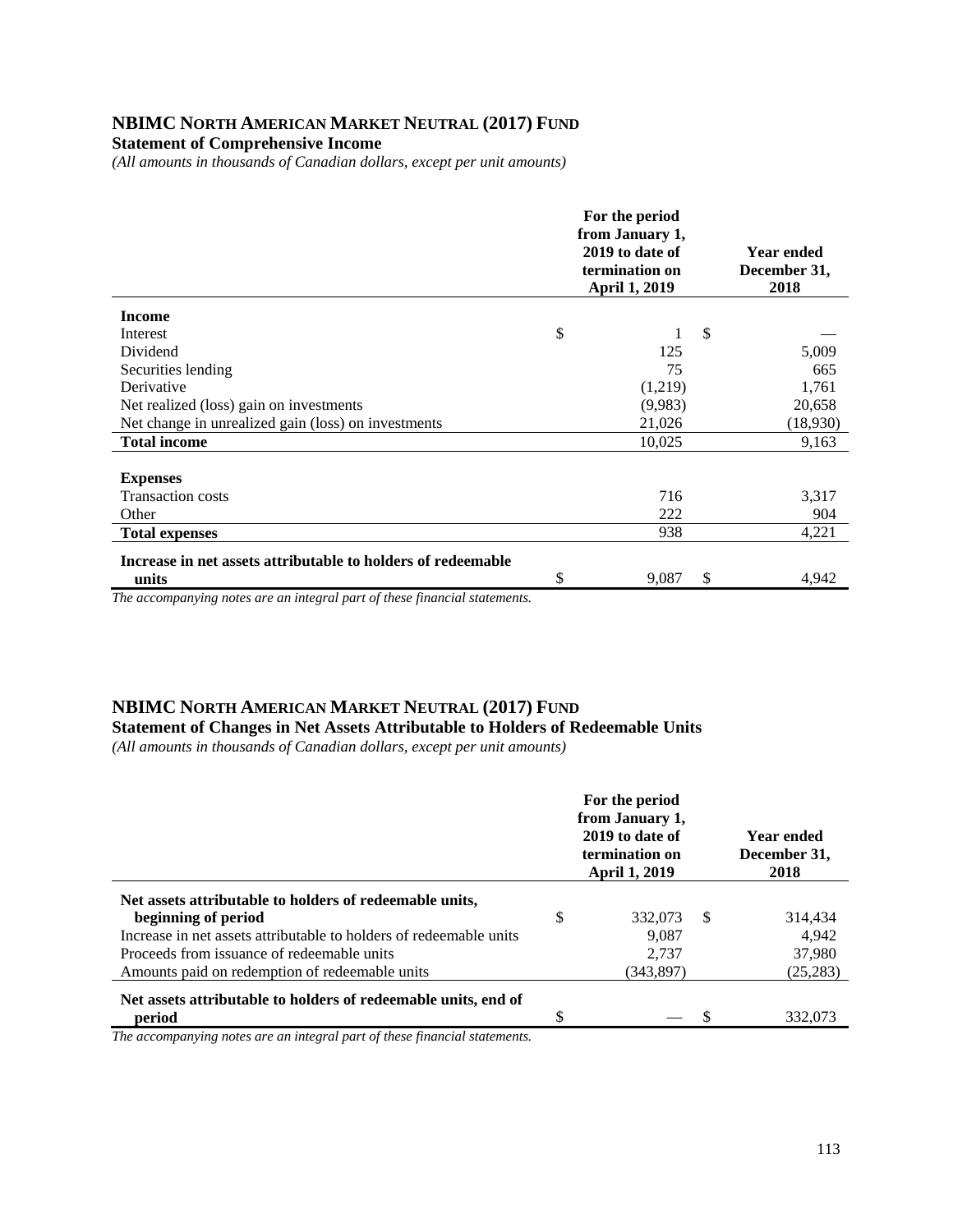## **NBIMC NORTH AMERICAN MARKET NEUTRAL (2017) FUND Statement of Cash Flows**

*(All amounts in thousands of Canadian dollars, except per unit amounts)* 

|                                                                                                  | For the period<br>from January 1,<br>2019 to date of<br>termination on<br><b>April 1, 2019</b> | <b>Year ended</b><br>December 31,<br>2018 |
|--------------------------------------------------------------------------------------------------|------------------------------------------------------------------------------------------------|-------------------------------------------|
| Cash flows from (used in) operating activities                                                   |                                                                                                |                                           |
| Increase in net assets attributable to holders of redeemable units                               | \$<br>9,087                                                                                    | \$<br>4,942                               |
| Adjustments for:                                                                                 |                                                                                                |                                           |
| Foreign currency translation adjustment                                                          | 735                                                                                            | 405                                       |
| Net realized loss (gain) on sale of investments                                                  | 9,983                                                                                          | (20, 658)                                 |
| Net change in unrealized (gain) loss on investments                                              | (21,026)                                                                                       | 18,930                                    |
| Purchases of investments                                                                         | (1,018,760)                                                                                    | (3,035,454)                               |
| Proceeds from sale and maturity of investments                                                   | 1,362,980                                                                                      | 3,017,854                                 |
| Dividends receivable                                                                             | 680                                                                                            | (265)                                     |
| Receivable for investment sales                                                                  | 9,534                                                                                          | (8,349)                                   |
| Payable for investment purchases                                                                 | 1,219                                                                                          | (1,761)                                   |
| Derivative liabilities                                                                           | (8,070)                                                                                        | 6,908                                     |
| Dividends payable                                                                                | (587)                                                                                          | 182                                       |
| Net cash from (used in) operating activities                                                     | 345,775                                                                                        | (17,266)                                  |
| Cash flows from (used in) financing activities                                                   |                                                                                                |                                           |
| Proceeds from issuance of redeemable units                                                       | 2,737                                                                                          | 37,980                                    |
| Amounts paid on redemption of redeemable units                                                   | (343, 897)                                                                                     | (25, 283)                                 |
| Net cash (used in) from financing activities                                                     | (341, 160)                                                                                     | 12,697                                    |
|                                                                                                  |                                                                                                |                                           |
| Net increase (decrease) in cash                                                                  | 4,615                                                                                          | (4,569)                                   |
| Indebtedness, beginning of period                                                                | (4, 615)                                                                                       | (46)                                      |
| Cash (indebtedness), end of period                                                               | \$                                                                                             | \$<br>(4,615)                             |
|                                                                                                  |                                                                                                |                                           |
| Supplemental information:                                                                        |                                                                                                |                                           |
| Interest received                                                                                | \$                                                                                             | \$                                        |
| Dividends received, net<br>The generative matrix and one internal work of these financial states | \$<br>218                                                                                      | \$<br>4,925                               |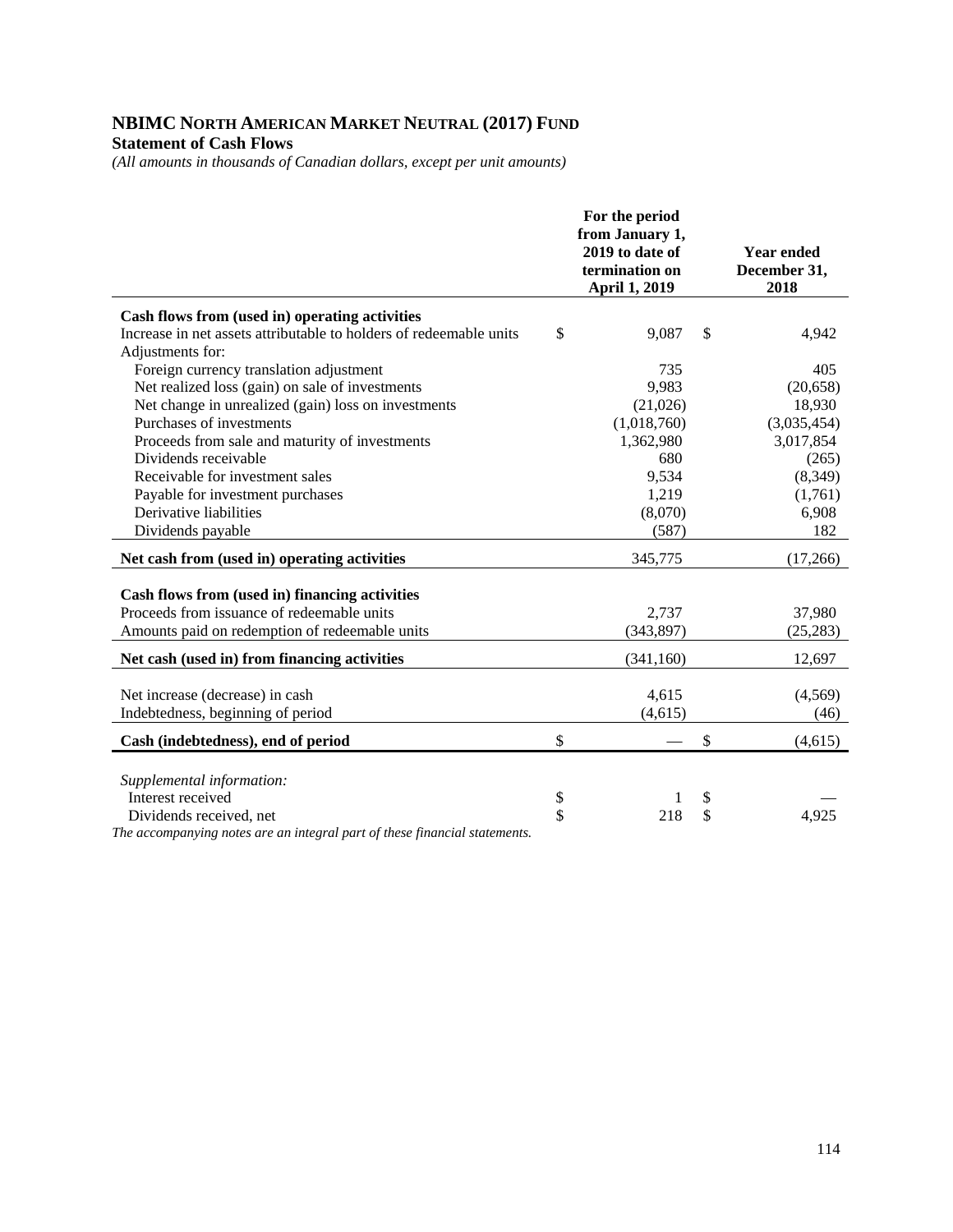# **NBIMC NORTH AMERICAN MARKET NEUTRAL FUND – CLASS N Statement of Financial Position**

*(All amounts in thousands of Canadian dollars, except per unit amounts)*  As at

|                                                                                                                                                                                                            | Date of<br>termination<br>April 1, 2019 | December 31,<br>2018 |
|------------------------------------------------------------------------------------------------------------------------------------------------------------------------------------------------------------|-----------------------------------------|----------------------|
| <b>Assets</b>                                                                                                                                                                                              |                                         |                      |
| Investments                                                                                                                                                                                                | \$<br>\$                                | 35,523               |
| Dividends receivable                                                                                                                                                                                       |                                         | 40                   |
| Receivable for investment sales                                                                                                                                                                            |                                         | 556                  |
| Derivative assets (note 5)                                                                                                                                                                                 |                                         | 67                   |
| <b>Total assets</b>                                                                                                                                                                                        |                                         | 36,186               |
| <b>Liabilities</b>                                                                                                                                                                                         |                                         |                      |
| <b>Indebtedness</b>                                                                                                                                                                                        |                                         | 269                  |
| Payable for investment purchases                                                                                                                                                                           |                                         | 471                  |
| Derivative liabilities (note 5)                                                                                                                                                                            |                                         |                      |
| Dividends payable                                                                                                                                                                                          |                                         | 34                   |
| Liabilities for short equity positions                                                                                                                                                                     |                                         | 16,028               |
| Liabilities (excluding net assets attributable to holders of                                                                                                                                               |                                         |                      |
| redeemable units)                                                                                                                                                                                          |                                         | 16,802               |
| Net assets attributable to holders of redeemable units                                                                                                                                                     | \$<br>\$                                | 19,384               |
| Number of redeemable units outstanding (rounded) (note 7)<br>Net assets attributable to holders of redeemable units per unit<br>The accompanying notes are an integral part of these financial statements. | \$<br>\$                                | 13,684<br>1,416.57   |

Approved on behalf of the Vestcor Inc. Board as Trustee:

[signed] [signed] [signed] [signed] [signed] [signed] [signed] [signed] [signed] [signed] [Signed] [Signed] [Signed] [Signed] [Signed] [Signed] [Signed] [Signed] [Signed] [Signed] [Signed] [Signed] [Signed] [Signed] [Signe Michael W. Walton<br>Board Chairperson

Audit Committee Chairperson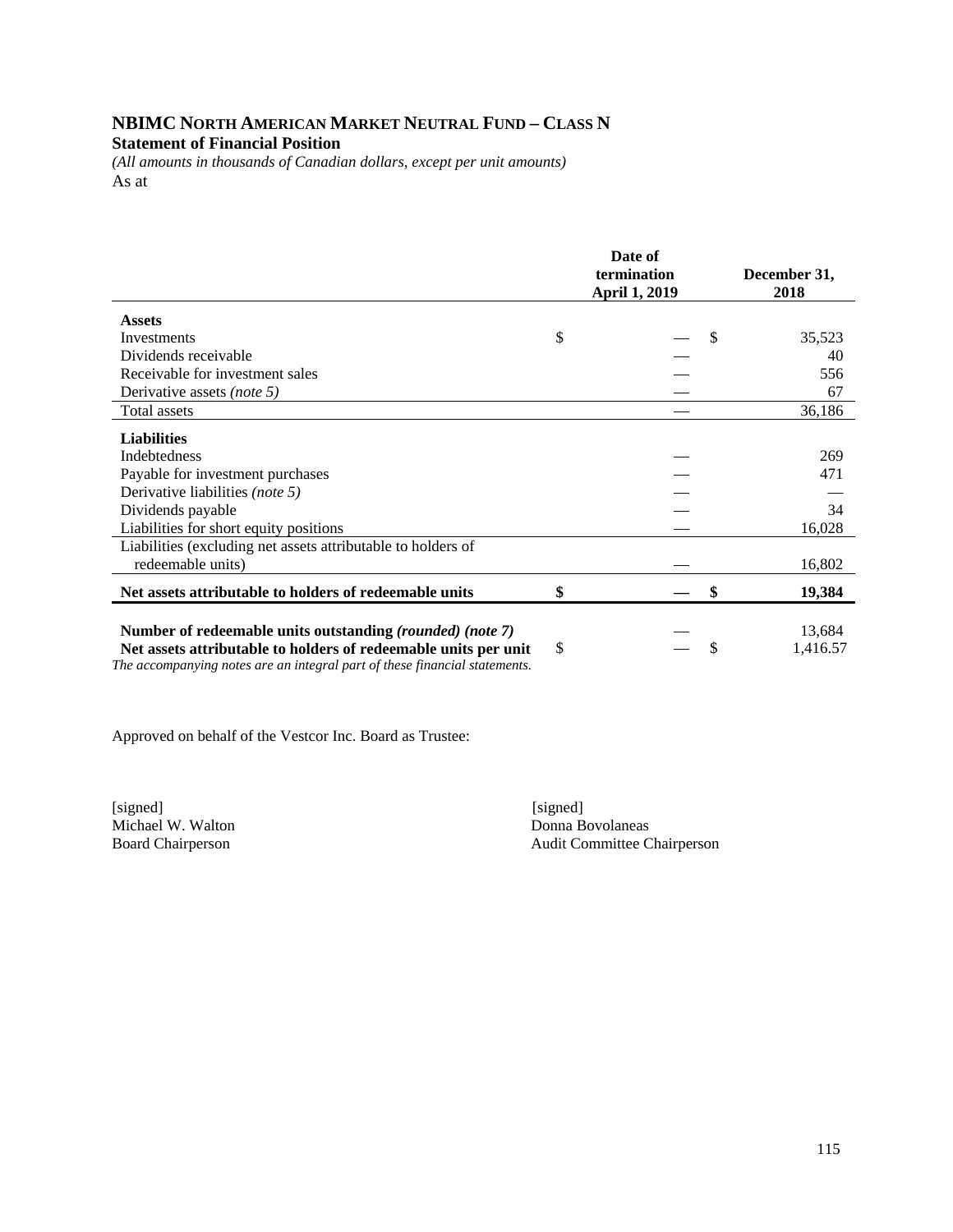#### **NBIMC NORTH AMERICAN MARKET NEUTRAL FUND – CLASS N Statement of Comprehensive Income**

*(All amounts in thousands of Canadian dollars, except per unit amounts)* 

|                                                              | For the period<br>from January 1,<br>2019 to date of<br>termination on<br><b>April 1, 2019</b> |     | <b>Year ended</b><br>December 31,<br>2018 |
|--------------------------------------------------------------|------------------------------------------------------------------------------------------------|-----|-------------------------------------------|
| <b>Income</b>                                                |                                                                                                |     |                                           |
| Dividend                                                     | \$<br>6                                                                                        | -\$ | 291                                       |
| Securities lending                                           | 3                                                                                              |     | 56                                        |
| Derivative                                                   | (67)                                                                                           |     | 112                                       |
| Net realized (loss) gain on investments                      | (569)                                                                                          |     | 1,186                                     |
| Net change in unrealized gain (loss) on investments          | 1,212                                                                                          |     | (1,077)                                   |
| <b>Total income</b>                                          | 585                                                                                            |     | 568                                       |
|                                                              |                                                                                                |     |                                           |
| <b>Expenses</b>                                              |                                                                                                |     |                                           |
| <b>Transaction costs</b>                                     | 42                                                                                             |     | 192                                       |
| Other                                                        | 12                                                                                             |     | 66                                        |
| <b>Total expenses</b>                                        | 54                                                                                             |     | 258                                       |
| Increase in net assets attributable to holders of redeemable |                                                                                                |     |                                           |
| units                                                        | \$<br>531                                                                                      | \$  | 310                                       |

*The accompanying notes are an integral part of these financial statements.*

# **NBIMC NORTH AMERICAN MARKET NEUTRAL FUND – CLASS N**

**Statement of Changes in Net Assets Attributable to Holders of Redeemable Units** 

*(All amounts in thousands of Canadian dollars, except per unit amounts)* 

|                                                                    |    | For the period<br>from January 1,<br>2019 to date of<br>termination on<br><b>April 1, 2019</b> |      | <b>Year ended</b><br>December 31,<br>2018 |
|--------------------------------------------------------------------|----|------------------------------------------------------------------------------------------------|------|-------------------------------------------|
| Net assets attributable to holders of redeemable units,            |    |                                                                                                |      |                                           |
| beginning of period                                                | \$ | 19.384                                                                                         | - \$ | 19,113                                    |
| Increase in net assets attributable to holders of redeemable units |    | 531                                                                                            |      | 310                                       |
| <b>Distributions</b>                                               |    | (966)                                                                                          |      | (2,661)                                   |
| Proceeds from issuance of redeemable units                         |    | 1.163                                                                                          |      | 3.755                                     |
| Amounts paid on redemption of redeemable units                     |    | (20, 112)                                                                                      |      | (1,133)                                   |
| Net assets attributable to holders of redeemable units, end of     |    |                                                                                                |      |                                           |
| period                                                             | S  |                                                                                                |      | 19,384                                    |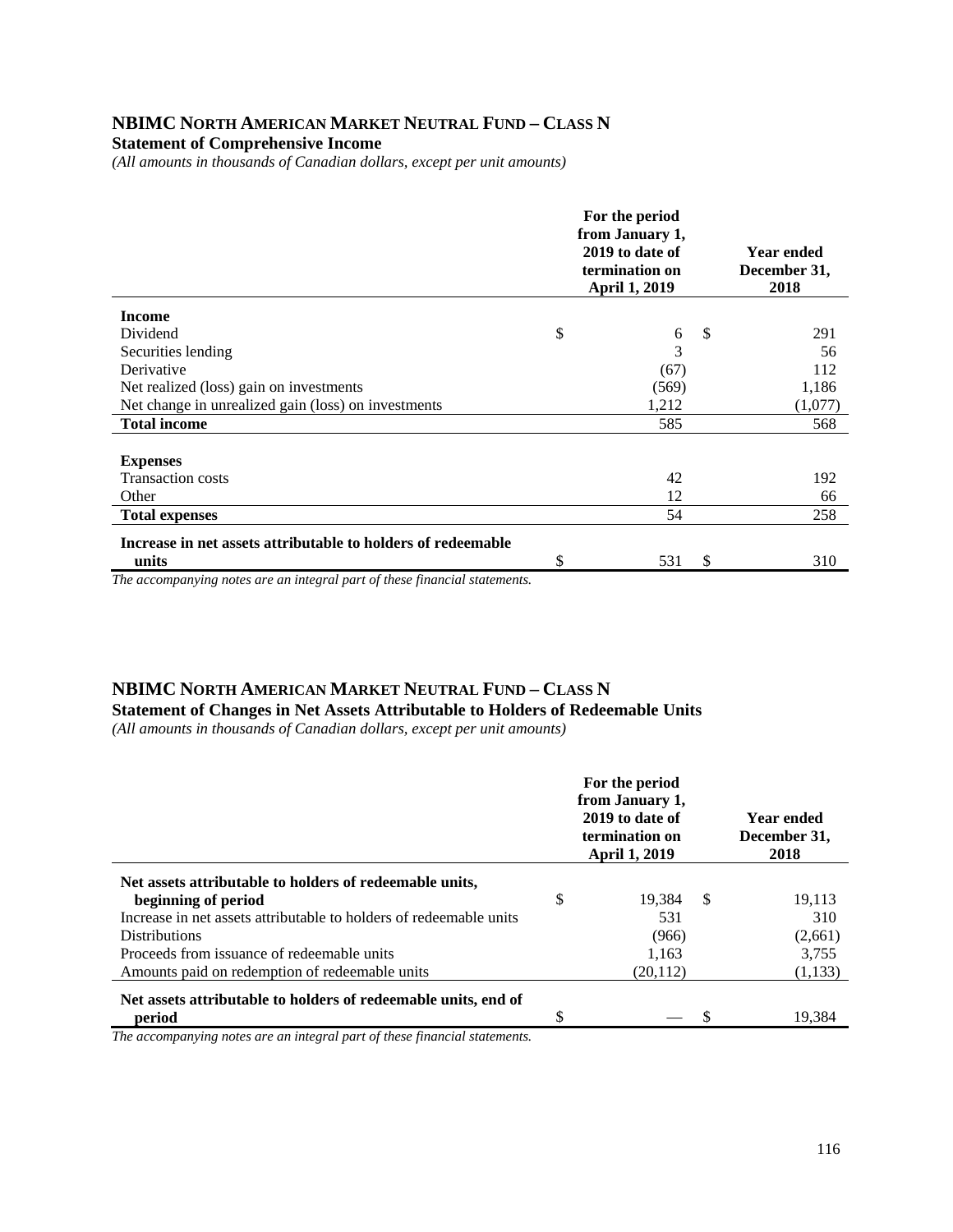# **NBIMC NORTH AMERICAN MARKET NEUTRAL FUND – CLASS N Statement of Cash Flows**

*(All amounts in thousands of Canadian dollars, except per unit amounts)* 

|                                                                    | For the period<br>from January 1,<br>2019 to date of<br>termination on<br><b>April 1, 2019</b> | <b>Year ended</b><br>December 31,<br>2018 |
|--------------------------------------------------------------------|------------------------------------------------------------------------------------------------|-------------------------------------------|
| Cash flows from (used in) operating activities                     |                                                                                                |                                           |
| Increase in net assets attributable to holders of redeemable units | \$<br>531                                                                                      | \$<br>310                                 |
| Adjustments for:                                                   |                                                                                                |                                           |
| Foreign currency translation adjustment                            | 35                                                                                             | (6)                                       |
| Net realized loss (gain) on sale of investments                    | 569                                                                                            | (1, 186)                                  |
| Net change in unrealized (gain) loss on investments                | (1,212)                                                                                        | 1,077                                     |
| Purchases of investments                                           | (75,262)                                                                                       | (212, 375)                                |
| Proceeds from sale and maturity of investments                     | 95,365                                                                                         | 212,153                                   |
| Dividends receivable                                               | 40                                                                                             | (13)                                      |
| Receivable for investment sales                                    | 556                                                                                            | (478)                                     |
| Derivative assets / liabilities                                    | 67                                                                                             | (111)                                     |
| Payable for investment purchases                                   | (471)                                                                                          | 394                                       |
| Dividends payable                                                  | (34)                                                                                           | 8                                         |
| Net cash from (used in) operating activities                       | 20,184                                                                                         | (227)                                     |
|                                                                    |                                                                                                |                                           |
| Cash flows from (used in) financing activities                     |                                                                                                |                                           |
| Proceeds from issuance of redeemable units                         | 197                                                                                            | 1,094                                     |
| Amounts paid on redemption of redeemable units                     | (20, 112)                                                                                      | (1, 133)                                  |
| Net cash used in financing activities                              | (19, 915)                                                                                      | (39)                                      |
|                                                                    |                                                                                                |                                           |
| Net increase (decrease) in cash                                    | 269                                                                                            | (266)                                     |
| Indebtedness, beginning of period                                  | (269)                                                                                          | (3)                                       |
| Cash (indebtedness), end of period                                 | \$                                                                                             | \$<br>(269)                               |
|                                                                    |                                                                                                |                                           |
| Supplemental information:                                          |                                                                                                |                                           |
| Dividends paid, net                                                | \$<br>46                                                                                       | \$<br>278                                 |
| Non-cash transactions:                                             |                                                                                                |                                           |
| <b>Distributions</b>                                               | \$<br>(966)                                                                                    | \$<br>(2,661)                             |
| Proceeds from issuance of redeemable units                         | \$<br>966                                                                                      | \$<br>2,661                               |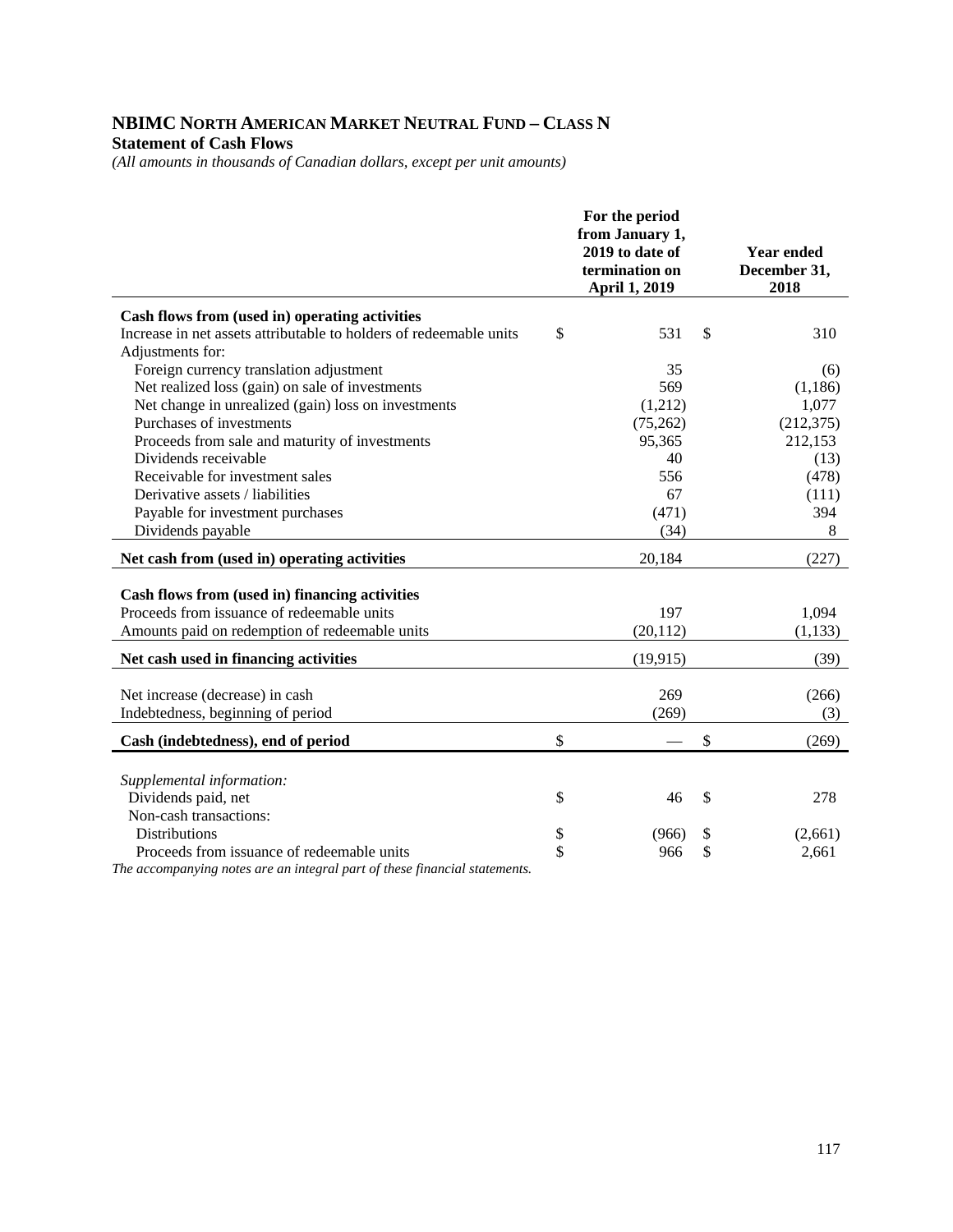# **NBIMC QUANTITATIVE STRATEGIES (2017) FUND**

# **Statement of Financial Position**

*(All amounts in thousands of Canadian dollars, except per unit amounts)*  As at December 31

|                                                                 | 2019         |           |    | 2018     |
|-----------------------------------------------------------------|--------------|-----------|----|----------|
| <b>Assets</b>                                                   |              |           |    |          |
| Investments                                                     | \$           | 1,556,162 | S  | 913,149  |
| Interest receivable                                             |              | 460       |    | 325      |
| Dividends receivable                                            |              | 1,301     |    | 309      |
| Receivable for investment sales                                 |              | 15,661    |    | 15,264   |
| Derivative assets (note 5)                                      |              |           |    | 1,535    |
| Total assets                                                    |              | 1,573,584 |    | 930,582  |
| <b>Liabilities</b>                                              |              |           |    |          |
| <b>Indebtedness</b>                                             |              | 1,291     |    | 1,706    |
| Payable for investment purchases                                |              | 11,145    |    | 29,599   |
| Derivative liabilities (note 5)                                 |              | 1,853     |    |          |
| Dividends payable                                               |              | 1,973     |    | 634      |
| Liabilities for short equity positions                          |              | 736,386   |    | 396,778  |
| Liabilities (excluding net assets attributable to holders of    |              |           |    |          |
| redeemable units)                                               |              | 752,648   |    | 428,717  |
| Net assets attributable to holders of redeemable units          | \$           | 820,936   | \$ | 501,865  |
|                                                                 |              |           |    |          |
| Number of redeemable units outstanding (rounded) (note 7)       |              | 511,957   |    | 327,739  |
| Net assets attributable to holders of redeemable units per unit | $\mathbb{S}$ | 1,603.53  | S  | 1,531.30 |

*The accompanying notes are an integral part of these financial statements.* 

Approved on behalf of the Vestcor Inc. Board as Trustee:

Michael W. Walton<br>Board Chairperson

[signed] [signed] [signed] [signed] [signed] [signed] [signed] [signed] [signed] [signed] [signed] [Signed] [Signed] [Signed] [Signed] [Signed] [Signed] [Signed] [Signed] [Signed] [Signed] [Signed] [Signed] [Signed] [Signe Audit Committee Chairperson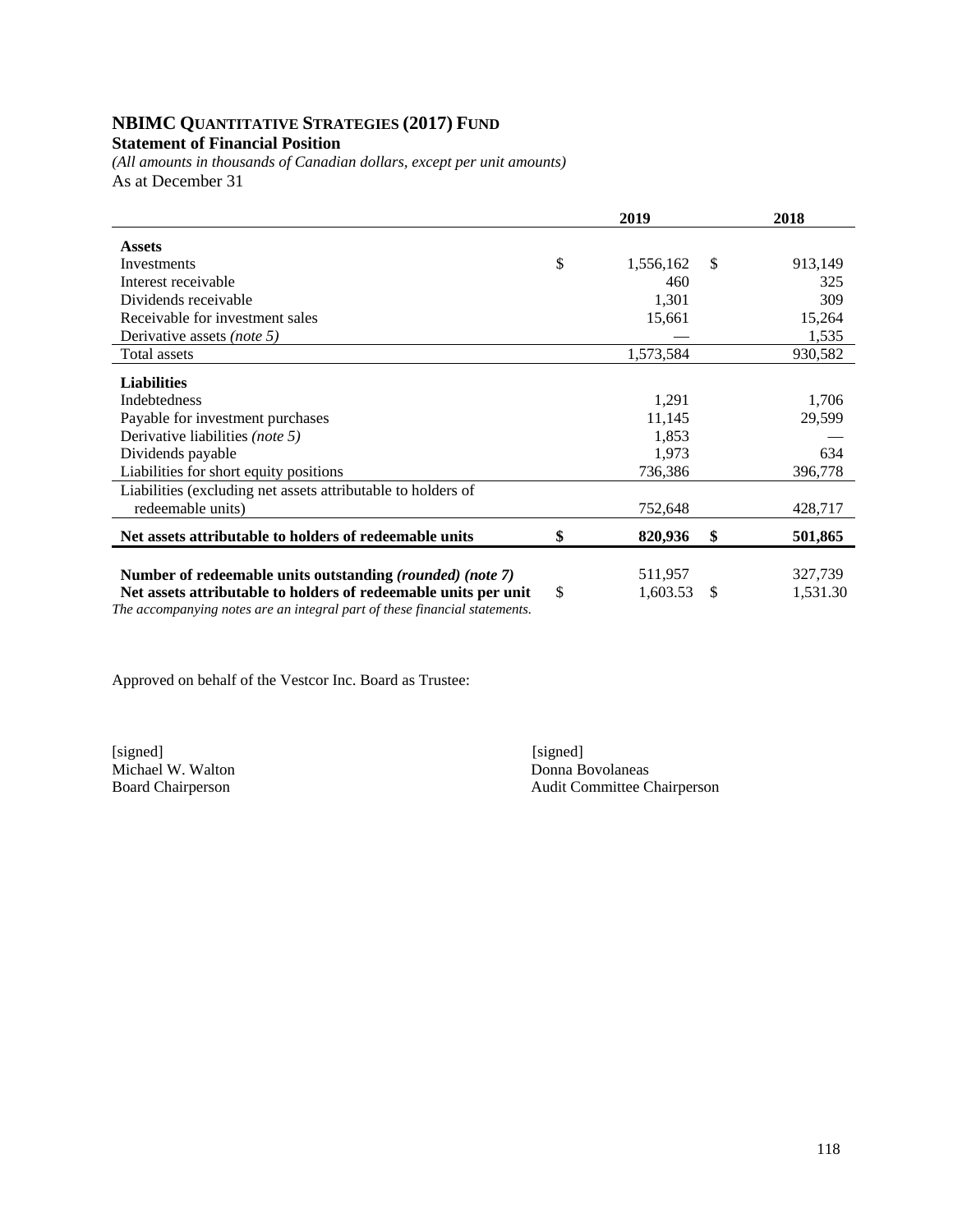# **NBIMC QUANTITATIVE STRATEGIES (2017) FUND**

## **Statement of Comprehensive Income**

*(All amounts in thousands of Canadian dollars, except per unit amounts)*  For the year ended December 31

|                                                              | 2019 |              | 2018      |
|--------------------------------------------------------------|------|--------------|-----------|
| <b>Income</b>                                                |      |              |           |
| Interest                                                     | \$   | \$<br>2,279  | 3,615     |
| Dividend                                                     |      | 4,052        | 1,775     |
| Securities lending                                           |      | 819          | 2,124     |
| Derivative                                                   |      | (3,388)      | 1,930     |
| Net realized gain on investments                             |      | 19,715       | 41,135    |
| Net change in unrealized gain (loss) on investments          |      | 19,505       | (37, 633) |
| <b>Total income</b>                                          |      | 42,982       | 12,946    |
|                                                              |      |              |           |
| <b>Expenses</b>                                              |      |              |           |
| <b>Transaction costs</b>                                     |      | 6,237        | 4,169     |
| Other                                                        |      | 5,426        | 3,531     |
| <b>Total expenses</b>                                        |      | 11,663       | 7,700     |
| Increase in net assets attributable to holders of redeemable |      |              |           |
| units                                                        | \$   | \$<br>31,319 | 5,246     |

*The accompanying notes are an integral part of these financial statements.*

# **NBIMC QUANTITATIVE STRATEGIES (2017) FUND**

**Statement of Changes in Net Assets Attributable to Holders of Redeemable Units** 

*(All amounts in thousands of Canadian dollars, except per unit amounts)*  For the year ended December 31

| 2019          |      | 2018      |
|---------------|------|-----------|
| \$<br>501,865 | - \$ | 476.986   |
| 31.319        |      | 5.246     |
| 297.744       |      | 65,609    |
| (9,992)       |      | (45, 976) |
|               |      |           |
| 820.936       | S.   | 501.865   |
|               |      |           |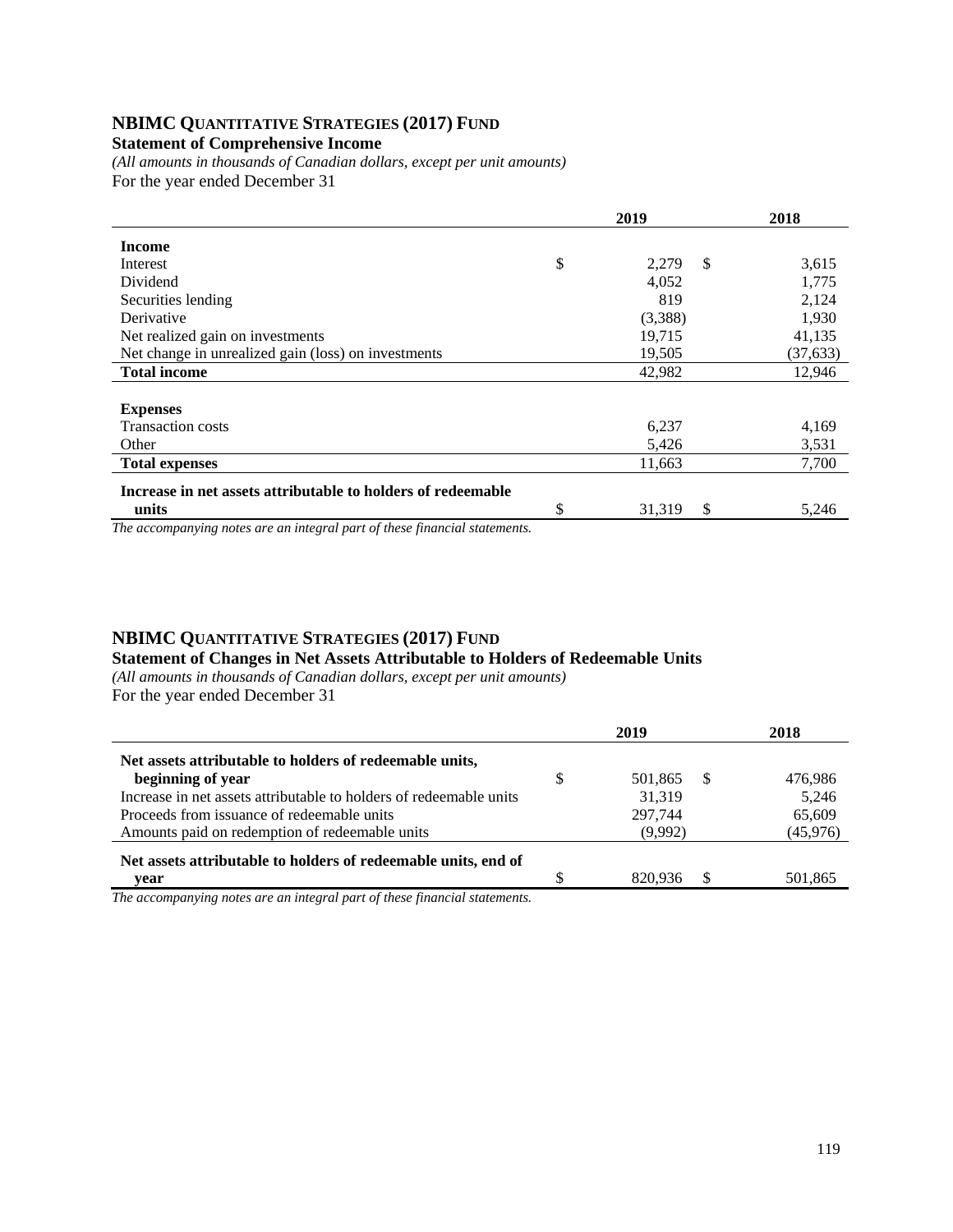# **NBIMC QUANTITATIVE STRATEGIES (2017) FUND Statement of Cash Flows**

*(All amounts in thousands of Canadian dollars, except per unit amounts)*  For the year ended December 31

|                                                                    | 2019          | 2018          |
|--------------------------------------------------------------------|---------------|---------------|
| Cash flows from (used in) operating activities                     |               |               |
| Increase in net assets attributable to holders of redeemable units | \$<br>31,319  | \$<br>5,246   |
| Adjustments for:                                                   |               |               |
| Foreign currency translation adjustment                            | 129           | (266)         |
| Net realized gain on sale of investments                           | (19,715)      | (41, 135)     |
| Net change in unrealized (gain) loss on investments                | (19,505)      | 37,633        |
| Purchases of investments                                           | (6,511,535)   | (5,361,264)   |
| Proceeds from sale and maturity of investments                     | 6,247,221     | 5,326,235     |
| Interest receivable                                                | (135)         | (94)          |
| Dividends receivable                                               | (992)         | 126           |
| Receivable for investment sales                                    | (397)         | (1,692)       |
| Tax recoverable                                                    |               | 496           |
| Derivative assets / liabilities                                    | 3,388         | (1,930)       |
| Payable for investment purchases                                   | (18, 454)     | 15,015        |
| Dividends payable                                                  | 1,339         | 160           |
| Net cash used in operating activities                              | (287, 337)    | (21, 470)     |
|                                                                    |               |               |
| Cash flows from (used in) financing activities                     |               |               |
| Proceeds from issuance of redeemable units                         | 297,744       | 65,609        |
| Amounts paid on redemption of redeemable units                     | (9,992)       | (45,976)      |
| Net cash from financing activities                                 | 287,752       | 19,633        |
|                                                                    |               |               |
| Net increase (decrease) in cash                                    | 415           | (1,837)       |
| (Indebtedness) cash, beginning of year                             | (1,706)       | 131           |
|                                                                    |               |               |
| Indebtedness, end of year                                          | \$<br>(1,291) | \$<br>(1,706) |
|                                                                    |               |               |
| Supplemental information:                                          |               |               |
| Interest received                                                  | \$<br>2,144   | \$<br>3,521   |
| Dividends paid, net                                                | \$<br>4,399   | \$<br>2,061   |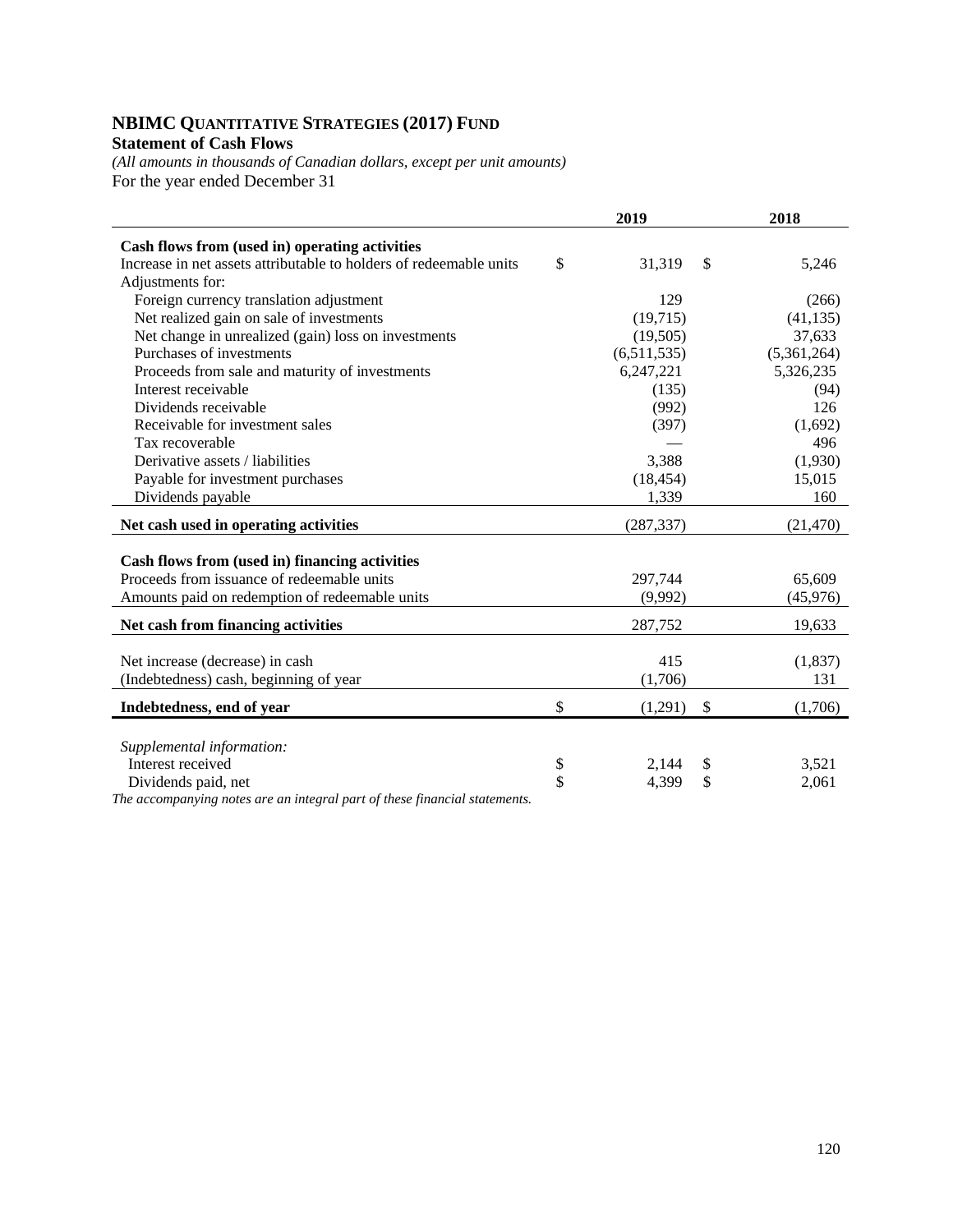# **NBIMC QUANTITATIVE STRATEGIES FUND – CLASS N Statement of Financial Position**

*(All amounts in thousands of Canadian dollars, except per unit amounts)*  As at December 31

|                                                                 | 2019 |          |    | 2018     |
|-----------------------------------------------------------------|------|----------|----|----------|
| <b>Assets</b>                                                   |      |          |    |          |
| Investments                                                     | \$   | 91,125   | S  | 54,155   |
| Cash                                                            |      |          |    |          |
| Interest receivable                                             |      | 27       |    | 20       |
| Dividends receivable                                            |      | 76       |    | 18       |
| Receivable for investment sales                                 |      | 922      |    | 859      |
| Derivative assets (note 5)                                      |      |          |    | 66       |
| Total assets                                                    |      |          |    | 55,118   |
| <b>Liabilities</b>                                              |      |          |    |          |
| <b>Indebtedness</b>                                             |      | 84       |    | 110      |
| Payable for investment purchases                                |      | 637      |    | 1,671    |
| Derivative liabilities (note 5)                                 |      | 92       |    |          |
| Dividends payable                                               |      | 114      |    | 38       |
| Liabilities for short equity positions                          |      | 43,217   |    | 23,454   |
| Liabilities (excluding net assets attributable to holders of    |      |          |    |          |
| redeemable units)                                               |      | 44,144   |    | 25,273   |
| Net assets attributable to holders of redeemable units          | \$   | 48,006   | \$ | 29,845   |
|                                                                 |      |          |    |          |
| Number of redeemable units outstanding (rounded) (note 7)       |      | 30,308   |    | 19,686   |
| Net assets attributable to holders of redeemable units per unit | \$   | 1,583.92 | S  | 1,516.03 |

*The accompanying notes are an integral part of these financial statements.* 

Approved on behalf of the Vestcor Inc. Board as Trustee:

[signed] [signed] [signed] [signed] [signed] [signed] [signed] [signed] [signed] [signed] [Signed] [Signed] [Signed] [Signed] [Signed] [Signed] [Signed] [Signed] [Signed] [Signed] [Signed] [Signed] [Signed] [Signed] [Signe Michael W. Walton

Board Chairperson Audit Committee Chairperson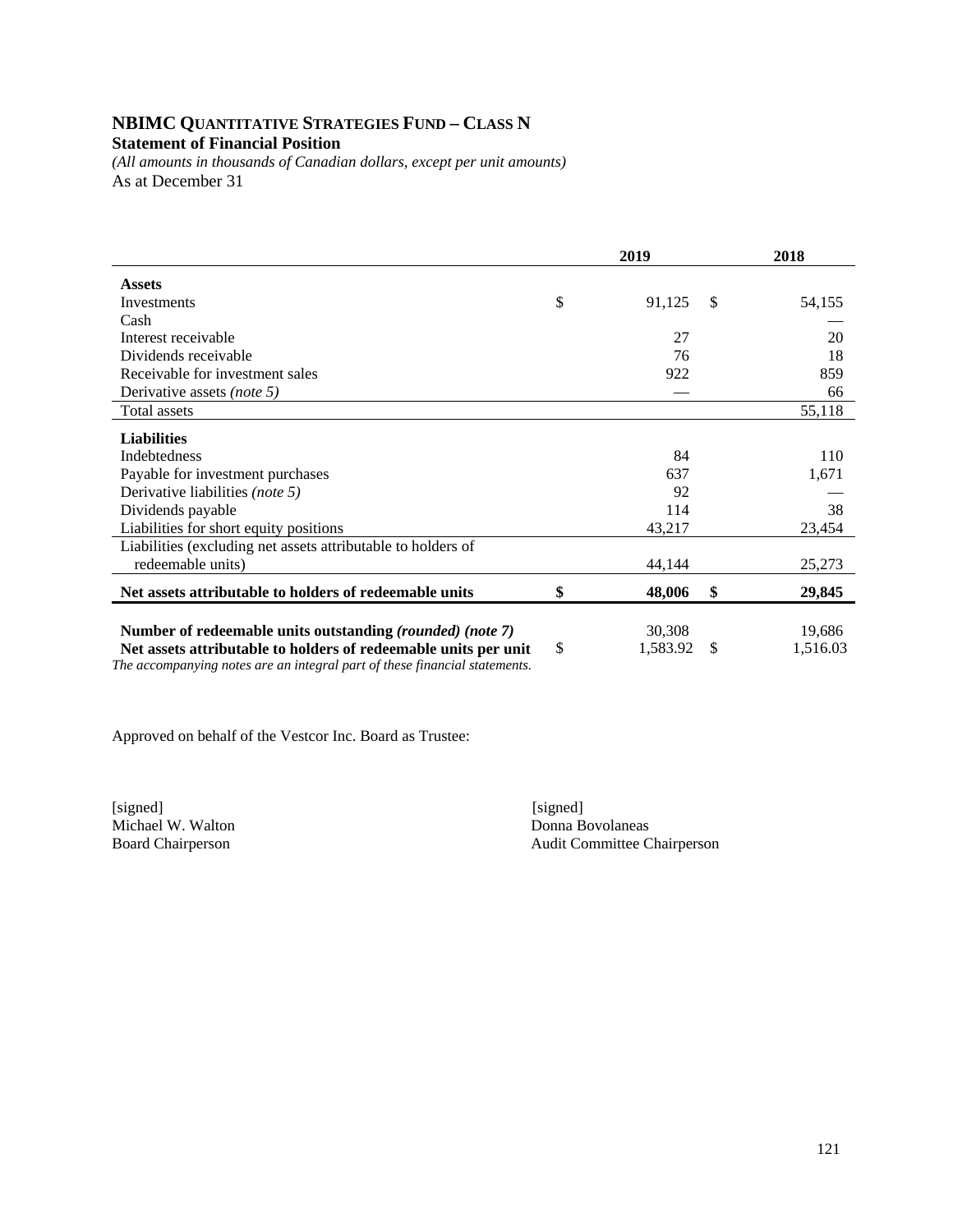# **NBIMC QUANTITATIVE STRATEGIES FUND – CLASS N**

**Statement of Comprehensive Income (Loss)** 

*(All amounts in thousands of Canadian dollars, except per unit amounts)*  For the year ended December 31

|                                                              |    | 2018                 |          |
|--------------------------------------------------------------|----|----------------------|----------|
| <b>Income</b>                                                |    |                      |          |
| Interest                                                     | \$ | <sup>\$</sup><br>136 | 236      |
| Dividend                                                     |    | 245                  | 106      |
| Securities lending                                           |    | 39                   | 152      |
| Derivative                                                   |    | (158)                | 77       |
| Net realized gain on investments                             |    | 1,138                | 2,375    |
| Net change in unrealized gain (loss) on investments          |    | 952                  | (2, 462) |
| <b>Total income</b>                                          |    | 2,352                | 484      |
|                                                              |    |                      |          |
| <b>Expenses</b>                                              |    |                      |          |
| <b>Transaction costs</b>                                     |    | 353                  | 248      |
| Other                                                        |    | 257                  | 237      |
| <b>Total expenses</b>                                        |    | 610                  | 485      |
| Increase (decrease) in net assets attributable to holders of |    |                      |          |
| redeemable units                                             | \$ | \$<br>1,742          | (1)      |

*The accompanying notes are an integral part of these financial statements.*

#### **NBIMC QUANTITATIVE STRATEGIES FUND – CLASS N Statement of Changes in Net Assets Attributable to Holders of Redeemable Units**

*(All amounts in thousands of Canadian dollars, except per unit amounts)*  For the year ended December 31

|                                                                | 2019               | 2018    |
|----------------------------------------------------------------|--------------------|---------|
| Net assets attributable to holders of redeemable units,        |                    |         |
| beginning of year                                              | \$<br>-S<br>29.845 | 29.427  |
| Increase (decrease) in net assets attributable to holders of   |                    |         |
| redeemable units                                               | 1,742              | (1      |
| <b>Distributions</b>                                           | (4,784)            | (4,636) |
| Proceeds from issuance of redeemable units                     | 22,027             | 8,882   |
| Amounts paid on redemption of redeemable units                 | (824)              | (3,827) |
| Net assets attributable to holders of redeemable units, end of |                    |         |
| vear                                                           | S<br>48,006        | 29.845  |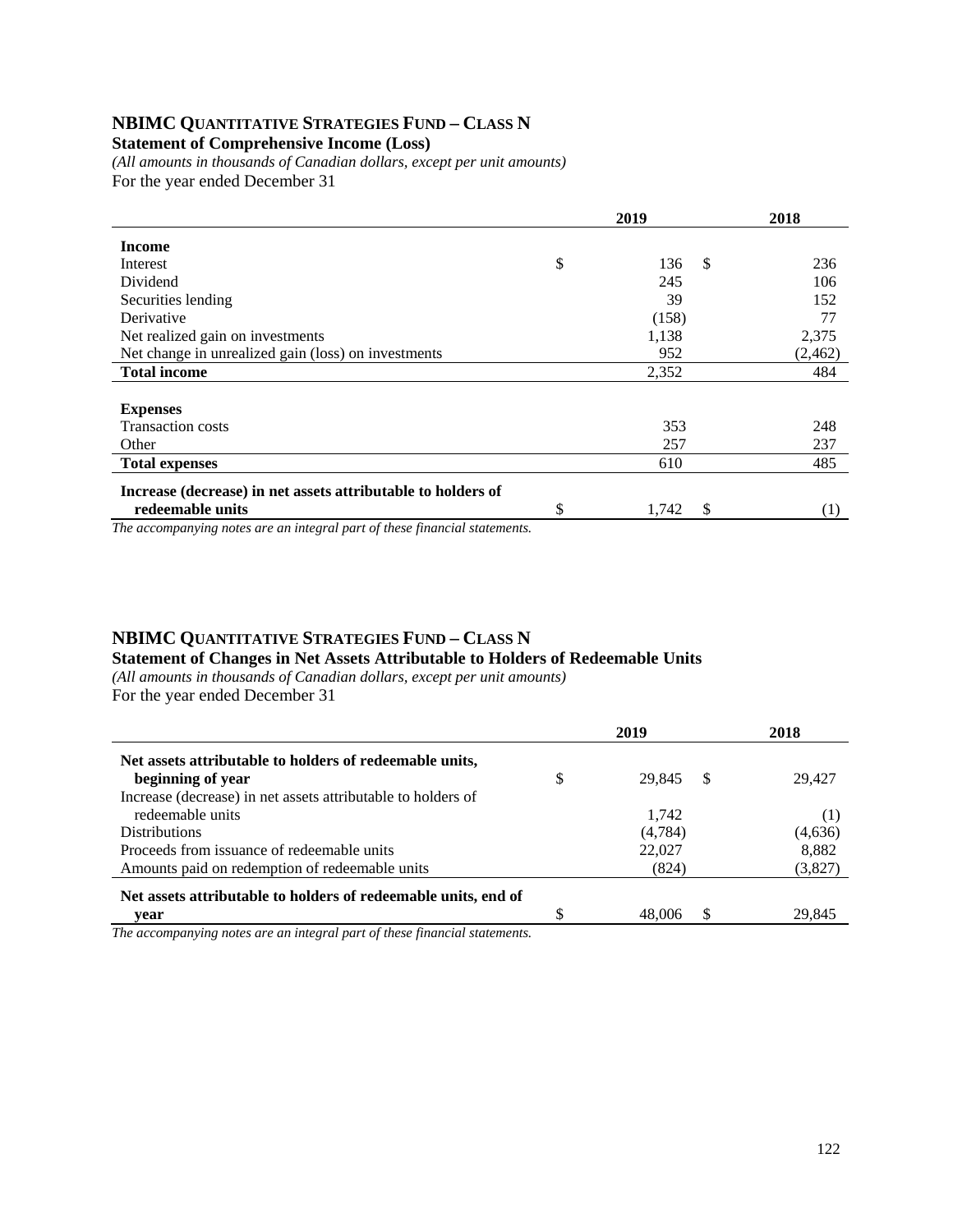# **NBIMC QUANTITATIVE STRATEGIES FUND – CLASS N Statement of Cash Flows**

*(All amounts in thousands of Canadian dollars, except per unit amounts)*  For the year ended December 31

|                                                              | 2019 |            |    | 2018       |  |
|--------------------------------------------------------------|------|------------|----|------------|--|
| Cash flows from (used in) operating activities               |      |            |    |            |  |
| Increase (decrease) in net assets attributable to holders of |      |            |    |            |  |
| redeemable units                                             | \$   | 1,742      | \$ | (1)        |  |
| Adjustments for:                                             |      |            |    |            |  |
| Foreign currency translation adjustment                      |      | (33)       |    | 33         |  |
| Net realized gain on sale of investments                     |      | (1,138)    |    | (2,375)    |  |
| Net change in unrealized (gain) loss on investments          |      | (952)      |    | 2,462      |  |
| Purchases of investments                                     |      | (398, 848) |    | (287, 574) |  |
| Proceeds from sale and maturity of investments               |      | 383,764    |    | 286,201    |  |
| Interest receivable                                          |      | (7)        |    | (5)        |  |
| Dividends receivable                                         |      | (58)       |    | 10         |  |
| Receivable for investment sales                              |      | (63)       |    | (6)        |  |
| Taxes recoverable                                            |      |            |    | 32         |  |
| Derivative assets / liabilities                              |      | 158        |    | (78)       |  |
| Payable for investment purchases                             |      | (1,034)    |    | 760        |  |
| Dividends payable                                            |      | 76         |    | 8          |  |
| Net cash used in operating activities                        |      | (16, 393)  |    | (533)      |  |
|                                                              |      |            |    |            |  |
| Cash flows from (used in) financing activities               |      |            |    |            |  |
| Proceeds from issuance of redeemable units                   |      | 17,243     |    | 4,246      |  |
| Amounts paid on redemption of redeemable units               |      | (824)      |    | (3,827)    |  |
| Net cash from financing activities                           |      | 16,419     |    | 419        |  |
|                                                              |      |            |    |            |  |
| Net increase (decrease) in cash                              |      | 26         |    | (114)      |  |
| (Indebtedness) cash, beginning of year                       |      | (110)      |    | 4          |  |
| Indebtedness, end of year                                    | \$   | (84)       | \$ | (110)      |  |
|                                                              |      |            |    |            |  |
| Supplemental information:                                    |      |            |    |            |  |
| Interest received                                            | \$   | 129        | \$ | 231        |  |
| Dividends paid, net                                          | \$   | 263        | \$ | 124        |  |
| Non-cash transactions:                                       |      |            |    |            |  |
| Distributions                                                | \$   | (4,784)    | \$ | (4,636)    |  |
| Proceeds from issuance of redeemable units                   | \$   | 4,784      | \$ | 4,636      |  |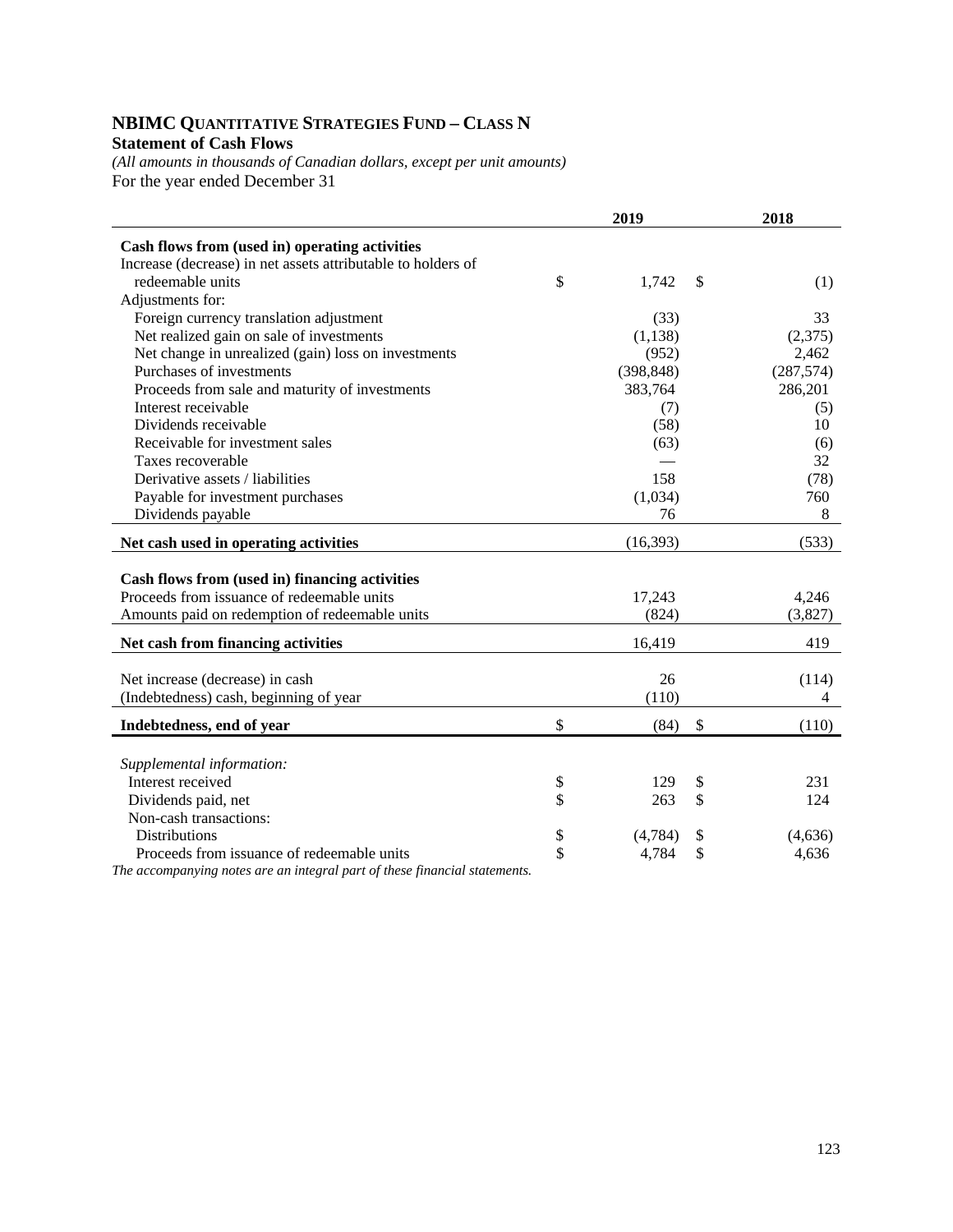## **NBIMC QUANTITATIVE EQUITY STRATEGIC BETA (2017) FUND Statement of Financial Position**

*(All amounts in thousands of Canadian dollars, except per unit amounts)*  As at December 31

|                                                                            | 2019 |          |    | 2018     |  |
|----------------------------------------------------------------------------|------|----------|----|----------|--|
| <b>Assets</b>                                                              |      |          |    |          |  |
| Investments                                                                | \$   | 700,731  | -S | 521,698  |  |
| Dividends receivable                                                       |      | 1,001    |    | 460      |  |
| Derivative assets <i>(note 5)</i>                                          |      | 950      |    |          |  |
| Margin at brokers (note 5)                                                 |      |          |    | 619      |  |
| Total assets                                                               |      | 702,682  |    | 522,777  |  |
| <b>Liabilities</b>                                                         |      |          |    |          |  |
| Indebtedness                                                               |      |          |    | 112      |  |
| Derivative liabilities (note 5)                                            |      |          |    | 1,011    |  |
| Margin at brokers (note 5)                                                 |      | 935      |    |          |  |
| Dividends payable                                                          |      | 127      |    | 100      |  |
| Liabilities for short equity positions                                     |      | 154,332  |    | 106,882  |  |
| Liabilities (excluding net assets attributable to holders of               |      |          |    |          |  |
| redeemable units)                                                          |      | 155,394  |    | 108,105  |  |
| Net assets attributable to holders of redeemable units                     | \$   | 547,288  | \$ | 414,672  |  |
|                                                                            |      |          |    |          |  |
| Number of redeemable units outstanding (rounded) (note 7)                  |      | 449,007  |    | 363,884  |  |
| Net assets attributable to holders of redeemable units per unit            | \$   | 1,218.89 | S  | 1,139.57 |  |
| The accompanying notes are an integral part of these financial statements. |      |          |    |          |  |

Approved on behalf of the Vestcor Inc. Board as Trustee:

[signed] [signed] Michael W. Walton Donna Bovolaneas<br>Board Chairperson Audit Committee C

Audit Committee Chairperson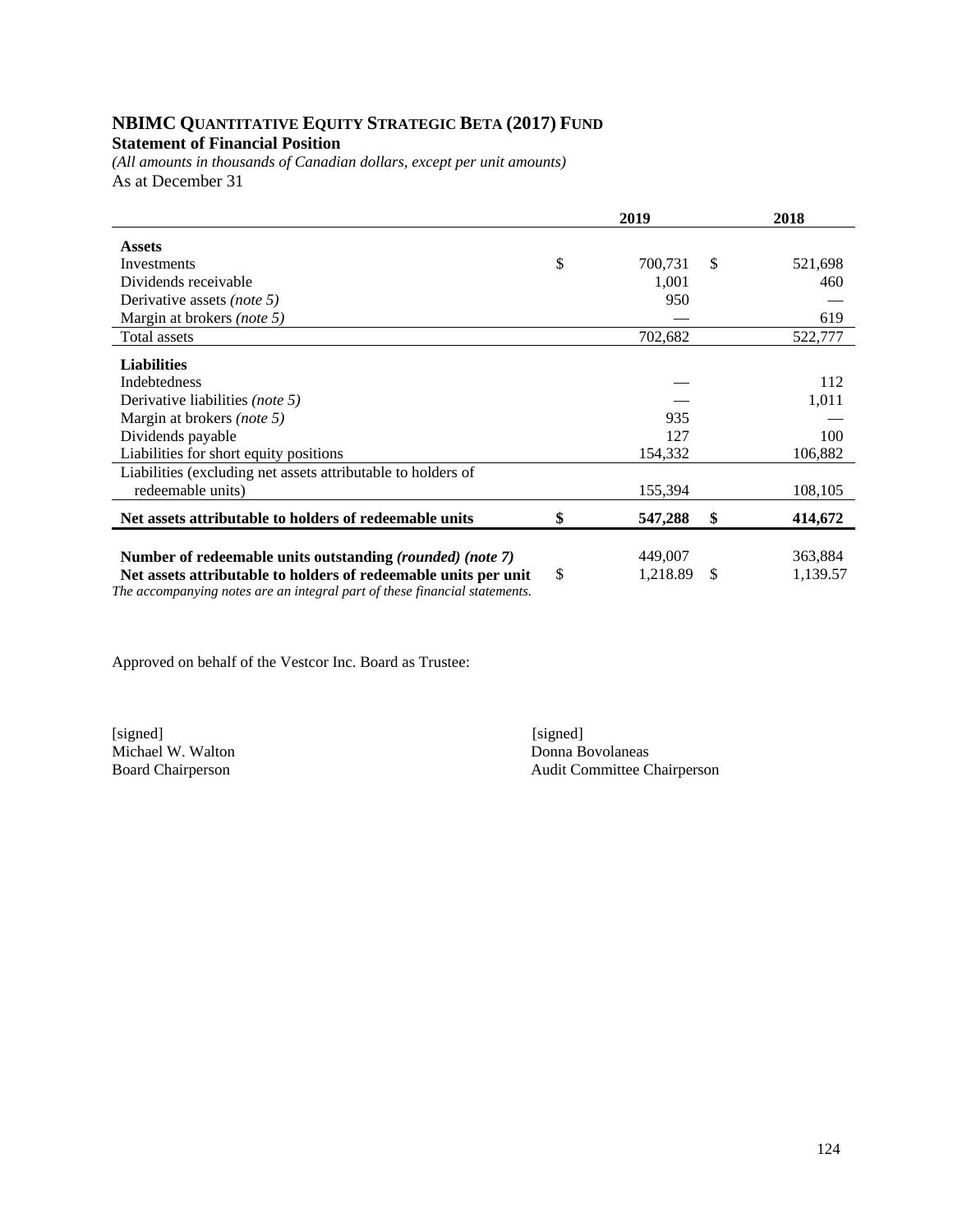# **NBIMC QUANTITATIVE EQUITY STRATEGIC BETA (2017) FUND**

# **Statement of Comprehensive Income**

*(All amounts in thousands of Canadian dollars, except per unit amounts)*  For the year ended December 31

|                                                              | 2019 |        |    | 2018    |
|--------------------------------------------------------------|------|--------|----|---------|
| <b>Income</b>                                                |      |        |    |         |
| Interest                                                     | \$   | 414    | \$ |         |
| Dividend                                                     |      | 7,605  |    | 5,580   |
| Securities lending                                           |      | 111    |    | 300     |
| Derivative                                                   |      | 854    |    | (2,296) |
| Net realized gain on investments                             |      | 13,620 |    | 7,338   |
| Net change in unrealized gain on investments                 |      | 13,090 |    | 10,612  |
| <b>Total income</b>                                          |      | 35,694 |    | 21,534  |
|                                                              |      |        |    |         |
| <b>Expenses</b>                                              |      |        |    |         |
| Investment management fees                                   |      | 66     |    |         |
| <b>Transaction costs</b>                                     |      | 235    |    | 180     |
| Other                                                        |      | 847    |    | 1,151   |
| <b>Total expenses</b>                                        |      | 1,148  |    | 1,331   |
| Increase in net assets attributable to holders of redeemable |      |        |    |         |
| units                                                        | \$   | 34,546 | \$ | 20,203  |

*The accompanying notes are an integral part of these financial statements.*

#### **NBIMC QUANTITATIVE EQUITY STRATEGIC BETA (2017) FUND Statement of Changes in Net Assets Attributable to Holders of Redeemable Units**

*(All amounts in thousands of Canadian dollars, except per unit amounts)*  For the year ended December 31

|                                                                    | 2019 |          |    | 2018     |
|--------------------------------------------------------------------|------|----------|----|----------|
| Net assets attributable to holders of redeemable units,            |      |          |    |          |
| beginning of year                                                  | S    | 414.672  | -8 | 384,061  |
| Increase in net assets attributable to holders of redeemable units |      | 34,546   |    | 20,203   |
| Proceeds from issuance of redeemable units                         |      | 120,038  |    | 44,852   |
| Amounts paid on redemption of redeemable units                     |      | (21,968) |    | (34,444) |
| Net assets attributable to holders of redeemable units, end of     |      |          |    |          |
| vear                                                               |      | 547.288  | \$ | 414.672  |
|                                                                    |      |          |    |          |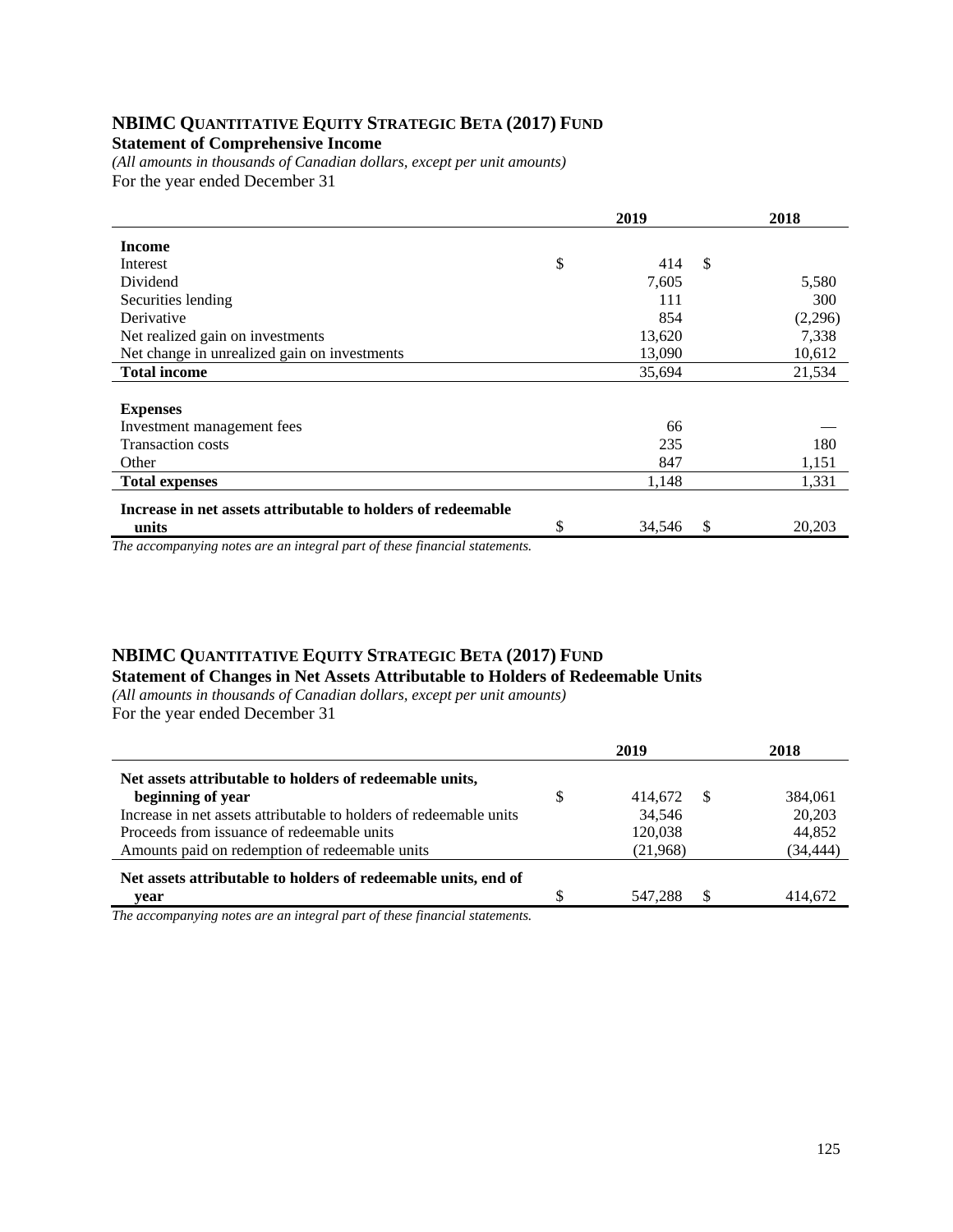# **NBIMC QUANTITATIVE EQUITY STRATEGIC BETA (2017) FUND Statement of Cash Flows**

*(All amounts in thousands of Canadian dollars, except per unit amounts)*  For the year ended December 31

|                                                                                              | 2019         | 2018         |
|----------------------------------------------------------------------------------------------|--------------|--------------|
| Cash flows from (used in) operating activities                                               |              |              |
| Increase in net assets attributable to holders of redeemable units                           | \$<br>34,546 | \$<br>20,203 |
| Adjustments for:                                                                             |              |              |
| Foreign currency translation adjustment                                                      | 162          | (2,678)      |
| Net realized gain on sale of investments                                                     | (13,620)     | (7,338)      |
| Net change in unrealized gain on investments                                                 | (13,090)     | (10,612)     |
| Purchases of investments                                                                     | (1,943,376)  | (1,750,789)  |
| Proceeds from sale and maturity of investments                                               | 1,838,341    | 1,738,878    |
| Dividends receivable                                                                         | (541)        | 286          |
| Derivative assets / liabilities                                                              | (1,961)      | 3,186        |
| Margin at brokers                                                                            | 1,554        | (1,621)      |
| Dividends payable                                                                            | 27           | (30)         |
| Net cash used in operating activities                                                        | (97, 958)    | (10,515)     |
|                                                                                              |              |              |
| Cash flows from (used in) financing activities<br>Proceeds from issuance of redeemable units | 120.038      | 44.852       |
|                                                                                              |              |              |
| Amounts paid on redemption of redeemable units                                               | (21,968)     | (34, 444)    |
| Net cash from financing activities                                                           | 98,070       | 10,408       |
|                                                                                              | 112          |              |
| Net increase (decrease) in cash                                                              |              | (107)        |
| Indebtedness, beginning of year                                                              | (112)        | (5)          |
| Cash (indebtedness), end of year                                                             | \$           | \$<br>(112)  |
|                                                                                              |              |              |
| Supplemental information:                                                                    |              |              |
| Interest received                                                                            | \$<br>414    | \$           |
| Dividends received, net                                                                      | \$<br>7,091  | \$<br>5,836  |
| The accompanying notes are an integral part of these financial statements.                   |              |              |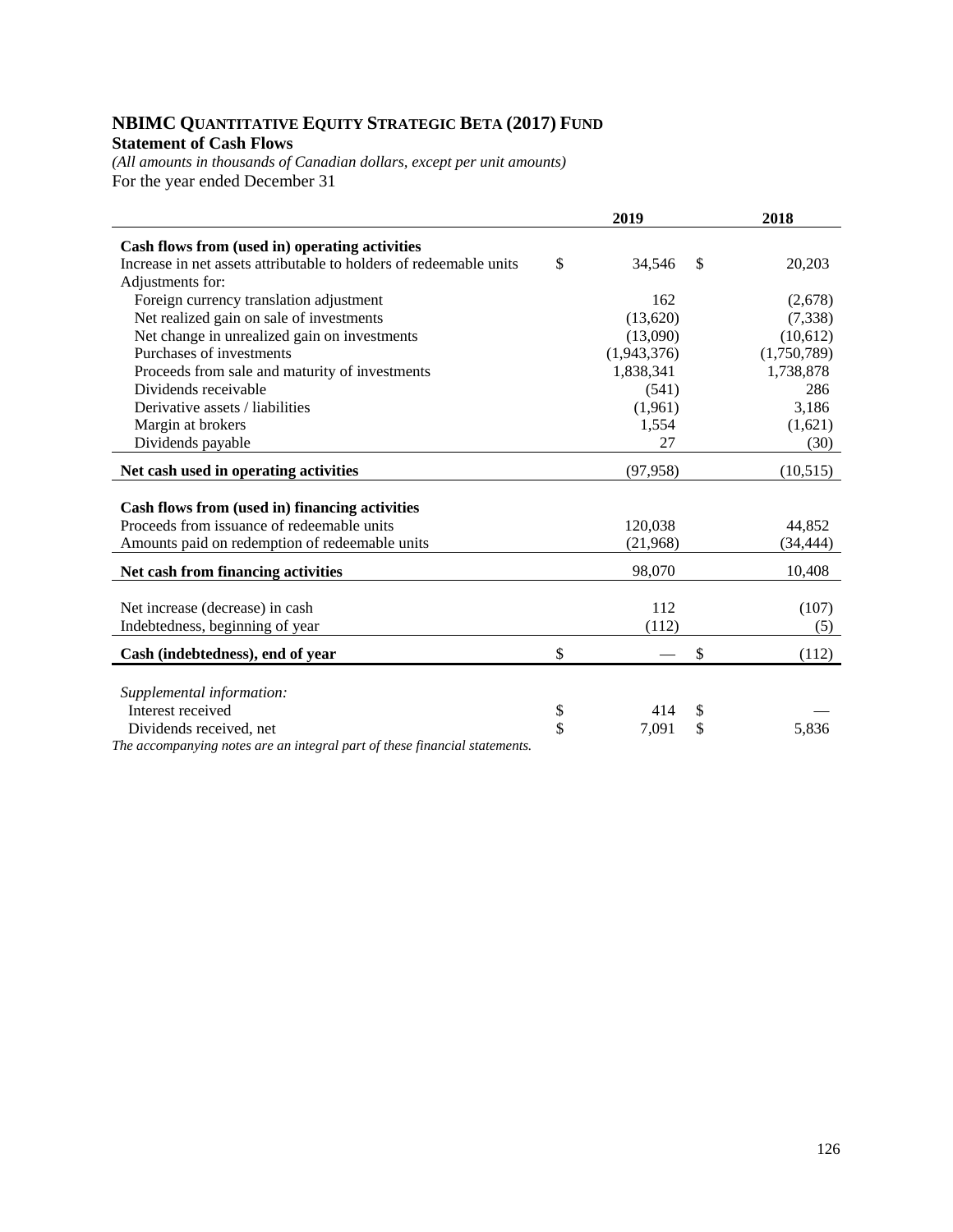# **NBIMC QUANTITATIVE EQUITY STRATEGIC BETA FUND – CLASS N Statement of Financial Position**

*(All amounts in thousands of Canadian dollars, except per unit amounts)*  As at December 31

|                                                                                                                                               | 2019 |          |               | 2018     |
|-----------------------------------------------------------------------------------------------------------------------------------------------|------|----------|---------------|----------|
| <b>Assets</b>                                                                                                                                 |      |          |               |          |
| Investments                                                                                                                                   | \$   | 40,232   | <sup>\$</sup> | 29,665   |
| Cash                                                                                                                                          |      |          |               | 4        |
| Dividends receivable                                                                                                                          |      | 57       |               | 28       |
| Derivative assets <i>(note 5)</i>                                                                                                             |      | 66       |               |          |
| Margin at brokers (note 5)                                                                                                                    |      |          |               | 37       |
| Total assets                                                                                                                                  |      | 40,355   |               | 29,734   |
| <b>Liabilities</b>                                                                                                                            |      |          |               |          |
| Derivative liabilities <i>(note 5)</i>                                                                                                        |      |          |               | 67       |
| Margin at brokers (note 5)                                                                                                                    |      | 48       |               |          |
| Dividends payable                                                                                                                             |      | 8        |               | 6        |
| Liabilities for short equity positions                                                                                                        |      | 8,296    |               | 5,741    |
| Liabilities (excluding net assets attributable to holders of                                                                                  |      |          |               |          |
| redeemable units)                                                                                                                             |      | 8,352    |               | 5,814    |
| Net assets attributable to holders of redeemable units                                                                                        | \$   | 32,003   | \$            | 23,920   |
|                                                                                                                                               |      |          |               |          |
| Number of redeemable units outstanding (rounded) (note 7)                                                                                     |      | 26,196   |               | 21,017   |
| Net assets attributable to holders of redeemable units per unit<br>The accompanying notes are an integral part of these financial statements. | \$   | 1,221.71 | <sup>\$</sup> | 1,138.10 |

Approved on behalf of the Vestcor Inc. Board as Trustee:

[signed] [signed] Michael W. Walton Donna Bovolaneas<br>Board Chairperson Audit Committee C

Audit Committee Chairperson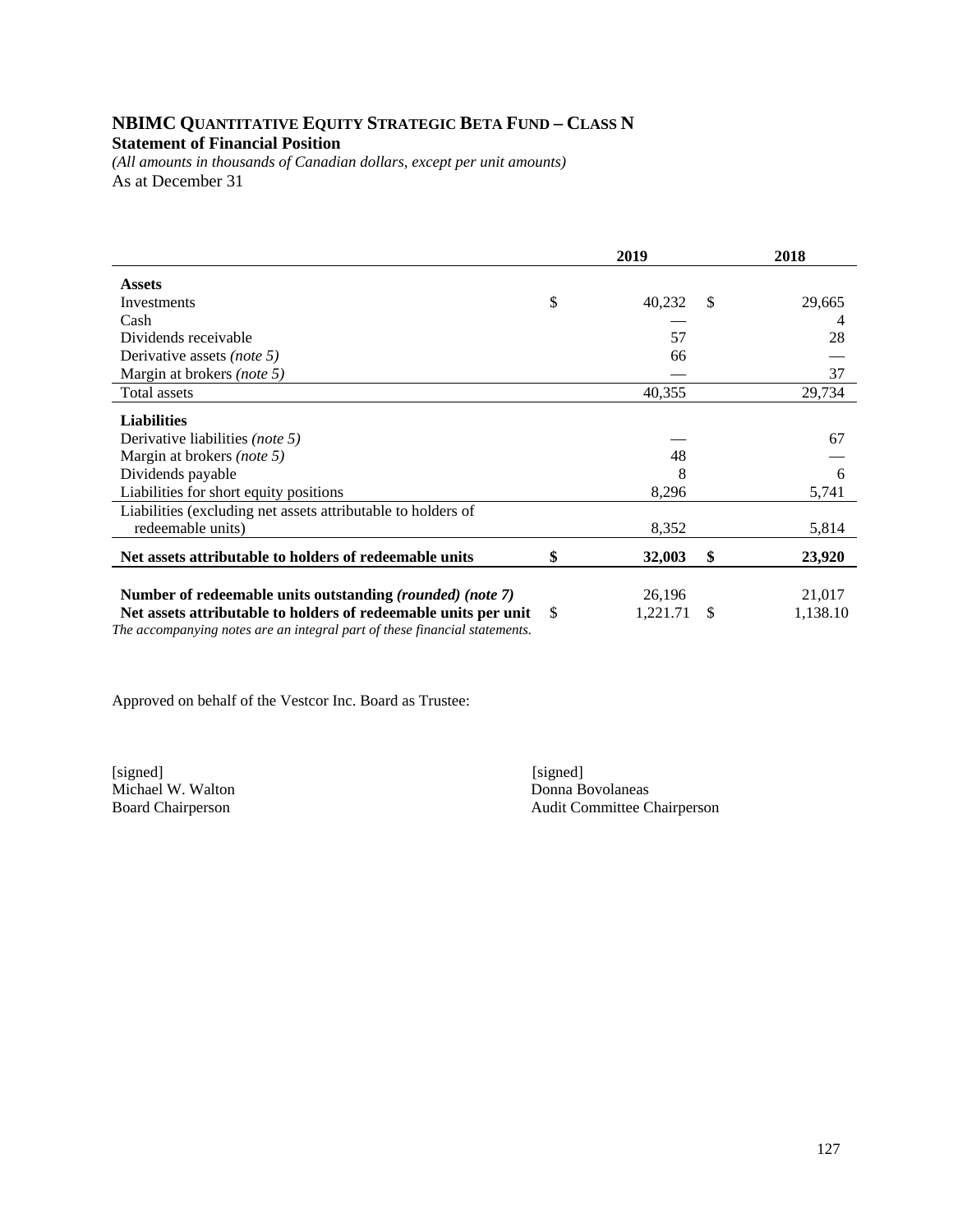## **NBIMC QUANTITATIVE EQUITY STRATEGIC BETA FUND – CLASS N Statement of Comprehensive Income**

*(All amounts in thousands of Canadian dollars, except per unit amounts)*  For the year ended December 31

|                                                   | 2019 |       |               | 2018  |
|---------------------------------------------------|------|-------|---------------|-------|
| <b>Income</b>                                     |      |       |               |       |
| Interest                                          | \$   | 24    | <sup>\$</sup> | 5     |
| Dividend                                          |      | 290   |               | 348   |
| Securities lending                                |      | 23    |               | 18    |
| Derivative                                        |      | 73    |               | (143) |
| Net realized gain on investments                  |      | 992   |               | 395   |
| Net change in unrealized gain on investments      |      | 830   |               | 660   |
| <b>Total income</b>                               |      | 2,232 |               | 1,283 |
|                                                   |      |       |               |       |
| <b>Expenses</b>                                   |      |       |               |       |
| Investment management fees                        |      | 4     |               |       |
| <b>Transaction costs</b>                          |      | 18    |               | 11    |
| Other                                             |      | 110   |               | 88    |
| <b>Total expenses</b>                             |      | 132   |               | 99    |
| Increase in net assets attributable to holders of |      |       |               |       |
| redeemable units                                  | \$   | 2,100 | \$            | 1,184 |

*The accompanying notes are an integral part of these financial statements.*

# **NBIMC QUANTITATIVE EQUITY STRATEGIC BETA FUND – CLASS N**

**Statement of Changes in Net Assets Attributable to Holders of Redeemable Units** 

*(All amounts in thousands of Canadian dollars, except per unit amounts)*  For the year ended December 31

|                                                                    |   | 2019    |    | 2018     |
|--------------------------------------------------------------------|---|---------|----|----------|
| Net assets attributable to holders of redeemable units,            |   |         |    |          |
| beginning of year                                                  | S | 23.920  | -S | 23,584   |
| Increase in net assets attributable to holders of redeemable units |   | 2,100   |    | 1,184    |
| <b>Distributions</b>                                               |   | (1,637) |    | (1,254)  |
| Proceeds from issuance of redeemable units                         |   | 8,272   |    | 2,247    |
| Amounts paid on redemption of redeemable units                     |   | (652)   |    | (1, 841) |
| Net assets attributable to holders of redeemable units, end of     |   |         |    |          |
| vear                                                               |   | 32,003  | -S | 23.920   |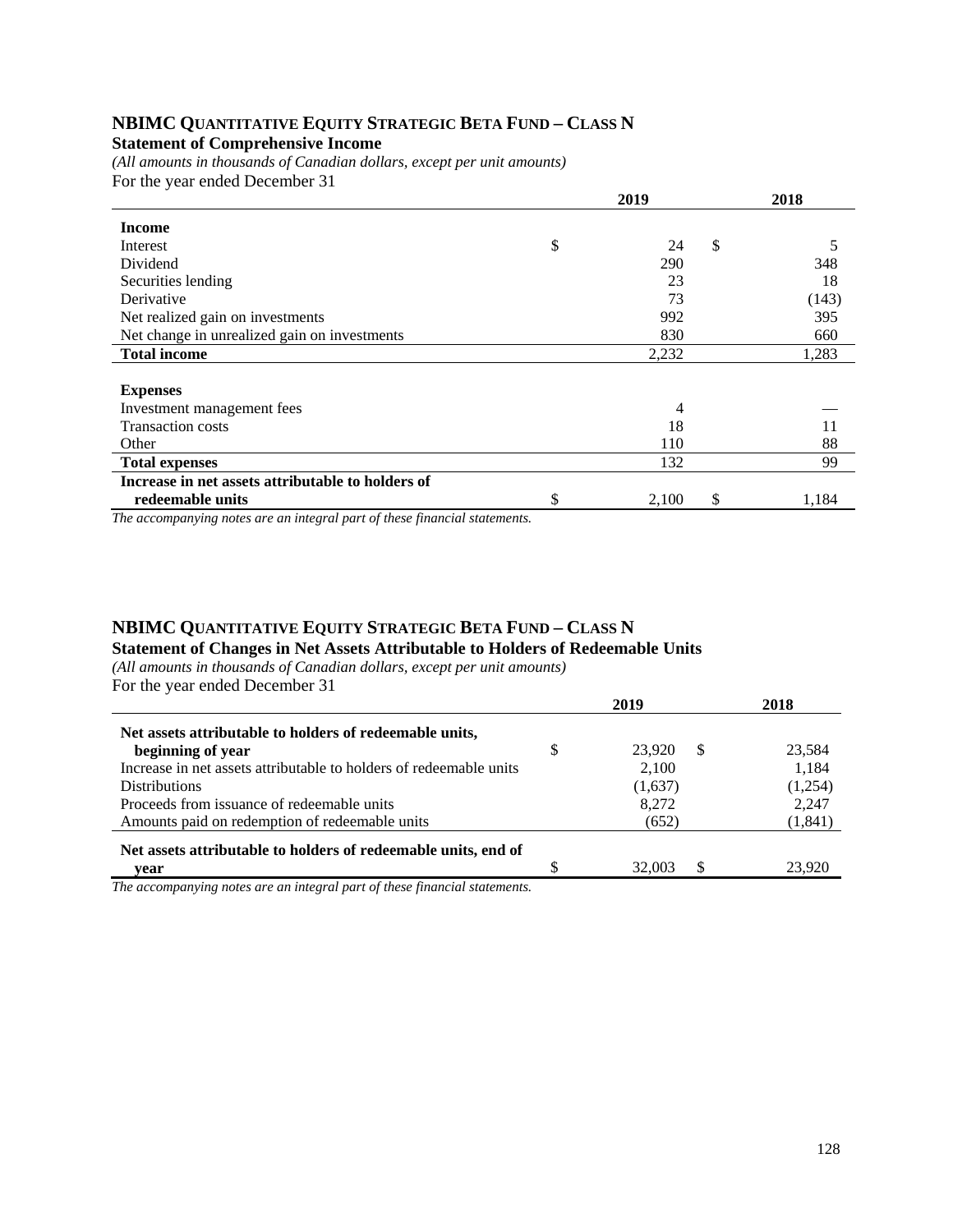# **NBIMC QUANTITATIVE EQUITY STRATEGIC BETA FUND – CLASS N Statement of Cash Flows**

*(All amounts in thousands of Canadian dollars, except per unit amounts)*  For the year ended December 31

|                                                                    | 2019          | 2018                 |
|--------------------------------------------------------------------|---------------|----------------------|
| Cash flows from (used in) operating activities                     |               |                      |
| Increase in net assets attributable to holders of redeemable units | \$<br>2,100   | \$<br>1,184          |
| Adjustments for:                                                   |               |                      |
| Foreign currency translation adjustment                            | 11            | (191)                |
| Net realized gain on sale of investments                           | (992)         | (395)                |
| Net change in unrealized gain on investments                       | (830)         | (660)                |
| Purchases of investments                                           | (111,670)     | (118, 945)           |
| Proceeds from sale and maturity of investments                     | 105,469       | 119,732              |
| Dividends receivable                                               | (29)          | 19                   |
| Derivative assets / liabilities                                    | (133)         | 196                  |
| Margin at brokers                                                  | 85            | (86)                 |
| Dividends payable                                                  | 2             | (2)                  |
| Net cash (used in) from operating activities                       | (5,987)       | 852                  |
|                                                                    |               |                      |
| Cash flows from (used in) financing activities                     |               |                      |
| Proceeds from issuance of redeemable units                         | 6,635         | 993                  |
| Amounts paid on redemption of redeemable units                     | (652)         | (1, 841)             |
| Net cash from (used in) financing activities                       | 5,983         | (848)                |
|                                                                    |               |                      |
| Net (decrease) increase in cash                                    | (4)           | 4                    |
| Cash, beginning of year                                            | 4             |                      |
| Cash, end of year                                                  | \$            | \$<br>$\overline{4}$ |
|                                                                    |               |                      |
| Supplemental information:                                          |               |                      |
| Interest received                                                  | \$<br>24      | \$<br>5              |
| Dividends received, net                                            | \$<br>263     | \$<br>365            |
| Non-cash transactions:                                             |               |                      |
| <b>Distributions</b>                                               | \$<br>(1,637) | \$<br>(1,254)        |
| Proceeds from issuance of redeemable units                         | \$<br>1,637   | \$<br>1,254          |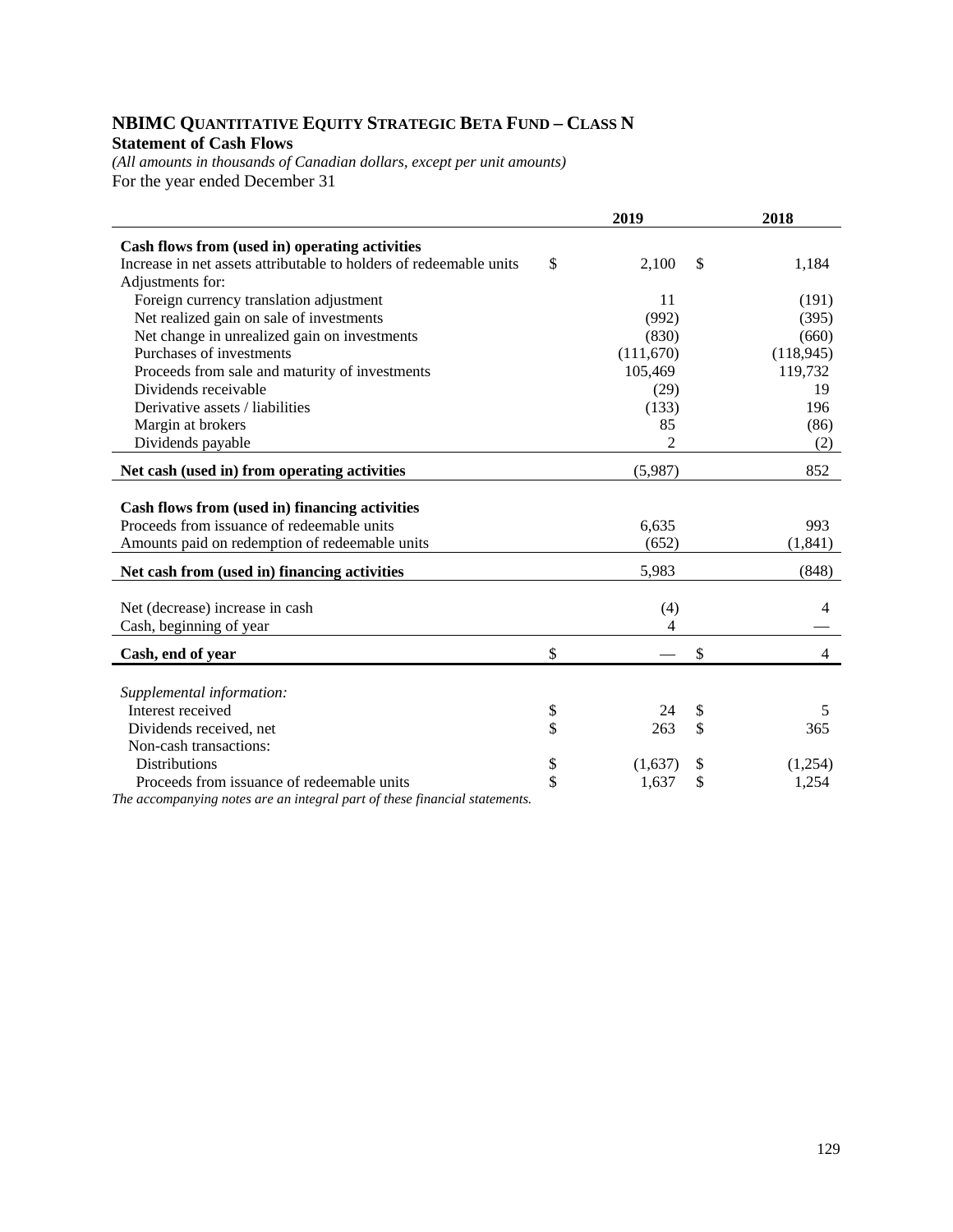## **NBIMC NEW BRUNSWICK AND ATLANTIC CANADA EQUITY OPPORTUNITY FUND Statement of Financial Position**

*(All amounts in thousands of Canadian dollars, except per unit amounts)*  As at December 31

|                                                                                                                                                  | 2019 |          |          | 2018     |  |
|--------------------------------------------------------------------------------------------------------------------------------------------------|------|----------|----------|----------|--|
| <b>Assets</b>                                                                                                                                    |      |          |          |          |  |
| Investments                                                                                                                                      | \$   | 44.901   | <b>S</b> | 41,167   |  |
| Total assets                                                                                                                                     |      | 44.901   |          | 41,167   |  |
| Net assets attributable to holders of redeemable units                                                                                           | \$   | 44,901   | \$       | 41,167   |  |
| Number of redeemable units outstanding (rounded) (note 7)                                                                                        |      | 6.393    |          | 6.426    |  |
| Net assets attributable to holders of redeemable units per unit \$<br>The accompanying notes are an integral part of these financial statements. |      | 7.023.26 | -S       | 6,406.21 |  |

Approved on behalf of the Vestcor Inc. Board as Trustee:

[signed] [signed] [signed] [signed] [signed] [signed] [signed] [signed] [signed] [signed] [Signed] [Signed] [Signed] [Signed] [Signed] [Signed] [Signed] [Signed] [Signed] [Signed] [Signed] [Signed] [Signed] [Signed] [Signe Michael W. Walton

Board Chairperson Audit Committee Chairperson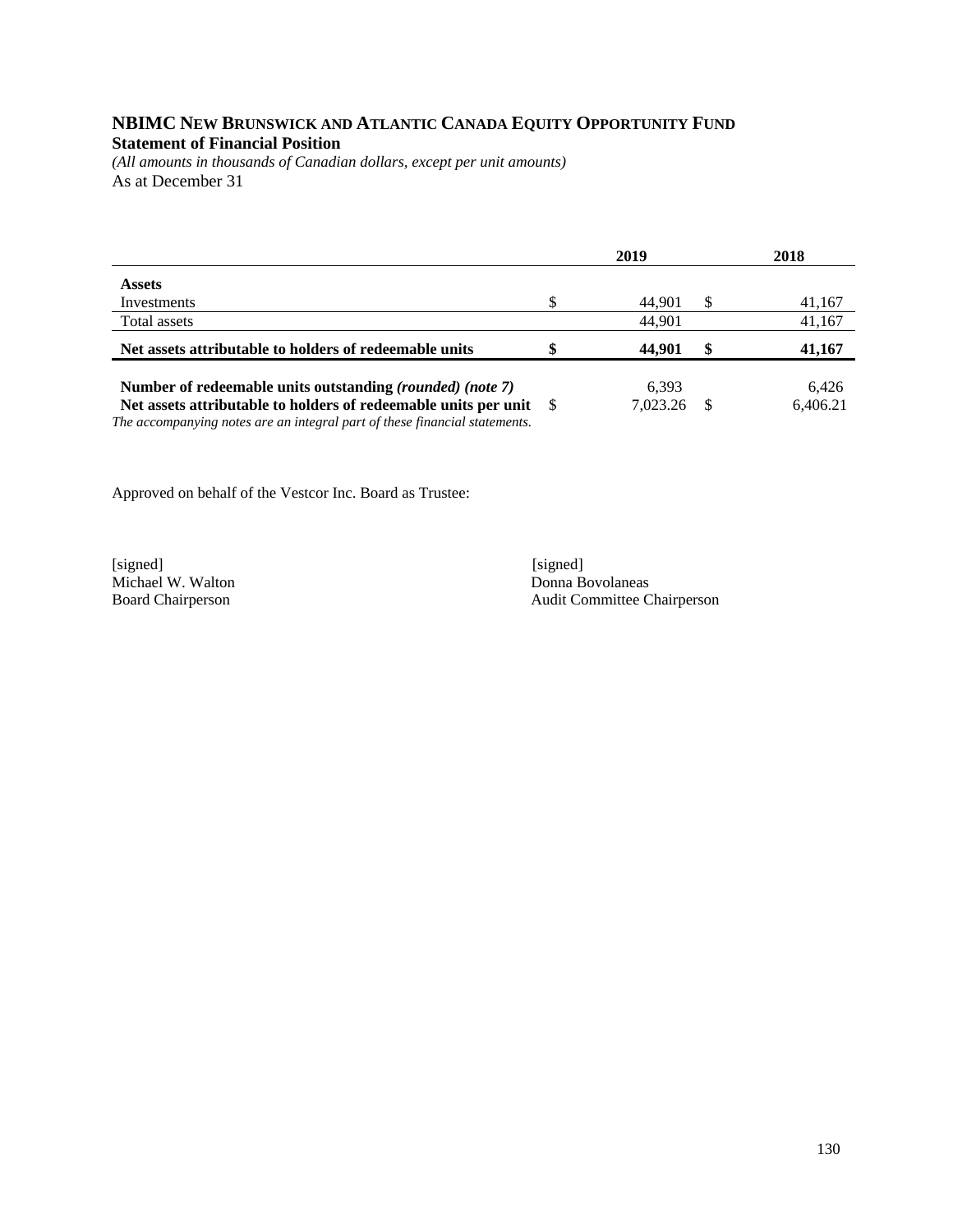#### **NBIMC NEW BRUNSWICK AND ATLANTIC CANADA EQUITY OPPORTUNITY FUND Statement of Comprehensive Income**

*(All amounts in thousands of Canadian dollars, except per unit amounts)*  For the year ended December 31

|                                                              | 2019      |      | 2018  |
|--------------------------------------------------------------|-----------|------|-------|
| Income                                                       |           |      |       |
| Dividend                                                     | \$<br>212 | - \$ | 211   |
| Net change in unrealized gain (loss) on investments          | 3,734     |      | (119) |
| <b>Total income</b>                                          | 3.946     |      | 92    |
| Increase in net assets attributable to holders of redeemable |           |      |       |
| units                                                        | 3.946     |      | 92    |

*The accompanying notes are an integral part of these financial statements.*

#### **NBIMC NEW BRUNSWICK AND ATLANTIC CANADA EQUITY OPPORTUNITY FUND Statement of Changes in Net Assets Attributable to Holders of Redeemable Units**

*(All amounts in thousands of Canadian dollars, except per unit amounts)*  For the year ended December 31

|   | 2019   | 2018   |
|---|--------|--------|
|   |        |        |
| S |        | 41,286 |
|   | 3.946  | 92     |
|   |        |        |
|   | (212)  | (211)  |
|   |        |        |
|   | 44.901 | 41,167 |
|   |        | 41.167 |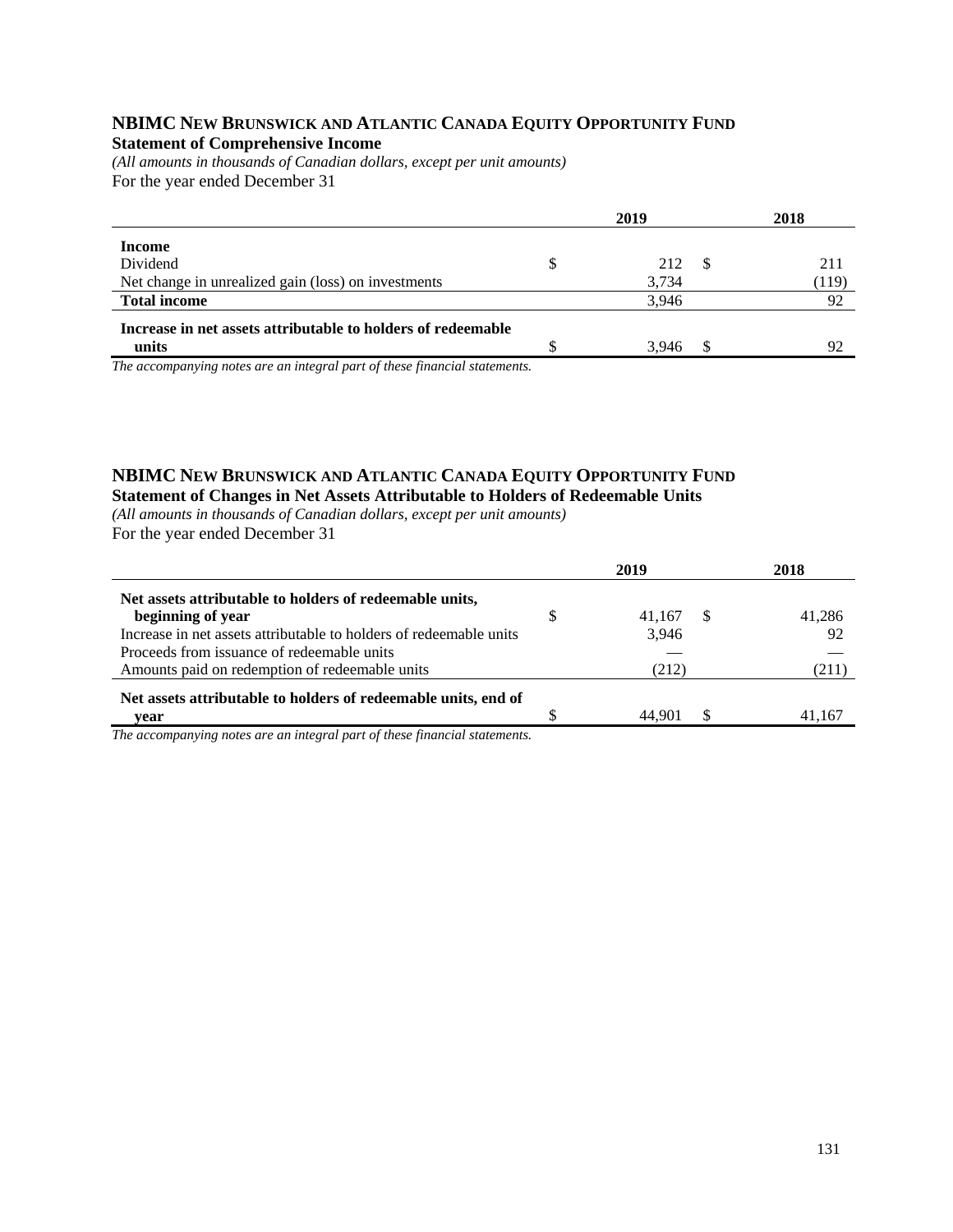# **NBIMC NEW BRUNSWICK AND ATLANTIC CANADA EQUITY OPPORTUNITY FUND Statement of Cash Flows**

*(All amounts in thousands of Canadian dollars, except per unit amounts)*  For the year ended December 31

|                                                                                        | 2019             | 2018  |
|----------------------------------------------------------------------------------------|------------------|-------|
| Cash flows from (used in) operating activities                                         |                  |       |
| Increase in net assets attributable to holders of redeemable units<br>Adjustments for: | \$<br>3,946<br>S | 92    |
| Net change in unrealized (gain) loss on investments                                    | (3,734)          | 119   |
| Net cash from operating activities                                                     | 212              | 211   |
|                                                                                        |                  |       |
| Cash flows from (used in) financing activities                                         |                  |       |
| Amounts paid on redemption of redeemable units                                         | (212)            | (211) |
| Net cash used in financing activities                                                  | (212)            | (211) |
|                                                                                        |                  |       |
| Net increase in cash                                                                   |                  |       |
| Cash, beginning of year                                                                |                  |       |
| Cash, end of year                                                                      | \$<br>S          |       |
|                                                                                        |                  |       |
| Supplemental information:                                                              |                  |       |
| Dividends received                                                                     | \$<br>212<br>\$. | 211   |
| The accompanying notes are an integral part of these financial statements.             |                  |       |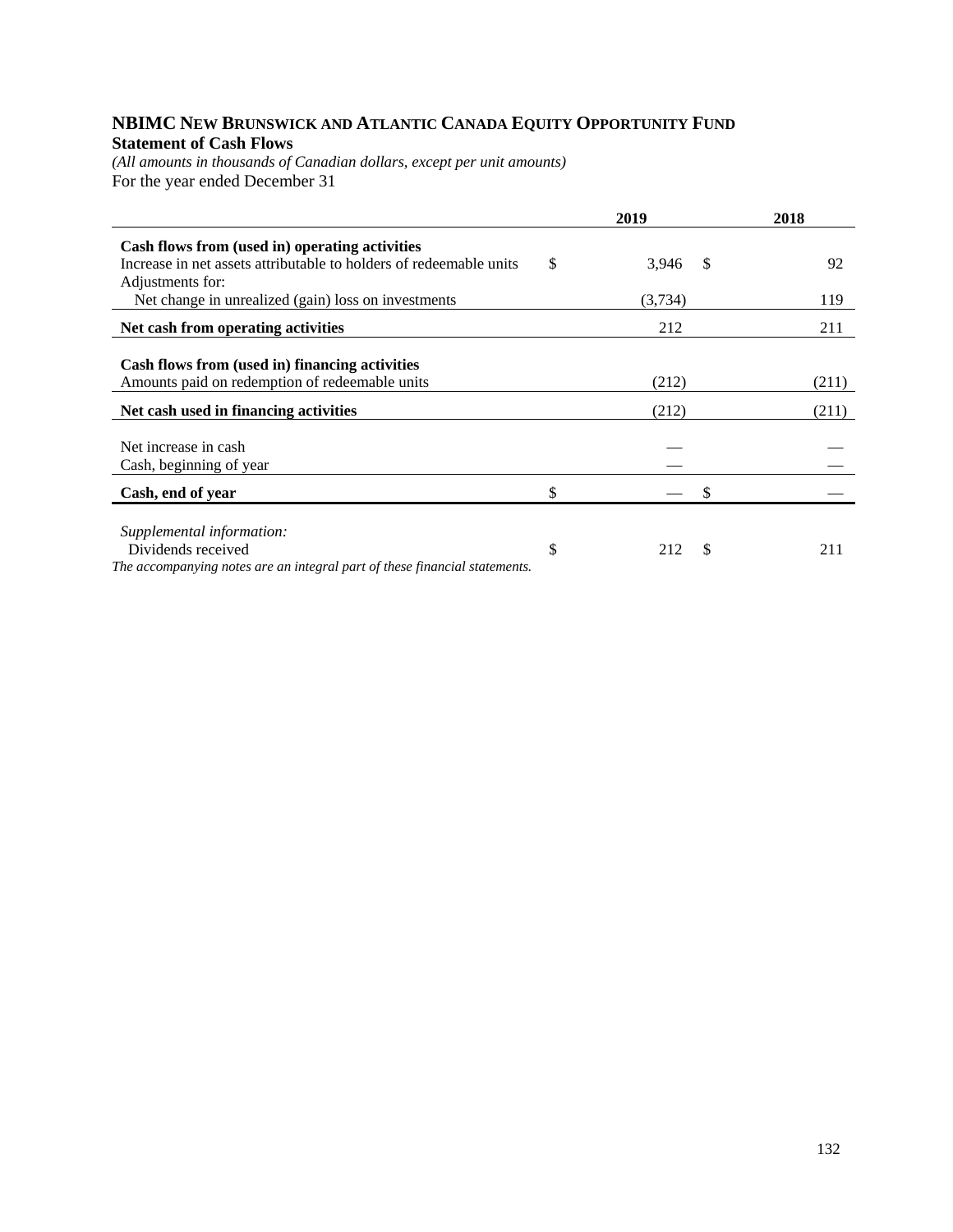#### **NBIMC PRIVATE EQUITY FUND Statement of Financial Position**

*(All amounts in thousands of Canadian dollars, except per unit amounts)*  As at December 31

|                                                                    | 2019           |               | 2018     |
|--------------------------------------------------------------------|----------------|---------------|----------|
| <b>Assets</b>                                                      |                |               |          |
| Investments                                                        | \$<br>539,116  | <sup>\$</sup> | 561,692  |
| Interest receivable                                                | 25             |               |          |
| Derivative assets <i>(note 5)</i>                                  | 2              |               |          |
| Total assets                                                       | 539,143        |               | 561,694  |
| <b>Liabilities</b>                                                 |                |               |          |
| <b>Indebtedness</b>                                                | $\overline{2}$ |               |          |
| Derivative liabilities <i>(note 5)</i>                             |                |               |          |
| Liabilities (excluding net assets attributable to holders of       |                |               |          |
| redeemable units)                                                  | 2              |               |          |
| Net assets attributable to holders of redeemable units             | 539,141        | \$            | 561,693  |
| Number of redeemable units outstanding (rounded) (note 7)          | 113,352        |               | 125,510  |
| Net assets attributable to holders of redeemable units per unit \$ | 4,756.33       | -S            | 4,475.30 |
| Commitments (note 9)                                               |                |               |          |

*The accompanying notes are an integral part of these financial statements.* 

Approved on behalf of the Vestcor Inc. Board as Trustee:

[signed] [signed] [signed] [signed] [signed] [signed] [signed] [signed] [signed] [signed] [signed] [ Michael W. Walton<br>Board Chairperson

Audit Committee Chairperson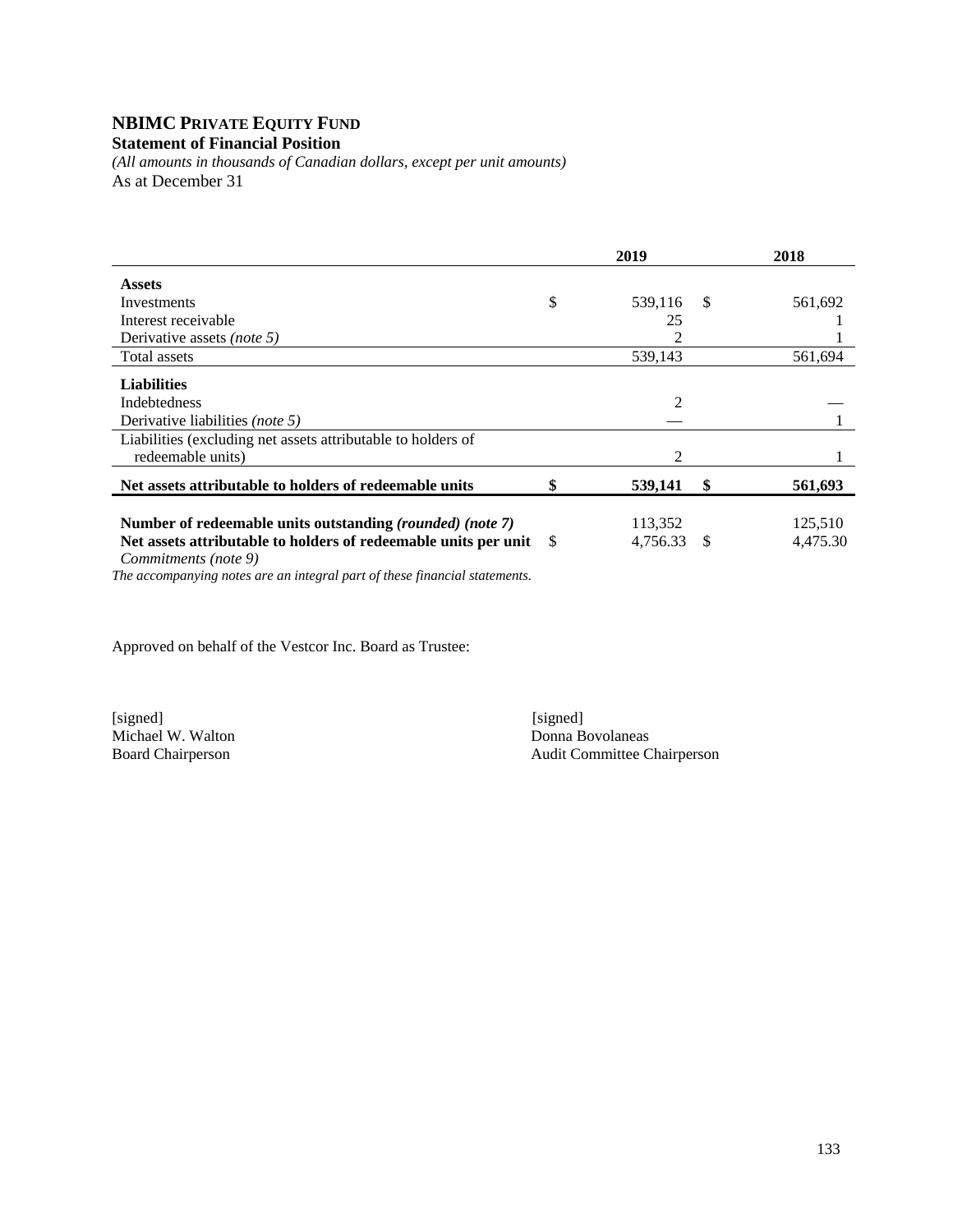# **NBIMC PRIVATE EQUITY FUND**

#### **Statement of Comprehensive Income**

*(All amounts in thousands of Canadian dollars, except per unit amounts)*  For the year ended December 31

|                                                              | 2019               | 2018    |
|--------------------------------------------------------------|--------------------|---------|
| <b>Income</b>                                                |                    |         |
| Interest                                                     | \$<br>-S<br>24     | 216     |
| Dividend                                                     | 5,447              | 11,360  |
| Derivative                                                   | 3                  |         |
| Other                                                        | 6                  |         |
| Net realized gain on investments                             | 59,877             | 131,131 |
| Net change in unrealized (loss) gain on investments          | (24, 234)          | 10,215  |
| <b>Total income</b>                                          | 41,123             | 152,927 |
|                                                              |                    |         |
| <b>Expenses</b>                                              |                    |         |
| Investment management fees                                   | 11,020             | 18,407  |
| <b>Transaction costs</b>                                     |                    | 420     |
| Other                                                        | 170                | 128     |
| <b>Total expenses</b>                                        | 11,190             | 18,955  |
| Increase in net assets attributable to holders of redeemable |                    |         |
| units                                                        | \$<br>\$<br>29,933 | 133,972 |

*The accompanying notes are an integral part of these financial statements.*

#### **NBIMC PRIVATE EQUITY FUND**

#### **Statement of Changes in Net Assets Attributable to Holders of Redeemable Units**

*(All amounts in thousands of Canadian dollars, except per unit amounts)*  For the year ended December 31

|                                                                    | 2019          |    | 2018       |
|--------------------------------------------------------------------|---------------|----|------------|
| Net assets attributable to holders of redeemable units,            |               |    |            |
| beginning of year                                                  | \$<br>561.693 | -S | 570,550    |
| Increase in net assets attributable to holders of redeemable units | 29.933        |    | 133,972    |
| Proceeds from issuance of redeemable units                         | 65.740        |    | 25,476     |
| Amounts paid on redemption of redeemable units                     | (118, 225)    |    | (168, 305) |
| Net assets attributable to holders of redeemable units, end of     |               |    |            |
| vear                                                               | 539.141       |    | 561,693    |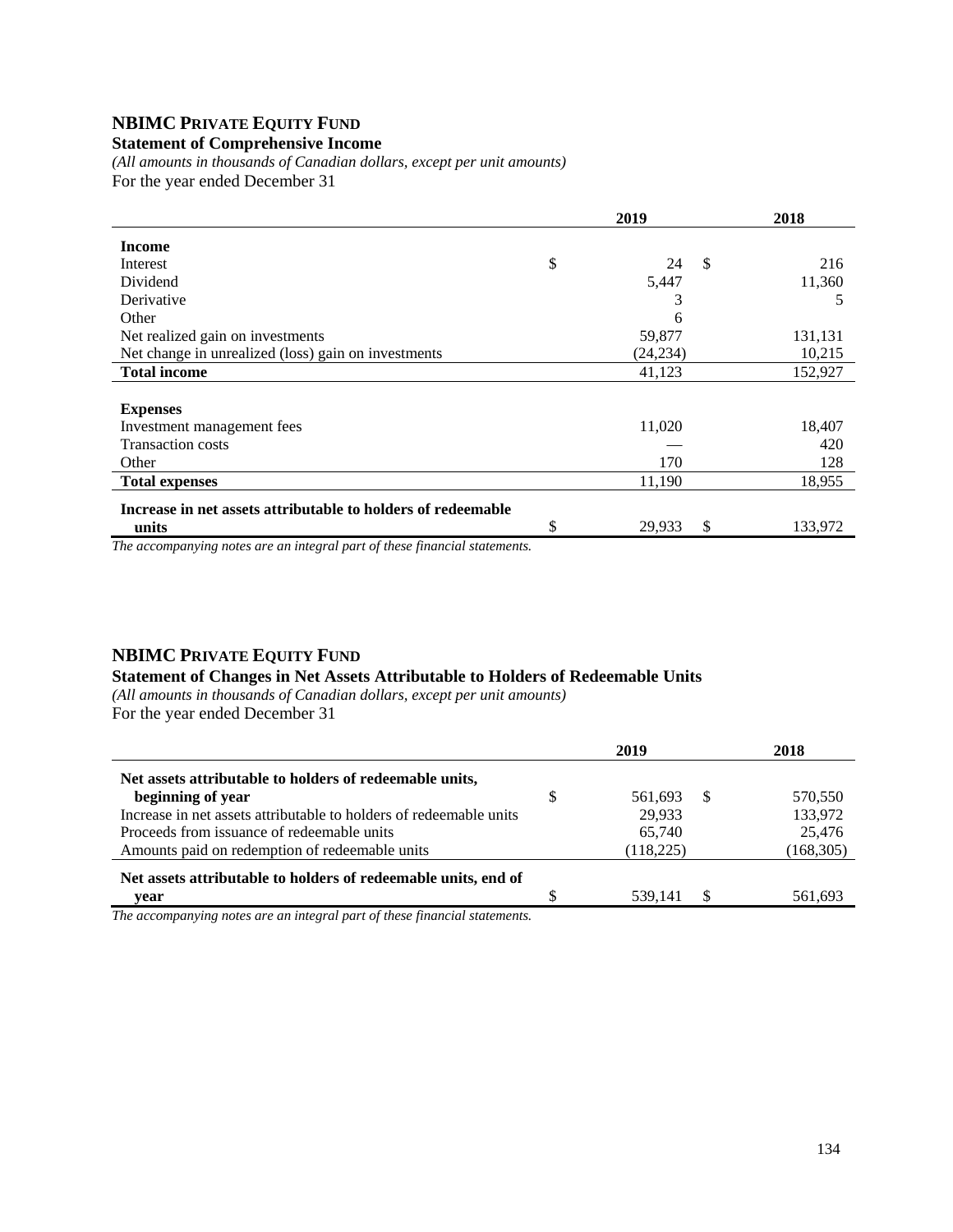# **NBIMC PRIVATE EQUITY FUND Statement of Cash Flows**

*(All amounts in thousands of Canadian dollars, except per unit amounts)*  For the year ended December 31

|                                                                            | 2019         | 2018          |
|----------------------------------------------------------------------------|--------------|---------------|
| Cash flows from (used in) operating activities                             |              |               |
| Increase in net assets attributable to holders of redeemable units         | \$<br>29,933 | \$<br>133,972 |
| Adjustments for:                                                           |              |               |
| Foreign exchange (loss (gain) on dividends                                 | 179          | (37)          |
| Net realized gain on sale of investments                                   | (59, 877)    | (131, 131)    |
| Net change in unrealized loss (gain) on investments                        | 24,234       | (10,215)      |
| Purchases of investments                                                   | (352, 420)   | (413,504)     |
| Proceeds from sale and maturity of investments                             | 410,460      | 563,419       |
| Interest receivable                                                        | (24)         | 325           |
| Derivative assets / liabilities                                            | (2)          | (6)           |
| Net cash from operating activities                                         | 52,483       | 142,823       |
|                                                                            |              |               |
| Cash flows from (used in) financing activities                             |              |               |
| Proceeds from issuance of redeemable units                                 | 65,740       | 25,476        |
| Amounts paid on redemption of redeemable units                             | (118,225)    | (168, 305)    |
| Net cash used in financing activities                                      | (52, 485)    | (142, 829)    |
|                                                                            |              |               |
| Net decrease in cash                                                       | (2)          | (6)           |
| Cash, beginning of year                                                    |              | 6             |
| (Indebtedness) cash, end of year                                           | \$<br>(2)    | \$            |
|                                                                            |              |               |
| Supplemental information:                                                  |              |               |
| Interest received                                                          | \$           | 541           |
| Dividends received                                                         | \$<br>5.447  | \$<br>11,360  |
| The accompanying notes are an integral part of these financial statements. |              |               |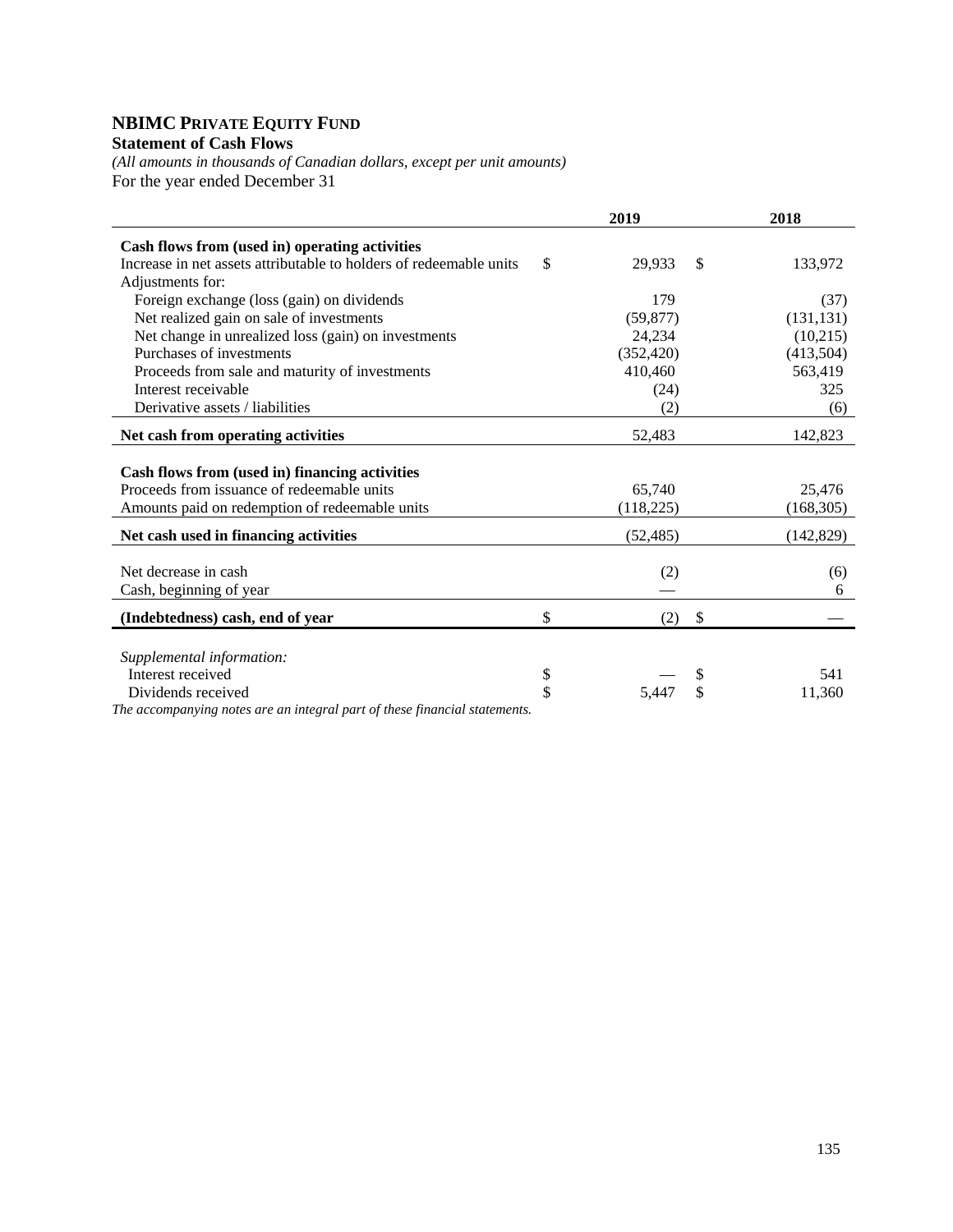#### **VESTCOR INVESTMENTS PRIVATE EQUITY, L. P. Statement of Financial Position**

*(All amounts in thousands of Canadian dollars, except per unit amounts)*  As at December 31

|                                                                              | 2019          | 2018         |
|------------------------------------------------------------------------------|---------------|--------------|
| <b>Assets</b>                                                                |               |              |
| Investments                                                                  | \$<br>228,197 | \$<br>63,200 |
| Total assets                                                                 | 228,197       | 63,200       |
| Net assets attributable to holders of redeemable units                       | \$<br>228,197 | \$<br>63,200 |
| Number of redeemable units outstanding (rounded) (note 7)<br><b>Series I</b> | 166,025       | 70,669       |
| <b>Series II</b>                                                             | 62.182        |              |
| Net assets attributable to holders of redeemable units per unit \, \, \,     |               | \$           |
| <b>Series I</b>                                                              | 973.60        | 894.30       |
| <b>Series II</b>                                                             | 1,070.32      |              |
| Commitments (note 9)                                                         |               |              |
| The generative notes are an integral part of these financial statements      |               |              |

*The accompanying notes are an integral part of these financial statements.* 

Approved on behalf of the Vestcor Inc. Board as Trustee:

[signed] [signed] [signed] [signed] [signed] [signed] [signed] [signed] [signed] [signed] [Signed] [Signed] [Signed] [Signed] [Signed] [Signed] [Signed] [Signed] [Signed] [Signed] [Signed] [Signed] [Signed] [Signed] [Signe Michael W. Walton

Board Chairperson Audit Committee Chairperson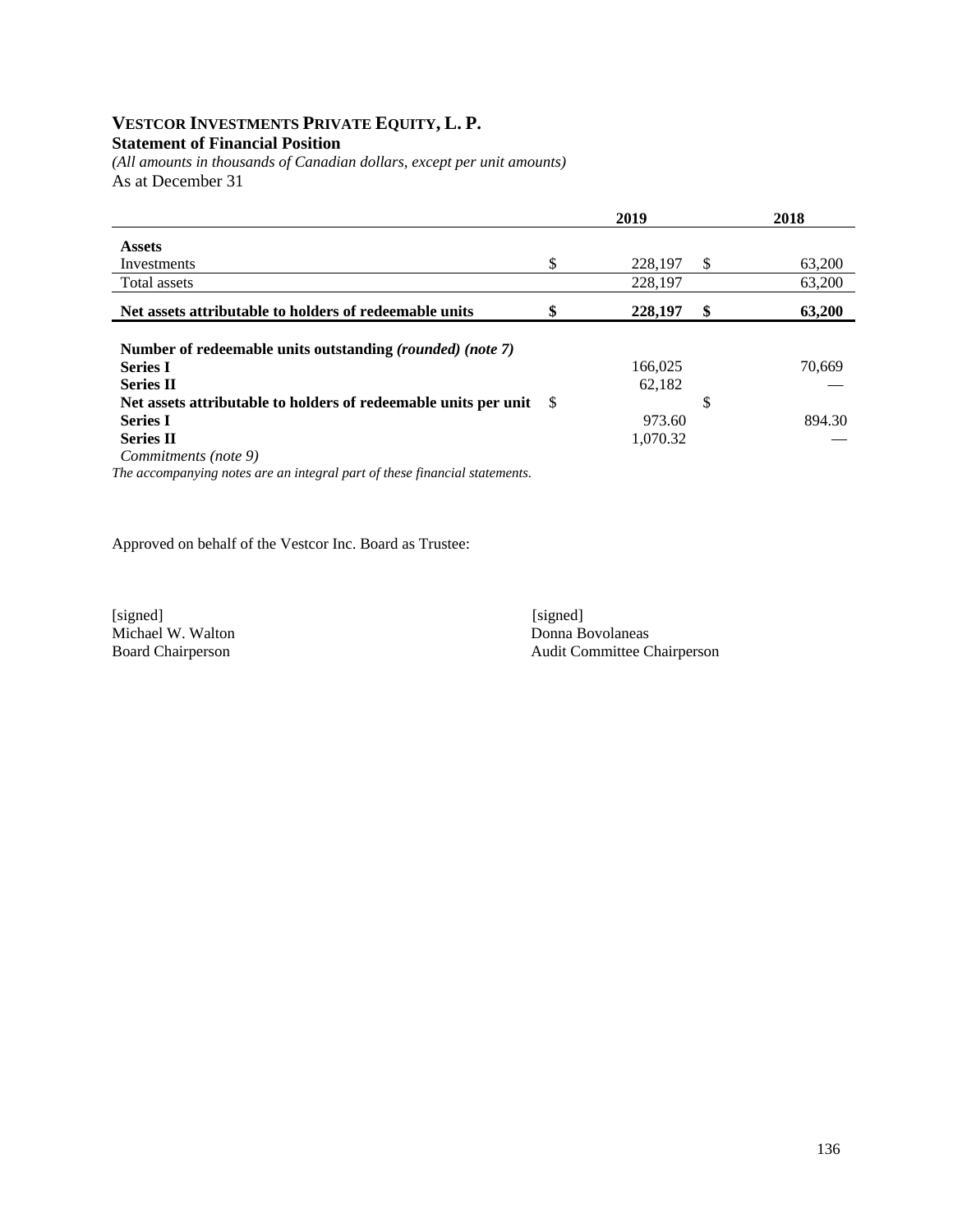#### **VESTCOR INVESTMENTS PRIVATE EQUITY, L. P. Statement of Comprehensive Income**

*(All amounts in thousands of Canadian dollars, except per unit amounts)*  For the year ended December 31

|                                                              | 2019              | 2018  |
|--------------------------------------------------------------|-------------------|-------|
| <b>Income</b>                                                |                   |       |
| Net realized loss on investments                             | \$<br>(527)<br>-S | (4)   |
| Net change in unrealized gain on investments                 | 26,108            | 9,345 |
| <b>Total income</b>                                          | 25,581            | 9,341 |
|                                                              |                   |       |
| <b>Expenses</b>                                              |                   |       |
| Investment management fees                                   | 5,324             | 2,499 |
| <b>Transaction costs</b>                                     | 20                |       |
| Other                                                        | 82                | 13    |
| <b>Total expenses</b>                                        | 5,426             | 2,512 |
| Increase in net assets attributable to holders of redeemable |                   |       |
| units                                                        | \$<br>20,155      | 6,829 |

*The accompanying notes are an integral part of these financial statements.*

#### **VESTCOR INVESTMENTS PRIVATE EQUITY, L. P.**

#### **Statement of Changes in Net Assets Attributable to Holders of Redeemable Units**

*(All amounts in thousands of Canadian dollars, except per unit amounts)*  For the year ended December 31

|                                                                    | 2019         |    | 2018   |
|--------------------------------------------------------------------|--------------|----|--------|
| Net assets attributable to holders of redeemable units,            |              |    |        |
| beginning of year                                                  | \$<br>63,200 | -S | 30,127 |
| Increase in net assets attributable to holders of redeemable units | 20,155       |    | 6,829  |
| Proceeds from issuance of redeemable units                         | 164,541      |    | 27,137 |
| Amounts paid on redemption of redeemable units                     | (19,699)     |    | (893)  |
| Net assets attributable to holders of redeemable units, end of     |              |    |        |
| vear                                                               | 228,197      |    | 63.200 |
| $\sim$                                                             |              |    |        |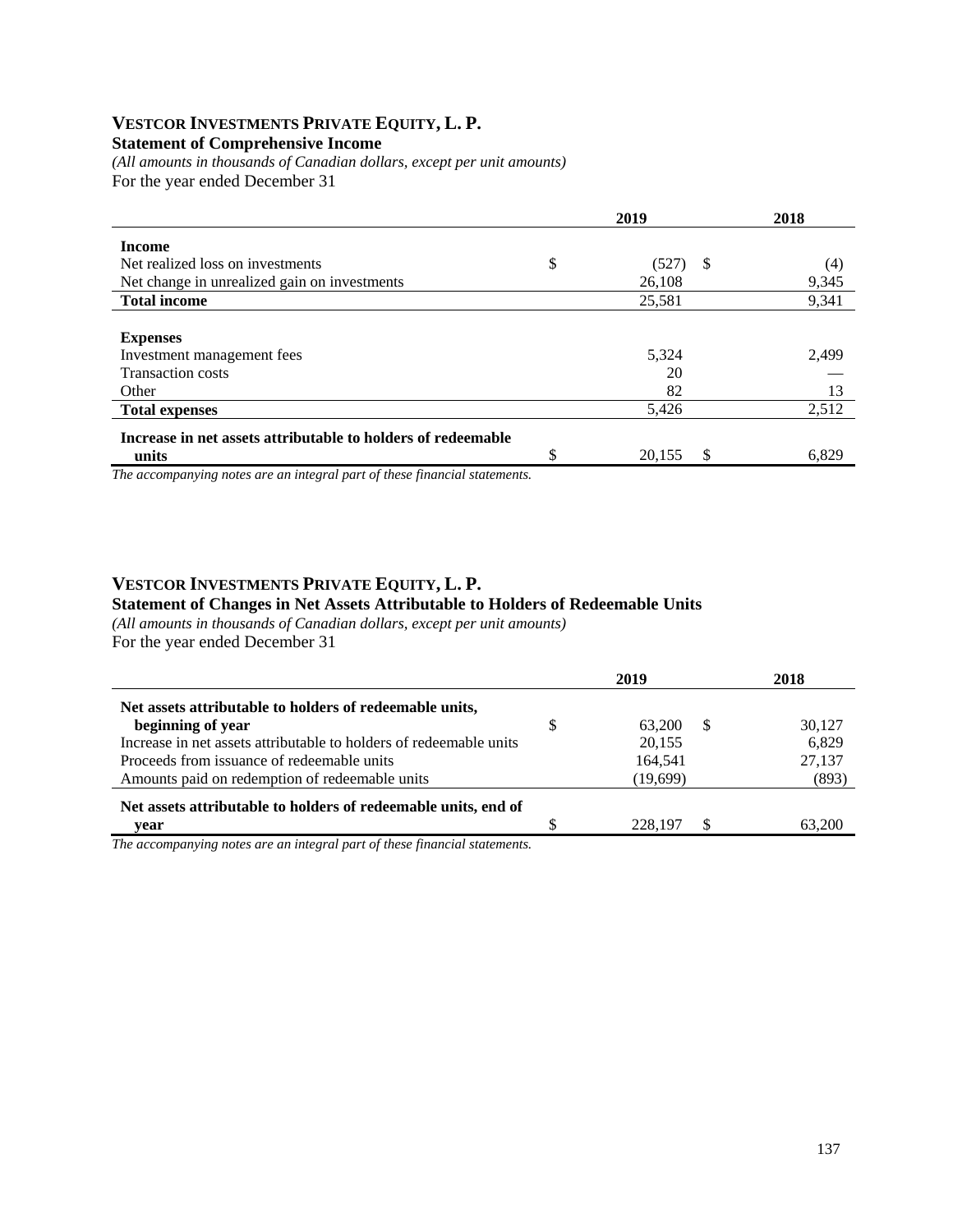## **VESTCOR INVESTMENTS PRIVATE EQUITY, L. P. Statement of Cash Flows**

*(All amounts in thousands of Canadian dollars, except per unit amounts)*  For the year ended December 31

|                                                                    |     | 2019       |    | 2018      |
|--------------------------------------------------------------------|-----|------------|----|-----------|
| Cash flows from (used in) operating activities                     |     |            |    |           |
| Increase in net assets attributable to holders of redeemable units | \$. | 20,155     | \$ | 6,829     |
| Adjustments for:                                                   |     |            |    |           |
| Foreign currency translation adjustment                            |     | (4)        |    | 192       |
| Net realized gain on sale of investments                           |     | 527        |    | 4         |
| Net change in unrealized gain on investments                       |     | (26,108)   |    | (9,345)   |
| Purchases of investments                                           |     | (600,048)  |    | (80, 482) |
| Proceeds from sale and maturity of investments                     |     | 460,636    |    | 56,558    |
| Net cash used in operating activities                              |     | (144, 842) |    | (26, 244) |
|                                                                    |     |            |    |           |
| Cash flows from (used in) financing activities                     |     |            |    |           |
| Proceeds from issuance of redeemable units                         |     | 164,541    |    | 27,137    |
| Amounts paid on redemption of redeemable units                     |     | (19,699)   |    | (893)     |
| Net cash from financing activities                                 |     | 144,842    |    | 26,244    |
|                                                                    |     |            |    |           |
| Net increase in cash                                               |     |            |    |           |
| Cash, beginning of year                                            |     |            |    |           |
| Cash, end of year                                                  | \$  |            | S  |           |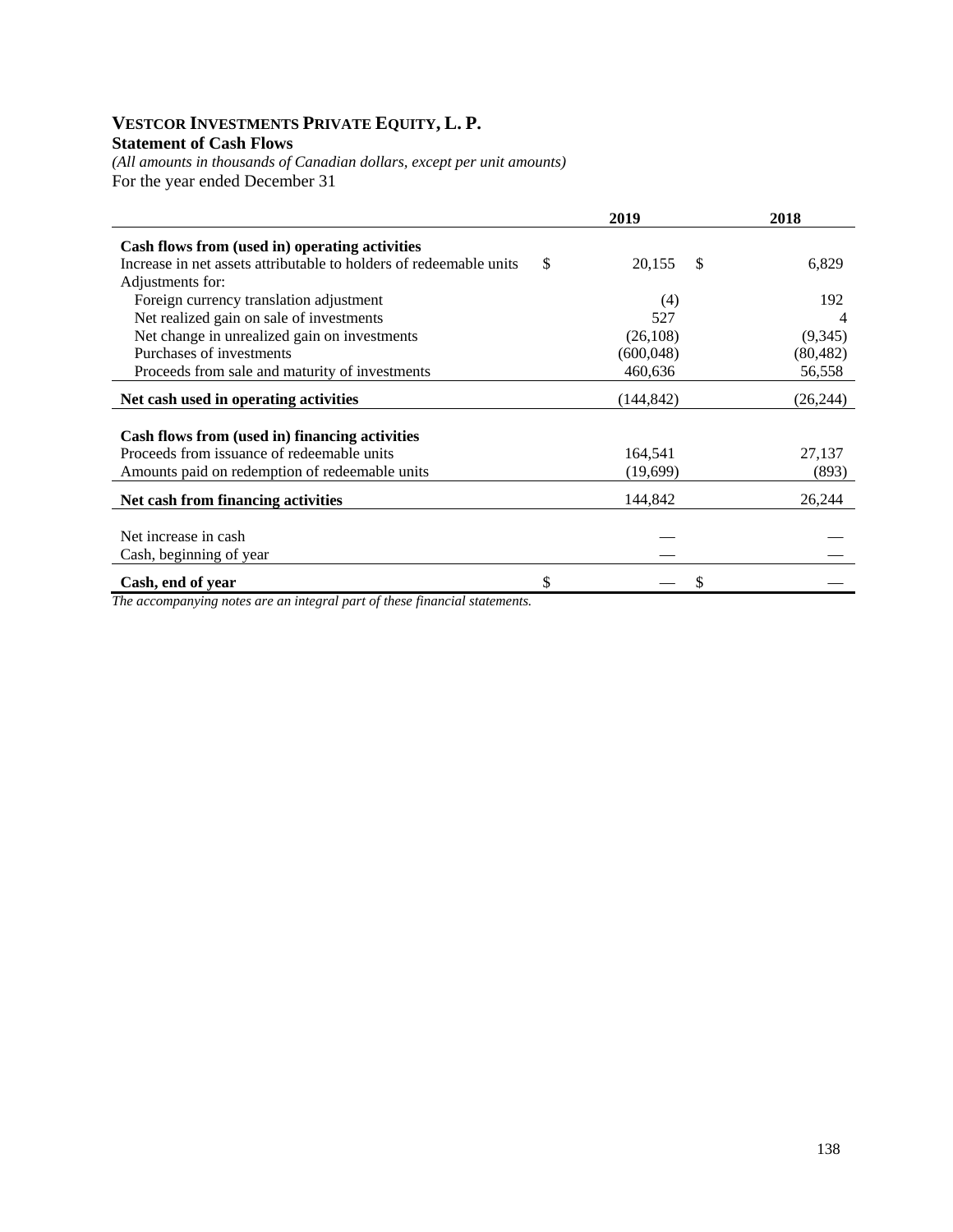# **NBIMC ASSET MIX STRATEGY FUND**

#### **Statement of Financial Position**

*(All amounts in thousands of Canadian dollars, except per unit amounts)*  As at December 31

|                                                                                                                                               |               | 2019     |    | 2018     |
|-----------------------------------------------------------------------------------------------------------------------------------------------|---------------|----------|----|----------|
| <b>Assets</b>                                                                                                                                 |               |          |    |          |
| Investments                                                                                                                                   | \$            | 127,596  | -S |          |
| Receivable for investment sales                                                                                                               |               |          |    | 13,014   |
| Derivative assets <i>(note 5)</i>                                                                                                             |               | 368      |    |          |
| Margin at brokers (note 5)                                                                                                                    |               |          |    | 2,896    |
| Total assets                                                                                                                                  |               | 127,964  |    | 15,910   |
| <b>Liabilities</b>                                                                                                                            |               |          |    |          |
| Payable for investment purchases                                                                                                              |               |          |    | 2,462    |
| Derivative liabilities (note 5)                                                                                                               |               |          |    | 454      |
| Margin at brokers (note 5)                                                                                                                    |               | 4,816    |    |          |
| Liabilities (excluding net assets attributable to holders of                                                                                  |               |          |    |          |
| redeemable units)                                                                                                                             |               | 4,816    |    | 2,916    |
| Net assets attributable to holders of redeemable units                                                                                        | \$            | 123,148  | \$ | 12,994   |
|                                                                                                                                               |               |          |    |          |
| Number of redeemable units outstanding (rounded) (note 7)                                                                                     |               | 96.939   |    | 11,097   |
| Net assets attributable to holders of redeemable units per unit<br>The accompanying notes are an integral part of these financial statements. | <sup>\$</sup> | 1,270.37 | -S | 1,171.01 |

Approved on behalf of the Vestcor Inc. Board as Trustee:

Michael W. Walton<br>Board Chairperson

[signed] [signed] Audit Committee Chairperson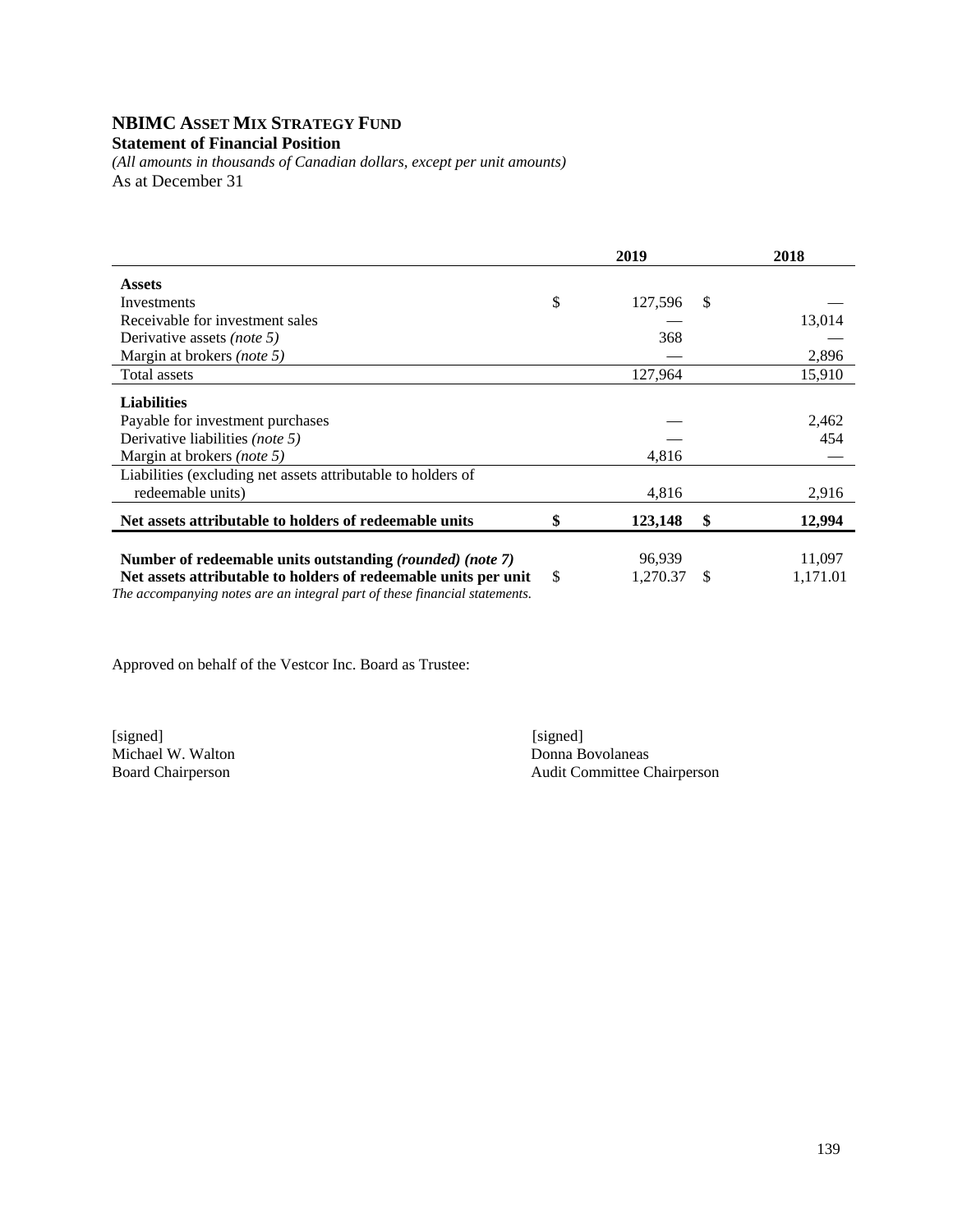# **NBIMC ASSET MIX STRATEGY FUND**

# **Statement of Comprehensive Income (Loss)**

*(All amounts in thousands of Canadian dollars, except per unit amounts)*  For the year ended December 31

|                                                              | 2019                      | 2018     |
|--------------------------------------------------------------|---------------------------|----------|
| <b>Income</b>                                                |                           |          |
| Interest                                                     | \$<br>23<br>$\mathcal{S}$ | 14       |
| Dividend                                                     | 515                       | 483      |
| Derivative                                                   | 3,762                     | (1, 856) |
| Net realized gain on investments                             |                           | 566      |
| Net change in unrealized gain (loss) on investments          | 2,045                     | (356)    |
| Total (loss) income                                          | 6,345                     | (1,149)  |
|                                                              |                           |          |
| <b>Expenses</b>                                              |                           |          |
| <b>Transaction costs</b>                                     | 2                         |          |
| <b>Total expenses</b>                                        | 2                         |          |
| Increase (decrease) in net assets attributable to holders of |                           |          |
| redeemable units                                             | \$<br>\$<br>6,343         | (1,154)  |

*The accompanying notes are an integral part of these financial statements.*

# **NBIMC ASSET MIX STRATEGY FUND**

# **Statement of Changes in Net Assets Attributable to Holders of Redeemable Units**

*(All amounts in thousands of Canadian dollars, except per unit amounts)*  For the year ended December 31

|                                                                | 2019 |            |    | 2018       |
|----------------------------------------------------------------|------|------------|----|------------|
| Net assets attributable to holders of redeemable units,        |      |            |    |            |
| beginning of year                                              | \$   | 12.994     | \$ | 51,333     |
| Increase (decrease) in net assets attributable to holders of   |      |            |    |            |
| redeemable units                                               |      | 6.343      |    | (1,154)    |
| Proceeds from issuance of redeemable units                     |      | 240,305    |    | 74.211     |
| Amounts paid on redemption of redeemable units                 |      | (136, 494) |    | (111, 396) |
| Net assets attributable to holders of redeemable units, end of |      |            |    |            |
| vear                                                           |      | 123.148    | S  | 994 ن      |

*The accompanying notes are an integral part of these financial statements.*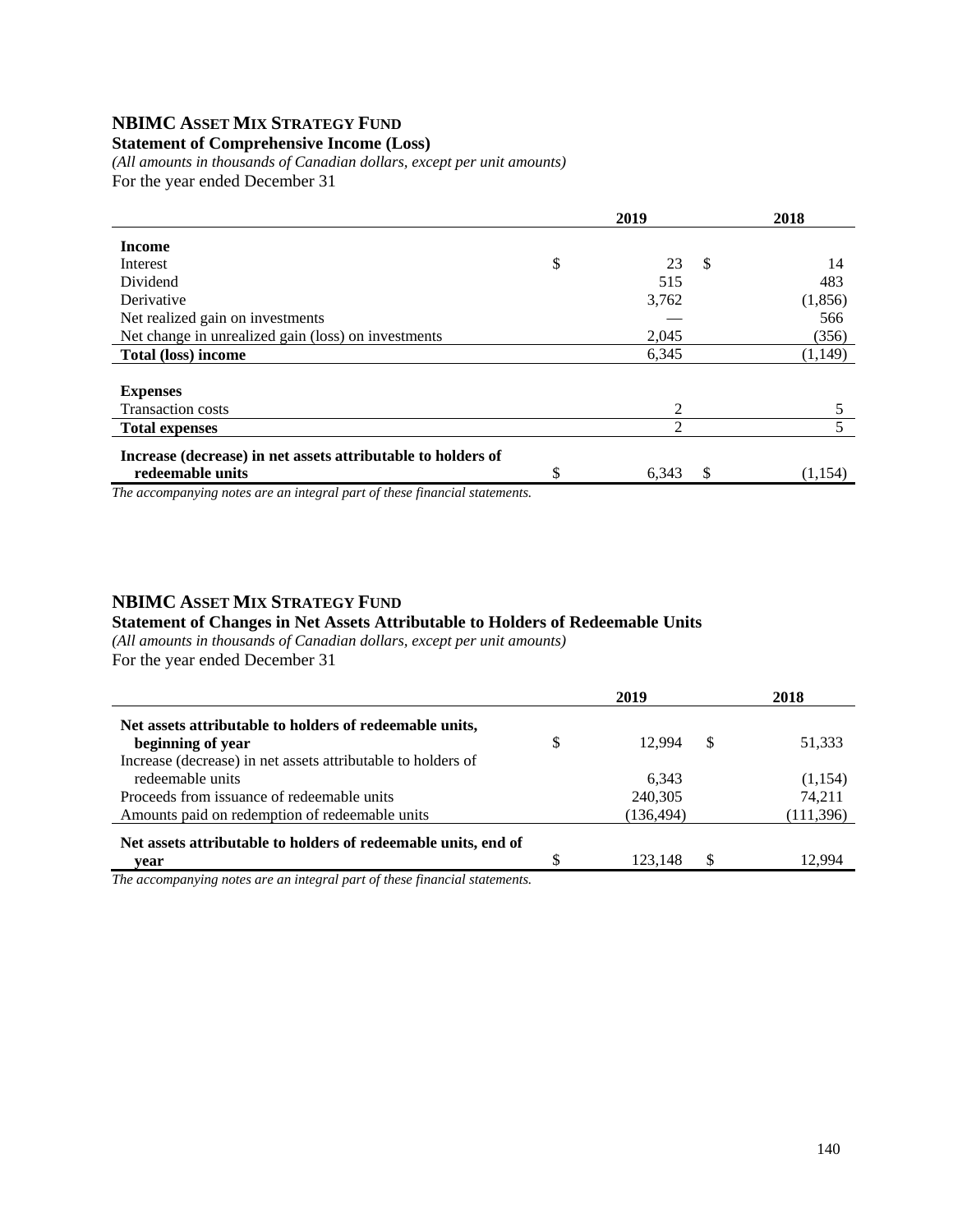# **NBIMC ASSET MIX STRATEGY FUND Statement of Cash Flows**

*(All amounts in thousands of Canadian dollars, except per unit amounts)*  For the year ended December 31

|                                                                            |    | 2018        |            |
|----------------------------------------------------------------------------|----|-------------|------------|
| Cash flows from (used in) operating activities                             |    |             |            |
| Increase (decrease) in net assets attributable to holders of               |    |             |            |
| redeemable units                                                           | \$ | 6,343<br>\$ | (1,154)    |
| Adjustments for:                                                           |    |             |            |
| Foreign exchange gain on currency forwards                                 |    | (664)       | (32)       |
| Net realized gain on sale of investments                                   |    |             | (566)      |
| Net change in unrealized (gain) loss on investments                        |    | (2,045)     | 356        |
| Purchases of investments                                                   |    | (750, 650)  | (317, 585) |
| Proceeds from sale and maturity of investments                             |    | 623,301     | 369,946    |
| Receivable for investment sales                                            |    | 13,014      | (13,014)   |
| Derivative assets / liabilities                                            |    | (822)       | 454        |
| Margin at brokers                                                          |    | 7,712       | (1,220)    |
| Net cash (used in) from operating activities                               |    | (103, 811)  | 37,185     |
| Cash flows from (used in) financing activities                             |    |             |            |
| Proceeds from issuance of redeemable units                                 |    | 240,305     | 74,211     |
| Amounts paid on redemption of redeemable units                             |    | (136, 494)  | (111, 396) |
|                                                                            |    |             |            |
| Net cash from (used in) financing activities                               |    | 103,811     | (37, 185)  |
|                                                                            |    |             |            |
| Net increase in cash                                                       |    |             |            |
| Cash, beginning of year                                                    |    |             |            |
| Cash, end of year                                                          | \$ | \$          |            |
|                                                                            |    |             |            |
| Supplemental information:                                                  |    |             |            |
| Interest received                                                          | \$ | 23<br>\$    | 14         |
| Dividends received                                                         | \$ | \$<br>515   | 483        |
| The accompanying notes are an integral part of these financial statements. |    |             |            |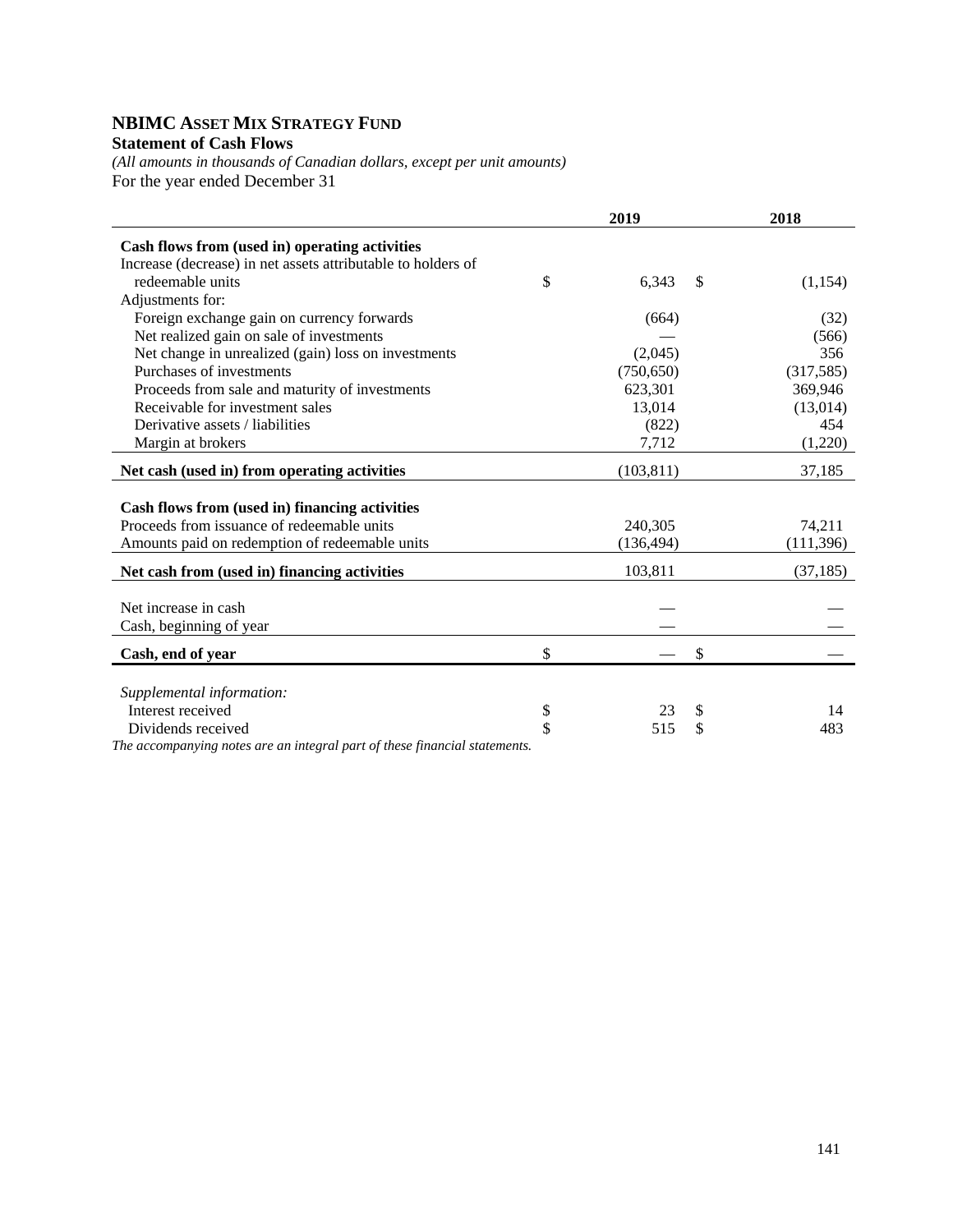NOTES TO FINANCIAL STATEMENTS December 31, 2019

# **VESTCOR INVESTMENT ENTITIES Notes to Financial Statements**

For the year ended December 31, 2019 *(All amounts in thousands of Canadian dollars, except per unit amounts)* 

The Vestcor Investment Entities (the "Entities") are pooled fund entities consisting of open-ended, unincorporated trusts and limited partnerships. The unit trusts have been established pursuant to a Trust Declaration made by Vestcor Inc. ("Vestcor") on April 1, 1998 and subsequently amended from time to time. Vestcor is trustee for the unit trusts. Each limited partnership has been formed subject to a limited partnership agreement wherein Vestcor Investments General Partner, Inc., a wholly owned subsidiary of Vestcor, has been appointed as general partner. The unit trusts and limited partnerships are governed by the laws of the Province of New Brunswick.

The Entities' units are not traded in a public market and the Entities do not file their financial statements with a securities commission or other regulatory organization for the purpose of issuing any class of instruments in a public market.

Vestcor was initially established pursuant to the *New Brunswick Investment Management Corporation Act* which was proclaimed on March 11, 1996 and was continued as Vestcor Investment Management Corporation effective October 1, 2016 pursuant to the *Vestcor Act* (the "Act"). On January 1, 2018, Vestcor Investment Management Corporation was amalgamated with its sister company to carry on business as Vestcor Inc. Vestcor's mandate is to act as an administrative agent and/or investment manager for pension and other pools of capital within the public sector. Under the authority of the Act, Vestcor recovers its expenses directly from its clients.

Following is a description of the Entities, including their benchmarks, at December 31, 2019. Benchmarks that refer to a real rate of return include inflation, as measured by the percentage change in the twelve-month average CPI-Canada All Items Index.

## *NBIMC Nominal Bond Fund*

This entity invests primarily in investment grade bonds (a minimum of triple-B rated by a major rating agency) of G-7 countries and Canadian provinces paying a nominal rate of interest. Its benchmark is the FTSE Canada All Government Bond Index.

## *NBIMC Corporate Bond Fund*

This entity invests primarily in investment grade corporate bonds (a minimum of triple-B rated by a major rating agency) paying a nominal rate of interest. Its benchmark is the FTSE Canada All Corporate Bond Index.

## *NBIMC Global Fixed Income Fund*

This entity is managed by external managers and actively invests in securities in the Barclay's Global-Aggregate Total Return Index Value Hedged, CAD. The entity ceased trading and was terminated on December 28, 2018.

## *NBP Canadian Long-Term Bond Fund*

This entity invests primarily in investment grade Canadian long-term government bonds paying a nominal rate of interest. The entity ceased trading and was terminated on September 16, 2019.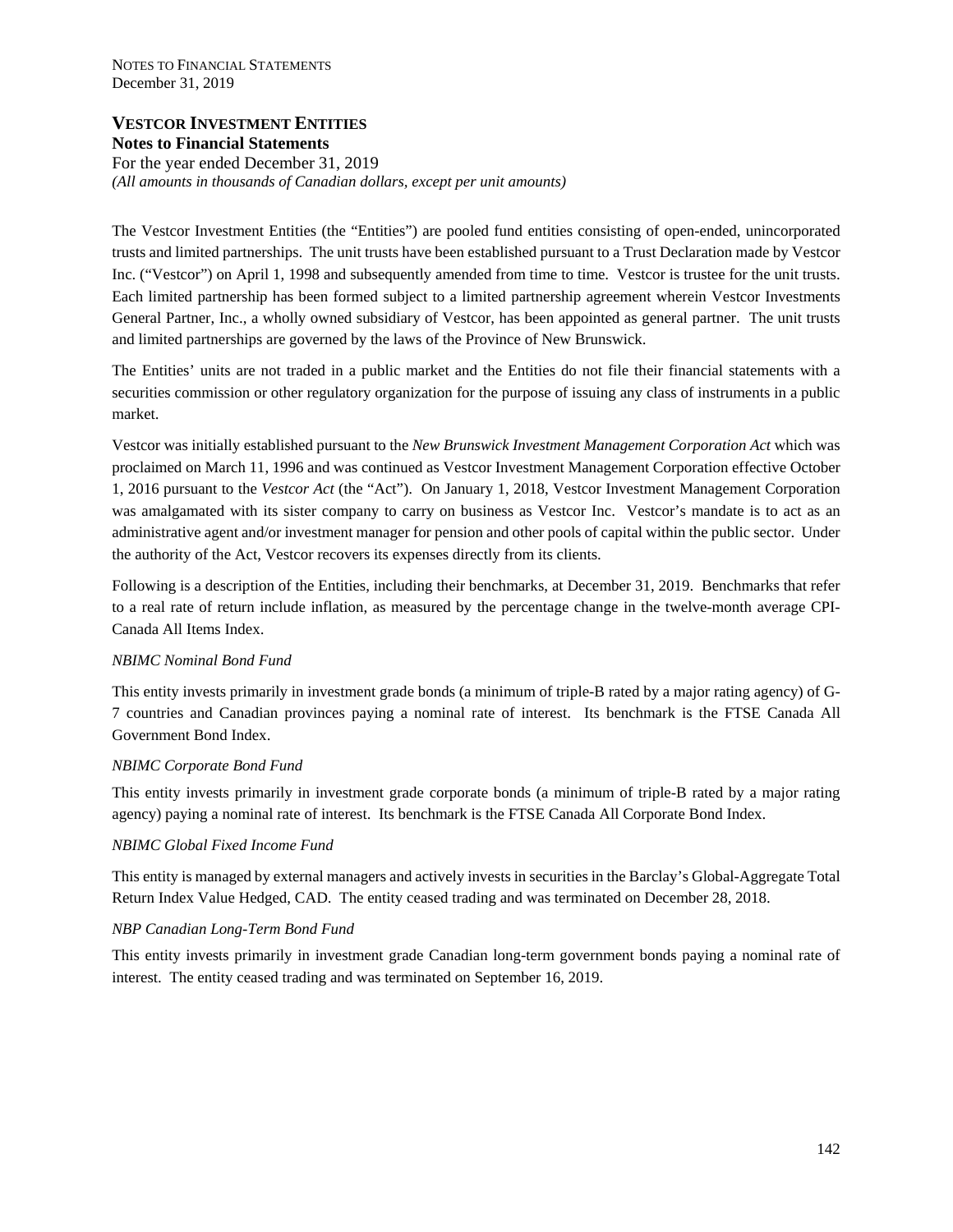# *NBIMC International High Yield Fixed Income Fund*

This entity was created on March 14, 2018, is managed by external managers and actively invests in securities in the Barclays U.S. Corporate High Yield Total Return Index \$C Hedged.

# *NBIMC New Brunswick and Atlantic Canada Fixed Income Opportunity Fund*

This entity invests primarily in fixed income issued for opportunities in New Brunswick. Its benchmark is the FTSE Canada All Government Bond Index.

# *NBIMC Money Market Fund*

This entity invests primarily in fixed income securities having a maturity of less than one year. Its benchmark is calculated as 93% of the FTSE Canada 91 Day T-Bill Index plus 7% One-day Canadian Call Loan Rate.

# *NBIMC Student Investment Fund*

This entity is managed by students at the University of New Brunswick who are registered in the Student Investment Fund Program. The initial capital of \$1 million, funded in 1998, has been invested using the same general investment policies and guidelines as are used by Vestcor. The overall benchmark for this entity is composed of 50% S&P/TSX Composite Total Return Index, 45% FTSE Canada All Government Bond Index, 4.65% FTSE Canada 91 Day T-Bill Index and 0.35% One-day Canadian Call Loan Rate. The activities of this entity are closely monitored by Vestcor staff who execute and process all transactions on behalf of the students.

# *NBIMC Canadian Equity Index Fund*

This entity invests in physical securities and derivative strategies to gain exposure to various segments of the S&P/TSX Composite Total Return Index. Leverage on derivative products is avoided by ensuring each derivative product is supported by an appropriate value of short-term investments. Its benchmark is the S&P/TSX Composite Total Return Index.

## *NBIMC Canadian Small Cap Equity Fund*

This entity was created on April 30, 2018. The entity invests primarily in listed Canadian equities but may also use other investments such as exchange traded funds, listed or over-the-counter derivatives, or other securities to allow the fund to achieve its return target or otherwise manage risk. Its benchmark is the S&P/TSX Small Cap Total Return Index.

## *NBIMC Low Volatility Canadian Equity Fund*

This entity actively invests in securities to gain exposure to the MSCI Canada Minimum Volatility Total Return Index, Gross.

## *NBIMC External Canadian Equity Fund*

This entity is managed by external managers and invests in publicly traded Canadian equities. Its benchmark is the S&P/TSX Composite Total Return Index.

## *NBIMC Canadian Equity Active Long Strategy Fund*

This entity seeks to add value through prudent selection of individual securities and sector allocations through over and under weighting of the index. Its benchmark is the S&P/TSX Composite Total Return Index. This entity ceased trading and was terminated on March 31, 2019.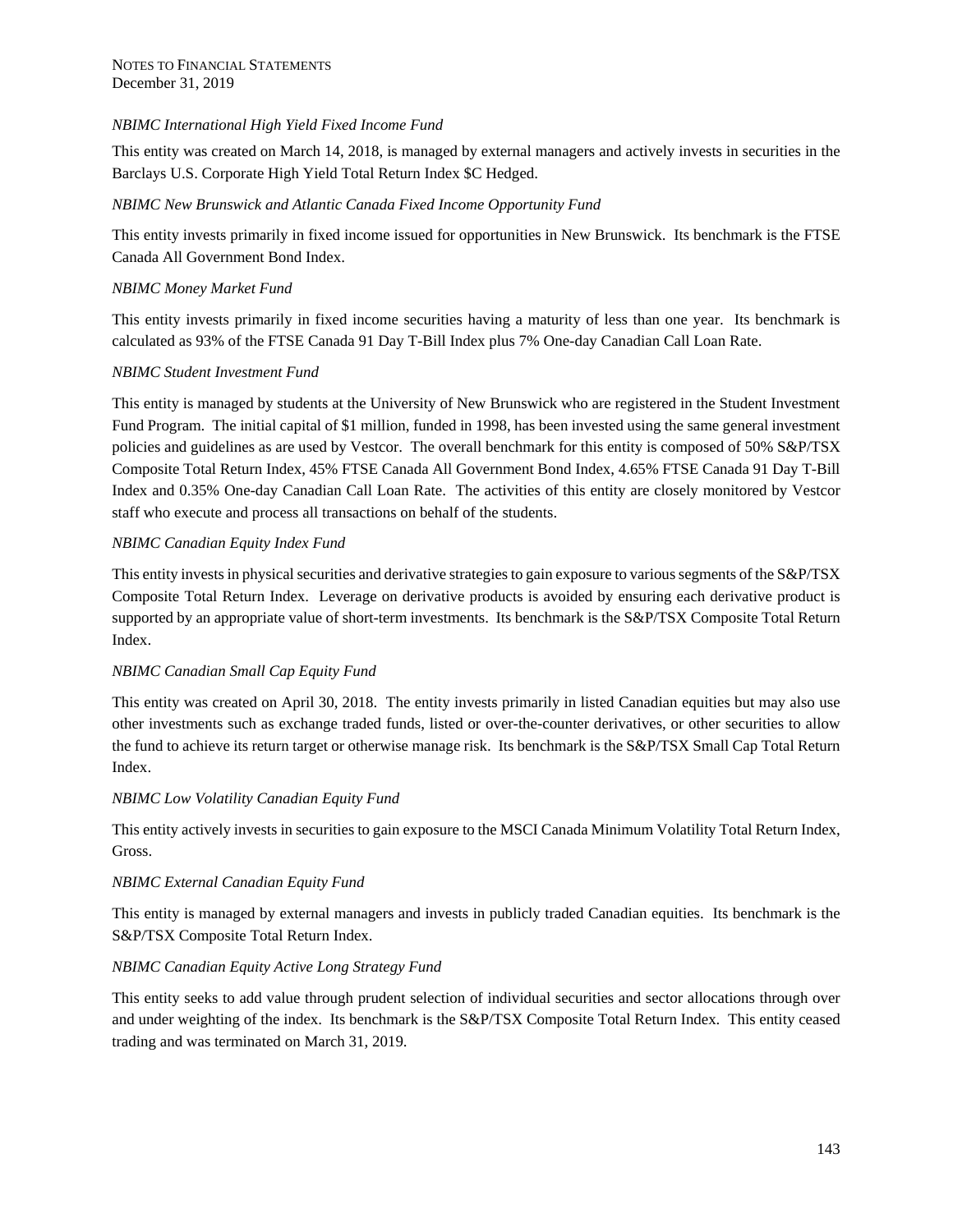# *NBIMC External International Equity Fund*

This entity is managed by external managers and invests in publicly traded equities in markets in Europe, Australasia and the Far East. Its benchmark is the MSCI EAFE Total Return Index in \$C, Net.

## *NBIMC EAFE Equity Index Fund*

This entity invests in securities in the MSCI EAFE Total Return Index in \$C, Net. Its benchmark is the MSCI EAFE Total Return Index in \$C, Net. This entity is available to pension fund unitholders only.

# *NBIMC EAFE Equity Index Fund – Class N*

This entity invests in securities in the MSCI EAFE Total Return Index in \$C, Net. Its benchmark is the MSCI EAFE Total Return Index in \$C, Net. This entity is restricted to non-pension fund unitholders only.

# *NBIMC Low Volatility International Equity Fund*

This entity invests in securities in the MSCI EAFE Minimum Volatility (USD) Total Return Index in \$C, Net. This entity is available to pension fund unitholders only.

# *NBIMC Low Volatility International Equity Fund – Class N*

This entity actively invests in securities in the MSCI EAFE Minimum Volatility (USD) Total Return Index in \$C, Net. This entity is restricted to non-pension fund unitholders only.

# *NBIMC Low Volatility Emerging Markets Equity Fund – Class N*

This entity actively invests in securities in the MSCI Emerging Markets Minimum Volatility Total Return Index in \$C, Net.

## *NBIMC U.S. Equity Index (2017) Fund*

The entity passively invests in physical securities and derivatives to gain exposure to the S&P 500 Index. Leverage on derivative products is avoided by ensuring each derivative product is supported by an appropriate value of shortterm investments. Its benchmark is the S&P 500 Total Return Index in \$C. This entity is available to pension fund unitholders only.

## *NBIMC U.S. Equity Index Fund – Class N*

This entity passively invests in physical securities and derivatives to gain exposure to the S&P 500 Index. Leverage on derivative products is avoided by ensuring each derivative product is supported by an appropriate value of shortterm investments. Its benchmark is the S&P 500 Total Return Index in \$C. This entity is restricted to non-pension fund unitholders only.

## *NBIMC U.S. Small Cap Equity Fund*

This entity was created on April 30, 2018. The entity invests primarily in small capitalization U.S. equities (equities listed on a U.S. exchange or otherwise domiciled in the U.S.) but may also use other investments such as exchange traded funds, listed or over-the-counter derivatives, or other securities. Its benchmark is the Russell 2000 Net Total Return Index (USD Base) in \$C.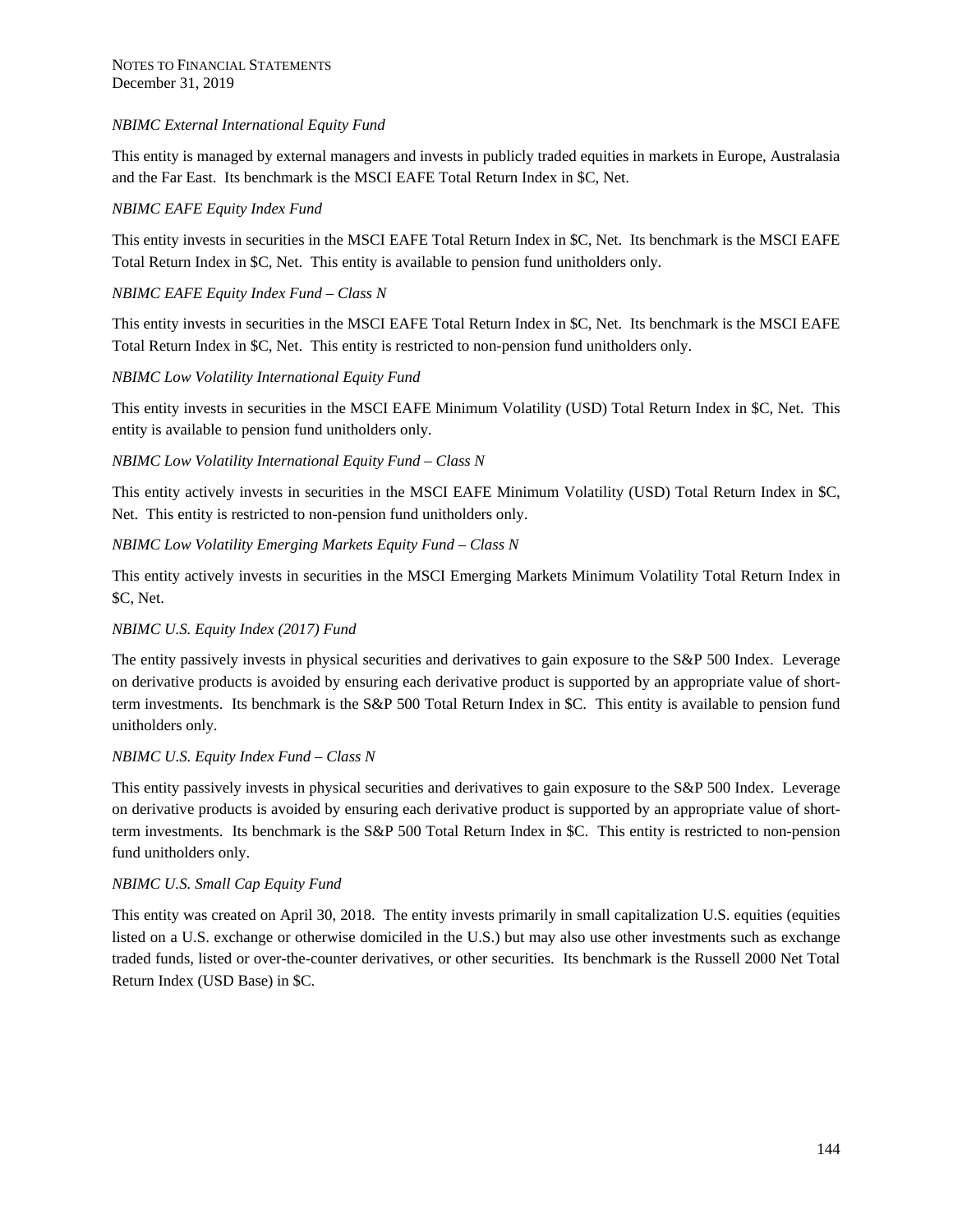# *NBIMC Low Volatility U.S. Equity (2017) Fund*

The entity actively invests in securities to gain exposure to the MSCI USA Minimum Volatility (USD) Total Return Index in \$C, Net. This entity is available to pension fund unitholders only.

## *NBIMC Low Volatility U.S. Equity Fund – Class N*

This entity actively invests in securities to gain exposure to the MSCI USA Minimum Volatility (USD) Total Return Index in \$C, Net. This entity is restricted to non-pension fund unitholders only.

# *NBIMC Inflation Linked Securities Fund*

This entity invests primarily in fixed income instruments that are adjusted for inflation of G-7 countries. Its benchmark is the FTSE Canada Real Return Bond Index.

## *NBIMC Canadian Real Estate Fund*

This entity invests in private Canadian real estate investments, directly through a wholly owned subsidiary, NBIMC Realty Corp., or indirectly through limited partnerships or similar investment vehicles. Its benchmark is a 4% real rate of return.

# *NBIMC Canadian Real Estate Investment Trust Fund*

This entity invests in publicly traded Canadian real estate investment trust (REIT) securities. Its benchmark is the S&P/TSX Capped REIT Total Return Index.

## *NBIMC Non-Canadian Private Real Estate Fund*

This entity invests in private non-Canadian real estate investments directly or indirectly through limited partnerships or similar investment vehicles. Its benchmark is a 4% real rate of return.

# *Vestcor Investments Private Real Estate, L. P.*

This entity was established in New Brunswick by a Limited Partnership Agreement (LPA) dated February 24, 2017. Its units are redeemable from distributions by, or disposition of, the underlying property investments. Under the LPA, this entity will continue to exist until the later of: (i) February 24, 2037; or (ii) 20 years after the date of its final commitment, subject to extension with the written consent of the Limited Partners. The General Partner of this limited partnership is Vestcor Investments General Partner, Inc. The General Partner is responsible for the management, operation and administration of the limited partnership.

This entity invests in private domestic and international real estate investments through co-investments, limited partnerships or similar investment vehicles. Its benchmark is a 4% real rate of return.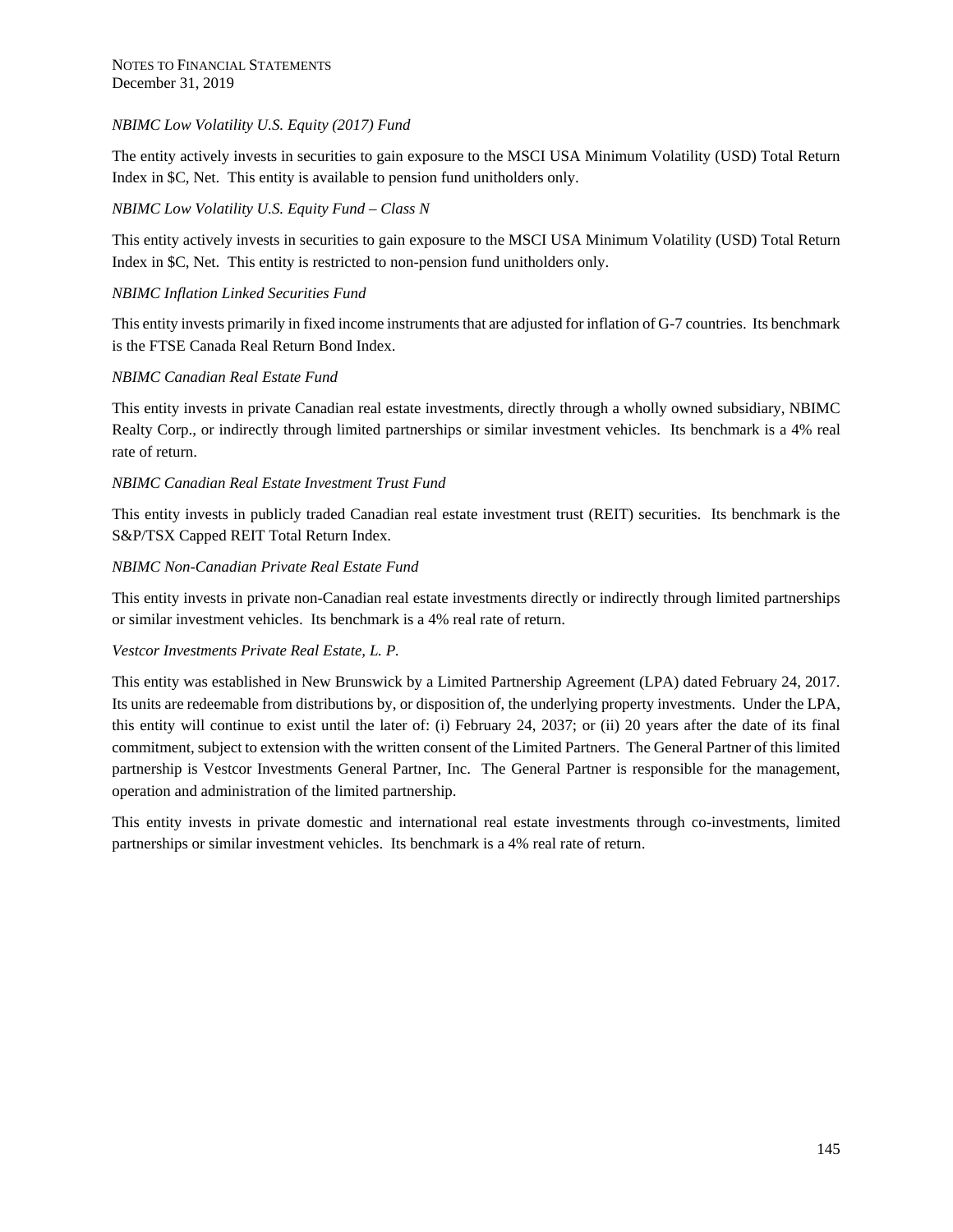# *Vestcor Investments Private Real Estate 2, L. P.*

This entity was established in New Brunswick by a Limited Partnership Agreement (LPA) dated February 24, 2017 and its initial investment was made on September 27, 2018. Its units are redeemable from distributions by, or disposition of, the underlying property investments. Under the LPA, this entity will continue to exist until the later of: (i) February 24, 2037; or (ii) 20 years after the date of its final commitment, subject to extension with the written consent of the Limited Partners. The General Partner of this limited partnership is Vestcor Investments General Partner, Inc. The General Partner is responsible for the management, operation and administration of the limited partnership.

This entity invests in private domestic and international real estate investments through co-investments, limited partnerships or similar investment vehicles. Its benchmark is a 4% real rate of return.

# *Vestcor Real Estate Fund Limited Partnership*

This entity was established in New Brunswick by a Limited Partnership Agreement (LPA) dated November 28, 2019 and its initial investment was made on December 13, 2019. Its units are redeemable from distributions by, or disposition of, the underlying property investments. The General Partner of this limited partnership is Vestcor Investments General Partner, Inc. The General Partner is responsible for the management, operation and administration of the limited partnership.

This entity invests directly in private domestic real estate investments. Its benchmark is a 4% real rate of return.

# *NBIMC International Real Estate (2017) Fund*

The entity invests primarily in publicly traded securities of international REITs. Its benchmark is the countries' blended REIT Equity Indices in \$C (currently FTSE NAREIT All Equity REITS Total Return Index in \$C), net of fees. This entity is available to pension fund unitholders only.

## *NBIMC International Real Estate Fund – Class N*

This entity invests primarily in publicly traded securities of international REITs. Its benchmark is the countries' blended REIT Equity Indices in \$C (currently MSCI USA IMI REIT Index in \$C) (formerly FTSE NAREIT All Equity REITS Total Return Index in \$C), net of fees. This entity is restricted to non-pension fund unitholders only.

## *NBIMC Public Infrastructure (2017) Fund*

The entity provides additional investment diversification by providing infrastructure-like exposure with enhanced liquidity. Its benchmark is a 4% real rate of return. . This entity is available to pension fund unitholders only.

## *NBIMC Public Infrastructure Fund – Class N*

This entity provides additional investment diversification by providing infrastructure-like exposure with enhanced liquidity. Its benchmark is a 4% real rate of return. This entity is restricted to non-pension fund unitholders only.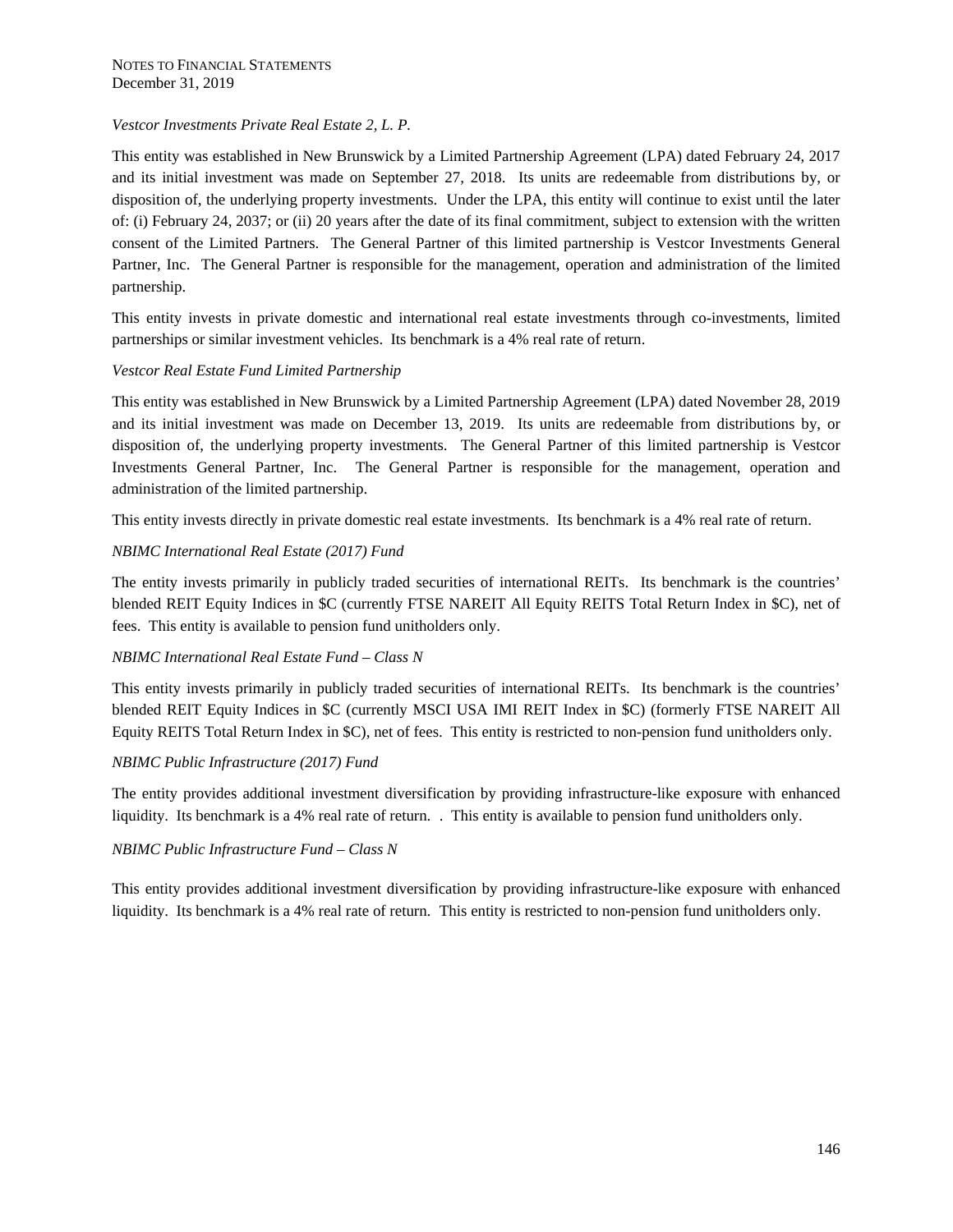# *NBIMC Infrastructure Fund*

This entity was created to provide additional investment diversification through direct investment in infrastructure through co-investment structures. Its benchmark is a 4% real rate of return. This entity is available to pension fund unitholders only.

# *Vestcor Investments Infrastructure, L. P.*

This entity was established in New Brunswick by a Limited Partnership Agreement (LPA) dated December 6, 2016, and amended and restated February 24, 2017. Its units are redeemable from distributions by, or disposition of, the underlying infrastructure investments. Under the LPA, this entity will continue to exist until the later of: (i) February 24, 2037; or (ii) 20 years after the date of its final commitment, subject to extension with the written consent of the Limited Partners. The General Partner of this limited partnership is Vestcor Investments General Partner, Inc. The General Partner is responsible for the management, operation and administration of the limited partnership.

This entity provides additional investment diversification through direct investment in infrastructure through coinvestment structures. Its benchmark is a 4% real rate of return.

# *NBIMC North American Market Neutral (2017) Fund*

This entity focuses on adding value through security selection within its universe of the S&P/TSX Composite Total Return Index as well as certain publicly traded U.S.-listed stocks. Favored securities are purchased and offset by a corresponding short position in another security within the same sector. The portfolio is supported by a cash underlay. The benchmark is calculated as 93% of the FTSE Canada 91 Day T-Bill Index plus 7% One-day Canadian Call Loan Rate. This entity is restricted to pension fund unitholders only. This entity ceased trading and was terminated on April 1, 2019.

## *NBIMC North American Market Neutral Fund – Class N*

This entity focuses on adding value through security selection within its universe of the S&P/TSX Composite Total Return Index as well as certain publicly traded U.S.-listed stocks. Favored securities are purchased and offset by a corresponding short position in another security within the same sector. The portfolio is supported by a cash underlay. The benchmark is calculated as 93% of the FTSE Canada 91 Day T-Bill Index plus 7% One-day Canadian Call Loan Rate. This entity is restricted to non-pension fund unitholders only. This entity ceased trading and was terminated on April 1, 2019.

## *NBIMC Quantitative Strategies (2017) Fund*

The entity seeks to add value by investing in either long or short positions where announced mergers or dual class share structures present arbitrage potential. Short positions are supported by cash underlay. The benchmark is calculated as 93% of the FTSE Canada 91 Day T-Bill Index plus 7% One-day Canadian Call Loan Rate. This entity is restricted to pension fund unitholders only.

## *NBIMC Quantitative Strategies Fund – Class N*

This entity seeks to add value by investing in either long or short positions where announced mergers or dual class share structures present arbitrage potential. Short positions are supported by cash underlay. The benchmark is calculated as 93% of the FTSE Canada 91 Day T-Bill Index plus 7% One-day Canadian Call Loan Rate. This entity is restricted to non-pension fund unitholders only.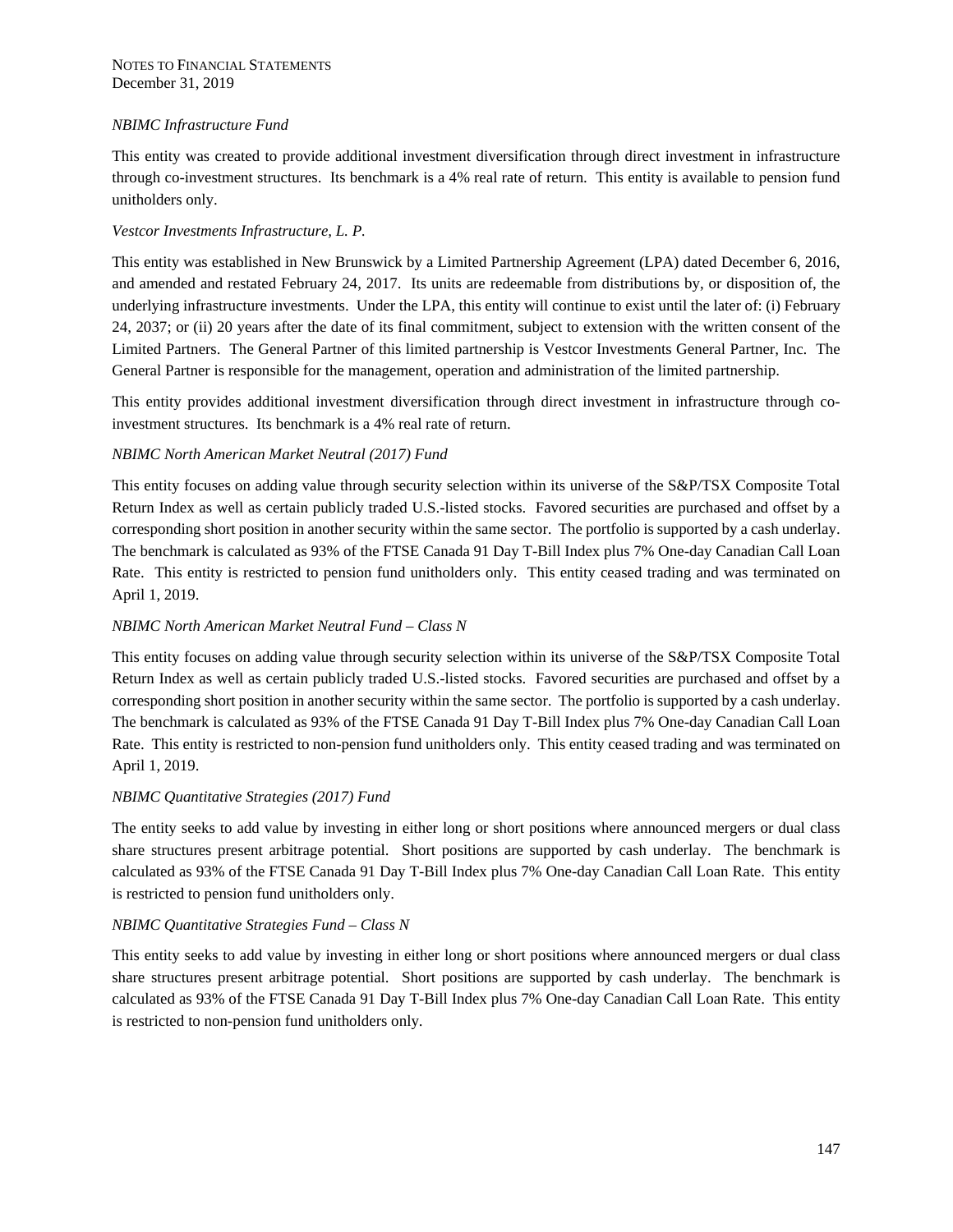# *NBIMC Quantitative Equity Strategic Beta (2017) Fund*

This entity was created to add value by investing in either long or short positions, primarily in equities in the MSCI ACWI Index. Short positions are supported by cash underlay. The benchmark is calculated as 93% of the FTSE Canada 91 Day T-Bill Index plus 7% One-day Canadian Call Loan Rate. This entity is restricted to pension fund unitholders only.

# *NBIMC Quantitative Equity Strategic Beta Fund – Class N*

This entity was created to add value by investing in either long or short positions, primarily in equities in the MSCI ACWI Index. Short positions are supported by cash underlay. The benchmark is calculated as 93% of the FTSE Canada 91 Day T-Bill Index plus 7% One-day Canadian Call Loan Rate. This entity is restricted to non-pension fund unitholders only.

# *NBIMC New Brunswick and Atlantic Canada Equity Opportunity Fund*

This entity invests in public and private equities or instruments convertible into equities of New Brunswick and Atlantic Canada companies. Its benchmark is a 4% real rate of return.

# *NBIMC Private Equity Fund*

This entity is managed by external managers that invest primarily in non-publicly traded securities of U.S. and European companies. Its benchmark is a weighted average of S&P/TSX, S&P 500 and MSCI EAFE total return indices in \$C.

## *Vestcor Investments Private Equity, L. P.*

This entity was established in New Brunswick by a Limited Partnership Agreement (LPA) dated December 6, 2016, and amended and restated February 24, 2017. Its units are redeemable from distributions by, or disposition of, the underlying investments. Under the LPA, this entity will continue to exist until the later of: (i) February 24, 2037; or (ii) 20 years after the date of its final commitment, subject to extension with the written consent of the Limited Partners. The General Partner of this limited partnership is Vestcor Investments General Partner, Inc. The General Partner is responsible for the management, operation and administration of the limited partnership.

This entity is managed by external managers that invest primarily in non-publicly traded securities of U.S. and European companies. Its benchmark is a weighted average of the S&P/TSX, S&P 500 and MSCI EAFE total return indices in \$C.

## *NBIMC Asset Mix Strategy Fund*

This entity adds value through active tactical asset mix decisions by Vestcor's internal Asset Mix Strategy Committee.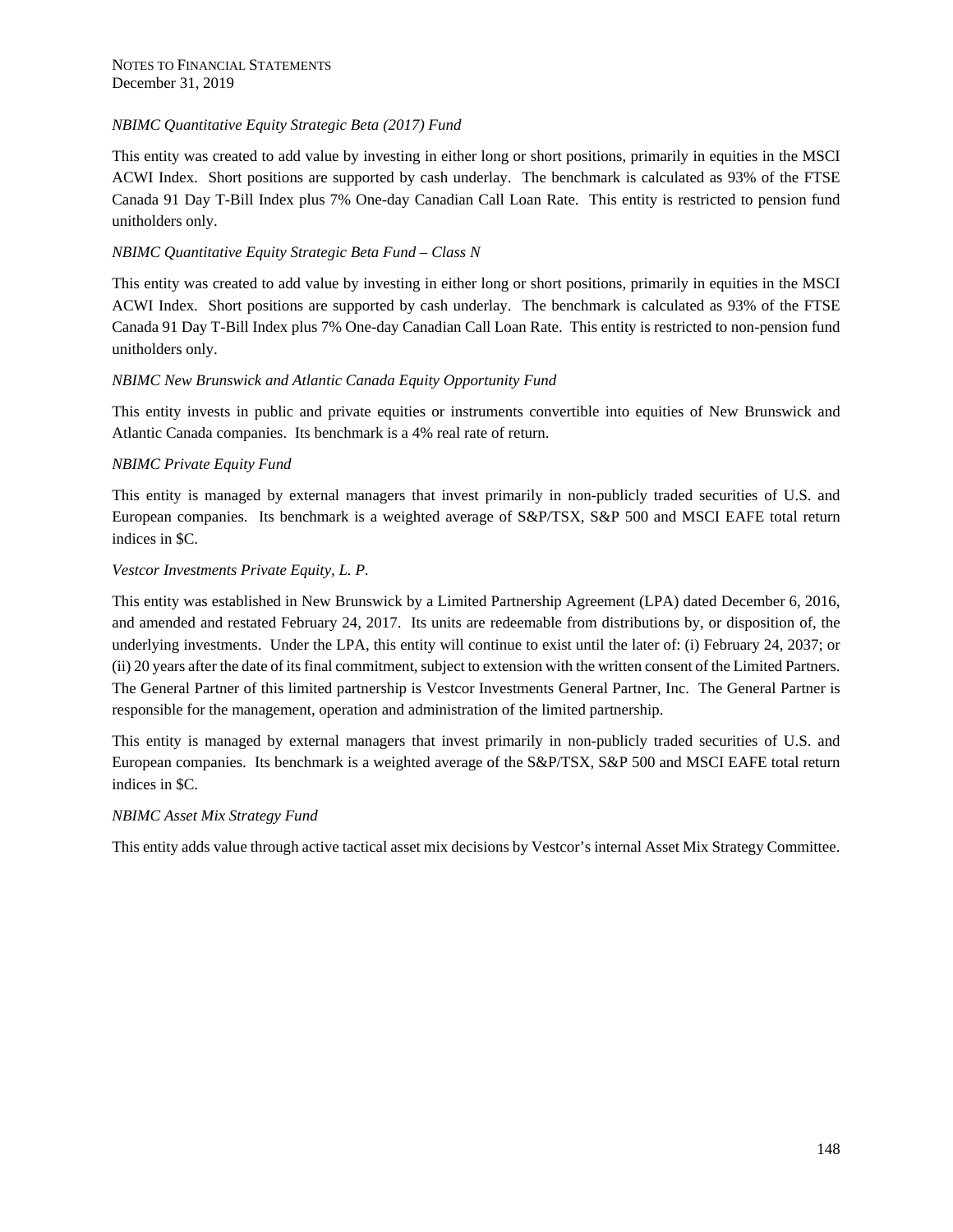### **1. Basis of Presentation**

These financial statements have been prepared in accordance with International Financial Reporting Standards (IFRS) as published by the International Accounting Standards Board (IASB).

The financial statements were authorized for issue by the Board of Directors of Vestcor on March 30, 2020.

The financial statements have been prepared on the historical cost basis except for financial instruments at fair value through profit or loss ("FVTPL"), which are measured at fair value.

#### **2. Significant Accounting Policies**

- *(a) Financial instruments*
- (i) Classification

Financial assets are required to be classified as measured at amortized cost, fair value through other comprehensive income or FVTPL according to the business model used for managing them and their contractual cash flow characteristics. Financial liabilities are classified as measured through amortized cost unless they are measured at FVTPL.

Financial assets that are held for trading or managed and whose performance is evaluated on a fair value basis are measured at FVTPL because they are neither held to collect contractual cash flows nor held both to collect contractual cash flows and to sell financial assets.

The investments of each Entity, regardless of the type of investments, are managed and their performance is evaluated on a fair value basis. As such, the Entities classify all investments as FVTPL with changes in fair value being recognized in net investment income in the Statement of Comprehensive Income (Loss).

Financial assets at FVTPL include debt and equity securities, derivative assets and redeemable units held by one Entity in another Entity. Financial liabilities at FVTPL include securities sold short, derivative liabilities and redeemable units issued by an Entity.

Other financial assets and financial liabilities are classified as measured at amortized cost which approximates fair value due to their short settlement period. Financial assets at amortized cost include cash, interest receivable, dividends receivable, receivable for investment sales and margin at brokers. Financial liabilities at amortized cost include indebtedness, payable for investment purchases and dividends payable.

(ii) Recognition and initial measurement

Financial assets and financial liabilities at FVTPL are recognized in the Statements of Financial Position on the trade date, which is the date on which the Entities become a party to the contractual provisions of the instrument.

Financial assets and financial liabilities at FVTPL are initially measured at fair value, with transaction costs recognized in profit or loss.

#### (iii) Fair value measurement

Investments, including derivatives, are valued at their fair value as of the date of the financial statements. Fair value is the price that would be received to sell an asset or paid to transfer a liability in an orderly transaction between market participants at the measurement date in the principal or, in its absence, the most advantageous market to which the Entities have access at that date.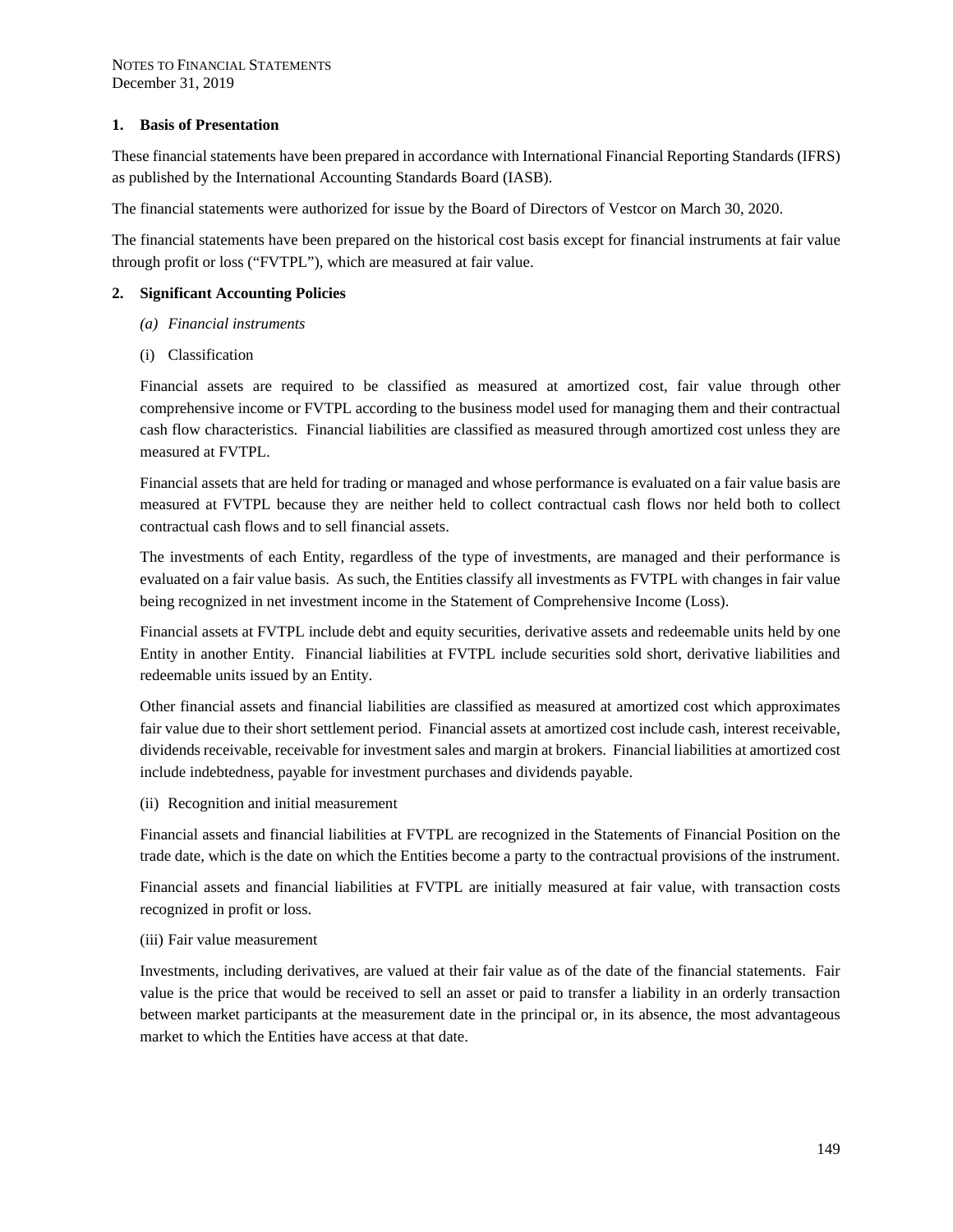The fair value of financial assets and financial liabilities traded in active markets (such as exchange-traded derivatives and debt and equity securities) are based on quoted market prices at the close of trading on the reporting date. The Entities use the last traded market price for both financial assets and financial liabilities where the last traded market price falls within that day's bid-ask spread. In circumstances where the last traded price is not within the bid-ask spread, management determines the point within the bid-ask spread that is most representative of fair value based on the specific facts and circumstances.

If there is no quoted price in an active market, then the Entities use valuation techniques that maximize the use of the relevant observable inputs and minimize the use of unobservable inputs. The chosen valuation technique incorporates all of the factors that market participants would take into account in pricing a transaction.

The Entities recognize transfers between levels of the fair value hierarchy as at the end of the reporting period during which the change occurred.

(iv) Amortized cost measurement

The amortized cost of a financial asset or financial liability is the amount at which it is measured at initial recognition, minus any reduction for impairment.

(v) Impairment

At each reporting date, the Entities assess whether there is objective evidence that a financial asset at amortized cost is impaired. If such evidence exists, the Entities recognize an impairment loss as the difference between the amortized cost of the financial asset and the present value of the estimated future cash flows, discounted using the instrument's original effective interest rate. Impairment losses on financial assets at amortized cost are reversed in subsequent periods if the amount of the loss decreases and the decrease can be related objectively to an event occurring after the impairment was recognized.

#### (vi) Derecognition

The Entities derecognize a financial asset when the contractual rights to the cash flows from the asset expire or are transferred in a transaction in which substantially all of the risks and rewards of ownership of the financial asset are transferred.

The Entities derecognize a financial liability when its contractual obligations are discharged or cancelled or expire.

On derecognition of a financial asset or financial liability, the difference between the carrying amount and the consideration received (including any new asset obtained less any new liability assumed) is recognized in profit or loss. Any interest in such transferred financial asset or financial liability that is created or retained by the Entities is recognized as a separate asset or liability.

#### (vii) Specific instruments

Cash comprises deposits with banks and custodians that have not been invested in other financial instruments as of the reporting date.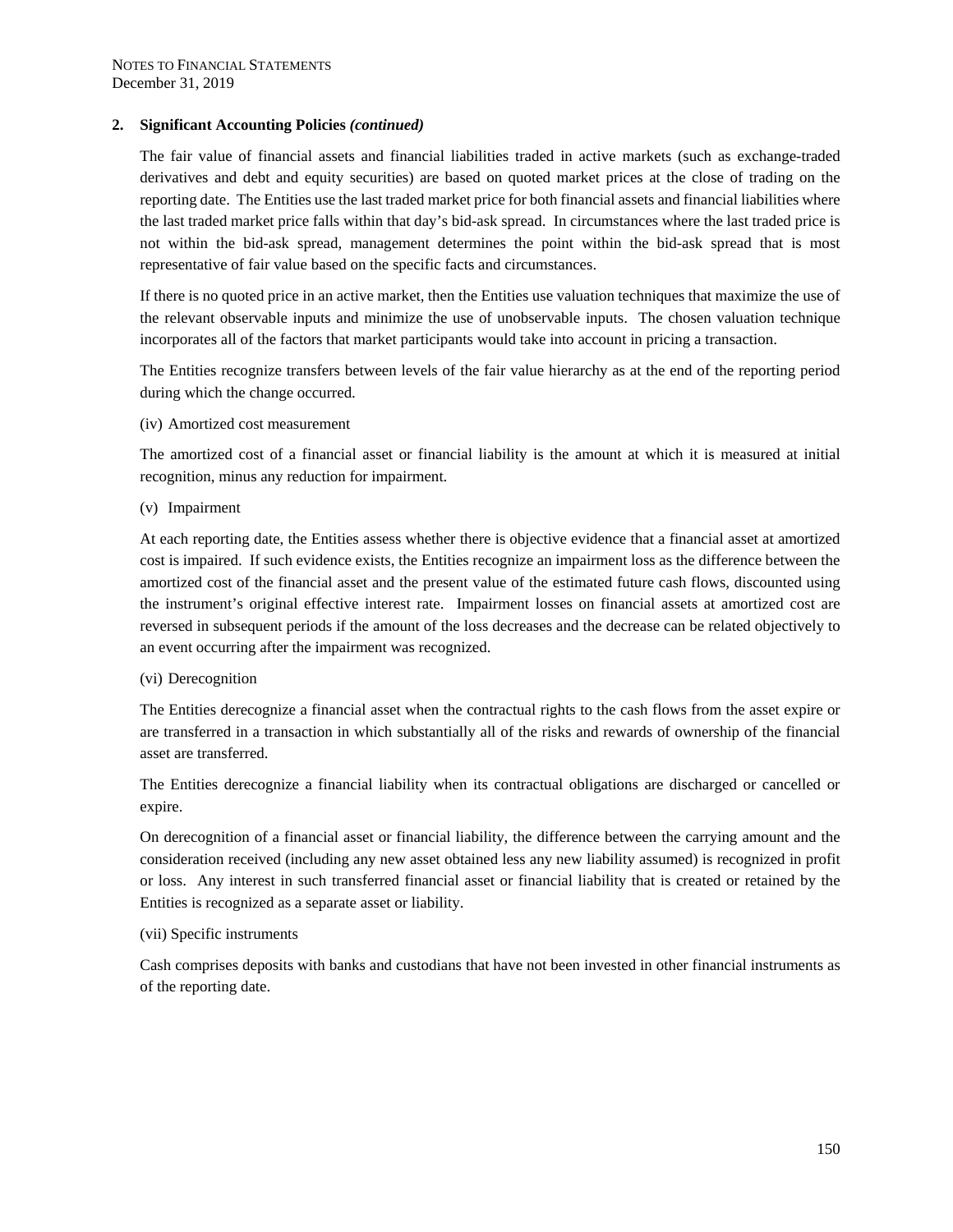#### *(b) Offsetting financial instruments*

Financial assets and financial liabilities are offset and the net amount presented in the Statements of Financial Position when, and only when, the Entities have the legal right to offset the amounts and intend to either settle on a net basis or realize the asset and settle the liability simultaneously.

Income and expenses are presented on a net basis for gains and losses from financial instruments at FVTPL and foreign exchange gains and losses.

*(c) Interest* 

Interest income and expense, including interest income from non-derivative financial assets at FVTPL, are recognized in profit or loss, using the effective interest method.

The effective interest rate is the rate that exactly discounts the estimated future cash payments and receipts through the expected life of the financial instrument to the carrying amount of the financial instrument. When calculating the effective interest rate, the Entities estimate future cash flows considering all contractual terms of the financial instrument, but not future credit losses. Interest received or receivable, and interest paid or payable, are recognized in profit or loss as interest income and interest expense respectively.

## *(d) Dividend income*

Dividend income is recognized in profit or loss on the date on which the right to receive payment is established. For quoted equity securities, this is usually the ex-dividend date. For unquoted equity securities, this is usually the date on which shareholders approve the payment of a dividend. Dividend income is recognized in profit or loss as a separate line item.

## *(e) Net changes in unrealized and realized gains and losses on financial instruments at FVTPL*

Net changes in the gains and losses from financial instruments at FVTPL include all realized and unrealized fair value changes and foreign exchange differences but exclude interest and dividend income.

Net gains and losses from financial instruments at FVTPL are calculated using the average cost method.

## *(f) Foreign currency translation*

The purchases and redemptions of units in each Entity are denominated in Canadian dollars (CAD) which is also the Entities' functional and presentation currency. Foreign currency transactions are translated into the functional currency using the exchange rates prevailing at the dates that transactions occur. Foreign currency assets and liabilities denominated in foreign currency are translated into the functional currency using the exchange rate prevailing at the measurement date. Realized exchange gains and losses are included in net realized gains and losses on investments. Unrealized exchange gains and losses are included in net change in unrealized gains and losses on investments.

## *(g) Use of estimates and judgments*

The preparation of financial statements requires management to make judgments, estimates and assumptions that affect the application of accounting policies and the amounts reported in the financial statements and accompanying notes. Actual results could differ from those estimates. The following discusses the most significant accounting judgments and estimates that the Entities have made in preparing the financial statements: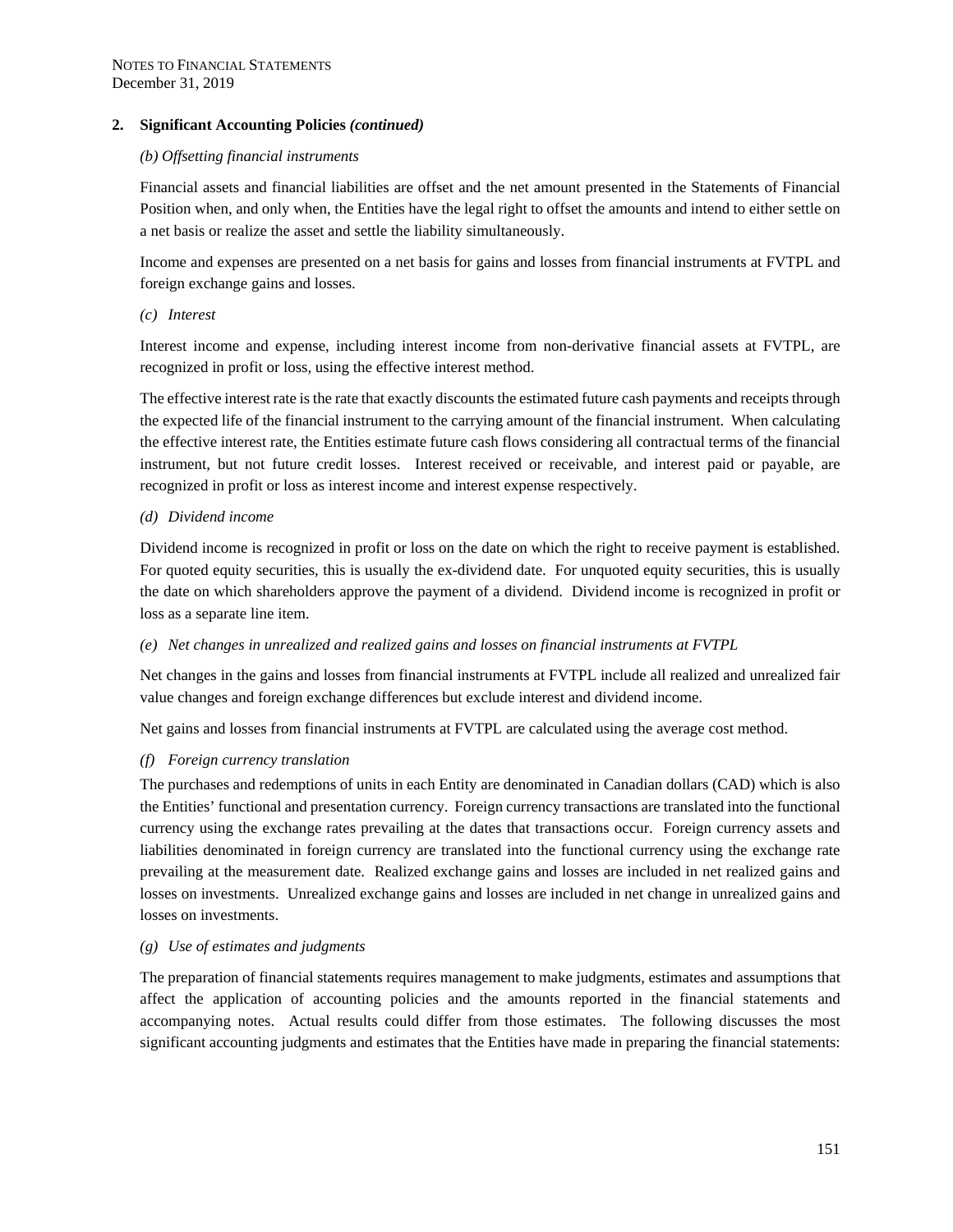(i) Fair value measurement of derivatives and securities not quoted in an active market

Certain of the Entities hold financial instruments that are not quoted in active markets, including derivatives. Fair values of such instruments are determined using valuation techniques and may be determined using reputable pricing sources or indicative prices from market makers. Broker quotes as obtained from the pricing sources may be indicative and not executable or binding. Where no market data is available, the Entities may value positions using their own models, which are based on valuation methods and techniques recognized as standard within the industry. The models used to determine fair values are validated and periodically reviewed by experienced personnel or management, independent of the party that created them.

Models use observable data, to the extent practicable. However, areas such as credit risk (both own and counterparty), volatilities and correlations require management to make estimates. Changes in assumptions about these factors could affect the reported fair values of financial instruments. The Entities consider observable data to be market data that is readily available, regularly distributed and updated, reliable and verifiable, not proprietary, and provided by independent sources that are actively involved in the relevant market.

Certain of the Entities hold private investments, such as non-traded pooled or closed funds, limited partnership interests, private placement bonds or equity investments. Private investment valuations are initially provided by the external fund managers, usually on a three-month lagging basis. Such valuations are then adjusted to reflect cash contributions and cash distributions between the valuation date and the reporting date, including marking to market any publicly traded securities held by the underlying private investment and for significant changes identified by the investment managers.

Refer to note 3 for further information about the fair value measurement of the Entities' financial instruments.

Estimates and underlying assumptions are reviewed on an ongoing basis. Revisions to accounting estimates are recognized in the period in which the estimates are revised.

(ii) Investment entity exemption from consolidation

Each of the Entities has been established for the purpose of earning returns from investment income and capital appreciation on behalf of one or more public sector investors. The Entities measure and evaluate the performance of substantially all their investments on a fair value basis. Accordingly, management has determined that the Entities meet the definition for Investment Entities under the criteria set out in IFRS 10, *Consolidated Financial Statements.* Instead of consolidating the results of subsidiaries, investment entities measure the investment in subsidiaries at FVTPL.

*(h) Income taxes* 

The Trust Declaration under which certain of the Entities are created requires the annual distribution of net income and net realized capital gains of each Entity for each year such that no taxable income will remain in the respective Entity. Such distributions are reinvested in units of the Entity on behalf of the unitholders. Accordingly, no provision for income taxes is recorded by those Entities. Certain of the Entities have filed elections under section 149(1)(0.4) of the Income Tax Act to be "Master Trusts" for Canadian income tax purposes. A Master Trust is exempt from Part 1 tax. Accordingly, a decision was made by the trustee to not make distributions and reinvestments in units for those Entities.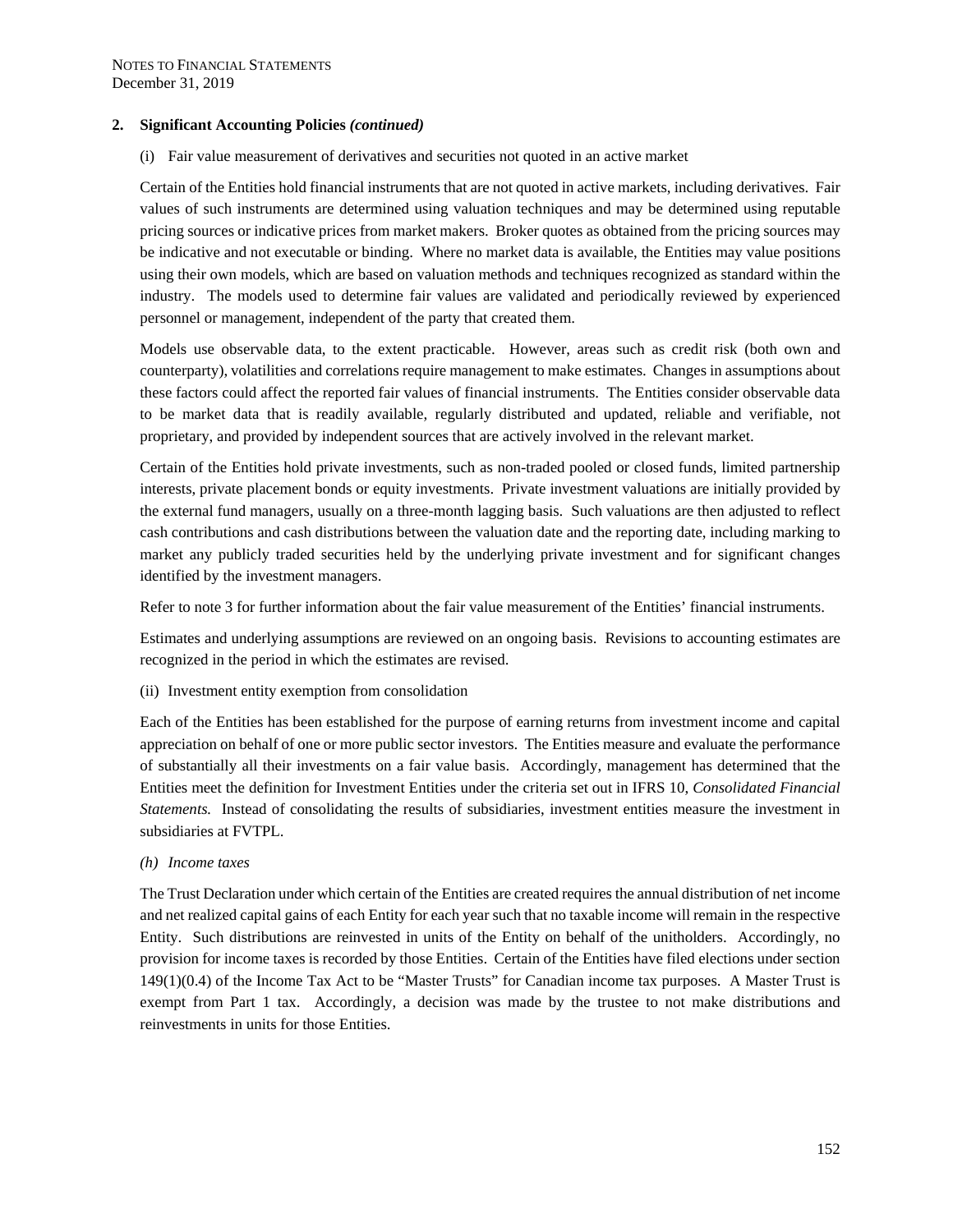Certain of the Entities are created pursuant to a Limited Partnership Agreement. Under the Limited Partnership Agreement, all taxable income is allocated annually to each limited partner in accordance with the proportionate share of the carrying value of each partner's capital account. Accordingly, no provision for income taxes is recorded by those Entities.

Some dividend and interest income received by certain of the Entities is subject to withholding taxes imposed in certain countries of origin. Income that is subject to such tax is recognized gross of the taxes and the corresponding withholding tax is recognized as a transaction cost in the Statements of Comprehensive Income (Loss). Canada has entered into income tax treaties with certain countries. The Entities may be eligible to recover taxes withheld in those countries, in which case recoverable taxes are recognized in the Statements of Financial Position.

#### *(i) Issue and redemption of redeemable units*

Units of the Entities created pursuant to the Trust Declaration, which are redeemable at the option of the holder, are issued in accordance with the provisions of the Trust Declaration. Units of the Entities created pursuant to a Limited Partnership Agreement are redeemable from distributions by, or disposition of, the underlying investments based on the net assets attributable to the disposed investment. Each Entity's redeemable units are classified as financial liabilities at FVTPL and measured at redemption amounts on the Entity's Statement of Changes in Net Assets Attributable to Holders of Redeemable Units.

Distributions to holders of redeemable units are recognized in the Statements of Changes in Net Assets Attributable to Holders of Redeemable Units. Unit issues and redemptions are recorded on a trade date basis. The total number of units available for issue is unlimited.

Participation in each Entity is expressed in terms of units, each unit giving its holder a proportionate share in the net assets of the respective Entity portfolio. The initial value of an investment portfolio is \$1 (one thousand dollars). For each subsequent unit issuance and redemption, the unit value is determined by dividing the fair value of the net assets attributable to the holders of the redeemable units by the total number of units outstanding.

The proportion of units redeemable at the holder's option that are issued or redeemed by each unitholder on a particular valuation date depends on changes to the unitholder's desired asset allocation.

## **3. Fair Value of Financial Instruments**

The Entities classify fair value measurements within a hierarchy which gives the highest priority to unadjusted quoted prices in active markets for identical assets or liabilities (Level 1) and the lowest priority to unobservable inputs (Level 3). The fair value hierarchy levels are:

Level 1 – Inputs that are quoted market prices (unadjusted) in active markets for identical instruments.

**Level 2** – Inputs (other than quoted prices included within Level 1) that are observable for the instrument, either directly or indirectly. These inputs include quoted prices for similar investments in active markets, quoted prices for identical or similar investments in markets that are not active, and inputs other than quoted prices that are observable for the instrument. These are inputs that are derived principally from, or corroborated by, observable market data by correlation or other means.

**Level 3 –** Inputs that are unobservable that are used to measure fair value when observable inputs are not available. Unobservable inputs reflect subjective assumptions that market participants may use in pricing the investment.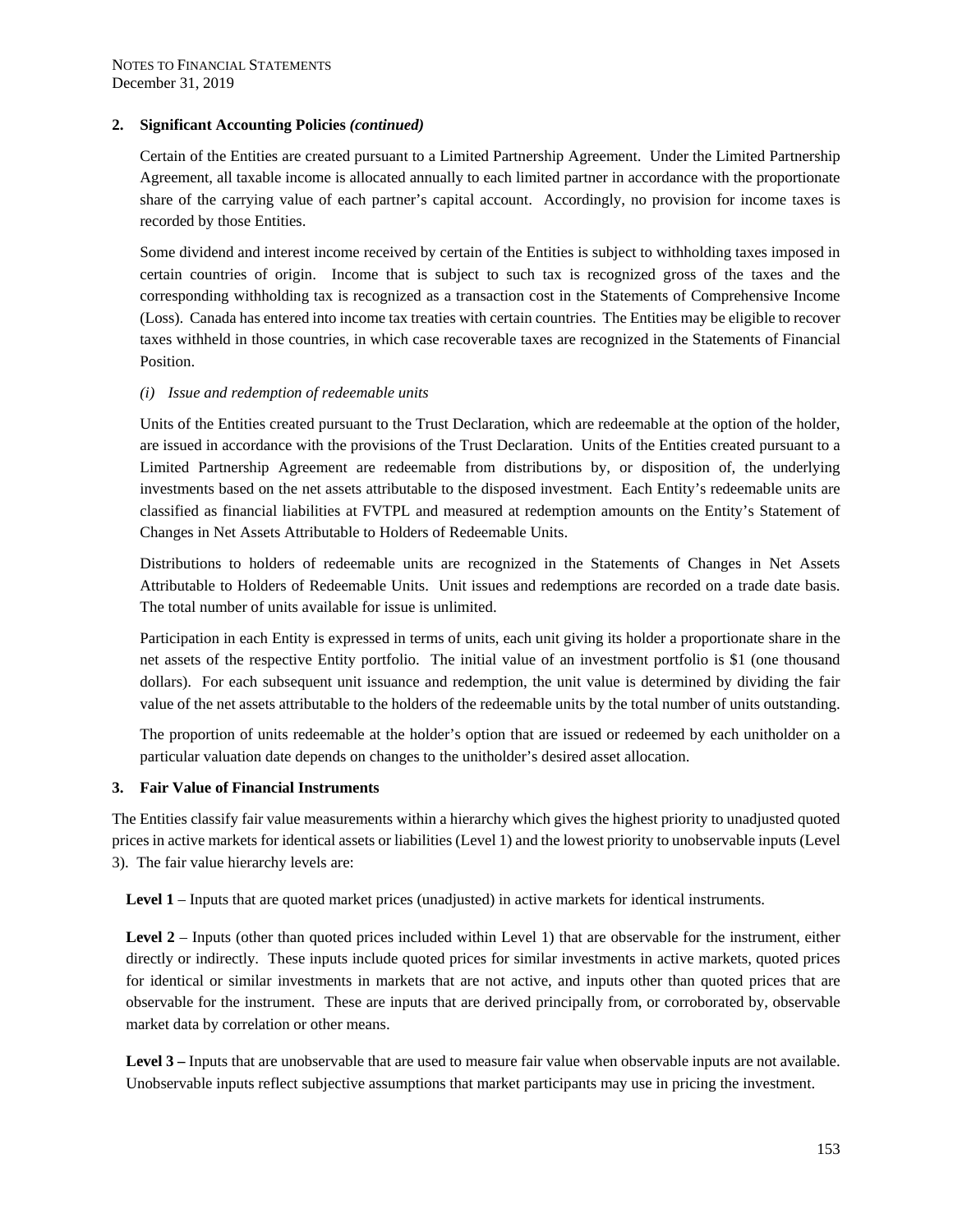Investments that are classified as Level 1 include publicly traded long and short equity securities, real estate investment trusts (REITs) and exchange-traded funds and futures.

Investments that are classified as Level 2 include short-term securities, fixed income securities, non-publicly traded equity securities, non-publicly traded pooled fund investments, and derivatives traded over-the-counter.

Certain of the Entities hold units of the NBIMC Money Market Fund as a proxy for cash. The underlying investments of the NBIMC Money Market Fund include investments that have been measured using Level 2 inputs. Accordingly, the classification of units in the NBIMC Money Market Fund has been determined based on the lowest level input that is significant to the entire assessment, which is Level 2.

Investments that are classified as Level 3 include private equity, real estate and infrastructure investments, as well as some private fixed income instruments.

Financial assets and financial liabilities that are measured at amortized cost and the Entities' obligations for net assets attributable to holders of redeemable units approximate their fair values due to their short-term nature.

The levels of input for net valuation of the Entities' financial instruments at FVTPL as at December 31, 2019 are as follows:

|                                                   | December 31, |           |           |         |
|---------------------------------------------------|--------------|-----------|-----------|---------|
|                                                   | 2019         | Level 1   | Level 2   | Level 3 |
|                                                   | \$           | \$        | \$        | \$      |
| <b>Fixed Income Entities:</b>                     |              |           |           |         |
| <b>NBIMC</b> Nominal Bond Fund                    | 3,116,720    |           | 3,116,720 |         |
| <b>NBIMC</b> Corporate Bond Fund                  | 3,186,061    |           | 3,186,061 |         |
| NBIMC International High Yield Fixed Income Fund  | 194,430      |           | 194,430   |         |
| NBIMC New Brunswick and Atlantic Canada Fixed     |              |           |           |         |
| Income Opportunity Fund                           | 9,734        |           |           | 9,734   |
| NBIMC Money Market Fund                           | 1,699,504    |           | 1,699,504 |         |
| <b>NBIMC Student Investment Fund</b>              | 4,111        | 2,068     | 2,043     |         |
| <b>Equity Entities:</b>                           |              |           |           |         |
| NBIMC Canadian Equity Index Fund                  | 703,295      | 438,021   | 265,274   |         |
| NBIMC Canadian Small Cap Equity Fund              | 154,205      | 107,226   | 46,979    |         |
| NBIMC Low Volatility Canadian Equity Fund         | 1,043,454    | 1,041,147 | 2,307     |         |
| NBIMC External Canadian Equity Fund               | 170.407      | 149,342   | 21,065    |         |
| NBIMC External International Equity Fund          | 375,592      |           | 375,592   |         |
| NBIMC EAFE Equity Index Fund                      | 298,659      | 294,738   | 3,921     |         |
| NBIMC EAFE Equity Index Fund - Class N            | 17,028       | 16,977    | 51        |         |
| NBIMC Low Volatility International Equity Fund    | 1,078,437    | 1,074,440 | 3,997     |         |
| NBIMC Low Volatility International Equity Fund -  |              |           |           |         |
| Class N                                           | 52,851       | 52,574    | 277       |         |
| NBIMC Low Volatility Emerging Markets Equity Fund |              |           |           |         |
| $- Class N$                                       | 729,486      | 727,488   | 1,998     |         |
| NBIMC U.S. Equity Index (2017) Fund               | 557,260      | 556,929   | 331       |         |
| NBIMC U.S. Equity Index Fund - Class N            | 44.988       | 44,795    | 193       |         |
| NBIMC U.S. Small Cap Equity Fund                  | 4,620        | 4,555     | 65        |         |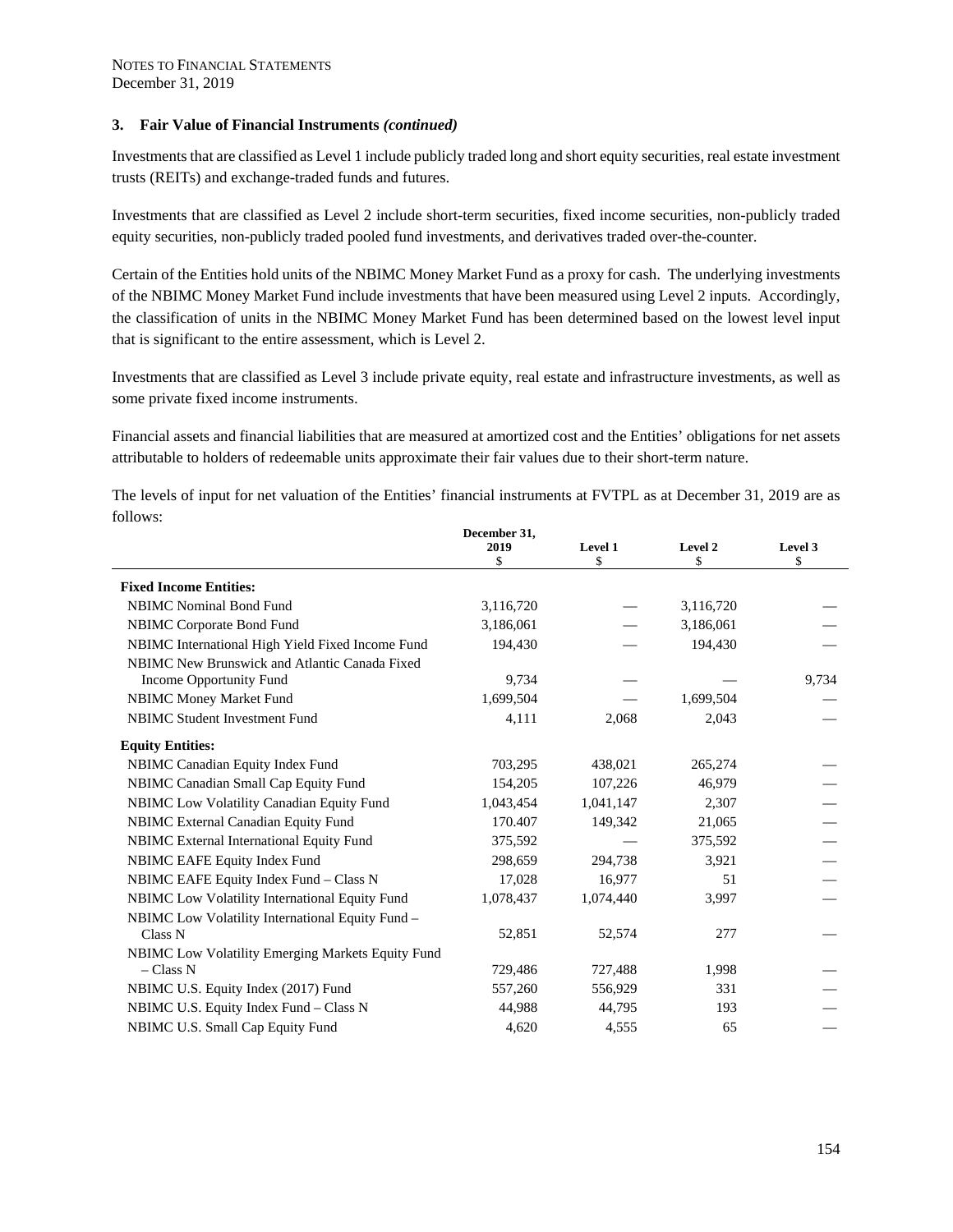|                                                  | December 31, |           |         |         |  |  |
|--------------------------------------------------|--------------|-----------|---------|---------|--|--|
|                                                  | 2019         | Level 1   | Level 2 | Level 3 |  |  |
|                                                  | \$           | \$        | \$      | \$      |  |  |
| NBIMC Low Volatility U.S. Equity (2017) Fund     | 1,147,620    | 1,147,563 | 57      |         |  |  |
| NBIMC Low Volatility U.S. Equity Fund - Class N  | 79,469       | 79,161    | 308     |         |  |  |
| <b>Inflation Linked Entities:</b>                |              |           |         |         |  |  |
| <b>NBIMC Inflation Linked Securities Fund</b>    | 764,290      |           | 764,290 |         |  |  |
| <b>NBIMC Canadian Real Estate Fund</b>           | 360,762      |           |         | 360,762 |  |  |
| NBIMC Canadian Real Estate Investment Trust Fund | 56,889       | 56,871    | 18      |         |  |  |
| NBIMC Non-Canadian Private Real Estate Fund      | 15,261       |           | 267     | 14,994  |  |  |
| Vestcor Investments Private Real Estate, L. P.   | 238,464      |           |         | 238,464 |  |  |
| Vestcor Investments Private Real Estate 2, L. P. | 46,968       |           |         | 46,968  |  |  |
| Vestcor Real Estate Fund Limited Partnership     | 10,174       |           |         | 10,174  |  |  |
| NBIMC International Real Estate (2017) Fund      | 191,886      | 191,687   | 199     |         |  |  |
| NBIMC International Real Estate Fund - Class N   | 17,604       | 17,556    | 48      |         |  |  |
| NBIMC Public Infrastructure (2017) Fund          | 370,775      | 165,339   | 186,923 | 18,513  |  |  |
| NBIMC Public Infrastructure Fund - Class N       | 19,451       | 8,906     | 9,673   | 872     |  |  |
| <b>NBIMC</b> Infrastructure Fund                 | 285,877      |           | 1,233   | 284,644 |  |  |
| Vestcor Investments Infrastructure, L. P.        | 201,534      |           | 693     | 200,841 |  |  |
| <b>Alternative Investments Entities:</b>         |              |           |         |         |  |  |
| NBIMC Quantitative Strategies (2017) Fund        | 817,923      | 1,319     | 816,604 |         |  |  |
| NBIMC Quantitative Strategies Fund - Class N     | 47,816       | (20)      | 47,836  |         |  |  |
| NBIMC Quantitative Equity Strategic Beta (2017)  |              |           |         |         |  |  |
| Fund                                             | 547,349      | 104,396   | 435,853 | 7,100   |  |  |
| NBIMC Quantitative Equity Strategic Beta Fund -  |              |           |         |         |  |  |
| Class <sub>N</sub>                               | 32,002       | 6,424     | 25,178  | 400     |  |  |
| NBIMC New Brunswick and Atlantic Canada Equity   |              |           |         |         |  |  |
| <b>Opportunity Fund</b>                          | 44,901       |           |         | 44,901  |  |  |
| <b>NBIMC Private Equity Fund</b>                 | 539,118      |           | 2       | 539,116 |  |  |
| Vestcor Investments Private Equity, L. P.        | 228,197      |           |         | 228,197 |  |  |
| <b>Tactical Asset Allocation:</b>                |              |           |         |         |  |  |
| NBIMC Asset Mix Strategy Fund                    | 127,964      | 14,920    | 113,044 |         |  |  |

The levels of input for net valuation of the Entities' financial instruments at FVTPL as at December 31, 2018 are as follows:

|                                                  | December 31,<br>2018 | Level 1 | Level 2   | Level 3 |
|--------------------------------------------------|----------------------|---------|-----------|---------|
| <b>Fixed Income Entities:</b>                    |                      |         |           |         |
| <b>NBIMC</b> Nominal Bond Fund                   | 2,836,484            |         | 2,836,484 |         |
| NBIMC Corporate Bond Fund                        | 2,922,570            |         | 2,922,570 |         |
| NBP Canadian Long-Term Bond Fund                 | 9.181                |         | 9,181     |         |
| NBIMC International High Yield Fixed Income Fund | 169.782              |         | 169.782   |         |
| NBIMC New Brunswick and Atlantic Canada Fixed    |                      |         |           |         |
| Income Opportunity Fund                          | 10.890               |         |           | 10,890  |
| <b>NBIMC Money Market Fund</b>                   | 1,567,036            |         | 1,567,036 |         |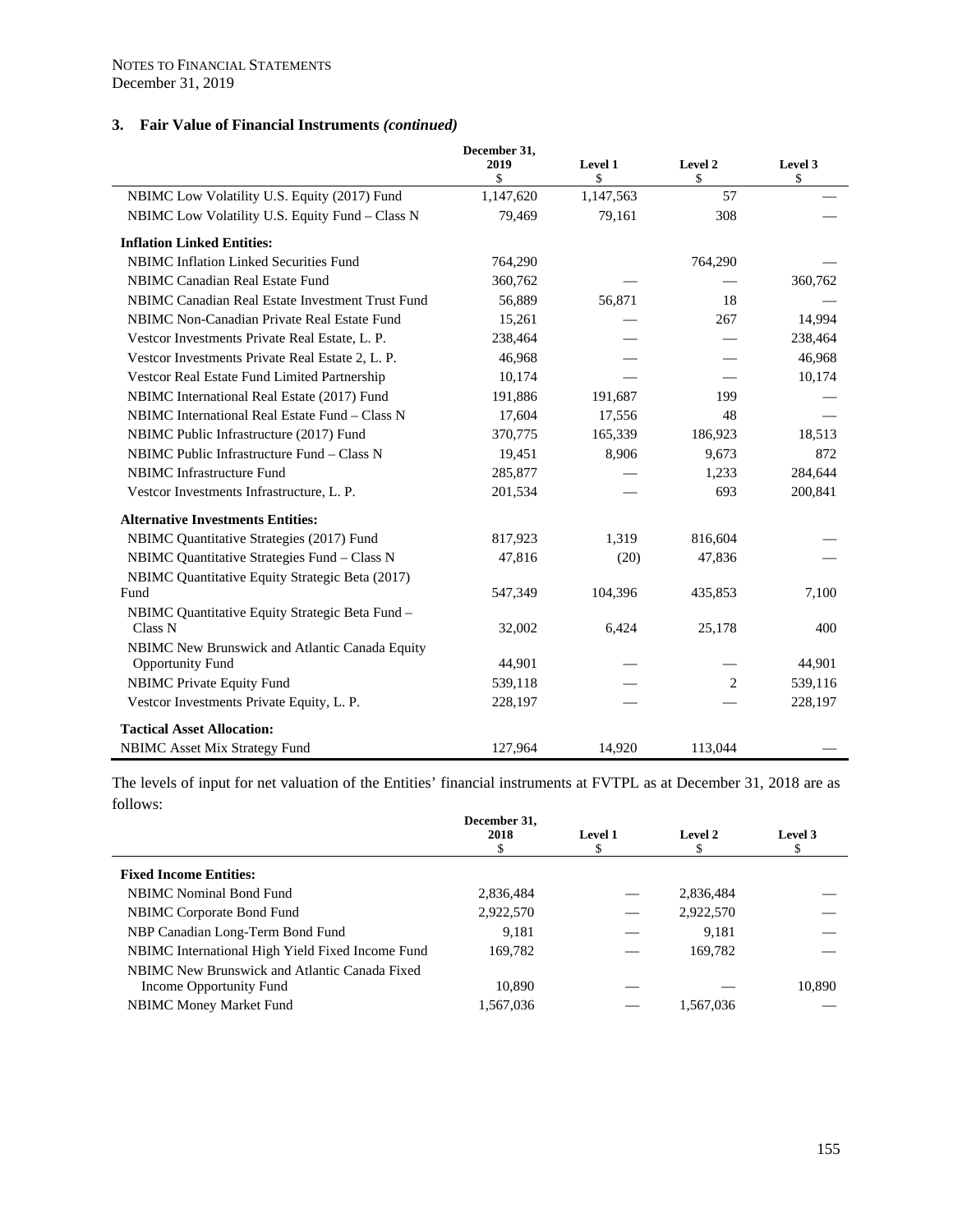|                                                                           | <b>December</b><br>31, 2018<br>\$ | Level 1<br>\$ | Level 2<br>\$ | Level 3<br>\$ |
|---------------------------------------------------------------------------|-----------------------------------|---------------|---------------|---------------|
| <b>NBIMC Student Investment Fund</b>                                      | 3,600                             | 1,678         | 1,922         |               |
| <b>Equity Entities:</b>                                                   |                                   |               |               |               |
| NBIMC Canadian Equity Index Fund                                          | 581,581                           | 271,896       | 309,685       |               |
| NBIMC Canadian Small Cap Equity Fund                                      | 139,292                           | 99,138        | 40,154        |               |
| NBIMC Low Volatility Canadian Equity Fund                                 | 791,547                           | 786,905       | 4,642         |               |
| NBIMC External Canadian Equity Fund                                       | 236,587                           | 118,837       | 117,750       |               |
| NBIMC Canadian Equity Active Long Strategy Fund                           | 134,634                           | 118,376       | 16,258        |               |
| NBIMC External International Equity Fund                                  | 322,503                           |               | 322,503       |               |
| NBIMC EAFE Equity Index Fund                                              | 431,873                           | 431,782       | 91            |               |
| NBIMC EAFE Equity Index Fund - Class N                                    | 19,623                            | 19,859        | (236)         |               |
| NBIMC Low Volatility International Equity Fund                            | 834,855                           | 835,258       | (403)         |               |
| NBIMC Low Volatility International Equity Fund - Class N                  | 42,378                            | 42,395        | (17)          |               |
| NBIMC Low Volatility Emerging Markets Equity Fund -                       |                                   |               |               |               |
| Class N                                                                   | 671,764                           | 671,964       | (200)         |               |
| NBIMC U.S. Equity Index (2017) Fund                                       | 775,882                           | 774,733       | 1,149         |               |
| NBIMC U.S. Equity Index Fund - Class N                                    | 51,227                            | 53,127        | (1,900)       |               |
| NBIMC U.S. Small Cap Equity Fund                                          | 3,960                             | 3,879         | 81            |               |
| NBIMC Low Volatility U.S. Equity (2017) Fund                              | 924,137                           | 922,306       | 1,831         |               |
| NBIMC Low Volatility U.S. Equity Fund - Class N                           | 67,324                            | 66,343        | 981           |               |
| <b>Inflation Linked Entities:</b>                                         |                                   |               |               |               |
| NBIMC Inflation Linked Securities Fund                                    | 724,816                           |               | 724,816       |               |
| NBIMC Canadian Real Estate Fund                                           | 419,572                           |               |               | 419,572       |
| NBIMC Canadian Real Estate Investment Trust Fund                          | 42,203                            | 42,150        | 53            |               |
| NBIMC Non-Canadian Private Real Estate Fund                               | 21,331                            |               | (844)         | 22,175        |
| Vestcor Investments Private Real Estate, L. P.                            | 151,477                           |               | 5,696         | 145,781       |
| Vestcor Investments Private Real Estate 2, L. P.                          | 23,393                            |               |               | 23,393        |
| NBIMC International Real Estate (2017) Fund                               | 141,646                           | 140,941       | 705           |               |
| NBIMC International Real Estate Fund - Class N                            | 22,041                            | 21,767        | 274           |               |
| NBIMC Public Infrastructure (2017) Fund                                   | 438,802                           | 254,926       | 183,876       |               |
| NBIMC Public Infrastructure Fund - Class N                                | 19,969                            | 12,323        | 7,646         |               |
| NBIMC Infrastructure Fund                                                 | 241,359                           |               | (3,104)       | 244,463       |
| Vestcor Investments Infrastructure, L. P.                                 | 144,127                           |               | (1, 364)      | 145,491       |
| <b>Alternative Investments Entities:</b>                                  |                                   |               |               |               |
| NBIMC North American Market Neutral (2017) Fund                           | 335,131                           | (9,755)       | 344,886       |               |
| NBIMC North American Market Neutral Fund - Class N                        | 19,562                            | (539)         | 20,101        |               |
| NBIMC Quantitative Strategies (2017) Fund                                 | 517,906                           | (29, 372)     | 547,278       |               |
| NBIMC Quantitative Strategies Fund - Class N                              | 30,767                            | (1,931)       | 32,698        |               |
| NBIMC Quantitative Equity Strategic Beta (2017) Fund                      | 413,805                           | 73,961        | 339,844       |               |
| NBIMC Quantitative Equity Strategic Beta Fund - Class N                   | 23,857                            | 4,853         | 19,004        |               |
| NBIMC New Brunswick and Atlantic Canada Equity<br><b>Opportunity Fund</b> | 41,167                            |               |               | 41,167        |
| NBIMC Private Equity Fund                                                 | 561,692                           |               |               | 561,692       |
| Vestcor Investments Private Equity, L. P.                                 | 63,200                            |               |               | 63,200        |
| <b>Tactical Asset Allocation:</b>                                         |                                   |               |               |               |
| <b>NBIMC</b> Asset Mix Strategy Fund                                      | (2,916)                           |               | (2916)        |               |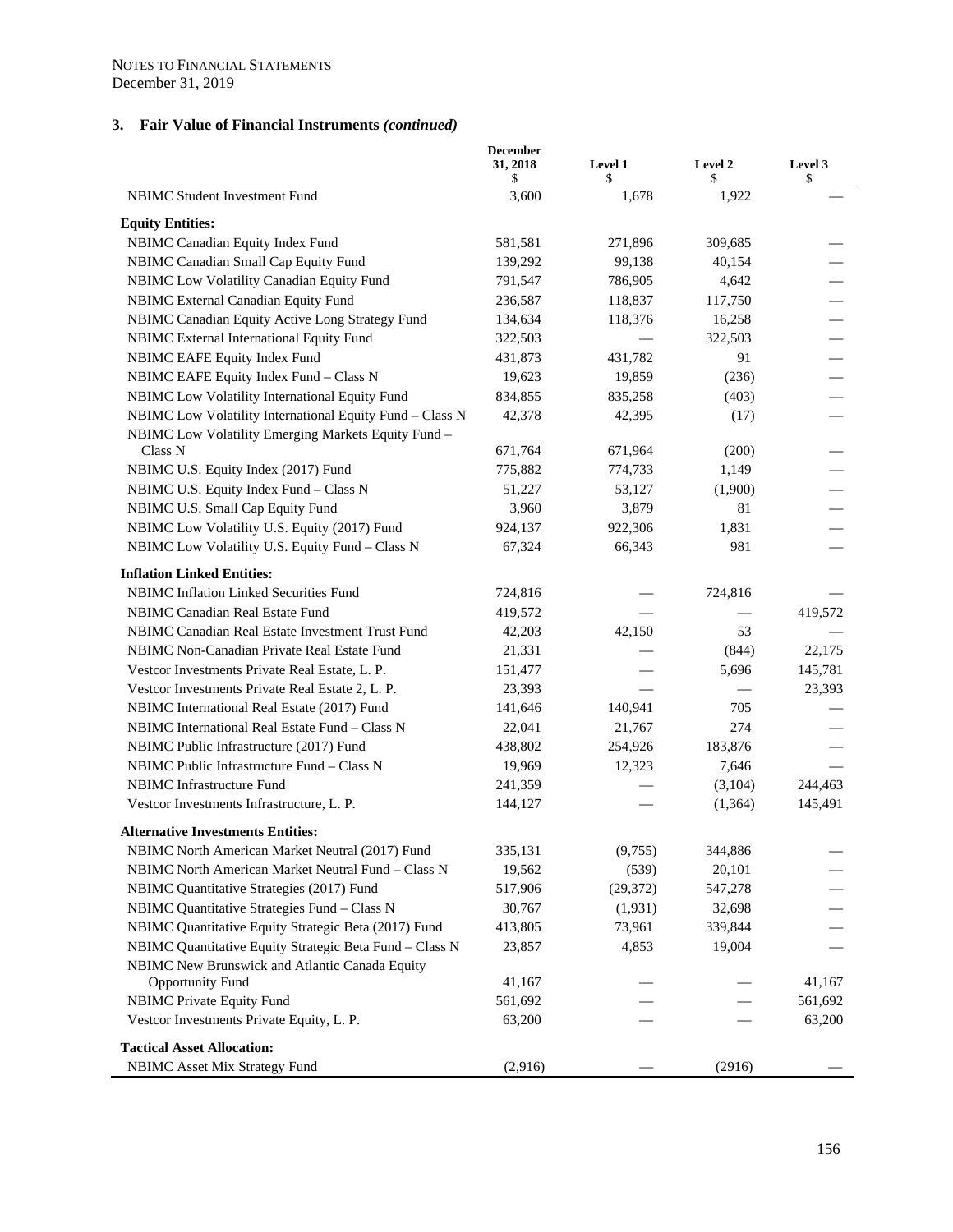All fair value measurements above are recurring measurements at each year end.

Valuation techniques include net present value and discounted cash flow models, comparison with similar instruments for which observable market prices exist and other valuation models. Assumptions and inputs used in valuation techniques may include risk-free and benchmark interest rates, credit spreads and other premia used in estimating discount rates, bond and equity prices, foreign currency exchange rates, equity and equity index prices and expected price volatilities and correlations.

The objective of using valuation techniques is to arrive at a fair value measurement that reflects the price that would be received to sell the asset or paid to transfer the liability in an orderly transaction between market participants at the measurement date.

For Level 2 investments, fair value is determined as follows:

- (i) For publicly traded fixed income securities, fair value is based on quoted market prices;
- (ii) For unlisted securities or securities traded "over-the-counter", fair value is based on a quotation service from a recognized dealer. Residual bonds are valued using a quoted market price for a similarly termed government bond and adjusted for changes in credit risk spreads based on dealer feedback;
- (iii) For externally managed investments, fair value is based on the net asset value as reported by the external managers. External managers use quoted market prices in calculating the applicable net asset values; and
- (iv) Derivatives are measured at their fair value with changes in fair value recognized in the Statements of Comprehensive Income (Loss) for the period. Total return equity swaps are valued based on quoted market index rates. Forward foreign exchange contracts are valued based on quoted exchange rates. Interest rate and cross currency swaps are valued using quoted market information from Bloomberg.

Level 3 private investments may consist of direct and indirect equity and debt investments, such as non-traded pooled or closed funds, limited partnership interests, private placement bonds or equity. Determining fair value for these types of investments is a subjective process.

There were no transfers between Level 1, Level 2 and Level 3 in either the current or previous period.

The most significant input to the valuation of Level 3 indirect investments is the most recently reported fair value provided by the General Partner or Investment Manager. When the reporting date of such investments does not coincide with the Entities' reporting date, the investments are adjusted as a result of cash flows to/from the investee between the most recently available fair value reported and the end of the reporting period of the Entities. The valuation may also be adjusted for further information gathered by Vestcor management during their ongoing investment monitoring process. The monitoring process includes, but is not limited to, binding bid offers, non-public information on developments of portfolio companies held by the indirect investments, and syndicated transactions which involve such companies. If the investment includes any holdings of publicly traded portfolio companies, the value is also adjusted to reflect any mark to market adjustment between the most recently available fair value reported and the end of the reporting period of the Entities.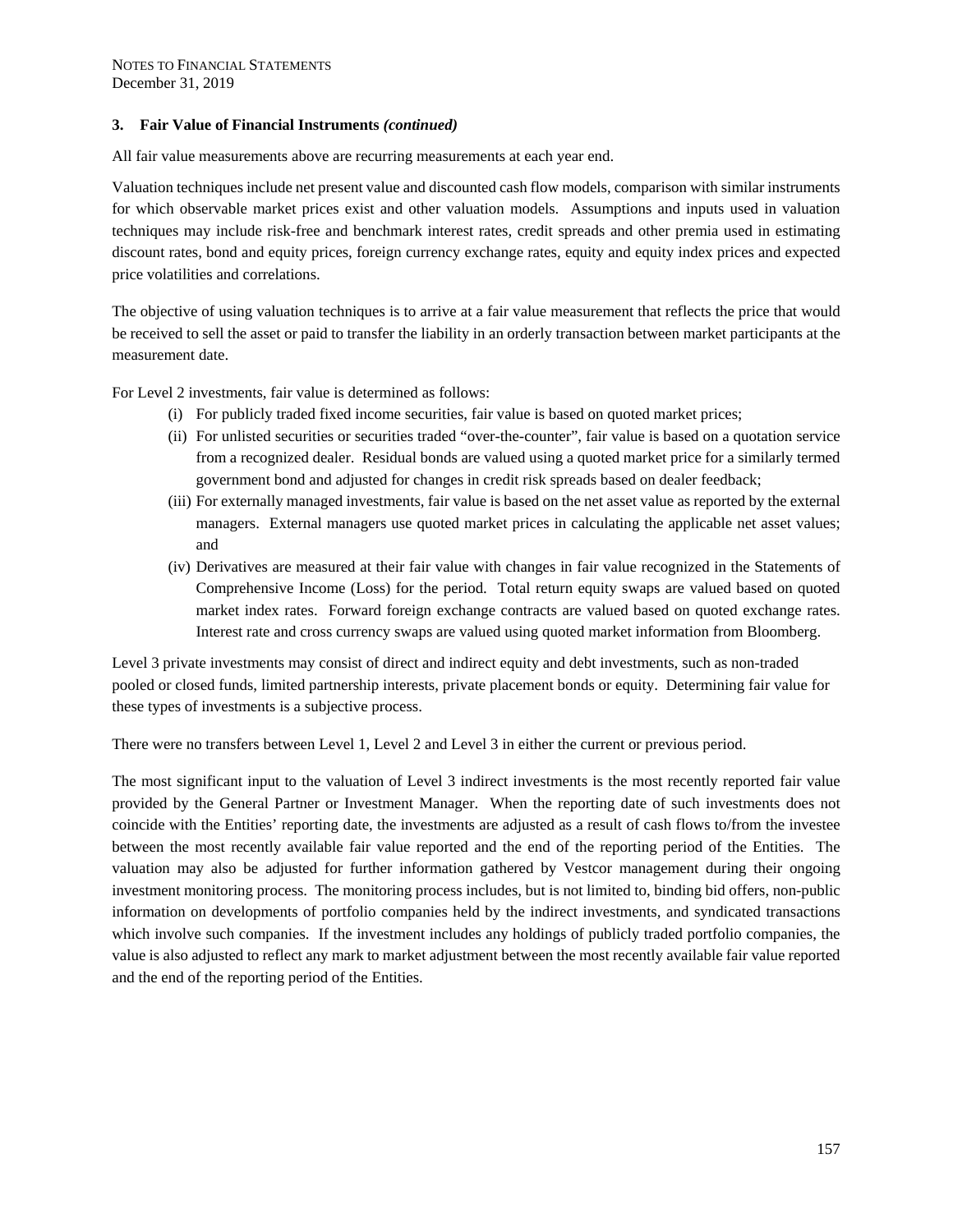Certain Level 3 investments are direct investments in debt and/or equity securities of a private company. In these cases, management uses evidence of fair value where available, such as comparison to subsequent issues of the same or similar securities by the investee, and credible offers received from arm's length parties. If such specific evidence is not available, management will use a generally accepted industry valuation technique that use unobservable inputs such as earnings multiples, discount rates, capitalization rates, price to earnings ratios, price to book ratios or comparable transactions. Given the significant uncertainty associated with these inputs, a valuation range will be determined that seeks to identify plausible values and the final valuation for reporting purposes will be determined within that range.

Each real estate investment structure prepares annual financial statements for the underlying real properties that are independently audited by a reputable public accounting firm. All real properties have been subjected to valuations by qualified independent property appraisers using market-based assumptions in accordance with recognized valuation techniques. The valuation techniques used include the direct comparison approach, the capitalized net operating income method and the discounted cash flow method and include estimating, among other things, future stabilized net operating income, capitalization rates, reversionary capitalization rates, discount rates and other future cash flows applicable to the properties.

Infrastructure assets are independently valued by certified business valuators using generally accepted industry valuation methods. Valuations are reported to the investors by the Managing Partner. Infrastructure assets are domiciled in various countries, including Canada, Bermuda, Great Britain and Australia.

Private equity investments seek exposure through limited partnerships to globally diversified private opportunities, focused on either a buyout or secondary financing investment objective. These investments may also take the form of a "fund of fund" structure. The General Partner of each limited partnership is responsible for the valuation of the underlying investees and may use any or all the valuation techniques previously mentioned. Vestcor relies on the valuation processes used by the General Partner and on the audited financial statements prepared for the limited partnership. There is usually a three-month delay between receipt of the limited partnership financial reporting and the reporting date of the Entity. Accordingly, Vestcor will adjust the valuation reported in the most recently received limited partnership financial statements by any capital calls or distributions received in the intervening period and update any underlying publicly traded holdings using current quoted market values. Vestcor will also adjust this valuation for estimates received from the General Partners of NAVs prior to published results being provided.

Vestcor uses an internal Valuation Committee, which includes the members of the senior leadership team, Finance Team and Private Markets Team, to regularly assess, monitor and annually approve the valuations of Level 2 and Level 3 investments held by the Entities. Members of the Private Markets Team will attend regular investee meetings and may also serve in an appointed position on either the Board of Directors or the Investment Advisory Committee of the investee.

The NBIMC New Brunswick and Atlantic Canada Fixed Income Opportunity Fund holds Level 3 fixed income investments. These investments are valued using a spread over a risk-free bond that consists of two parts: (i) a spread representing the provincial credit quality; and (ii) a further spread representing an illiquidity premium. At December 31, 2019, the provincial credit quality spread was estimated to be 65 basis points ("bps") (2018 – 102 bps) and the illiquidity premium was estimated to be 45 bps (2018 – 36 bps). A 10 bp change in spread would increase or decrease the December 31, 2019 value by \$29 (2018 – \$38).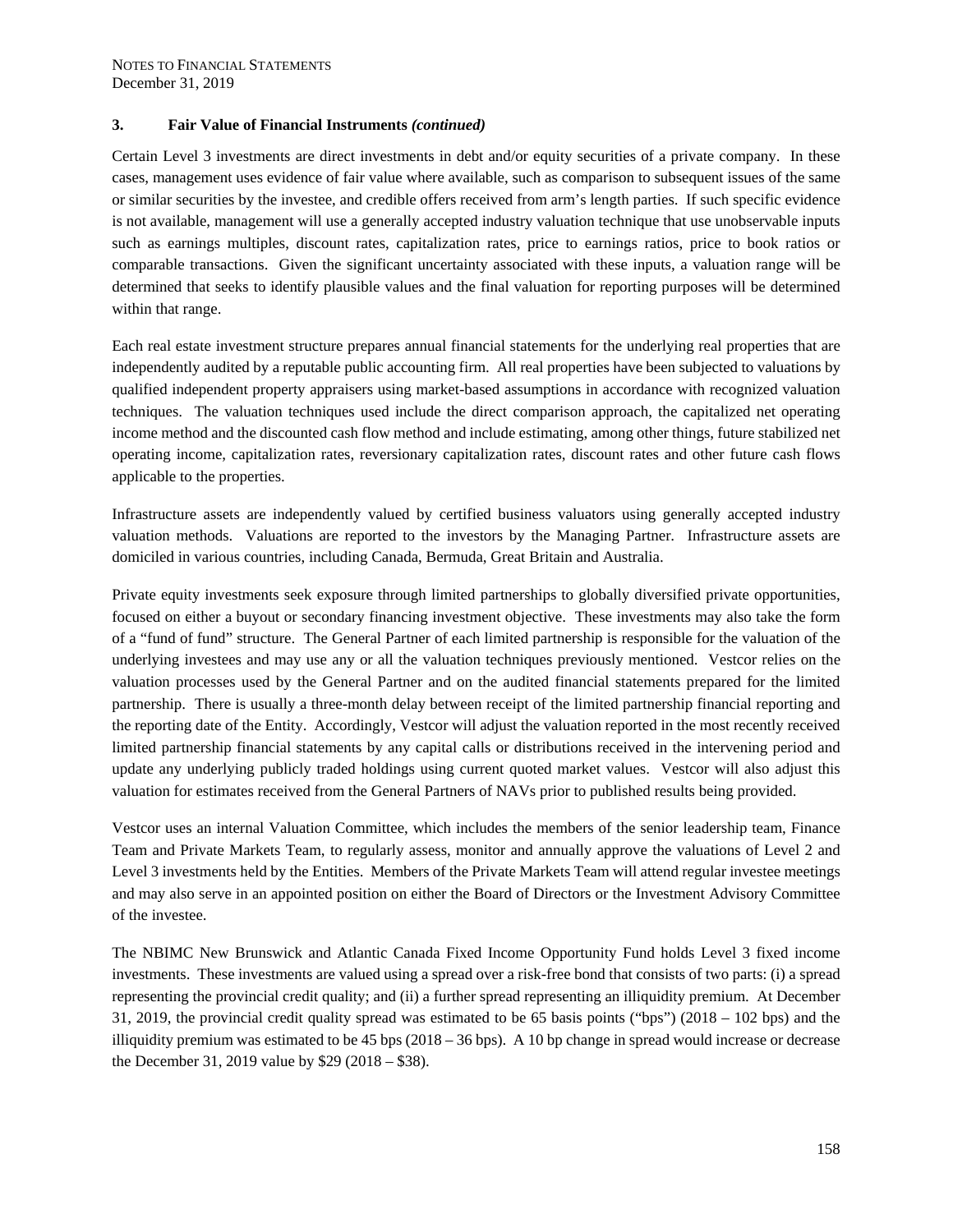The NBIMC Canadian Real Estate Fund holds investments in Canadian real properties, indirectly through wholly owned holding companies invested in limited partnership structures as well as directly through a non-consolidated, wholly owned subsidiary. At December 31, 2019, an increase or decrease of 25 bps in the capitalization rate used by the independent property appraisers would have a decrease or increase on the valuation of this Entity's investments in the amount of \$25,890 or \$28,753 respectively (2018 – \$31,689 or \$34,479 respectively).

The NBIMC Non-Canadian Private Real Estate Fund holds investments in international real properties, indirectly through wholly owned holding companies invested in limited partnership structures. At December 31, 2019, an increase or decrease of 25 bps in the capitalization rate used by the independent property appraisers would have a decrease or increase on the valuation of this Entity's investments in the amount of \$1,001 or \$1,095 respectively (2018 – \$1,494 or \$1,675 respectively).

The Vestcor Investments Private Real Estate, L. P. holds investments in international real properties, indirectly through wholly owned holding companies invested in limited partnership structures. At December 31, 2019, an increase or decrease of 25 bps in the capitalization rate used by the independent property appraisers would have a decrease or increase on the valuation of this Entity's investments in the amount of \$15,888 or \$17,459 respectively (2018 – \$12,778 or \$13,292 respectively). The maximum exposure to loss in this entity is the fair value of its investments plus uncalled commitments *(see note 9(b)).* 

The Vestcor Investments Private Real Estate 2, L. P. holds investments in international real properties, indirectly through wholly owned holding companies invested in limited partnership structures. At December 31, 2019, an increase or decrease of 25 bps in the capitalization rate used by the independent property appraisers would have a decrease or increase on the valuation of this Entity's investments in the amount of \$2,571 or \$2,911 respectively (2018 – \$888 or \$1,189 respectively). The maximum exposure to loss in this entity is the fair value of its investments plus uncalled commitments *(see note 9(b)).* 

The Vestcor Real Estate Fund Limited Partnership holds investments in Canadian real properties indirectly through co-investments. At December 31, 2019, this Entity had recently made one investment and accordingly, under Vestcor's valuation policies, this investment is carried at cost which approximates fair value. Further information is not available for management to provide bps sensitivity information. The maximum exposure to loss in this entity is the fair value of its investments plus uncalled commitments *(see note 9(b)).* 

The NBIMC Infrastructure Fund invests indirectly through co-investments in certain underlying infrastructure assets. This Entity also holds Level 2 forward foreign exchange contracts *(see note 5).* The independent valuations received for each of the Entity's investments suggest an aggregate range of values of \$259,457 to \$300,914 as at December 31, 2019 (2018 – \$221,797 to \$255,976). It is reasonably possible that the valuations used by this Entity may require material adjustment to the carrying amount of its investments. The maximum exposure to loss in this Entity is the carrying value of its investments plus uncalled commitments *(see note 9(c))*.

The Vestcor Investments Infrastructure, L. P. invests indirectly through co-investments in certain underlying infrastructure assets. This Entity also holds Level 2 forward foreign exchange contracts *(see note 5).* The independent valuations received for each of the Entity's investments suggest an aggregate range of values of \$189,585 to \$213,830 as at December 31, 2019 (2018 – \$141,485 to \$157,682). It is reasonably possible that the valuations used by this Entity may require material adjustment to the carrying amount of its investments. The maximum exposure to loss in this Entity is the carrying value of its investments plus uncalled commitments *(see note*  $9(c)$ *)*.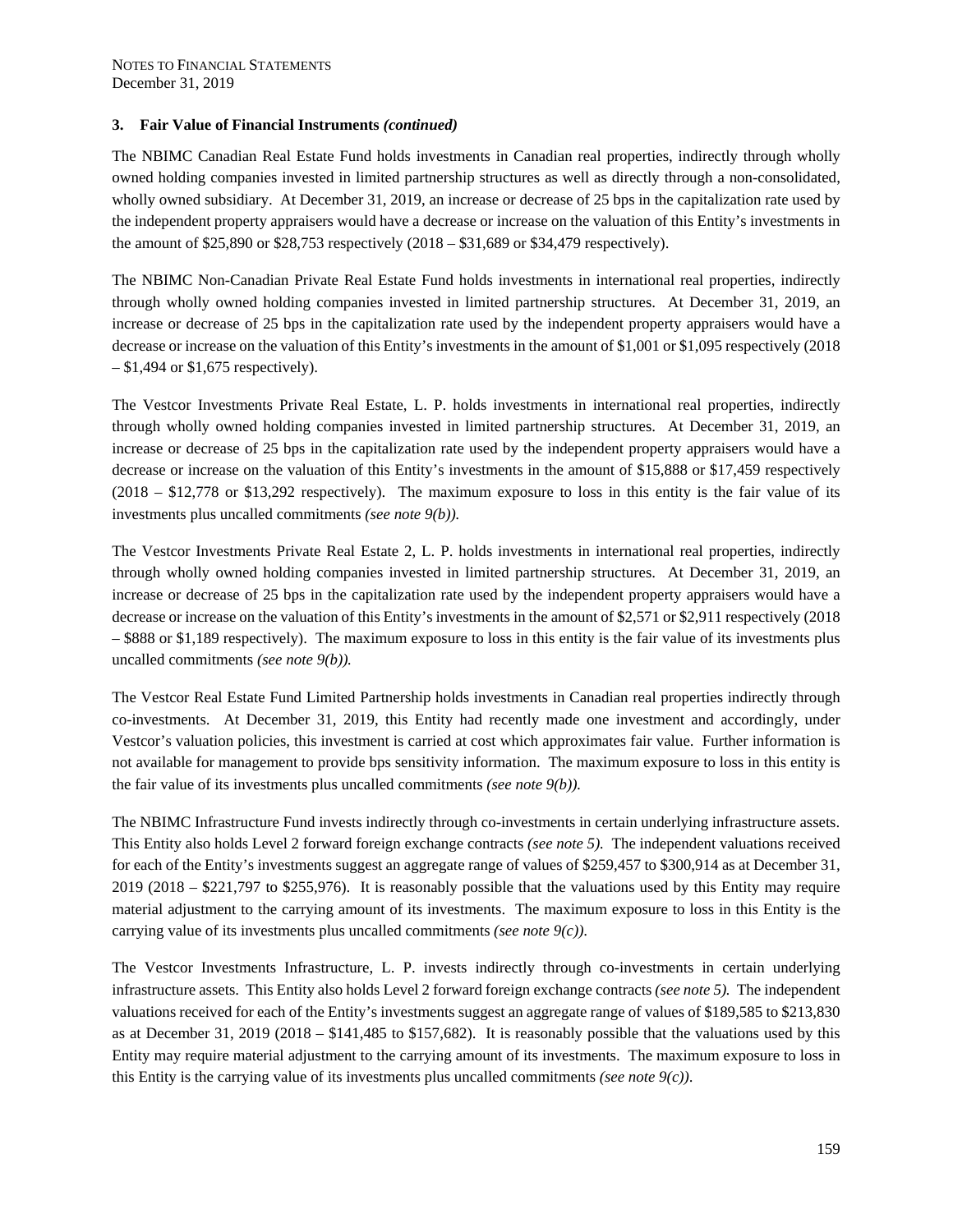The NBIMC New Brunswick and Atlantic Canada Equity Opportunity Fund holds Level 3 equity investments in private companies. Investments are structured as co-investments and follow on financing may be required. Accordingly, the valuation process will typically look first to any recent financings for indicative values. Discounted cash flow projections, comparable trading multiples and other highly subjective valuation techniques may be used. At December 31, 2019, an increase or decrease of \$1 in the comparable per share value for these investments would increase or decrease the carrying value of this Entity's investments by approximately \$990 (2018 – \$946). It is reasonably possible that the valuations used by the Entity may require material adjustment to the carrying amount of its investments. The maximum exposure to loss in this Entity is the carrying value of its investments.

The NBIMC Private Equity Fund invests in units of limited partnerships managed by well-known, experienced general partners. Excluding any publicly traded holdings, a 1% increase or decrease in the per unit net asset values reported by the limited partnerships would increase or decrease the carrying value of investments in this Entity at December  $31, 2019$  by \$5,391 (2018 – \$5,617). It is reasonably possible that the valuations used by this Entity may require material adjustment to the carrying value of its investments. The maximum exposure to loss in this Entity is the fair value of its investments plus uncalled commitments *(see note 9(b)).* 

The Vestcor Investments Private Equity, L. P. invests in units of limited partnerships managed by well-known, experienced general partners. Excluding the publicly traded holdings, a 1% increase or decrease in the per unit net asset values reported by the limited partnerships would increase or decrease the carrying value of investments in this Entity at December 31, 2019 by \$2,282 (2018 – \$632). It is reasonably possible that the valuations used by the Entity may require material adjustment to the carrying value of its investments. The maximum exposure to loss in this Entity is the fair value of its investments plus uncalled commitments *(see note 9(b)).*

A reconciliation of changes during the period for those investments that are measured at fair value using Level 3 inputs is as follows:

|                                                                           | Fair<br>Value,<br>beginning<br>of period | Gains<br>(losses) in<br>profit or<br>loss | <b>Purchases</b> | <b>Sales</b> | Fair Value,<br>end of<br>period |
|---------------------------------------------------------------------------|------------------------------------------|-------------------------------------------|------------------|--------------|---------------------------------|
| Period ended December 31, 2019                                            | \$                                       | \$                                        | \$               | \$           | \$                              |
| NBIMC New Brunswick and Atlantic Canada Fixed<br>Income Opportunity Fund  | 10,890                                   | (154)                                     |                  | (1,002)      | 9,734                           |
| NBIMC Canadian Real Estate Fund                                           | 419,572                                  | 26,045                                    | 6,482            | (91, 337)    | 360,762                         |
| NBIMC Non-Canadian Private Real Estate Fund                               | 22,175                                   | (2.419)                                   | 1,424            | (6,186)      | 14,994                          |
| Vestcor Investments Private Real Estate, L. P.                            | 145,781                                  | 24,406                                    | 80,084           | (11,807)     | 238,464                         |
| Vestcor Investments Private Real Estate 2, L. P.                          | 23,393                                   | (860)                                     | 24,435           |              | 46,968                          |
| Vestcor Real Estate Fund Limited Partnership                              |                                          | (626)                                     | 10,800           |              | 10,174                          |
| NBIMC Public Infrastructure (2017) Fund                                   |                                          | 1,044                                     | 17,469           |              | 18,513                          |
| NBIMC Public Infrastructure Fund – Class N                                |                                          | 49                                        | 823              |              | 872                             |
| <b>NBIMC</b> Infrastructure Fund                                          | 244,463                                  | 10,938                                    | 29,243           |              | 284,644                         |
| Vestcor Investments Infrastructure, L. P.                                 | 145,491                                  | 9,972                                     | 47,899           | (2,521)      | 200,841                         |
| NBIMC Quantitative Equity Strategic Beta (2017)<br>Fund                   |                                          |                                           | 7,100            |              | 7,100                           |
| NBIMC Quantitative Equity Strategic Beta Fund -<br>Class N                |                                          |                                           | 400              |              | 400                             |
| NBIMC New Brunswick and Atlantic Canada Equity<br><b>Opportunity Fund</b> | 41,167                                   | 3,734                                     |                  |              | 44,901                          |
| <b>NBIMC</b> Private Equity Fund                                          | 561,692                                  | 35,464                                    | 52,000           | (110,040)    | 539,116                         |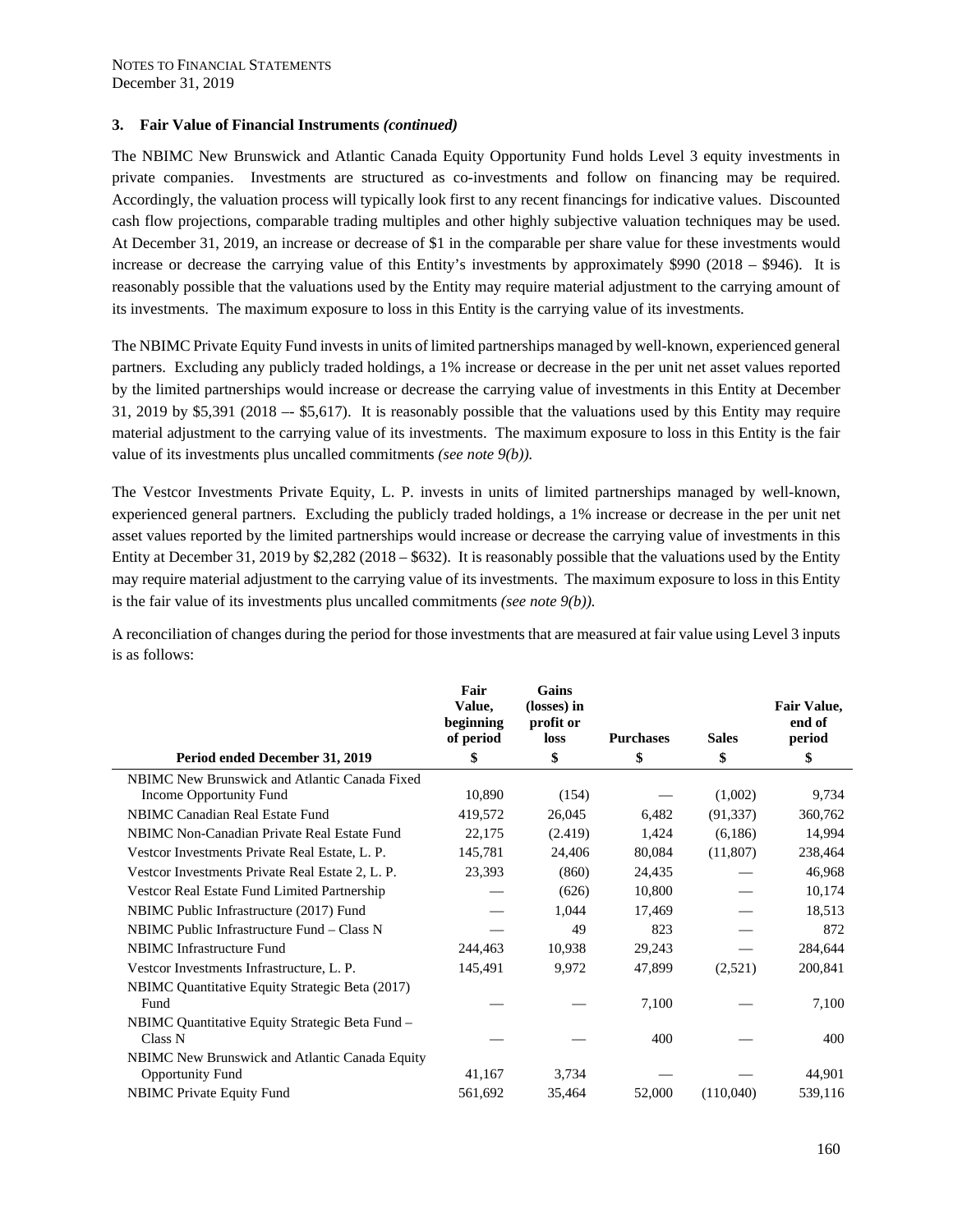|                                           |                                              | Gains                                   |                  |              |                                        |
|-------------------------------------------|----------------------------------------------|-----------------------------------------|------------------|--------------|----------------------------------------|
|                                           | <b>Fair Value,</b><br>beginning<br>of period | (losses) in<br>profit or<br><b>loss</b> | <b>Purchases</b> | <b>Sales</b> | <b>Fair Value,</b><br>end of<br>period |
| Period ended December 31, 2019            | \$                                           |                                         |                  |              |                                        |
| Vestcor Investments Private Equity, L. P. | 63,200                                       | 26.522                                  | 141.305          | (2,830)      | 228,197                                |

|                                                                           | <b>Fair Value,</b><br>beginning of<br>period | Gains<br>(losses) in<br>profit or<br>loss | <b>Purchases</b> | <b>Sales</b> | <b>Fair Value,</b><br>end of<br>period |
|---------------------------------------------------------------------------|----------------------------------------------|-------------------------------------------|------------------|--------------|----------------------------------------|
| Period ended December 31, 2018                                            | \$                                           | \$                                        | \$               | \$           | \$                                     |
| NBIMC New Brunswick and Atlantic Canada<br>Fixed Income Opportunity Fund  | 12,202                                       | (402)                                     |                  | (910)        | 10,890                                 |
| <b>NBIMC Canadian Real Estate Fund</b>                                    | 383,131                                      | 42,959                                    | 7,203            | (13,721)     | 419,572                                |
| NBIMC Non-Canadian Private Real Estate<br>Fund                            | 23,982                                       | (151)                                     | 1,874            | (3,530)      | 22,175                                 |
| Vestcor Investments Private Real Estate, L. P.                            | 32,619                                       | (1,485)                                   | 115,703          | (1,056)      | 145,781                                |
| Vestcor Investments Private Real Estate 2, L. P.                          |                                              | 1.223                                     | 22,170           |              | 23,393                                 |
| NBIMC Infrastructure Fund                                                 | 207,892                                      | 31,578                                    | 14,704           | (9,711)      | 244,463                                |
| Vestcor Investments Infrastructure, L. P.                                 | 69,589                                       | 19,483                                    | 65,675           | (9,256)      | 145,491                                |
| NBIMC New Brunswick and Atlantic Canada<br><b>Equity Opportunity Fund</b> | 41,286                                       | (119)                                     |                  |              | 41,167                                 |
| NBIMC Private Equity Fund                                                 | 570,224                                      | 133,250                                   | 53,465           | (195, 247)   | 561,692                                |
| Vestcor Investments Private Equity, L. P.                                 | 30,127                                       | 9,355                                     | 24,711           | (993)        | 63,200                                 |

Total realized and unrealized gains and losses included in earnings for Level 3 investments are each presented in the Statements of Comprehensive Income (Loss). The values presented above exclude foreign currency hedging activities that may be transacted in instruments categorized within other fair value hierarchy levels.

# **4. Financial Instrument Risk Management**

Financial instruments are exposed to risks such as market, credit and liquidity risk. Under its terms of reference, the Board of Directors has overall responsibility for understanding the principal risks facing the Entities and the systems that management has put in place to mitigate and manage those risks. Accordingly, the Board of Directors is responsible for the establishment of Statements of Investment Policies for each of the Entities, which set out the benchmark to be used for performance measurement, the investment objective (value added), investment philosophy, investment universe permitted and portfolio structure including portfolio constraints for risk management.

Day-to-day investment activities and monitoring of risk control are delegated to management, which acts in accordance with the Statements of Investment Policies. Management produces quarterly reporting of investment performance, policy compliance, trends and changes in investment risks for the Board. In addition, the Chief Investment Officer has established additional investment risk management measures in an Investment Procedures Manual.

An Investment Risk Management Committee, consisting of a cross-functional team of investment, risk and finance staff, review all proposed and modified investment strategies before implementation to ensure procedures are designed to measure and monitor expected risk exposures.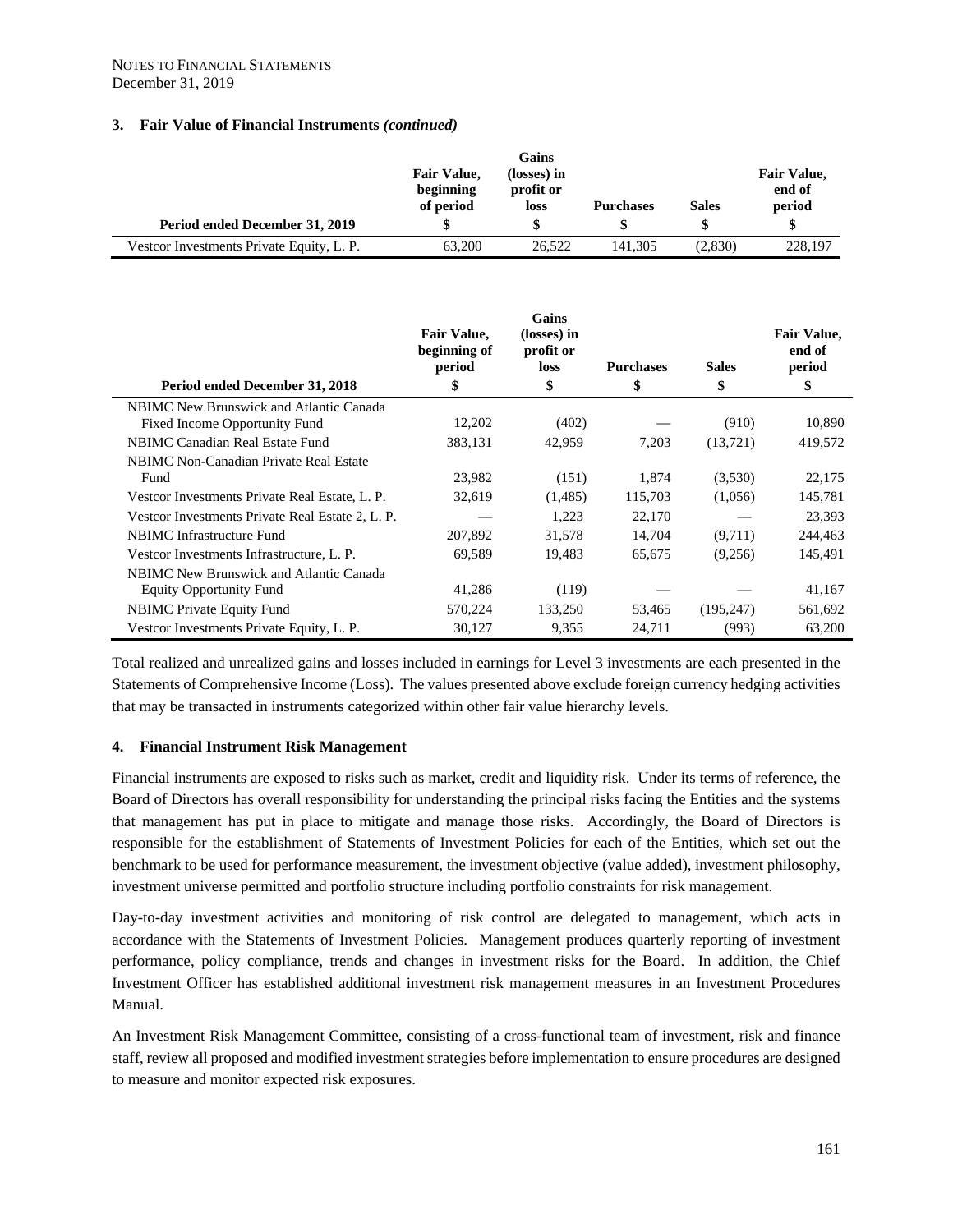Following implementation, the Risk Team provides independent regular oversight of all securities trading practices against management's approved investment procedures.

As part of the risk management function, and supplemental to the Statements of Investment Policies, Vestcor also uses a statistical modeling technique known as Value at Risk (VaR) to estimate the probability of loss on investment portfolios. Using return, volatility, and correlation figures, VaR models attempt to aggregate the risks involved in separate investments into one cohesive measure. This aggregation involves certain simplifying assumptions, most notably with respect to the shape of the return distribution for the assets being modeled, which can limit the ability of a VaR system to forecast risk in all market environments. Despite these modeling challenges, well-constructed VaR systems provide a valuable way to aggregate separate investment risks into one cohesive measure with which to monitor and analyze these risks over time.

#### (a) Market Risk:

Market risk is the risk that the value of an investment will fluctuate as a result of changes in market prices whether those changes are caused by factors specific to the individual investment or factors affecting all securities traded in the market. In addition to exposure to foreign currency risk, interest rate risk and pricing risk as discussed below, the Entities are exposed to other market risks.

The Entities' strategy for the management of market risk is driven by each Entity's investment objective (for a description of the investment strategy, benchmark and value add target, see the introduction to the notes to the financial statements).

The Entities conduct certain of their investment activities by trading through broker channels on regulated exchanges and in the over-the-counter market. Investment strategies may involve the use of financial derivatives such as forward foreign exchange contracts or total return swaps to assist with risk management. The Statements of Investment Policies for each Entity preclude the use of leverage in the investment portfolio. Accordingly, to the extent that there is market exposure from derivative investments, the Entities will hold cash underlay equal to the amount of market exposure.

The NBIMC North American Market Neutral (2017) Fund, NBIMC North American Market Neutral Fund – Class N, NBIMC Quantitative Strategies (2017) Fund, NBIMC Quantitative Strategies Fund – Class N, NBIMC Quantitative Equity Strategic Beta (2017) Fund and NBIMC Quantitative Equity Strategic Beta Fund – Class N use "market neutral" strategies whereby an investment in a long position in one stock is matched with a short position in another stock, typically within the same industry sector. Market neutral strategies mitigate market risk through adherence to maximum investment limits and stop-loss constraints, and short positions are also supported by cash underlay.

Brokers typically require that collateral be pledged against potential market fluctuations when trading in derivative financial instruments or when shorting security positions. The Entities that trade in these securities and/or strategies borrow eligible collateral from certain other Entities, each a related party, on an interest-free basis pursuant to an interentity borrowing agreement.

The fair value of securities that have been deposited or pledged with various financial institutions as collateral or margin at December 31 were as follows:

| <b>Borrowed From</b>                   |  | 2018    |         |
|----------------------------------------|--|---------|---------|
| NBIMC Nominal Bond Fund                |  | 491.328 | 542,804 |
| NBIMC Inflation Linked Securities Fund |  | 271,876 | 309,328 |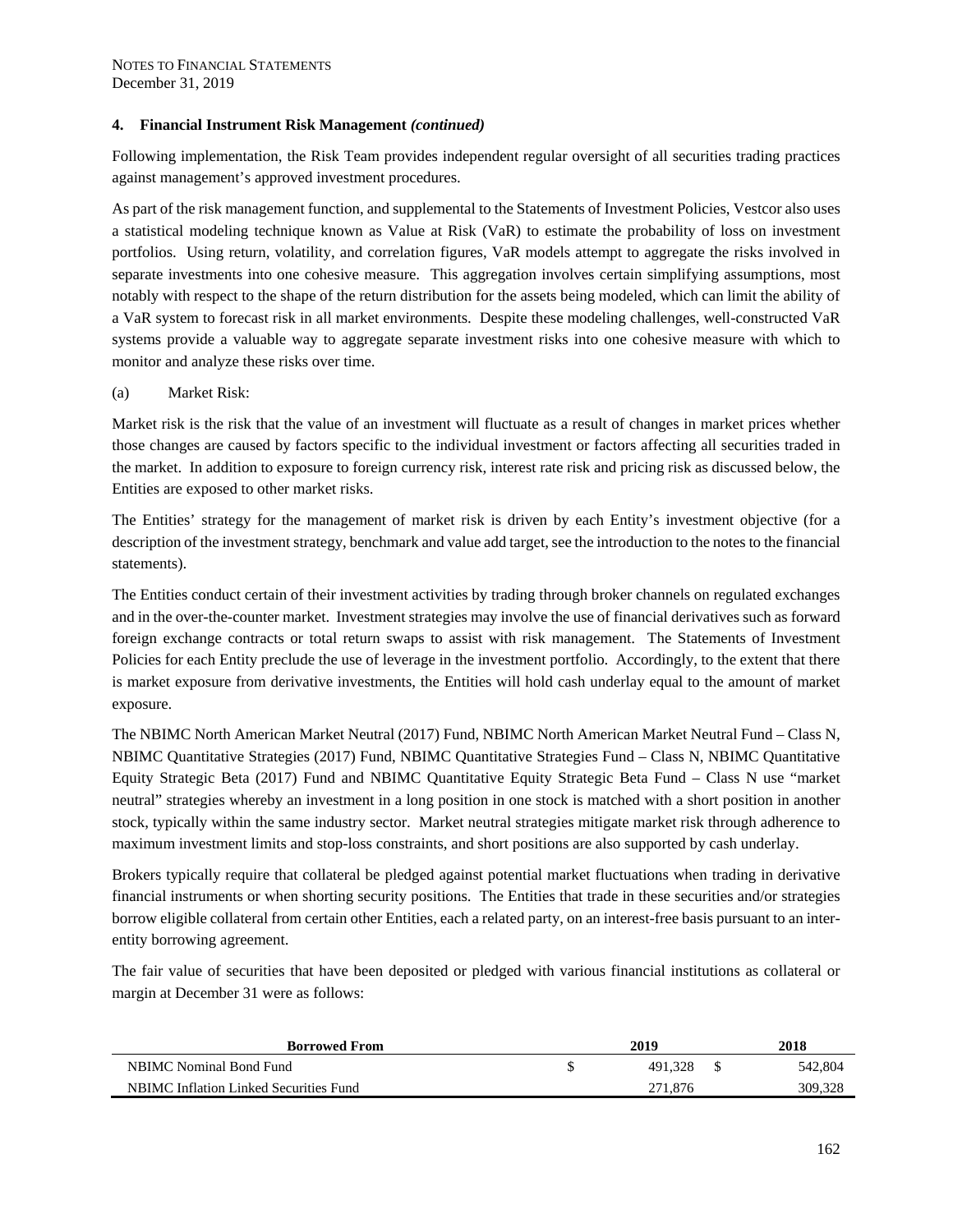| <b>Pledged By</b>                                        | 2019         |         |               | 2018    |
|----------------------------------------------------------|--------------|---------|---------------|---------|
| NBIMC Canadian Equity Index Fund                         | $\mathbb{S}$ | 987     | $\mathsf{\$}$ | 27,106  |
| NBIMC Canadian Small Cap Equity Fund                     |              | 233     |               |         |
| NBIMC Low Volatility Canadian Equity Fund                |              | 2,241   |               |         |
| <b>NBIMC EAFE Equity Index Fund</b>                      |              | 617     |               |         |
| NBIMC EAFE Equity Index Fund – Class N                   |              | 33      |               |         |
| NBIMC Low Volatility International Equity Fund           |              | 1,433   |               |         |
| NBIMC Low Volatility International Equity Fund - Class N |              | 75      |               | 17      |
| NBIMC Low Volatility Emerging Markets Fund - Class N     |              | 1,830   |               |         |
| NBIMC U.S. Equity Index (2017) Fund                      |              |         |               | 209     |
| NBIMC U.S. Equity Index Fund – Class N                   |              | 99      |               |         |
| NBIMC Low Volatility U.S. Equity (2017) Fund             |              | 4,029   |               |         |
| NBIMC Low Volatility U.S. Equity Fund – Class N          |              | 379     |               |         |
| NBIMC International Real Estate (2017) Fund              |              | 374     |               |         |
| NBIMC International Real Estate Fund – Class N           |              | 42      |               |         |
| NBIMC Public Infrastructure (2017) Fund                  |              | 334     |               | 210     |
| <b>NBIMC</b> Infrastructure Fund                         |              | 3,279   |               |         |
| Vestcor Investments Infrastructure, L. P.                |              | 3,279   |               | 1,516   |
| NBIMC North American Market Neutral (2017) Fund          |              |         |               | 219,840 |
| NBIMC North American Market Neutral Fund – Class N       |              |         |               | 18,500  |
| NBIMC Quantitative Strategies (2017) Fund                |              | 563,232 |               | 405,497 |
| NBIMC Quantitative Strategies Fund – Class N             |              | 36,630  |               | 30,239  |
| NBIMC Quantitative Equity Strategic Beta (2017) Fund     |              | 137,047 |               | 136,250 |
| NBIMC Quantitative Equity Strategic Beta Fund - Class N  |              | 7,031   |               | 7,451   |
| <b>NBIMC</b> Asset Mix Strategy Fund                     |              |         |               | 5,297   |

# (b) Foreign Currency Risk:

Certain of the Entities invest in assets denominated in currencies other than the Canadian dollar. Foreign currency risk is the risk that the fair value of a financial instrument denominated in a foreign currency will fluctuate due to changes in applicable foreign exchange rates. Foreign exchange forward contracts may be used to mitigate portfolio currency exposure*.* 

The net unhedged foreign currency exposures, expressed in Canadian dollar equivalents, as at December 31, 2019 are as follows: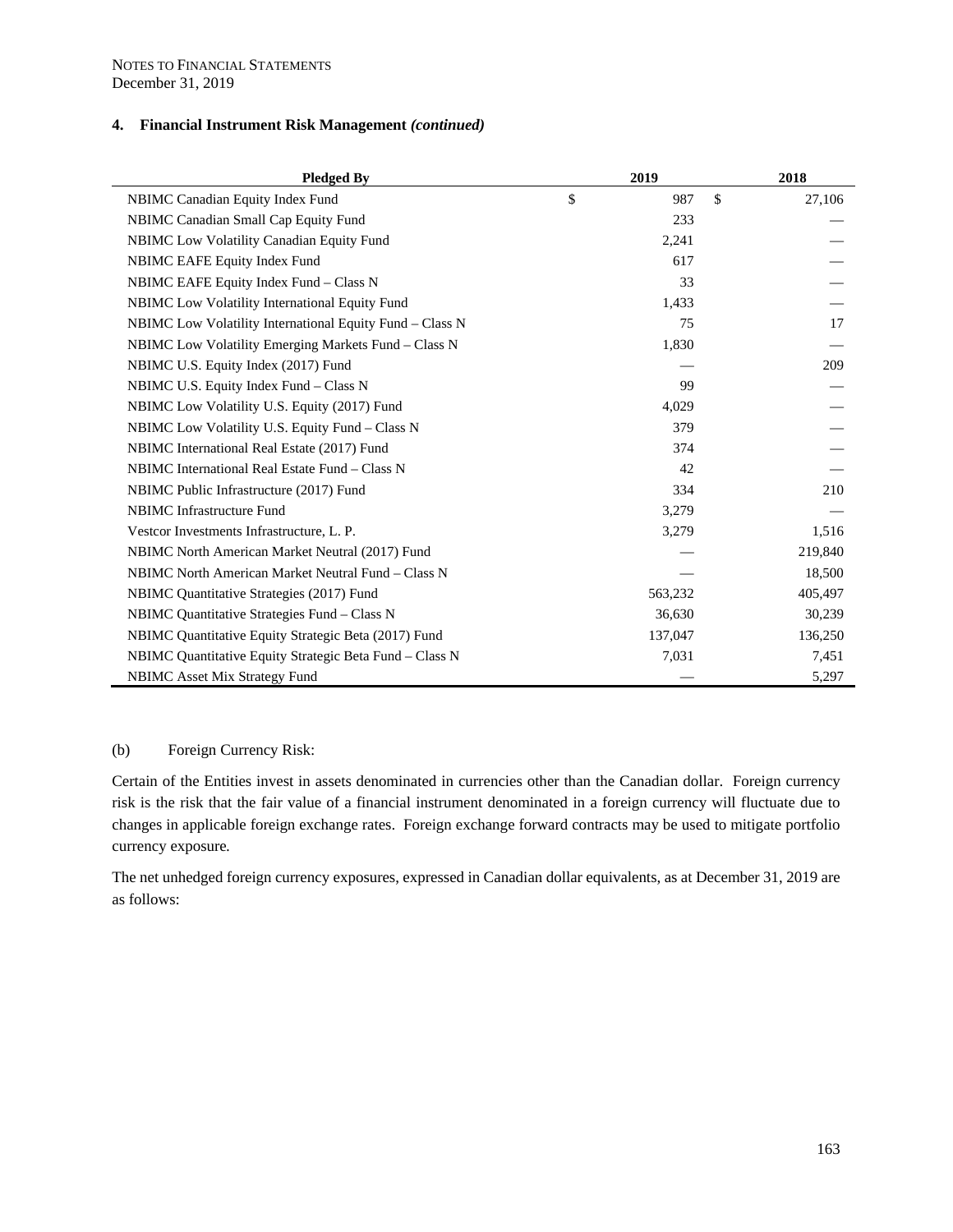# **NBIMC External International Equity Fund**

|             | 2019                          |               | 2018<br><b>Fair Value by Currency</b> |               |
|-------------|-------------------------------|---------------|---------------------------------------|---------------|
|             | <b>Fair Value by Currency</b> |               |                                       |               |
|             | <b>Net Exposure</b>           | Total         | <b>Net Exposure</b>                   | <b>Total</b>  |
| Currencv    |                               | $\frac{0}{0}$ |                                       | $\frac{0}{0}$ |
| U.S. Dollar | 375.592                       | 100.00        | 322.503                               | 100.00        |
| Total       | 375.592                       | 100.00        | 322.503                               | 100.00        |

# **NBIMC EAFE Equity Index Fund**

| INDIIVIU EAFE EQUILY HIUCX FUIIU |                               |               |                               |               |
|----------------------------------|-------------------------------|---------------|-------------------------------|---------------|
|                                  | 2019                          |               | 2018                          |               |
|                                  | <b>Fair Value by Currency</b> |               | <b>Fair Value by Currency</b> |               |
|                                  | <b>Net Exposure</b>           | <b>Total</b>  | <b>Net Exposure</b>           | <b>Total</b>  |
| <b>Currency</b>                  |                               | $\frac{0}{0}$ |                               | $\frac{6}{6}$ |
| Canadian Dollar                  | 1,963                         | 0.65          | 42                            | 0.01          |
| U.S. Dollar                      | 5,073                         | 1.69          | 4,771                         | 1.10          |
| Euro                             | 94,079                        | 31.34         | 136,126                       | 31.24         |
| Pound Sterling                   | 48,286                        | 16.09         | 75,314                        | 17.29         |
| Danish Kroner                    | 5,570                         | 1.86          | 7,676                         | 1.76          |
| Japanese Yen                     | 72,000                        | 23.99         | 104,551                       | 24.00         |
| Norwegian Kroner                 | 1,865                         | 0.62          | 3,114                         | 0.71          |
| Swedish Kroner                   | 7,887                         | 2.63          | 11,646                        | 2.67          |
| Swiss Franc                      | 28,426                        | 9.47          | 39,185                        | 8.99          |
| Australian Dollar                | 19,929                        | 6.64          | 30,048                        | 6.90          |
| Hong Kong Dollar                 | 9,439                         | 3.15          | 15,300                        | 3.51          |
| Singapore Dollar                 | 3,785                         | 1.26          | 5,786                         | 1.33          |
| Other                            | 1,845                         | 0.61          | 2,138                         | 0.49          |
| Total                            | 300,147                       | 100.00        | 435,697                       | 100.00        |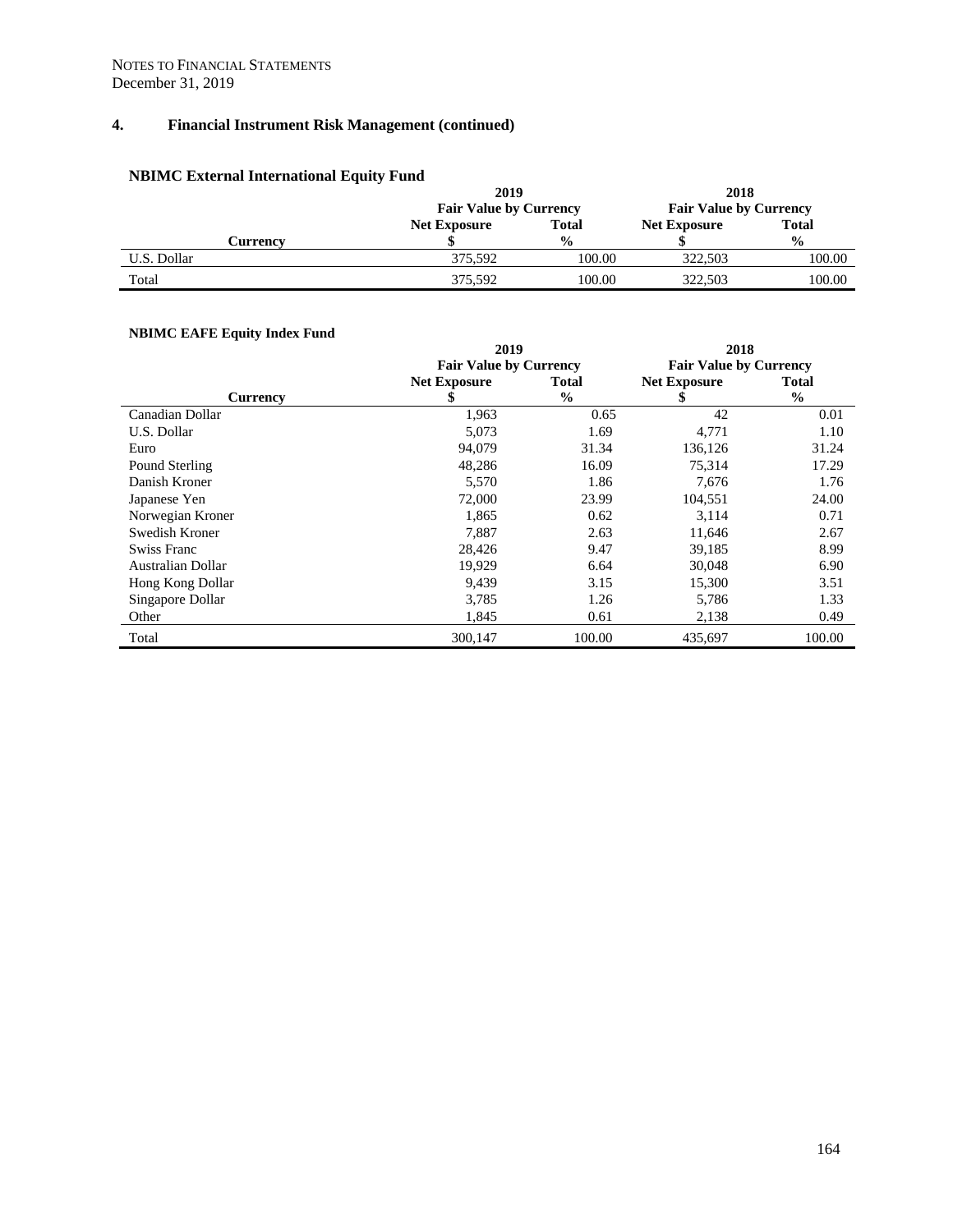|                   | 2019                          |               | 2018                          |               |
|-------------------|-------------------------------|---------------|-------------------------------|---------------|
|                   | <b>Fair Value by Currency</b> |               | <b>Fair Value by Currency</b> |               |
|                   | <b>Net Exposure</b>           | <b>Total</b>  | <b>Net Exposure</b>           | <b>Total</b>  |
| <b>Currency</b>   |                               | $\frac{6}{6}$ |                               | $\frac{0}{0}$ |
| Canadian Dollar   | 50                            | 0.29          | (236)                         | (1.18)        |
| U.S. Dollar       | 177                           | 1.03          | 482                           | 2.41          |
| Euro              | 5,422                         | 31.55         | 6,252                         | 31.24         |
| Pound Sterling    | 2,809                         | 16.35         | 3,453                         | 17.26         |
| Danish Kroner     | 321                           | 1.87          | 347                           | 1.73          |
| Japanese Yen      | 4,157                         | 24.19         | 4,832                         | 24.15         |
| Norwegian Kroner  | 116                           | 0.67          | 148                           | 0.74          |
| Swedish Kroner    | 468                           | 2.72          | 536                           | 2.68          |
| Swiss Franc       | 1,633                         | 9.50          | 1,723                         | 8.61          |
| Australian Dollar | 1,161                         | 6.76          | 1,386                         | 6.92          |
| Hong Kong Dollar  | 545                           | 3.17          | 713                           | 3.56          |
| Singapore Dollar  | 218                           | 1.27          | 268                           | 1.34          |
| Other             | 108                           | 0.63          | 108                           | 0.54          |
| Total             | 17,185                        | 100.00        | 20,012                        | 100.00        |

# **NBIMC EAFE Equity Index Fund – Class N**

# **NBIMC Low Volatility International Equity Fund**

|                    | 2019                          |               | 2018                          |               |
|--------------------|-------------------------------|---------------|-------------------------------|---------------|
|                    | <b>Fair Value by Currency</b> |               | <b>Fair Value by Currency</b> |               |
|                    | <b>Net Exposure</b>           | Total         | <b>Net Exposure</b>           | Total         |
| <b>Currency</b>    |                               | $\frac{0}{0}$ |                               | $\frac{0}{0}$ |
| Canadian Dollar    | (13)                          |               | (290)                         | (0.03)        |
| U.S. Dollar        | 15,435                        | 1.42          | 9,461                         | 1.12          |
| Euro               | 238,616                       | 21.89         | 171,449                       | 20.29         |
| Pound Sterling     | 154,754                       | 14.20         | 110,482                       | 13.08         |
| Danish Kroner      | 34,688                        | 3.18          | 13,158                        | 1.56          |
| Japanese Yen       | 288,489                       | 26.47         | 213,638                       | 25.28         |
| Norwegian Kroner   | 12,940                        | 1.19          | 10,741                        | 1.27          |
| Swedish Kroner     | 13,821                        | 1.27          | 12,467                        | 1.48          |
| <b>Swiss Franc</b> | 126,136                       | 11.57         | 91,269                        | 10.80         |
| Australian Dollar  | 90,216                        | 8.28          | 65,612                        | 7.76          |
| Hong Kong Dollar   | 51,664                        | 4.74          | 76,929                        | 9.10          |
| Singapore Dollar   | 34,277                        | 3.14          | 46,533                        | 5.51          |
| Other              | 28,886                        | 2.65          | 23,505                        | 2.78          |
| Total              | 1,089,909                     | 100.00        | 844,954                       | 100.00        |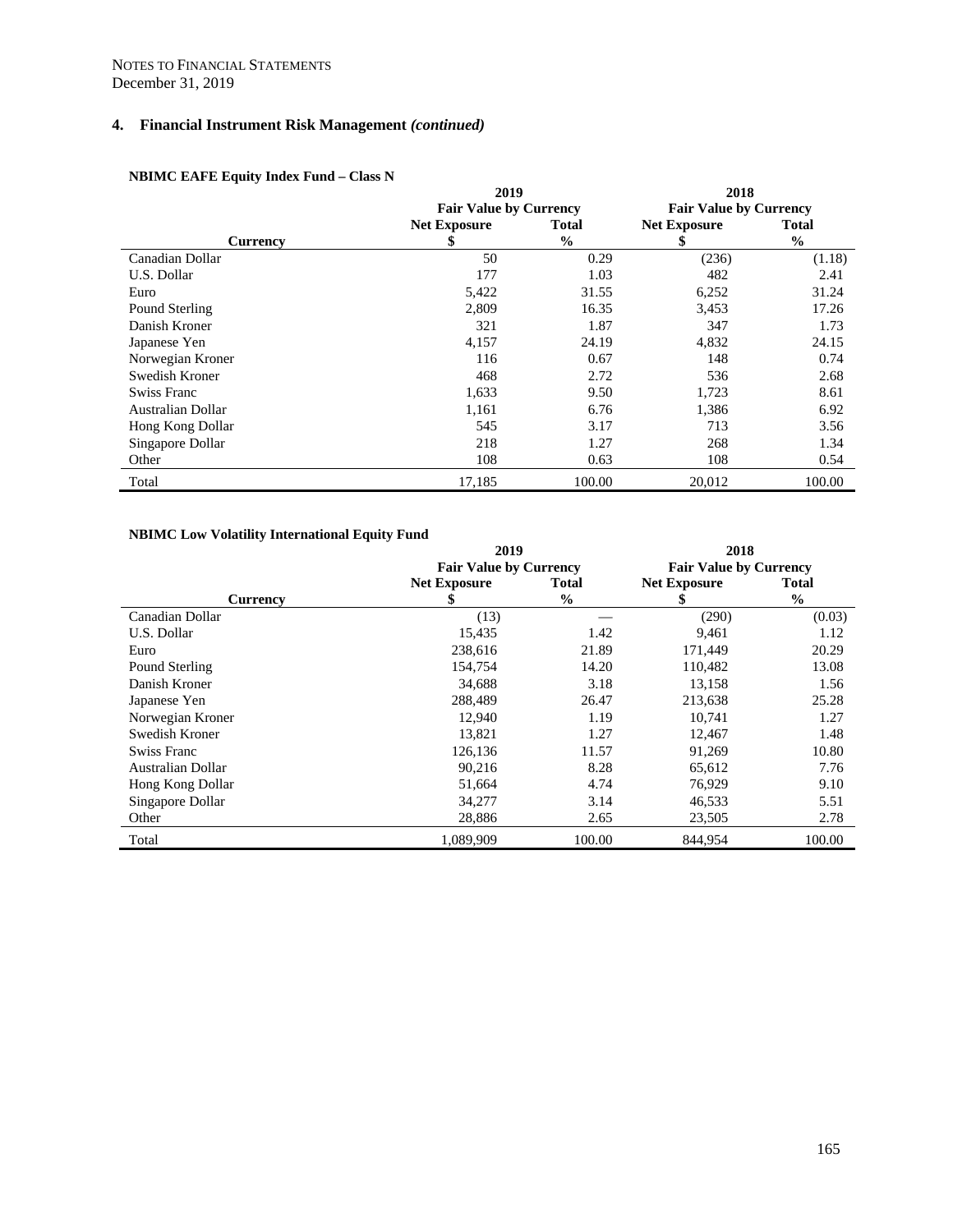|                   | 2019                          |               | 2018                          |               |
|-------------------|-------------------------------|---------------|-------------------------------|---------------|
|                   | <b>Fair Value by Currency</b> |               | <b>Fair Value by Currency</b> |               |
|                   | <b>Net Exposure</b>           | <b>Total</b>  | <b>Net Exposure</b>           | <b>Total</b>  |
| Currency          | S                             | $\frac{6}{6}$ | 5                             | $\frac{0}{0}$ |
| Canadian Dollar   | 327                           | 0.61          | 7                             | 0.02          |
| U.S. Dollar       | 483                           | 0.91          | 420                           | 0.99          |
| Euro              | 11,667                        | 21.85         | 8,654                         | 20.33         |
| Pound Sterling    | 7,581                         | 14.20         | 5,591                         | 13.14         |
| Danish Kroner     | 1,689                         | 3.16          | 664                           | 1.56          |
| Japanese Yen      | 14,121                        | 26.45         | 10,778                        | 25.33         |
| Norwegian Kroner  | 639                           | 1.20          | 541                           | 1.27          |
| Swedish Kroner    | 679                           | 1.27          | 630                           | 1.48          |
| Swiss Franc       | 6,166                         | 11.55         | 4,539                         | 10.66         |
| Australian Dollar | 4,415                         | 8.27          | 3,312                         | 7.78          |
| Hong Kong Dollar  | 2,529                         | 4.74          | 3,899                         | 9.16          |
| Singapore Dollar  | 1,678                         | 3.14          | 2,346                         | 5.51          |
| Other             | 1,415                         | 2.65          | 1,181                         | 2.77          |
| Total             | 53,389                        | 100.00        | 42,562                        | 100.00        |

# **NBIMC Low Volatility International Equity Fund – Class N**

# **NBIMC Low Volatility Emerging Markets Equity Fund – Class N**

|                           | 2019                          |               | 2018                          |               |  |
|---------------------------|-------------------------------|---------------|-------------------------------|---------------|--|
|                           | <b>Fair Value by Currency</b> |               | <b>Fair Value by Currency</b> |               |  |
|                           | <b>Net Exposure</b>           | <b>Total</b>  | <b>Net Exposure</b>           | <b>Total</b>  |  |
| <b>Currency</b>           |                               | $\frac{0}{0}$ | \$                            | $\frac{0}{0}$ |  |
| Canadian Dollar           | (2,901)                       | (0.40)        | 161                           | 0.02          |  |
| U.S. Dollar               | 128,237                       | 17.46         | 219,773                       | 32.57         |  |
| Euro                      | 5,052                         | 0.68          | 1,249                         | 0.19          |  |
| Hong Kong Dollar          | 127,024                       | 17.29         | 97,327                        | 14.42         |  |
| <b>UAE</b> Dirham         | 7,718                         | 1.05          | 3,224                         | 0.48          |  |
| <b>Brazilian Reals</b>    | 34,534                        | 4.70          | 22,230                        | 3.30          |  |
| <b>Chilean Pesos</b>      | 22,124                        | 3.01          | 23,573                        | 3.49          |  |
| <b>Indonesian Rupiahs</b> | 36,122                        | 4.92          | 28,081                        | 4.16          |  |
| Philippine Pesos          | 12,747                        | 1.74          | 8,695                         | 1.29          |  |
| Polish Zlotys             | 8,442                         | 1.15          | 10,499                        | 1.56          |  |
| <b>Oatari Rials</b>       | 15,244                        | 2.08          | 9,902                         | 1.47          |  |
| <b>Thailand Baht</b>      | 41,552                        | 5.66          | 36,135                        | 5.36          |  |
| New Taiwan Dollars        | 122,710                       | 16.71         | 87,437                        | 12.96         |  |
| S.A. Unitary Rand         | 17,320                        | 2.36          | 11,631                        | 1.72          |  |
| South Korean Won          | 70,147                        | 9.55          | 50,583                        | 7.50          |  |
| <b>Malaysian Ringgit</b>  | 39,684                        | 5.40          | 29,392                        | 4.36          |  |
| <b>Mexican Pesos</b>      | 10,117                        | 1.38          | 8,656                         | 1.28          |  |
| Czech Koruna              | 10,230                        | 1.39          | 13,069                        | 1.94          |  |
| Chinese Yuan              | 11,357                        | 1.55          |                               |               |  |
| Other                     | 17,022                        | 2.32          | 13,023                        | 1.93          |  |
| Total                     | 734,482                       | 100.00        | 674,640                       | 100.00        |  |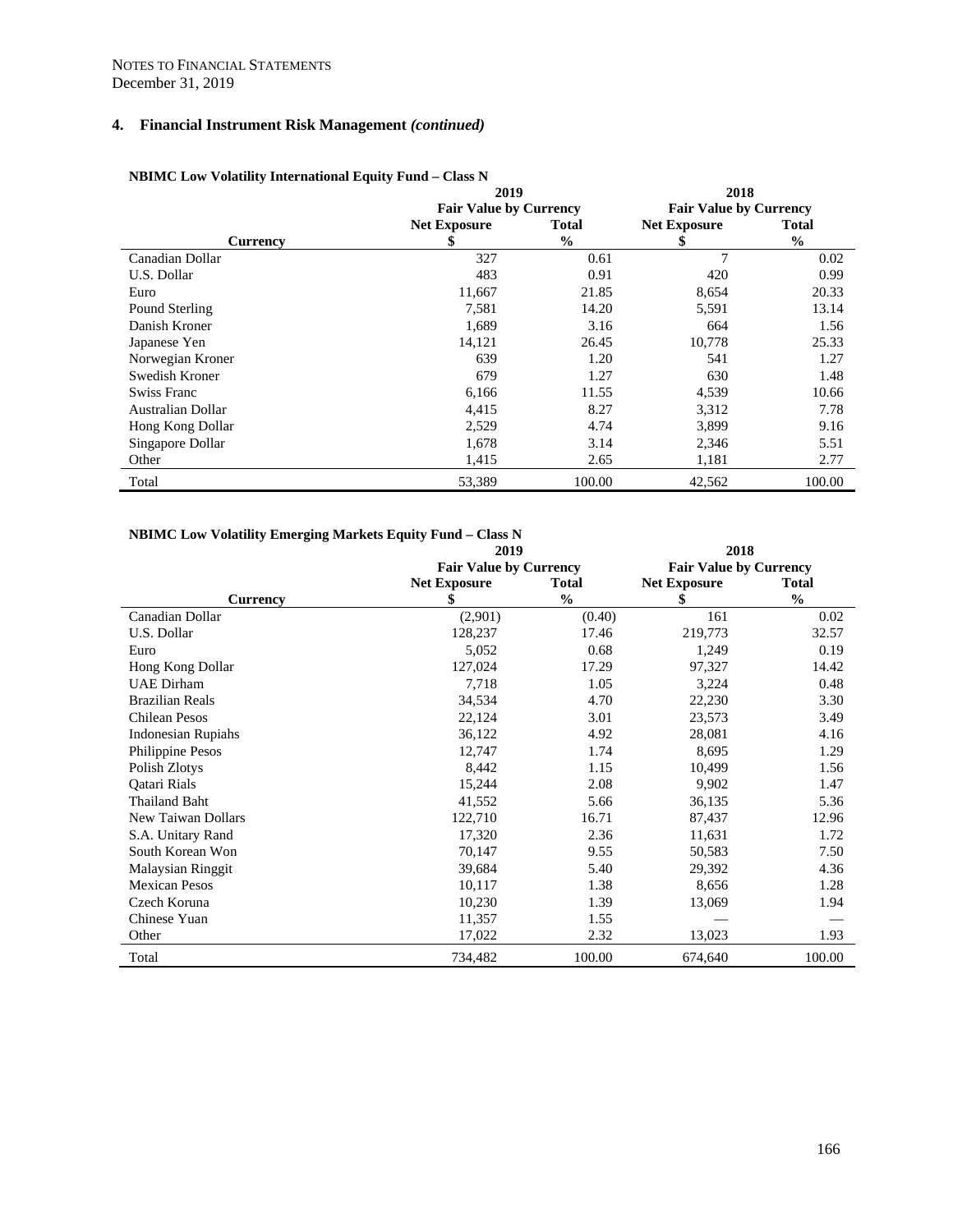# **NBIMC U.S. Equity Index (2017) Fund**

|                 | 2019                          |               | 2018                          |               |
|-----------------|-------------------------------|---------------|-------------------------------|---------------|
|                 | <b>Fair Value by Currency</b> |               | <b>Fair Value by Currency</b> |               |
|                 | <b>Net Exposure</b>           | <b>Total</b>  | <b>Net Exposure</b>           | <b>Total</b>  |
| Currencv        |                               | $\frac{6}{9}$ |                               | $\frac{0}{0}$ |
| Canadian Dollar | (318)                         | (0.06)        | (431)                         | (0.06)        |
| U.S. Dollar     | 558.128                       | 100.06        | 777.397                       | 100.06        |
| Total           | 557,810                       | 100.0         | 776.966                       | 100.00        |

# **NBIMC U.S. Equity Index Fund – Class N**

|                 | 2019                          |               | 2018                          |               |
|-----------------|-------------------------------|---------------|-------------------------------|---------------|
|                 | <b>Fair Value by Currency</b> |               | <b>Fair Value by Currency</b> |               |
|                 | <b>Net Exposure</b>           | <b>Total</b>  | <b>Net Exposure</b>           | <b>Total</b>  |
| Currencv        |                               | $\frac{0}{0}$ |                               | $\frac{0}{0}$ |
| Canadian Dollar | 193                           | 0.43          |                               | 0.03          |
| U.S. Dollar     | 44.911                        | 99.57         | 51,070                        | 99.97         |
| Total           | 45.104                        | 100.00        | 51,087                        | 100.00        |

# **NBIMC U.S. Small Cap Equity Fund**

|                 | 2019                          |               | 2018                          |               |
|-----------------|-------------------------------|---------------|-------------------------------|---------------|
|                 | <b>Fair Value by Currency</b> |               | <b>Fair Value by Currency</b> |               |
|                 | <b>Net Exposure</b>           | <b>Total</b>  | <b>Net Exposure</b>           | <b>Total</b>  |
| Currencv        |                               | $\frac{0}{0}$ |                               | $\frac{0}{0}$ |
| Canadian Dollar | 65                            | 1.41          | 81                            | 2.10          |
| U.S. Dollar     | 4.555                         | 98.59         | 3.798                         | 97.90         |
| Total           | 4,620                         | 100.00        | 3,879                         | 100.00        |

# **NBIMC Low Volatility U.S. Equity (2017) Fund**

|                 | 2019                |                               | 2018                |                               |
|-----------------|---------------------|-------------------------------|---------------------|-------------------------------|
|                 |                     | <b>Fair Value by Currency</b> |                     | <b>Fair Value by Currency</b> |
|                 | <b>Net Exposure</b> | <b>Total</b>                  | <b>Net Exposure</b> | <b>Total</b>                  |
| Currencv        |                     | $\frac{0}{0}$                 |                     | $\frac{0}{0}$                 |
| Canadian Dollar | 56                  | 0.00                          | 59                  | 0.01                          |
| U.S. Dollar     | 1,152,755           | 100.00                        | 925.427             | 99.99                         |
| Total           | 1,152,811           | 100.00                        | 925.486             | 100.00                        |

# **NBIMC Low Volatility U.S. Equity Fund – Class N**

|                 | 2019                          |               | 2018<br><b>Fair Value by Currency</b> |               |
|-----------------|-------------------------------|---------------|---------------------------------------|---------------|
|                 | <b>Fair Value by Currency</b> |               |                                       |               |
|                 | <b>Net Exposure</b>           | <b>Total</b>  | <b>Net Exposure</b>                   | <b>Total</b>  |
| Currencv        |                               | $\frac{0}{0}$ |                                       | $\frac{0}{0}$ |
| Canadian Dollar | (17)                          | (0.02)        | 163                                   | 0.24          |
| U.S. Dollar     | 79.910                        | 100.02        | 67.279                                | 99.76         |
| Total           | 79,893                        | 100.00        | 67.442                                | 100.00        |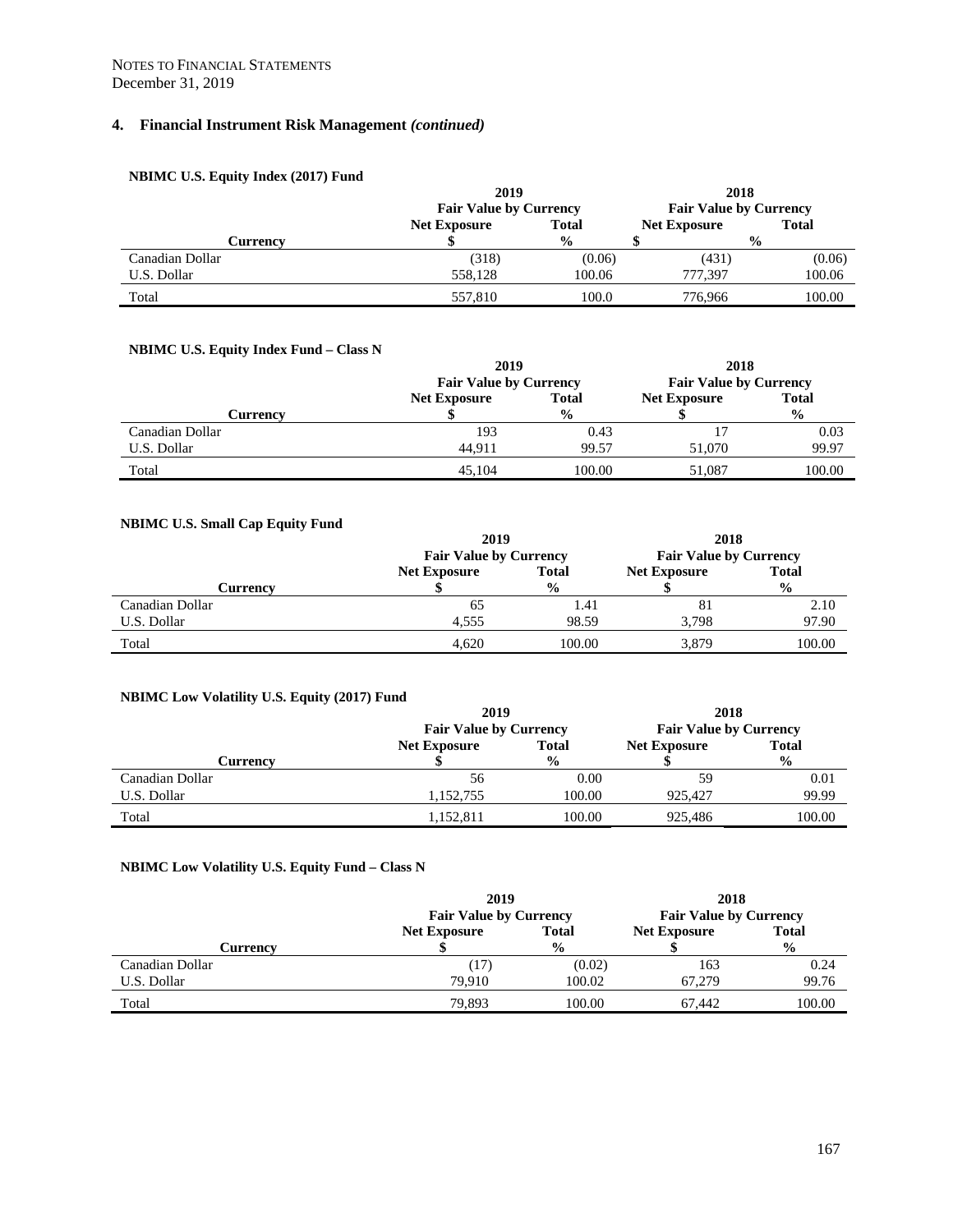#### **NBIMC Non-Canadian Private Real Estate Fund**

|                 | 2019                          |               | 2018<br><b>Fair Value by Currency</b> |               |
|-----------------|-------------------------------|---------------|---------------------------------------|---------------|
|                 | <b>Fair Value by Currency</b> |               |                                       |               |
|                 | <b>Net Exposure</b>           | <b>Total</b>  | <b>Net Exposure</b>                   | <b>Total</b>  |
| Currencv        |                               | $\frac{6}{9}$ |                                       | $\frac{0}{0}$ |
| Canadian Dollar | 16,180                        | 106.02        | 21,517                                | 100.87        |
| Euro            | (919)                         | (6.02)        | (186)                                 | (0.87)        |
| Total           | 15.261                        | 100.00        | 21,331                                | 100.00        |

#### **Vestcor Investments Private Real Estate, L. P.**

|                 | 2019                          |               | 2018                          |               |
|-----------------|-------------------------------|---------------|-------------------------------|---------------|
|                 | <b>Fair Value by Currency</b> |               | <b>Fair Value by Currency</b> |               |
|                 | <b>Net Exposure</b>           | <b>Total</b>  | <b>Net Exposure</b>           | <b>Total</b>  |
| Currency        |                               | $\frac{6}{9}$ |                               | $\frac{0}{0}$ |
| Canadian Dollar | 229,430                       | 96.20         | 147,044                       | 97.06         |
| U.S. Dollar     | 8,840                         | 3.71          | 4,456                         | 2.94          |
| Euro            | 218                           | 0.09          |                               |               |
| Total           | 238,488                       | 100.00        | 151,500                       | 100.00        |

#### **Vestcor Investments Private Real Estate 2, L. P. 2019 Fair Value by Currency 2018 Fair Value by Currency Currency Net Exposure \$ Total % Net Exposure \$ Total %** U.S. Dollar 100.00 100.00 100.00 100.00 100.00 100.00 100.00 100.00 100.00 100.00 100.00 100.00 100.00 100.00 1 Total 46,968 100.00 23,393 100.00

| <b>NBIMC International Real Estate (2017) Fund</b> |                               |               |                               |               |  |  |
|----------------------------------------------------|-------------------------------|---------------|-------------------------------|---------------|--|--|
|                                                    | 2019                          |               | 2018                          |               |  |  |
|                                                    | <b>Fair Value by Currency</b> |               | <b>Fair Value by Currency</b> |               |  |  |
|                                                    | <b>Net Exposure</b>           | <b>Total</b>  | <b>Net Exposure</b>           | <b>Total</b>  |  |  |
| Currency                                           |                               | $\frac{0}{0}$ |                               | $\frac{0}{0}$ |  |  |
| Canadian Dollar                                    | (317)                         | (0.16)        | 324                           | 0.23          |  |  |
| U.S. Dollar                                        | 193.221                       | 100.16        | 141.720                       | 99.77         |  |  |
| Total                                              | 192.904                       | 100.00        | 142,044                       | 100.00        |  |  |

#### **NBIMC International Real Estate Fund – Class N**

|                 | 2019                          |               | 2018                          |               |
|-----------------|-------------------------------|---------------|-------------------------------|---------------|
|                 | <b>Fair Value by Currency</b> |               | <b>Fair Value by Currency</b> |               |
|                 | <b>Net Exposure</b>           | <b>Total</b>  | <b>Net Exposure</b>           | <b>Total</b>  |
| Currencv        |                               | $\frac{6}{6}$ |                               | $\frac{0}{0}$ |
| Canadian Dollar | (9)                           | (0.05)        | 212                           | 0.96          |
| U.S. Dollar     | 17.717                        | 100.05        | 21.926                        | 99.04         |
| Total           | 17.708                        | 100.00        | 22,138                        | 100.00        |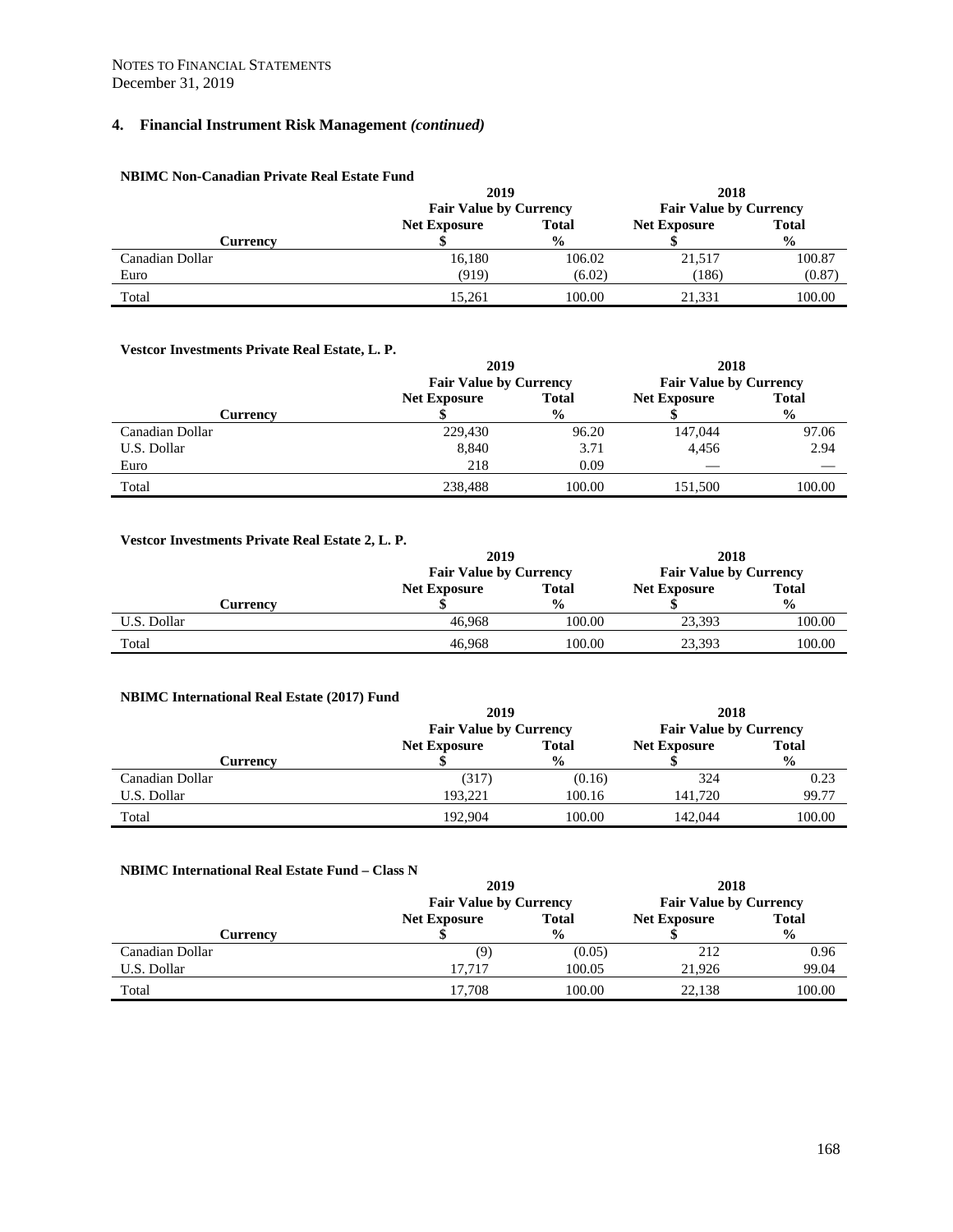|                   | 2019                          |               | 2018                          |               |
|-------------------|-------------------------------|---------------|-------------------------------|---------------|
|                   | <b>Fair Value by Currency</b> |               | <b>Fair Value by Currency</b> |               |
|                   | <b>Net Exposure</b>           | <b>Total</b>  | <b>Net Exposure</b>           | <b>Total</b>  |
| <b>Currency</b>   |                               | $\frac{6}{9}$ |                               | $\frac{0}{0}$ |
| Canadian Dollar   | 214,863                       | 57.60         | 205,620                       | 46.69         |
| U.S. Dollar       | 100.397                       | 26.91         | 144,770                       | 32.88         |
| Euro              | 21,896                        | 5.87          | 42,318                        | 9.61          |
| Pound Sterling    | 13,466                        | 3.61          | 17,012                        | 3.86          |
| Japanese Yen      | 3.060                         | 0.82          | 5,848                         | 1.33          |
| Swiss Franc       | 807                           | 0.22          | 901                           | 0.20          |
| Australian Dollar | 4,747                         | 1.27          | 8.079                         | 1.83          |
| Hong Kong Dollar  | 10.588                        | 2.84          | 14.915                        | 3.39          |
| Other             | 3,194                         | 0.86          | 932                           | 0.21          |
| Total             | 373,018                       | 100.00        | 440.395                       | 100.00        |

# **NBIMC Public Infrastructure (2017) Fund**

#### **NBIMC Public Infrastructure Fund – Class N**

|                   | 2019                          |               | 2018                          |               |
|-------------------|-------------------------------|---------------|-------------------------------|---------------|
|                   | <b>Fair Value by Currency</b> |               | <b>Fair Value by Currency</b> |               |
|                   | <b>Net Exposure</b>           | <b>Total</b>  | <b>Net Exposure</b>           | <b>Total</b>  |
| <b>Currency</b>   |                               | $\frac{0}{0}$ |                               | $\frac{6}{6}$ |
| Canadian Dollar   | 10,642                        | 53.51         | 8,991                         | 44.73         |
| U.S. Dollar       | 9,233                         | 46.44         | 6,809                         | 33.87         |
| Euro              | 3                             | 0.02          | 1,967                         | 9.79          |
| Pound Sterling    | 2                             | 0.01          | 768                           | 3.82          |
| Japanese Yen      |                               |               | 219                           | 1.09          |
| Swiss Franc       |                               | 0.02          | 64                            | 0.32          |
| Australian Dollar | $\mathfrak{D}_{\mathfrak{p}}$ | 0.01          | 534                           | 2.66          |
| Hong Kong Dollar  |                               |               | 680                           | 3.38          |
| Singapore Dollar  |                               | 0.00          |                               | 0.02          |
| Other             | (1)                           | (0.01)        | 64                            | 0.32          |
| Total             | 19,887                        | 100.00        | 20,101                        | 100.00        |

#### **NBIMC Infrastructure Fund**

|                   | 2019                          |              | 2018                          |               |
|-------------------|-------------------------------|--------------|-------------------------------|---------------|
|                   | <b>Fair Value by Currency</b> |              | <b>Fair Value by Currency</b> |               |
|                   | <b>Net Exposure</b>           | <b>Total</b> | <b>Net Exposure</b>           | <b>Total</b>  |
| <b>Currency</b>   |                               | $\%$         |                               | $\frac{6}{6}$ |
| Canadian Dollar   | 188,173                       | 65.82        | 180,331                       | 74.92         |
| U.S. Dollar       | 121,153                       | 42.38        | 90,230                        | 37.48         |
| Euro              | (22, 461)                     | (7.86)       | (27, 346)                     | (11.36)       |
| Pound Sterling    | (16, 582)                     | (5.80)       | (20,996)                      | (8.72)        |
| Australian Dollar | 15,594                        | 5.46         | 18,490                        | 7.68          |
| Total             | 285,877                       | 100.00       | 240,709                       | 100.00        |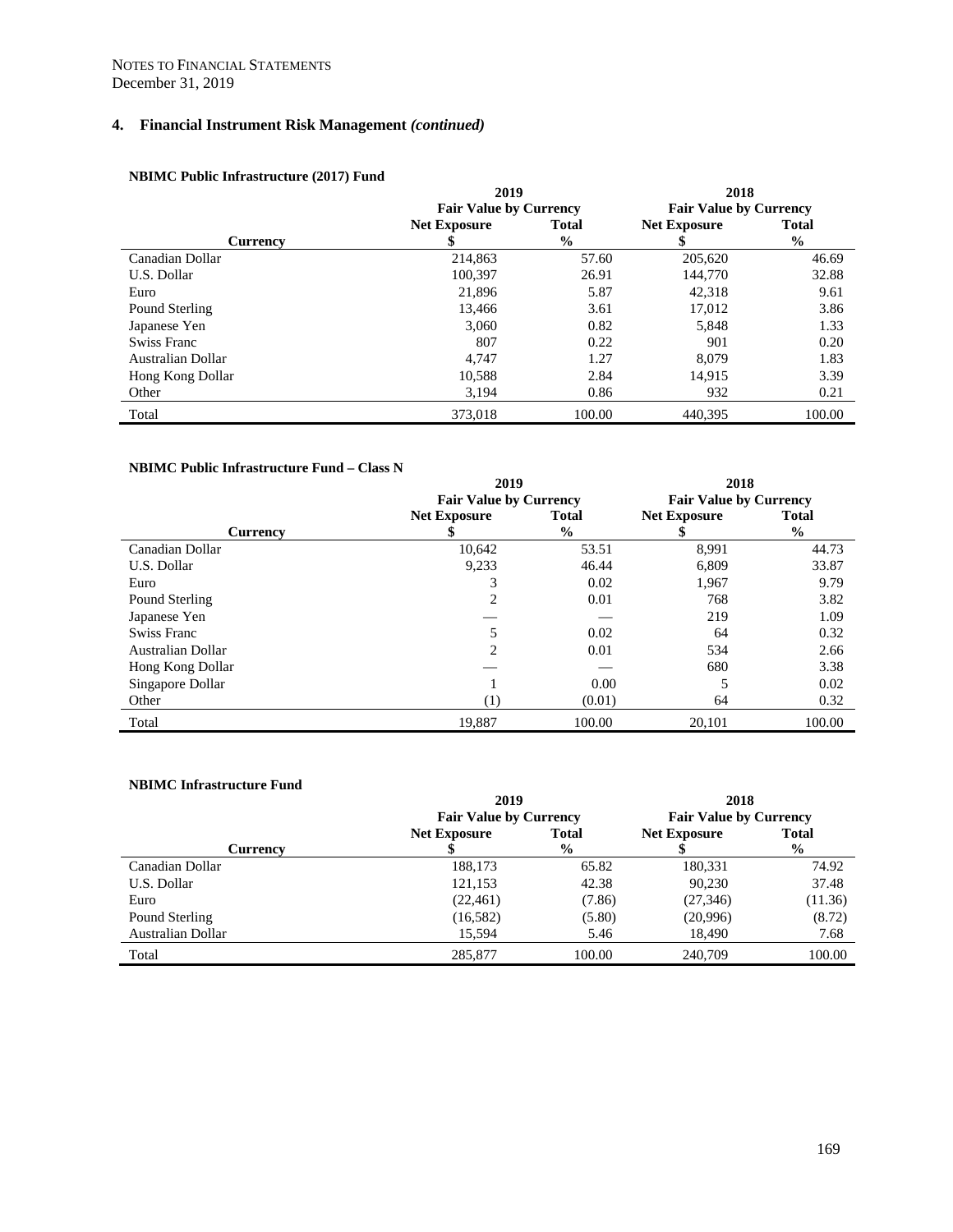| Vestcor Investments Infrastructure, L. P. |                               |               |                               |               |
|-------------------------------------------|-------------------------------|---------------|-------------------------------|---------------|
|                                           | 2019                          |               | 2018                          |               |
|                                           | <b>Fair Value by Currency</b> |               | <b>Fair Value by Currency</b> |               |
|                                           | <b>Net Exposure</b>           | <b>Total</b>  | <b>Net Exposure</b>           | <b>Total</b>  |
| <b>Currency</b>                           |                               | $\frac{0}{0}$ |                               | $\frac{0}{0}$ |
| Canadian Dollar                           | 71.406                        | 35.39         | 39.454                        | 27.38         |
| U.S. Dollar                               | 129,808                       | 64.34         | 104,019                       | 72.17         |
| Pound Sterling                            | 544                           | 0.27          | 654                           | 0.45          |
| Total                                     | 201.758                       | 100.00        | 144,127                       | 100.00        |

# **NBIMC North American Market Neutral (2017) Fund**

|                 | 2019                          |               | 2018                          |               |
|-----------------|-------------------------------|---------------|-------------------------------|---------------|
|                 | <b>Fair Value by Currency</b> |               | <b>Fair Value by Currency</b> |               |
|                 | <b>Net Exposure</b>           | <b>Total</b>  | <b>Net Exposure</b>           | <b>Total</b>  |
| Currency        |                               | $\frac{0}{0}$ |                               | $\frac{0}{0}$ |
| Canadian Dollar |                               |               | 332,265                       | 100.06        |
| U.S. Dollar     |                               |               | (192)                         | (0.06)        |
| Total           |                               |               | 332,073                       | 100.00        |

#### **NBIMC North American Market Neutral Fund – Class N**

|                 | 2019                          |               | 2018                          |               |
|-----------------|-------------------------------|---------------|-------------------------------|---------------|
|                 | <b>Fair Value by Currency</b> |               | <b>Fair Value by Currency</b> |               |
|                 | <b>Net Exposure</b>           | <b>Total</b>  | <b>Net Exposure</b>           | <b>Total</b>  |
| Currencv        |                               | $\frac{0}{0}$ |                               | $\frac{0}{0}$ |
| Canadian Dollar |                               |               | 19,255                        | 99.34         |
| U.S. Dollar     |                               |               | 129                           | 0.66          |
| Total           |                               |               | 19.384                        | 100.00        |

#### **NBIMC Quantitative Strategies (2017) Fund**

|                 | 2019                          |               | 2018                          |               |
|-----------------|-------------------------------|---------------|-------------------------------|---------------|
|                 | <b>Fair Value by Currency</b> |               | <b>Fair Value by Currency</b> |               |
|                 | <b>Net Exposure</b>           | <b>Total</b>  | <b>Net Exposure</b>           | <b>Total</b>  |
| Currencv        |                               | $\frac{0}{0}$ |                               | $\frac{0}{0}$ |
| Canadian Dollar | 820,818                       | 99.99         | 505,434                       | 100.71        |
| U.S. Dollar     | 118                           | 0.01          | (3,569)                       | (0.71)        |
| Total           | 820,936                       | 100.00        | 501,865                       | 100.00        |

#### **NBIMC Quantitative Strategies Fund – Class N**

|                 | 2019                          |               | 2018                          |               |
|-----------------|-------------------------------|---------------|-------------------------------|---------------|
|                 | <b>Fair Value by Currency</b> |               | <b>Fair Value by Currency</b> |               |
|                 | <b>Net Exposure</b>           | <b>Total</b>  | <b>Net Exposure</b>           | <b>Total</b>  |
| Currencv        |                               | $\frac{6}{9}$ |                               | $\frac{0}{0}$ |
| Canadian Dollar | 48.178                        | 100.36        | 29,499                        | 98.84         |
| U.S. Dollar     | 172)                          | (0.36)        | 346                           | 1.16          |
| Total           | 48,006                        | 100.00        | 29.845                        | 100.00        |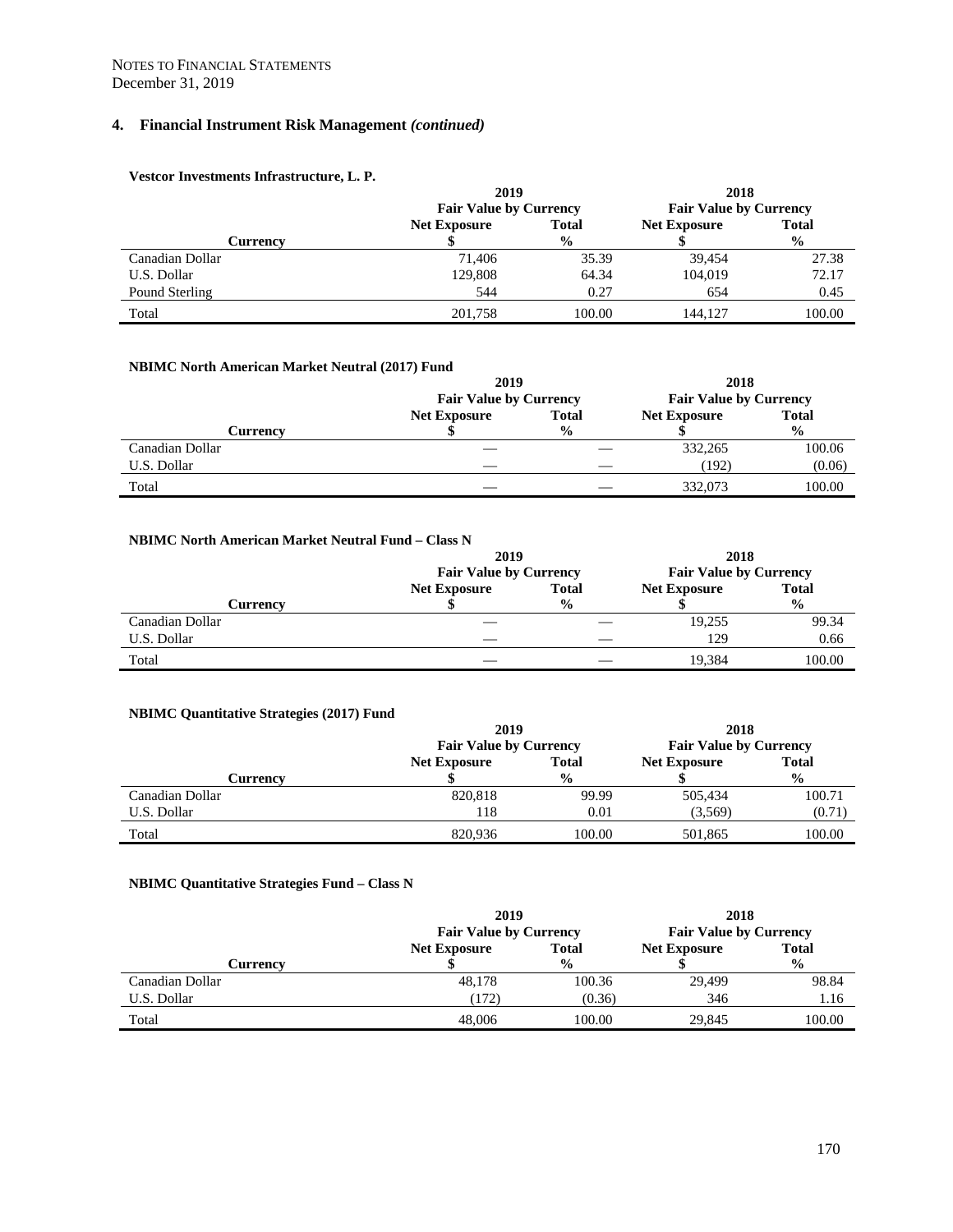#### **NBIMC Quantitative Equity Strategic Beta (2017) Fund**

|                 | 2019                          |               | 2018                          |               |
|-----------------|-------------------------------|---------------|-------------------------------|---------------|
|                 | <b>Fair Value by Currency</b> |               | <b>Fair Value by Currency</b> |               |
|                 | <b>Net Exposure</b>           | <b>Total</b>  | <b>Net Exposure</b>           | <b>Total</b>  |
| Currencv        |                               | $\frac{0}{0}$ |                               | $\frac{0}{0}$ |
| Canadian Dollar | 546,625                       | 99.88         | 413,566                       | 99.73         |
| U.S. Dollar     | 37                            | 0.01          | 503                           | 0.12          |
| Euro            | 626                           | 0.11          | 603                           | 0.15          |
| Total           | 547.288                       | 100.00        | 414,672                       | 100.00        |

#### **NBIMC Quantitative Equity Strategic Beta Fund – Class N**

|                 | 2019                          |               | 2018                          |               |  |
|-----------------|-------------------------------|---------------|-------------------------------|---------------|--|
|                 | <b>Fair Value by Currency</b> |               | <b>Fair Value by Currency</b> |               |  |
|                 | <b>Net Exposure</b>           | <b>Total</b>  | <b>Net Exposure</b>           | <b>Total</b>  |  |
| Currencv        |                               | $\frac{0}{0}$ |                               | $\frac{0}{0}$ |  |
| Canadian Dollar | 32,048                        | 100.14        | 23,700                        | 99.08         |  |
| U.S. Dollar     | (85)                          | (0.26)        | 181                           | 0.76          |  |
| Euro            | 40                            | 0.12          | 39                            | 0.16          |  |
| Total           | 32,003                        | 100.00        | 23,920                        | 100.00        |  |

# **NBIMC Private Equity Fund**

|                 | 2019                          |               | 2018                          |               |  |
|-----------------|-------------------------------|---------------|-------------------------------|---------------|--|
|                 | <b>Fair Value by Currency</b> |               | <b>Fair Value by Currency</b> |               |  |
|                 | <b>Net Exposure</b>           | <b>Total</b>  | <b>Net Exposure</b>           | <b>Total</b>  |  |
| Currency        |                               | $\frac{6}{9}$ |                               | $\frac{0}{0}$ |  |
| Canadian Dollar | 79.976                        | 14.83         | 74,477                        | 13.26         |  |
| U.S. Dollar     | 264,728                       | 49.10         | 279,295                       | 49.72         |  |
| Euro            | 147,759                       | 27.41         | 165,637                       | 29.49         |  |
| Pound Sterling  | 46,678                        | 8.66          | 42,284                        | 7.53          |  |
| Total           | 539.141                       | 100.00        | 561.693                       | 100.00        |  |

# **Vestcor Investments Private Equity, L. P.**

|                | 2019                          |                                     | 2018                          |               |  |
|----------------|-------------------------------|-------------------------------------|-------------------------------|---------------|--|
|                | <b>Fair Value by Currency</b> |                                     | <b>Fair Value by Currency</b> |               |  |
|                | <b>Net Exposure</b>           | <b>Total</b><br><b>Net Exposure</b> |                               | <b>Total</b>  |  |
| Currencv       |                               | $\frac{6}{9}$                       |                               | $\frac{0}{0}$ |  |
| U.S. Dollar    | 160,531                       | 70.35                               | 22,674                        | 35.88         |  |
| Euro           | 28,022                        | 12.28                               | 18,563                        | 29.37         |  |
| Pound Sterling | 39.644                        | 17.37                               | 21.963                        | 34.75         |  |
| Total          | 228,197                       | 100.00                              | 63,200                        | 100.00        |  |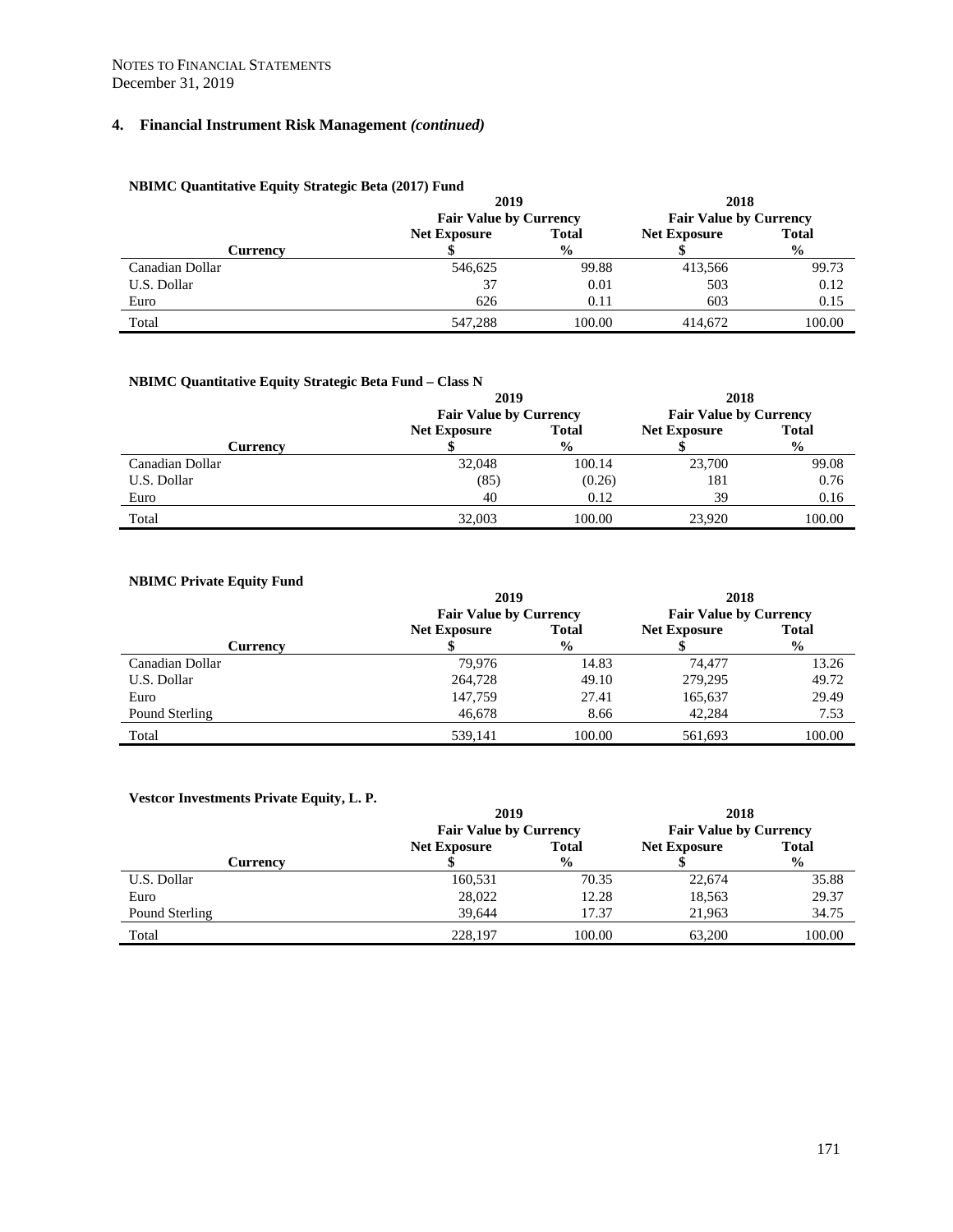|                 | 2019                          |               | 2018                          |               |  |
|-----------------|-------------------------------|---------------|-------------------------------|---------------|--|
|                 | <b>Fair Value by Currency</b> |               | <b>Fair Value by Currency</b> |               |  |
|                 | <b>Net Exposure</b>           | <b>Total</b>  | <b>Net Exposure</b>           | <b>Total</b>  |  |
| Currency        |                               | $\frac{0}{0}$ |                               | $\frac{0}{0}$ |  |
| Canadian Dollar | 127,712                       | 103.71        | 11,036                        | 84.93         |  |
| U.S. Dollar     | (4, 564)                      | (3.71)        | 1.958                         | 15.07         |  |
| Total           | 123.148                       | 100.00        | 12.994                        | 100.00        |  |

#### **NBIMC Asset Mix Strategy Fund**

A 1% absolute increase or decrease in the value of the Canadian dollar against all currencies would result in an approximate decrease or increase in the value of the Entities' net investment assets as at December 31 as follows:

|                                                             | 2019   | 2018  |
|-------------------------------------------------------------|--------|-------|
|                                                             | \$     | \$    |
| NBIMC External International Equity Fund                    | 3,756  | 3,225 |
| NBIMC EAFE Equity Index Fund                                | 2,982  | 4,357 |
| NBIMC EAFE Equity Index Fund – Class N                      | 171    | 202   |
| NBIMC Low Volatility International Equity Fund              | 10,899 | 8,452 |
| NBIMC Low Volatility International Equity Fund - Class N    | 531    | 426   |
| NBIMC Low Volatility Emerging Markets Equity Fund – Class N | 7,374  | 6,745 |
| NBIMC U.S. Equity Index (2017) Fund                         | 5,581  | 7,774 |
| NBIMC U.S. Equity Index Fund – Class N                      | 449    | 511   |
| NBIMC U.S. Small Cap Equity Fund                            | 46     | 38    |
| NBIMC Low Volatility U.S. Equity (2017) Fund                | 11,528 | 9,254 |
| NBIMC Low Volatility U.S. Equity Fund - Class N             | 799    | 673   |
| NBIMC Non-Canadian Private Real Estate Fund                 | 9      | 2     |
| Vestcor Investments Private Real Estate, L. P.              | 91     | 45    |
| Vestcor Investments Private Real Estate 2, L. P.            | 470    | 234   |
| NBIMC International Real Estate (2017) Fund                 | 1,932  | 1,417 |
| NBIMC International Real Estate Fund – Class N              | 177    | 219   |
| NBIMC Public Infrastructure (2017) Fund                     | 1,582  | 2,348 |
| NBIMC Public Infrastructure Fund – Class N                  | 92     | 111   |
| <b>NBIMC</b> Infrastructure Fund                            | 977    | 604   |
| Vestcor Investments Infrastructure, L. P.                   | 1,304  | 1,047 |
| NBIMC North American Market Neutral (2017) Fund             |        | 2     |
| NBIMC North American Market Neutral Fund – Class N          |        | 1     |
| NBIMC Quantitative Strategies (2017) Fund                   | 1      | 36    |
| NBIMC Quantitative Strategies Fund – Class N                | 2      | 3     |
| NBIMC Quantitative Equity Strategic Beta (2017) Fund        | 7      | 11    |
| NBIMC Quantitative Equity Strategic Beta Fund - Class N     |        | 2     |
| <b>NBIMC</b> Private Equity Fund                            | 4,592  | 4,872 |
| Vestcor Investments Private Equity, L. P.                   | 2,282  | 632   |
| <b>NBIMC</b> Asset Mix Strategy Fund                        | 46     | 20    |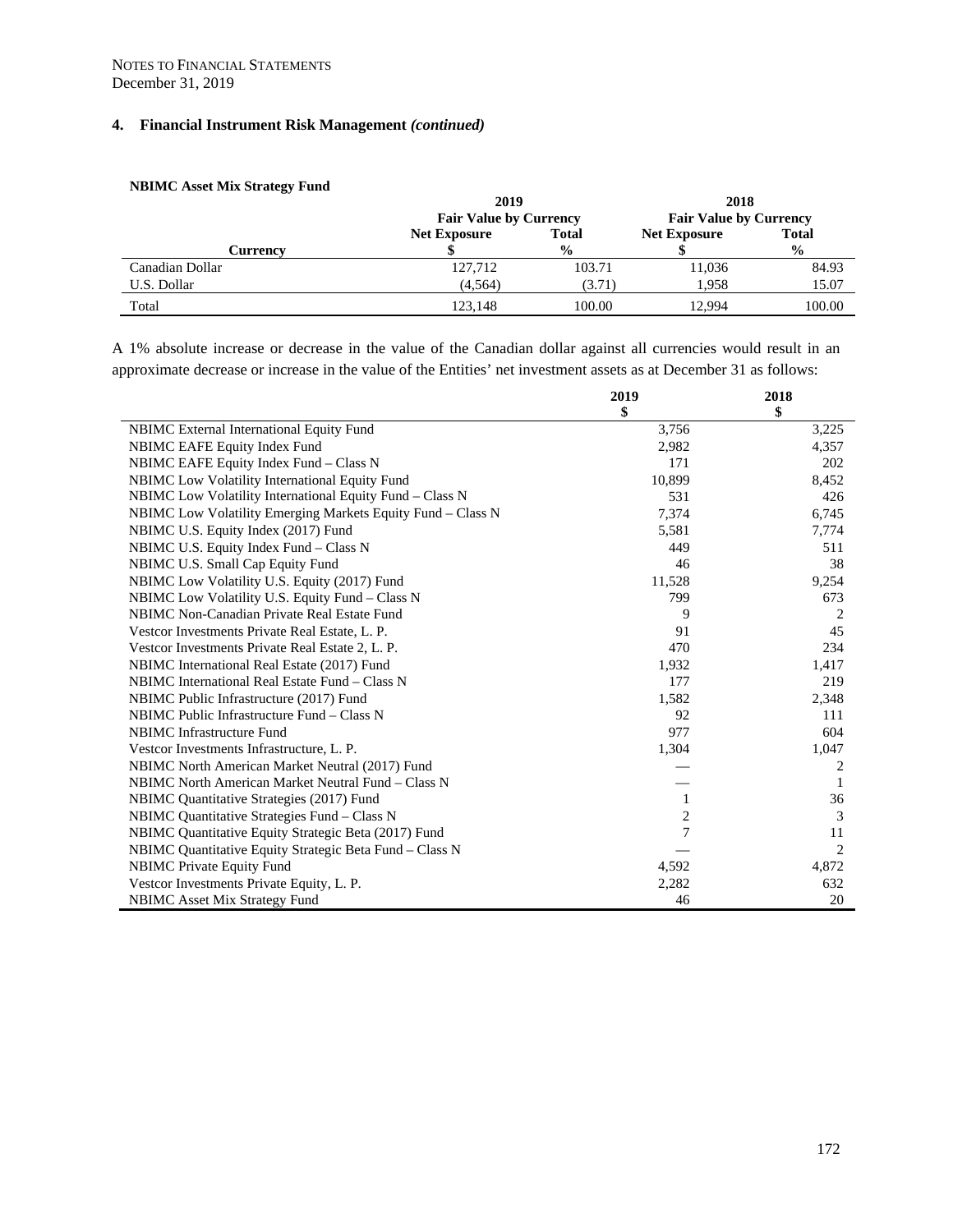#### (c) Interest Rate Risk:

Interest rate risk refers to the effect on the fair value of investments due to fluctuation of market interest rates. Entities invested in fixed income securities or in derivative securities that have interest-bearing short-term securities as underlay to prevent leverage are exposed to interest rate risk.

Vestcor has established guidelines on duration and yield curve distribution, which are designed to mitigate the risk of interest rate volatility. Duration is the present value, expressed in years, of the yield, coupon, final maturity and call features of fixed income instruments.

The duration of financial instruments in each of these Entities, and the sensitivity to an increase or decrease of 1.0% in interest rates are as follows:

|                                                         | <b>December 31, 2019</b>                                   |                            |                                                          |  |  |
|---------------------------------------------------------|------------------------------------------------------------|----------------------------|----------------------------------------------------------|--|--|
|                                                         | Financial<br><b>Instruments</b><br><b>Fair Value</b><br>\$ | <b>Duration</b><br>(years) | <b>Sensitivity to</b><br>$1.0\%$ change in<br>rates<br>S |  |  |
| <b>NBIMC</b> Nominal Bond Fund                          | 3,100,345                                                  | 8.7                        | 262,653                                                  |  |  |
| NBIMC Corporate Bond Fund                               | 3,161,256                                                  | 7.0                        | 214,442                                                  |  |  |
| NBIMC New Brunswick and Atlantic Canada Fixed Income    |                                                            |                            |                                                          |  |  |
| <b>Opportunity Fund</b>                                 | 9,734                                                      | 3.0                        | 270                                                      |  |  |
| <b>NBIMC Money Market Fund</b>                          | 1,699,504                                                  | 0.3                        | 5,051                                                    |  |  |
| <b>NBIMC Student Investment Fund</b>                    | 1,816                                                      | 8.7                        | 152                                                      |  |  |
| NBIMC Canadian Equity Index Fund                        | 259,457                                                    | 0.0                        | 73                                                       |  |  |
| <b>NBIMC</b> Inflation Linked Securities Fund           | 764,260                                                    | 14.5                       | 107,704                                                  |  |  |
| Vestcor Investments Private Real Estate, L. P.          | 5,713                                                      | 2.9                        | 162                                                      |  |  |
| Vestcor Investment Infrastructure, L. P.                | 7,500                                                      | 1.6                        | 116                                                      |  |  |
| NBIMC Quantitative Strategies (2017) Fund               | 45,716                                                     | 2.8                        | 1,259                                                    |  |  |
| NBIMC Quantitative Strategies Fund – Class N            | 2,677                                                      | 2.8                        | 72                                                       |  |  |
| NBIMC Quantitative Equity Strategic Beta (2017) Fund    | 7,186                                                      | 1.6                        | 113                                                      |  |  |
| NBIMC Quantitative Equity Strategic Beta Fund – Class N | 400                                                        | 1.6                        | 6                                                        |  |  |
| <b>NBIMC</b> Private Equity Fund                        | 259                                                        | 5.2                        | 13                                                       |  |  |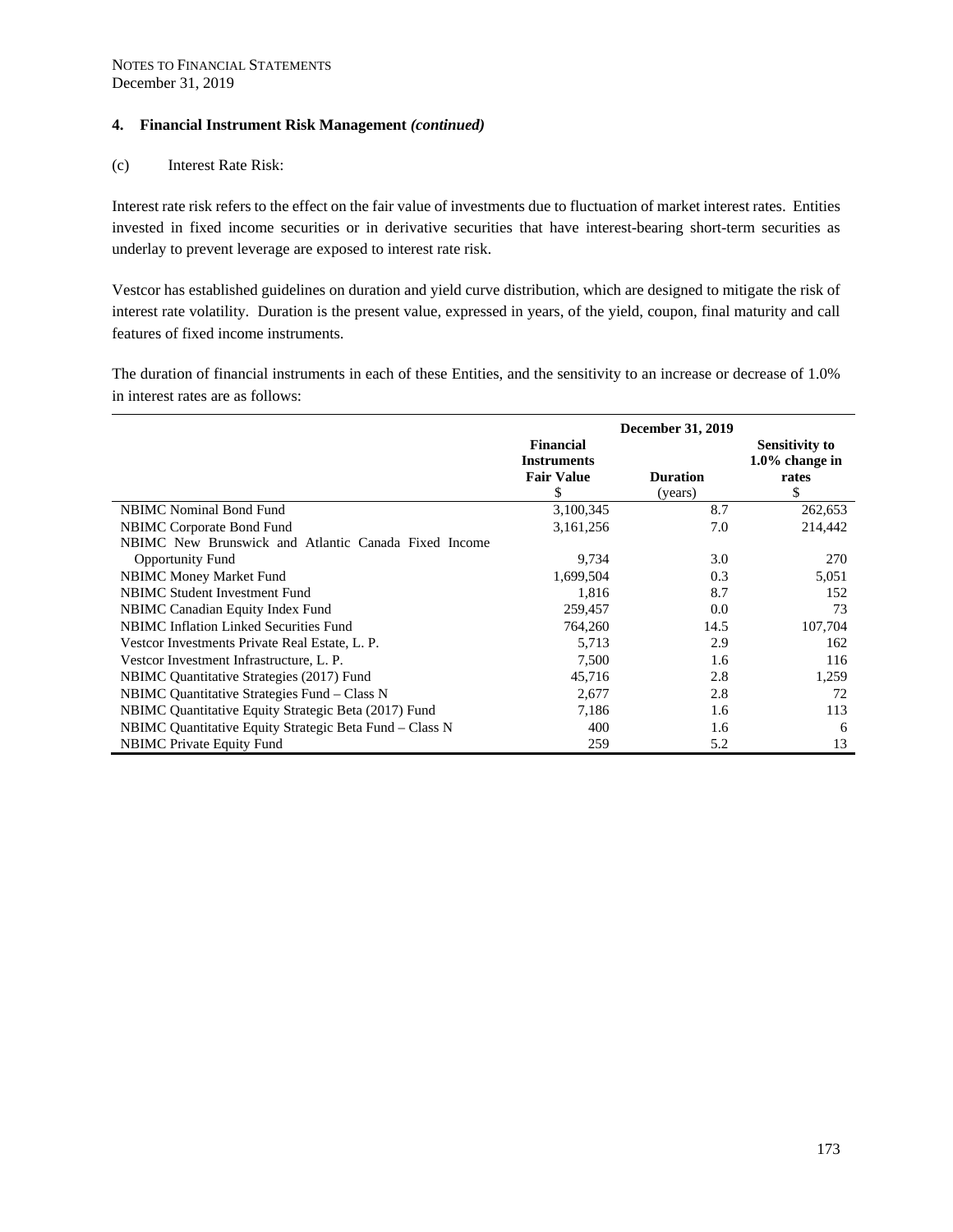|                                                      | December 31, 2018                      |                 |                                            |  |  |
|------------------------------------------------------|----------------------------------------|-----------------|--------------------------------------------|--|--|
|                                                      | <b>Financial</b><br><b>Instruments</b> |                 | <b>Sensitivity to</b><br>$1.0\%$ change in |  |  |
|                                                      | <b>Fair Value</b>                      | <b>Duration</b> | rates                                      |  |  |
|                                                      | \$                                     | (years)         | \$                                         |  |  |
| <b>NBIMC</b> Nominal Bond Fund                       | 2,773,079                              | 8.3             | 223,741                                    |  |  |
| <b>NBIMC</b> Corporate Bond Fund                     | 2,917,245                              | 6.5             | 183,256                                    |  |  |
| NBP Canadian Long-Term Bond Fund                     | 8,218                                  | 11.9            | 944                                        |  |  |
| NBIMC New Brunswick and Atlantic Canada Fixed Income |                                        |                 |                                            |  |  |
| <b>Opportunity Fund</b>                              | 10,890                                 | 3.4             | 346                                        |  |  |
| <b>NBIMC Money Market Fund</b>                       | 1,567,036                              | 0.4             | 6,255                                      |  |  |
| <b>NBIMC Student Investment Fund</b>                 | 1,681                                  | 7.9             | 129                                        |  |  |
| NBIMC Canadian Equity Index Fund                     | 259,870                                | 0.9             | 2,302                                      |  |  |
| NBIMC Canadian Equity Active Long Strategy Fund      | 15,014                                 | 1.1             | 169                                        |  |  |
| NBIMC Inflation Linked Securities Fund               | 722,945                                | 15.0            | 105,123                                    |  |  |
| Vestcor Investments Private Real Estate, L. P.       | 5,696                                  | 3.7             | 208                                        |  |  |
| NBIMC Quantitative Strategies (2017) Fund            | 60,875                                 | 3.7             | 2,148                                      |  |  |
| NBIMC Quantitative Strategies Fund – Class N         | 3,748                                  | 3.7             | 131                                        |  |  |
| NBIMC Quantitative Equity Strategic Beta (2017) Fund | 165                                    | 4.8             | 8                                          |  |  |
| <b>NBIMC</b> Private Equity Fund                     | 259                                    | 4.5             | 11                                         |  |  |

The remaining term to maturity of the fixed income financial instruments in each of these Entities are as follows:

|                                                 |                         |                      | <b>December 31, 2019</b> |                       |                    |                                                              |
|-------------------------------------------------|-------------------------|----------------------|--------------------------|-----------------------|--------------------|--------------------------------------------------------------|
|                                                 | <b>Term to Maturity</b> |                      |                          |                       |                    |                                                              |
|                                                 | Within<br>1 Year<br>\$  | $1-5$<br>Years<br>\$ | $6 - 10$<br>Years<br>\$  | Over<br>10Years<br>\$ | <b>Total</b><br>\$ | Average<br><b>Effective</b><br><b>Yield</b><br>$\frac{0}{0}$ |
| <b>NBIMC</b> Nominal Bond Fund                  | 87,474                  | 819,188              | 1,065,277                | 1,128,406             | 3,100,345          | 2.71                                                         |
| NBIMC Corporate Bond Fund                       | 162,128                 | 1,309,114            | 877,509                  | 812,505               | 3,161,256          | 3.03                                                         |
| <b>NBIMC</b> New Brunswick and Atlantic         |                         |                      |                          |                       |                    |                                                              |
| Canada Fixed Income Opportunity Fund            |                         |                      | 9,734                    |                       | 9,734              | 6.12                                                         |
| NBIMC Money Market Fund                         | 1,686,746               | 12,758               |                          |                       | 1,699,504          | 2.00                                                         |
| NBIMC Student Investment Fund                   | 30                      | 551                  | 525                      | 710                   | 1,816              | 3.08                                                         |
| NBIMC Canadian Equity Index Fund                | 259,457                 |                      |                          |                       | 259,457            | 2.09                                                         |
| <b>NBIMC</b> Inflation Linked Securities Fund   |                         | 105,288              | 48,989                   | 609,983               | 764,260            | 1.93                                                         |
| Vestcor Investments Private Real Estate, L.     |                         |                      |                          |                       |                    |                                                              |
| P.                                              |                         | 5,713                |                          |                       | 5,713              | 4.90                                                         |
| Vestcor Investments Infrastructure, L. P.       |                         | 7,500                |                          |                       | 7,500              | 12.00                                                        |
| <b>NBIMC</b> Quantitative Strategies (2017)     |                         |                      |                          |                       |                    |                                                              |
| Fund                                            | 6,245                   | 33,110               | 6,361                    |                       | 45,716             | 5.32                                                         |
| NBIMC Quantitative Strategies Fund -            |                         |                      |                          |                       |                    |                                                              |
| Class N                                         | 389                     | 1,897                | 391                      |                       | 2,677              | 5.34                                                         |
| <b>NBIMC</b> Quantitative Equity Strategic Beta |                         |                      |                          |                       |                    |                                                              |
| $(2017)$ Fund                                   |                         | 7,186                |                          |                       | 7,186              | 11.86                                                        |
| <b>NBIMC</b> Quantitative Equity Strategic Beta |                         |                      |                          |                       |                    |                                                              |
| Fund $-$ Class N                                |                         | 400                  |                          |                       | 400                | 12.00                                                        |
| <b>NBIMC</b> Private Equity Fund                |                         |                      | 259                      |                       | 259                | 9.50                                                         |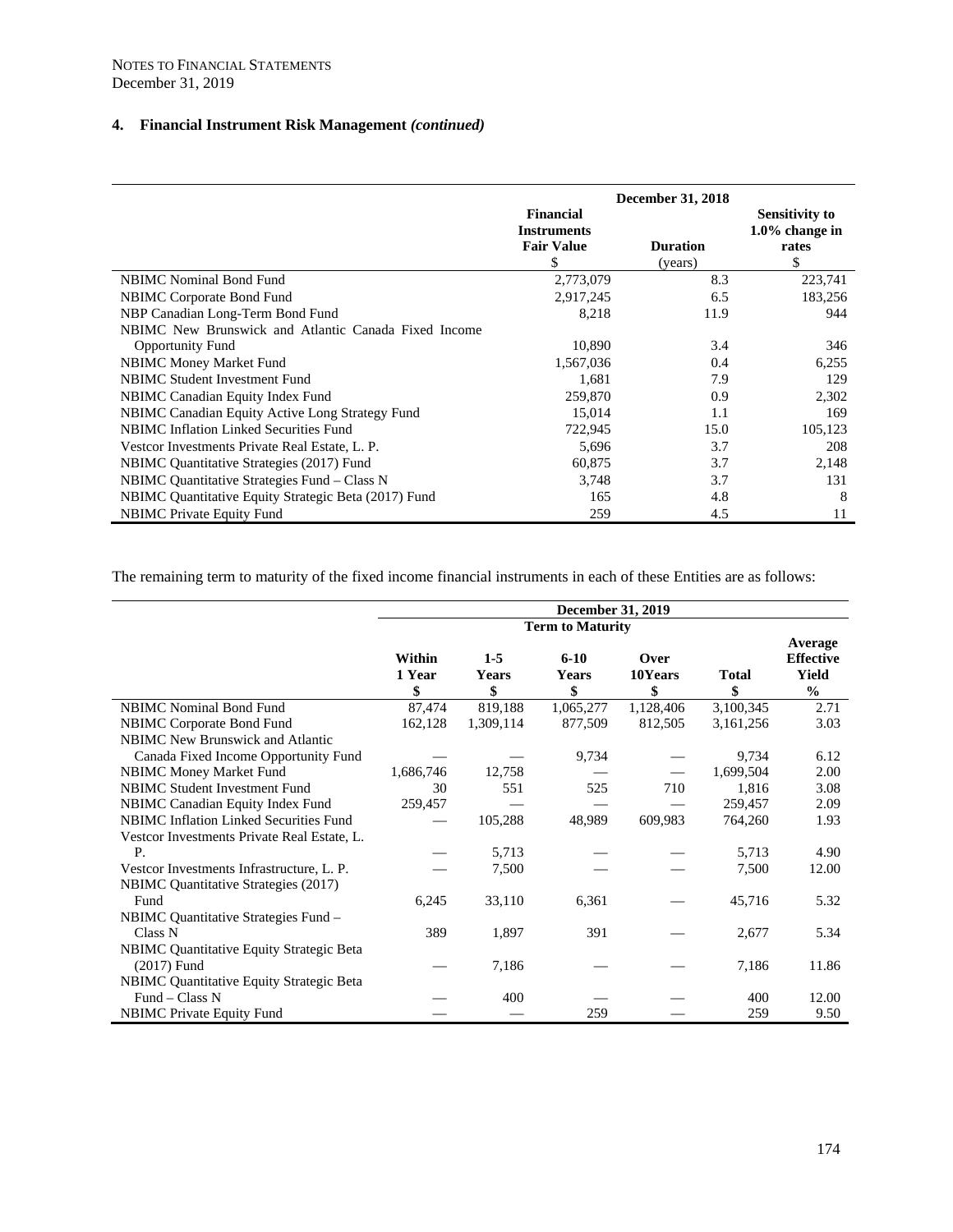|                                                   | <b>December 31, 2018</b> |              |          |           |           |                  |
|---------------------------------------------------|--------------------------|--------------|----------|-----------|-----------|------------------|
|                                                   | <b>Term to Maturity</b>  |              |          |           |           | Average          |
|                                                   | Within                   | $1-5$        | $6 - 10$ | Over      |           | <b>Effective</b> |
|                                                   | 1 Year                   | <b>Years</b> | Years    | 10Years   | Total     | Yield            |
|                                                   | \$                       | \$           | \$       | \$        | \$        | $\frac{0}{0}$    |
| <b>NBIMC</b> Nominal Bond Fund                    | 15,023                   | 915,909      | 831,939  | 1,010,208 | 2,773,079 | 3.00             |
| <b>NBIMC</b> Corporate Bond Fund                  | 175,049                  | 1,153,221    | 942,695  | 646,280   | 2,917,245 | 3.19             |
| NBP Canadian Long-Term Bond Fund                  |                          |              |          | 8,218     | 8,218     | 4.06             |
| <b>NBIMC</b> New Brunswick and Atlantic Canada    |                          |              |          |           |           |                  |
| <b>Fixed Income Opportunity Fund</b>              |                          |              | 10,890   |           | 10,890    | 6.12             |
| <b>NBIMC Money Market Fund</b>                    | 1,309,269                | 257,767      |          |           | 1,567,036 | 2.23             |
| NBIMC Student Investment Fund                     | 101                      | 596          | 359      | 625       | 1,681     | 3.19             |
| NBIMC Canadian Equity Index Fund                  | 60,052                   | 199,818      |          |           | 259,870   | 2.37             |
| <b>NBIMC Canadian Equity Active Long Strategy</b> |                          |              |          |           |           |                  |
| Fund                                              | 3,028                    | 11,986       |          |           | 15,014    | 2.38             |
| <b>NBIMC</b> Inflation Linked Securities Fund     |                          | 103,725      | 48,253   | 570,967   | 722,945   | 2.02             |
| Vestcor Investments Private Real Estate, L. P.    |                          | 5,696        |          |           | 5,696     | 5.00             |
| NBIMC Quantitative Strategies (2017) Fund         |                          | 35,975       | 24,900   |           | 60,875    | 7.55             |
| NBIMC Quantitative Strategies Fund – Class N      |                          | 2,273        | 1,475    |           | 3,748     | 7.56             |
| NBIMC Quantitative Equity Strategic Beta          |                          |              |          |           |           |                  |
| $(2017)$ Fund                                     |                          | 145          | 20       |           | 165       | 5.33             |
| <b>NBIMC</b> Private Equity Fund                  |                          |              | 259      |           | 259       | 9.50             |

#### (d) Credit Risk:

The Entities are exposed to credit-related risk in the event a derivative or debt security counterparty defaults or becomes insolvent.

Vestcor has established investment criteria designed to manage credit risk by establishing limits by issuer type and credit rating for fixed income and derivative credit exposure. Vestcor does not consider cash or receivables for investment sales settled through a central clearinghouse to have credit risk. Management monitors these exposures monthly. Such derivative and short and long-term debt securities are restricted to those having investment grade ratings, as provided by a third-party rating agency. Investment grade ratings are BBB and above for longer term debt securities and R-1 for short-term debt. Any credit downgrade below investment grade is subject to review by Vestcor's Board of Directors.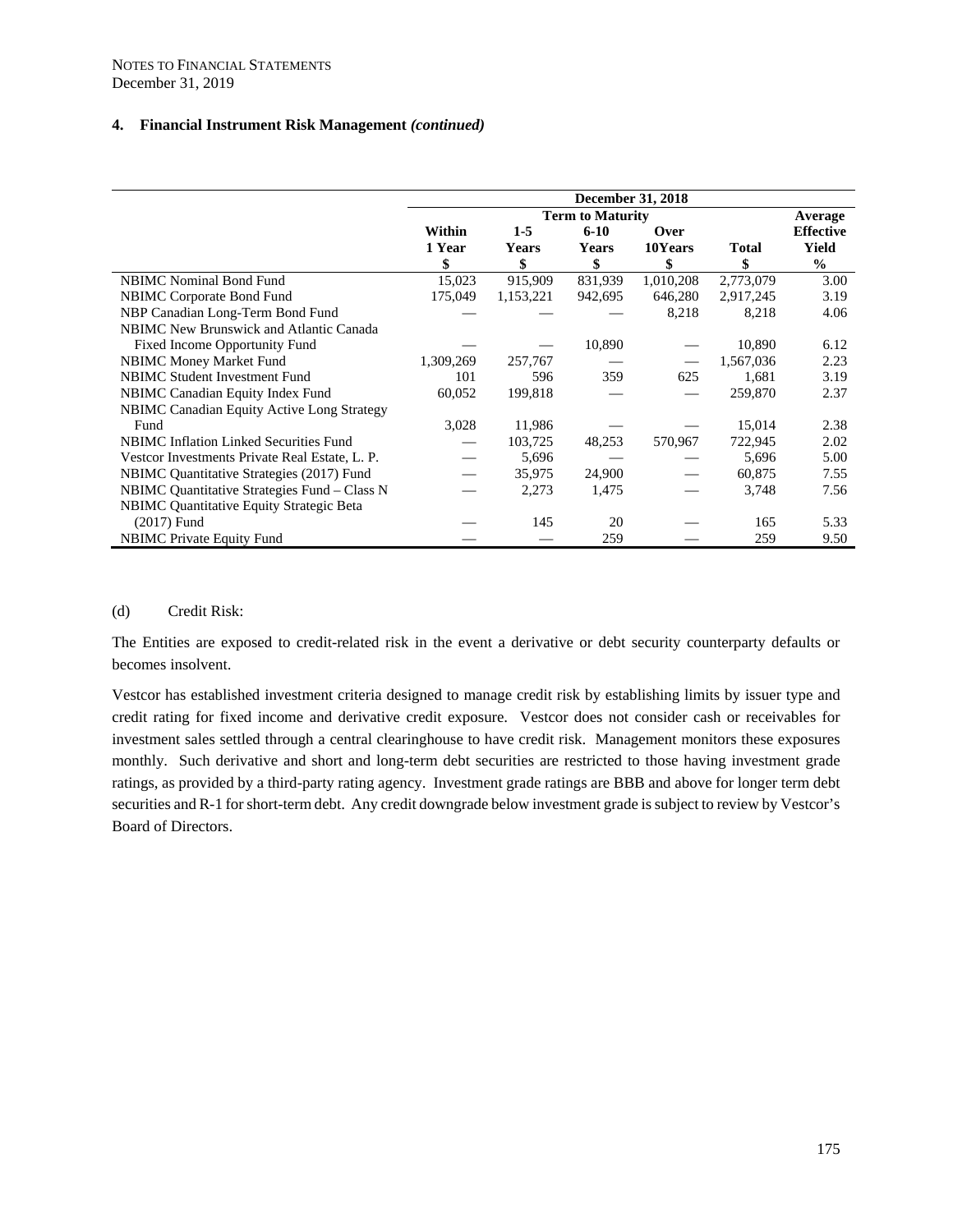The quality of the credit exposure as at December 31, 2019 is as follows:

|                                                                                  | December 31, 2019 |           |           |            |           |        |
|----------------------------------------------------------------------------------|-------------------|-----------|-----------|------------|-----------|--------|
|                                                                                  | <b>AAA</b>        | AA        | A         | <b>BBB</b> | $R-1$     | Other  |
|                                                                                  | \$                | \$        | \$        | \$         | \$        | \$     |
| <b>NBIMC</b> Nominal Bond Fund                                                   | 1,507,354         | 1,157,666 | 412,984   | 11,227     | 24,357    |        |
| NBIMC Corporate Bond Fund                                                        | 158,290           | 1,115,394 | 1,087,845 | 799,727    | 21,640    |        |
| NBIMC New Brunswick and Atlantic Canada                                          |                   |           |           |            |           |        |
| Fixed Income Opportunity Fund                                                    |                   |           |           |            | 49        | 9,734  |
| NBIMC Money Market Fund                                                          |                   | 52,095    | 393,052   |            | 1,260,619 |        |
| <b>NBIMC Student Investment Fund</b>                                             | 923               | 674       | 219       |            | 11        |        |
| NBIMC Canadian Equity Index Fund                                                 |                   |           | 212,093   |            | 55,329    |        |
| NBIMC Canadian Small Cap Equity Fund                                             |                   |           |           |            | 407       |        |
| NBIMC Low Volatility Canadian Equity Fund                                        |                   |           |           |            | 4,742     |        |
| NBIMC External Canadian Equity Fund                                              |                   |           |           |            | 271       |        |
| NBIMC EAFE Equity Index Fund                                                     |                   |           |           |            | 2,648     |        |
| NBIMC EAFE Equity Index Fund - Class N                                           |                   |           |           |            | 91        |        |
| NBIMC Low Volatility International Equity                                        |                   |           |           |            |           |        |
| Fund                                                                             |                   |           |           |            | 6,707     |        |
| NBIMC Low Volatility International Equity                                        |                   |           |           |            |           |        |
| Fund - Class N                                                                   |                   |           |           |            | 287       |        |
| <b>NBIMC Low Volatility Emerging Markets</b>                                     |                   |           |           |            |           |        |
| Equity Fund - Class N                                                            |                   |           |           |            | 3,086     |        |
| NBIMC U.S. Equity Index (2017) Fund                                              |                   |           |           |            | 1,942     |        |
| NBIMC U.S. Equity Index Fund - Class N                                           |                   |           |           |            | 210       |        |
| NBIMC Low Volatility U.S. Equity (2017) Fund                                     |                   |           |           |            | 5,201     |        |
| NBIMC Low Volatility U.S. Equity Fund - Class<br>N                               |                   |           |           |            | 424       |        |
|                                                                                  |                   | 80,104    |           |            |           |        |
| NBIMC Inflation Linked Securities Fund<br><b>NBIMC Canadian Real Estate Fund</b> | 644,647           |           | 39,510    |            | 1,210     |        |
|                                                                                  |                   |           |           |            |           | 14,477 |
| NBIMC Canadian Real Estate Investment Trust<br>Fund                              |                   |           |           |            | 179       |        |
| NBIMC Non-Canadian Private Real Estate Fund                                      |                   |           |           |            | 267       |        |
| Vestcor Investments Private Real Estate, L. P.                                   |                   |           |           |            | 23        | 5,740  |
| NBIMC International Real Estate (2017) Fund                                      |                   |           |           |            | 1,018     |        |
| NBIMC International Real Estate Fund - Class N                                   |                   |           |           |            | 104       |        |
| NBIMC Public Infrastructure (2017) Fund                                          |                   |           |           |            | 641       |        |
| NBIMC Public Infrastructure Fund - Class N                                       |                   |           |           |            |           |        |
| <b>NBIMC</b> Infrastructure Fund                                                 |                   |           |           |            | 47        |        |
|                                                                                  |                   |           |           |            | 1,233     | 14,673 |
| Vestcor Investments Infrastructure, L. P.                                        |                   |           |           |            | 917       | 7,500  |
| NBIMC Quantitative Strategies (2017) Fund                                        |                   |           |           | 6,809      | 1,761     | 38,908 |
| NBIMC Quantitative Strategies Fund - Class N                                     |                   |           |           | 419        | 103       | 2,258  |
| NBIMC Quantitative Equity Strategic Beta                                         |                   |           |           |            |           |        |
| $(2017)$ Fund                                                                    |                   |           |           |            | 1,951     | 7,186  |
| NBIMC Quantitative Equity Strategic Beta Fund<br>$-$ Class N                     |                   |           |           |            | 123       | 400    |
| <b>NBIMC Private Equity Fund</b>                                                 |                   |           |           |            | 27        | 259    |
| <b>NBIMC</b> Asset Mix Strategy Fund                                             |                   |           |           |            | 368       |        |
|                                                                                  |                   |           |           |            |           |        |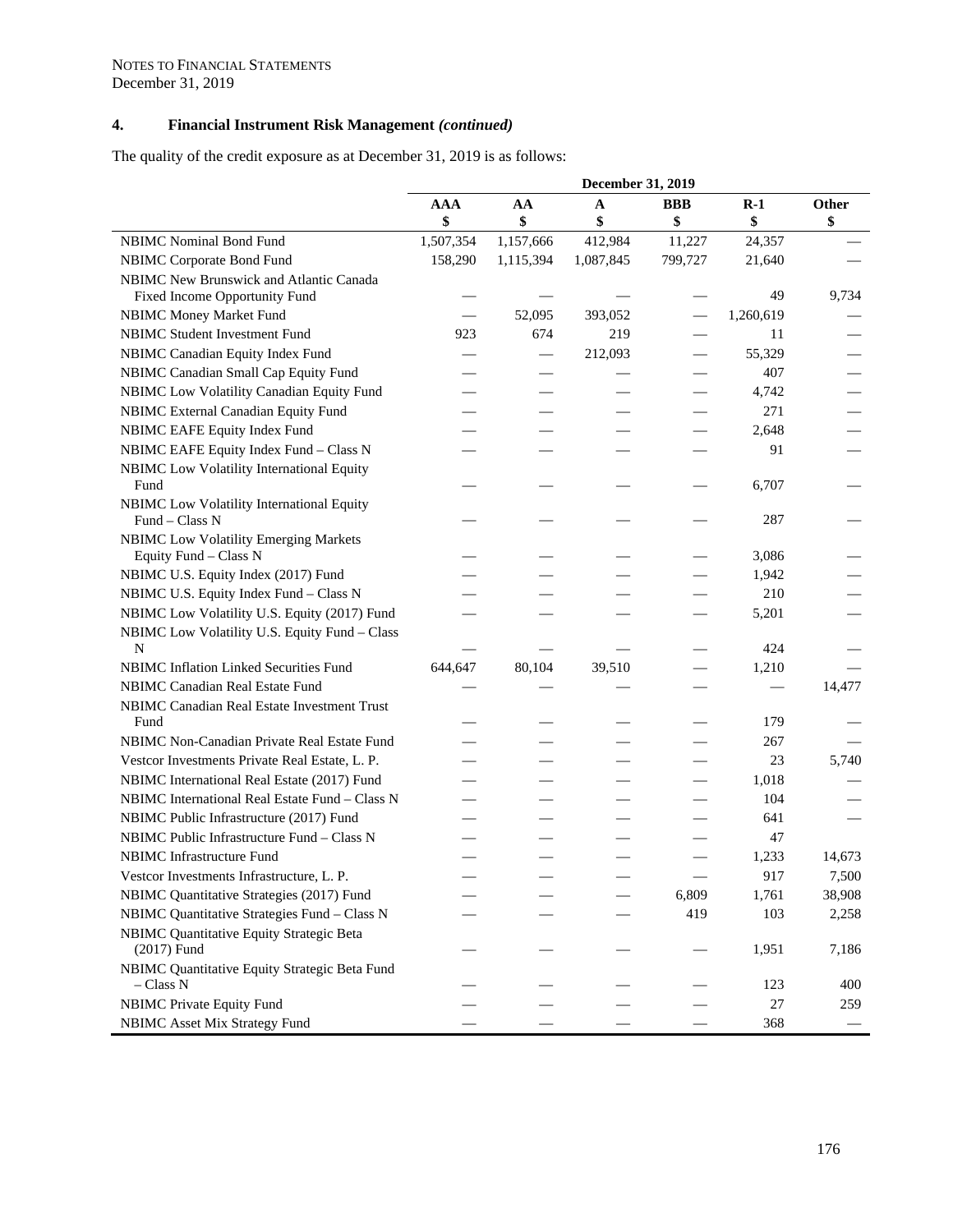|                                                                          | December 31, 2018 |         |           |         |         |              |
|--------------------------------------------------------------------------|-------------------|---------|-----------|---------|---------|--------------|
|                                                                          | <b>AAA</b>        | AA      | A         | BBB     | $R-1$   | <b>Other</b> |
|                                                                          | \$                | \$      | \$        | \$      | \$      | \$           |
| <b>NBIMC</b> Nominal Bond Fund                                           | 1,155,603         | 471,870 | 1,126,504 | 19,101  | 12,732  |              |
| <b>NBIMC Corporate Bond Fund</b>                                         | 70,760            | 479,692 | 1,388,235 | 974,555 | 21,223  | 4,004        |
| NBP Canadian Long-Term Bond Fund                                         |                   |         | 8,218     |         | 96      |              |
| NBIMC New Brunswick and Atlantic Canada<br>Fixed Income Opportunity Fund |                   |         | 10,890    |         | 54      |              |
| <b>NBIMC Money Market Fund</b>                                           | 4,963             | 88,663  | 524,563   |         | 955,205 |              |
| <b>NBIMC Student Investment Fund</b>                                     | 846               | 472     | 363       |         | 11      |              |
| NBIMC Canadian Equity Index Fund                                         |                   | 50,006  | 199,818   |         | 13,730  |              |
| NBIMC Canadian Small Cap Equity Fund                                     |                   |         |           |         | 288     |              |
| NBIMC Low Volatility Canadian Equity Fund                                |                   |         |           |         | 3,069   |              |
| NBIMC External Canadian Equity Fund                                      |                   |         |           |         | 242     |              |
| NBIMC Canadian Equity Active Long Strategy<br>Fund                       |                   |         | 11,986    |         | 3,672   |              |
| NBIMC EAFE Equity Index Fund                                             |                   |         |           |         | 3,290   |              |
| NBIMC EAFE Equity Index Fund - Class N                                   |                   |         |           |         | 70      |              |
| NBIMC Low Volatility International Equity<br>Fund                        |                   |         |           |         | 5,852   |              |
| <b>NBIMC</b> Low Volatility International Equity<br>Fund - Class N       |                   |         |           |         | 225     |              |
| <b>NBIMC Low Volatility Emerging Markets</b><br>Equity Fund - Class N    |                   |         |           |         | 1,424   |              |
| NBIMC U.S. Equity Index (2017) Fund                                      |                   |         |           |         | 1,146   |              |
| NBIMC U.S. Equity Index Fund - Class N                                   |                   |         |           |         | 61      |              |
| NBIMC Low Volatility U.S. Equity (2017) Fund                             |                   |         |           |         | 1,985   |              |
| NBIMC Low Volatility U.S. Equity Fund - Class<br>N                       |                   |         |           |         | 149     |              |
| <b>NBIMC Inflation Linked Securities Fund</b>                            | 608,070           | 37,023  | 77,851    |         | 1,197   |              |
| NBIMC Canadian Real Estate Fund                                          |                   |         |           |         |         | 12,308       |
| NBIMC Canadian Real Estate Investment Trust<br>Fund                      |                   |         |           |         | 155     |              |
| Vestcor Investments Private Real Estate, L. P.                           |                   |         |           |         | 23      | 5,696        |
| NBIMC International Real Estate (2017) Fund                              |                   |         |           |         | 708     |              |
| NBIMC International Real Estate Fund - Class N                           |                   |         |           |         | 106     |              |
| NBIMC Public Infrastructure (2017) Fund                                  |                   |         |           |         | 1,137   |              |
| NBIMC Public Infrastructure Fund - Class N                               |                   |         |           |         | 44      |              |
| NBIMC Infrastructure Fund                                                |                   |         |           |         |         | 17,519       |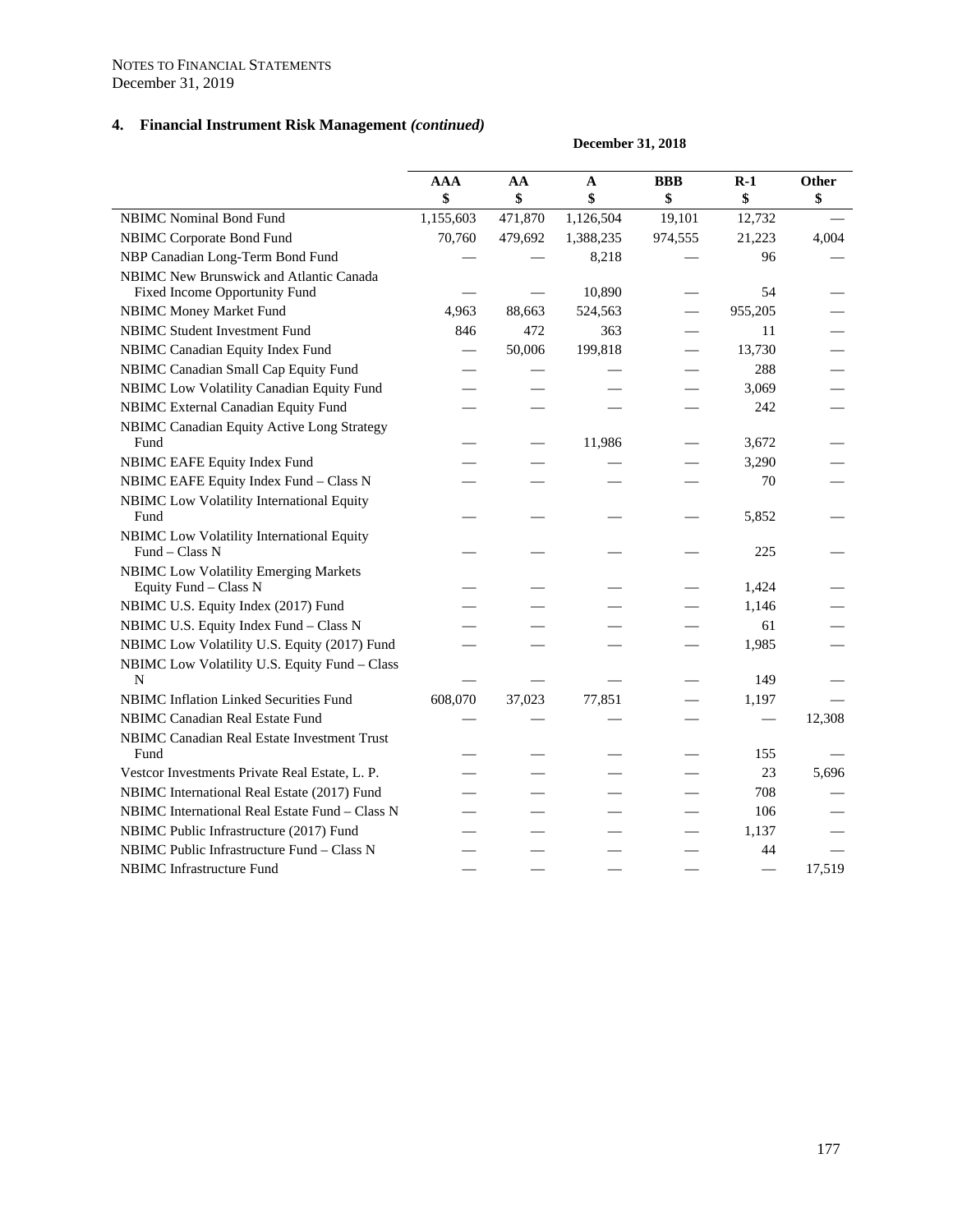|                                                   | December 31, 2018 |    |        |            |       |        |
|---------------------------------------------------|-------------------|----|--------|------------|-------|--------|
|                                                   | <b>AAA</b>        | AA | A      | <b>BBB</b> | $R-1$ | Other  |
|                                                   | \$                | \$ | \$     | \$         |       | \$     |
| <b>NBIMC</b> North American Market Neutral (2017) |                   |    |        |            |       |        |
| Fund                                              |                   |    |        |            | 1,899 |        |
| NBIMC North American Market Neutral Fund –        |                   |    |        |            |       |        |
| Class N                                           |                   |    |        |            | 107   |        |
| NBIMC Quantitative Strategies (2017) Fund         |                   |    | 17,464 |            | 2,169 | 43,412 |
| NBIMC Quantitative Strategies Fund – Class N      |                   |    | 1,082  |            | 104   | 2,666  |
| NBIMC Quantitative Equity Strategic Beta          |                   |    |        |            |       |        |
| $(2017)$ Fund                                     |                   |    |        |            | 1,079 | 164    |
| NBIMC Quantitative Equity Strategic Beta Fund     |                   |    |        |            |       |        |
| $- Class N$                                       |                   |    |        |            | 65    |        |
| <b>NBIMC</b> Private Equity Fund                  |                   |    |        |            | 2     | 259    |
| <b>NBIMC</b> Asset Mix Strategy Fund              |                   |    |        |            | 2,896 |        |

As at both December 31, 2019 and 2018 the highest concentration of credit risk is with Government of Canada bonds.

## (e) Other Pricing Risk:

Other pricing risk is the risk that the fair value or future cash flows of an equity investment will fluctuate because of changes in market prices (other than those arising from foreign currency or interest rate risk as discussed above). Pricing risk can affect specific investments or broad market indices. The Entities moderate this risk through the use of various investment strategies within the parameters of the Entities' investment policies and procedures.

Management's estimate of the effect on net assets due to a reasonable possible change in equity indices, with all other variables held constant, is shown in the tables below. The estimate is calculated based on the percentage of the Entities' total net assets that are invested in financial instruments constituting the primary index. In practice, the actual results may differ from the sensitivity analysis below and the differences can be material.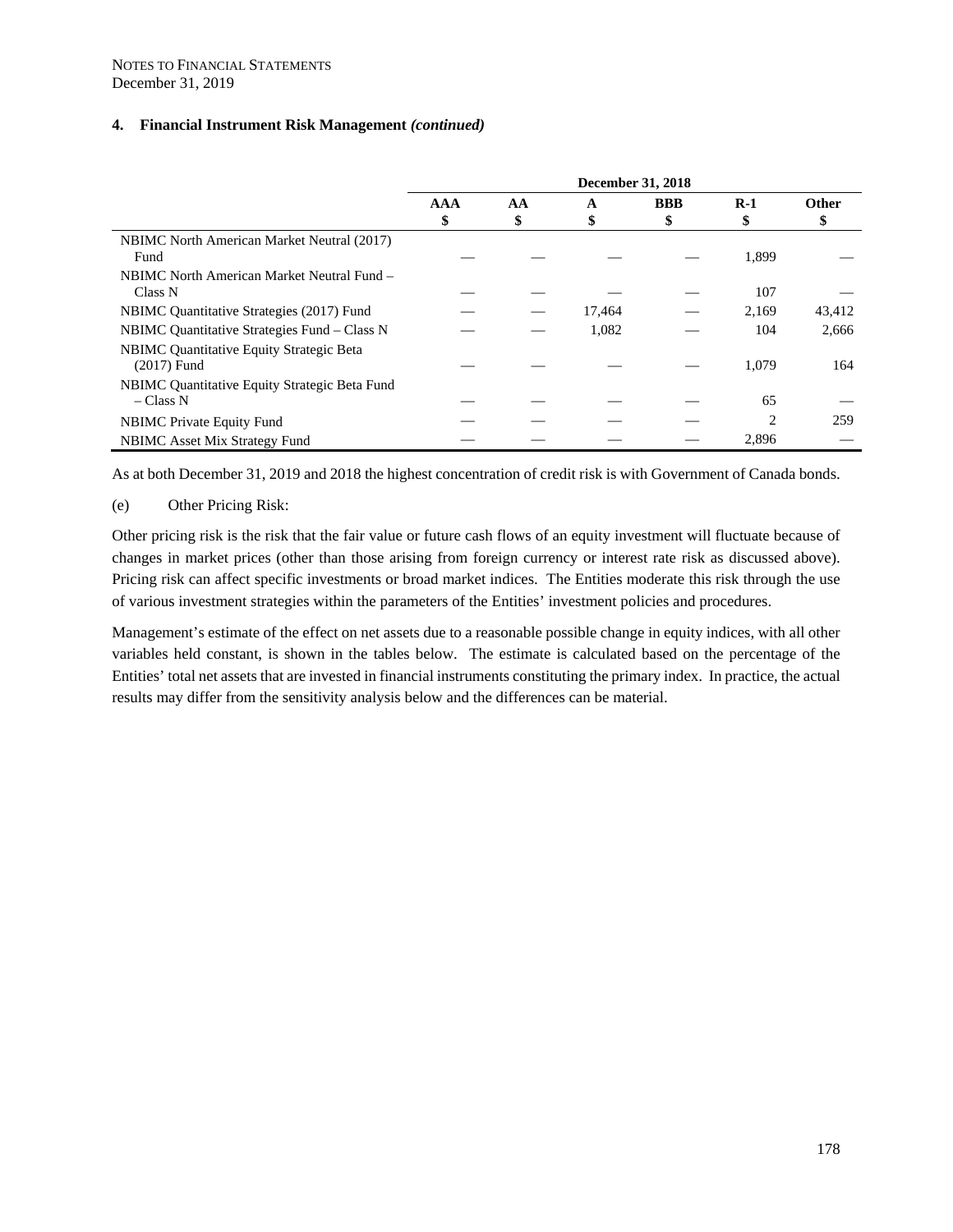#### **As at December 31, 2019**

|                                                                       |                                                                                                                                                                                                            | Change in<br><b>Market</b><br><b>Prices</b> | <b>Effect on</b><br><b>Net Assets</b> |
|-----------------------------------------------------------------------|------------------------------------------------------------------------------------------------------------------------------------------------------------------------------------------------------------|---------------------------------------------|---------------------------------------|
| Fund                                                                  | <b>Market Indices</b>                                                                                                                                                                                      | $\frac{0}{0}$                               | \$                                    |
| NBIMC International High Yield Fixed<br>Income Fund                   | Barclays Global High Yield Total Return Index<br>Hedged \$C                                                                                                                                                | $+/- 10$                                    | 19,443                                |
| <b>NBIMC Student Investment Fund</b>                                  | 50% S&P/TSX 60 Total Return Index, 45%<br>FTSE Canada All Government Bond Index<br>and 5% of the combined FTSE Canada 91-Day<br>Treasury Bill Index and Call Loan Rate<br>weighted 93% and 7% respectively | $+/- 10$                                    | 207                                   |
| NBIMC Canadian Equity Index Fund                                      | S&P/TSX Total Return Composite Index                                                                                                                                                                       | $+/- 10$                                    | 72,400                                |
| NBIMC Canadian Small Cap Equity Fund                                  | S&P/TSX Small Cap Total Return Index                                                                                                                                                                       | $+/- 10$                                    | 15,361                                |
| <b>NBIMC</b> Low Volatility Canadian Equity                           | MSCI Canada Minimum Volatility Total Return                                                                                                                                                                |                                             |                                       |
| Fund                                                                  | Index, Gross                                                                                                                                                                                               | $+/- 10$                                    | 104,803                               |
| NBIMC External Canadian Equity Fund                                   | S&P/TSX Total Return Composite Index                                                                                                                                                                       | $+/- 10$                                    | 16,755                                |
| NBIMC External International Equity Fund                              | MSCI EAFE Total Return Index in \$C, Net                                                                                                                                                                   | $+/- 10$                                    | 37,559                                |
| NBIMC EAFE Equity Index Fund                                          | MSCI EAFE Total Return Index in \$C, Net                                                                                                                                                                   | $+/- 10$                                    | 29,817                                |
| NBIMC EAFE Equity Index Fund - Class                                  |                                                                                                                                                                                                            |                                             |                                       |
| N                                                                     | MSCI EAFE Total Return Index in \$C, Net                                                                                                                                                                   | $+/- 10$                                    | 1,711                                 |
| NBIMC Low Volatility International Equity<br>Fund                     | <b>MSCI EAFE Minimum Volatility (USD) Total</b><br>Return Index, \$C, Net                                                                                                                                  | $+/- 10$                                    | 108,619                               |
| NBIMC Low Volatility International Equity<br>Fund – Class N           | MSCI EAFE Minimum Volatility (USD) Total<br>Return Index, \$C, Net                                                                                                                                         | $+/- 10$                                    | 5,323                                 |
| <b>NBIMC</b> Low Volatility Emerging Markets<br>Equity Fund - Class N | MSCI Emerging Markets Minimum Volatility<br>(USD) Total Return Index in \$C, Net                                                                                                                           | $+/- 10$                                    | 73,439                                |
| NBIMC U.S. Equity Index (2017) Fund                                   | S&P 500 Total Return Index \$C                                                                                                                                                                             | $+/- 10$                                    | 55,777                                |
| NBIMC U.S. Equity Index Fund - Class N                                | S&P 500 Total Return Index \$C                                                                                                                                                                             | $+/- 10$                                    | 4,500                                 |
| NBIMC U.S. Small Cap Equity Fund                                      | Russell 2000 Net Total Return Index (USD) in<br>\$C                                                                                                                                                        | $+/- 10$                                    | 455                                   |
| NBIMC Low Volatility U.S. Equity (2017)<br>Fund                       | MSCI USA Minimum Volatility (USD) Total<br>Return Index in \$C, Net                                                                                                                                        | $+/- 10$                                    | 115,280                               |
| NBIMC Low Volatility U.S. Equity Fund –<br>Class N                    | MSCI USA Minimum Volatility (USD) Total<br>Return Index in \$C, Net                                                                                                                                        | $+/- 10$                                    | 7,979                                 |
| <b>NBIMC</b> Canadian Real Estate Investment<br><b>Trust Fund</b>     | S&P/TSX Capped REIT Total Return Index                                                                                                                                                                     | $+/- 10$                                    | 5,687                                 |
| NBIMC International Real Estate (2017)<br>Fund                        | Applicable country index, weighted according to<br>percentage of total assets committed, \$C                                                                                                               | $+/- 10$                                    | 19,310                                |
| NBIMC International Real Estate Fund -<br>Class N                     | Applicable country index, weighted according to<br>percentage of total assets committed, \$C                                                                                                               | $+/- 10$                                    | 1,761                                 |
| NBIMC Public Infrastructure (2017) Fund                               | 4% Real Return                                                                                                                                                                                             | $+/- 10$                                    | 20,869                                |
| NBIMC Public Infrastructure Fund – Class                              |                                                                                                                                                                                                            |                                             |                                       |
| N                                                                     | 4% Real Return                                                                                                                                                                                             | $+/- 10$                                    | 1,095                                 |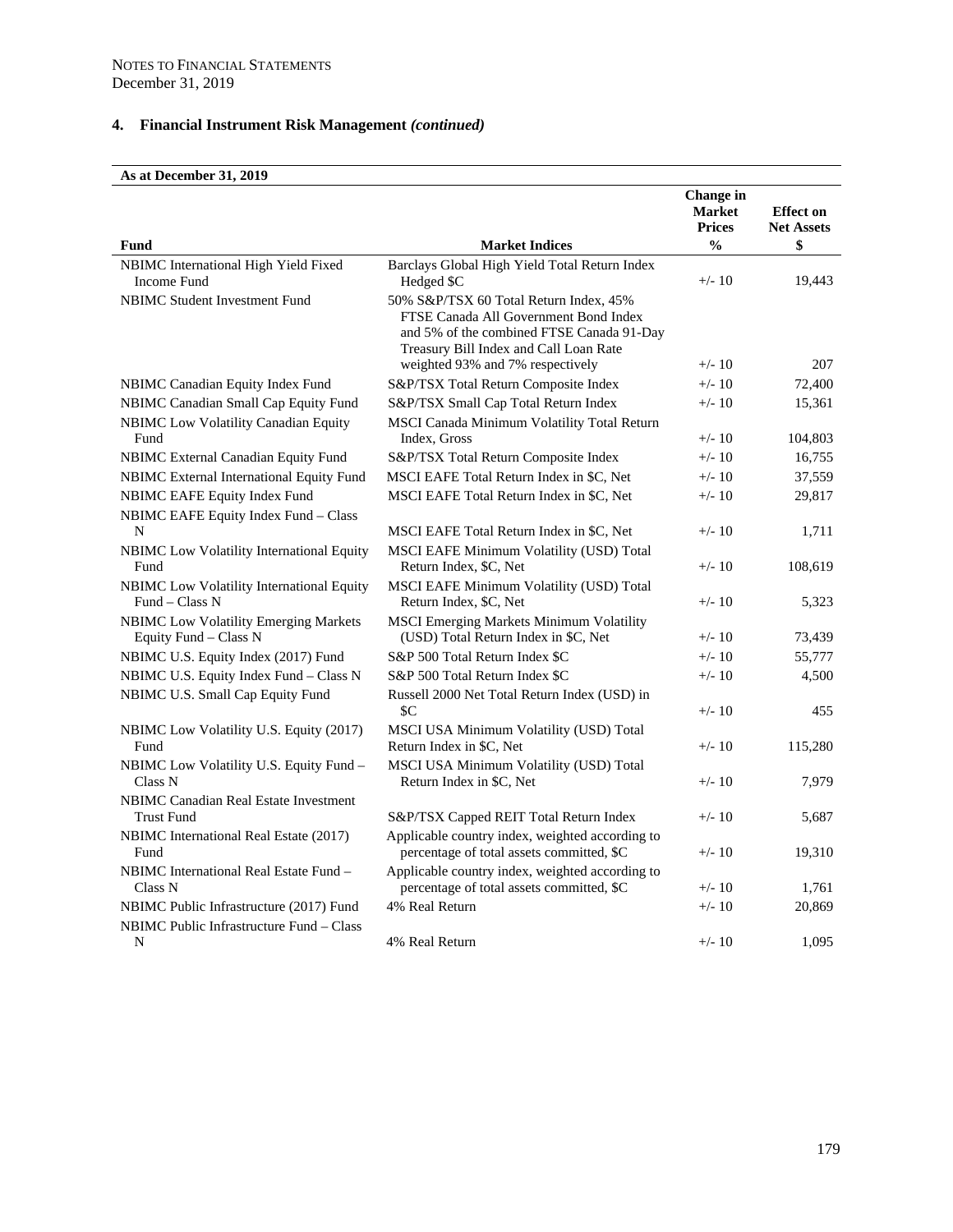# **As at December 31, 2019**

| <b>Fund</b>                                     | <b>Market Indices</b>                       | Change in<br><b>Market</b><br><b>Prices</b><br>$\frac{0}{0}$ | <b>Effect</b> on<br><b>Net Assets</b><br>\$ |
|-------------------------------------------------|---------------------------------------------|--------------------------------------------------------------|---------------------------------------------|
| NBIMC Quantitative Strategies (2017) Fund       | 93% FTSE Canada 91 Day T-Bill Index plus 7% |                                                              |                                             |
|                                                 | One-day Canadian Call Loan                  | $+/- 10$                                                     | 1,200                                       |
| NBIMC Quantitative Strategies Fund -            | 93% FTSE Canada 91 Day T-Bill Index plus 7% |                                                              |                                             |
| Class N                                         | One-day Canadian Call Loan                  | $+/- 10$                                                     | 38                                          |
| <b>NBIMC</b> Quantitative Equity Strategic Beta | 93% FTSE Canada 91 Day T-Bill Index plus 7% |                                                              |                                             |
| $(2017)$ Fund                                   | One-day Canadian Call Loan                  | $+/- 10$                                                     | 9,464                                       |
| NBIMC Quantitative Equity Strategic Beta        | 93% FTSE Canada 91 Day T-Bill Index plus 7% |                                                              |                                             |
| Fund – Class $N$                                | One-day Canadian Call Loan                  | $+/- 10$                                                     | 583                                         |
| NBIMC Asset Mix Strategy Fund                   | No Applicable                               | $+/- 10$                                                     | 12,028                                      |

## **As at December 31, 2018**

|                                                                       |                                                                                                                                                                                                             | Change in<br><b>Market</b> | <b>Effect on</b>  |
|-----------------------------------------------------------------------|-------------------------------------------------------------------------------------------------------------------------------------------------------------------------------------------------------------|----------------------------|-------------------|
|                                                                       |                                                                                                                                                                                                             | <b>Prices</b>              | <b>Net Assets</b> |
| Fund                                                                  | <b>Market Indices</b>                                                                                                                                                                                       | $\frac{0}{0}$              | \$                |
| NBIMC International High Yield Fixed<br><b>Income Fund</b>            | Barclays Global High Yield Total Return Index<br>Hedged \$C                                                                                                                                                 | $+/- 10$                   | 16,978            |
| <b>NBIMC Student Investment Fund</b>                                  | 50% S&P/TSX 60 Total Return Index, 45%<br>FTSE Canada All Government Bond Index<br>and 5% of the combined FTSE Canada 91-<br>Day Treasury Bill Index and Call Loan Rate<br>weighted 93% and 7% respectively | $+/- 10$                   | 168               |
| <b>NBIMC</b> Canadian Equity Index Fund                               | S&P/TSX Total Return Composite Index                                                                                                                                                                        | $+/- 10$                   | 58,467            |
| NBIMC Canadian Small Cap Equity Fund                                  | S&P/TSX Small Cap Total Return Index                                                                                                                                                                        | $+/- 10$                   | 13,751            |
| NBIMC Low Volatility Canadian Equity                                  | MSCI Canada Minimum Volatility Total Return                                                                                                                                                                 |                            |                   |
| Fund                                                                  | Index, Gross                                                                                                                                                                                                | $+/- 10$                   | 79,428            |
| NBIMC External Canadian Equity Fund                                   | S&P/TSX Total Return Composite Index                                                                                                                                                                        | $+/- 10$                   | 23,197            |
| NBIMC Canadian Equity Active Long                                     |                                                                                                                                                                                                             | $+/- 10$                   |                   |
| <b>Strategy Fund</b>                                                  | S&P/TSX Total Return Composite Index                                                                                                                                                                        |                            | 13,498            |
| NBIMC External International Equity Fund                              | MSCI EAFE Total Return Index in \$C, Net                                                                                                                                                                    | $+/- 10$                   | 32,250            |
| NBIMC EAFE Equity Index Fund                                          | MSCI EAFE Total Return Index in \$C, Net                                                                                                                                                                    | $+/- 10$                   | 43,565            |
| NBIMC EAFE Equity Index Fund - Class N                                | MSCI EAFE Total Return Index in \$C, Net                                                                                                                                                                    | $+/- 10$                   | 1,998             |
| NBIMC Low Volatility International Equity<br>Fund                     | MSCI EAFE Minimum Volatility (USD) Total<br>Return Index, \$C, Net                                                                                                                                          | $+/- 10$                   | 84,123            |
| NBIMC Low Volatility International Equity<br>$Fund - Class N$         | MSCI EAFE Minimum Volatility (USD) Total<br>Return Index, \$C, Net                                                                                                                                          | $+/- 10$                   | 4,239             |
| <b>NBIMC</b> Low Volatility Emerging Markets<br>Equity Fund - Class N | <b>MSCI Emerging Markets Minimum Volatility</b><br>(USD) Total Return Index in \$C, Net                                                                                                                     | $+/- 10$                   | 67,463            |
| NBIMC U.S. Equity Index (2017) Fund                                   | S&P 500 Total Return Index \$C                                                                                                                                                                              | $+/- 10$                   | 77,696            |
| NBIMC U.S. Equity Index Fund - Class N                                | S&P 500 Total Return Index \$C                                                                                                                                                                              | $+/- 10$                   | 5,107             |
|                                                                       | Russell 2000 Net Total Return Index (USD) in                                                                                                                                                                |                            |                   |
| NBIMC U.S. Small Cap Equity Fund                                      | \$C                                                                                                                                                                                                         | $+/- 10$                   | 388               |
| NBIMC Low Volatility U.S. Equity (2017)<br>Fund                       | MSCI USA Minimum Volatility (USD) Total<br>Return Index in SC, Net                                                                                                                                          | $+/- 10$                   | 92,538            |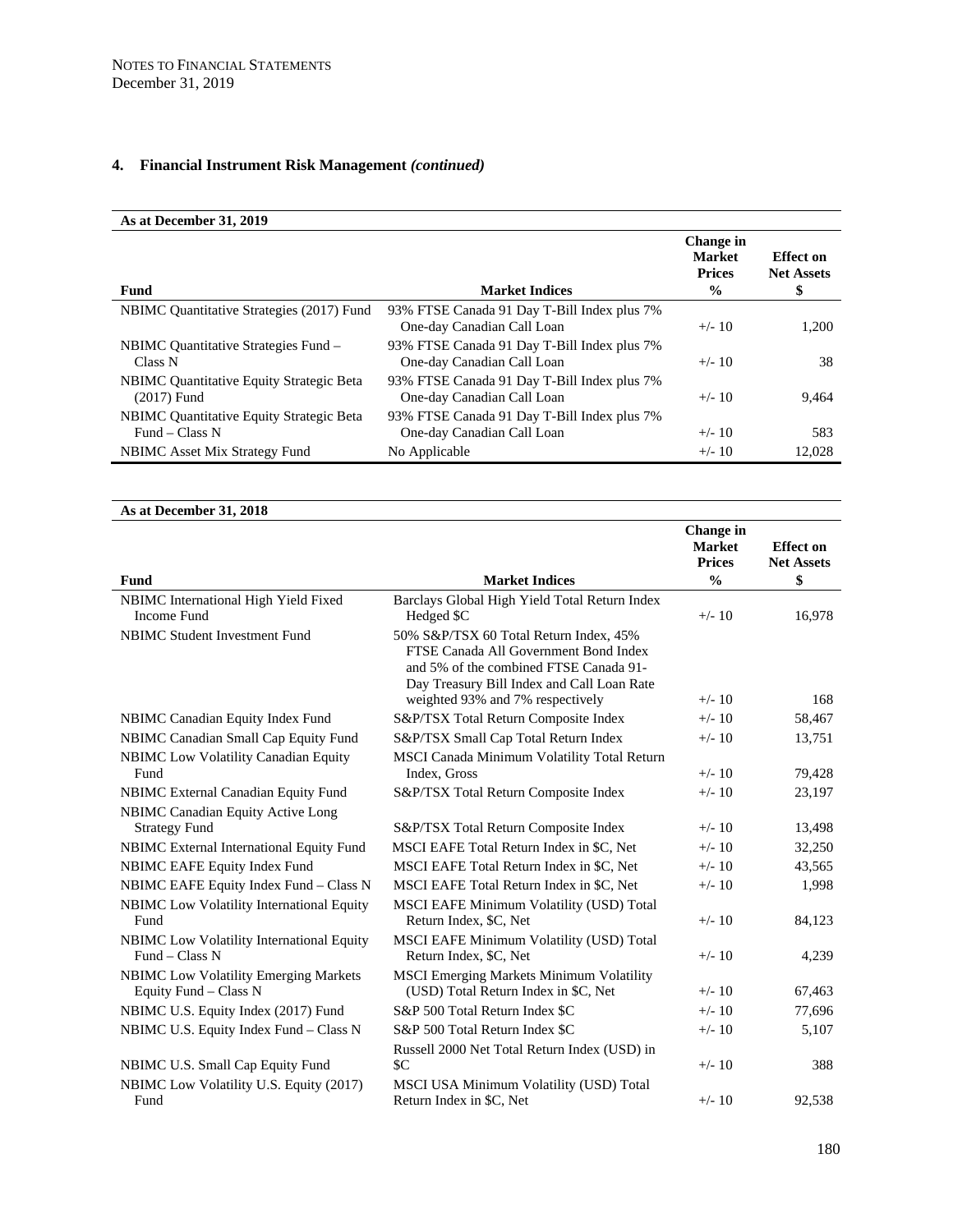#### **As at December 31, 2018**

| As at December 91, 2010                                           |                                                                                              |                                                    |                                       |
|-------------------------------------------------------------------|----------------------------------------------------------------------------------------------|----------------------------------------------------|---------------------------------------|
|                                                                   |                                                                                              | <b>Change</b> in<br><b>Market</b><br><b>Prices</b> | <b>Effect</b> on<br><b>Net Assets</b> |
| <b>Fund</b>                                                       | <b>Market Indices</b>                                                                        | $\frac{0}{0}$                                      | \$                                    |
| NBIMC Low Volatility U.S. Equity Fund -<br>Class N                | MSCI USA Minimum Volatility (USD) Total<br>Return Index in \$C, Net                          | $+/- 10$                                           | 6,737                                 |
| <b>NBIMC Canadian Real Estate Investment</b><br><b>Trust Fund</b> | S&P/TSX Capped REIT Total Return Index                                                       | $+/- 10$                                           | 4,215                                 |
| NBIMC International Real Estate (2017) Fund                       | Applicable country index, weighted according<br>to percentage of total assets committed, \$C | $+/- 10$                                           | 14,180                                |
| NBIMC International Real Estate Fund -<br>Class N                 | Applicable country index, weighted according<br>to percentage of total assets committed, \$C | $+/- 10$                                           | 2,194                                 |
| NBIMC Public Infrastructure (2017) Fund                           | 4% Real Return                                                                               | $+/- 10$                                           | 34,326                                |
| NBIMC Public Infrastructure Fund – Class N                        | 4% Real Return                                                                               | $+/- 10$                                           | 1,598                                 |
| <b>NBIMC</b> North American Market Neutral<br>$(2017)$ Fund       | 93% FTSE Canada 91 Day T-Bill Index plus<br>7% One-day Canadian Call Loan                    | $+/- 10$                                           | 966                                   |
| <b>NBIMC North American Market Neutral Fund</b><br>$-$ Class N    | 93% FTSE Canada 91 Day T-Bill Index plus<br>7% One-day Canadian Call Loan                    | $+/- 10$                                           | 53                                    |
| NBIMC Quantitative Strategies (2017) Fund                         | 93% FTSE Canada 91 Day T-Bill Index plus<br>7% One-day Canadian Call Loan                    | $+/- 10$                                           | 2,359                                 |
| NBIMC Quantitative Strategies Fund - Class<br>N                   | 93% FTSE Canada 91 Day T-Bill Index plus<br>7% One-day Canadian Call Loan                    | $+/- 10$                                           | 158                                   |
| NBIMC Quantitative Equity Strategic Beta<br>$(2017)$ Fund         | 93% FTSE Canada 91 Day T-Bill Index plus<br>7% One-day Canadian Call Loan                    | $+/- 10$                                           | 6,313                                 |
| NBIMC Quantitative Equity Strategic Beta<br>Fund – Class N        | 93% FTSE Canada 91 Day T-Bill Index plus<br>7% One-day Canadian Call Loan                    | $+/- 10$                                           | 435                                   |

#### (f) Liquidity Risk:

Liquidity risk is the risk of not having sufficient funds available to meet cash demands. Sources of liquidity include sale of securities, cash underlay supporting derivative investments, interest and dividend receipts and capital contributions. Uses of liquidity include purchases of investments and redemptions of units.

The Entities were created to undertake specific investment strategies, some of which involve more readily marketable securities than others. For example, the NBIMC Money Market Fund invests in short-term government backed securities, such as treasury bills, as well as high quality government bonds that are readily marketable. In contrast, the investments in the NBIMC New Brunswick and Atlantic Canada Fixed Income Opportunity Fund, NBIMC Canadian Real Estate Fund, NBIMC Non-Canadian Private Real Estate Fund, Vestcor Investments Private Real Estate, L. P., Vestcor Investments Private Real Estate 2, L. P., Vestcor Real Estate Fund, Limited Partnership, NBIMC Infrastructure Fund, Vestcor Investments Infrastructure, L. P., NBIMC New Brunswick and Atlantic Canada Equity Opportunity Fund, NBIMC Private Equity Fund and Vestcor Investments Private Equity, L. P. are considered highly illiquid due to their private nature and longer term to maturity.

The Board-approved Vestcor Investment Entity Profiles establish the amount and types of investments that each Entity may hold. Management monitors adherence to these limits regularly and uses portfolio rebalancing to ensure these limitations are maintained.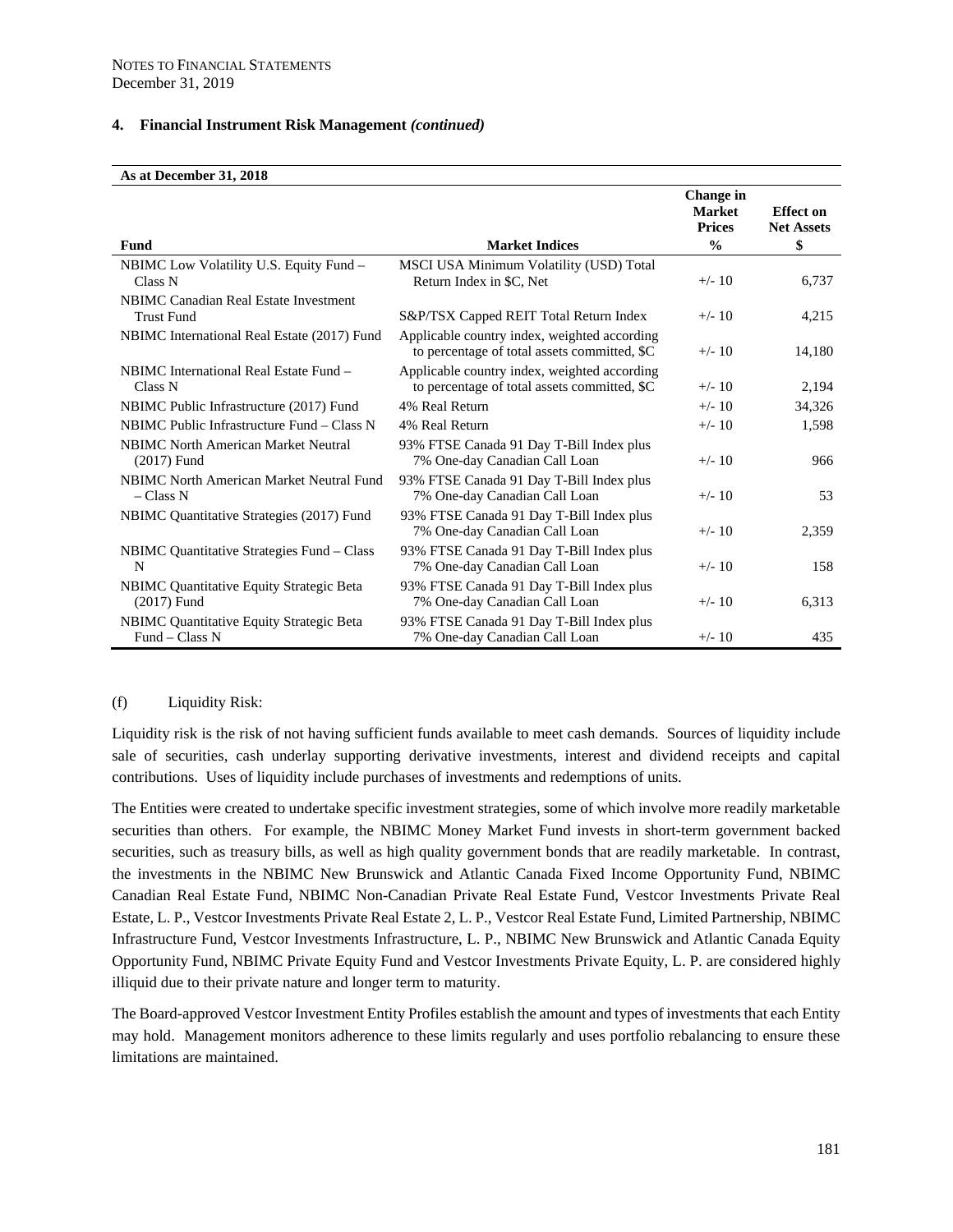Each client enters into an investment management agreement that includes a suitable notice period for unit purchases and redemptions, depending upon their investment objectives, and a desired investment policy statement. Vestcor measures compliance with investment policy statements weekly and reports quarterly to clients.

#### (g) Securities Lending:

Certain of the Entities have entered into a securities lending arrangement with their securities custodian with the objective of enhancing portfolio returns. Under this program, the custodian may loan securities owned by the Entities to other approved borrowers in exchange for collateral in the form of readily marketable government-backed securities equal to at least 105% of the value of securities on loan and a borrowing fee. Collateral is held in trust for the Entities by the custodian. Vestcor has restricted the approved borrowers under this program to minimize exposure to counterparty credit risk. Securities on loan remain recorded as investments in the Statements of Financial Position.

The fair value of securities on loan as at December 31 consisted of the following:

| Fund                                                        | 2019          |              | 2018    |
|-------------------------------------------------------------|---------------|--------------|---------|
| <b>NBIMC</b> Nominal Bond Fund                              | \$<br>938,688 | $\mathbb{S}$ | 812,408 |
| NBIMC Corporate Bond Fund                                   | 756,197       |              | 462,776 |
| <b>NBIMC Money Market Fund</b>                              | 511,880       |              | 461,389 |
| <b>NBIMC Student Investment Fund</b>                        | 1,681         |              | 1,740   |
| NBIMC Canadian Equity Index Fund                            | 54,152        |              | 60,646  |
| NBIMC Canadian Small Cap Equity Fund                        | 51,490        |              | 40,802  |
| NBIMC Low Volatility Canadian Equity Fund                   | 243,441       |              | 181,251 |
| NBIMC External Canadian Equity Fund                         | 23,622        |              | 33,426  |
| NBIMC Canadian Equity Active Long Strategy Fund             |               |              | 35,392  |
| NBIMC EAFE Equity Index Fund                                | 42,532        |              | 63,796  |
| NBIMC EAFE Equity Index Fund - Class N                      | 2,643         |              | 3,359   |
| NBIMC Low Volatility International Equity Fund              | 173,079       |              | 148,105 |
| NBIMC Low Volatility International Equity Fund - Class N    | 6,153         |              | 6,899   |
| NBIMC Low Volatility Emerging Markets Equity Fund - Class N | 58,074        |              | 100,794 |
| NBIMC U.S. Equity Index (2017) Fund                         | 140,753       |              | 251,651 |
| NBIMC U.S. Equity Index Fund - Class N                      | 12,193        |              | 14,027  |
| NBIMC U.S. Small Cap Equity Fund                            | 4,579         |              | 3,154   |
| NBIMC Low Volatility U.S. Equity (2017) Fund                | 373,429       |              | 349,837 |
| NBIMC Low Volatility U.S. Equity Fund - Class N             | 26,595        |              | 24,343  |
| <b>NBIMC</b> Inflation Linked Securities Fund               | 230,199       |              | 207,011 |
| NBIMC Canadian Real Estate Investment Trust Fund            | 5,370         |              | 17,800  |
| NBIMC International Real Estate (2017) Fund                 | 30,665        |              | 47,862  |
| NBIMC International Real Estate Fund - Class N              | 4,495         |              | 6,561   |
| NBIMC Public Infrastructure (2017) Fund                     | 46,318        |              | 73,404  |
| NBIMC Public Infrastructure Fund – Class N                  | 3,019         |              | 3,374   |
| NBIMC North American Market Neutral (2017) Fund             |               |              | 130,265 |
| NBIMC North American Market Neutral Fund - Class N          |               |              | 6,730   |
| NBIMC Quantitative Strategies (2017) Fund                   | 143,300       |              | 66,946  |
| NBIMC Quantitative Strategies Fund - Class N                | 9,065         |              | 4,042   |
| NBIMC Quantitative Equity Strategic Beta (2017) Fund        | 87,660        |              | 70,772  |
| NBIMC Quantitative Equity Strategic Beta Fund - Class N     | 4,002         |              | 3,240   |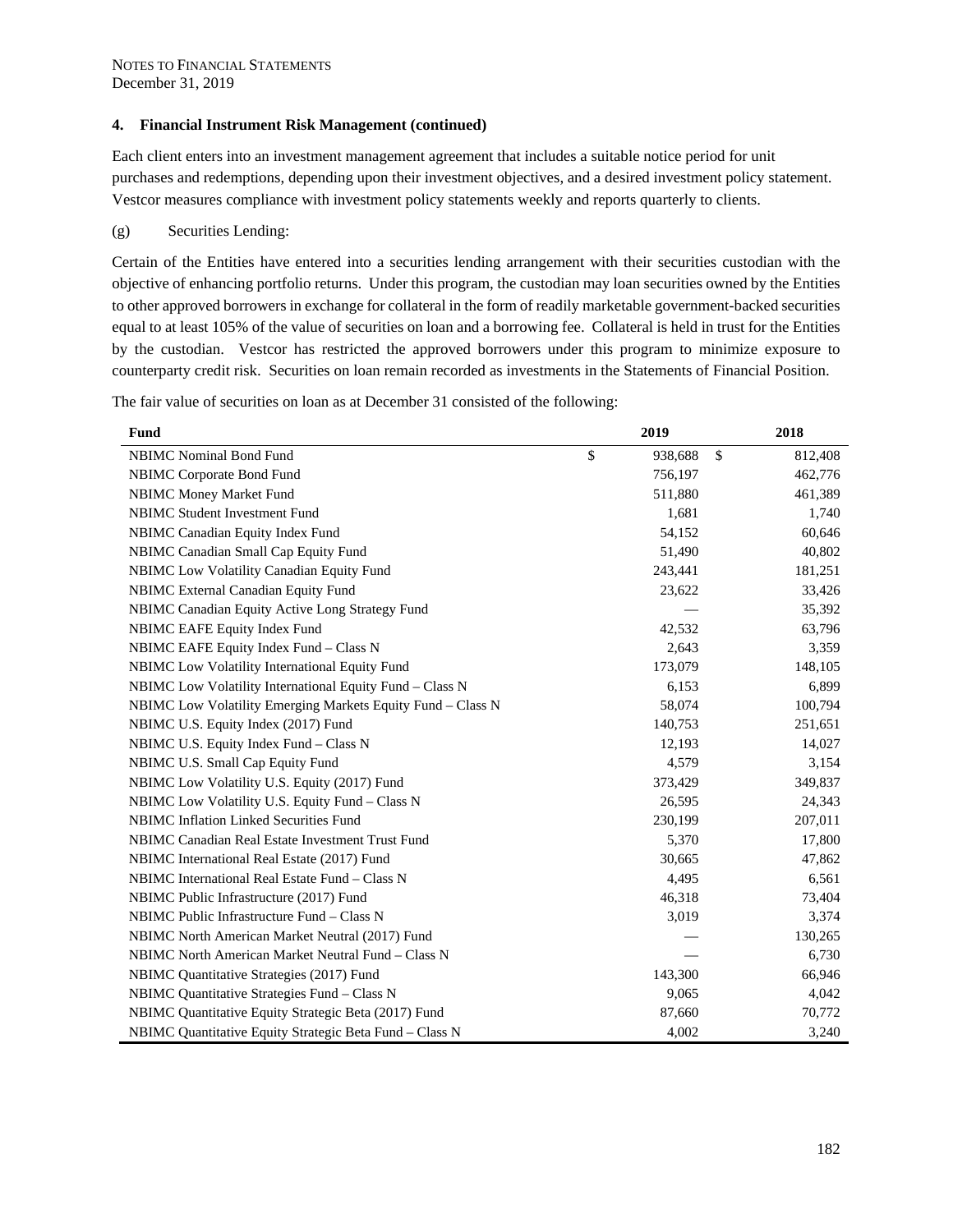#### **5. Derivatives**

A derivative is a financial contract, the value of which is derived from the notional value of underlying assets, indices, interest rates or currency exchange rates.

The Entities may be party to certain derivatives, including futures contracts, interest rate swaps, forward foreign exchange contracts, cross currency swaps, credit default swaps and total return equity swaps. Futures contracts are agreements between two parties to buy or sell a security or financial interest at a specified date, quantity and price. Futures contracts are standardized and traded on recognized exchanges. Interest rate swaps are agreements to exchange cash flows periodically based on a notional principal amount. Forward currency contracts are agreements between two parties, traded over the counter and not on an organized exchange, to purchase or sell currency against another currency at a future date and price. Credit default swaps are agreements between two counterparties where the buyer pays a premium to the seller in exchange for protection from a credit event. Total return equity swaps, traded in the over-the-counter market, are contractual agreements between two counterparties to exchange financial returns with predetermined conditions based on notional amounts.

Derivatives are used for various purposes, including: to invest in a particular stock market in an inexpensive and effective fashion (e.g. futures and swaps); to enhance returns (e.g., total return equity swaps); to convert a fixed interest rate payment into a floating interest rate payment (e.g., interest rate swaps); and to hedge against potential losses due to changes in foreign exchange rates, stock prices or credit (e.g., forward foreign exchange contracts and credit default swaps).

Offsetting within the Statements of Financial Position may be achieved where financial assets and liabilities are subject to master netting arrangements that provide the currently enforceable right of offset and where there is an intention to settle on a net basis or realize assets and liabilities simultaneously. The Entities intend to settle derivative contracts subject to Master ISDA Agreements that include the right to offset when those contracts have the same counterparty and maturity date. The amount of offsetting recorded in the Statements of Financial Position is immaterial and would not provide meaningful disclosure. The Master ISDA Agreements also specify the types and amount of securities eligible for posting as collateral *(see note 4(a))*. Derivative contracts create credit risk exposure should counterparties be unable to meet the terms of the contracts *(see note 4(d))*. Vestcor mitigates this risk exposure by only entering into derivatives with investment grade counterparties, and, restricting each counterparty to no more than 5% of total assets.

The Statements of Investment Policies do not permit leverage in the use of derivatives. Accordingly, short-term assets in an amount sufficient to cover potential derivative exposure are maintained as cash underlay.

Derivatives are also subject to foreign currency, interest rate, pricing and liquidity risk, as discussed previously.

The following tables summarize the derivatives held by each Entity. Notional values represent the volume of outstanding positions of the derivative contracts. The notional value is the amount to which a rate or price is applied in the calculation of cash flows for swaps, foreign exchange contracts and futures. The fair values are unrealized gains or losses on derivative contracts and represent the cost of replacing these contracts under current market conditions.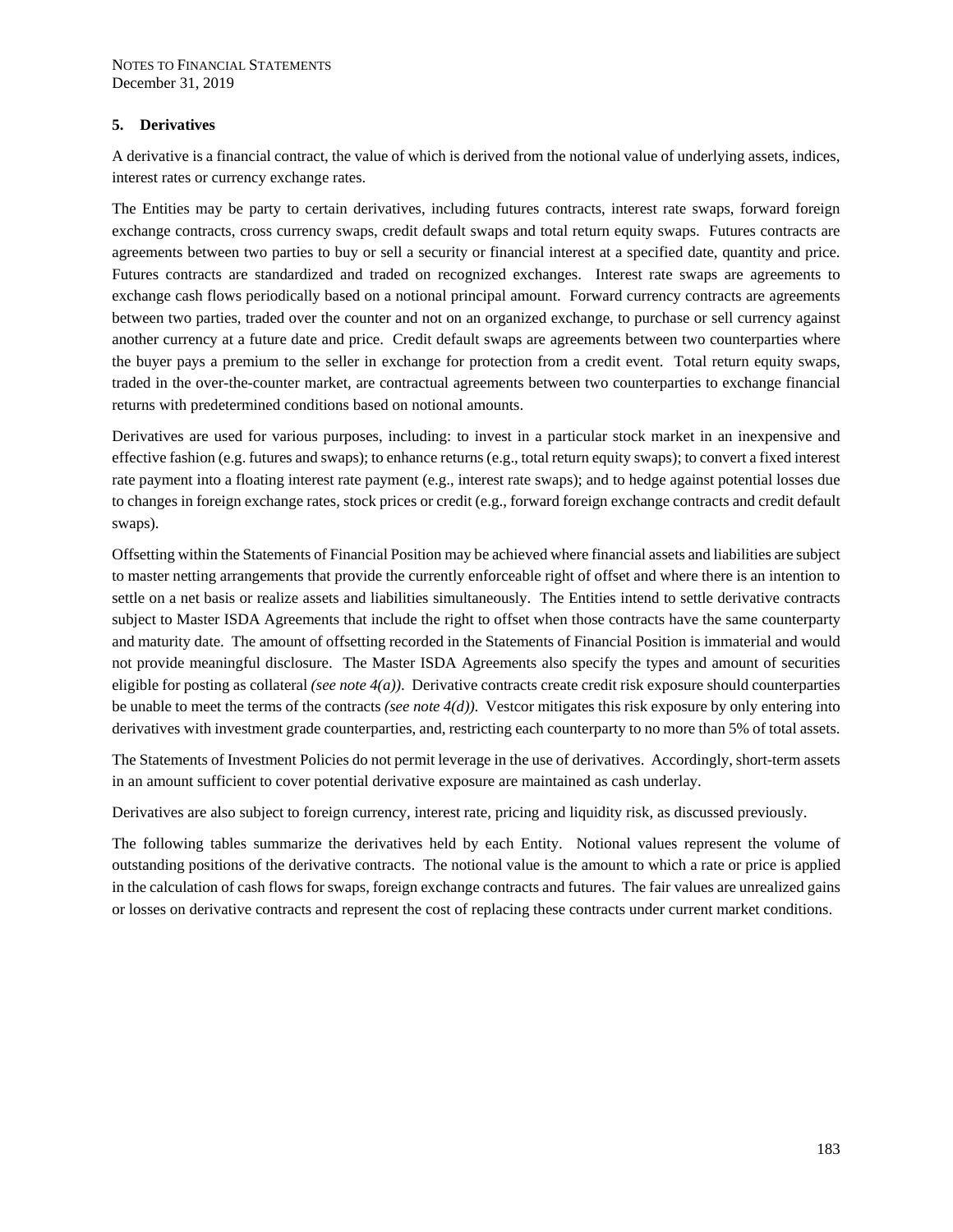|                                        | <b>NBIMC Nominal Bond Fund</b>                      |                                                 |                                                     |                                                 |
|----------------------------------------|-----------------------------------------------------|-------------------------------------------------|-----------------------------------------------------|-------------------------------------------------|
|                                        | <b>Notional Value</b><br>December 31,<br>2019       | <b>Fair Value</b><br>December 31,<br>2019       | <b>Notional Value</b><br>December 31,<br>2018       | <b>Fair Value</b><br>December 31,<br>2018       |
|                                        | \$                                                  | \$                                              | \$                                                  | \$                                              |
| Foreign currency management:           |                                                     |                                                 |                                                     |                                                 |
| Forward exchange contracts             | 161                                                 | 161                                             |                                                     |                                                 |
| Net fair value of derivative contracts |                                                     | 161                                             |                                                     |                                                 |
| Represented by:                        |                                                     |                                                 |                                                     |                                                 |
| Derivative assets                      |                                                     | 161                                             |                                                     |                                                 |
| Total                                  |                                                     |                                                 |                                                     |                                                 |
|                                        | <b>NBIMC Money Market Fund</b>                      |                                                 |                                                     |                                                 |
|                                        | <b>Notional Value</b><br>December 31,<br>2019<br>\$ | <b>Fair Value</b><br>December 31,<br>2019<br>\$ | <b>Notional Value</b><br>December 31,<br>2018<br>\$ | <b>Fair Value</b><br>December 31,<br>2018<br>\$ |
| Foreign currency management:           |                                                     |                                                 |                                                     |                                                 |
| Forward exchange contracts             |                                                     |                                                 |                                                     |                                                 |
| Net fair value of derivative contracts |                                                     |                                                 |                                                     |                                                 |
| Represented by:                        |                                                     |                                                 |                                                     |                                                 |
| Derivative assets                      |                                                     | 296                                             |                                                     | 117                                             |
|                                        |                                                     | (296)                                           |                                                     | (117)                                           |
| Derivative liabilities                 |                                                     |                                                 |                                                     |                                                 |

|                                        | <b>Notional Value</b><br>December 31,<br>2019 | <b>Fair Value</b><br>December 31,<br>2019 | <b>Notional Value</b><br>December 31,<br>2018 | <b>Fair Value</b><br>December 31,<br>2018 |
|----------------------------------------|-----------------------------------------------|-------------------------------------------|-----------------------------------------------|-------------------------------------------|
|                                        | \$                                            | \$                                        | \$                                            | \$                                        |
| Asset management:                      |                                               |                                           |                                               |                                           |
| Equity futures                         | 2,024                                         | 641                                       | 70,646                                        | 1,480                                     |
| Equity swaps                           | 259,362                                       | 5,174                                     | 260,000                                       | (18, 146)                                 |
| Net fair value of derivative contracts |                                               | 5,815                                     |                                               | (16,666)                                  |
| Represented by:                        |                                               |                                           |                                               |                                           |
| Derivative assets                      |                                               | 5,283                                     |                                               |                                           |
| Margin at brokers                      |                                               | 641                                       |                                               | 1,480                                     |
| Derivative liabilities                 |                                               | (109)                                     |                                               | (18, 146)                                 |
| Total                                  |                                               | 5,815                                     |                                               | (16,666)                                  |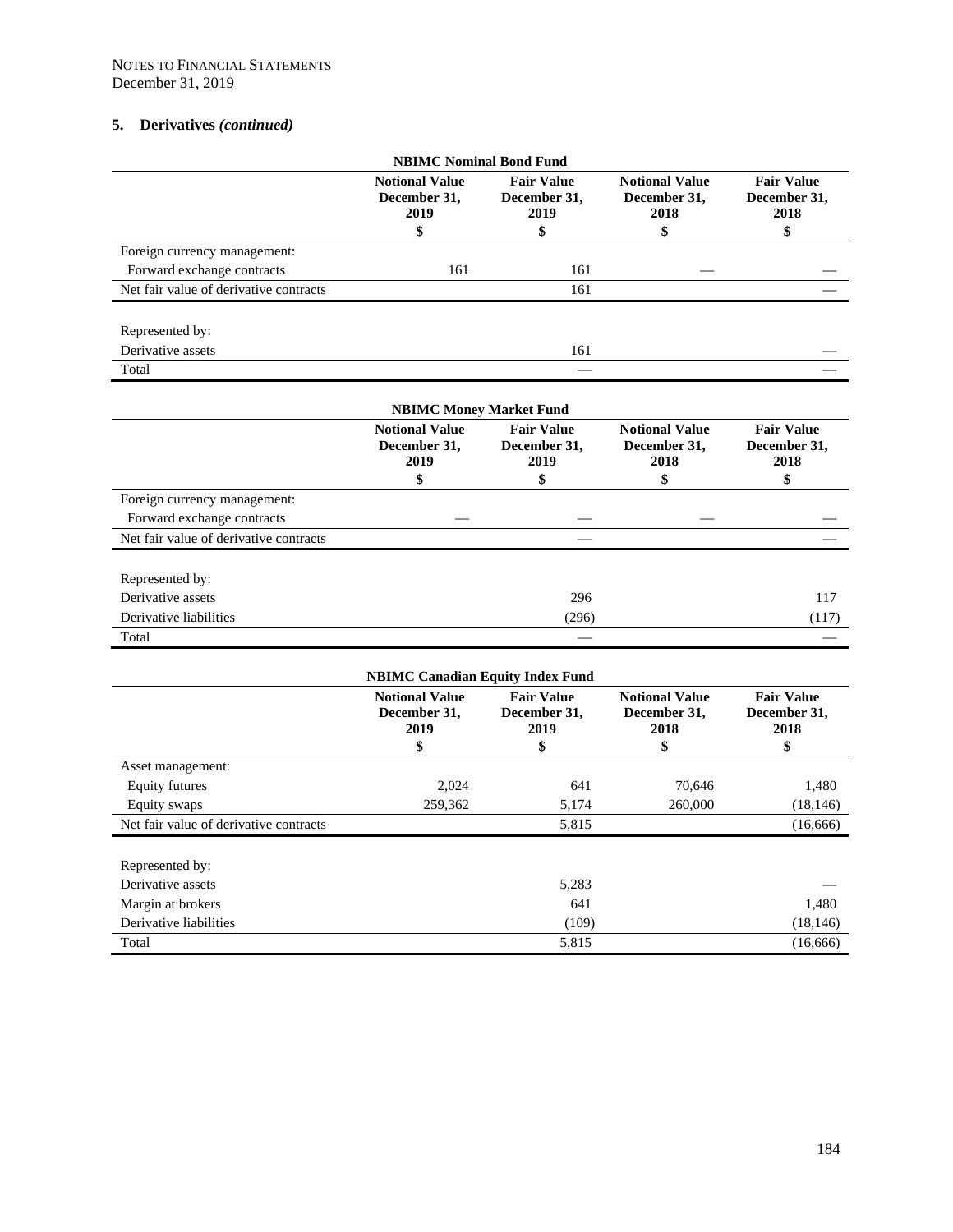| <b>NBIMC Canadian Small Cap Equity Fund</b> |                                               |                                           |                                               |                                           |  |  |  |
|---------------------------------------------|-----------------------------------------------|-------------------------------------------|-----------------------------------------------|-------------------------------------------|--|--|--|
|                                             | <b>Notional Value</b><br>December 31,<br>2019 | <b>Fair Value</b><br>December 31,<br>2019 | <b>Notional Value</b><br>December 31,<br>2018 | <b>Fair Value</b><br>December 31,<br>2018 |  |  |  |
|                                             |                                               | 5                                         | \$                                            | \$                                        |  |  |  |
| Asset management:                           |                                               |                                           |                                               |                                           |  |  |  |
| Equity futures                              | 405                                           | 152                                       | 702                                           | (58)                                      |  |  |  |
| Net fair value of derivative contracts      |                                               | 152                                       |                                               | (58)                                      |  |  |  |
| Represented by:                             |                                               |                                           |                                               |                                           |  |  |  |
| Margin at brokers                           |                                               | 152                                       |                                               | (58)                                      |  |  |  |
| Total                                       |                                               | 152                                       |                                               | (58)                                      |  |  |  |

| <b>NBIMC Low Volatility Canadian Equity Fund</b> |                                                    |                                                 |                                                     |                                                 |  |  |
|--------------------------------------------------|----------------------------------------------------|-------------------------------------------------|-----------------------------------------------------|-------------------------------------------------|--|--|
|                                                  | <b>Notional Value</b><br>December 31,<br>2019<br>ъ | <b>Fair Value</b><br>December 31,<br>2019<br>\$ | <b>Notional Value</b><br>December 31,<br>2018<br>\$ | <b>Fair Value</b><br>December 31,<br>2018<br>\$ |  |  |
| Asset management:                                |                                                    |                                                 |                                                     |                                                 |  |  |
| Equity futures                                   | 6,885                                              | 1,451                                           | 7,512                                               | (339)                                           |  |  |
| Net fair value of derivative contracts           |                                                    | 1,451                                           |                                                     | (339)                                           |  |  |
| Represented by:                                  |                                                    |                                                 |                                                     |                                                 |  |  |
| Margin at brokers                                |                                                    | 1,451                                           |                                                     | (339)                                           |  |  |
| Total                                            |                                                    | 1,451                                           |                                                     | (339)                                           |  |  |

| <b>NBIMC Canadian Equity Active Long Strategy Fund</b> |                                                     |                                                |                                                     |                                                 |
|--------------------------------------------------------|-----------------------------------------------------|------------------------------------------------|-----------------------------------------------------|-------------------------------------------------|
|                                                        | <b>Notional Value</b><br>December 31,<br>2019<br>\$ | <b>Fair Value</b><br>December 31,<br>2019<br>S | <b>Notional Value</b><br>December 31,<br>2018<br>\$ | <b>Fair Value</b><br>December 31,<br>2018<br>\$ |
| Asset management:                                      |                                                     |                                                |                                                     |                                                 |
| Equity futures                                         |                                                     |                                                | 1,407                                               | (17)                                            |
| Equity swaps                                           |                                                     |                                                | 15,037                                              | 193                                             |
| Net fair value of derivative contracts                 |                                                     |                                                |                                                     | 176                                             |
| Represented by:                                        |                                                     |                                                |                                                     |                                                 |
| Derivative assets                                      |                                                     |                                                |                                                     | 193                                             |
| Margin at brokers                                      |                                                     |                                                |                                                     | (17)                                            |
| Total                                                  |                                                     |                                                |                                                     | 176                                             |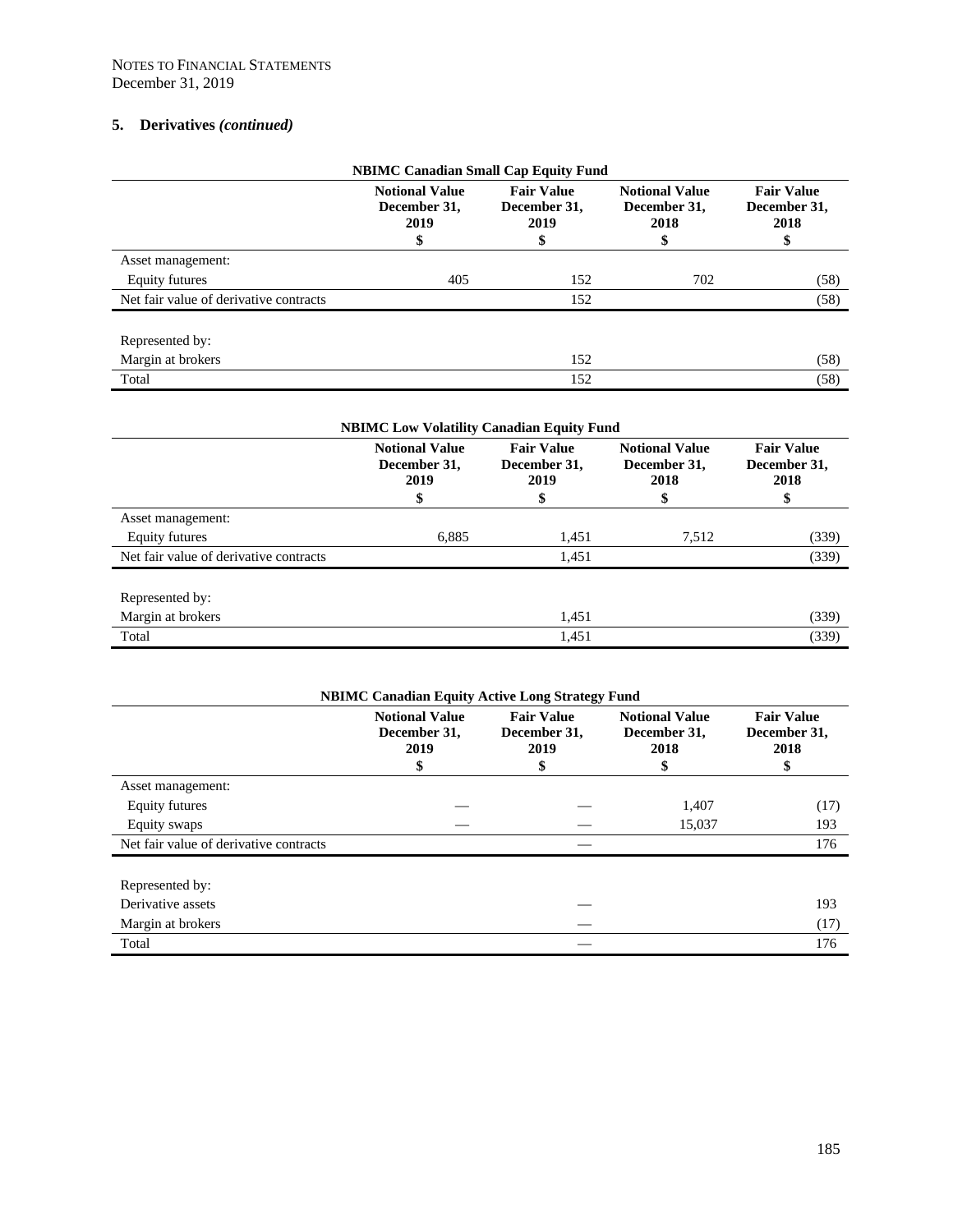| <b>NBIMC EAFE Equity Index Fund</b>    |                                                     |                                                 |                                                     |                                                 |
|----------------------------------------|-----------------------------------------------------|-------------------------------------------------|-----------------------------------------------------|-------------------------------------------------|
|                                        | <b>Notional Value</b><br>December 31,<br>2019<br>\$ | <b>Fair Value</b><br>December 31,<br>2019<br>\$ | <b>Notional Value</b><br>December 31,<br>2018<br>\$ | <b>Fair Value</b><br>December 31,<br>2018<br>\$ |
| Asset management:                      |                                                     |                                                 |                                                     |                                                 |
| Equity futures                         | 3,463                                               | 372                                             | 3,882                                               | (609)                                           |
| Foreign currency management:           |                                                     |                                                 |                                                     |                                                 |
| Foreign exchange contracts             | (2,064)                                             | 10                                              | (547)                                               | (2)                                             |
| Net fair value of derivative contracts |                                                     | 382                                             |                                                     | (611)                                           |
| Represented by:                        |                                                     |                                                 |                                                     |                                                 |
| Derivative assets                      |                                                     | 14                                              |                                                     |                                                 |
| Margin at brokers                      |                                                     | 372                                             |                                                     | (609)                                           |
| Derivative liabilities                 |                                                     | (4)                                             |                                                     | (2)                                             |
| Total                                  |                                                     | 382                                             |                                                     | (611)                                           |

| <b>NBIMC EAFE Equity Index Fund – Class N</b> |                                               |                                                 |                                                     |                                                 |
|-----------------------------------------------|-----------------------------------------------|-------------------------------------------------|-----------------------------------------------------|-------------------------------------------------|
|                                               | <b>Notional Value</b><br>December 31,<br>2019 | <b>Fair Value</b><br>December 31,<br>2019<br>\$ | <b>Notional Value</b><br>December 31,<br>2018<br>\$ | <b>Fair Value</b><br>December 31,<br>2018<br>\$ |
| Asset management:                             |                                               |                                                 |                                                     |                                                 |
| Equity futures                                | 133                                           | 20                                              | 118                                                 | (14)                                            |
| Net fair value of derivative contracts        |                                               | 20                                              |                                                     | (14)                                            |
| Represented by:                               |                                               |                                                 |                                                     |                                                 |
| Margin at brokers                             |                                               | 20                                              |                                                     | (14)                                            |
| Total                                         |                                               | 20                                              |                                                     | (14)                                            |

| <b>NBIMC Low Volatility International Equity Fund</b> |                                                     |                                                 |                                                     |                                                 |
|-------------------------------------------------------|-----------------------------------------------------|-------------------------------------------------|-----------------------------------------------------|-------------------------------------------------|
|                                                       | <b>Notional Value</b><br>December 31,<br>2019<br>\$ | <b>Fair Value</b><br>December 31,<br>2019<br>\$ | <b>Notional Value</b><br>December 31,<br>2018<br>\$ | <b>Fair Value</b><br>December 31,<br>2018<br>\$ |
| Asset management:                                     |                                                     |                                                 |                                                     |                                                 |
| Equity futures                                        | 11,855                                              | 830                                             | 5,993                                               | (642)                                           |
| Foreign currency management:                          |                                                     |                                                 |                                                     |                                                 |
| Forward exchange contracts                            | (4,805)                                             | (34)                                            | (189)                                               | 12                                              |
| Net fair value of derivative contracts                |                                                     | 796                                             |                                                     | (630)                                           |
| Represented by:                                       |                                                     |                                                 |                                                     |                                                 |
| Derivative assets                                     |                                                     | 39                                              |                                                     | 13                                              |
| Margin at brokers                                     |                                                     | 830                                             |                                                     | (642)                                           |
| Derivative liabilities                                |                                                     | (73)                                            |                                                     | (1)                                             |
| Total                                                 |                                                     | 796                                             |                                                     | (630)                                           |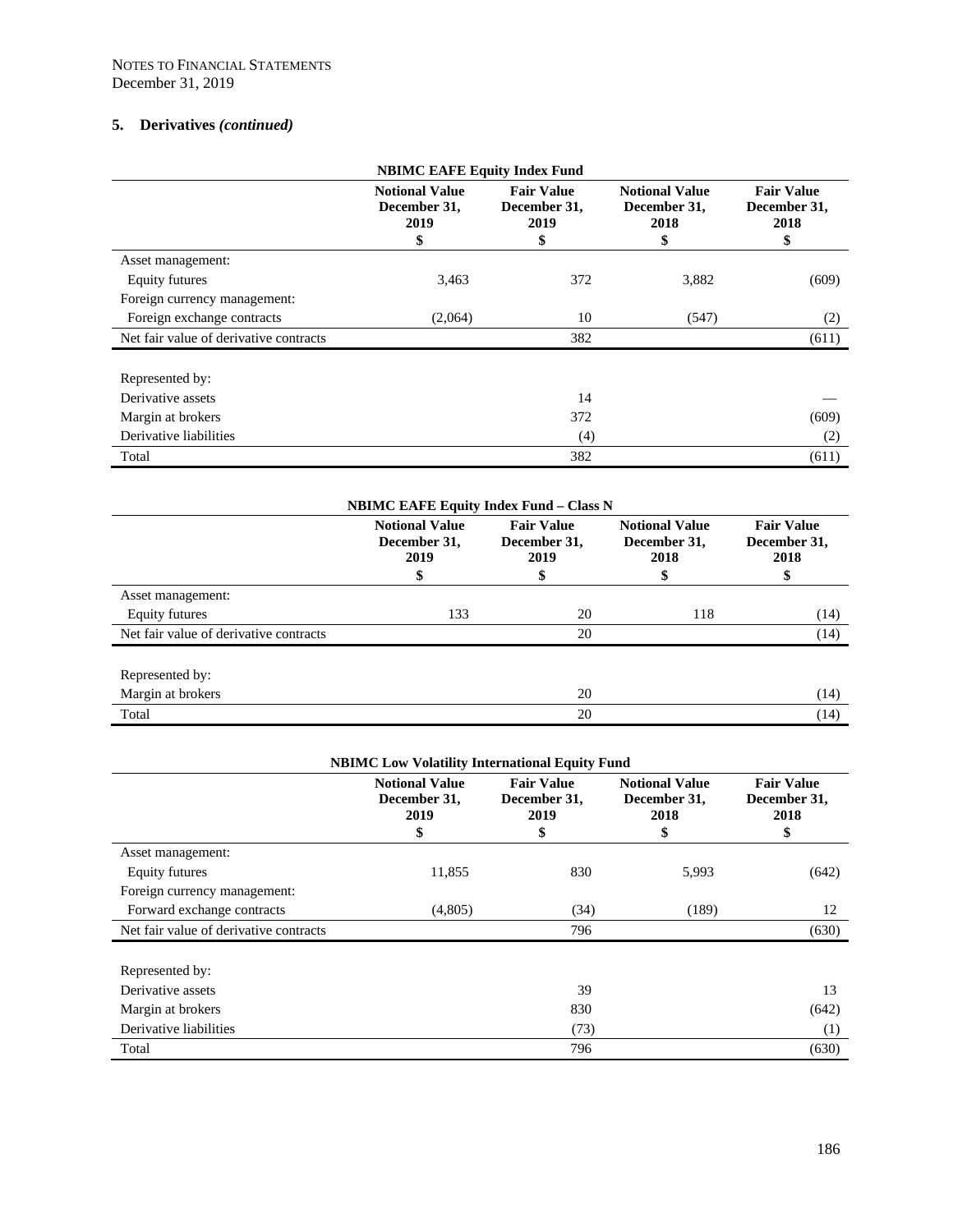| <b>NBIMC Low Volatility International Equity Fund - Class N</b> |                                               |                                                |                                               |                                                 |
|-----------------------------------------------------------------|-----------------------------------------------|------------------------------------------------|-----------------------------------------------|-------------------------------------------------|
|                                                                 | <b>Notional Value</b><br>December 31,<br>2019 | <b>Fair Value</b><br>December 31,<br>2019<br>Φ | <b>Notional Value</b><br>December 31,<br>2018 | <b>Fair Value</b><br>December 31,<br>2018<br>\$ |
| Asset management:                                               |                                               |                                                |                                               |                                                 |
| Equity futures                                                  | 665                                           | 43                                             |                                               | 13                                              |
| Net fair value of derivative contracts                          |                                               | 43                                             |                                               | 13                                              |
| Represented by:                                                 |                                               |                                                |                                               |                                                 |
| Margin at brokers                                               |                                               | 43                                             |                                               | 13                                              |
| Total                                                           |                                               | 43                                             |                                               | 13                                              |

| <b>NBIMC Low Volatility Emerging Markets Equity Fund - Class N</b> |                                                    |                                                 |                                                     |                                                 |  |
|--------------------------------------------------------------------|----------------------------------------------------|-------------------------------------------------|-----------------------------------------------------|-------------------------------------------------|--|
|                                                                    | <b>Notional Value</b><br>December 31,<br>2019<br>ъ | <b>Fair Value</b><br>December 31,<br>2019<br>\$ | <b>Notional Value</b><br>December 31,<br>2018<br>\$ | <b>Fair Value</b><br>December 31,<br>2018<br>\$ |  |
| Asset management:                                                  |                                                    |                                                 |                                                     |                                                 |  |
| Equity futures                                                     | 6,857                                              | 1,057                                           | 2,620                                               | (529)                                           |  |
| Foreign currency management:                                       |                                                    |                                                 |                                                     |                                                 |  |
| Forward exchange contracts                                         | 4,115                                              | (7)                                             | 367                                                 | (1)                                             |  |
| Net fair value of derivative contracts                             |                                                    | 1,050                                           |                                                     | (530)                                           |  |
| Represented by:                                                    |                                                    |                                                 |                                                     |                                                 |  |
| Derivative assets                                                  |                                                    | 1                                               |                                                     |                                                 |  |
| Margin at brokers                                                  |                                                    | 1,057                                           |                                                     | (529)                                           |  |
| Derivative liabilities                                             |                                                    | (8)                                             |                                                     | (1)                                             |  |
| Total                                                              |                                                    | 1,050                                           |                                                     | (530)                                           |  |

| <b>NBIMC U.S. Equity Index (2017) Fund</b> |                                                     |                                                 |                                                     |                                                 |
|--------------------------------------------|-----------------------------------------------------|-------------------------------------------------|-----------------------------------------------------|-------------------------------------------------|
|                                            | <b>Notional Value</b><br>December 31,<br>2019<br>\$ | <b>Fair Value</b><br>December 31,<br>2019<br>\$ | <b>Notional Value</b><br>December 31,<br>2018<br>\$ | <b>Fair Value</b><br>December 31,<br>2018<br>\$ |
| Asset management:                          |                                                     |                                                 |                                                     |                                                 |
| <b>Equity futures</b>                      | 838                                                 | (135)                                           | 2,222                                               | 156                                             |
| Foreign currency management:               |                                                     |                                                 |                                                     |                                                 |
| Forward exchange contracts                 | 578                                                 | 1,227                                           | (1,647)                                             | 43                                              |
| Net fair value of derivative contracts     |                                                     | 1,092                                           |                                                     | 199                                             |
| Represented by:                            |                                                     |                                                 |                                                     |                                                 |
| Derivative assets                          |                                                     | 1,257                                           |                                                     | 61                                              |
| Margin at brokers                          |                                                     | (135)                                           |                                                     | 156                                             |
| Derivative liabilities                     |                                                     | (30)                                            |                                                     | (18)                                            |
| Total                                      |                                                     | 1,092                                           |                                                     | 199                                             |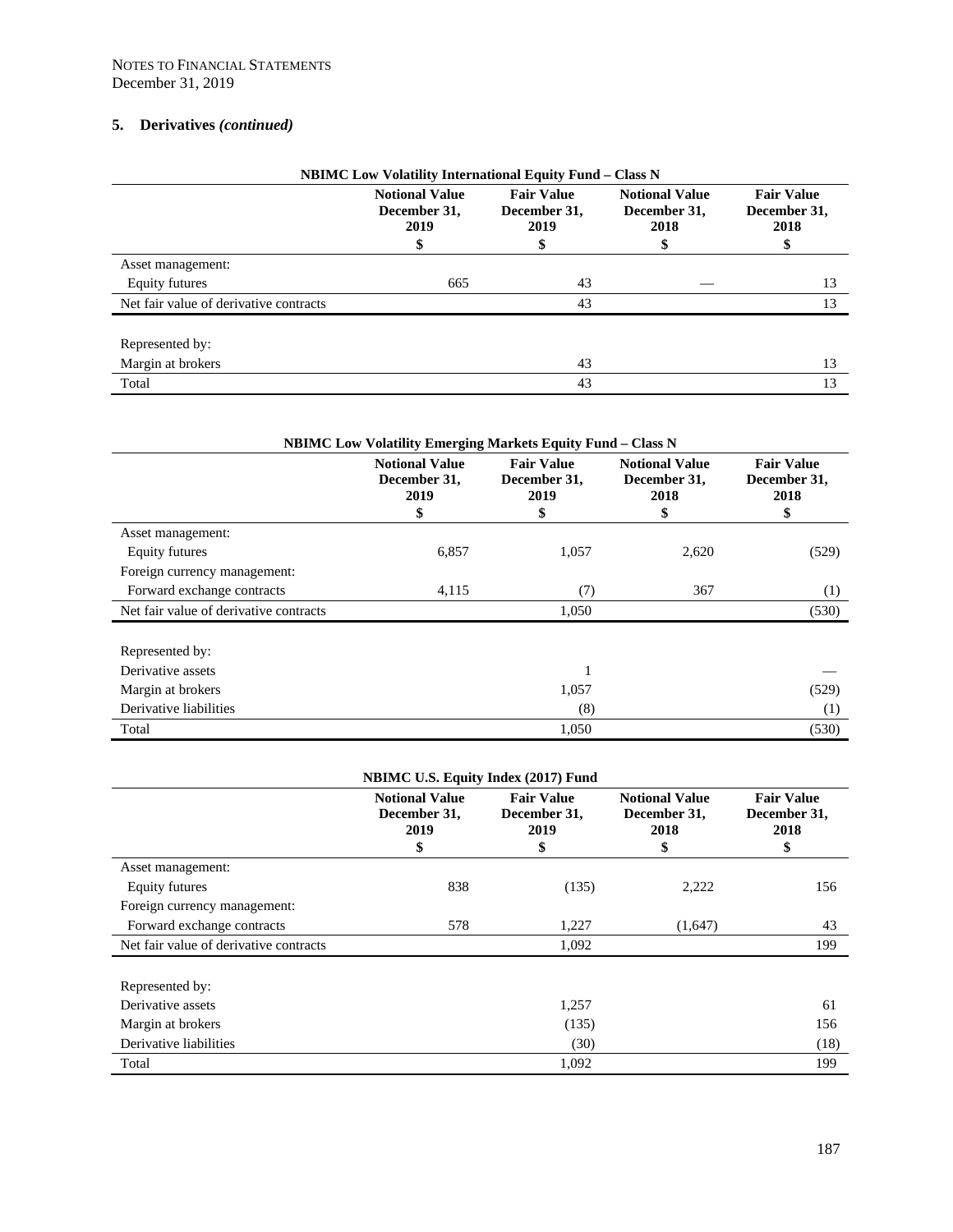| <b>NBIMC U.S. Equity Index Fund - Class N</b> |                                                     |                                                 |                                                     |                                                 |
|-----------------------------------------------|-----------------------------------------------------|-------------------------------------------------|-----------------------------------------------------|-------------------------------------------------|
|                                               | <b>Notional Value</b><br>December 31,<br>2019<br>\$ | <b>Fair Value</b><br>December 31,<br>2019<br>\$ | <b>Notional Value</b><br>December 31,<br>2018<br>\$ | <b>Fair Value</b><br>December 31,<br>2018<br>\$ |
| Asset management:                             |                                                     |                                                 |                                                     |                                                 |
| Equity futures                                | 209                                                 | 63                                              | (2,128)                                             | (201)                                           |
| Foreign currency management:                  |                                                     |                                                 |                                                     |                                                 |
| Forward exchange contracts                    | 94                                                  | 94                                              | 1,874                                               | (35)                                            |
| Net fair value of derivative contracts        |                                                     | 157                                             |                                                     | (236)                                           |
| Represented by:                               |                                                     |                                                 |                                                     |                                                 |
| Derivative assets                             |                                                     | 94                                              |                                                     |                                                 |
| Margin at brokers                             |                                                     | 63                                              |                                                     | (201)                                           |
| Derivative liabilities                        |                                                     |                                                 |                                                     | (35)                                            |
| Total                                         |                                                     | 157                                             |                                                     | (236)                                           |

| <b>NBIMC Low Volatility U.S. Equity (2017) Fund</b> |                                                     |                                                 |                                                     |                                                 |
|-----------------------------------------------------|-----------------------------------------------------|-------------------------------------------------|-----------------------------------------------------|-------------------------------------------------|
|                                                     | <b>Notional Value</b><br>December 31,<br>2019<br>\$ | <b>Fair Value</b><br>December 31,<br>2019<br>\$ | <b>Notional Value</b><br>December 31,<br>2018<br>\$ | <b>Fair Value</b><br>December 31,<br>2018<br>\$ |
| Asset management:                                   |                                                     |                                                 |                                                     |                                                 |
| Equity futures                                      | 5,240                                               | 2,592                                           | 3,149                                               | (537)                                           |
| Foreign currency management:                        |                                                     |                                                 |                                                     |                                                 |
| Forward exchange contracts                          | (146)                                               | (146)                                           | (1,704)                                             | 68                                              |
| Net fair value of derivative contracts              |                                                     | 2,446                                           |                                                     | (469)                                           |
| Represented by:                                     |                                                     |                                                 |                                                     |                                                 |
| Derivative assets                                   |                                                     | 10                                              |                                                     | 99                                              |
| Margin at brokers                                   |                                                     | 2,592                                           |                                                     | (537)                                           |
| Derivative liabilities                              |                                                     | (156)                                           |                                                     | (31)                                            |
| Total                                               |                                                     | 2,446                                           |                                                     | (469)                                           |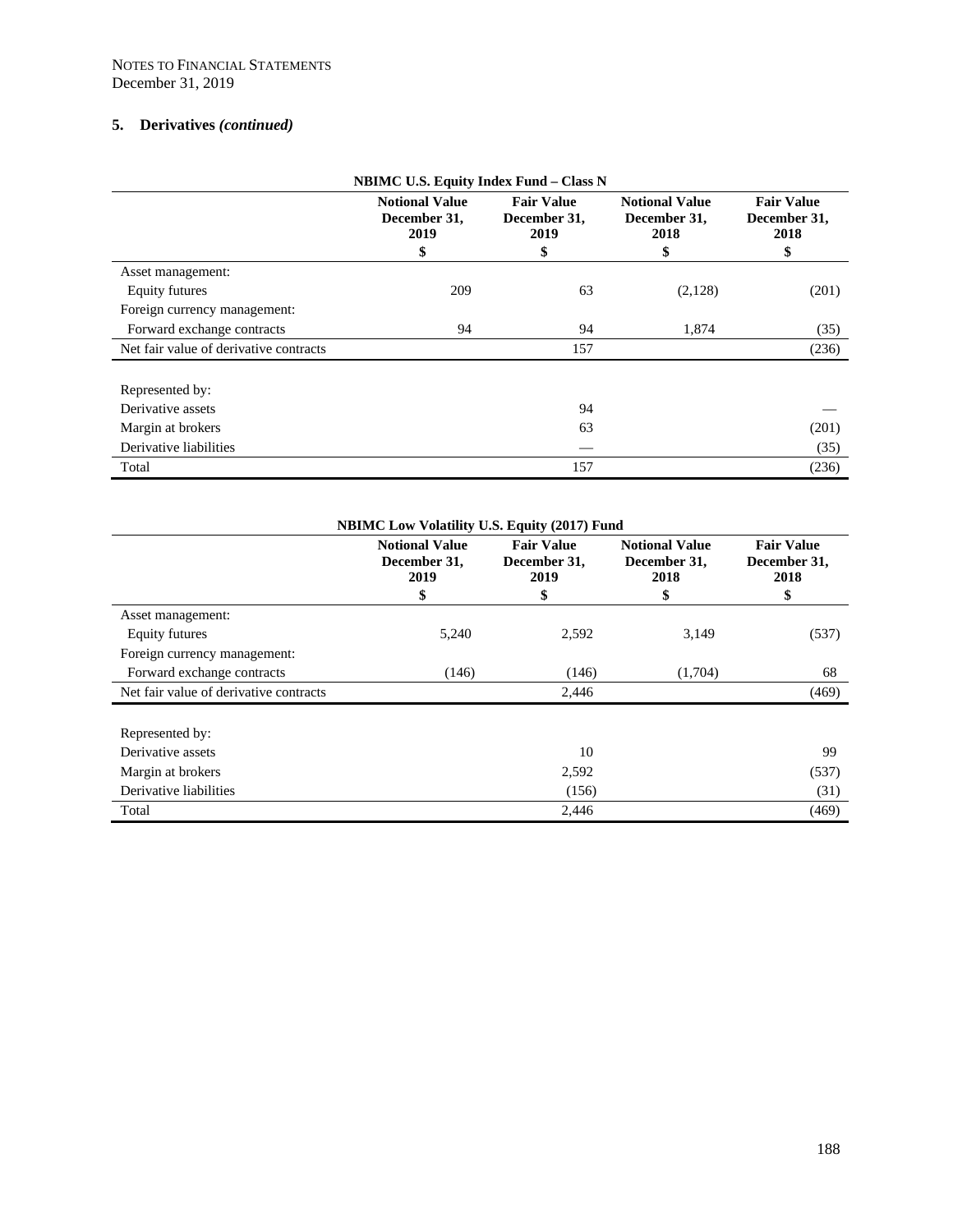| <b>NBIMC Low Volatility U.S. Equity Fund - Class N</b> |                                                     |                                                 |                                                     |                                                 |
|--------------------------------------------------------|-----------------------------------------------------|-------------------------------------------------|-----------------------------------------------------|-------------------------------------------------|
|                                                        | <b>Notional Value</b><br>December 31,<br>2019<br>\$ | <b>Fair Value</b><br>December 31,<br>2019<br>\$ | <b>Notional Value</b><br>December 31,<br>2018<br>\$ | <b>Fair Value</b><br>December 31,<br>2018<br>\$ |
| Asset management:                                      |                                                     |                                                 |                                                     |                                                 |
| <b>Equity futures</b>                                  | 629                                                 | 243                                             | 1,057                                               | (16)                                            |
| Foreign currency management:                           |                                                     |                                                 |                                                     |                                                 |
| Forward exchange contracts                             | (335)                                               | (11)                                            | (803)                                               | 15                                              |
| Net fair value of derivative contracts                 |                                                     | 232                                             |                                                     | (1)                                             |
| Represented by:                                        |                                                     |                                                 |                                                     |                                                 |
| Derivative assets                                      |                                                     |                                                 |                                                     | 15                                              |
| Margin at brokers                                      |                                                     | 243                                             |                                                     | (16)                                            |
| Derivative liabilities                                 |                                                     | (11)                                            |                                                     |                                                 |
| Total                                                  |                                                     | 232                                             |                                                     | (1)                                             |

| <b>NBIMC Non-Canadian Private Real Estate Fund</b> |                                                    |                                                |                                                    |                                                |
|----------------------------------------------------|----------------------------------------------------|------------------------------------------------|----------------------------------------------------|------------------------------------------------|
|                                                    | <b>Notional Value</b><br>December 31,<br>2019<br>J | <b>Fair Value</b><br>December 31,<br>2019<br>S | <b>Notional Value</b><br>December 31,<br>2018<br>5 | <b>Fair Value</b><br>December 31,<br>2018<br>Φ |
| Foreign currency management:                       |                                                    |                                                |                                                    |                                                |
| Forward exchange contracts                         | 19,062                                             | 267                                            | 21,518                                             | (844)                                          |
| Net fair value of derivative contracts             |                                                    | 267                                            |                                                    | (844)                                          |
| Represented by:                                    |                                                    |                                                |                                                    |                                                |
| Derivative liabilities                             |                                                    | 267                                            |                                                    | (844)                                          |
| Total                                              |                                                    | 267                                            |                                                    | (844)                                          |

| Vestcor Investments Private Real Estate, L. P. |                                               |                                           |                                               |                                           |
|------------------------------------------------|-----------------------------------------------|-------------------------------------------|-----------------------------------------------|-------------------------------------------|
|                                                | <b>Notional Value</b><br>December 31,<br>2019 | <b>Fair Value</b><br>December 31,<br>2019 | <b>Notional Value</b><br>December 31,<br>2018 | <b>Fair Value</b><br>December 31,<br>2018 |
| Foreign currency management:                   |                                               |                                           |                                               |                                           |
| Forward exchange contracts                     | 3,144                                         | (1)                                       |                                               |                                           |
| Net fair value of derivative contracts         |                                               | $\left(1\right)$                          |                                               |                                           |
| Represented by:                                |                                               |                                           |                                               |                                           |
| Derivative liabilities                         |                                               | $\left(1\right)$                          |                                               |                                           |
| Total                                          |                                               | $\scriptstyle{(1)}$                       |                                               |                                           |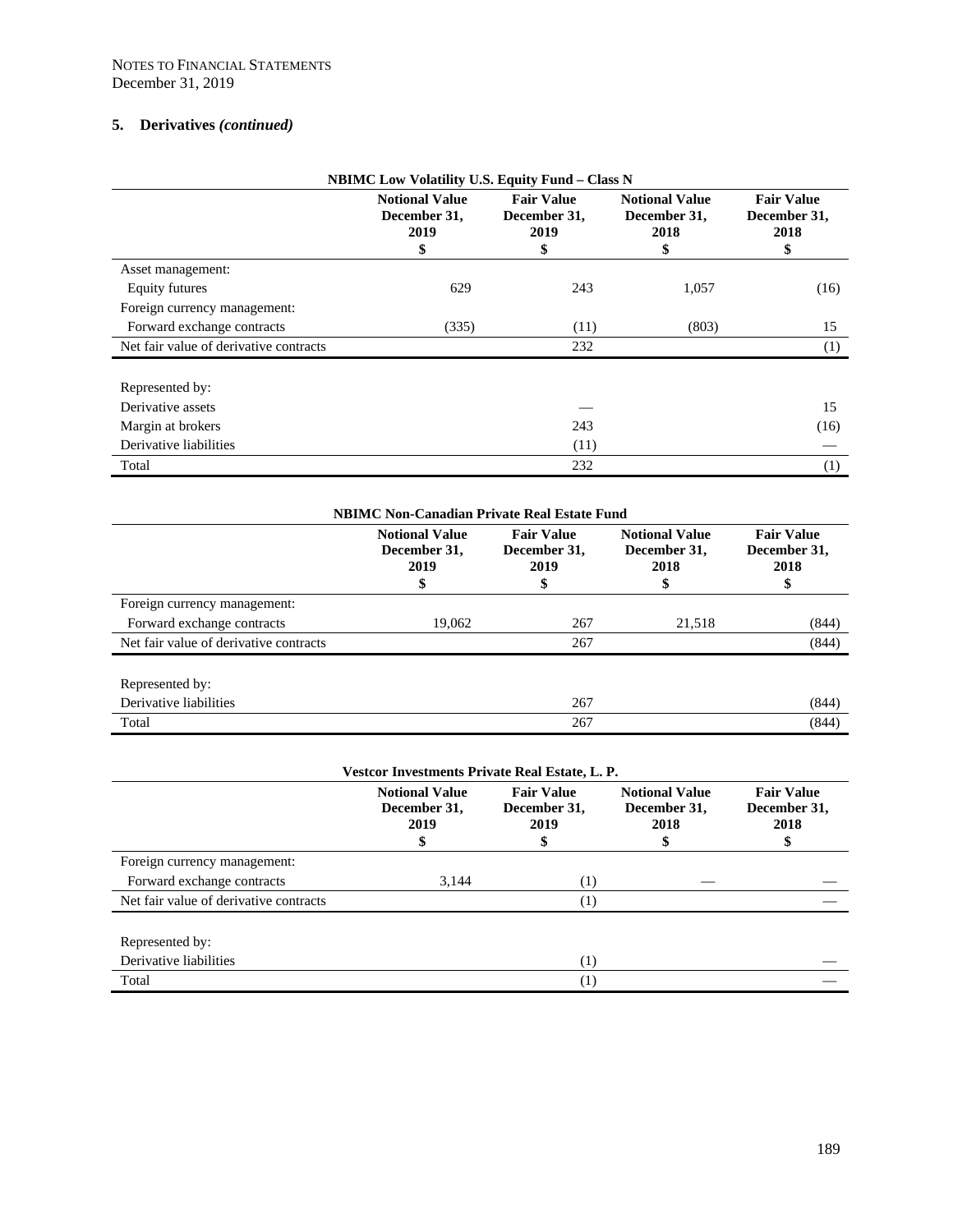| <b>NBIMC</b> International Real Estate (2017) Fund |                                                     |                                                 |                                                     |                                                 |
|----------------------------------------------------|-----------------------------------------------------|-------------------------------------------------|-----------------------------------------------------|-------------------------------------------------|
|                                                    | <b>Notional Value</b><br>December 31,<br>2019<br>\$ | <b>Fair Value</b><br>December 31,<br>2019<br>\$ | <b>Notional Value</b><br>December 31,<br>2018<br>\$ | <b>Fair Value</b><br>December 31,<br>2018<br>\$ |
| Asset management:                                  |                                                     |                                                 |                                                     |                                                 |
| Equity futures                                     | 1,052                                               | 235                                             | 873                                                 | (55)                                            |
| Foreign currency management:                       |                                                     |                                                 |                                                     |                                                 |
| Forward exchange contracts                         | (155)                                               |                                                 | 11                                                  | 11                                              |
| Net fair value of derivative contracts             |                                                     | 235                                             |                                                     | (44)                                            |
| Represented by:                                    |                                                     |                                                 |                                                     |                                                 |
| Derivative assets                                  |                                                     |                                                 |                                                     | 11                                              |
| Margin at brokers                                  |                                                     | 235                                             |                                                     | (55)                                            |
| Total                                              |                                                     | 235                                             |                                                     | (44)                                            |

| <b>NBIMC International Real Estate Fund – Class N</b> |                                                    |                                                  |                                                     |                                                 |
|-------------------------------------------------------|----------------------------------------------------|--------------------------------------------------|-----------------------------------------------------|-------------------------------------------------|
|                                                       | <b>Notional Value</b><br>December 31,<br>2019<br>Φ | <b>Fair Value</b><br>December 31,<br>2019<br>SS. | <b>Notional Value</b><br>December 31,<br>2018<br>\$ | <b>Fair Value</b><br>December 31,<br>2018<br>\$ |
| Asset management:                                     |                                                    |                                                  |                                                     |                                                 |
| Equity futures                                        |                                                    | 28                                               | 177                                                 | (8)                                             |
| Net fair value of derivative contracts                |                                                    | 28                                               |                                                     | (8)                                             |
| Represented by:                                       |                                                    |                                                  |                                                     |                                                 |
| Margin at brokers                                     |                                                    | 28                                               |                                                     | (8)                                             |
| Total                                                 |                                                    | 28                                               |                                                     | (8)                                             |

| <b>NBIMC Public Infrastructure (2017) Fund</b> |                                                     |                                                 |                                                     |                                                 |
|------------------------------------------------|-----------------------------------------------------|-------------------------------------------------|-----------------------------------------------------|-------------------------------------------------|
|                                                | <b>Notional Value</b><br>December 31,<br>2019<br>\$ | <b>Fair Value</b><br>December 31,<br>2019<br>\$ | <b>Notional Value</b><br>December 31,<br>2018<br>\$ | <b>Fair Value</b><br>December 31,<br>2018<br>\$ |
| Asset management:                              |                                                     |                                                 |                                                     |                                                 |
| Equity futures                                 | 3,557                                               | 188                                             | 5,298                                               | 156                                             |
| Foreign currency management:                   |                                                     |                                                 |                                                     |                                                 |
| Forward exchange contracts                     | (11,932)                                            | (133)                                           | (2,147)                                             | 35                                              |
| Net fair value of derivative contracts         |                                                     | 55                                              |                                                     | 191                                             |
| Represented by:                                |                                                     |                                                 |                                                     |                                                 |
| Derivative assets                              |                                                     |                                                 |                                                     | 35                                              |
| Margin at brokers                              |                                                     | 188                                             |                                                     |                                                 |
| Derivative liabilities                         |                                                     | (133)                                           |                                                     | 156                                             |
| Total                                          |                                                     | 55                                              |                                                     | 191                                             |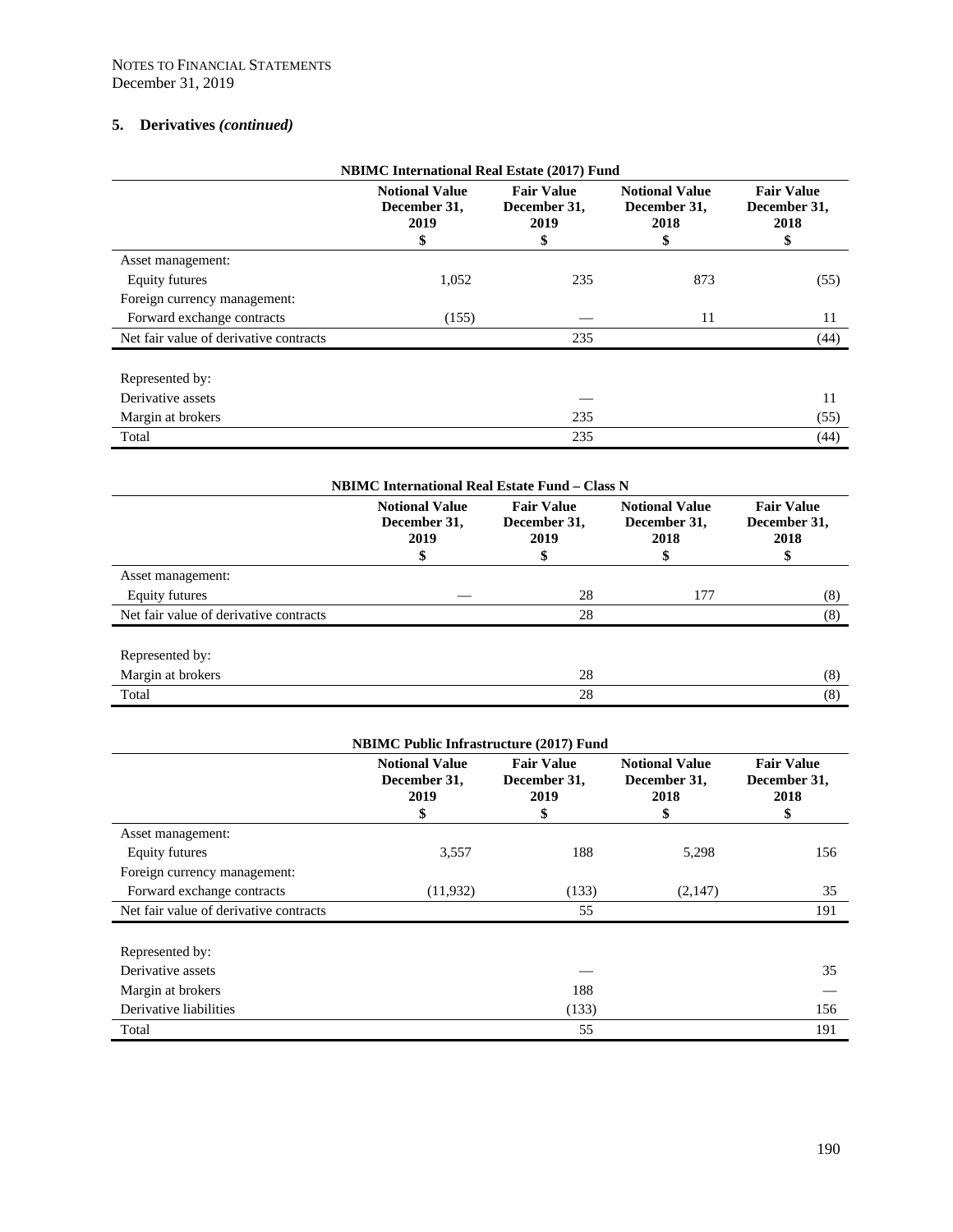| <b>NBIMC</b> Infrastructure Fund       |                                                    |                                                 |                                                     |                                                 |
|----------------------------------------|----------------------------------------------------|-------------------------------------------------|-----------------------------------------------------|-------------------------------------------------|
|                                        | <b>Notional Value</b><br>December 31,<br>2019<br>S | <b>Fair Value</b><br>December 31,<br>2019<br>\$ | <b>Notional Value</b><br>December 31,<br>2018<br>\$ | <b>Fair Value</b><br>December 31,<br>2018<br>\$ |
| Foreign currency management:           |                                                    |                                                 |                                                     |                                                 |
| Forward exchange contracts             | 90,633                                             | 1,233                                           | 96.140                                              | (3,104)                                         |
| Net fair value of derivative contracts |                                                    | 1,233                                           |                                                     | (3,104)                                         |
| Represented by:                        |                                                    |                                                 |                                                     |                                                 |
| Derivative assets                      |                                                    | 1,233                                           |                                                     |                                                 |
| Derivative liabilities                 |                                                    |                                                 |                                                     | (3,104)                                         |
| Total                                  |                                                    | 1,233                                           |                                                     | (3,104)                                         |

| Vestcor Investments Infrastructure, L. P. |                                               |                                                 |                                                     |                                                 |
|-------------------------------------------|-----------------------------------------------|-------------------------------------------------|-----------------------------------------------------|-------------------------------------------------|
|                                           | <b>Notional Value</b><br>December 31,<br>2019 | <b>Fair Value</b><br>December 31,<br>2019<br>\$ | <b>Notional Value</b><br>December 31,<br>2018<br>\$ | <b>Fair Value</b><br>December 31,<br>2018<br>\$ |
| Foreign currency management:              |                                               |                                                 |                                                     |                                                 |
| Forward exchange contracts                | 46,219                                        | 693                                             | 39,454                                              | (1,364)                                         |
| Net fair value of derivative contracts    |                                               | 693                                             |                                                     | (1,364)                                         |
| Represented by:                           |                                               |                                                 |                                                     |                                                 |
| Derivative assets                         |                                               | 693                                             |                                                     |                                                 |
| Derivative liabilities                    |                                               |                                                 |                                                     | (1, 364)                                        |
| Total                                     |                                               | 693                                             |                                                     | (1,364)                                         |

| <b>NBIMC North American Market Neutral (2017) Fund</b> |                                               |                                                 |                                                     |                                                |
|--------------------------------------------------------|-----------------------------------------------|-------------------------------------------------|-----------------------------------------------------|------------------------------------------------|
|                                                        | <b>Notional Value</b><br>December 31,<br>2019 | <b>Fair Value</b><br>December 31,<br>2019<br>\$ | <b>Notional Value</b><br>December 31,<br>2018<br>\$ | <b>Fair Value</b><br>December 31,<br>2018<br>Φ |
| Foreign currency management:                           |                                               |                                                 |                                                     |                                                |
| Forward exchange contracts                             |                                               |                                                 | (32,505)                                            | 1,219                                          |
| Net fair value of derivative contracts                 |                                               |                                                 |                                                     | 1,219                                          |
| Represented by:                                        |                                               |                                                 |                                                     |                                                |
| Derivative assets                                      |                                               |                                                 |                                                     | 1,219                                          |
| Derivative liabilities                                 |                                               |                                                 |                                                     |                                                |
| Total                                                  |                                               |                                                 |                                                     | 1,219                                          |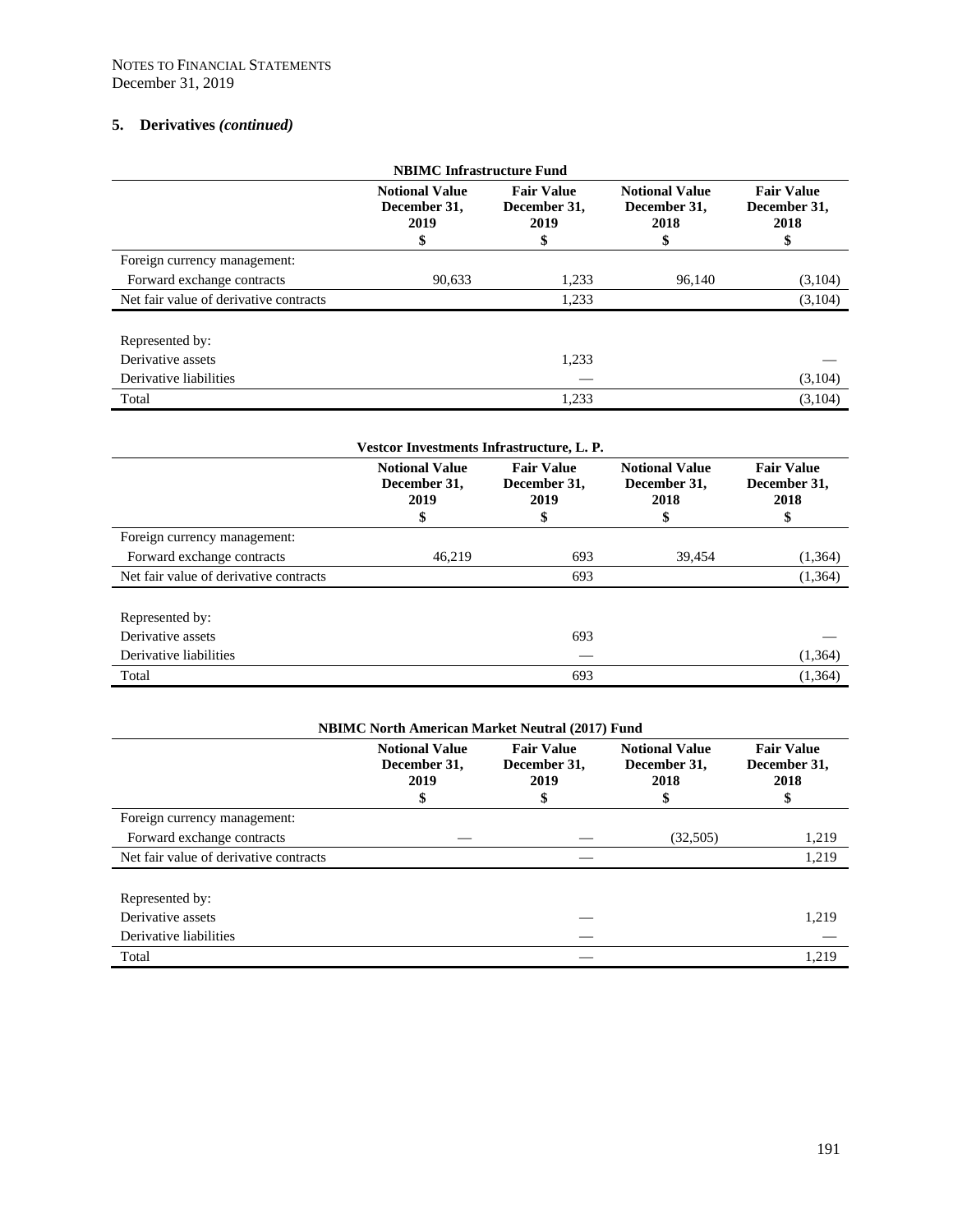| <b>NBIMC North American Market Neutral Fund - Class N</b> |                                               |                                           |                                                    |                                                 |
|-----------------------------------------------------------|-----------------------------------------------|-------------------------------------------|----------------------------------------------------|-------------------------------------------------|
|                                                           | <b>Notional Value</b><br>December 31.<br>2019 | <b>Fair Value</b><br>December 31,<br>2019 | <b>Notional Value</b><br>December 31,<br>2018<br>5 | <b>Fair Value</b><br>December 31,<br>2018<br>\$ |
| Foreign currency management:                              |                                               |                                           |                                                    |                                                 |
| Forward exchange contracts                                |                                               |                                           | (2,015)                                            | 67                                              |
| Net fair value of derivative contracts                    |                                               |                                           |                                                    | 67                                              |
| Represented by:                                           |                                               |                                           |                                                    |                                                 |
| Derivative assets                                         |                                               |                                           |                                                    | 67                                              |
| Derivative liabilities                                    |                                               |                                           |                                                    |                                                 |
| Total                                                     |                                               |                                           |                                                    | 67                                              |

| <b>NBIMC Quantitative Strategies (2017) Fund</b> |                                                     |                                                 |                                                     |                                                 |
|--------------------------------------------------|-----------------------------------------------------|-------------------------------------------------|-----------------------------------------------------|-------------------------------------------------|
|                                                  | <b>Notional Value</b><br>December 31,<br>2019<br>\$ | <b>Fair Value</b><br>December 31,<br>2019<br>\$ | <b>Notional Value</b><br>December 31,<br>2018<br>\$ | <b>Fair Value</b><br>December 31,<br>2018<br>\$ |
| Foreign currency management:                     |                                                     |                                                 |                                                     |                                                 |
| Forward exchange contracts                       | (90, 346)                                           | (1,853)                                         | (39, 735)                                           | 1,535                                           |
| Net fair value of derivative contracts           |                                                     | (1,853)                                         |                                                     | 1,535                                           |
| Represented by:                                  |                                                     |                                                 |                                                     |                                                 |
| Derivative assets                                |                                                     |                                                 |                                                     | 1,535                                           |
| Derivative liabilities                           |                                                     | (1,853)                                         |                                                     |                                                 |
| Total                                            |                                                     | (1,853)                                         |                                                     | 1,535                                           |

| <b>NBIMC Quantitative Strategies Fund - Class N</b> |                                                     |                                                |                                               |                                                 |
|-----------------------------------------------------|-----------------------------------------------------|------------------------------------------------|-----------------------------------------------|-------------------------------------------------|
|                                                     | <b>Notional Value</b><br>December 31.<br>2019<br>\$ | <b>Fair Value</b><br>December 31,<br>2019<br>P | <b>Notional Value</b><br>December 31,<br>2018 | <b>Fair Value</b><br>December 31,<br>2018<br>\$ |
| Foreign currency management:                        |                                                     |                                                |                                               |                                                 |
| Forward exchange contracts                          | (5,207)                                             | (92)                                           | (2,902)                                       | 66                                              |
| Net fair value of derivative contracts              |                                                     | (92)                                           |                                               | 66                                              |
| Represented by:                                     |                                                     |                                                |                                               |                                                 |
| Derivative assets                                   |                                                     |                                                |                                               | 66                                              |
| Derivative liabilities                              |                                                     | (92)                                           |                                               |                                                 |
| Total                                               |                                                     | (92)                                           |                                               | 66                                              |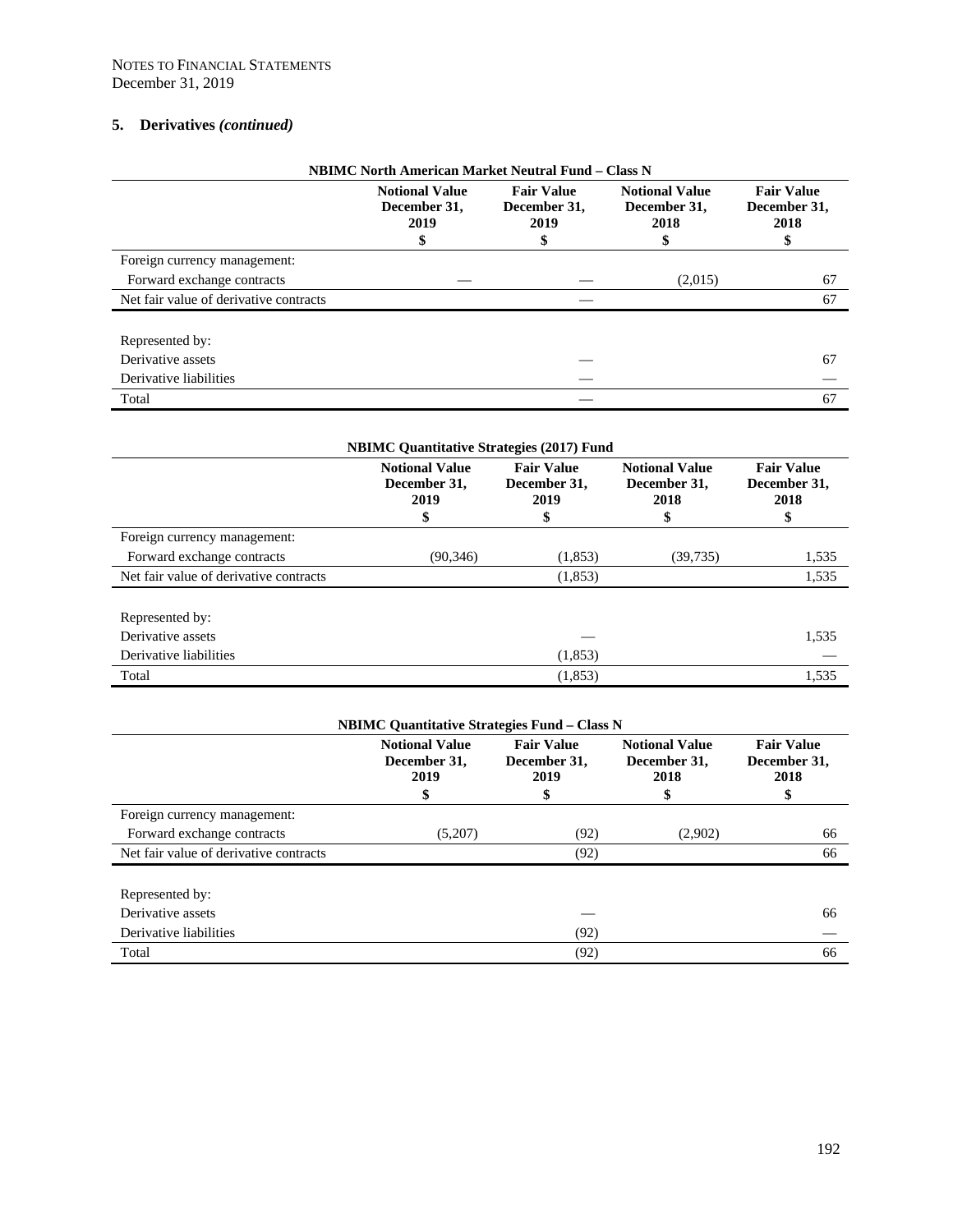| <b>NBIMC Quantitative Equity Strategic Beta (2017) Fund</b> |                                                     |                                                 |                                                     |                                                 |
|-------------------------------------------------------------|-----------------------------------------------------|-------------------------------------------------|-----------------------------------------------------|-------------------------------------------------|
|                                                             | <b>Notional Value</b><br>December 31,<br>2019<br>\$ | <b>Fair Value</b><br>December 31,<br>2019<br>\$ | <b>Notional Value</b><br>December 31,<br>2018<br>\$ | <b>Fair Value</b><br>December 31,<br>2018<br>\$ |
| Asset management:                                           |                                                     |                                                 |                                                     |                                                 |
| Equity futures                                              | (2,830)                                             | (935)                                           | (10,604)                                            | 619                                             |
| Foreign currency management:                                |                                                     |                                                 |                                                     |                                                 |
| Forward exchange contracts                                  | 51,960                                              | 950                                             | 43.964                                              | (1,011)                                         |
| Net fair value of derivative contracts                      |                                                     | 15                                              |                                                     | (392)                                           |
| Represented by:                                             |                                                     |                                                 |                                                     |                                                 |
| Derivative assets                                           |                                                     | 950                                             |                                                     |                                                 |
| Margin at brokers                                           |                                                     | (935)                                           |                                                     | 619                                             |
| Derivative liabilities                                      |                                                     |                                                 |                                                     | (1,011)                                         |
| Total                                                       |                                                     | 15                                              |                                                     | (392)                                           |

| <b>NBIMC Quantitative Equity Strategic Beta Fund – Class N</b> |                                                     |                                                 |                                                     |                                                 |
|----------------------------------------------------------------|-----------------------------------------------------|-------------------------------------------------|-----------------------------------------------------|-------------------------------------------------|
|                                                                | <b>Notional Value</b><br>December 31,<br>2019<br>\$ | <b>Fair Value</b><br>December 31.<br>2019<br>\$ | <b>Notional Value</b><br>December 31,<br>2018<br>\$ | <b>Fair Value</b><br>December 31,<br>2018<br>\$ |
| Asset management:                                              |                                                     |                                                 |                                                     |                                                 |
| Equity futures                                                 | (202)                                               | (48)                                            | (531)                                               | 37                                              |
| Foreign currency management:                                   |                                                     |                                                 |                                                     |                                                 |
| Forward exchange contracts                                     | 3,359                                               | 66                                              | 2,919                                               | (67)                                            |
| Net fair value of derivative contracts                         |                                                     | 18                                              |                                                     | (30)                                            |
| Represented by:                                                |                                                     |                                                 |                                                     |                                                 |
| Derivative assets                                              |                                                     | 66                                              |                                                     |                                                 |
| Margin at brokers                                              |                                                     | (48)                                            |                                                     | 37                                              |
| Derivative liabilities                                         |                                                     |                                                 |                                                     | (67)                                            |
| Total                                                          |                                                     | 18                                              |                                                     | (30)                                            |

| <b>NBIMC Private Equity Fund</b>       |                                                    |                                                |                                                     |                                                |  |
|----------------------------------------|----------------------------------------------------|------------------------------------------------|-----------------------------------------------------|------------------------------------------------|--|
|                                        | <b>Notional Value</b><br>December 31,<br>2019<br>S | <b>Fair Value</b><br>December 31,<br>2019<br>S | <b>Notional Value</b><br>December 31,<br>2018<br>\$ | <b>Fair Value</b><br>December 31,<br>2018<br>S |  |
| Foreign currency management:           |                                                    |                                                |                                                     |                                                |  |
| Forward exchange contracts             | 771                                                | 2                                              | (3,455)                                             |                                                |  |
| Net fair value of derivative contracts |                                                    | っ                                              |                                                     |                                                |  |
| Represented by:                        |                                                    |                                                |                                                     |                                                |  |
| Derivative assets                      |                                                    | 2                                              |                                                     |                                                |  |
| Derivative liabilities                 |                                                    |                                                |                                                     | (1)                                            |  |
| Total                                  |                                                    | $\mathfrak{D}$                                 |                                                     |                                                |  |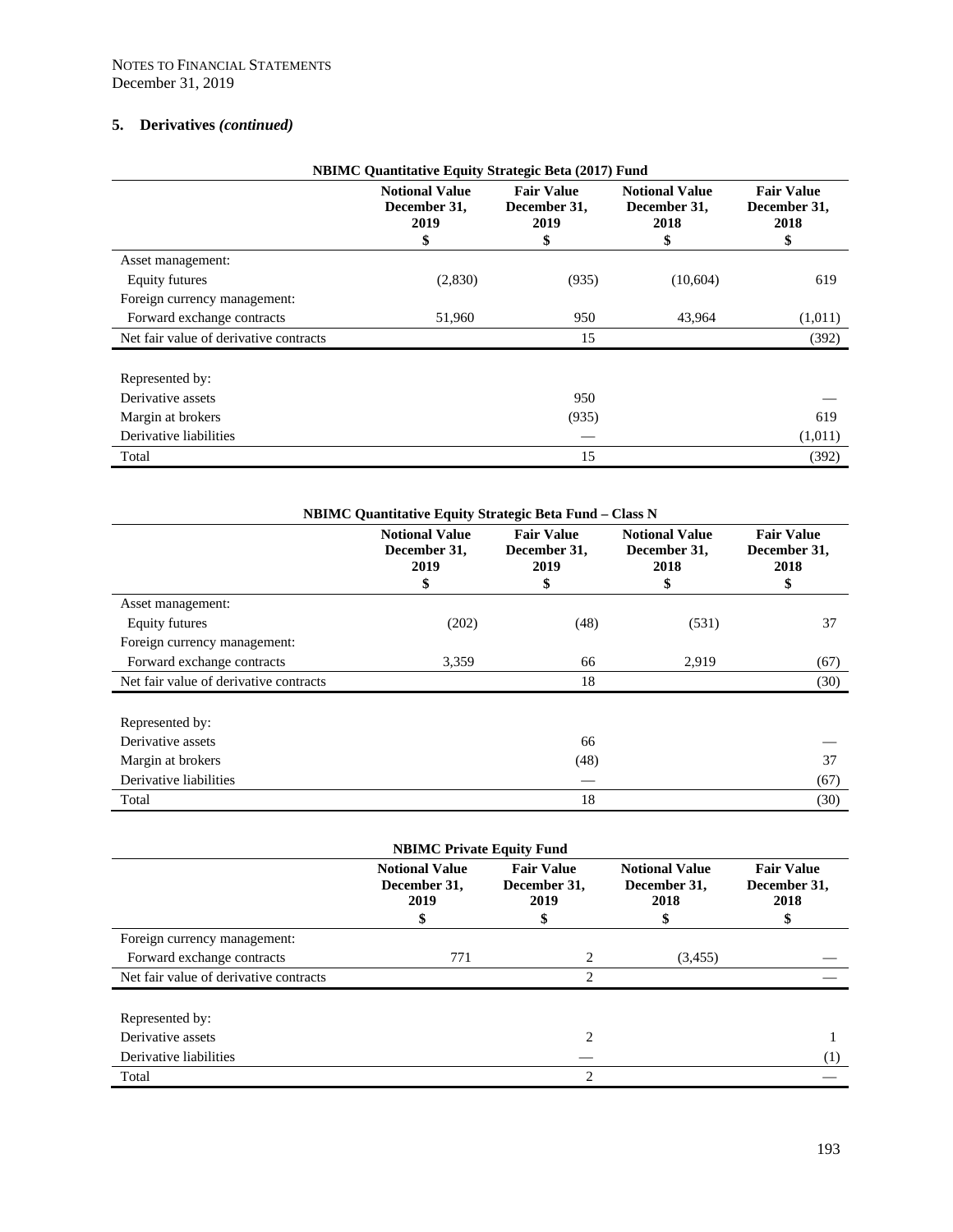| <b>NBIMC Asset Mix Strategy Fund</b>   |                                                     |                                                 |                                                     |                                                 |  |  |  |
|----------------------------------------|-----------------------------------------------------|-------------------------------------------------|-----------------------------------------------------|-------------------------------------------------|--|--|--|
|                                        | <b>Notional Value</b><br>December 31,<br>2019<br>\$ | <b>Fair Value</b><br>December 31,<br>2019<br>\$ | <b>Notional Value</b><br>December 31,<br>2018<br>\$ | <b>Fair Value</b><br>December 31,<br>2018<br>\$ |  |  |  |
| Asset management:                      |                                                     |                                                 |                                                     |                                                 |  |  |  |
| Equity futures                         | 105,403                                             | (4,816)                                         |                                                     | 2,896                                           |  |  |  |
| Foreign currency management:           |                                                     |                                                 |                                                     |                                                 |  |  |  |
| Forward exchange contracts             | 15,407                                              | 368                                             | 13,498                                              | (454)                                           |  |  |  |
| Net fair value of derivative contracts |                                                     | (4, 448)                                        |                                                     | 2,442                                           |  |  |  |
| Represented by:                        |                                                     |                                                 |                                                     |                                                 |  |  |  |
| Derivative assets                      |                                                     | 368                                             |                                                     |                                                 |  |  |  |
| Margin at brokers                      |                                                     | (4,816)                                         |                                                     | 2,896                                           |  |  |  |
| Derivative liabilities                 |                                                     |                                                 |                                                     | (454)                                           |  |  |  |
| Total                                  |                                                     | (4, 448)                                        |                                                     | 2,442                                           |  |  |  |

The term to maturity based on the notional value for the above derivative contracts as at December 31, 2019 is as follows:

|                                                  | Under 1 year | $1 - 5$ years       | Over 5 years |
|--------------------------------------------------|--------------|---------------------|--------------|
| <b>NBIMC</b> Nominal Bond Fund                   | \$<br>161    | \$<br>$\mathbf{\$}$ |              |
| NBIMC Canadian Equity Index Fund                 | 242,563      | 18,823              |              |
| NBIMC Canadian Small Cap Equity Fund             | 405          |                     |              |
| NBIMC Low Volatility Canadian Equity Fund        | 6,885        |                     |              |
| NBIMC EAFE Equity Index Fund                     | 1,399        |                     |              |
| NBIMC EAFE Equity Index Fund - Class N           | 133          |                     |              |
| NBIMC Low Volatility International Equity Fund   | 7,050        |                     |              |
| NBIMC Low Volatility International Equity Fund - |              |                     |              |
| Class <sub>N</sub>                               | 665          |                     |              |
| NBIMC Low Volatility Emerging Markets Equity     |              |                     |              |
| Fund $-$ Class N                                 | 10,972       |                     |              |
| NBIMC U.S. Equity Index (2017) Fund              | 1,416        |                     |              |
| NBIMC U.S. Equity Index Fund - Class N           | 303          |                     |              |
| NBIMC Low Volatility U.S. Equity (2017) Fund     | 5,094        |                     |              |
| NBIMC Low Volatility U.S. Equity Fund - Class N  | 294          |                     |              |
| NBIMC Non-Canadian Private Real Estate Fund      | 19,062       |                     |              |
| Vestcor Investments Private Real Estate, L. P.   | 3,144        |                     |              |
| NBIMC International Real Estate (2017) Fund      | 897          |                     |              |
| NBIMC Public Infrastructure (2017) Fund          | (8,375)      |                     |              |
| <b>NBIMC</b> Infrastructure Fund                 | 90,633       |                     |              |
| Vestcor Investments Infrastructure, L. P.        | 46,219       |                     |              |
| NBIMC Quantitative Strategies (2017) Fund        | (90, 346)    |                     |              |
| NBIMC Quantitative Strategies Fund - Class N     | (5,207)      |                     |              |
| NBIMC Quantitative Equity Strategic Beta (2017)  |              |                     |              |
| Fund                                             | 49,130       |                     |              |
| NBIMC Quantitative Equity Strategic Beta Fund -  |              |                     |              |
| Class N                                          | 3,157        |                     |              |
| <b>NBIMC</b> Private Equity Fund                 | 771          |                     |              |
| <b>NBIMC</b> Asset Mix Strategy Fund             | 120,810      |                     |              |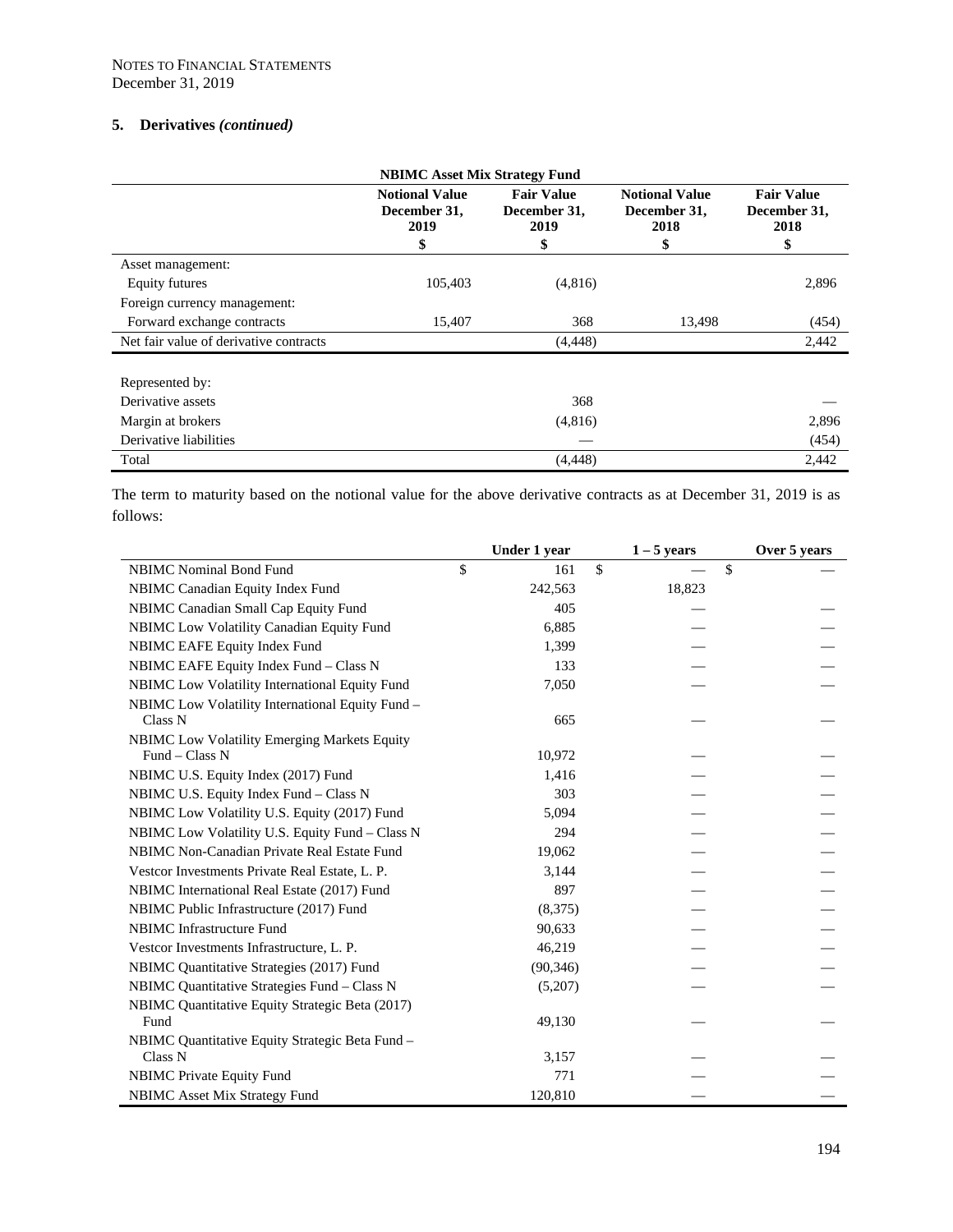The term to maturity based on the notional value for the above derivative contracts as at December 31, 2018 is as follows:

|                                                     | Under 1 year  |              | $1 - 5$ years | Over 5 years |
|-----------------------------------------------------|---------------|--------------|---------------|--------------|
| NBIMC Canadian Equity Index Fund                    | \$<br>330,646 | $\mathbb{S}$ | \$            |              |
| NBIMC Canadian Small Cap Equity Fund                | 702           |              |               |              |
| NBIMC Low Volatility Canadian Equity Fund           | 7,512         |              |               |              |
| NBIMC Canadian Equity Active Long Strategy Fund     | 16,444        |              |               |              |
| NBIMC EAFE Equity Index Fund                        | 3,335         |              |               |              |
| NBIMC EAFE Equity Index Fund - Class N              | 118           |              |               |              |
| NBIMC Low Volatility International Equity Fund      | 5,804         |              |               |              |
| <b>NBIMC Low Volatility Emerging Markets Equity</b> |               |              |               |              |
| Fund - Class N                                      | 2,987         |              |               |              |
| NBIMC U.S. Equity Index (2017) Fund                 | 575           |              |               |              |
| NBIMC U.S. Equity Index Fund - Class N              | (254)         |              |               |              |
| NBIMC Low Volatility U.S. Equity (2017) Fund        | 1,445         |              |               |              |
| NBIMC International Real Estate Fund - Class N      | 254           |              |               |              |
| NBIMC Non-Canadian Private Real Estate Fund         | 21,518        |              |               |              |
| NBIMC International Real Estate (2017) Fund         | 884           |              |               |              |
| NBIMC International Real Estate Fund - Class N      | 177           |              |               |              |
| NBIMC Public Infrastructure (2017) Fund             | 3,151         |              |               |              |
| <b>NBIMC</b> Infrastructure Fund                    | 96,140        |              |               |              |
| Vestcor Investments Infrastructure, L. P.           | 39,454        |              |               |              |
| NBIMC North American Market Neutral (2017) Fund     | (32,505)      |              |               |              |
| NBIMC North American Market Neutral Fund - Class    |               |              |               |              |
| N                                                   | (2,015)       |              |               |              |
| NBIMC Quantitative Strategies (2017) Fund           | (39, 735)     |              |               |              |
| NBIMC Quantitative Strategies Fund - Class N        | (2,902)       |              |               |              |
| NBIMC Quantitative Equity Strategic Beta (2017)     |               |              |               |              |
| Fund                                                | 33,360        |              |               |              |
| NBIMC Quantitative Equity Strategic Beta Fund -     |               |              |               |              |
| Class N                                             | 2,388         |              |               |              |
| <b>NBIMC</b> Private Equity Fund                    | 3,455         |              |               |              |
| <b>NBIMC</b> Asset Mix Strategy Fund                | 13,498        |              |               |              |

#### **6. Capital and Performance**

The definition of capital, as it pertains to each of the Entities, is the net assets attributable to holders of redeemable units of each Entity. Each Entity's objective is to meet or exceed the performance of its benchmark. The NBIMC Asset Mix Strategy Fund is a tactical asset allocation overlay strategy and therefore a performance return and benchmark are not applicable.

Benchmark returns and Entity returns are non-GAAP measures. Performance returns are calculated in Canadian dollars on the daily change in net assets measured using either closing market price valuations or estimated fair values where closing market price valuations are not available, excluding external cash flows, divided by the beginning value of net assets, as per the time-weighted rate of return methodology and in accordance with Chartered Financial Analysts' Institute standards.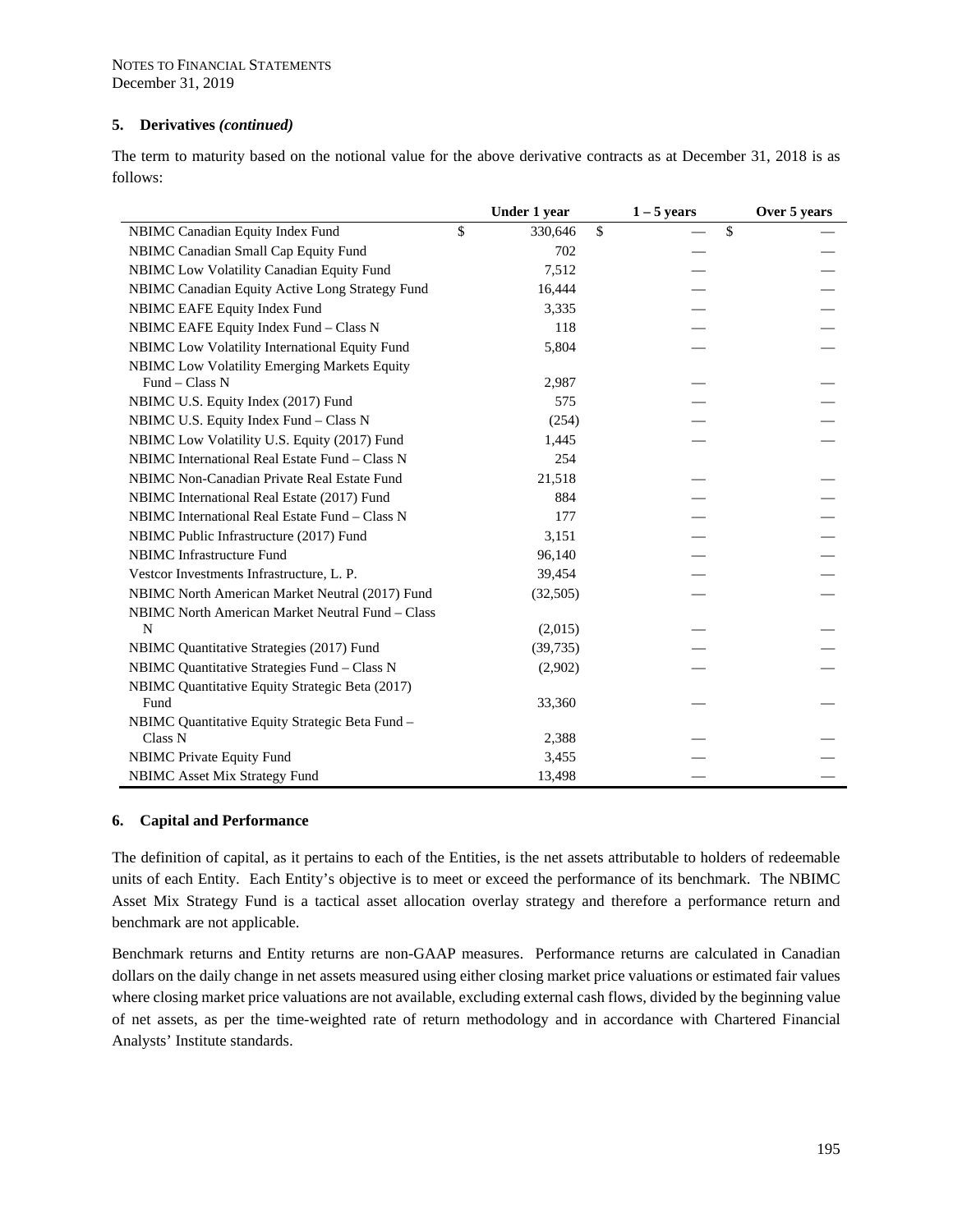# **6. Capital and Performance** *(continued)*

The nominal performance for each period for the Entities is as follows:

|                                                                | For the Year ended<br>December 31, 2019 |                  | For the Year ended<br><b>December 31, 2018</b> |                  |
|----------------------------------------------------------------|-----------------------------------------|------------------|------------------------------------------------|------------------|
|                                                                | <b>Annual</b>                           | <b>Benchmark</b> | <b>Annual</b>                                  | <b>Benchmark</b> |
|                                                                | return                                  | return           | return                                         | return           |
|                                                                | $\frac{0}{0}$                           | $\frac{0}{0}$    | $\frac{0}{0}$                                  | $\frac{0}{0}$    |
| NBIMC Nominal Bond Fund                                        | 6.88                                    | 6.42             | 1.75                                           | 1.53             |
| NBIMC Corporate Bond Fund                                      | 8.03                                    | 8.05             | 1.03                                           | 1.10             |
| NBIMC Global Fixed Income Fund <sup>1</sup>                    |                                         |                  | 26.37                                          | 25.14            |
| NBP Canadian Long-Term Bond Fund <sup>2</sup>                  | 10.46                                   | 10.46            | (0.63)                                         | (0.63)           |
| NBIMC International High Yield Fixed Income Fund <sup>3</sup>  | 14.52                                   | 12.20            | 0.46                                           | (0.91)           |
| NBIMC New Brunswick and Atlantic Canada Fixed                  |                                         |                  |                                                |                  |
| Income Opportunity Fund                                        | 4.36                                    | 6.42             | 2.58                                           | 1.53             |
| NBIMC Money Market Fund                                        | 2.12                                    | 1.65             | 1.79                                           | 1.38             |
| NBIMC Student Investment Fund                                  | 14.13                                   | 13.79            | (2.84)                                         | (2.97)           |
| NBIMC Canadian Equity Index Fund                               | 23.16                                   | 22.88            | (8.78)                                         | (8.89)           |
| NBIMC Canadian Small Cap Equity Fund <sup>4</sup>              | 18.59                                   | 15.84            | (16.83)                                        | (15.56)          |
| NBIMC Low Volatility Canadian Equity Fund                      | 24.96                                   | 24.10            | (7.40)                                         | (6.84)           |
| NBIMC External Canadian Equity Fund                            | 22.74                                   | 22.88            | (8.57)                                         | (8.89)           |
| NBIMC Canadian Equity Active Long Strategy Fund                |                                         |                  | (9.03)                                         | (8.89)           |
| NBIMC External International Equity Fund                       | 16.46                                   | 15.85            | (7.80)                                         | (6.03)           |
| NBIMC EAFE Equity Index Fund                                   | 16.12                                   | 15.85            | (5.79)                                         | (6.03)           |
| NBIMC EAFE Equity Index Fund - Class N                         | 16.14                                   | 15.85            | (5.75)                                         | (6.03)           |
| NBIMC Low Volatility International Equity Fund                 | 11.43                                   | 10.84            | 0.46                                           | 2.80             |
| NBIMC Low Volatility International Equity Fund -               |                                         |                  |                                                |                  |
| Class N                                                        | 11.30                                   | 10.84            | 0.38                                           | 2.80             |
| NBIMC Low Volatility Emerging Markets Equity Fund<br>– Class N | 6.10                                    | 3.00             | (0.97)                                         | 2.71             |
| NBIMC U.S. Equity Index (2017) Fund                            | 24.80                                   | 24.84            | 4.27                                           | 4.23             |
| NBIMC U.S. Equity Index Fund - Class N                         | 24.81                                   | 24.09            | 4.28                                           | 3.62             |
| NBIMC U.S. Small Cap Equity Fund <sup>4</sup>                  | 19.10                                   | 18.68            | (5.10)                                         | (6.19)           |
| NBIMC Low Volatility U.S. Equity (2017) Fund                   | 19.86                                   | 20.67            | 7.65                                           | 9.95             |
| NBIMC Low Volatility U.S. Equity Fund - Class N                | 19.93                                   | 20.67            | 7.68                                           | 9.95             |
| <b>NBIMC</b> Inflation Linked Securities Fund                  | 8.31                                    | 8.02             | 0.13                                           | (0.05)           |
| <b>NBIMC Canadian Real Estate Fund</b>                         | 11.29                                   | 13.19            | 15.13                                          | 5.86             |
| NBIMC Canadian Real Estate Investment Trust Fund               | 23.21                                   | 22.79            | 6.69                                           | 6.32             |
| NBIMC Non-Canadian Private Real Estate Fund                    | 6.66                                    | 6.11             | 13.32                                          | 5.86             |
| Vestcor Investments Private Real Estate, L. P.                 | 11.13                                   | 6.11             | 2.69                                           | 5.86             |
| Vestcor Investments Private Real Estate 2, L. P. <sup>5</sup>  | (0.20)                                  | 6.11             | 6.57                                           | 2.02             |
| Vestcor Real Estate Fund Limited Partnership                   | (0.86)                                  | 0.50             |                                                |                  |
| NBIMC International Real Estate (2017) Fund                    | 23.06                                   | 22.16            | 3.82                                           | 4.60             |
| NBIMC International Real Estate Fund - Class N                 | 22.86                                   | 20.76            | 3.82                                           | 3.32             |
| NBIMC Public Infrastructure (2017) Fund                        | 12.89                                   | 6.11             | 0.84                                           | 5.86             |
| NBIMC Public Infrastructure Fund - Class N                     | 12.35                                   | 6.11             | 0.51                                           | 5.86             |
| NBIMC Infrastructure Fund                                      | 15.96                                   | 6.11             | 10.27                                          | 5.56             |
| Vestcor Investments Infrastructure, L. P.                      | 6.32                                    | 6.11             | 19.66                                          | 5.86             |
| NBIMC North American Market Neutral (2017) Fund <sup>6</sup>   | 2.74                                    | 0.41             | 1.45                                           | 1.38             |
| NBIMC North American Market Neutral Fund - Class               |                                         |                  |                                                |                  |
| $N^6$                                                          | 2.74                                    | 0.41             | 1.56                                           | 1.38             |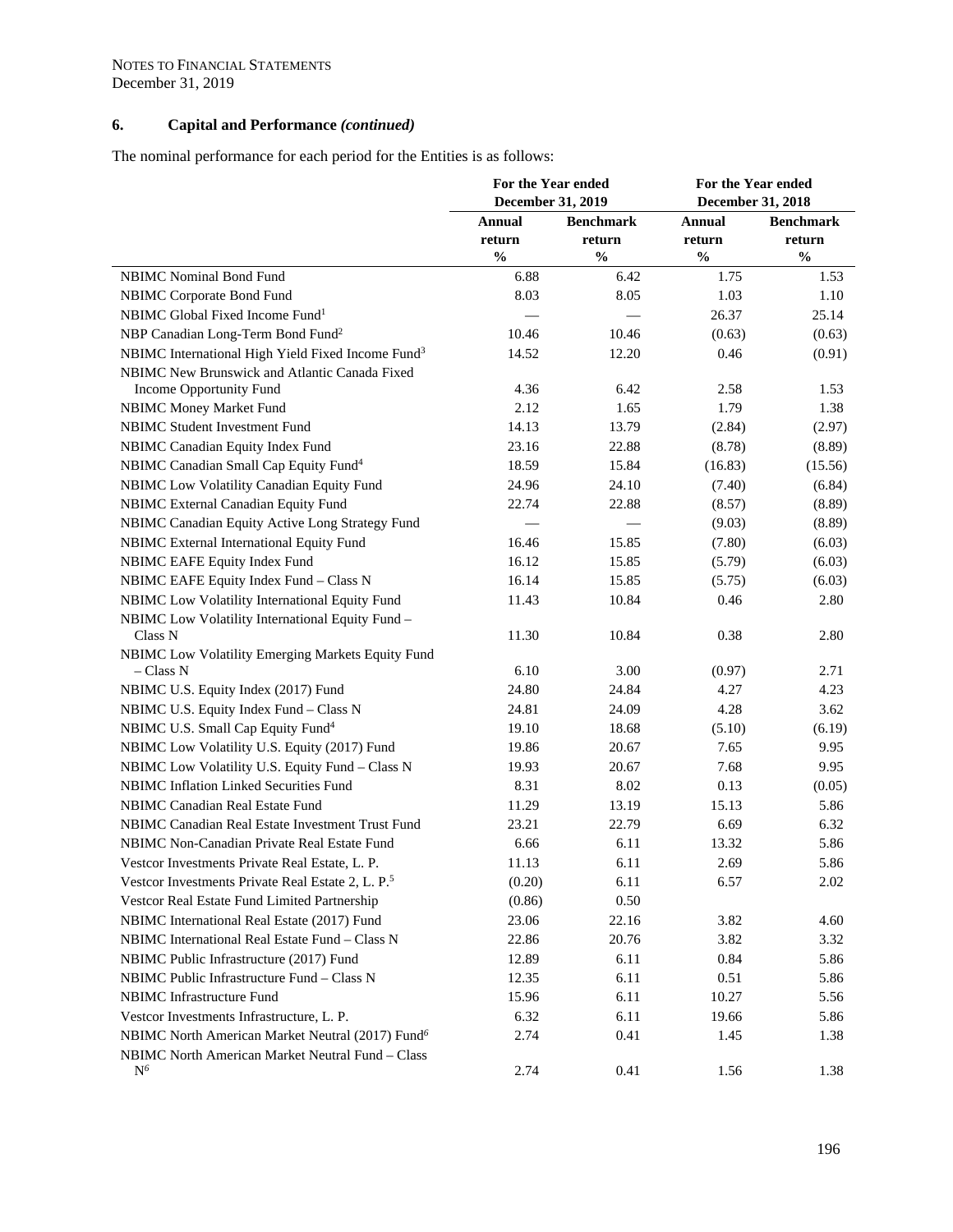## **6. Capital and Performance** *(continued)*

|                                                            | For the Year ended<br>December 31, 2019 |                                             | For the Year ended<br>December 31, 2018 |                                             |
|------------------------------------------------------------|-----------------------------------------|---------------------------------------------|-----------------------------------------|---------------------------------------------|
|                                                            | Annual<br>return<br>$\frac{0}{0}$       | <b>Benchmark</b><br>return<br>$\frac{0}{0}$ | Annual<br>return<br>$\frac{0}{0}$       | <b>Benchmark</b><br>return<br>$\frac{6}{9}$ |
| NBIMC Quantitative Strategies (2017) Fund                  | 4.72                                    | 1.65                                        | 0.81                                    | 1.38                                        |
| NBIMC Quantitative Strategies Fund - Class N               | 4.48                                    | 1.65                                        | (0.21)                                  | 1.38                                        |
| NBIMC Quantitative Equity Strategic Beta (2017) Fund       | 6.96                                    | 1.65                                        | 4.87                                    | 1.38                                        |
| NBIMC Quantitative Equity Strategic Beta Fund – Class<br>N | 7.35                                    | 1.65                                        | 4.92                                    | 1.38                                        |
| NBIMC New Brunswick and Atlantic Canada Equity             |                                         |                                             |                                         |                                             |
| <b>Opportunity Fund</b>                                    | 9.63                                    | 6.11                                        | 0.22                                    | 5.86                                        |
| <b>NBIMC</b> Private Equity Fund                           | 6.28                                    | 20.21                                       | 27.81                                   | (2.57)                                      |
| Vestcor Investments Private Equity L. P.                   | 1.00                                    | 18.70                                       | 14.13                                   | (4.22)                                      |

*1 returns are until completion of trading in this Fund on December 28, 2018*

*2 returns are until completion of trading in this Fund on September 16, 2019.*

*3returns are since inception of trading in this Fund on March 14, 2018.*

<sup>5</sup> returns are since inception of trading in this Limited Partnership on September 27, 2018.<br><sup>6</sup> returns are until completion of trading in this Fund on April 1, 2019.

## **7. Redeemable Units**

The number of redeemable units issued and redeemed for the period ended at December 31, 2019 was as follows:

|                                                                                 | Outstanding<br>December 31,<br>2018<br>(rounded) | <b>Units</b><br><b>Issued</b><br>(rounded) | <b>Units</b><br><b>Redeemed</b><br>(rounded) | Outstanding,<br>December 31,<br>2019<br>(rounded) |
|---------------------------------------------------------------------------------|--------------------------------------------------|--------------------------------------------|----------------------------------------------|---------------------------------------------------|
| <b>NBIMC</b> Nominal Bond Fund                                                  | 1,040,509                                        | 100,546                                    | 71,688                                       | 1,069,367                                         |
| NBIMC Corporate Bond Fund                                                       | 2,278,038                                        | 174,408                                    | 154,919                                      | 2,297,527                                         |
| NBP Canadian Long-Term Bond Fund                                                | 7,165                                            | 620                                        | 7,785                                        |                                                   |
| NBIMC International High Yield Fixed Income<br>Fund                             | 168,997                                          | 415                                        | 415                                          | 168,997                                           |
| <b>NBIMC</b> New Brunswick and Atlantic Canada<br>Fixed Income Opportunity Fund | 3,234                                            |                                            | 464                                          | 2,770                                             |
| <b>NBIMC Money Market Fund</b>                                                  | 977,332                                          | 1,517,922                                  | 1,479,421                                    | 1,015,833                                         |
| <b>NBIMC Student Investment Fund</b>                                            | 1,017                                            |                                            |                                              | 1,017                                             |
| NBIMC Canadian Equity Index Fund                                                | 171,176                                          | 91,211                                     | 94,645                                       | 167,742                                           |
| NBIMC Canadian Small Cap Equity Fund                                            | 167,756                                          | 289                                        | 11,306                                       | 156,739                                           |
| NBIMC Low Volatility Canadian Equity Fund                                       | 497,360                                          | 117,801                                    | 89,889                                       | 525,272                                           |
| NBIMC External Canadian Equity Fund                                             | 58,295                                           | 4,537                                      | 28,603                                       | 34,229                                            |
| <b>NBIMC Canadian Equity Active Long Strategy</b>                               |                                                  |                                            |                                              |                                                   |
| Fund                                                                            | 99,416                                           | 7,156                                      | 106,572                                      |                                                   |
| <b>NBIMC</b> External International Equity Fund                                 | 138,962                                          | 4,869                                      | 4,869                                        | 138,962                                           |
| <b>NBIMC EAFE Equity Index Fund</b>                                             | 276,368                                          | 37,822                                     | 150,238                                      | 163,952                                           |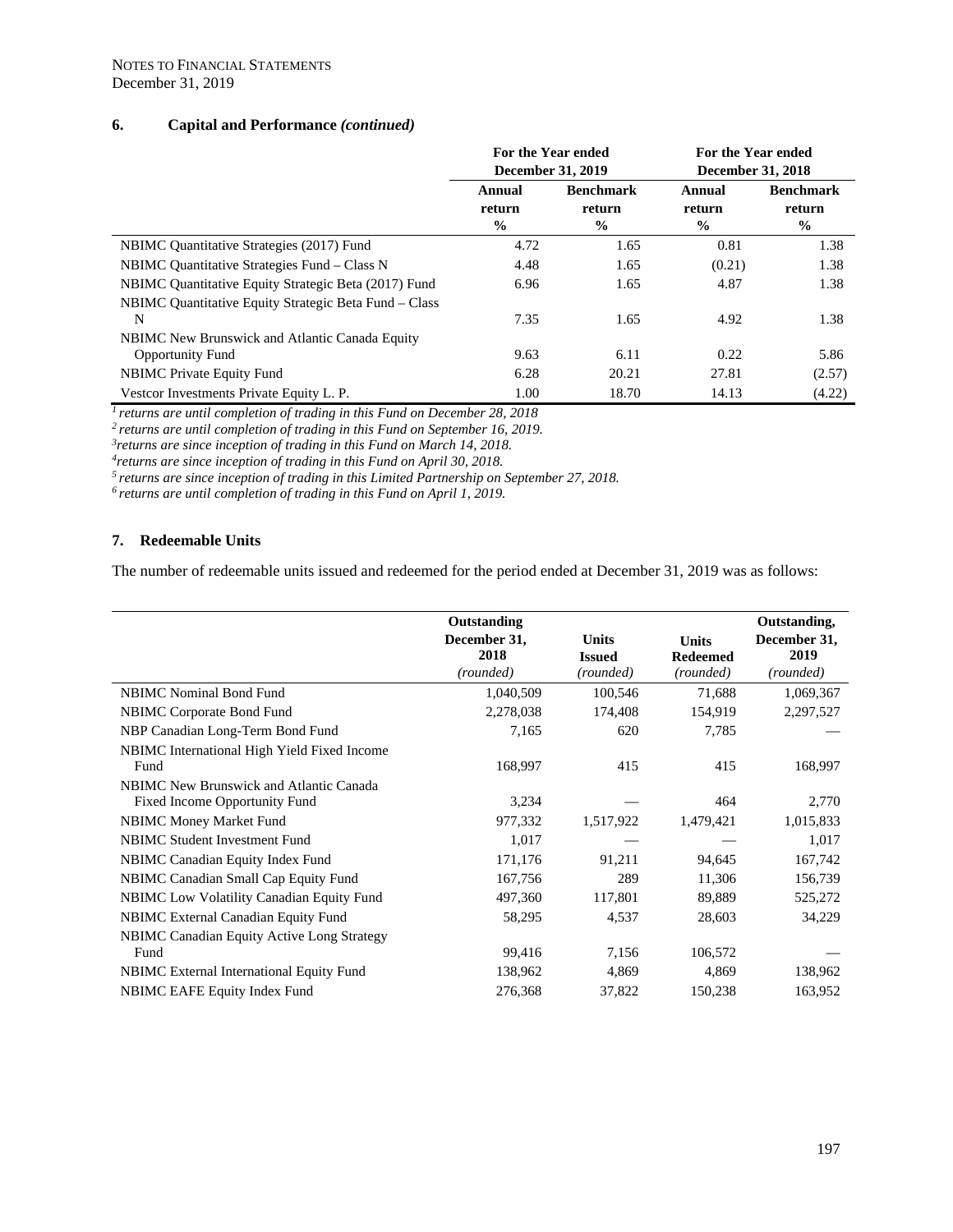# **7. Redeemable Units** *(continued)*

|                                                                       | Outstanding          |                            |                              | Outstanding,         |
|-----------------------------------------------------------------------|----------------------|----------------------------|------------------------------|----------------------|
|                                                                       | December 31,<br>2018 | <b>Units</b>               | <b>Units</b>                 | December 31,<br>2019 |
|                                                                       | (rounded)            | <b>Issued</b><br>(rounded) | <b>Redeemed</b><br>(rounded) | (rounded)            |
| NBIMC EAFE Equity Index Fund - Class N                                | 12,667               | 739                        | 4,039                        | 9,367                |
| NBIMC Low Volatility International Equity Fund                        | 376,702              | 76,208                     | 16,840                       | 436,070              |
| NBIMC Low Volatility International Equity Fund -                      |                      |                            |                              |                      |
| Class N                                                               | 19,029               | 3,529                      | 1,112                        | 21,446               |
| NBIMC Low Volatility Emerging Markets Equity<br>Fund - Class N        |                      |                            |                              |                      |
| NBIMC U.S. Equity Index (2017) Fund                                   | 609,976<br>246,602   | 61,852<br>7,261            | 45,985<br>112,001            | 625,843<br>141,862   |
| NBIMC U.S. Equity Index Fund - Class N                                | 16,218               | 1,804                      | 6,550                        | 11,472               |
| NBIMC U.S. Small Cap Equity Fund                                      | 4,088                |                            |                              | 4,088                |
| NBIMC Low Volatility U.S. Equity (2017) Fund                          | 303,626              | 34,687                     | 22,779                       | 315,534              |
| NBIMC Low Volatility U.S. Equity Fund - Class N                       | 22,116               | 2,582                      | 2,854                        | 21,844               |
| NBIMC Inflation Linked Securities Fund                                | 199,088              | 10,188                     | 15,466                       | 193,810              |
| NBIMC Canadian Real Estate Fund                                       | 73,919               | 1,068                      | 17,876                       | 57,111               |
| NBIMC Canadian Real Estate Investment Trust                           |                      |                            |                              |                      |
| Fund                                                                  | 28,995               | 22,423                     | 19.713                       | 31,705               |
| NBIMC Non-Canadian Private Real Estate Fund                           | 16,601               | 1,266                      | 5,997                        | 11,870               |
| Vestcor Investments Private Real Estate, L. P. -                      |                      |                            |                              |                      |
| Series I                                                              | 79,873               | 10,548                     | 10,574                       | 79,847               |
| Vestcor Investments Private Real Estate, L. P. -                      |                      |                            |                              |                      |
| Series II                                                             | 4,181                | 4,095                      |                              | 8,276                |
| Vestcor Investments Private Real Estate, L. P. -<br>Series III        | 60,755               | 61,796                     | 1,592                        | 120,959              |
| Vestcor Investments Private Real Estate 2, L. P. -                    |                      |                            |                              |                      |
| Series I                                                              | 21,951               | 21,276                     |                              | 43,227               |
| Vestcor Investments Private Real Estate 2, L. P. -                    |                      |                            |                              |                      |
| Series II                                                             |                      | 989                        |                              | 989                  |
| Vestcor Real Estate Fund Limited Partnership                          |                      | 10,893                     |                              | 10,893               |
| NBIMC International Real Estate (2017) Fund                           | 17,808               | 8,085                      | 6,240                        | 19,653               |
| NBIMC International Real Estate Fund - Class N                        | 2,814                | 470                        | 1,452                        | 1,832                |
| NBIMC Public Infrastructure (2017) Fund                               | 406,821              | 20,064                     | 121,654                      | 305,231              |
| NBIMC Public Infrastructure Fund - Class N                            | 18,528               | 5,503                      | 7,369                        | 16,662               |
| NBIMC Infrastructure Fund                                             | 117,669              | 17,793                     | 8,179                        | 127,283              |
| Vestcor Investments Infrastructure, L. P. - Series I                  | 53,794               | 5,375                      | 4,406                        | 54,763               |
| Vestcor Investments Infrastructure, L. P. - Series II                 | 32,823               | 111                        |                              | 32,934               |
| Vestcor Investments Infrastructure, L. P. - Series<br>Ш               | 33,435               | 45,170                     | 124                          | 78,481               |
| NBIMC North American Market Neutral (2017)                            |                      |                            |                              |                      |
| Fund                                                                  | 234,785              | 1,888                      | 236,673                      |                      |
| NBIMC North American Market Neutral Fund -                            |                      |                            |                              |                      |
| Class N                                                               | 13,684               | 800                        | 14,484                       |                      |
| NBIMC Quantitative Strategies (2017) Fund                             | 327,739              | 190,501                    | 6,283                        | 511,957              |
| NBIMC Quantitative Strategies Fund - Class N                          | 19,686               | 14,163                     | 3,541                        | 30,308               |
| NBIMC Quantitative Equity Strategic Beta (2017)                       |                      |                            |                              |                      |
| Fund                                                                  | 363,884              | 103,793                    | 18,670                       | 449,007              |
| NBIMC Quantitative Equity Strategic Beta Fund -<br>Class <sub>N</sub> | 21,017               | 7,068                      | 1,889                        | 26,196               |
|                                                                       |                      |                            |                              |                      |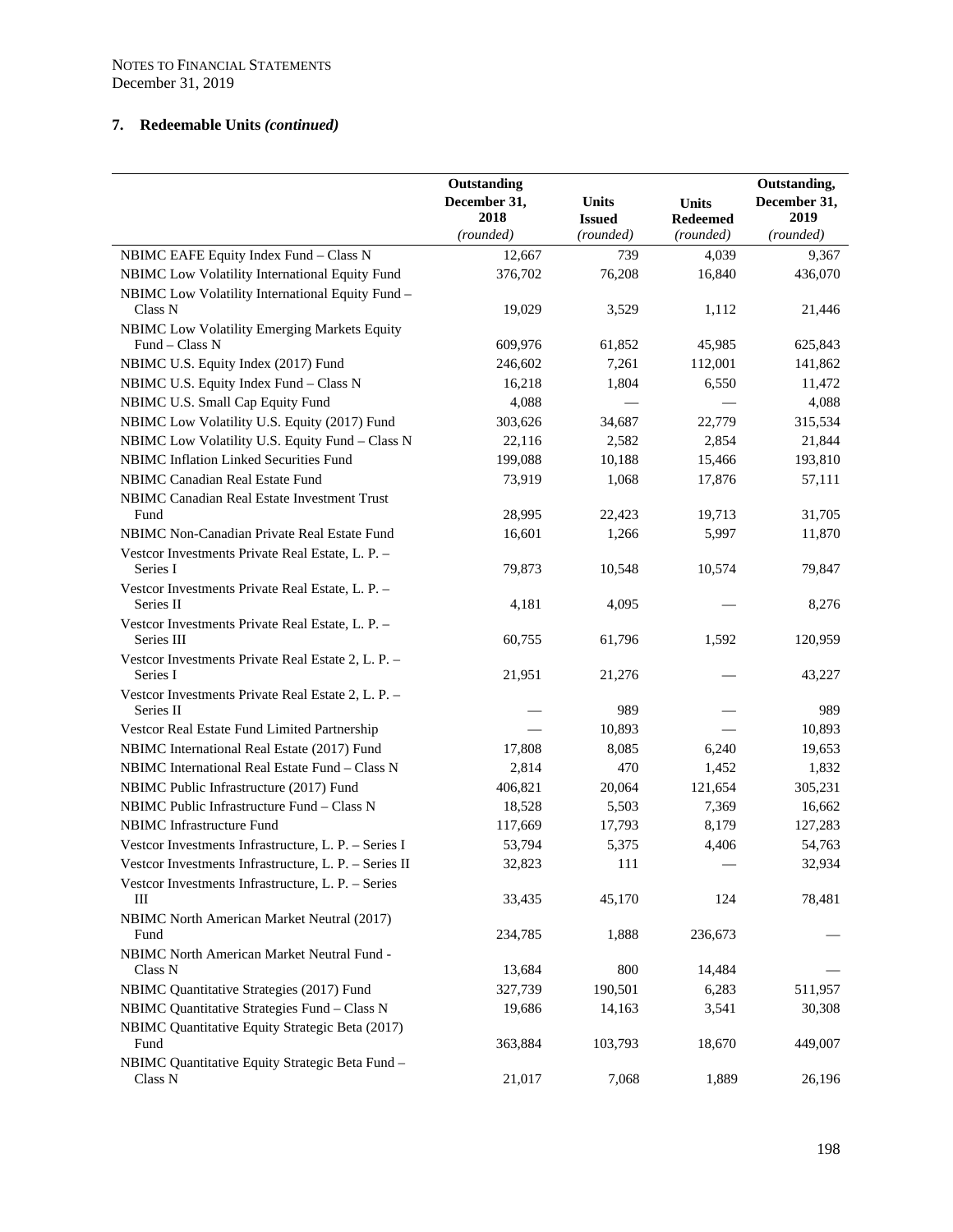# **7. Redeemable Units** *(continued)*

|                                                      | Outstanding<br>December 31,<br>2018<br>(rounded) | <b>Units</b><br><b>Issued</b><br>(rounded) | <b>Units</b><br><b>Redeemed</b><br>(rounded) | Outstanding.<br>December 31,<br>2019<br>(rounded) |
|------------------------------------------------------|--------------------------------------------------|--------------------------------------------|----------------------------------------------|---------------------------------------------------|
| <b>NBIMC</b> New Brunswick and Atlantic Canada       |                                                  |                                            |                                              |                                                   |
| <b>Equity Opportunity Fund</b>                       | 6,426                                            |                                            | 33                                           | 6,393                                             |
| <b>NBIMC</b> Private Equity Fund                     | 125,510                                          | 10.057                                     | 22,215                                       | 113,352                                           |
| Vestcor Investments Private Equity, L. P. – Series I | 70.669                                           | 98,633                                     | 3,277                                        | 166,025                                           |
| Vestcor Investments Private Equity, L. P. – Series   |                                                  |                                            |                                              |                                                   |
| П                                                    |                                                  | 62,188                                     | 6                                            | 62,182                                            |
| NBIMC Asset Mix Strategy Fund                        | 11.097                                           | 202.484                                    | 116.642                                      | 96,939                                            |

The number of redeemable units issued and redeemed for the period ended December 31, 2018 was as follows:

|                                                                        | Outstanding<br>December 31, 2017 | <b>Units</b><br><b>Issued</b> | <b>Units</b><br><b>Redeemed</b> | Outstanding,<br>December 31,<br>2018 |
|------------------------------------------------------------------------|----------------------------------|-------------------------------|---------------------------------|--------------------------------------|
|                                                                        | (rounded)                        | (rounded)                     | (rounded)                       | (rounded)                            |
| <b>NBIMC</b> Nominal Bond Fund                                         | 1,033,038                        | 78,743                        | 71,272                          | 1,040,509                            |
| NBIMC Corporate Bond Fund                                              | 2,210,501                        | 206,059                       | 138,522                         | 2,278,038                            |
| NBIMC Global Fixed Income Fund                                         | 74,988                           | 2                             | 74,990                          |                                      |
| NBP Canadian Long-Term Bond Fund                                       | 28,483                           | 2,469                         | 23,787                          | 7,165                                |
| NBIMC International High Yield Fixed Income<br>Fund                    |                                  | 169,791                       | 794                             | 168,997                              |
| NBIMC New Brunswick and Atlantic Canada                                |                                  |                               |                                 |                                      |
| Fixed Income Opportunity Fund                                          | 3,716                            |                               | 482                             | 3,234                                |
| NBIMC Money Market Fund                                                | 833,723                          | 1,389,023                     | 1,245,414                       | 977,332                              |
| <b>NBIMC Student Investment Fund</b>                                   | 1,017                            |                               |                                 | 1,017                                |
| NBIMC Canadian Equity Index Fund                                       | 253,812                          | 51,656                        | 134,292                         | 171,176                              |
| NBIMC Canadian Small Cap Equity Fund                                   |                                  | 168,237                       | 481                             | 167,756                              |
| NBIMC Low Volatility Canadian Equity Fund                              | 458,557                          | 79,761                        | 40,958                          | 497,360                              |
| NBIMC External Canadian Equity Fund                                    | 77,852                           | 19,294                        | 38,851                          | 58,295                               |
| NBIMC Canadian Equity Active Long Strategy<br>Fund                     | 110,576                          | 32,362                        | 43,522                          | 99,416                               |
|                                                                        | 138,952                          | 22,412                        | 22,402                          |                                      |
| NBIMC External International Equity Fund                               |                                  |                               |                                 | 138,962                              |
| NBIMC EAFE Equity Index Fund                                           | 261,378                          | 37,426                        | 22,436                          | 276,368                              |
| NBIMC EAFE Equity Index Fund - Class N                                 | 12,510                           | 622                           | 465                             | 12,667                               |
| NBIMC Low Volatility International Equity Fund                         | 371,305                          | 15,022                        | 9,625                           | 376,702                              |
| NBIMC Low Volatility International Equity Fund -<br>Class <sub>N</sub> | 18,812                           | 1,538                         | 1,321                           | 19,029                               |
| NBIMC Low Volatility Emerging Markets Equity<br>Fund - Class N         | 401,208                          | 251,101                       | 42,333                          | 609,976                              |
| NBIMC U.S. Equity Index (2017) Fund                                    | 284,320                          | 7,656                         | 45,374                          | 246,602                              |
| NBIMC U.S. Equity Index Fund - Class N                                 | 18,210                           | 982                           | 2,974                           | 16,218                               |
| NBIMC U.S. Small Cap Equity Fund                                       |                                  | 4,088                         |                                 | 4,088                                |
| NBIMC Low Volatility U.S. Equity (2017) Fund                           | 311,055                          | 21,864                        | 29,293                          | 303,626                              |
| NBIMC Low Volatility U.S. Equity Fund - Class                          |                                  |                               |                                 |                                      |
| N                                                                      | 21,107                           | 2,872                         | 1,863                           | 22,116                               |
| NBIMC Inflation Linked Securities Fund                                 | 197,564                          | 7,014                         | 5,490                           | 199,088                              |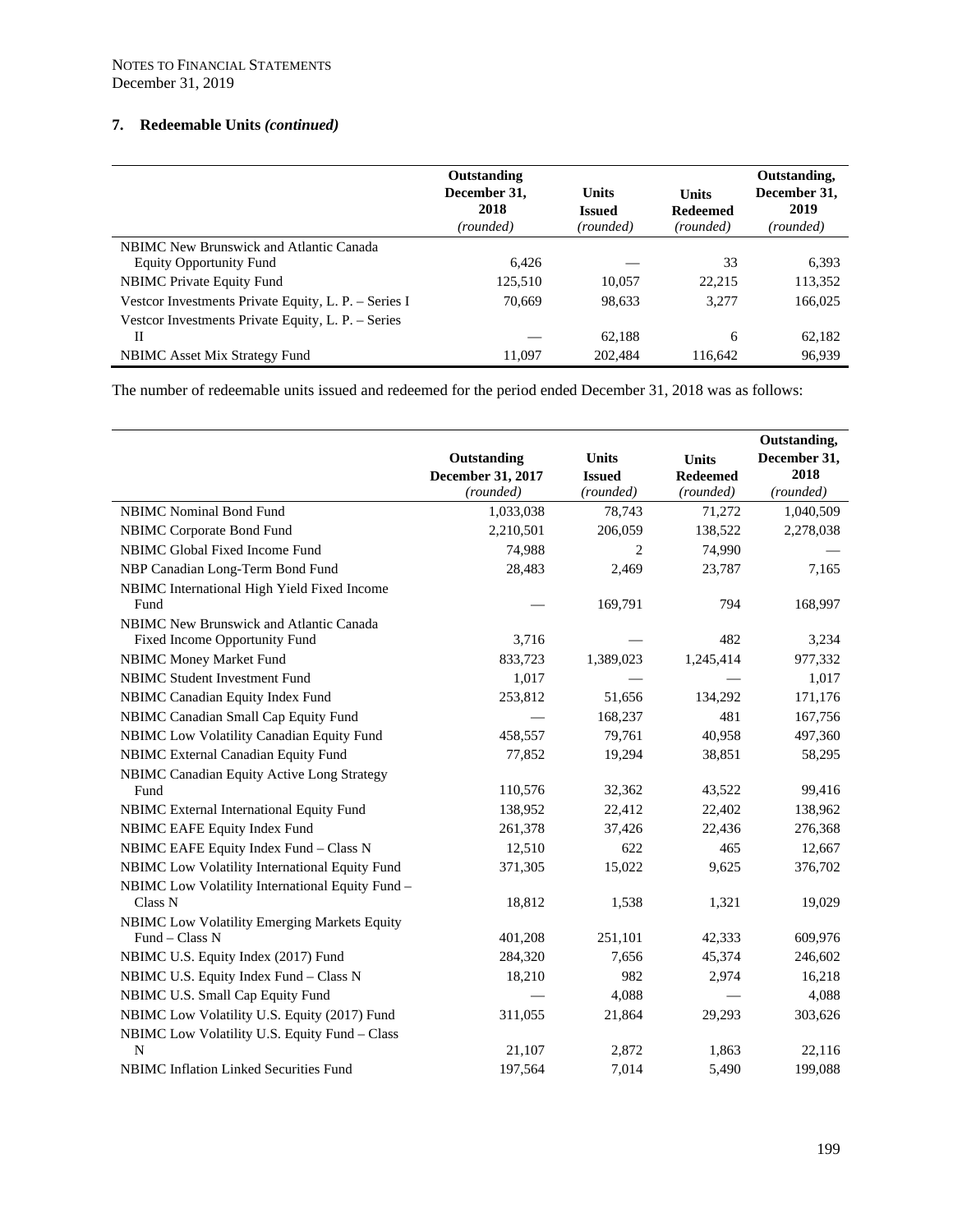#### **7. Redeemable Units** *(continued)*

|                                                                | Outstanding<br>December 31,<br>2017 | <b>Units</b><br><b>Issued</b> | <b>Units</b><br><b>Redeemed</b> | Outstanding,<br>December 31,<br>2018 |
|----------------------------------------------------------------|-------------------------------------|-------------------------------|---------------------------------|--------------------------------------|
|                                                                | (rounded)                           | (rounded)                     | (rounded)                       | (rounded)                            |
| NBIMC Canadian Real Estate Fund                                | 77,709                              | 1,229                         | 5,019                           | 73,919                               |
| NBIMC Canadian Real Estate Investment Trust Fund               | 48,880                              | 21,247                        | 41,132                          | 28,995                               |
| NBIMC Non-Canadian Private Real Estate Fund                    | 21,129                              | 3,175                         | 7,703                           | 16,601                               |
| Vestcor Investments Private Real Estate, L. P. - Series<br>T   | 31,953                              | 50,545                        | 2,625                           | 79,873                               |
| Vestcor Investments Private Real Estate, L. P. -<br>Series II  |                                     | 4,181                         |                                 | 4,181                                |
| Vestcor Investments Private Real Estate, L. P. -<br>Series III |                                     | 60,761                        | 6                               | 60,755                               |
| Vestcor Investments Private Real Estate 2, L. P. -             |                                     |                               |                                 |                                      |
| Series I                                                       |                                     | 21,951                        |                                 | 21,951                               |
| NBIMC International Real Estate (2017) Fund                    | 15,062                              | 12,744                        | 9,998                           | 17,808                               |
| NBIMC International Real Estate Fund - Class N                 | 3,332                               | 325                           | 843                             | 2,814                                |
| NBIMC Public Infrastructure (2017) Fund                        | 314,092                             | 207,457                       | 114,728                         | 406,821                              |
| NBIMC Public Infrastructure Fund – Class N                     | 22,400                              | 1,338                         | 5,210                           | 18,528                               |
| <b>NBIMC</b> Infrastructure Fund                               | 118,580                             | 5,388                         | 6,299                           | 117,669                              |
| Vestcor Investments Infrastructure, L. P. - Series I           | 63,440                              | 1,565                         | 11,211                          | 53,794                               |
| Vestcor Investments Infrastructure, L. P. - Series II          |                                     | 32,825                        | 2                               | 32,823                               |
| Vestcor Investments Infrastructure, L. P. - Series III         |                                     | 33,435                        |                                 | 33,435                               |
| NBIMC North American Market Neutral (2017) Fund                | 225,524                             | 26,998                        | 17,737                          | 234,785                              |
| NBIMC North American Market Neutral Fund - Class               |                                     |                               |                                 |                                      |
| N                                                              | 13,701                              | 2,655                         | 2,672                           | 13,684                               |
| NBIMC Quantitative Strategies (2017) Fund                      | 313,959                             | 43,365                        | 29,585                          | 327,739                              |
| NBIMC Quantitative Strategies Fund - Class N                   | 19,366                              | 5,857                         | 5,537                           | 19,686                               |
| NBIMC Quantitative Equity Strategic Beta (2017)<br>Fund        | 353,405                             | 41,195                        | 30,716                          | 363,884                              |
| NBIMC Quantitative Equity Strategic Beta Fund -<br>Class N     | 21,741                              | 2,020                         | 2,744                           | 21,017                               |
| NBIMC New Brunswick and Atlantic Canada Equity                 |                                     |                               |                                 |                                      |
| <b>Opportunity Fund</b>                                        | 6,459                               |                               | 33                              | 6,426                                |
| NBIMC Private Equity Fund                                      | 162,943                             | 6,749                         | 44,182                          | 125,510                              |
| Vestcor Investments Private Equity, L. P. - Series I           | 38,446                              | 33,323                        | 1,100                           | 70,669                               |
| <b>NBIMC</b> Asset Mix Strategy Fund                           | 39,595                              | 59,834                        | 88,332                          | 11,097                               |

#### **8. Related Party Transactions**

Each of the Entities is related to each other Entity by virtue of their common control by Vestcor as trustee. Vestcor is a wholly owned subsidiary of Vestcor Corp., a non-share capital, not-for-profit organization whose controlling Members are the New Brunswick Public Service Pension Plan (NBPSPP) and the New Brunswick Teachers' Pension Plan (NBTPP). Vestcor Corp. owns 100% of the share capital of Vestcor. Accordingly, the Entities are related to each of Vestcor Corp. and Vestcor by virtue of their common control by the NBPSPP and NBTPP.

Certain Entities executed inter-entity trades for the years ended December 31, 2019 and December 31, 2018. Interentity trading is the buying and selling of portfolio securities between Entities to which Vestcor serves as trustee and manager. All such inter-entity transactions are priced at the quoted market prices in active markets on the trade date.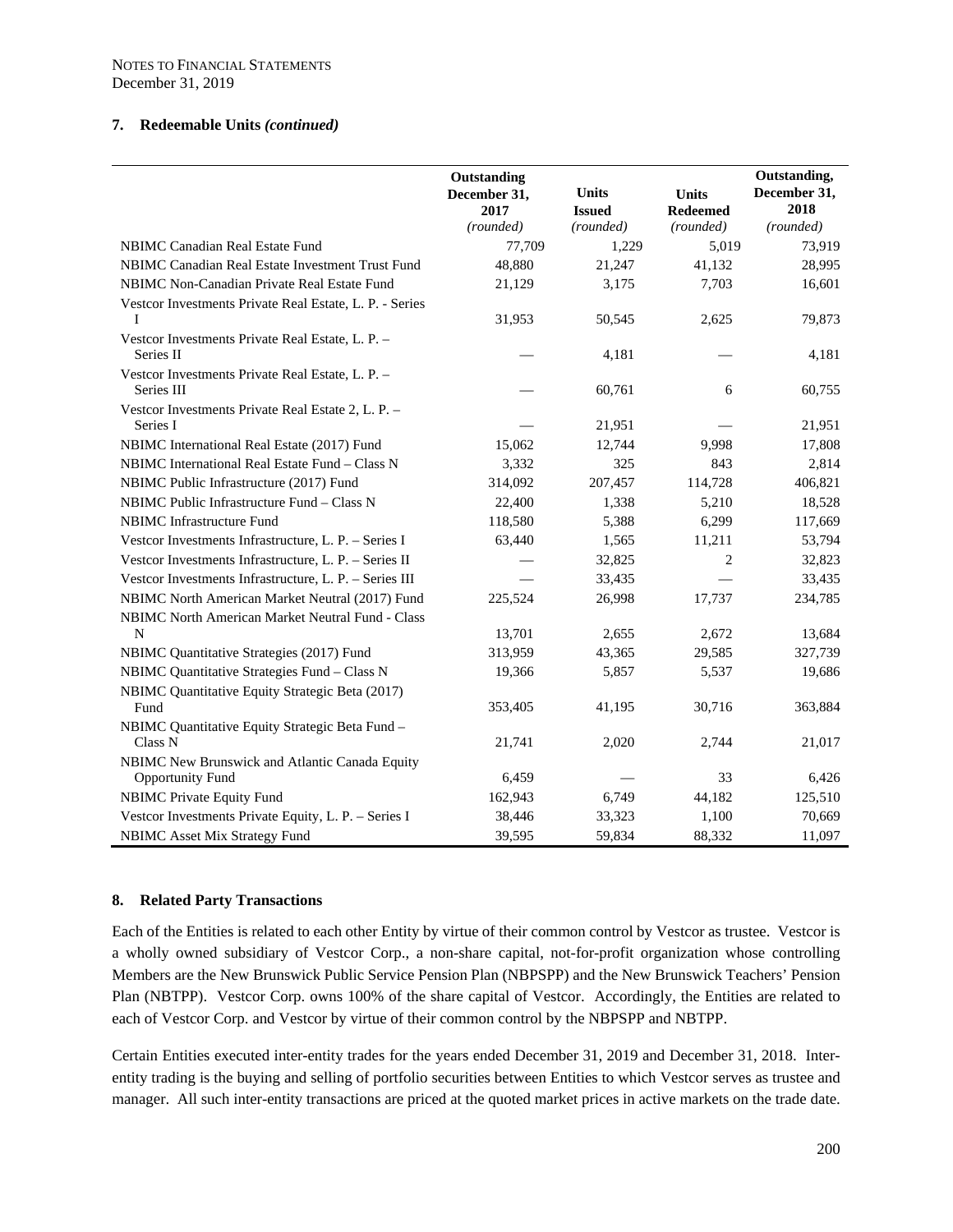The NBP Canadian Long-Term Bond Fund is beneficially owned by one unitholder who is related to the Province of New Brunswick. The NBP Canadian Long-Term Bond Fund did not hold any New Brunswick provincial bonds as at December 31, 2019 (2018 – \$8,314).

From time to time, the Entities may invest in units of the NBIMC Money Market Fund to invest surplus cash on a short-term basis until it can be reinvested or to ensure there is cash underlay available to cover short positions or to offset derivative exposures, thereby eliminating leverage. The amount that each Entity held in units of the NBIMC Money Market Fund as at December 31 is as follows:

|                                                             | 2019                         | 2018    |
|-------------------------------------------------------------|------------------------------|---------|
| <b>NBIMC</b> Nominal Bond Fund                              | \$<br>$\mathbb{S}$<br>16,214 | 63,405  |
| NBIMC Corporate Bond Fund                                   | 24,805                       | 5,324   |
| NBP Canadian Long-Term Bond Fund                            |                              | 963     |
| <b>NBIMC Student Investment Fund</b>                        | 226                          | 241     |
| NBIMC Canadian Equity Index Fund                            | 643                          | 67,962  |
| NBIMC Canadian Small Cap Equity Fund                        | 1,004                        | 2,467   |
| NBIMC Low Volatility Canadian Equity Fund                   | 2,307                        | 4,642   |
| NBIMC External Canadian Equity Fund                         | 2,854                        | 4,618   |
| NBIMC Canadian Equity Active Long Strategy Fund             |                              | 1,051   |
| NBIMC EAFE Equity Index Fund                                | 3,911                        | 93      |
| NBIMC EAFE Equity Index Fund - Class N                      | 51                           | (236)   |
| NBIMC Low Volatility International Equity Fund              | 4,031                        | (415)   |
| NBIMC Low Volatility International Equity Fund - Class N    | 277                          | (17)    |
| NBIMC Low Volatility Emerging Markets Equity Fund - Class N | 2,004                        | (224)   |
| NBIMC U.S. Equity Index (2017) Fund                         | (896)                        | 1,106   |
| NBIMC U.S. Equity Index Fund - Class N                      | 99                           | (1,865) |
| NBIMC U.S. Small Cap Equity Fund                            | 65                           | 81      |
| NBIMC Low Volatility U.S. Equity (2017) Fund                | 203                          | 1,763   |
| NBIMC Low Volatility U.S. Equity Fund - Class N             | 319                          | 966     |
| <b>NBIMC</b> Inflation Linked Securities Fund               | 29                           | 1,872   |
| NBIMC Canadian Real Estate Investment Trust Fund            | 18                           | 53      |
| NBIMC International Real Estate (2017) Fund                 | (162)                        | 313     |
| NBIMC International Real Estate Fund - Class N              | (9)                          | 212     |
| NBIMC Public Infrastructure (2017) Fund                     | 147,267                      | 100,639 |
| NBIMC Public Infrastructure Fund - Class N                  | 7,630                        | 3,992   |
| NBIMC North American Market Neutral (2017) Fund             |                              | 343,571 |
| NBIMC North American Market Neutral Fund – Class N          |                              | 20,029  |
| NBIMC Quantitative Strategies (2017) Fund                   | 762,057                      | 479,088 |
| NBIMC Quantitative Strategies Fund - Class N                | 44,855                       | 28,530  |
| NBIMC Quantitative Equity Strategic Beta (2017) Fund        | 434,637                      | 341,234 |
| NBIMC Quantitative Equity Strategic Beta Fund - Class N     | 25,101                       | 19,065  |
| NBIMC Asset Mix Strategy Fund                               | 112,675                      | (2,462) |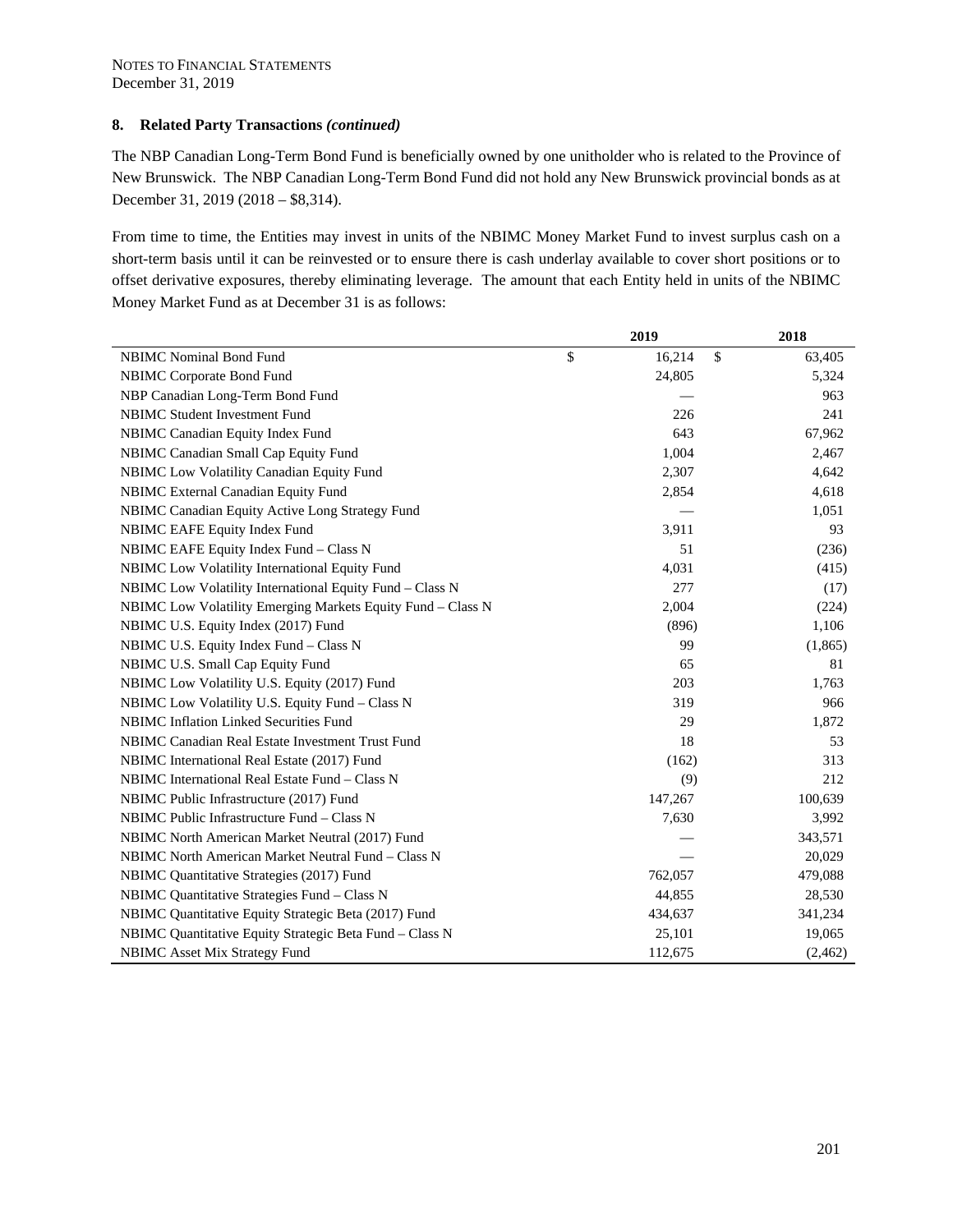The amount of investment income earned by each Entity for the year ended December 31, 2019 from its investments in the units of the NBIMC Money Market Fund is as follows:

|                                                                | <b>Unrealized Gains</b><br>$/$ (Losses)<br>\$ | <b>Realized Gains</b><br>/(Losses)<br>\$ | December 31, 2019<br><b>Total Income</b><br>$/$ (Loss)<br>\$ |
|----------------------------------------------------------------|-----------------------------------------------|------------------------------------------|--------------------------------------------------------------|
| <b>NBIMC</b> Nominal Bond Fund                                 | (8)                                           | 1,099                                    | 1,091                                                        |
| <b>NBIMC Corporate Bond Fund</b>                               | 13                                            | 226                                      | 239                                                          |
| NBP Canadian Long-Term Bond Fund                               | (9)                                           | 22                                       | 13                                                           |
| <b>NBIMC Student Investment Fund</b>                           |                                               | 5                                        | 5                                                            |
| NBIMC Canadian Equity Index Fund                               | (50)                                          | 328                                      | 278                                                          |
| NBIMC Canadian Small Cap Equity Fund                           | (2)                                           | 36                                       | 34                                                           |
| NBIMC Low Volatility Canadian Equity Fund                      | (4)                                           | 58                                       | 54                                                           |
| <b>NBIMC</b> External Canadian Equity Fund                     | 1                                             | 84                                       | 85                                                           |
| NBIMC Canadian Equity Active Long Strategy Fund                | (2)                                           | 7                                        | 5                                                            |
| NBIMC EAFE Equity Index Fund                                   |                                               | (37)                                     | (37)                                                         |
| NBIMC EAFE Equity Index Fund - Class N                         |                                               | (1)                                      | (1)                                                          |
| NBIMC Low Volatility International Equity Fund                 | 2                                             | 20                                       | 22                                                           |
| NBIMC Low Volatility International Equity Fund -<br>Class N    |                                               | (2)                                      | (2)                                                          |
| NBIMC Low Volatility Emerging Markets Equity Fund<br>– Class N | 1                                             | 6                                        | 7                                                            |
| NBIMC U.S. Equity Index (2017) Fund                            | 1                                             | (1.075)                                  | (1,074)                                                      |
| NBIMC U.S Equity Index Fund - Class N                          | 11                                            | (97)                                     | (86)                                                         |
| NBIMC U.S. Small Cap Equity Fund                               |                                               | 1                                        | 1                                                            |
| NBIMC Low Volatility U.S. Equity (2017) Fund                   | (1)                                           | 65                                       | 64                                                           |
| NBIMC Low Volatility U.S. Equity Fund - Class N                | (2)                                           | 13                                       | 11                                                           |
| NBIMC Inflation Linked Securities Fund                         | (3)                                           | 55                                       | 52                                                           |
| Vestcor Investments Private Real Estate, L. P.                 | 1                                             |                                          | 1                                                            |
| NBIMC International Real Estate (2017) Fund                    |                                               | (1)                                      | (1)                                                          |
| NBIMC International Real Estate Fund - Class N                 | (1)                                           | 2                                        | 1                                                            |
| NBIMC Public Infrastructure (2017) Fund                        | 1,108                                         | 2,259                                    | 3,367                                                        |
| NBIMC Public Infrastructure Fund - Class N                     | 85                                            | 71                                       | 156                                                          |
| NBIMC North American Market Neutral (2017) Fund                | (5,170)                                       | 7,192                                    | 2,022                                                        |
| NBIMC North American Market Neutral Fund - Class               |                                               |                                          |                                                              |
| N                                                              | (305)                                         | 423                                      | 118                                                          |
| NBIMC Quantitative Strategies (2017) Fund                      | 6,484                                         | 7,836                                    | 14,320                                                       |
| NBIMC Quantitative Strategies Fund - Class N                   | 278                                           | 570                                      | 848                                                          |
| NBIMC Quantitative Equity Strategic Beta (2017) Fund           | 6,161                                         | 2,310                                    | 8,471                                                        |
| NBIMC Quantitative Equity Strategic Beta Fund - Class<br>N     | 351                                           | 140                                      | 491                                                          |
| Vestcor Investments Private Equity, L.P.                       |                                               | 15                                       | 15                                                           |
| <b>NBIMC Asset Mix Strategy Fund</b>                           | 708                                           | 664                                      | 1,372                                                        |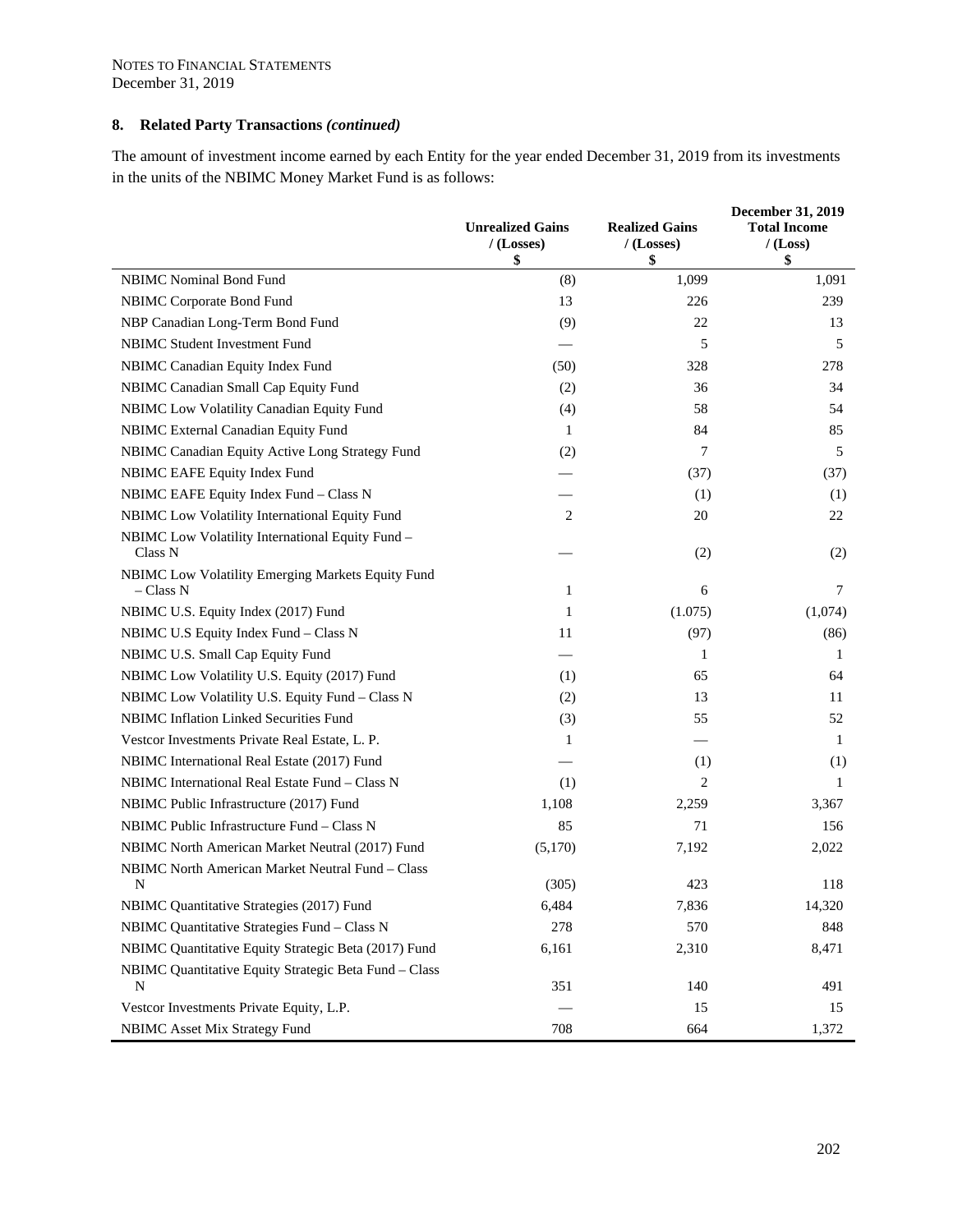The amount of investment income earned by each Entity for the year ended December 31, 2018 from its investments in the units of the NBIMC Money Market Fund is as follows: **December 31, 2018** 

|                                                                | <b>Unrealized Gains</b><br>/(Losses)<br>\$ | <b>Realized Gains</b><br>$/$ (Losses)<br>\$ | <b>December 31, 2018</b><br><b>Total Income</b><br>$/$ (Loss)<br>\$ |
|----------------------------------------------------------------|--------------------------------------------|---------------------------------------------|---------------------------------------------------------------------|
| <b>NBIMC</b> Nominal Bond Fund                                 | (5)                                        | 340                                         | 335                                                                 |
| NBIMC Corporate Bond Fund                                      | 2                                          | 167                                         | 169                                                                 |
| NBP Canadian Long-Term Bond Fund                               | (3)                                        | 17                                          | 14                                                                  |
| NBIMC International High Yield Fixed Income Fund               |                                            | 4                                           | 4                                                                   |
| NBIMC Student Investment Fund                                  | 2                                          | 2                                           | 4                                                                   |
| NBIMC Canadian Equity Index Fund                               | 50                                         | (48)                                        | 2                                                                   |
| NBIMC Canadian Small Cap Equity Fund                           | 2                                          | 2                                           | 4                                                                   |
| NBIMC Low Volatility Canadian Equity Fund                      | (12)                                       | 97                                          | 85                                                                  |
| NBIMC External Canadian Equity Fund                            | 8                                          | 70                                          | 78                                                                  |
| NBIMC Canadian Equity Active Long Strategy Fund                | (4)                                        | 25                                          | 21                                                                  |
| NBIMC EAFE Equity Index Fund                                   | 1                                          | (3)                                         | (2)                                                                 |
| NBIMC EAFE Equity Index Fund - Class N                         |                                            | $\mathbf{1}$                                | 1                                                                   |
| NBIMC Low Volatility International Equity Fund                 | (1)                                        | (1)                                         | (2)                                                                 |
| NBIMC Low Volatility International Equity Fund -<br>Class N    |                                            | (2)                                         | (2)                                                                 |
| NBIMC Low Volatility Emerging Markets Equity Fund<br>– Class N | 1                                          | 34                                          | 35                                                                  |
| NBIMC U.S. Equity Index (2017) Fund                            | (1)                                        | 8                                           | 7                                                                   |
| NBIMC U.S. Equity Index Fund - Class N                         | (10)                                       | (21)                                        | (31)                                                                |
| NBIMC U.S. Small Cap Equity Fund                               | 1                                          |                                             | 1                                                                   |
| NBIMC Low Volatility U.S. Equity (2017) Fund                   | (1)                                        | 27                                          | 26                                                                  |
| NBIMC Low Volatility U.S. Equity Fund - Class N                | 1                                          | 5                                           | 6                                                                   |
| NBIMC Inflation Linked Securities Fund                         | 2                                          | 39                                          | 41                                                                  |
| NBIMC Canadian Real Estate Investment Trust Fund               |                                            | 1                                           | 1                                                                   |
| Vestcor Investments Private Real Estate, L. P.                 |                                            | 5                                           | 5                                                                   |
| NBIMC International Real Estate (2017) Fund                    | (1)                                        | 5                                           | 4                                                                   |
| NBIMC International Real Estate Fund - Class N                 | 1                                          |                                             | 1                                                                   |
| NBIMC Public Infrastructure (2017) Fund                        | 426                                        | 1,311                                       | 1,737                                                               |
| NBIMC Public Infrastructure Fund - Class N                     | 23                                         | 56                                          | 79                                                                  |
| Vestcor Investments Infrastructure, L. P.                      |                                            | 11                                          | 11                                                                  |
| NBIMC North American Market Neutral (2017) Fund                | 1,529                                      | 4,260                                       | 5,789                                                               |
| NBIMC North American Market Neutral Fund - Class<br>N          | 67                                         | 271                                         | 338                                                                 |
| NBIMC Quantitative Strategies (2017) Fund                      | 1,866                                      | 5,886                                       | 7,752                                                               |
| NBIMC Quantitative Strategies Fund - Class N                   | 110                                        | 354                                         | 464                                                                 |
| NBIMC Quantitative Equity Strategic Beta (2017) Fund           | 4,153                                      | 1,302                                       | 5,455                                                               |
| NBIMC Quantitative Equity Strategic Beta Fund - Class<br>N     | 230                                        | 78                                          | 308                                                                 |
| <b>NBIMC</b> Asset Mix Strategy Fund                           | (356)                                      | 947                                         | 591                                                                 |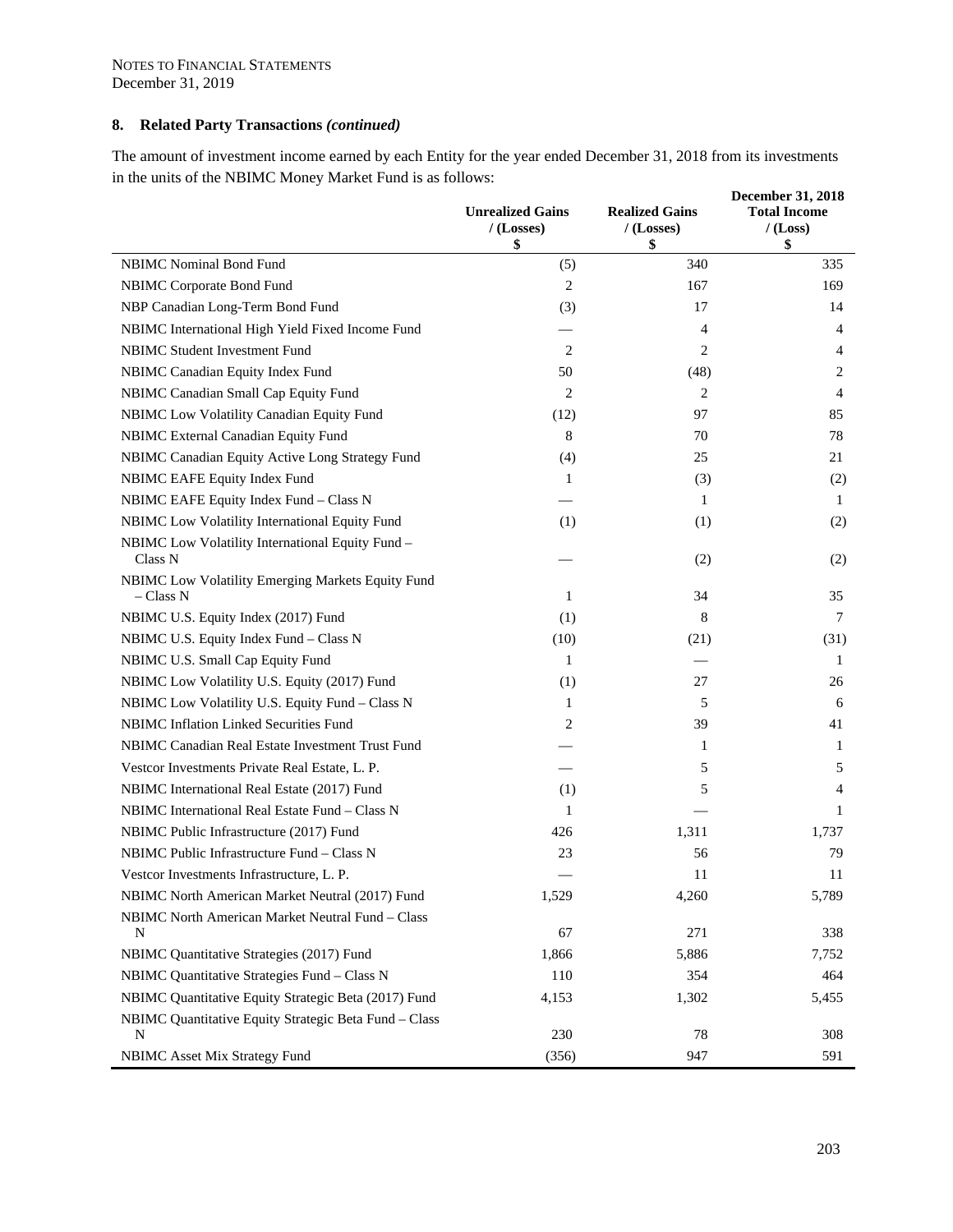The NBIMC Public Infrastructure (2017) Fund has a mandate for providing infrastructure like exposure with enhanced liquidity. It may hold units of other Vestcor Investment Entities to achieve its mandate. The amount that the NBIMC Public Infrastructure (2017) Fund held in other Vestcor Investment Entities as at December 31 is as follows:

|                                        | 2019                 | 2018   |
|----------------------------------------|----------------------|--------|
| NBIMC Corporate Bond Fund              | $\sim$ $\sim$ $\sim$ | 24,693 |
| NBIMC Inflation Linked Securities Fund | 39.788               | 58,509 |

The amount of investment income earned by the NBIMC Public Infrastructure (2017) Fund for the year ended December 31, 2019 from its ownership of other Vestcor Investment Entities is as follows:

|                                               | <b>Unrealized Gains</b> | <b>Realized Gains</b> | December 31, 2019<br><b>Total Income</b> |
|-----------------------------------------------|-------------------------|-----------------------|------------------------------------------|
| <b>NBIMC</b> Corporate Bond Fund              | (418)                   | 1.956                 | 1.538                                    |
| <b>NBIMC</b> Inflation Linked Securities Fund | 2.711                   | 1.025                 | 3.736                                    |

The amount of investment income earned by the NBIMC Public Infrastructure (2017) Fund for the year ended December 31, 2018 from its ownership of other Vestcor Investment Entities is as follows:

|                                        | <b>Unrealized Gains</b> | <b>Realized Gains</b> | <b>December 31, 2018</b><br><b>Total Income</b> |
|----------------------------------------|-------------------------|-----------------------|-------------------------------------------------|
| <b>NBIMC</b> Corporate Bond Fund       | 280                     |                       | 280                                             |
| NBIMC Inflation Linked Securities Fund | 80                      |                       | 80                                              |

The NBIMC Public Infrastructure Fund – Class N has a mandate for providing infrastructure like exposure with enhanced liquidity. It may hold units of other Vestcor Investment Entities to achieve its mandate. The amount that the NBIMC Public Infrastructure Fund – Class N held in other Vestcor Investment Entities as at December 31 is as follows:

|                                        | 2019                     | 2018  |
|----------------------------------------|--------------------------|-------|
| NBIMC Corporate Bond Fund              | $\overline{\phantom{a}}$ | 462   |
| NBIMC Inflation Linked Securities Fund | 2,043                    | 3,193 |

The amount of investment income earned by the NBIMC Public Infrastructure Fund – Class N for the year ended December 31, 2019 from its ownership of other Vestcor Investment Entities is as follows:

|                                               | <b>Unrealized Gains</b><br>(Losses) | <b>Realized Gains</b> | December 31, 2019<br><b>Total Income</b><br>(Loss) |
|-----------------------------------------------|-------------------------------------|-----------------------|----------------------------------------------------|
| <b>NBIMC</b> Corporate Bond Fund              | (11)                                |                       | 61                                                 |
| <b>NBIMC</b> Inflation Linked Securities Fund | 133                                 | 36                    | 169                                                |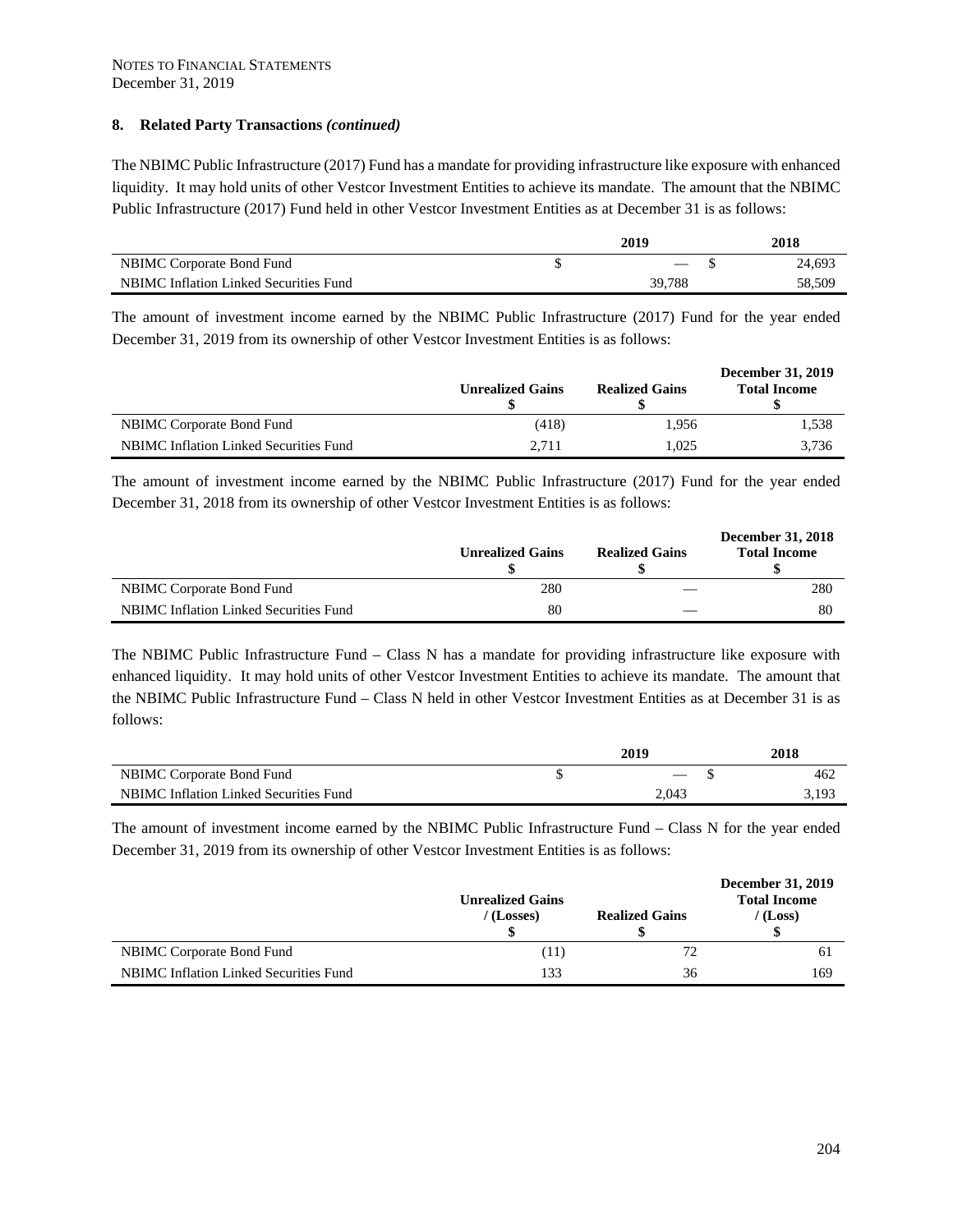The amount of investment income earned by the NBIMC Public Infrastructure Fund – Class N for the year ended December 31, 2018 from its ownership of other Vestcor Investment Entities is as follows:

|                                               | <b>Unrealized Gains</b><br>$/$ (Losses) | <b>Realized Gains</b> | December 31, 2018<br><b>Total Income</b><br>(Loss) |
|-----------------------------------------------|-----------------------------------------|-----------------------|----------------------------------------------------|
| <b>NBIMC</b> Corporate Bond Fund              |                                         |                       |                                                    |
| <b>NBIMC</b> Inflation Linked Securities Fund | (4)                                     |                       |                                                    |

Certain of the Entities may participate in an inter-entity collateral lending agreement *(see Note 4(a))*.

In addition, certain of the Entities participate in an internal securities lending program with the objective of enhancing portfolio returns. Under this program, a lending Entity may loan securities to a borrowing Entity in exchange for a market-based borrowing fee. The borrowing Entity has committed to repay the lending Entity equivalent securities or cash if equivalent securities are not available. Securities on loan remain recorded as investments in the Statements of Financial Position.

The amount of internal securities lending revenue included in securities lending income in the Statements of Comprehensive Income (Loss) for the years ended December 31 is as follows:

| Fund                                             | 2019 |          | 2018 |
|--------------------------------------------------|------|----------|------|
| NBIMC Canadian Equity Index Fund                 | S    | 426<br>S | 133  |
| NBIMC Canadian Small Cap Equity Fund             |      | 6        |      |
| <b>NBIMC</b> Low Volatility Canadian Equity Fund |      | 363      | 190  |
| NBIMC Canadian Equity Active Long Strategy Fund  |      | 4        | 87   |
| NBIMC U.S. Equity Index (2017) Fund              |      | 97       | 102  |
| NBIMC Low Volatility U.S. Equity (2017) Fund     |      | 44       | 28   |
| NBIMC Canadian Real Estate Investment Trust Fund |      | 38       | 42   |
| NBIMC International Real Estate (2017) Fund      |      | Q        | 11   |

The amount of internal securities lending borrowing costs included in transaction costs in the Statements of Comprehensive Income (Loss) for the years ended December 31 is as follows:

| Fund                                                    | 2019 | 2018 |
|---------------------------------------------------------|------|------|
| NBIMC North American Market Neutral (2017) Fund         | 104  | 232  |
| NBIMC North American Market Neutral Fund – Class N      |      |      |
| NBIMC Quantitative Strategies (2017) Fund               | 691  | 262  |
| NBIMC Quantitative Strategies Fund – Class N            | 28   |      |
| NBIMC Quantitative Equity Strategic Beta (2017) Fund    | 150  | 65   |
| NBIMC Quantitative Equity Strategic Beta Fund – Class N |      |      |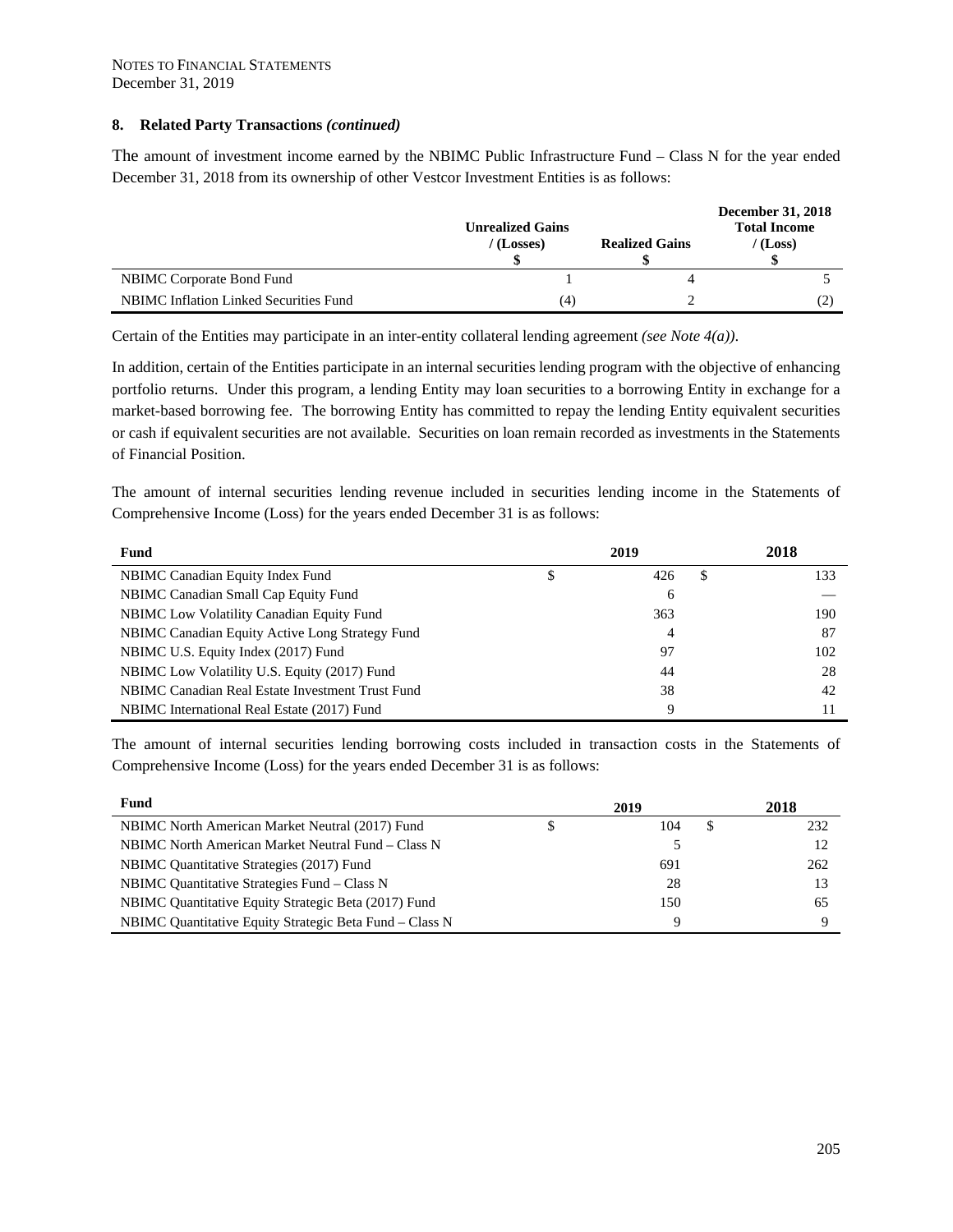The fair value of total securities loaned (borrowed) internally that are included in investments in the Statements of Financial Position as at December 31 is as follows:

| Fund                                                    | 2019         | 2018         |
|---------------------------------------------------------|--------------|--------------|
| NBIMC Canadian Equity Index Fund                        | \$<br>46,965 | \$<br>37,645 |
| NBIMC Canadian Small Cap Equity Fund                    | 5,586        |              |
| <b>NBIMC</b> Low Volatility Canadian Equity Fund        | 139,254      | 86,318       |
| NBIMC Canadian Equity Active Long Strategy Fund         |              | 7,797        |
| NBIMC U.S. Equity Index (2017) Fund                     | 33,531       | 40,098       |
| NBIMC Low Volatility U.S. Equity (2017) Fund            | 28,811       | 22,650       |
| NBIMC Canadian Real Estate Investment Trust Fund        | 4,566        | 3,506        |
| NBIMC International Real Estate (2017) Fund             | 5,682        | 952          |
| NBIMC North American Market Neutral (2017) Fund         |              | (103, 393)   |
| NBIMC North American Market Neutral Fund – Class N      |              | (5,093)      |
| NBIMC Quantitative Strategies (2017) Fund               | (216,609)    | (66, 587)    |
| NBIMC Quantitative Strategies Fund – Class N            | (11, 861)    | (3,550)      |
| NBIMC Quantitative Equity Strategic Beta (2017) Fund    | (34,108)     | (18,951)     |
| NBIMC Quantitative Equity Strategic Beta Fund - Class N | (1,817)      | (1,392)      |

As investment manager serving the public sector, Vestcor operates on a cost recovery basis. Costs such as securities custody fees, external investment management fees and other costs that are attributable to a specific client are charged directly to that client. Expenses incurred that pertain to the general operations of Vestcor's investment management business are allocated to each investment management client on a *prorata* basis based on their total assets under management. Vestcor does not charge management fees to the Entities. In certain circumstances, an Entity may incur expenses directly from external advisors such as legal fees in connection with the structuring of a private market investment. Such expenses are paid directly by the Entity in order to ensure that its investment performance can be measured accurately and are shown as an expense in the Statements of Comprehensive Income (Loss).

#### **9. Interests in Other Entities**

(a) Interests in Subsidiaries

The NBIMC Canadian Real Estate Fund owns 100% of the common share capital of the following New Brunswickdomiciled unconsolidated entities that have been measured at FVTPL:

| <b>Name</b>        | <b>Nature and Purpose</b>                                                                             | <b>Underlying Investments</b>                                                                                                                         |
|--------------------|-------------------------------------------------------------------------------------------------------|-------------------------------------------------------------------------------------------------------------------------------------------------------|
| NBIMC Realty Corp. | Pension fund realty corporation to hold<br>direct investments in real properties.                     | Diversified portfolio of industrial,<br>commercial, retail and multi-residential<br>properties.                                                       |
| 649529 NB Corp.    | Pension fund realty corporation to hold an<br>indirect investment in commercial<br>properties.        | 14.08% limited partnership interest in a<br>fund investing in Canadian and primarily<br>Toronto commercial properties.                                |
| 664877 NB Corp.    | Pension fund realty corporation to hold an<br>indirect investment in multi-residential<br>properties. | 12.50% interest in an unincorporated<br>open-ended mutual fund trust with<br>investments in multi-residential properties<br>in major Canadian cities. |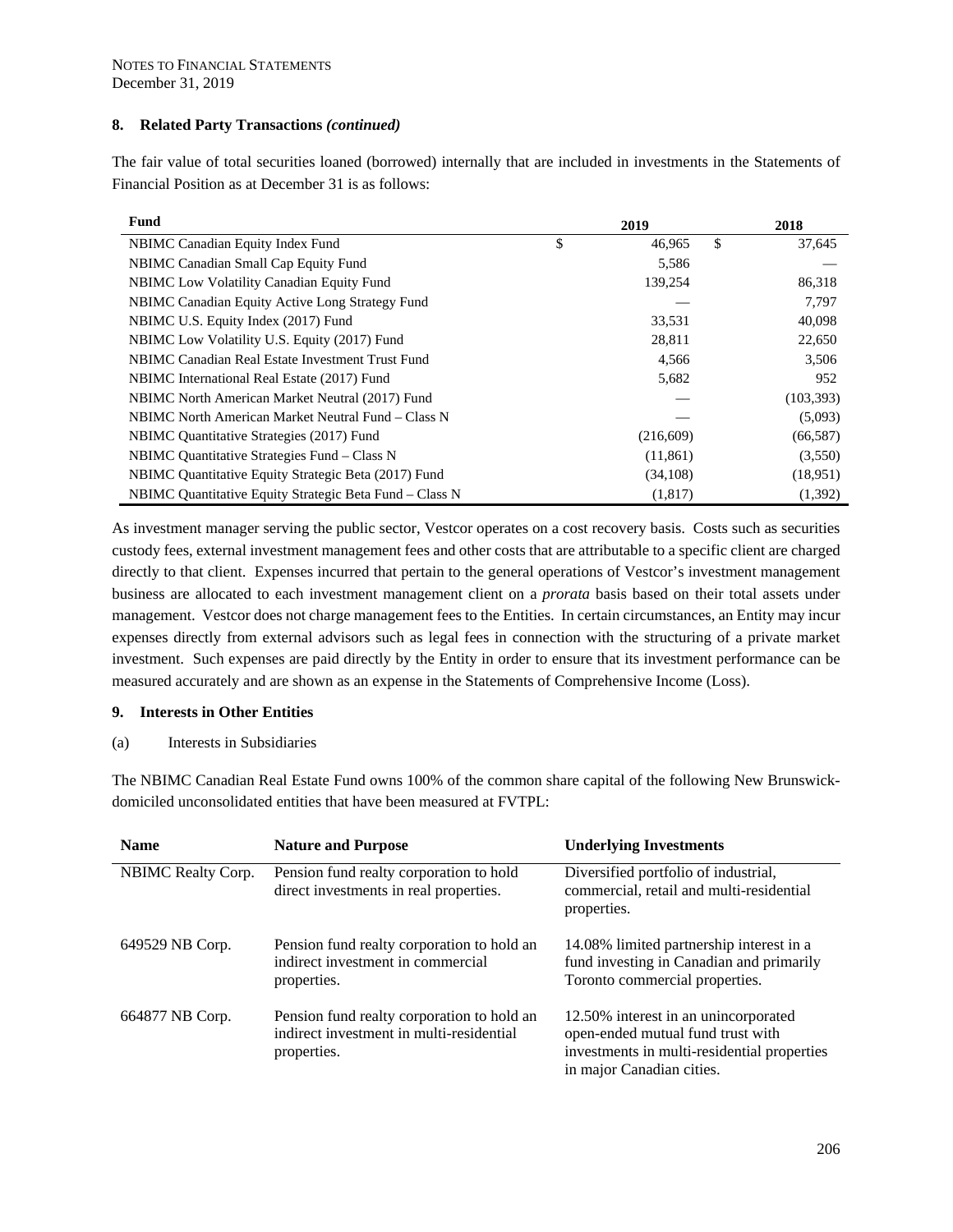## **9. Interests in Other Entities** *(continued)*

(a) Interests in Subsidiaries *(continued)* 

| <b>Name</b>     | <b>Nature and Purpose</b>                                                                                 |                                                                                                                                                                   |
|-----------------|-----------------------------------------------------------------------------------------------------------|-------------------------------------------------------------------------------------------------------------------------------------------------------------------|
| 666660 NB Corp. | Pension fund realty corporation to hold an<br>indirect investment in multi-residential<br>properties.     | 4.63% limited partnership interest in<br>multi-residential properties in major<br>Canadian cities.                                                                |
| 672858 NB Corp. | Pension fund realty corporation to hold an<br>indirect investment in commercial<br>properties.            | 16.34% limited partnership interest in a<br>fund investing in Canadian and primarily<br>Toronto commercial properties, with an<br>uncalled commitment of \$2,266. |
| 676185 NB Corp. | Pension fund realty corporation to hold an<br>indirect investment in retail properties.                   | 28.93% limited partnership interest in a<br>fund owning an interest in three separate<br>Canadian retail properties, with an<br>uncalled commitment of \$5,048.   |
| 676512 NB Corp. | Pension fund realty corporation to hold an<br>indirect investment in office and<br>commercial properties. | 45.34% limited partnership interest in a<br>fund owning an interest in an office<br>property in Burnaby, BC.                                                      |

NBIMC Realty Corp. may enter into mortgage financing with a charge on the real properties pledged as security that is limited to no more than 50% of the fair value of the portfolio.

The NBIMC Private Equity Fund owns 100% of the common share capital of the following New Brunswick-domiciled unconsolidated entity that has been measured at FVTPL:

| <b>Name</b>     | <b>Nature and Purpose</b>       | <b>Underlying Investments</b>                                                                             |
|-----------------|---------------------------------|-----------------------------------------------------------------------------------------------------------|
| 683477 NB Corp. | Investment holding corporation. | 2.375% limited partnership interest in a<br>fund owning an 81% interest in a retail<br>services business. |
|                 |                                 |                                                                                                           |

(b) Interests in Limited Partnership Entities

Certain Entities have uncalled investment commitments to fund investments that have been measured at FVTPL over the next several years in accordance with the terms and conditions agreed to in various limited partnership agreements as follows:

| <b>Entity</b>                                    | 2019 |         | 2018 |         |
|--------------------------------------------------|------|---------|------|---------|
| NBIMC Canadian Real Estate Fund                  | \$   | 7,313   | \$   | 5,106   |
| NBIMC Non-Canadian Private Real Estate Fund      |      | 7.745   |      | 9,776   |
| Vestcor Investments Private Real Estate, L. P.   |      | 70.710  |      | 83,478  |
| Vestcor Investments Private Real Estate 2, L. P. |      | 30,065  |      | 22,945  |
| Vestcor Real Estate Fund Limited Partnership     |      | 22,800  |      |         |
| NBIMC Public Infrastructure (2017) Fund          |      | 1,631   |      |         |
| NBIMC Public Infrastructure Fund – Class N       |      | 77      |      |         |
| <b>NBIMC</b> Private Equity Fund                 |      | 163,239 |      | 209,970 |
| Vestcor Investments Private Equity, L. P.        |      | 304,900 |      | 180.661 |